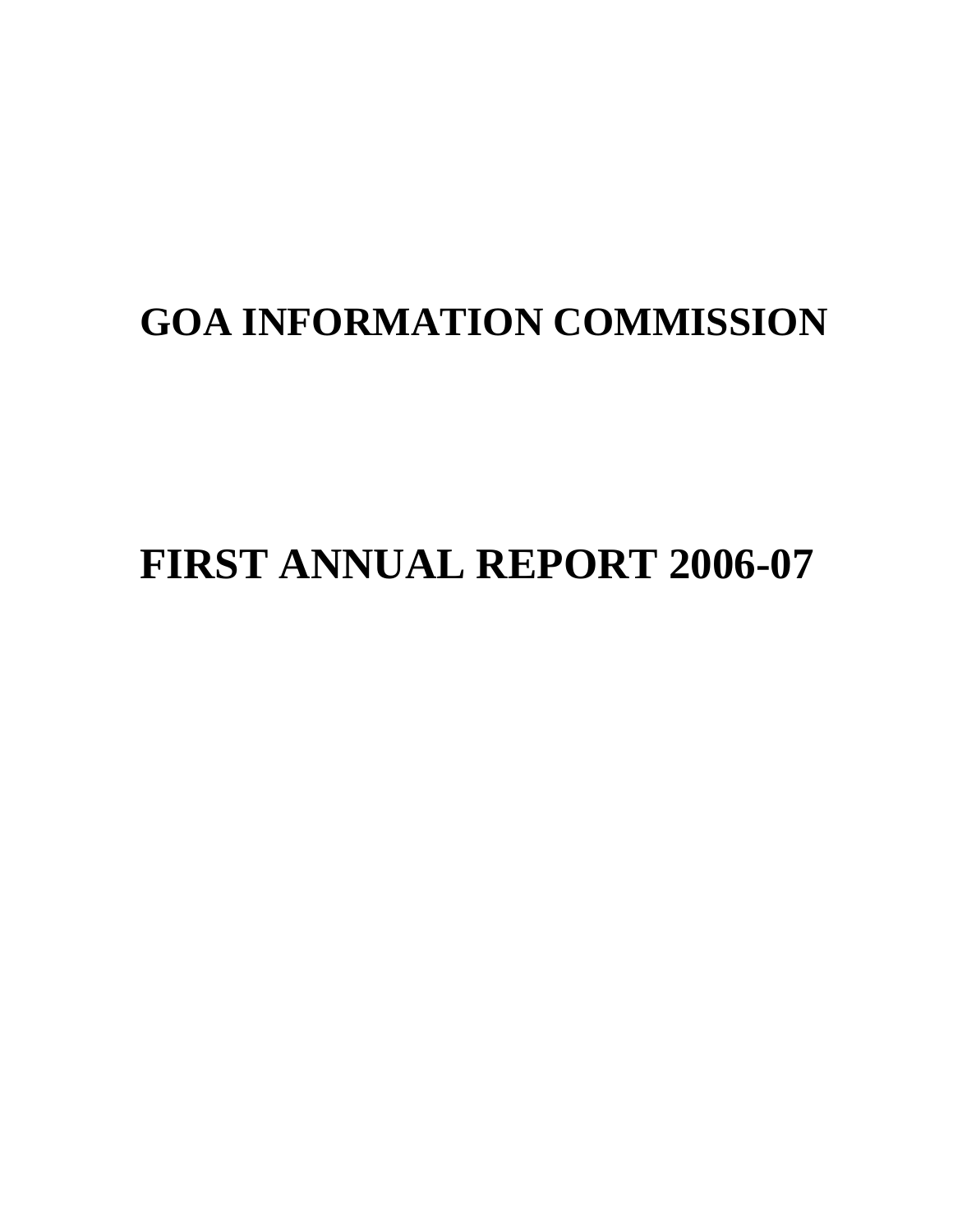# TABLE OF CONTENTS

|     |                                                                                                        | <b>PAGE</b>  |
|-----|--------------------------------------------------------------------------------------------------------|--------------|
| 1.  | <b>INTRODUCTION</b>                                                                                    | $\mathbf 2$  |
| 2.  | <b>CONSTITUTION OF THE GOA INFORMATION</b><br><b>COMMISSION</b>                                        | $\mathbf{2}$ |
| 3.  | <b>FUNCTIONING OF THE GOA INFORMATION</b><br><b>COMMISSION</b>                                         | 14           |
| 4.  | <b>MONITORING &amp; REPORTING</b>                                                                      | 17           |
| 5.  | <b>POWERS &amp; OBLIGATIONS OF THE STATE</b><br><b>GOVERNMENT</b>                                      | 17           |
| 6.  | <b>PUBLIC AUTHORITIES FUNCTIONS &amp; DUTIES</b>                                                       | 19           |
| 7.  | <b>DISPOSAL OF APPLICATIONS BY PIOS &amp;</b><br><b>FIRST APPELLATE AUTHORITIES</b>                    | 22           |
| 8.  | <b>OBSERVATIONS, SUGGESTIONS AND</b><br><b>RECOMMENDATIONS OF THE INFORMATION</b><br><b>COMMISSION</b> | 23           |
| 9.  | <b>COMPETENT AUTHORITIES</b>                                                                           | 27           |
| 10. | <b>ACKNOWLEDGEMENTS</b>                                                                                | 27           |
|     | <b>TABLE OF ANNEXURES</b>                                                                              |              |
|     |                                                                                                        | <b>PAGE</b>  |
| 1.  | <b>IMPORTANT DECISIONS OF THE</b><br><b>COMMISSION</b>                                                 | 28-29        |
| 2.  | <b>DISPOSAL OF COMPLAINTS</b>                                                                          | 30           |
| 3.  | <b>DISPOSAL OF II APPEALS</b>                                                                          | 31           |
| 4.  | <b>IMPOSITION OF PENALTIES &amp; AWARD OF</b><br><b>COMPENSATION</b>                                   | $32 - 33$    |
| 5.  | <b>DISPOSAL OF APPLICATIONS BY PIOS</b><br>(DEPARTMENT WISE)                                           |              |
| 6.  | <b>DISPOSAL OF I APPEALS DEPARTMENT</b><br><b>WISE</b>                                                 |              |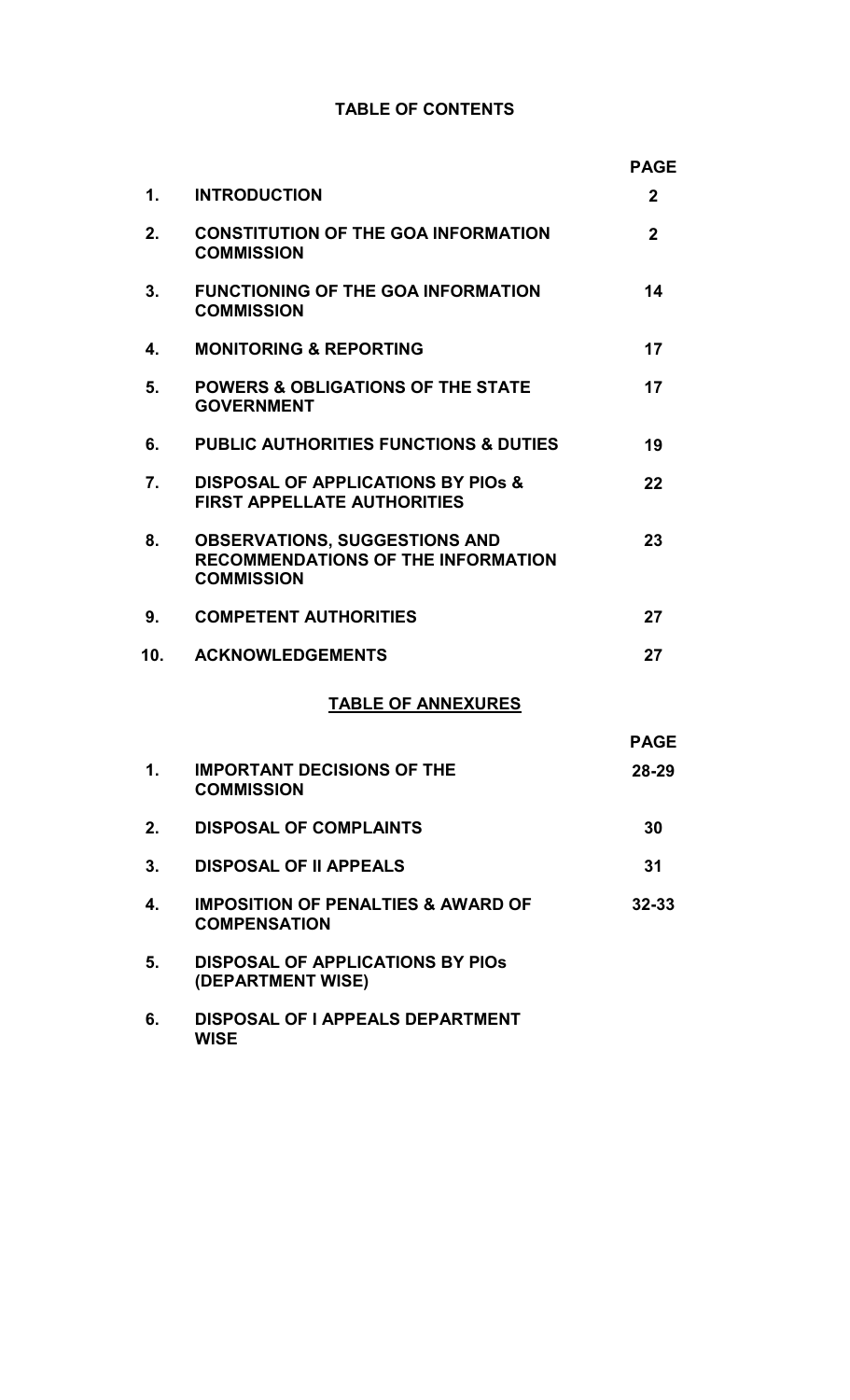# PART I

# CHAPTER I

# INTRODUCTION

1.1 The Right to Information Act enacted by the Parliament was assented to by the President of India on 15/6/2006. It was published in the Gazette of India extraordinary part II section 1 dated 21/6/2005. The Act extends to the whole of India except the State of Jammu and Kashmir. As per subsection (3) of section 1 of the Act the provisions of sub section (1) of section 4, sub-section (1) & (2) of section 5, section 12, 13, 15, 16, 24, 27 and 28 came into force at once and the remaining provisions of the Act came into force on the one hundred and twentieth day of its enactment.

# 1.2 OBJECTIVE OF THE ACT:-

The main objective of the Act is to provide for setting out a practical regime of the Right to Information for the citizens to secure access to information under the control of Public Authority, in order to promote transparency, accountability in the functioning of every Public Authority and also to contain corruption.

# 1.3 GOA RIGHT TO INFORMATION ACT, 1997:-

The State of Goa had also enacted the Right to Information Act in the year 1997. However, the scope of the said Act was limited in the sense that the information could be sought only to subserve the public purpose. Whereas in the RTI Act, no reasons are need to be given for seeking information.

# CHAPTER II

# 2.1 CONSTITUTION OF STATE INFORMATION COMMISSION:-

In pursuance of the provisions of section 15 of the Act, the Government of Goa constituted Goa information Commission consisting of State Chief Information Commissioner and one State Information Commissioner vide notification dated 2<sup>nd</sup> March, 2006.

# 2.2 APPOINTMENT OF STATE CHIEF INFORMATION COMMISSIONER AND STATE INFORMATION COMMISSIONER:-

The Government appointed Shri A. Venkataratnam, IAS (Retd.) as Chief Information Commissioner vide order dated 27/2/2006 and Shri G. G.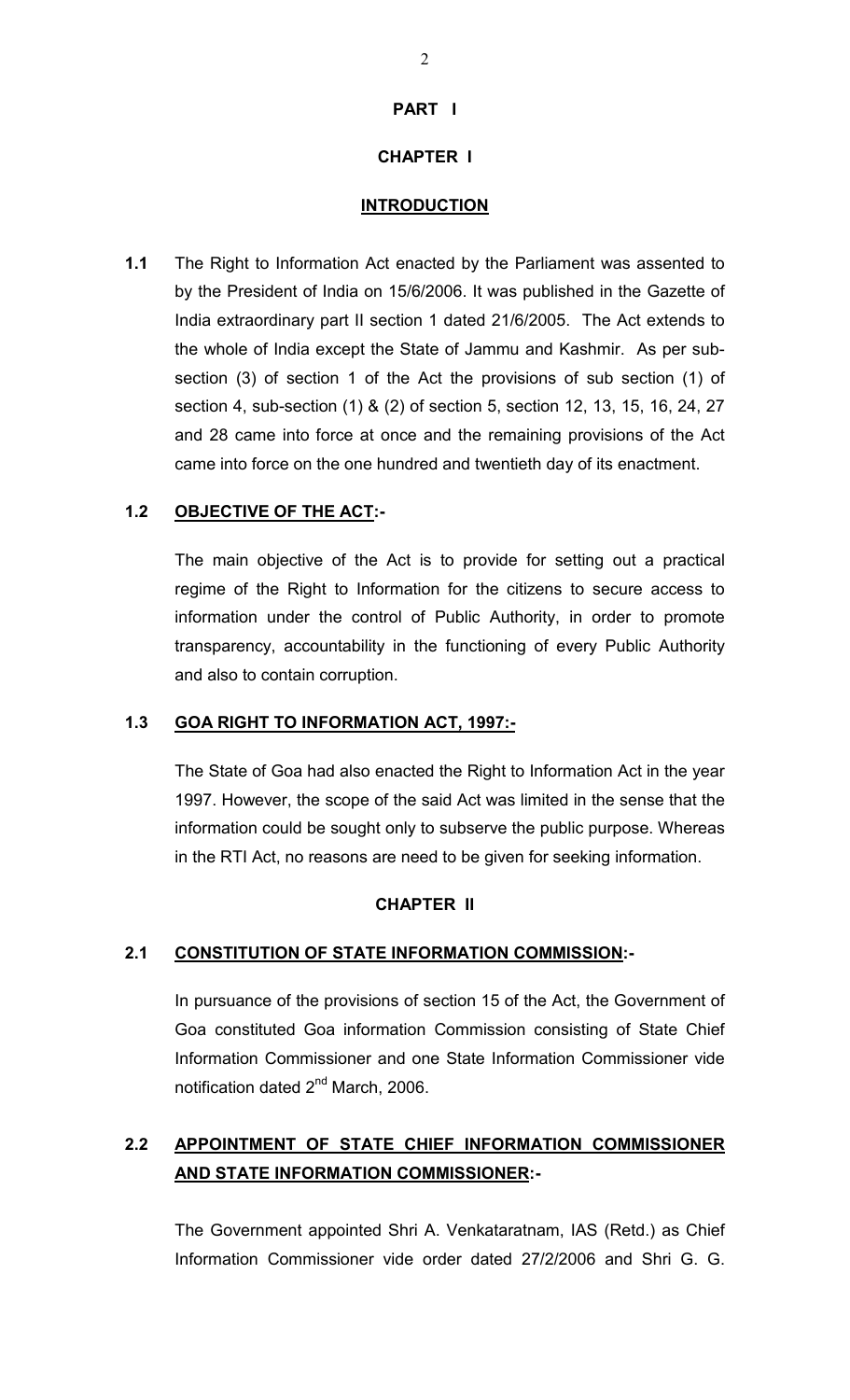Kambli, Retired, Goa Civil Services Selection Grade Officer as State Information Commissioner vide order dated 27/2/2006.

- 2.3 Both Shri A. Venkataratnam, Chief Information Commissioner and Shri G. G. Kambli, State Information Commissioner took oath of their Offices on 21/3/2006, before the Chief Secretary though in almost all the Information Commissions of other States, the oath was taken by the Chief Information Commissioner and State Information Commissioners before the Governors of the respective States and the Central Chief Information Commissioner and Central Commissioners took the oath before the President of India. This is because the Goa Government decided to take advantage of Section 15(3) of the Act seeking the appointment of "some other person" (Chief Secretary) for this purpose by the Governor.
- 2.4 The terms and conditions of service of the Chief Information Commissioner and Information Commissioner are laid down under Section 16 of the Right to Information Act, 2005 (RTI Act). The Chief Information Commissioner enjoys the salary and perquisites of a Central Election Commissioner, who in turn, enjoys the salary and perquisites of a Supreme Court Judge. These are laid down in Supreme Court Judges (Salaries and condition of service) Act, 1958 as amended from time to time. The Information Commissioner enjoys the status, salary and perquisites of the Chief Secretary of the State Government. Inspite of the statutory provisions, both the Chief Information Commissioner and Information Commissioner had faced considerable difficulty in claiming what is legally due to them. After repeated correspondence, including letters to the Hon'ble Chief Minister, finally, the terms and conditions are issued by an order of the Information Department on 8/5/2007, a good fourteen months after the appointment of the Commissioners.

#### OFFICE ACCOMMODATION

2.5 Though the Commission was constituted and both the Chief Commissioner and Information Commissioner have taken their oath in March, 2006, no Office Accommodation was provided to the Commission till June, 2006. However, the Commission started getting the complaints/Appeals and therefore, in order not to cause any hardship to the citizens at the initial stage the Commission started taking up the cases at the residence of the Chief Information Commissioner. Thereafter 2 shops on the ground floor of Shrama Shakti Bhavan, both admeasuring 78.29 sq. mts., were allotted to the Commission of which the Commission took the possession on 8/6/2006 although the premises were inadequate and lacking even basic amenities.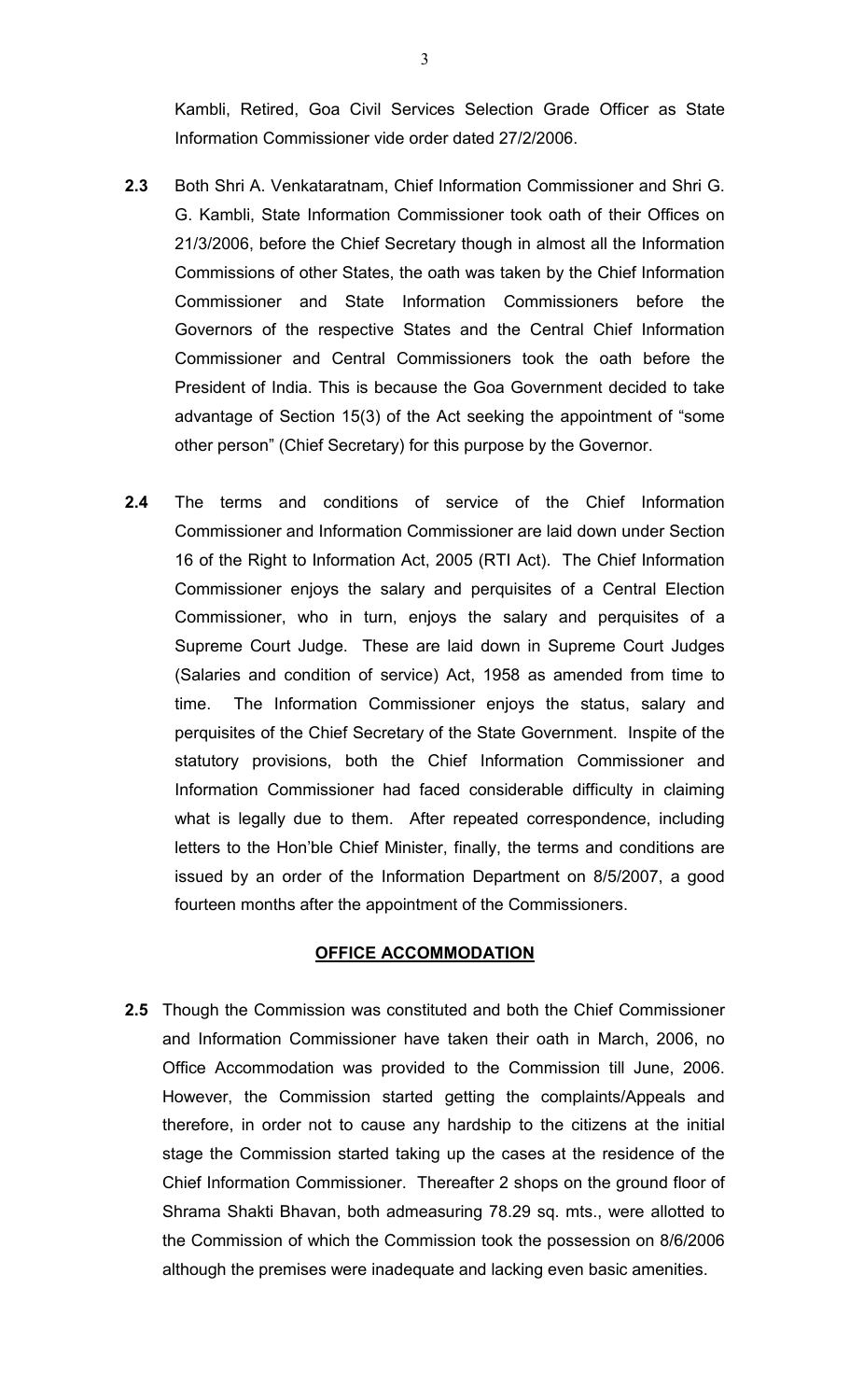- 2.6 These premises were allotted to the Commission temporarily. The Commission by its note dated 31/3/2006 had requested the Government to allot the premises at Shrama Shakti Bhavan occupied by the Law Department after its vacation. The Law Department vacated the premises at Shrama Shakti Bhavan, somewhere, in the month of November, 2006 and the Commission was expecting that the premises vacated by the Law Department would be given to the Commission which was not allotted to it (June, 2007). The Chief Information Commissioner by his letter dated 17/4/2006 indicated the requirement of 300 sq. mts. of area as against which the Commission is functioning in a small premises of 78.29 sq. mts. The situation becomes unmanageable on the days of the hearings as the advocates and the officers and the Heads of Departments who attend the hearings have to practically stand in the verandah for want of adequate space. The Commission is taking up the hearings in a small room of Chief Information Commissioner where only 4 to 5 chairs can be accommodated and the remaining persons have to stand, as they would like to observe the hearings. Minimum 5 persons attend for each case such as Public Information Officer, first Appellate Authority and their advocates and Appellant and his advocate. However, the Commission is not in a position to make their seating arrangements in the room of the Chief Information Commissioner. Practically, the advocates and the officers are standing in the varandah. This resulted in adverse publicity to the Government in the local press.
- 2.7 The Commission has located a premises belonging to Goa State Cooperative Bank at Patto, Panaji and requested the Public Works Department to assess the reasonability of rent. However, the Commission continues to function in the said 2 shops. The report from the Public Works Department is still awaited (April, 2007). The reasons for not allotting the premises vacated by the Law Department at Shrama Shakti Bhavan are not known. As a result of which, the Commission continues to function in a congested place where 2-3 employees of the Commission have to utilize only one table affecting the work of the Commission. Allowing the advocates as well as the officers of the Government Departments to stand in a varandah causes embarrassment to the Commission as the Commission is not in a position to provide them even seating arrangements. It is, therefore, necessary that the adequate premises are required to be provided to the Commission on priority basis to overcome the difficulties and hardships faced by the Commission as well as by the advocates and officials attending the hearings.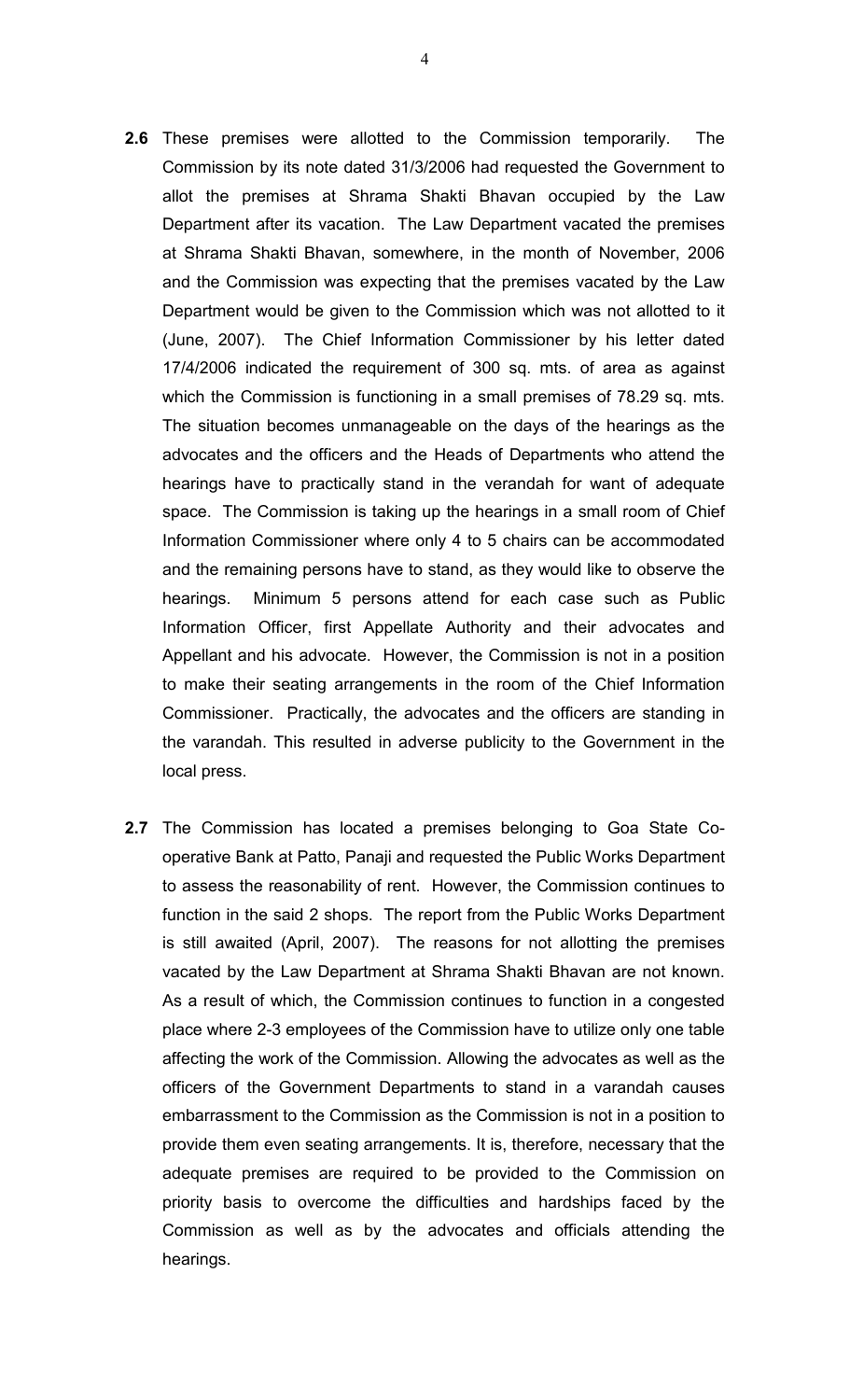#### Emblem of the Commission

2.8 The Goa Information Commission being an autonomous organization decided to adopt its own emblem. Accordingly, an emblem was chosen. It consists of a record of Public Authority kept open in two palms. This signifies that the Goa Information Commission acts like a facilitator to the citizens in accessing the information. To convey the meaning that both the "notings" and the correspondence are available to the citizens, the record is kept open. It also conveys the transparency of information which is kept open rather than hidden as earlier. The palms holding the record is borrowed from the emblem of the Goa Government. The symbol between the pages denotes the spread of information to the citizens. The emblem further contains the name of the Goa Information Commission in the Roman script and words "arrian जनाधिकाव". This means that the information is the right of the people in Sanskrit language.

### Officers and staff of the Commission

- 2.9 In terms of Section 16(6) of the RTI Act, the State Government has to provide the State Chief Information Commissioner and the Information Commissioner such officers and the employees as may be necessary for the efficient performance of their functions under the Act and the salary and allowances payable to, and the terms and conditions of service of the officers and other employees appointed for the purpose of the Act, shall be such as may be prescribed. Hence, in terms of these provisions the Government has to make available the officers and other employees to the Commissioners and to the Commission. The adequacy of number, the type of posts have to be determined by the Commission and not the Government. The Government has been empowered only to prescribe the Rules as regards salary, allowances and other terms and conditions of service. However, under the guise of these powers, the service conditions are prescribed in such a way that all the employees are to be taken on deputation/transfer from the Department of Information and Publicity and the Director of Information and Publicity becomes the appointing authority for the employees of the Commission which is totally against the letter and spirit of the provisions of the Act. The Under Secretary and the Secretary are civil service officers whose service conditions are controlled by the Personnel Department.
- 2.10 Though the Commission has sought the creation of nine additional posts, so far no staff has been provided to the Commissioners. Both the Commissioners are working without their personal staff such as Private Secretary, Personal Assistants.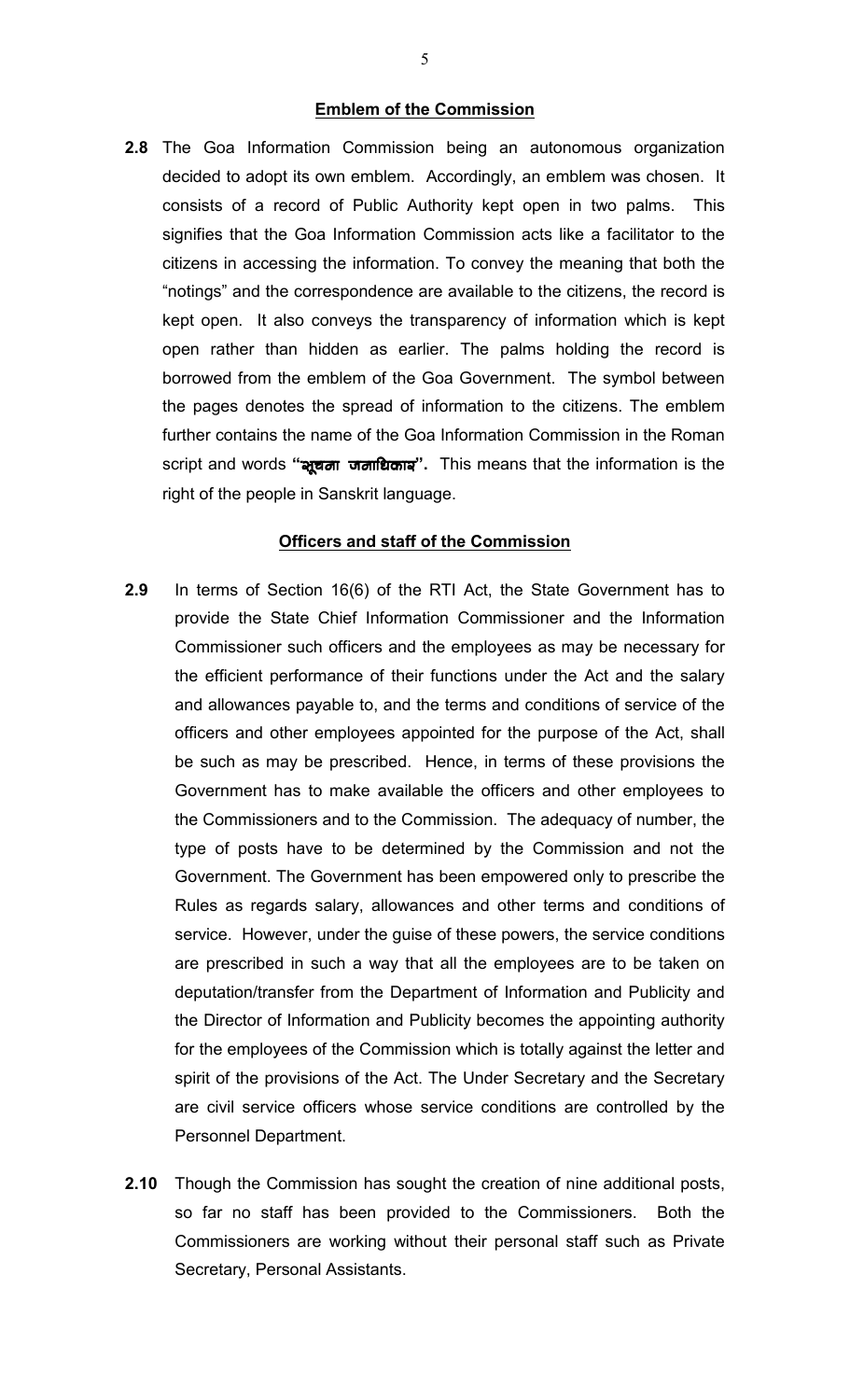- 2.11 The Commission consists of Chief Information Commissioner and Information Commissioner assisted by Secretary who is from the Goa Civil Service, Senior Scale and Under Secretary from the Goa Civil Service, Junior Scale (both Group 'A' posts). However, for the entire Commission only one post of Jr. Stenographer has been sanctioned and practically no post has been created for the Chief Information Commissioner, Information Commissioner and Secretary to the Commission because the only post of Jr. Stenographer has to be attached to the Under Secretarycum-Registrar.
- 2.12 The Chief Information Commissioner who is of the status of Election Commissioner of India, the Information Commissioner who is of the status of Chief Secretary and the Secretary to the Commission being in the Senior scale (the present Secretary is of the selection grade of Goa Civil Service), ought to have been provided services of one Stenographer Grade I each. The Commission fails to understand what was the rationale behind creating only one post of Jr. Stenographer for the entire Commission. The proposal of the Commission for creating additional nine posts is not yet approved by the Government (June, 2007).
- 2.13 Initially, when the Commission was constituted, the services of one Information Officer as Under Secretary and one Information Assistant as Section Officer and one Peon were placed at the disposal of the Commission but the Section Officer never joined the Commission. They were asked to report to the nodal officer of the Commission when infact there was no order appointing Director of Information and Publicity as a nodal officer. As the premises were not allotted, the Under Secretary and Peon started functioning from the office of the Directorate of Information and Publicity. Neither a clerical Assistant nor any Stenographer was provided to the Commission. No computer or typewriter was provided to the Commission. In the absence of such assistance, Chief Information Commissioner himself typed the first order on his own computer. Similarly, the Information Commissioner also got his notes typed from his own computers and the other work of typing notices etc. was got done from the outside agencies.
- 2.14 The Commission also had to engage the services of a private Stenographer for a short period. Till today both the Chief Information Commissioner and Information Commissioner are relying upon a trainee Stenographer provided by the Department of Personnel from PETS (a Government Training Scheme). The main work of the Chief Information Commissioner and the Information Commissioner involves dictation of judgments and orders immediately after hearing the cases and therefore,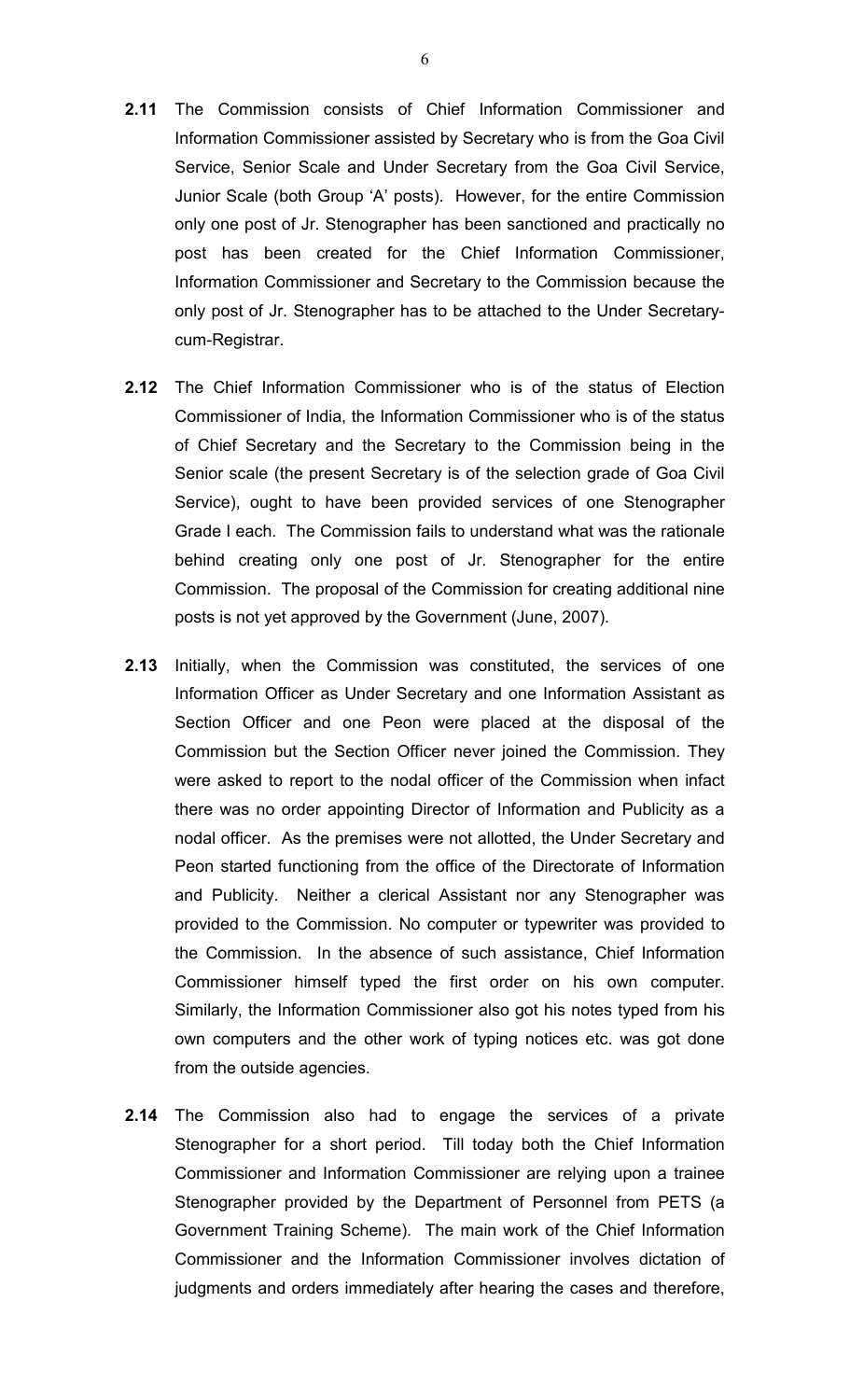both the Commissioners need the services of good Stenographers. The Commissioners cannot also entrust this work to the private Stenographers as no accountability can be fixed in case the judgment and orders are leaked out before their announcement. The Section Officer posted by the Director of Information and Publicity initially never reported for duty and no action was taken by the Director of Information and Publicity against the said official.

- 2.15 The Commission, right from the beginning, insisted that the posts created for the Commission be filled up on deputation basis for a period of one year from amongst the Government Departments by inviting applications from the interested employees but as the action taken by the Director of Information and Publicity, was not known to the Commission, the Commission issued a circular dated 9/11/2006 to all the Heads of Departments/Offices requesting them to circulate the vacancies of Group 'C' and 'D' employees and forward the applications of the interested employees to the Commission. Interestingly, the Director of Information and Publicity immediately within 5 days from the date of the issue of the said circular by the Commission issued an order dated 16/11/2006 deputing seven employees from his Department to the Commission. The Commission did not accept those employees since the Commission had already circulated the vacancies, the consent of the Commission was not obtained and for other reasons and informed the Director on 17/11/2006.
- 2.16 The Director of Information and Publicity again wrote a letter dated 13/12/2006 and requested the Secretary of the Commission to accept the employees deputed by him. Thereafter, one Jr. Stenographer was posted on deputation basis by the Director of Information and Publicity vide order dated January 7, 2007. Before issuing these orders, the Chief Information Commissioner has not at all been consulted. In fact, in terms of subsection (4) of Section 15 of the RTI Act, general superintendence, directions and management of the affairs of the Commission vests in the State Chief Information Commissioner who shall be assisted by the Information Commissioner and those powers are to be exercised or done by the State Information Commission autonomously without being subjected to any directions by any other authority under the RTI Act. On the contrary, the control over the staff deputed to the Commission vests with the Director of Information and Publicity, he being the appointing authority and therefore, the deputation of staff by the Director of Information and Publicity directly even without consulting the Chief Information Commissioner is in total violation and in contravention of the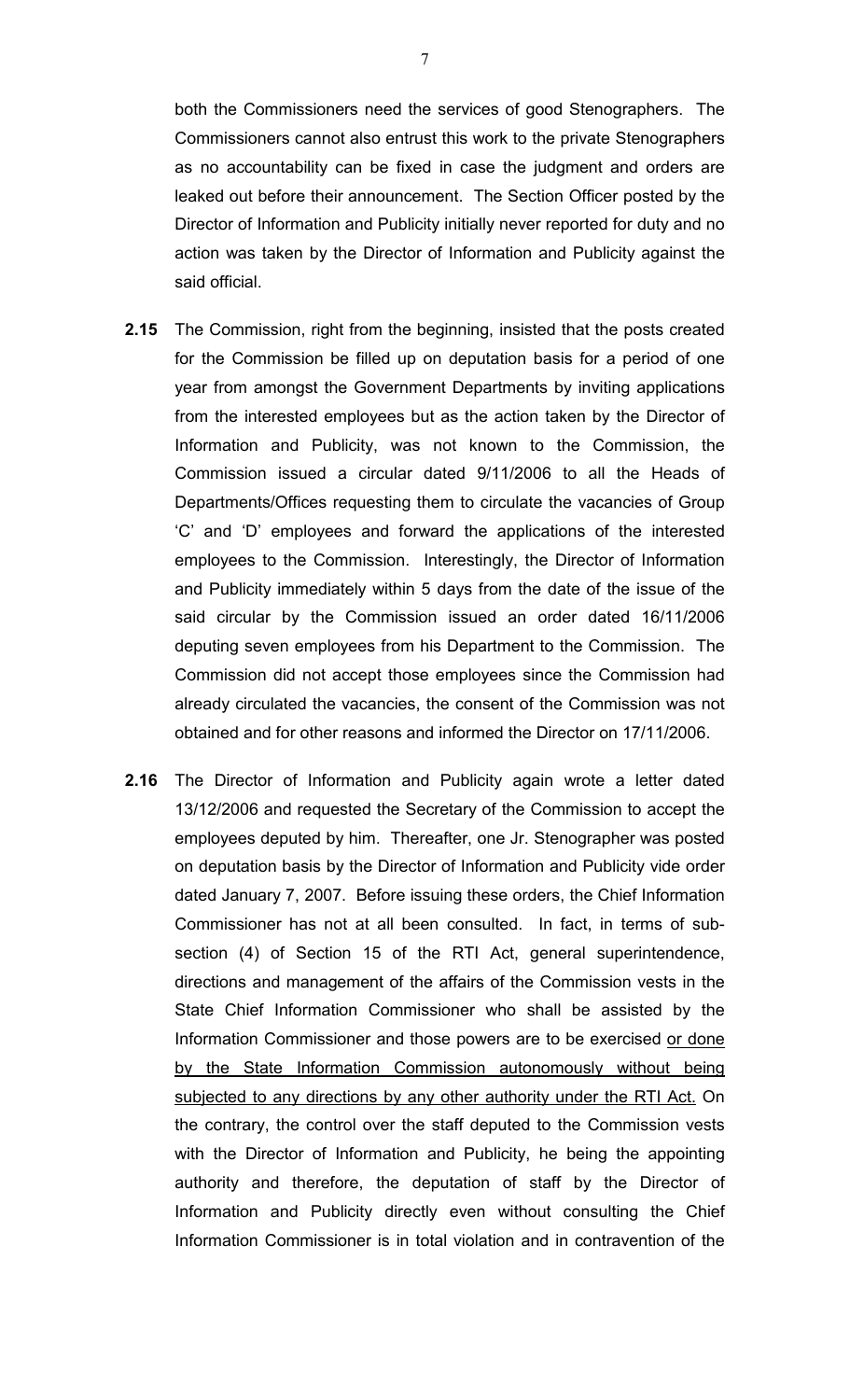provisions of section 15(4) of the Act, striking at the very root of autonomy envisaged therein.

- 2.17 Thereafter an order dated 21/2/2007 was issued by the Principal Chief Engineer, Public Works Department deputing Smt. Aparna G. Kenaudekar, APO of his Department to the post of Section Officer of the Commission as per the letter dated 19/1/2007 of the Director of Information and Publicity for a period of one year who reported for her duties on 1<sup>st</sup> March, 2007. This appointment of the Section Officer is in total violation and in contravention of the provision of Rule 5(3) of the Goa State Information Commission (Salaries, allowances, terms and conditions of service of officers and other employees) Rules, 2006 as Group 'C' and 'D' employees of the Commission could be appointed on deputation or transfer only from the Directorate of Information and Publicity. The Rules themselves, are ultra vires of Section 15(4) of the Act as they impose the staff on the Commission unilaterally by Government. In fact, when the vacancy of Section Officer was circulated by the Commission, the Commission has received two applications from well qualified officials possessing degree in law as well as Post Graduate degree in law. The Commission could not select one of these two officials who responded to the Circular, because of the Rules framed by the Government.
- 2.18 The service conditions framed by the Government are also defective in as much as no grade is specified for appointing the officials on deputation basis. Generally, the persons holding analogous posts are deputed whereas in the present case even a L.D.C. can be posted as Section Officer as no grade is specified in the Rules. The Rules needs immediate changes, as per the draft Rules suggested by the Commission way back in July, 2006.

#### **Secretary**

2.19 The Commission insisted the appointment of a Secretary to the Commission vide its note dated 31/3/2006 and followed by several reminders. The Commission has to function without its Secretary till the Government appointed Shri Elvis Gomes, Goa Civil Service Senior Scale officer nine months after the constitution of the Commission to hold the additional charge of the Secretary in addition to his main post of Chief Officer, Mormugao Municipal Council vide order dated 24/11/2006. Immediately, thereafter the Government vide order dated 12/12/2006 posted Shri P. S. Meena, Goa Civil Service Selection Grade Officer as Secretary to the Commission who was relieved from his earlier duties only on 19/2/2007 and joined this Commission on 20/2/2007. Thus, there was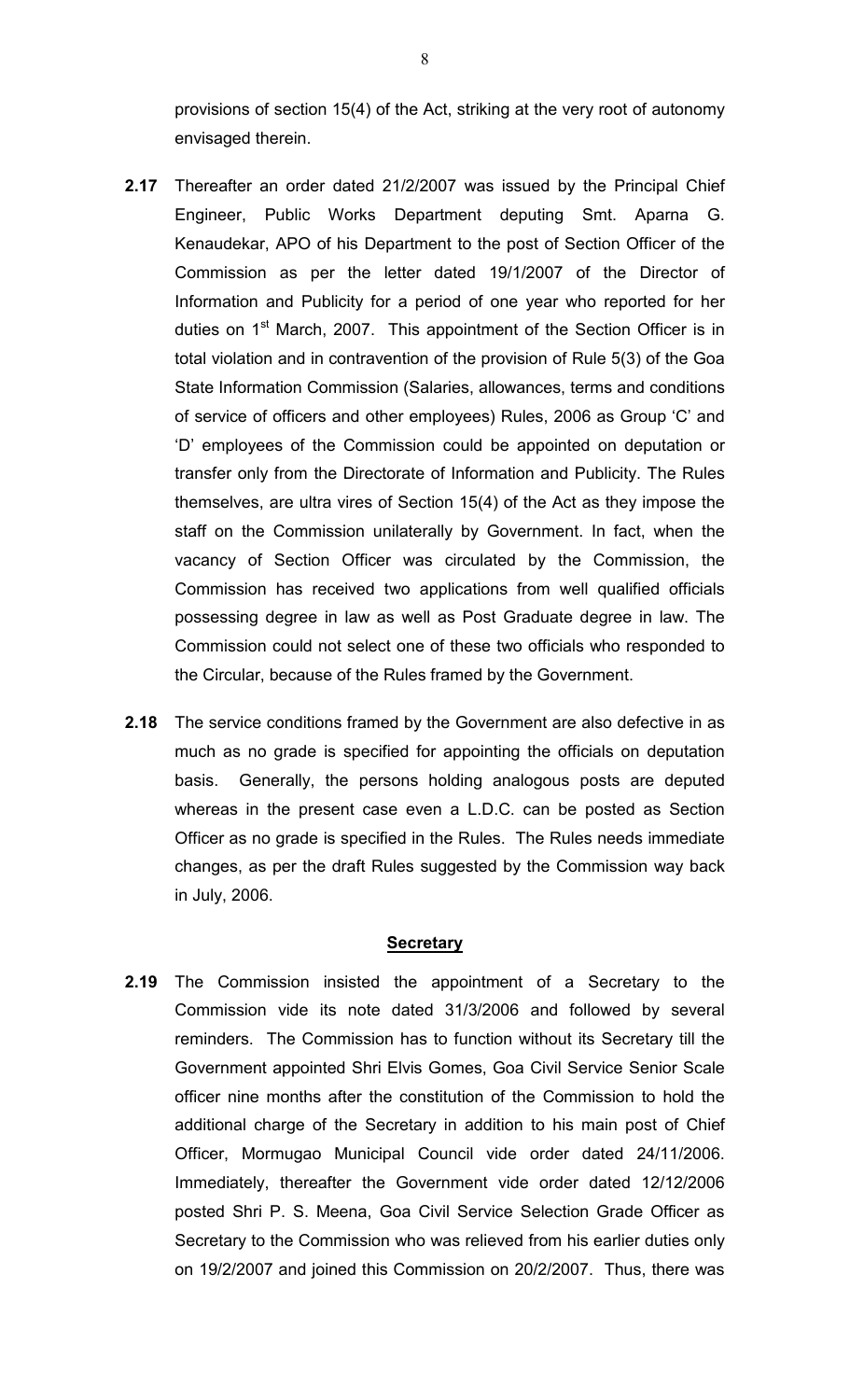no full time Secretary till 20/2/2007 and even a part time Secretary till 24/11/2006.

#### Under Secretary

2.20 Shri V. V. Sawant functioned as Under Secretary to the Commission for the entire period under report.

#### Delegation of powers to the Secretary

2.21 Right from the inception, the Commission requested the Government to declare the Secretary of the Commission as a Head of the Department for the purpose of the Goa Delegation of Financial Power Rules, 1997. Inspite of the sending the reminders from time to time, so far no order has been issued declaring the Secretary of the Commission as a Head of the Department under the Goa Delegation of Financial Power Rules, 1997. However, powers of the Secretary to the Government are re-delegated to the Secretary of the Commission under Rule 12(2) of the Goa Delegation of Financial Power Rules, 1997 for incurring expenditure under budget heads allotted to the Commission. Such powers can be re-delegated to officials who are already declared Heads of Departments. Subsequently, the Director of Information and Publicity issued an order dated 16/01/2007 declaring the Secretary of this Commission as a drawing and disbursing officer of the Commission. It is not understood under which powers the Director of Information and Publicity has appointed the Secretary of this Commission as drawing and disbursing officer. Generally, only a subordinate gazetted officer is appointed as a DDO by the Head of Office under Rule 142 of Central Treasury Rules. By issuing the order dated January 16, 2007, the Director of Information and Publicity has treated the Secretary to the Commission as his subordinate and the Director of Information and Publicity as the Head of the Office/Department of the Secretary to the Commission. This is irregular in the opinion of the **Commission** 

#### Funds

2.22 The Commission was set up on 02/03/2006. However, no funds were made available to the Commission. Initially, an amount of Rs.8.00 lakhs was sanctioned to the Commission from the Contingency fund vide order dated 16/06/2006. However, the said amount was placed at the disposal of the Director of Information and Publicity who continued to operate the same. Right from the beginning, the Commission has been made totally dependent for its requirements of funds and office stationary on the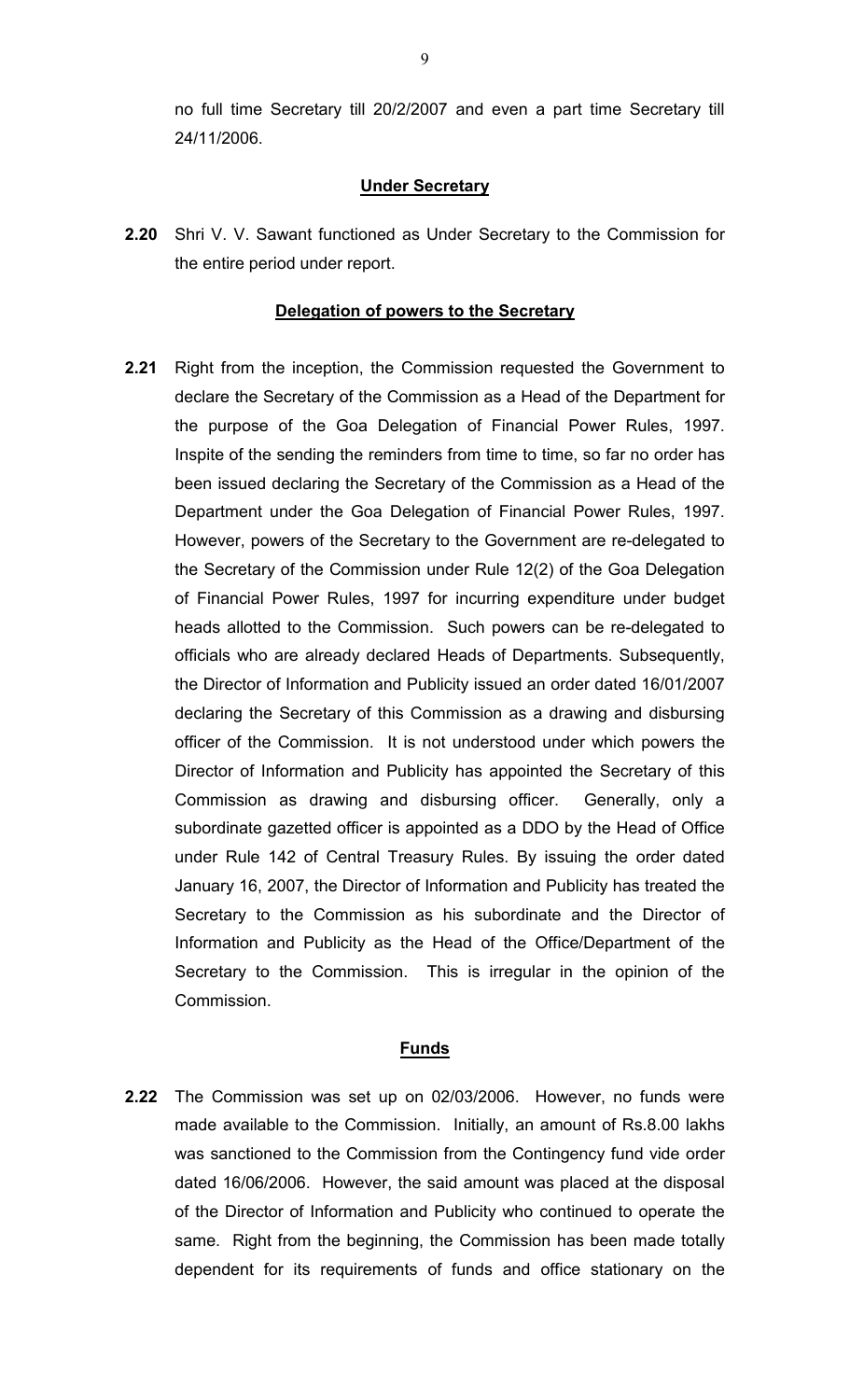Director of Information and Publicity. Subsequently, budget was passed on 31/7/2006 and an amount of Rs.24.00 lakhs was provided to the Commission. Nevertheless, the Director of Information and Publicity continued to operate the said budget even though the Commission has written a number of times to appoint a Secretary and declare him as Head of the Department and budget controlling authority.

- **2.23** The amount of Rs.24.00 lakhs were provided for incurring expenditure on Salaries, Office Expenses and Other Charges. Therefore, expenditure could be incurred only on these 3 items. The Commission right from the beginning requested the Government to open various minor Budget Heads for the Commission. The Commission also took up the matter with the Finance (Budget) Department vide its letter dated 21/8/2006 for opening of new minor heads within the allotted funds so that the Commission can incur expenditure on other items too. However, no action was taken for opening of such minor heads nor lumpsum grant was given to it, as a result of which number of bills including T.A. bills remained unsettled for want of Budget provision for a number of months.
- 2.24 Even though a separate Budget Head was opened for the Commission, the Director of Information and Publicity continued to operate the same till December, 2006 as these funds were not placed at the disposal of the Commission. The Director of Information and Publicity also started spending the money under this Budget Head as per his choice and he has made expenditure on several items. Some of the bills were not even settled by the Director of Information and Publicity though he was controlling the budget of the Commission till December, 2006. The Director of Information and Publicity has incurred the expenditure as indicated below: -

|                        | Rs. In lakhs |
|------------------------|--------------|
| <b>Salaries</b>        | 6.67         |
| <b>Office Expenses</b> | 1.03         |
| <b>Other Charges</b>   | 1 04         |
|                        | 8 74         |
|                        |              |

2.25 Besides, the Director of Information and Publicity has also made the purchases but did not settle the bills and when the powers were redelegated to the Secretary, all the pending bills were referred to the Commission for settlement. The details are as follows: -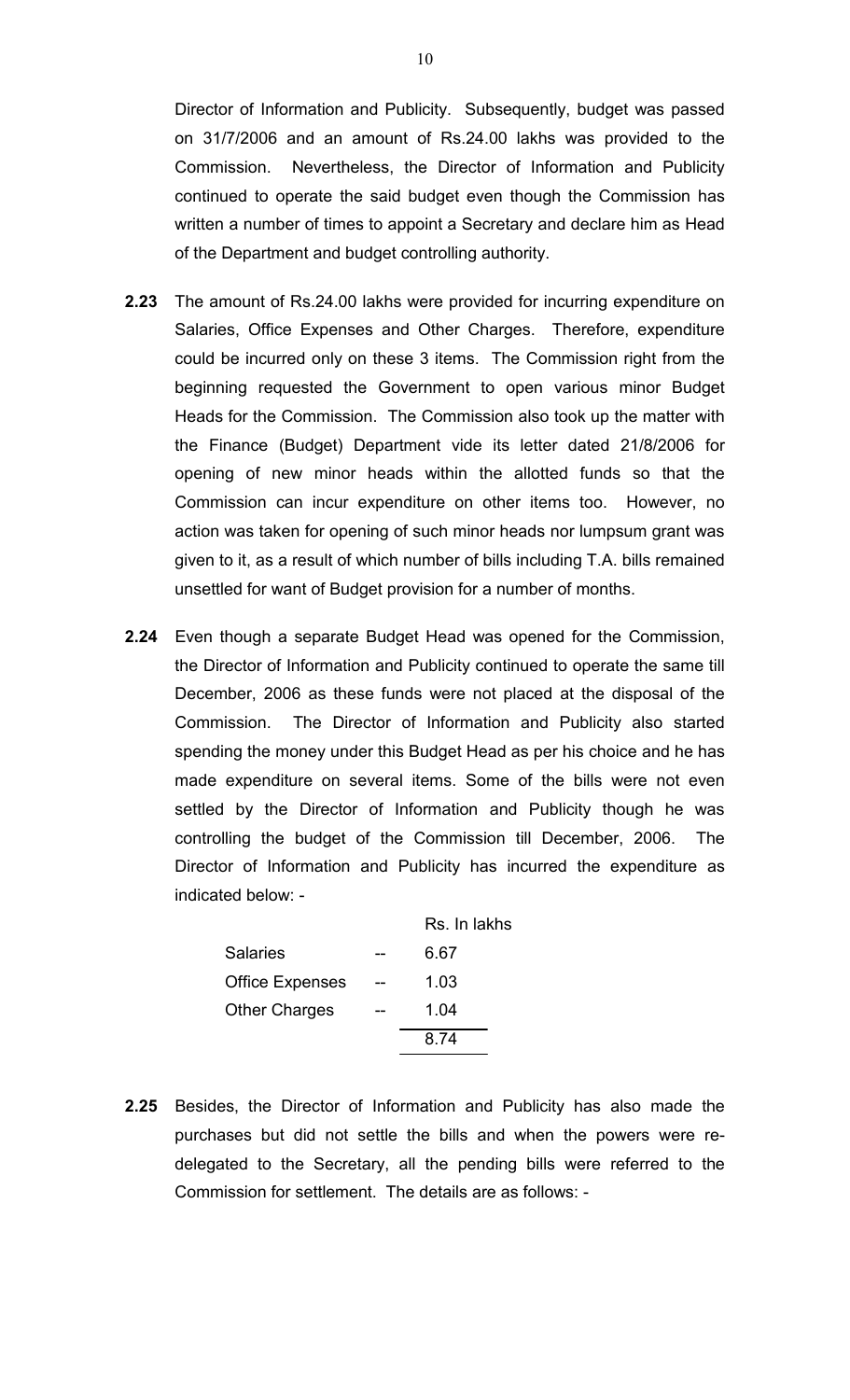| Sr. No.                           | Item                         | Qty.           | Cost per item | <b>Total Amount</b> |
|-----------------------------------|------------------------------|----------------|---------------|---------------------|
| 1.                                | Visitor's Chair              | 8              | 3500          | 28000               |
| 2.<br><b>Sliding Door Cabinet</b> |                              | 3              | 7180          | 21540               |
| 3.                                | Steel Cupboard HE303         | 3              | 4950          | 14850               |
| 4.                                | <b>Computer/Office Table</b> | $\overline{2}$ | 5625          | 11250               |
| 5.                                | <b>Officer's Desk</b>        | 1              | 4500          | 4500                |
| 6.                                | Staff Desk HE 101            | $\overline{2}$ | 3100          | 6200                |
| 7 <sub>1</sub>                    | Office Chair HE 203          | 4              | 850           | 3400                |
|                                   | 897                          |                |               |                     |
|                                   | 11330                        |                |               |                     |
|                                   | 101967                       |                |               |                     |

| Sr. No. | <b>Item</b>                       | Qty.           | Cost per item | <b>Total Amount</b> |
|---------|-----------------------------------|----------------|---------------|---------------------|
| 1.      | <b>Chairs with Cushions</b>       | 4              | 2600          | 10400               |
| 2.      | Desk Table                        | $\overline{2}$ | 3100          | 6200                |
| 3.      | <b>Computer Table</b>             | 1              | 3800          | 3800                |
| 4.      | <b>Computer Chair</b>             | 1              | 2700          | 2700                |
| 5.      | <b>Chair Cane Seat &amp; Back</b> |                | 850           | 6800                |
|         | 299                               |                |               |                     |
|         | 3775                              |                |               |                     |
|         | 33974                             |                |               |                     |

2.26 Thereafter, an order dated December 13, 2006 was issued by the Director of Information and Publicity allotting the funds as follows: -

| 01 – Salaries        |       | Rs.12.33 lakhs  |
|----------------------|-------|-----------------|
| 07 – Office Expenses | $- -$ | Rs 1.97 lakhs   |
| $22 -$ Other Charges |       | Rs.0.96 lakhs   |
|                      |       | Rs. 15.26 lakhs |

2.27 The Director of Information and Publicity has issued an order of reappropriation re-appropriating an amount of Rs.1.5 lakhs from "05 – Travel Expenses" to non-existing minor heads and therefore, the Director of Accounts did not accept the said order. The Commission presumes that this re-appropriation order was issued by the Director of Information and Publicity even without a budget head, only to misguide the superiors stating that the funds are made available to the Commission by way of reappropriation. Since the said order was not accepted the traveling expenses bills of the Commissioners were not settled and they were settled only in the month of April, 2007.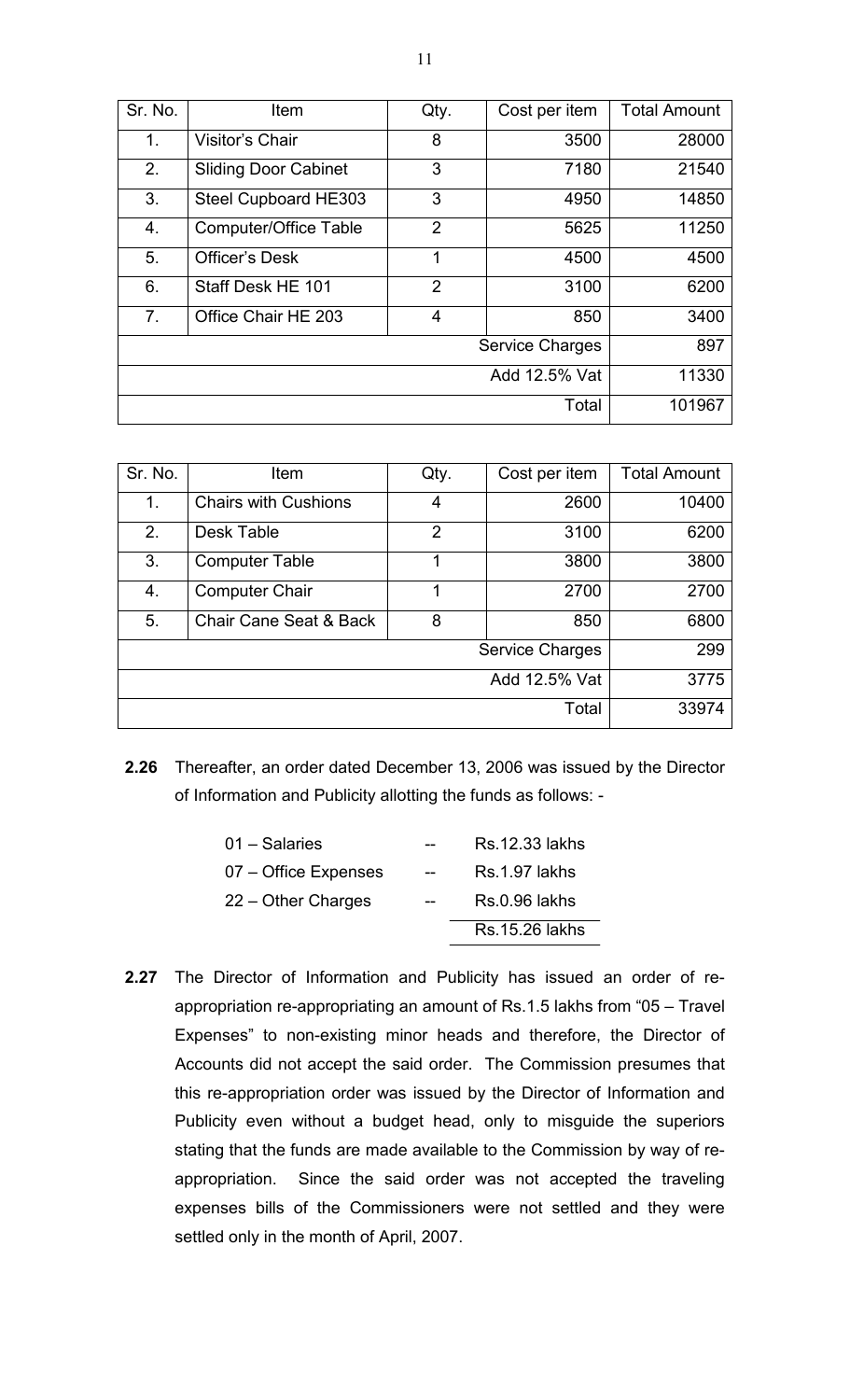- 2.28 Even though a separate Budget Head has been provided to the Commission and powers of the Secretary to the Government have been re-delegated to the Secretary of the Commission, the Director of Information and Publicity continued to be in control over the budget of the Commission as it is evident from the order dated March 21, 2007 issued by the Director of Information and Publicity re-appropriating certain funds. The Commission could not utilize the full allocation of the funds firstly because the funds were not placed at the disposal of the Commission in the beginning and they were operated by the Director of Information and Publicity, Secretary to the Commission has not been declared as the Head of the Department and powers of the re-appropriation of the funds are not conferred on the Secretary. The services of part time Accountant was provided to the Commission w.e.f. 3/01/2007 who reports only two days in a week.
- 2.29 While issuing the re-appropriation order, the Director of Information and Publicity has also quoted the wrong number of Finance Budget Department as entry No. 1058 dated 2/09/2007 whereas the order is dated March 21, 2007. Thus, it is evident that the Director of Information and Publicity continues to exercise the control over the budgetary provision provided to the Commission and control over the Secretary to the Commission which is not a healthy practice. In fact, the Commission has absolutely no autonomy at all either in administration matters or in finance matters as the recruitment and the appointment of its staff and the financial matters are controlled by the Director of Information and Publicity making a mockery of Section 15(4) of the RTI Act.
- 2.30 The total expenditure incurred by the Commission on the 3 Budget Heads for the period under report is as follows :-

|                      | (In lakhs) |
|----------------------|------------|
| 01 – Salaries        | Rs 7.83    |
| 07 – Office Expenses | Rs.6.47    |
| $22 -$ Other Charges | Rs.0.80    |
|                      | Rs. 15.10  |
|                      |            |

In addition, an amount of Rs.15.51 lakhs was spent initially drawing advance for contingency fund, and recouping it thereafter booking the expenditure to Head of Account 54 – Motor Vehicles, controlled by Director of Information and Publicity. Thus, the total expenditure during the financial year 2006-07 is Rs.30.61 lakhs only.

2.31 During the next financial year 2007-08, an amount of Rs.80.00 lakhs has been provided to the Information Commission.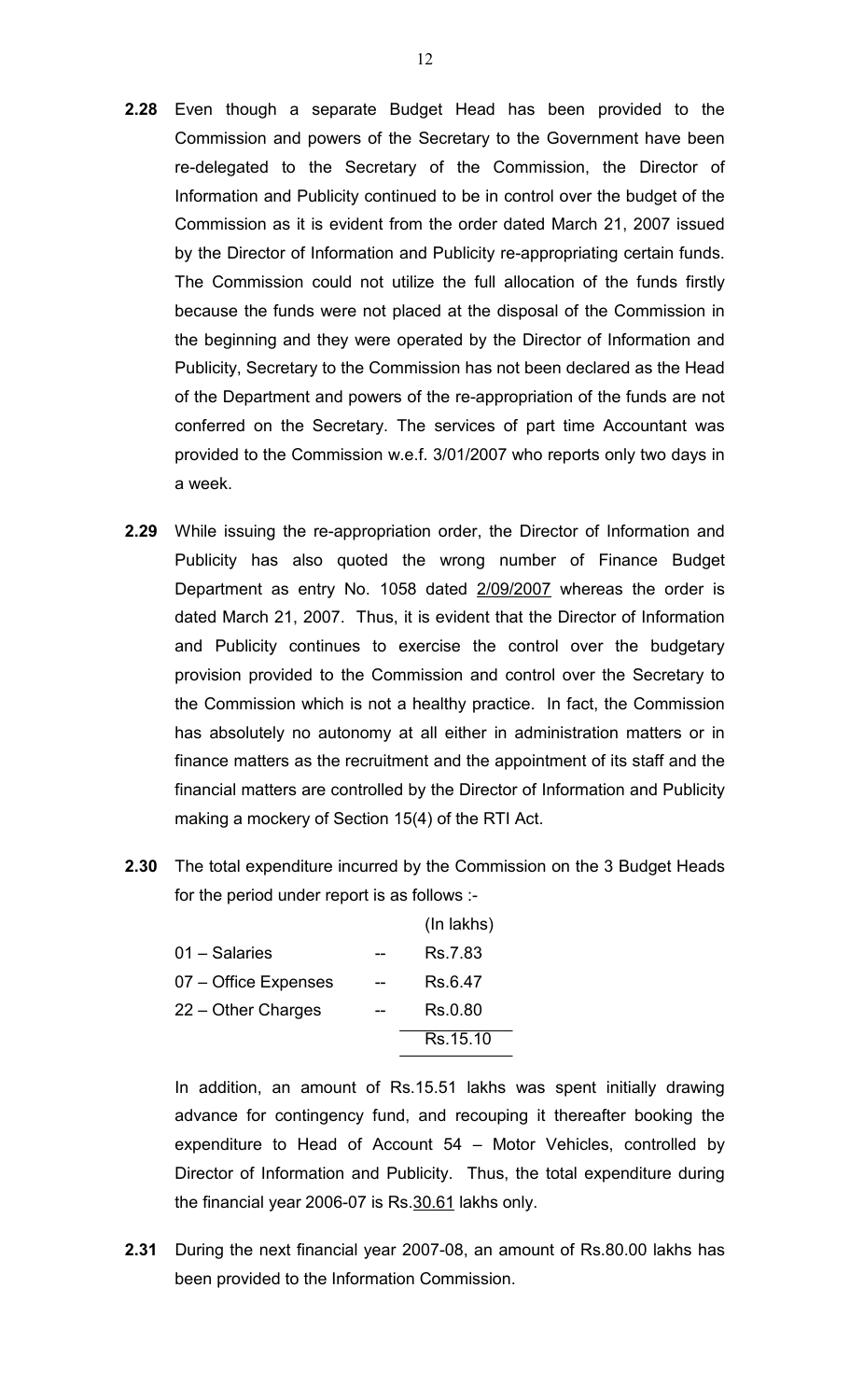#### Furniture, stationery and other items

2.32 The Commission started functioning from the two shops allotted at Ground Floor of Shrama Shakti Bhavan w.e.f.  $8<sup>th</sup>$  June, 2006. However, the Commission could not effectively carry out its functions and duties since no computer/typewriter was provided. The worst thing is that even postage was not made available to the Commission till 28/7/2006. It is only on the intervention of Shri Diwan Chand, IAS, Special Secretary (Information and Publicity), the postage was made available and Shri Diwan Chand was also kind enough to spare one computer from the General Administration Department. Thus, from the beginning, the Commission was made totally dependent on the Director of Information and Publicity for all its requirements. The Commission does not know whether it is by design or otherwise.

#### Vehicles

2.33 The General Administration Department, Secretariat was kind enough to provide chauffer driven vehicles to the Chief Information Commissioner and the Information Commissioner for a period of one year. The Commission purchased new vehicles for both the Commissioners as well as for the Secretary in March, 2007.

#### General

2.34 The Commission in its first note dated 31/3/2006 requested the Director of Information and Publicity to take steps on various matters such as office accommodation, appointment of Secretary, purchase of cars, opening of new budget heads of account, appointing Secretary as the Head of the Department and Budget Controlling Authority, provide personal staff to the Commissioners, adequate funds etc. This was followed by another note dated 27/4/2006 and also letters from Chief Information Commissioner. However, the Director of Information and Publicity did not take any steps in these matters. The Special Secretary (Information and Publicity) was kind enough to hold two meetings with the Commission on account of which some issues were settled. However, the major issues like accommodation, staff to the Commission etc. are still pending (June, 2007).

In spite of the above difficulties, not only the Commission heard the cases and disposed off all the matters in reasonable time but also put all the decisions on the website. The Commission's website is http://goasic.gov.in. Some of the important decisions taken by the Commission are placed at Annexure – I.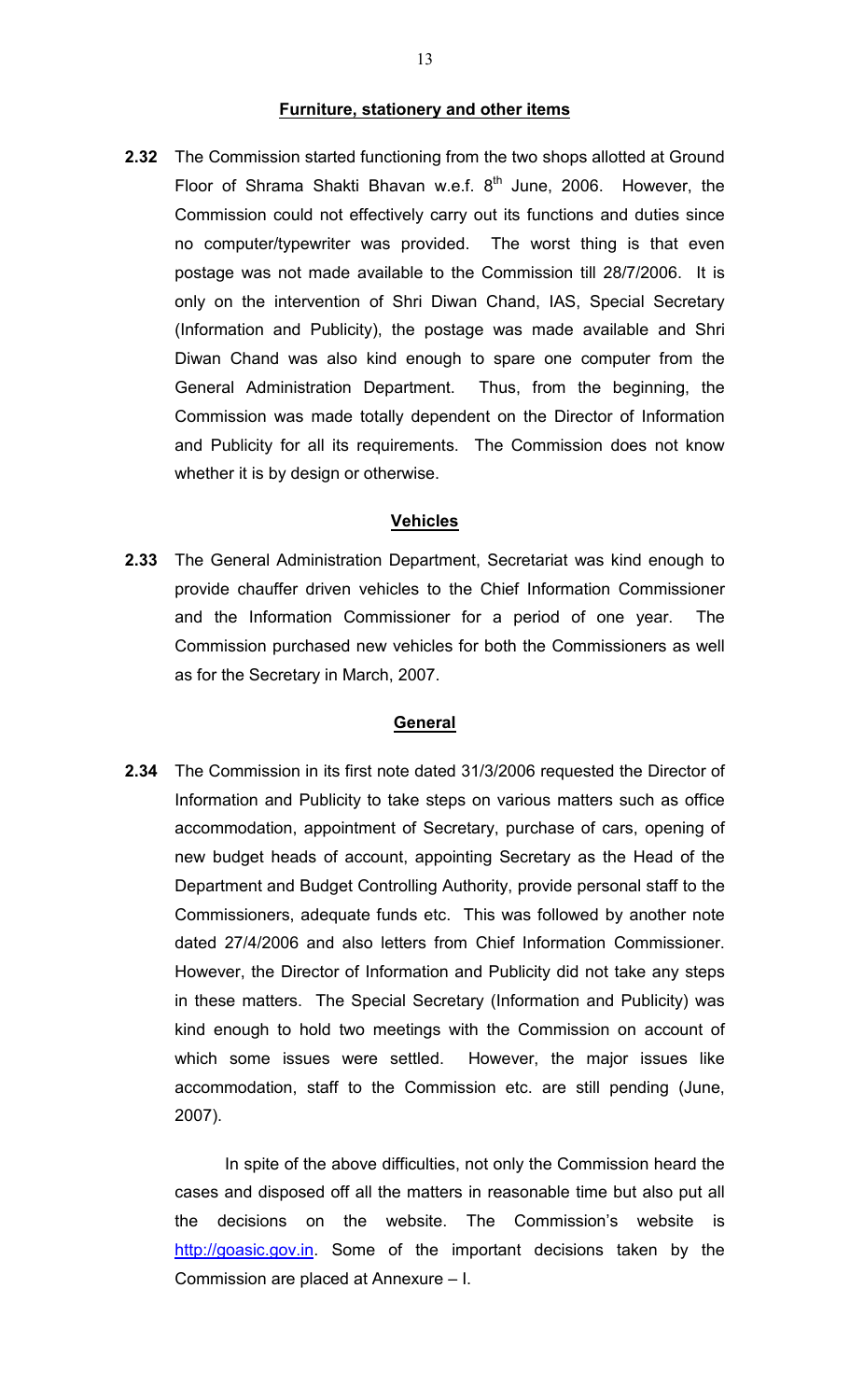# CHAPTER III

# FUNCTIONS AND POWERS OF THE INFORMATION COMMISSION

# 3.1 Complaints under section 18 of the RTI Act:-

The Information Commission is empowered to receive and inquire into a complaint from any person

- a) Who has been unable to submit a request to a public Information Officer either by reason that no such officer has been appointed under this Act, or because the Assistant Public Information Officer has refused to accept his or her application for information or appeal under the Act for forwarding the same to the Public Information Officer or Appellate Authority or the Information Commission, as the case may be;
- b) who has been refused access to any information requested under the Act;
- c) who has not been given a response to a request for information or access to information within the time limit specified under the Act;
- d) who has been required to pay an amount of fee which he or she considers unreasonable;
- e) who believes that he or she has been given incomplete, misleading or false information under the Act; and
- f) in respect of any other matter relating to requesting or obtaining access to records under the Act;
- 3.2 Powers of the Civil Court:- (i) While enquiring into the complaints, the Commission has been vested with same powers as are vested in Civil Court while trying a suit under the Code of Civil Procedure, 1908, in respect of the following matters, namely:
	- a) summoning and enforcing the attendance of persons and compel them to giver oral or written evidence on oath and to produce the documents or things;
	- b) requiring the discovery and inspection of documents;
	- c) receiving evidence on affidavit,
	- d) requisitioning any public record or copies thereof from any court or office;
	- e) issuing summons for examination of witnesses or documents; and
	- f) any other matter which may be prescribed.

(ii) The Commission may also during an inquiry of any complaint, examine any record to which the Act applies which is under the control of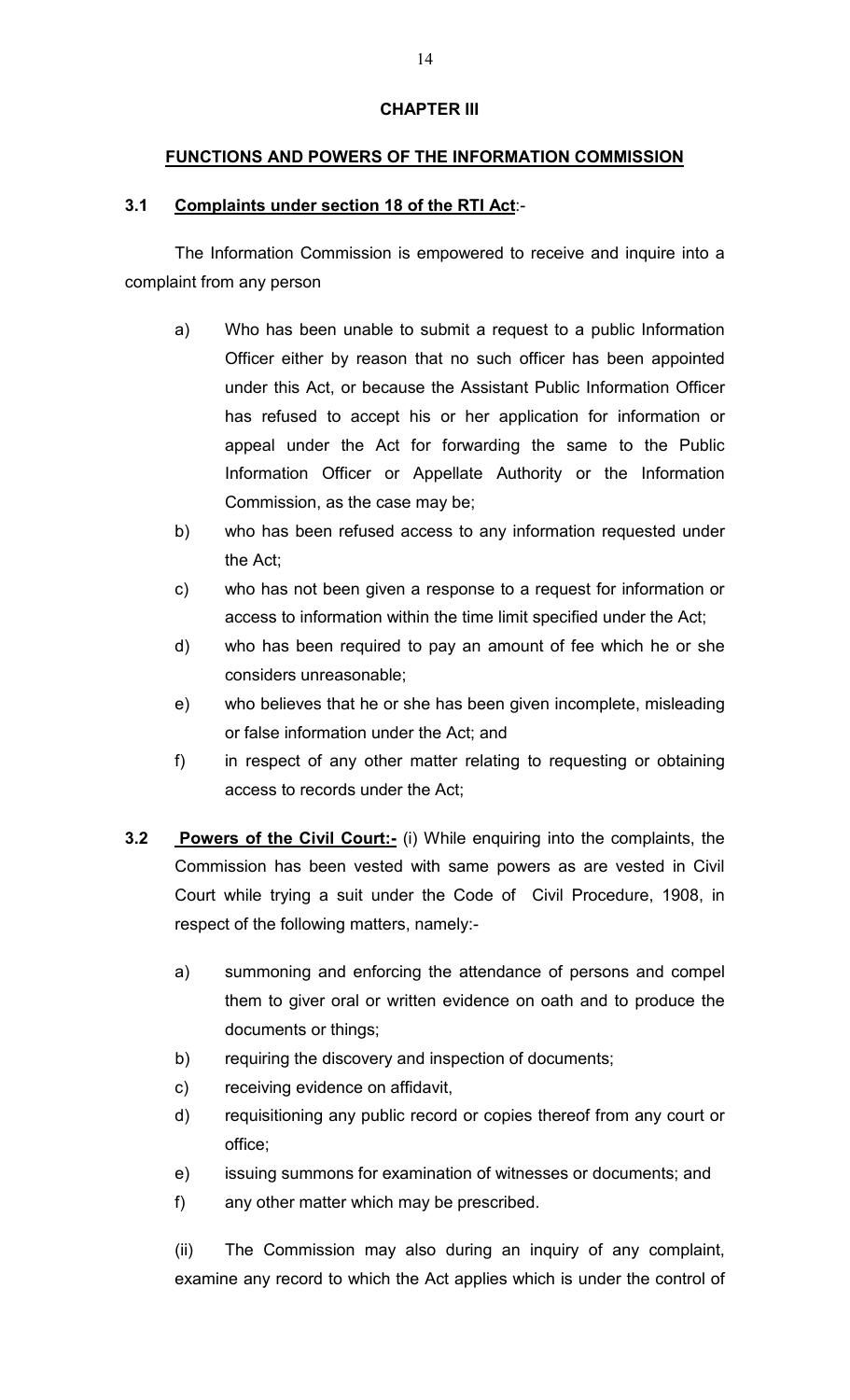the Public Authority, and no such record may be withheld from it on any grounds notwithstanding anything inconsistent contained in any other Act of Parliament or State Legislature.

- 3.3 Powers of Appellate Authority:- Under sub-section (3) of section 19 of the RTI Act,  $2^{nd}$  appeal lie against the decision of the First Appellate Authority to the Information Commission. The said appeal has to be filed and decided in accordance with the Goa State Information Commission (Appeals Procedure) Rules, 2006 and the decisions of the Commission are binding.
- 3.4 In its decision, the Information Commission has the power to--
	- a) require the public authority to take any such steps as may be necessary to secure compliance with the provisions of the Act, including
		- (i) by providing access to information, if so requested, in a particular form;
		- (ii) by appointing a Public Information Officer;
		- (iii) by publishing certain information or categories of information;
		- (iv) by making necessary changes to its practices in relation to the maintenance, management and destruction of record;
		- (v) by enhancing the provision of training on the right to information for its officials;
		- (vi) by providing it with an annual report in compliance with clause (b) of sub-section (1) of section 4;
	- b) require the public authority to compensate the complainant for any loss or other detriment suffered;
	- c) impose any of the penalties provided under the Act;
	- d) reject the application.
- 3.5 Disposal of Complaints by Commission: The Commission received 70 complaints and disposed off 53 complaints during the period under report. The details are shown in Annexure – II.
- 3.6 Disposal of Appeals by Commission: The Commission received 102 appeals and disposed off 82 appeals during the period under report, the details of which are shown in Annexure - III. No complaint or appeal was pending for more than 3 months as on 31/03/2007.
- 3.7 Imposition of Penalty: Sub-section (1) of Section 20 of the RTI Act empowers the Commission, while deciding any complaint or appeal to impose a penalty of Rs.250/- per day delay subject to the maximum of Rs.25,000/- if the Information Commission is of the opinion that the Public Information Officer has, without any reasonable cause, refused to receive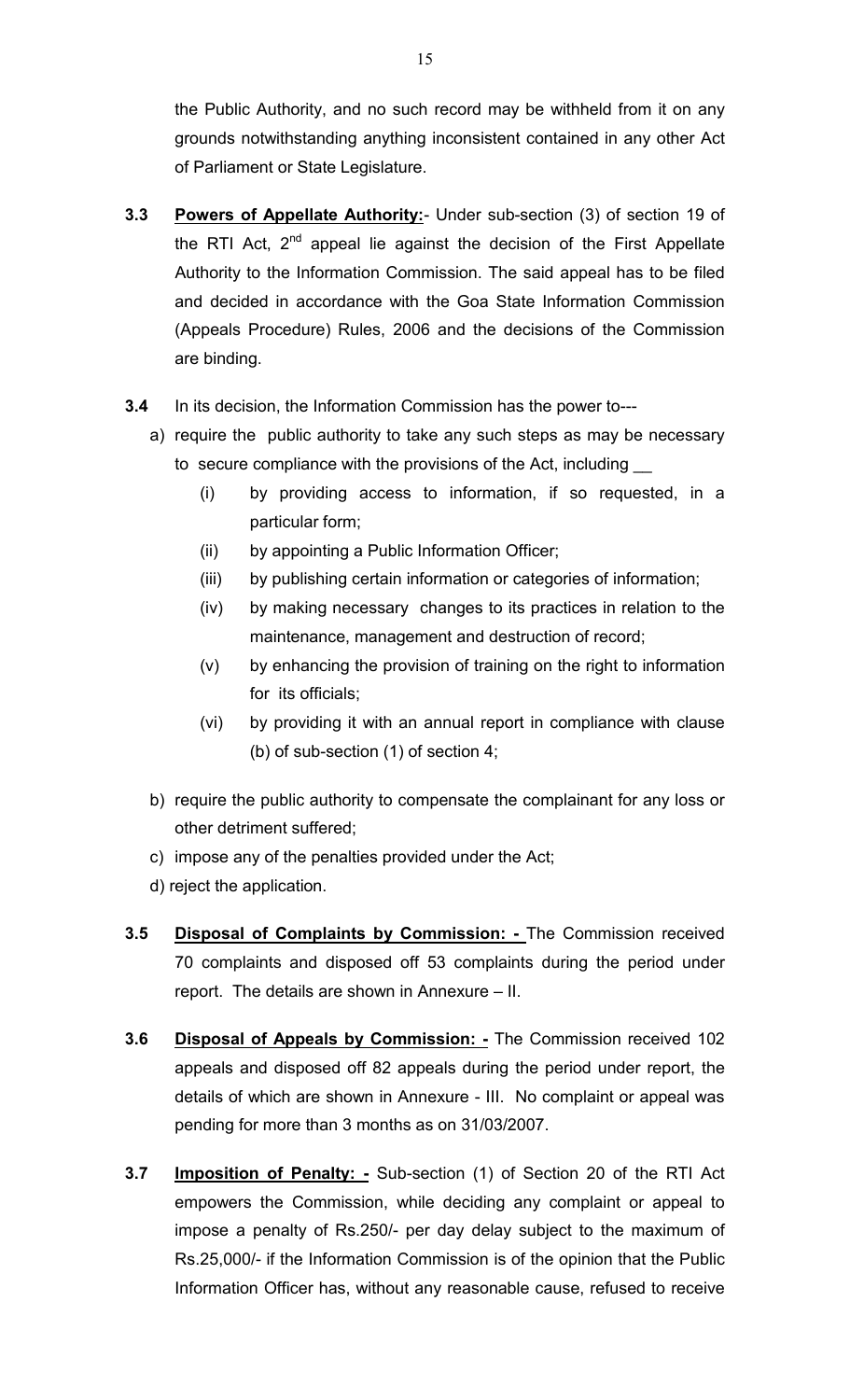an application for information or has not furnished the information within the time specified or malafidely denied the request for information or knowingly given incorrect, incomplete or misleading information or destroyed information which was the subject matter of the request or obstructed in any manner in furnishing the information. However, before imposing the penalty the Commission has to afford a reasonable opportunity of being heard to the erring Public Information Officer.

- 3.8 During the period under report, the Commission has imposed the penalties in 7 cases against 7 PIOs in 4 complaints and 3 appeals totaling to Rs.26,750/-. The names and designations of the PIOs and amount of penalty imposed are shown in the Annexure – IV(i).
- 3.9 Compensation: The Commission is also empowered under clause (b) of sub-section (8) of Section 19 of the Act to require the Public Authority to compensate the Complainant for any loss or other detriment suffered by the Complainant. During the period under report, the Commission awarded the compensation in 13 cases to the applicants totaling to Rs.19,300/-. The details of the Public Authorities which were asked to pay the compensation are shown in Annexure IV(ii). In 3 cases, the decision of the Commission have been challenged before Hon'ble High Court Judicature at Bombay, Panaji Bench and in 2 cases the Hon'ble High Court has granted interim relief in favour of the Petitioners.
- 3.10 Disciplinary proceedings: While deciding any complaint or appeal, if the Information Commission is of the opinion that the Public Information Officer has without any reasonable cause and persistently failed to receive any application for information or has not furnished information within the specified time or malafidely denied the request for information or knowingly given incorrect, incomplete or misleading information or destroyed information which was the subject matter of the request or obstructed in any manner in furnishing the information, the Commission can recommend disciplinary action against the PIO. In 2 cases, the Commission recommended disciplinary action against Shri Menino Peres, Director of Information and Publicity for furnishing false, incomplete and incorrect information to the Commission, for filing a false affidavit, disobeying the orders of the Commission and for contravening the provisions of the RTI Act vide order dated 30/03/2007 in Complaint No. 01/2006 and order dated 08/11/2006 in Complaint No. 29/2006.

The Commission has also directed in its order dated 15/12/2006 to the Principal Chief Engineer in complaint No. 38/2006 to hold an inquiry into the matter of providing the false information and take appropriate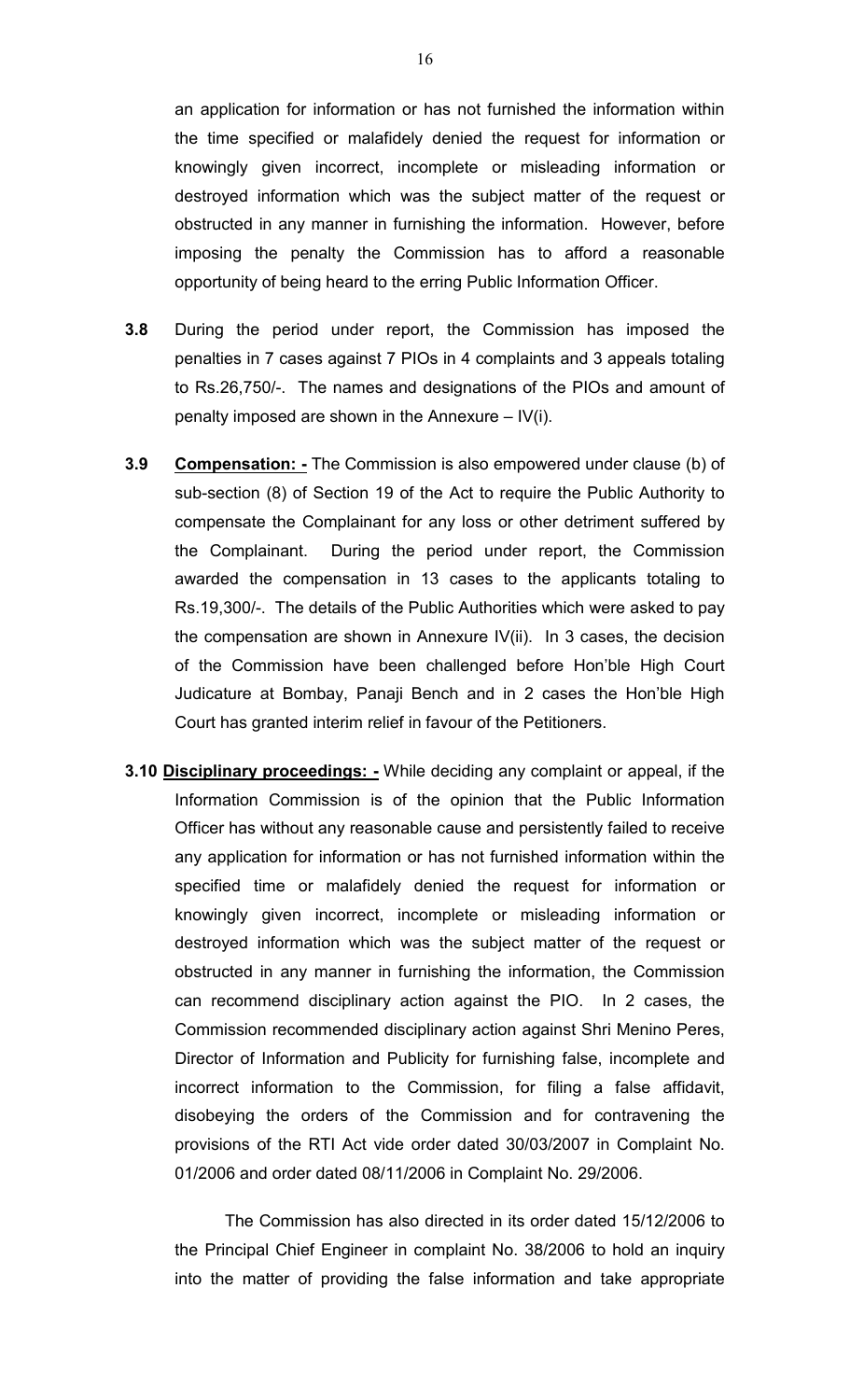action against erring officer. In complaint No. 7/2006, the Commission directed the Director of Panchayats to hold an inquiry into the missing original minutes books of the Village Panchayat Calangute which is stated to have been not available.

#### CHAPTER IV

#### Monitoring and Reporting

- 4.1 In terms of sub-section (1) of Section 28 of the RTI Act, the Information Commission has to prepare a report after the end of each year on the implementation of the provisions of the RTI Act and forward a copy thereof to the State Government which has to be laid before the State Legislature.
- 4.2 Each Ministry or Department in relation to the Public Authorities within their jurisdiction is required to collect and provide the information to the Commission which is required for the preparation of report by the Commission. For this year, the Commission requested all public authorities to submit a consolidated information in respect of all the Public Information Officers under their control. While majority of Public Authorities have submitted the information, which is tabulated hereafter, a number of them, including a big department like Police Department did not submit the information on time leading to reporting incomplete information in respect of the PIOs. Even where the information is submitted by the departments like Education, Higher Education and Technical Education, it does not include the information of all the PIOs under their control like colleges, high schools and aided institutions.

#### CHAPTER V

#### POWERS AND OBLIGATIONS OF THE STATE GOVERNMENT

- 5.1 Section 26 of the RTI Act lays down the various steps which need to be taken by the State Government for the implementation of the RTI Act. These include: -
	- (a) develop and organize educational programmes to advance the understanding of the public, in particular of disadvantaged communities as to how to exercise the rights contemplated under this Act;
	- (b) encourage public authorities to participate in the development and organization of programmes referred to in clause (a) and to undertake such programmes themselves;
	- (c) promote timely and effective dissemination of accurate information by public authorities about their activities; and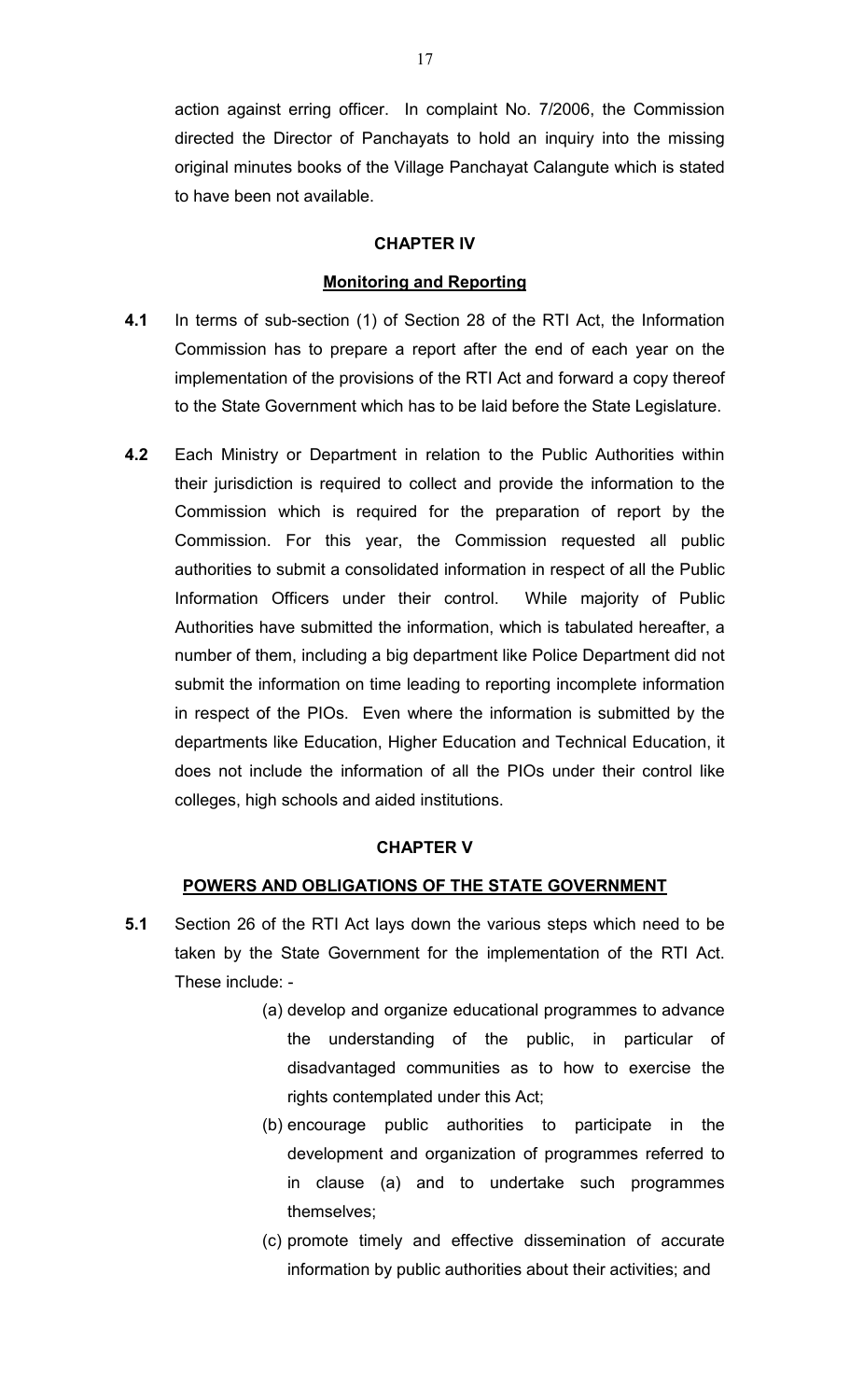- (d) train Public Information Officers and produce relevant training materials for use by the public authorities themselves.
- **5.2** In addition to the above, the State Government has to compile in its official language the guide containing such information in a easily comprehensible form and manner as may reasonably be required by a person who wishes to exercise any right specified in the Act, within 18 months from the commencement of the Act.

Further, the State Government has to update and publish the guidelines at regular intervals which includes: -

- (i) the objects of the Act;
- (ii) postal and street addresses, the phone and fax numbers and if available electronic mail, address of the Public Information Officers of every Public Authority appointed under Section 5(1) of the Act;
- (iii) the manner and form in which request for access to information has to be made to the Public Information Officer;
- (iv) the assistance available from and the duties of the Public Information Officer under the Act;
- (v) the assistance available from the Information Commission;
- (vi) all remedies in law available regarding an act or Act of failure to act in respect of a right or duty conferred or imposed by the Act including the manner of filing an appeal to the Commission;
- (vii) the provisions providing for the voluntary disclosure of categories of records in accordance with Section 4 of the Act;
- (viii) any additional regulation or circulars made or issued in relation to obtaining access to a information in accordance with the Act;
- (ix) it is the mandate of the Act that the State Government must, if necessary, update and publish the guidelines at regular intervals.
- 5.3 The Commission sought the information from the Director of Information and Publicity who is the Ex-officio Joint Secretary to the Government and Incharge of the implementation of the RTI Act on the steps taken by the Government on the above matters for implementing the provisions of the Act. However, the Commission is shocked to note that the Government has not taken any steps in the above directions as contained in Section 26 of the RTI Act. The Director has stated that financial assistance has been given to some NGOs without indicating their names and the amount of the financial assistance provided to them. The Director of Information and Publicity has not given even single programme which is conducted by the Government whereby the training has been provided to the Public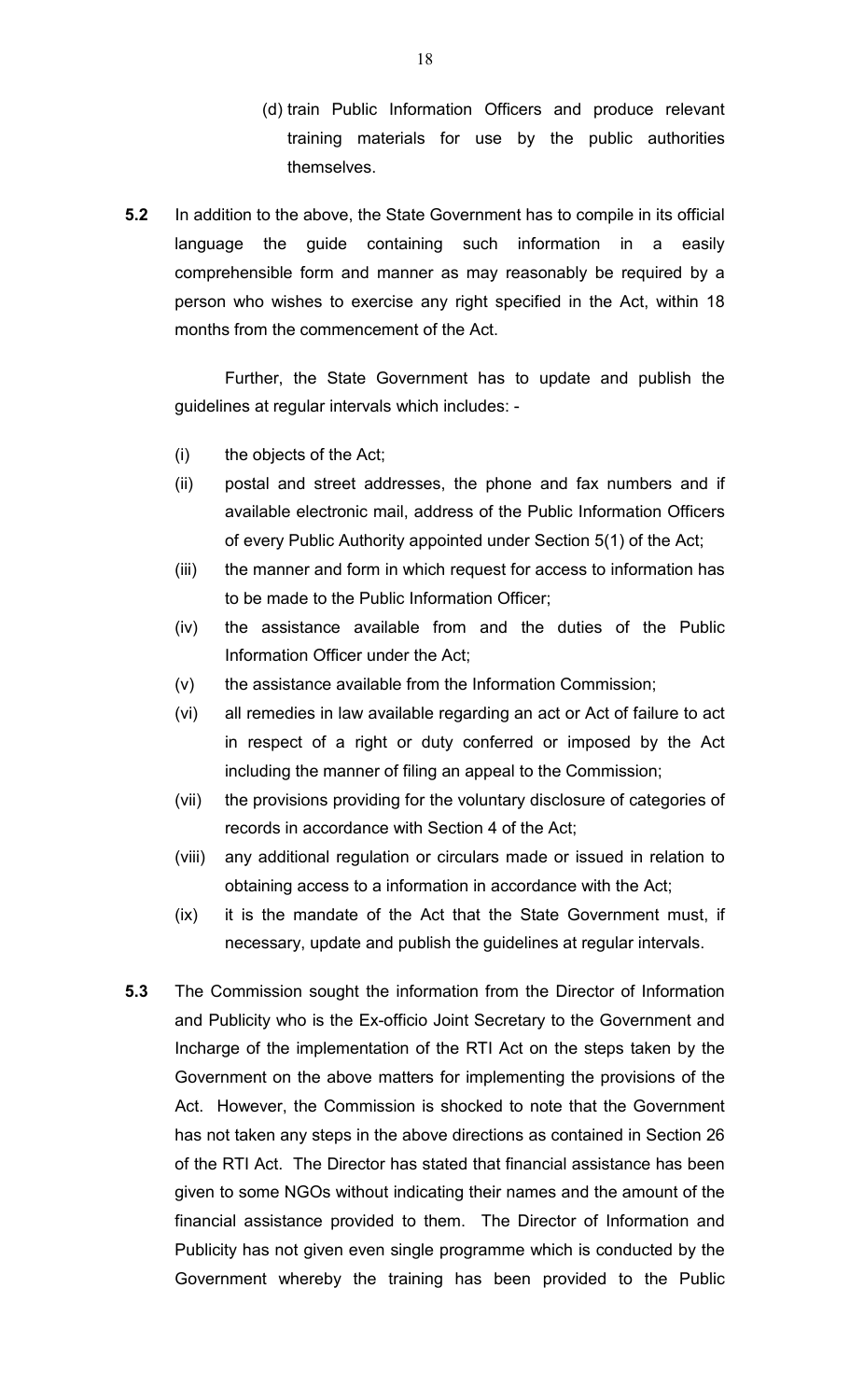Information Officers and they have been provided with the necessary guidelines.

5.4 The Kare College of Law, Margao and Salgaoncar College of Law, Panaji had organized seminars on the RTI Act. Similarly, the Legal Aid Cell of Salgaocar College of Law has also held various camps in the villages regarding the awareness on the RTI Act. The Goa Institute of Rural Development Administration has conducted two training programmes for the PIOs wherein 67 officers were imparted training. In all the programmes, both Chief Information Commissioner and Information Commissioner participated and interacted with the officials, academicians, journalists and other citizens. However, it is regretted that nothing has been done from the Government's side to train their officers and for awareness programmes.

# Power to make Rules

- 5.5 The power to make Rules is vested with the State Government and the competent authorities under Section 27 and 28 of the RTI Act respectively. So far as the Government is concerned, the Rules under Sections 6(1), 19(10) and 16(6) of the Act have been framed. Even for the Rules framed under Section 16(6) of the Act, the Commission had provided the draft but the same was drastically changed by the Government without even consulting the Commission. The Director of Information and Publicity has not given any information on the steps taken by the Government to frame the other Rules under various provisions of the Act.
- 5.6 The Act also empowers the competent authorities which are defined in clause (b) of Section 2 of the Act to make Rules to carry out the provisions of this Act in respect of the matters provided in sub-section (2) of Section 28 of the Act. On a letter of enquiry, from the Commission the Governor's office has informed the Commission that they have adopted the rules framed by the Government of Goa. The High Court of Bombay, Panaji Bench informed that the matter is referred to Bombay. The District Court, North, informed that the rules made by the High Court for subordinate courts have not been gazetted in Goa and hence are not implemented yet. There is no response for the Legislature Department.

# CHAPTER VI

#### Public Authorities

6.1 The word "Public Authority" is defined in Section 2(h) of the Act. As per the said definition, the Public Authority means any authority or body or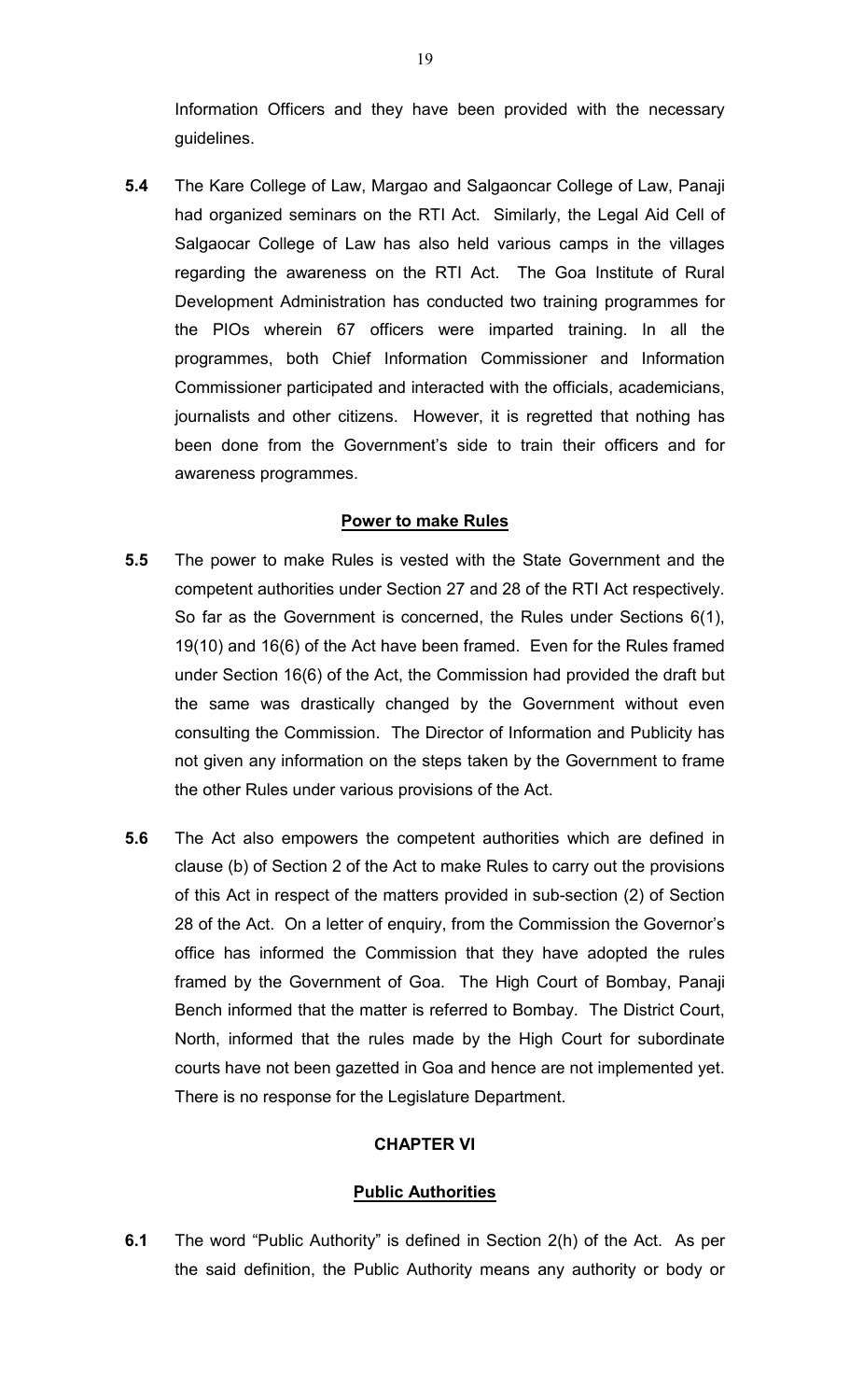institution of self-Government, established or constituted by or under the Constitution of India or law made by Parliament, by law made by State Legislature or body owned, controlled or substantially financed or NGO substantially financed directly or indirectly by funds provided by the appropriate Government or any body or institution or authority notified by the Government in this regards. The Director of Information and Publicity was asked to indicate the number of Public Authorities in the State of Goa however, he has not indicated the number of Public Authorities falling within the purview of the RTI Act in the State of Goa.

- 6.2 Obligation of Public Authorities: It is obligatory on the part of the every Public Authority, to maintain all its records duly catalogued under clause (a) of Section 4(1). The Commission has no information on how many authorities have complied with this provision.
- 6.3 Suo moto disclosure: Clause (b) of sub-section (1) of Section 4 of the Act makes it mandatory on the part of every Public Authority to publish within 120 days from the enactment of the Act, 17 point manual as mentioned therein. The information was sought from the Director of Information and Publicity in a complaint filed before the Commission to furnish the list of Public Authorities who have complied with this provision of Section 4(1)(b) within the statutory period, the Director of Information and Publicity has filed the list of 103 Departments and 30 Semi-Government/autonomous bodies which according to him published the information. The said list does not include the Department of Information and Publicity itself which is implementing the RTI Act. The list as furnished by the Director of Information and Publicity is at Annexure V. Inspite of the clear directions by the Commission, most of the Public Authorities have not complied with the provisions of Section 4 of the RTI Act. Some of the departments have placed this information on the website "http://egov.goa.nic.in/rtipublic". However, the Commission observed that the information is not on 17 point manual as prescribed in the Act but only on some of the points. Even this information is not available on one link but on as many links as the points on which the information is made available. This causes lot of inconvenience to the citizens who want to access the suo motto information of any department. This difficulty was brought to the notice of the National Informatics Centre (NIC) for corrective action. however, it is the responsibility of the departments concerned to take remedial action.

Had the provisions of Section 4 of the Act, which are of mandatory in nature, been complied by the Public Authorities, a lot of time and money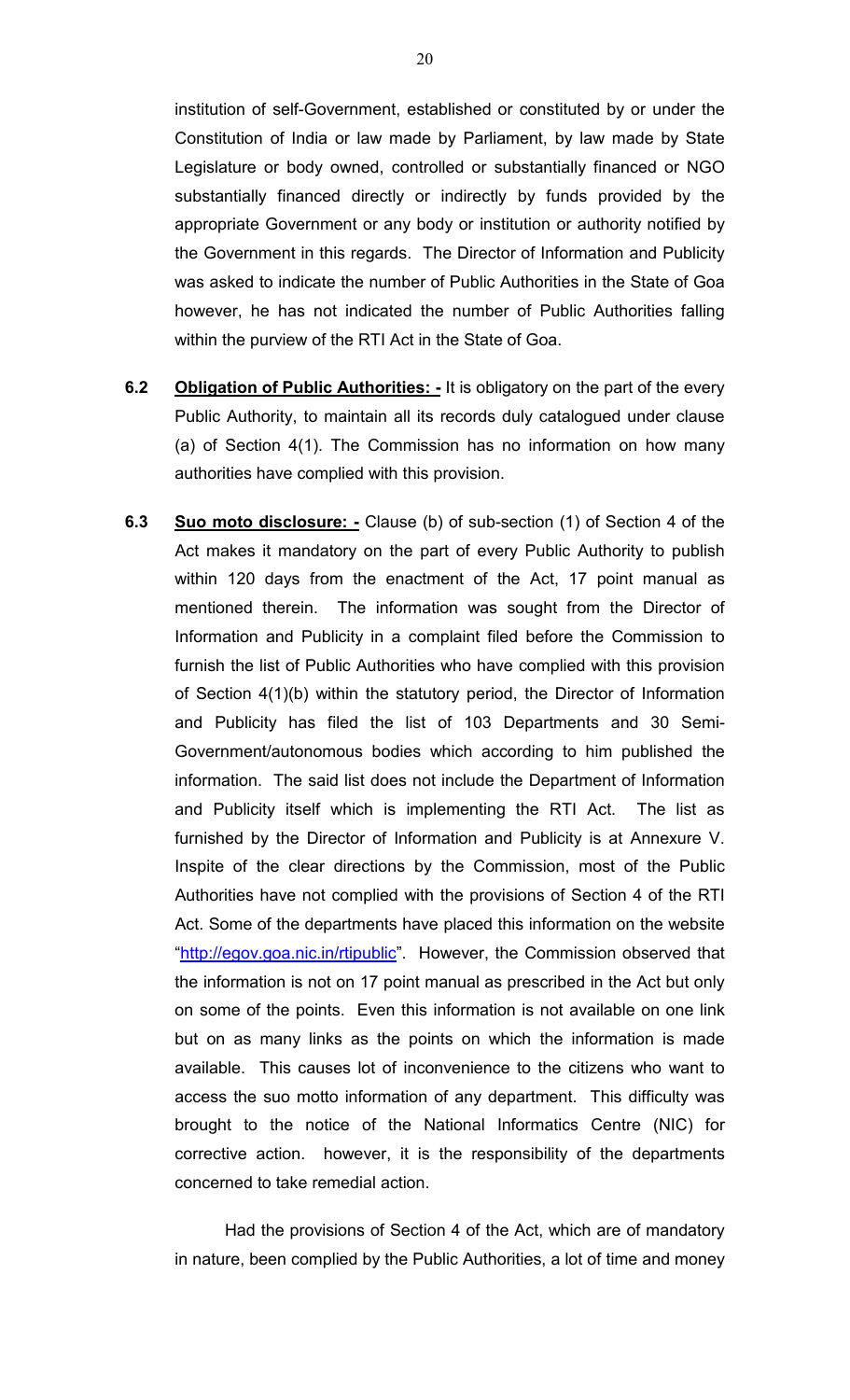could have been saved as the citizens can obtain this information through the website/internet rather than seeking information by an application.

#### Designation of PIOs and APIOs

- 6.4 Section 5 of the Act contemplates that every Public Authority shall, within 100 days from the enactment of the Act designate as many officers as PIOs in all administrative units or offices as may necessary to provide information to the persons requesting the same under the Act. The Commission had directed the Director of Information and Publicity to file the list of PIOs, APIOs and first Appellate Authorities. Though the list was filed, the Commission had observed a number of errors, repetitions and inconsistency in the said list and therefore, Director of Information and Publicity was directed to correct it and publish it in the form of booklet. Inspite of the directions by the Commission in its order dated 23/8/2006, the Director of Information and Publicity did not comply with the directions of the Commission and again committed a number of mistakes. He has also not published the information regarding the designation of PIOs, APIOs and first Appellate Authority in the booklet form even though he has published it in the local newspapers by releasing advertisements. The information so published by the Director of Information and Publicity carry many mistakes which ultimately tends to mislead the citizens. The mistakes are pointed out in the Commissions order dated 23/08/2006 published on the website of the Commission.
- 6.5 As the Director of Information and Publicity has not prepared the list of the Public Authorities falling under RTI Act, it is not possible to know exactly as to how many Public Authorities have not designated their PIOs and first Appellate Authority. The main and important functionaries under the RTI Act are the PIOs. The PIO plays a significant role under the Act. The PIO acts as a facilitator of the citizens in securing the information. The duty is cast on the PIO to provide the information to the citizens within the time limit specified in the Act failing which the PIO is subject to imposition of penalty and disciplinary action. Therefore, the PIO has to act immediately as soon as the application is received by the PIO. The whole responsibility of providing the information is that of PIO. However, as and when the PIO seeks assistance from any other officer, that officer becomes the PIO for the purpose of any contravention of the provisions of the Act. As per the information furnished by the Director of Information and Publicity, 180 authorities have designated their PIOs.
- 6.6 APIOs: The Act also provides for designation of APIOs at sub district level to facilitate the citizens to deliver their request nearest to their places.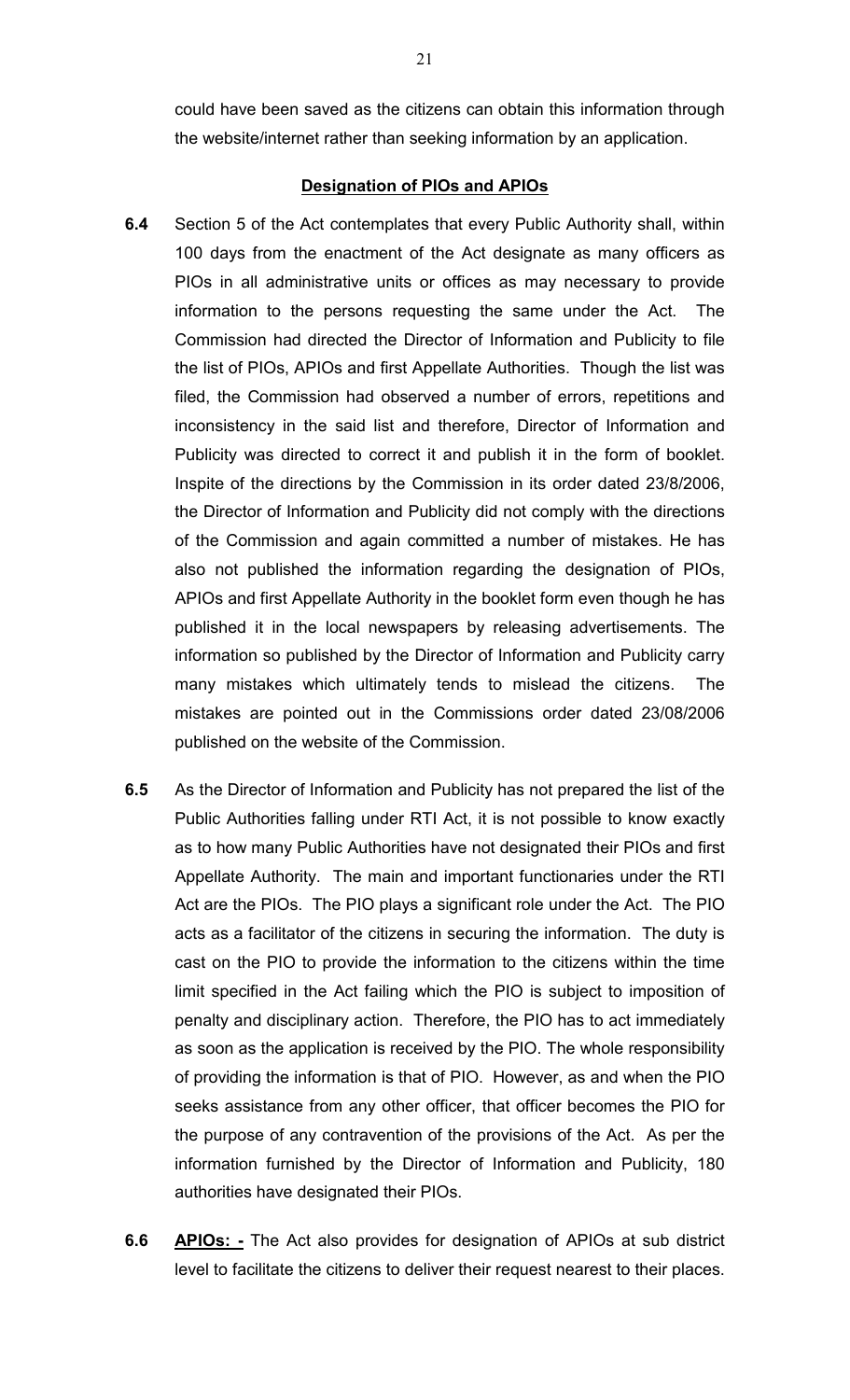The role of the APIO is limited to receive the application for request and appeals meant for the first Appellate Authority and the Commission and forward the same to the concerned authorities forthwith. This is a facility provided to the citizens so that they need not travel upto the offices of the PIO as the APIO's office is located nearly. However, the Commission observed that even in the head offices where PIO is appointed, an APIO is appointed in the same office often located in the same building. This defeats the purpose of the Act as the disposal of the application is delayed further by 5 days. Further, some of the Departments have built a hierarchy in the system by insisting that the applications have to be handed over only to APIOs. No doubt there are aberrations owing to lack of training and awareness to the PIOs. The Commission has pointed out the role of APIOs in its various orders dated 19/10/2006 in Appeals No. 9 & 10 /2006 etc.

#### CHAPTER VII

### Disposal of application by PIOs

7.1 During the period under report, the various PIOs in the State of Goa received 3637 applications, granted 3318 applications and rejected the remaining applications, the details of which are given in Annexure V. the Departments were given ample time to compile the information and to send to the Commission. However, the information is not supplied by all the Departments and hence, it is incomplete. A perusal of the statement reveals that maximum requests were received by the Panchayats Department and minimum by the Information Technology Department. The maximum rejections are by the Town & Country Planning Department while 18 Departments reported nil rejections. An amount of Rs.45,926/- is received from the citizens towards cost of providing information.

Some of the Departments which have not supplied the complete information are as follows: -

- (i) The Department of Higher Education controls all colleges both the Government and private aided which are quite a few in numbers. However, no information was submitted in respect of any such institutions.
- (ii) The Department of School Education controls all primary, secondary and higher secondary schools both Government and aided. However, no information was provided to the Commission in time.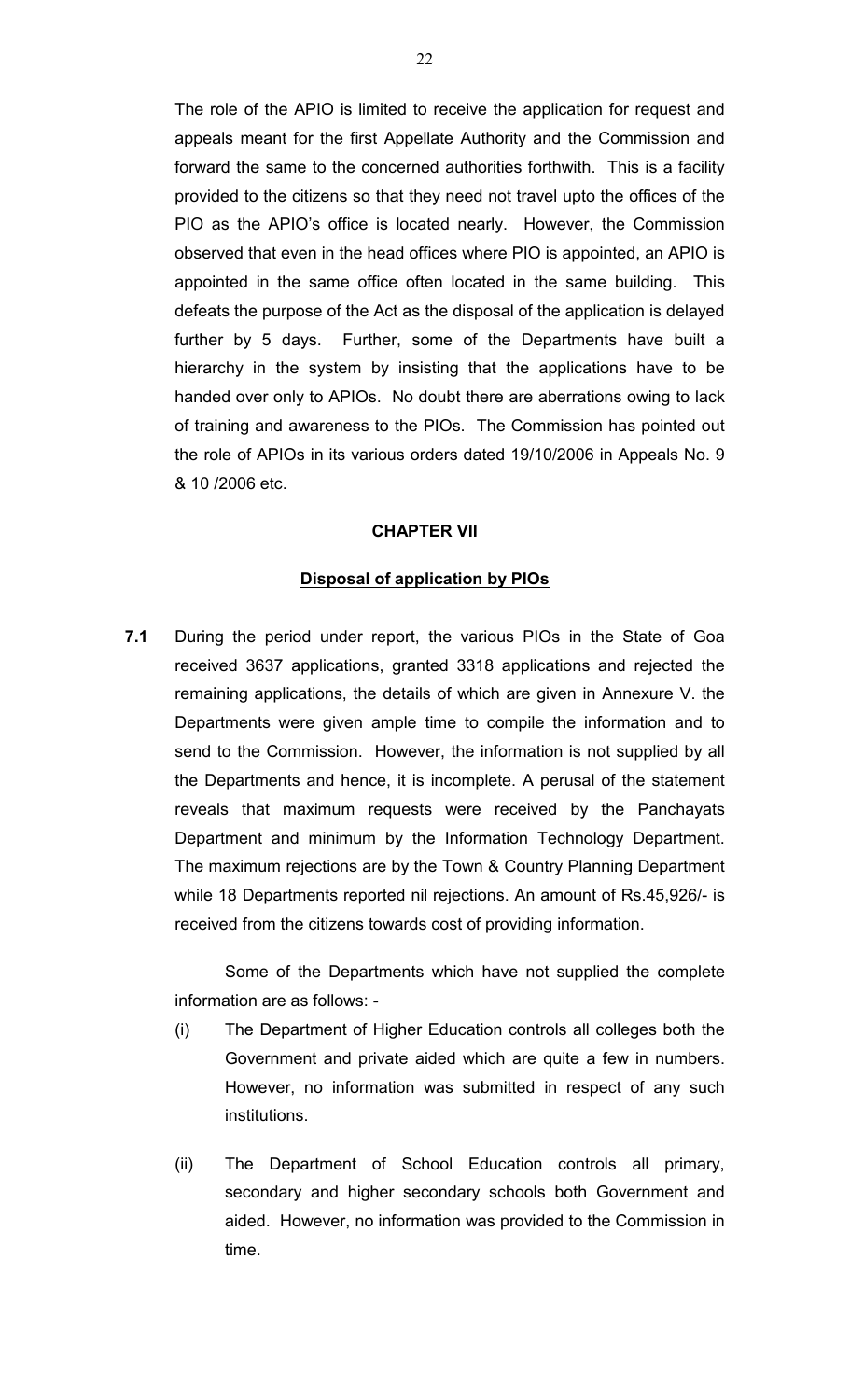- (iii) The information has been received directly from some institutions such as Government Engineering College, Government Polytechnic, Pharmacy College etc., instead of from the Directorate of Technical Education. No information has given from the Directorate of Technical Education and some of the aided technical colleges.
- (iv) The Police department did not sent its information on time.

# Disposal of Appeals by First Appellate Authorities

- 7.2 Section 19(1) of the Act provides for appointing a senior officer in the Department as first Appellate Authority. The various first Appellate Authorities in the State of Goa received 258 appeals against the rejection of request by the PIO or deemed refusal and disposed off 239 appeals, the details of which are shown in Annexure V. The details of the number of requests received, disposed off and rejected, fees collected, appeals preferred to the first Appellate Authority in respect of various Public Authorities as received by the Commission is given in the Annexure VI.
- 7.3 **General:** In all, 3877 requests were received by various Public Information Officers in State of Goa as per the information received by the Commission out of which only, 479 were rejected or deemed to have been rejected which is 12% of the total applications received by the Public Information Officers. 6% filed the first appeal before the first Appellate Authority. 172 appeals and complaints were filed before the Commission which is 4% of the total applications received by all the Public Information Officers. Therefore, by and large, the Public Information Officers have provided the information to the citizens. However, training is a must for the Public Information Officers and awareness campaign has to be carried out so that the citizens can make use of the Act in the proper prospective. Where, the PIOs did not supply information, initially, they did so on the intervention of the Commission by its orders.

# CHAPTER VIII

# Observations, suggestions and recommendations of the Commission

8.1 Observations: - Most of the Public Authorities have not complied with the mandatory provision of Section 4(1)(b) of compiling and publishing the information on 17 points manuals. The Commission in its order dated 26/6/2006 passed in complaint No. 1/2006 had directed the Director of Information and Publicity and Ex-officio Joint Secretary to the Government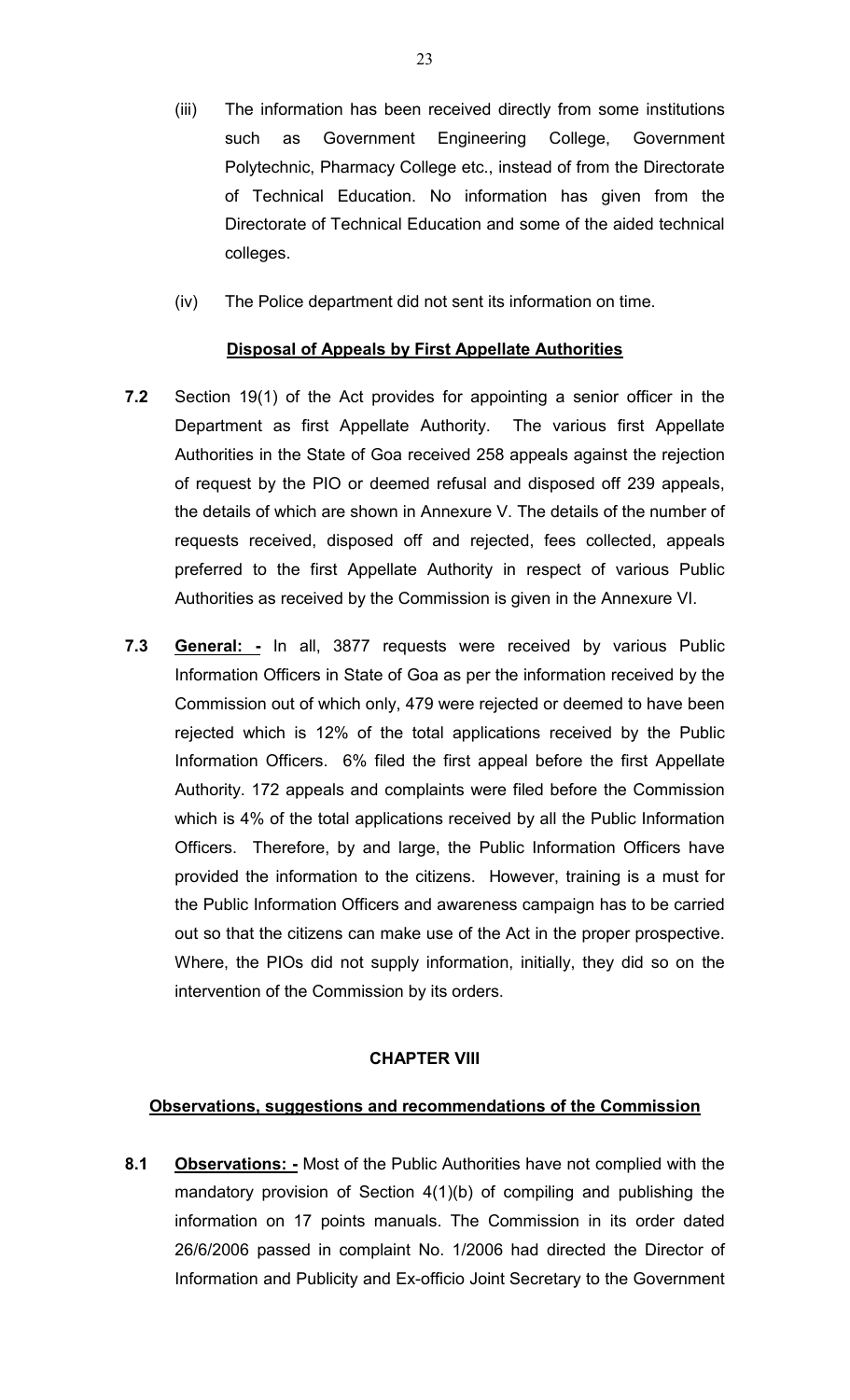to prepare the list of PIOs, APIOs and first Appellate Authorities within one month as per the proforma specified therein. The Commission had also directed the Director of Information and Publicity to submit the list of the Public Authorities which have compiled and displayed the detailed information as required by Section 4(1)(b) of the Act and also the list of the Public Authorities which did not publish the information within the statutory period. The Commission continues to monitor the progress made by the Public Authorities and in subsequent order dated 23/8/2006 issued the following directions under Section 19(8) and 18(3)(c) :-

- 1. The public authorities which have not yet designated APIOs, PIOs and not yet appointed first Appellate Authority shall do so within 2 weeks from the date of the receipt of the order and send the copies of the notification to Director of Information and Publicity.
- 2. The Director of Information and Publicity shall get the information verified as already published in the Official Gazette and make the corrections wherever necessary within 2 weeks and re-notify the information in the form of a booklet.
- 3. The public authorities which are not yet compiled or displayed the details as required by Section 4(1)(b) of the Act shall do so within a month and send the copy of the compliance to the Director of Information and Publicity.
- 4. Wherever more than one PIO and APIO are appointed, their jurisdiction be clearly specified within 2 weeks from the date of the receipt of the order.
- 5. Wherever the Junior Officer or Officer with equivalent rank are appointed as first Appellate Authority in their places Senior Officer be appointed as first Appellate Authority.
- 6. The Director of Information and Publicity should ensure that the directory in a comprehensive booklet form consisting of two parts namely the first part regarding the APIOs/PIOs/Appellate Authority and second part 17 points manuals published by the public authorities with a proper table of contents with page numbers.
- 7. The Director of Information and Publicity was asked to send a copy of the order to all the public authorities for compliance. The Director of Information and Publicity was also directed to file an action taken report in the form of affidavit on 29/9/2006.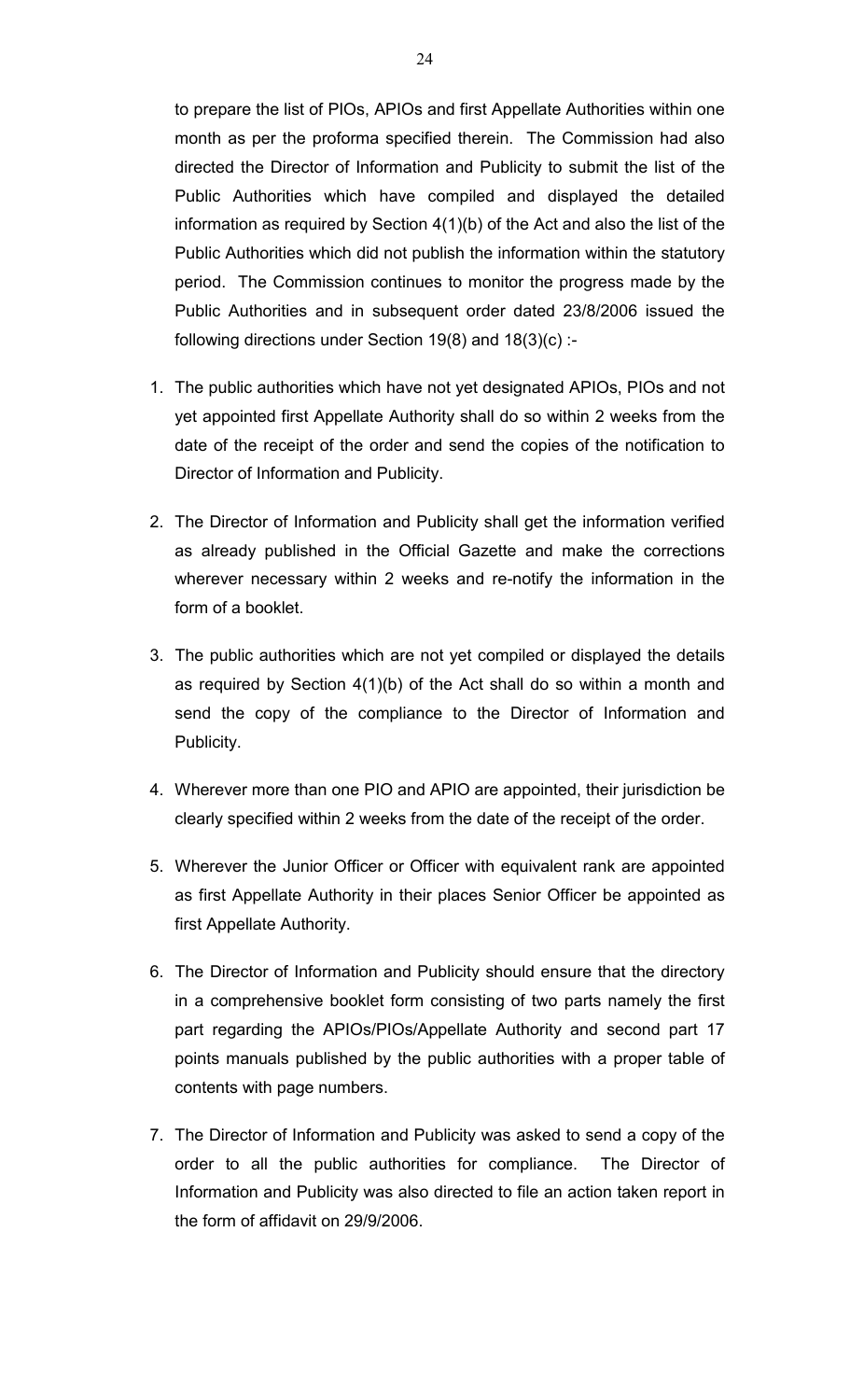A copy of the order was also sent to the Chief Secretary/Secretary (Information and Publicity), Secretariat, Porvorim for information and appropriate action.

- 8.2 The Commission also observed that the Director of Information and Publicity provided incomplete, contradictory, inconsistent and incorrect information to the Commission in the said case.
- 8.3 Some of the first Appellate Authorities were transferring the appeals to their subordinates and the PIOs were transferring the applications to their subordinates for disposals of the request of the citizens. The Commission had observed that neither the first Appellate Authority nor the PIO has power to delegate their powers to the other authorities. It was also observed that the citizens were made to run from pillar to post so far as the payment of application fees are concerned. The general complaints were received stating that the cash was not accepted on one pretext or the other. The Commission requested the Government to issue instructions to all the Public Authorities and the PIOs to accept the application fee in the mode provided in the Rules and the option of payment of fees is given to the citizens and not to the authorities.
- 8.4 **Suggestions:** The Commission on getting the complaints from the citizens requested the Government vide letter dated 17/7/2006 to immediately amend Rule 3 of the Goa Right to Information (Regulation of fees and cost) Rules, 2006 providing therein to pay the application fee in the form of court fees to facilitate the citizens. Subsequently by letter dated 9/11/2006, the Commission forwarded even the draft notification amending the relevant Rules of aforesaid Rules. However, till this date nothing has been heard from the Government regarding the said amendment as result of which the Commission continues to get complaints stating that the citizens are harassed on account of the non acceptance of the application fee of Rs.10/- by some of the PIOs.

# 8.5 Recommendations: -

- (i) The State Government shall draw a programme of training to all the PIOs and complete the training programme to all the PIOs within a period of 6 months.
- (ii) To direct all the Public Authorities to compile and publish on the website the particulars of the Departments/ organization as required by Section 4(1)(b) of the RTI Act within 3 months.
- (iii) The government shall develop an organized educational programme to advance the understanding of the public, in particular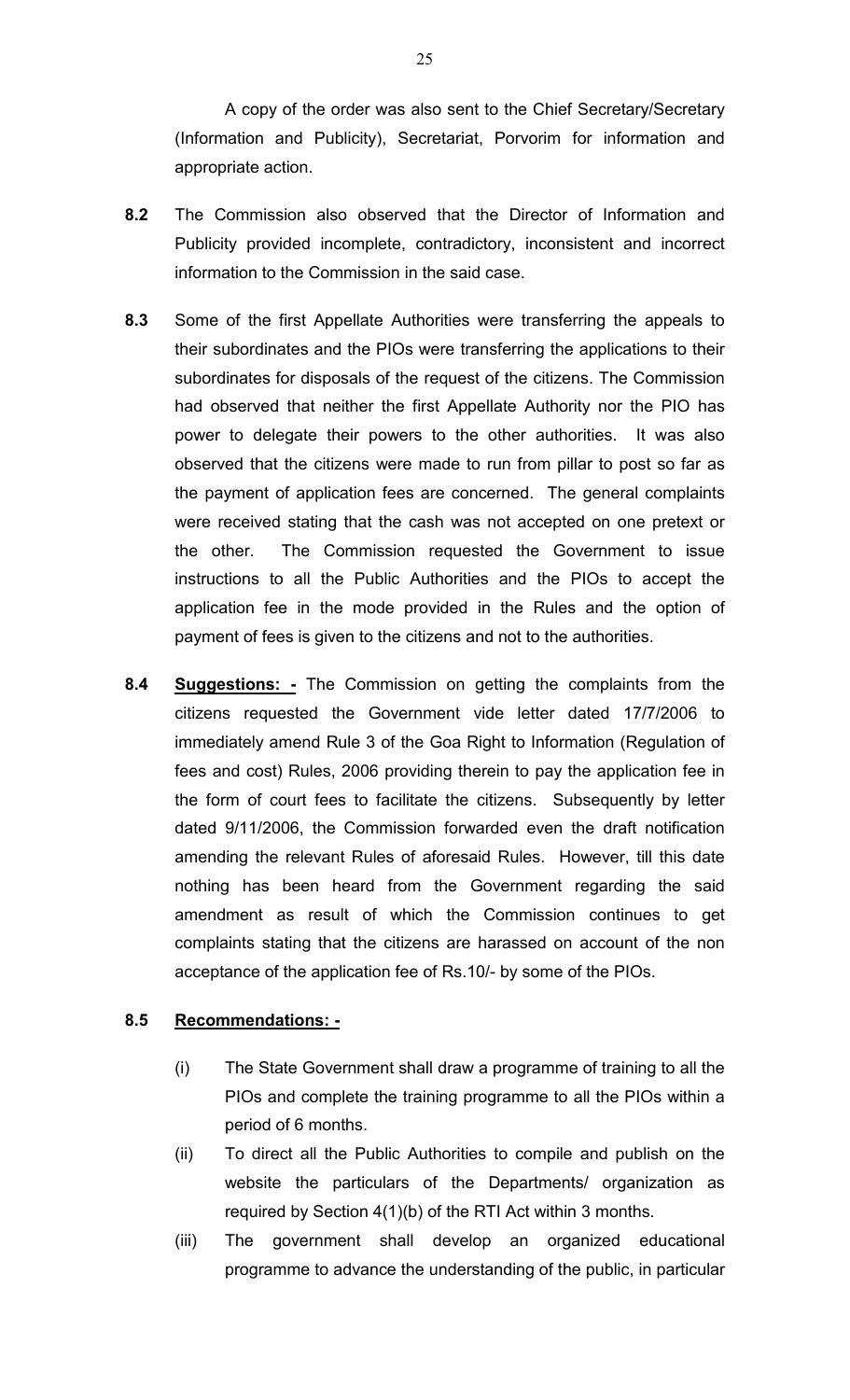all disadvantaged communities as how to exercise rights contemplated under the Act within a period of 3 months as required by clause (a) of sub-section (1) of Section 26 of the Act.

- (iv) To encourage the Public Authorities to participate in the development and organization of programmes referred in clause (a) of Section 26(1) of the Act.
- (v) To undertake such programmes under Section 26(1)(b) within 3 months.
- (vi) To promote timely and effective dissemination to accurate information by Public Authorities about their activities as required by sub-section (4) of Section 4 of the Act within a period of 3 months.
- (vii) To issue directions to all the Public Authorities to maintain all the records duly catalogued and indexed in a manner and the form which facilitates the right to information and ensure that all records that are appropriate to be computerized are, within a reasonable time and subject to availability of resources computerized and connected to the network all over the country on different system so that access to such records is facilitated (Section 4(1)(a)).
- (viii) To publish in the booklet form all the information of the Public Authorities as required by Section 4(1)(b) of the Act within a period of 3 months.
- (ix) To publish in the booklet form the list of all Public Authorities with their addresses, telephone numbers, fax, e-mails etc. within a period of 3 months.
- (x) To print out in the booklet form the names, postal address, phones and fax numbers, e-mail address of all the Public Information Officers within a period of 3 months as required by clause (b) of sub-section (3) of Section 26 of the Act.
- (xi) To provide training materials to the PIOs to enable them to discharge their functions under the Act effectively.
- (xii) To give directions to all the Public Authorities to update and publish the information from time to time as required by Section 4(1)(b) of the Act.
- (xiii) To prescribe the procedure and the form in which the request for access to information shall be made to the PIO within a period of 3 months as required by clause (c) of sub-section (3) of Section 26 of the Act.
- (xiv) To frame the remaining Rules as are required under the various provisions of the Act, within a period of 3 months.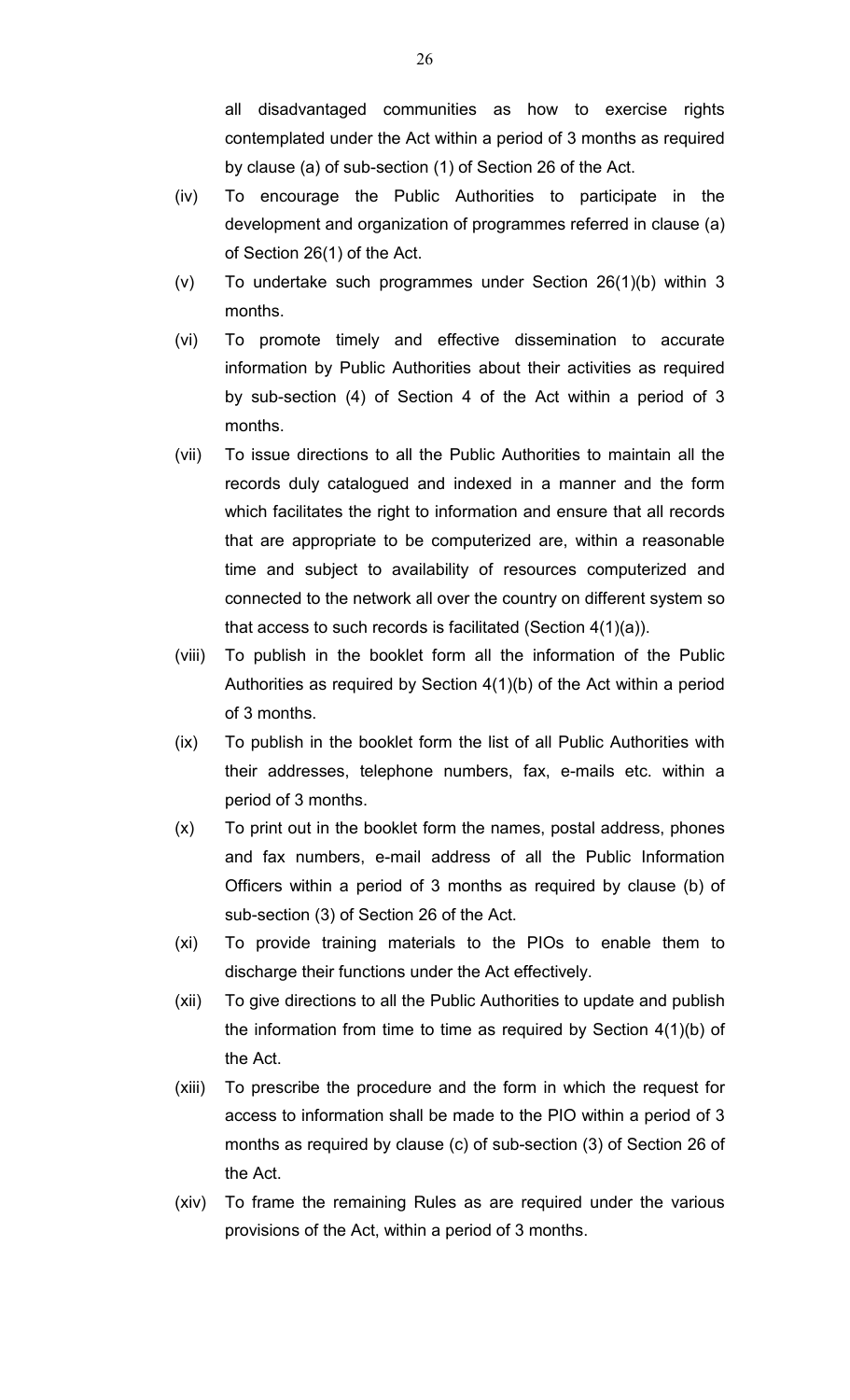- (xv) The competent authorities to frame their Rules within a period of 3 months as required by Section 28 of the Act wherever such Rules are not made.
- (xvi) To encourage and assist the NGOs to conduct the awareness campaign about the RTI Act amongst the rural people.
- (xvii) To include the post of the Secretary to the Information Commission in the list of the Heads of the Department in Annexure II appended to the Goa Delegation of Financial Power Rules, 1997.

# CHAPTER IX

# Competent Authorities

9.1 This report does not include the data pertaining to the Hon'ble High Court of Bombay, Goa Bench and also the subordinates Courts. The Commission has been informed that the matter has been referred to the Hon'ble High Court of Bombay.

# CHAPTER X

# Acknowledgement

- 10.1 The Commission would like to place on its record its sincere gratitude's and thanks to the various Departments, agencies and organization as well as the Public Information Officers, first Appellate Authorities, Government Counsel and Advocates for rendering their valuable assistance in deciding complaints and appeals by the Commission.
- 10.2 The Commission would also like to thank the Chief Secretary who has taken the personal interest in settling the terms and conditions of the services of the Chief Information Commissioner and State Information Commissioner. The Commission also would like to thanks Shri Diwanchand, Special Secretary (Information and Publicity) for attending two meetings with the Commission in order to sort out some grave problems faced by the Commission. The Commission also thanks to General Administration Department for providing the vehicles to Chief Information Commissioner as well as to the Information Commissioner almost for the period almost for the period of one year and Department of Personnel for providing the services from PETS employee.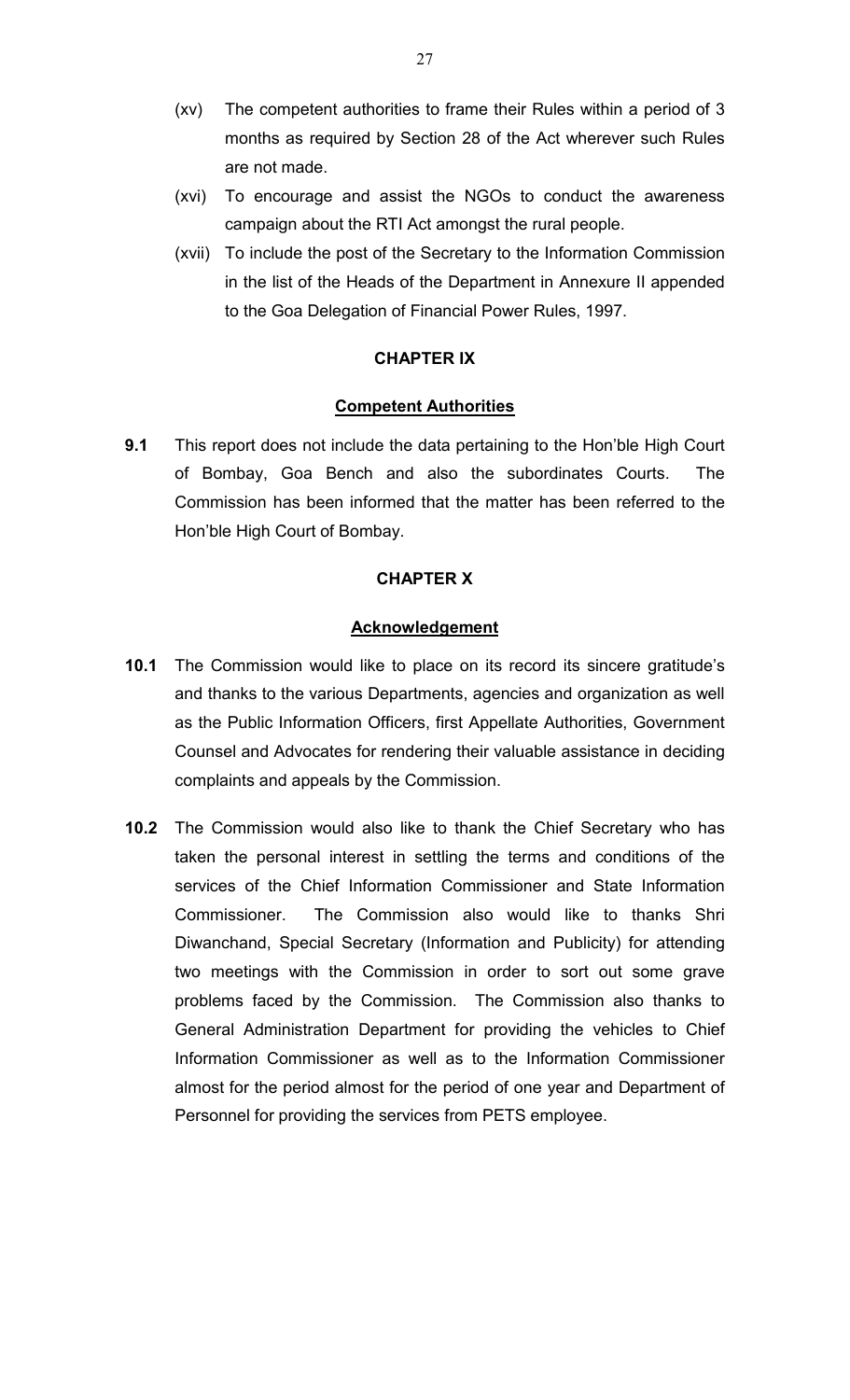# A N N E X U R E – I

## STATEMENT SHOWING IMPORTANT DECISIONS OF THE COMMISSION

1. Public Authority: Section 2(h) of the RTI Act.

Case No. Appeal 5/2006/NIE

Dr. G. C. Pradhan Vs. Nirmala Institute of Education.

 Case No. Complaint 17A/2006/MAM-PONDA Guiri Raikar Vs. PIO, Mamlatdar, Ponda.

Ratio of these 2 cases is that the inclusive definition of Public Authority is independent of main definition and hence no notification need be issued by the appropriate Government if any of the criteria laid down under subclauses (d) (i) and (ii) of Clause (h) of Section 2 of the Act are satisfied. All criteria are independent of each other like ownership, control or substantial financing of an institution by the appropriate Government.

2. Deemed PIO

Section 5(5) – An office whose assistance is sought by the PIO under Section 5(4) and who does not cooperate with the PIO is liable for penalty as if he is the PIO.

Case No. Com 41/2006/Coop. Bismark Facho Vs. Secretary, Sainik Cooperative Society.

Case No. Appl 59/2006/POL. Samiro Pereira Vs. Suptd. of Police, Margao.

3. Application form of request : Section 6(1) – The Goa Government has not prescribed any form of application to make a request for information under Section 6(1) or 7(1) or 7(5). One PIO who refused the information because the request is not made in the prescribe form was punished by the Goa Commission.

Case No. Comp 31/2006/ADT Edwin Martins Vs. ADT, Margao.

4. Free information :- Section 7(6) – The information to be provided free of cost after 30 days is only in respect of information sought under Section 7(5) and not under 7(1).

Case No. Appl 23/2006/DIM Sushant Naik Vs. Director of Mines.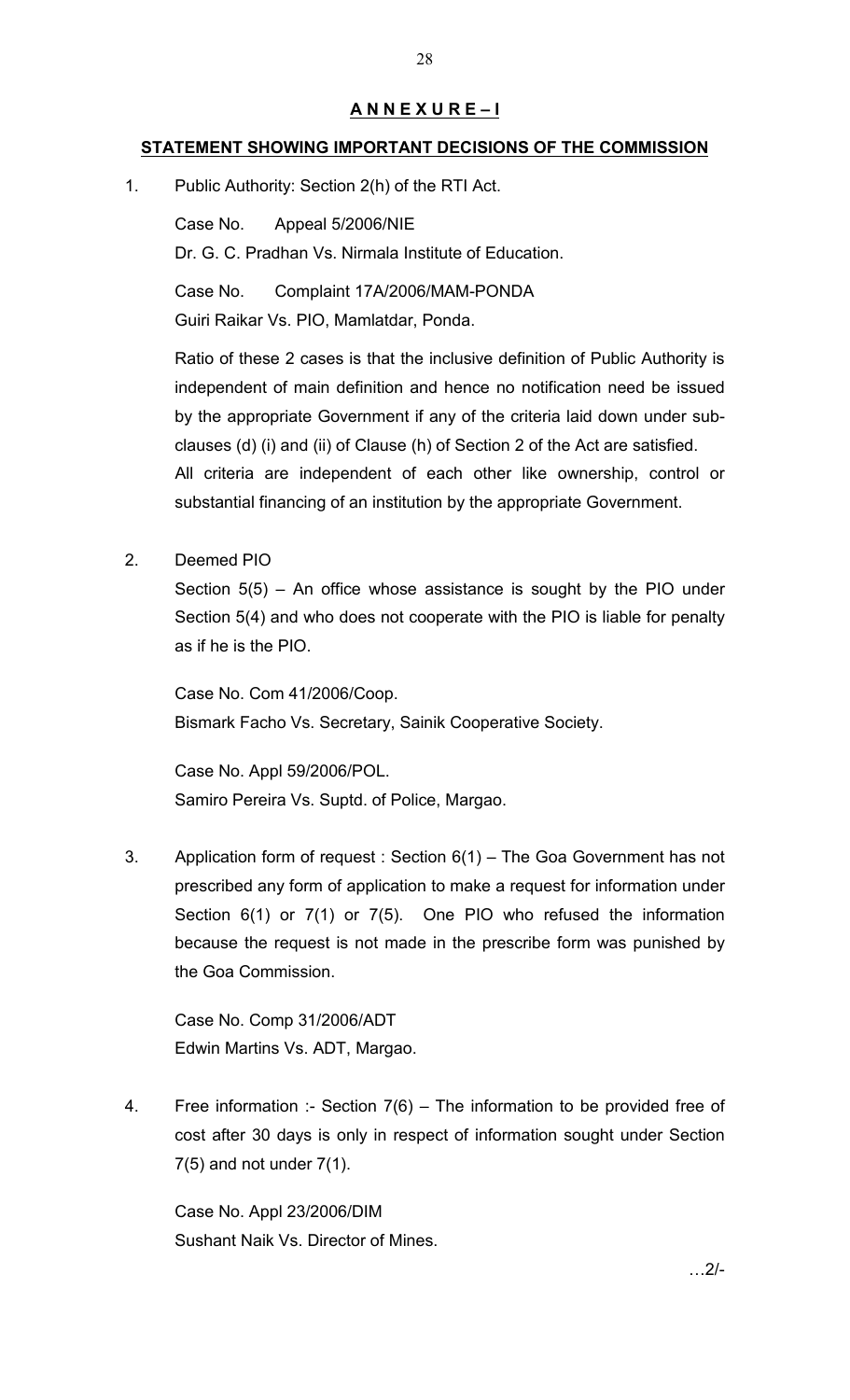5. Refusal of information to an accused person:- Section  $8(1)(h) - An$ accused has got the same rights as a citizen and information cannot be denied only because the accused will get copies of all documents at the time of filing chargesheet or during recording of evidence as long as it does not obstruct neither the investigation or the prosecution in a court of law.

Case No. Appl 1/2006/FDA Vijaykumar Ghale Vs. PIO of FDA.

6. Giving a copy of ACR of a Government servant. Section 8(1)(d) or (j). ACR of a Government servant is neither a commercial or trade secrets nor it is a personal information provided to the public authority. It is annual performance report of an employee assessed by the Government or public authority behind his back. It cannot be kept as confidential document. Section 8(2) also cannot come to the rescue of the public authority to deny access of a Government servant to his own ACRs. However, other citizens cannot obtain the ACRS of the public servants.

Case No. Appl 83/2006/WRD V.U.P. Gaitonde Vs. PIO WRD.

7. 20 Rule :- Section 8(3) : The public authority can refuse information if it is covered by any of the exemptions mentioned at Section 8. However, if the information is older than 20 years, it has to be given except in a few cases.

 Case No. Com 41/2006/RCS Bismark Facho Vs. Sainik Cooperative Society

8. Second Appeal – Section 19(3) – A citizen aggrieved of the decision of the first Appellate Authority under Section 19(1) can approach the State or Central Commission under Section 19(3). However, the PIO does not have this right.

 Case No. Appl 7/2005/Sectt. Under Secretary (Revenue) Vs. Joint Secretary (GA).

9. It has been held that the first Appellate Authority nor the Public Information Officer can delegate their powers to their subordinates under the Act. Case No. Appeal 9 & 10/2006/Police.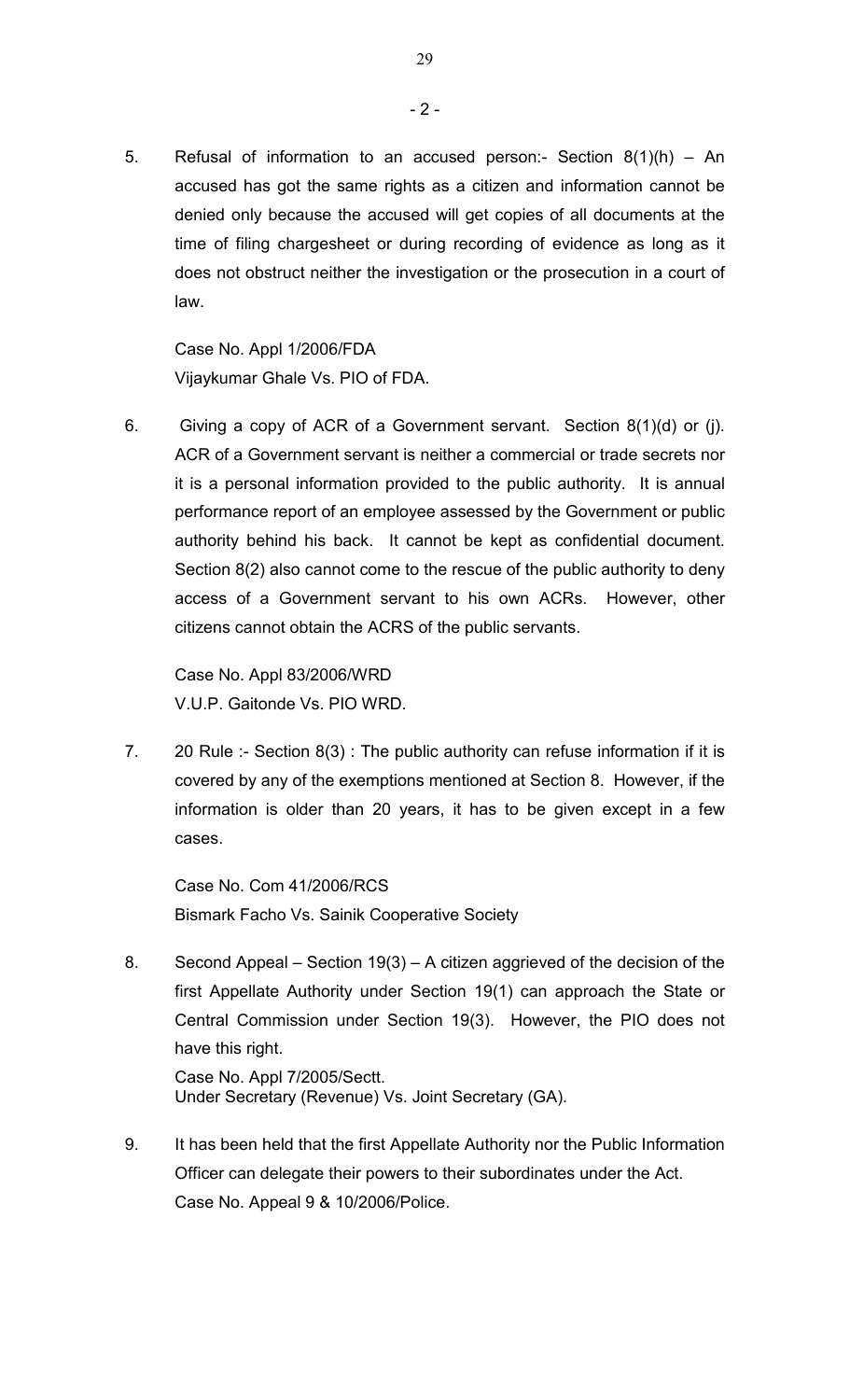# ANNEXURE – II

## STATEMENT SHOWING THE COMPLAINTS RECEIVED AND DISPOSED BY THE COMMISSION FOR THE YEAR 2006-2007

| <b>MONTH</b>        | <b>OB</b> | <b>FILED</b>   | <b>DISPOSED</b> | CB             |
|---------------------|-----------|----------------|-----------------|----------------|
| March'06 to June'06 | 0         | 12             | 1               | 11             |
| July'06             | 11        | 17             | $\overline{4}$  | 24             |
| August'06           | 24        |                | 6               | 19             |
| September'06        | 19        | 6              | 9               | 16             |
| October'06          | 16        | 3              | 9               | 10             |
| November'06         | 10        | $\Omega$       | 6               | $\overline{4}$ |
| December'06         | 4         | $\overline{7}$ | 1               | 10             |
| January'07          | 10        | 5              | 6               | 9              |
| February'07         | 9         | $\overline{4}$ | 3               | 10             |
| March'07            | 10        | 15             | 9               | 17             |
| Total               |           | 70             | 54              | 16             |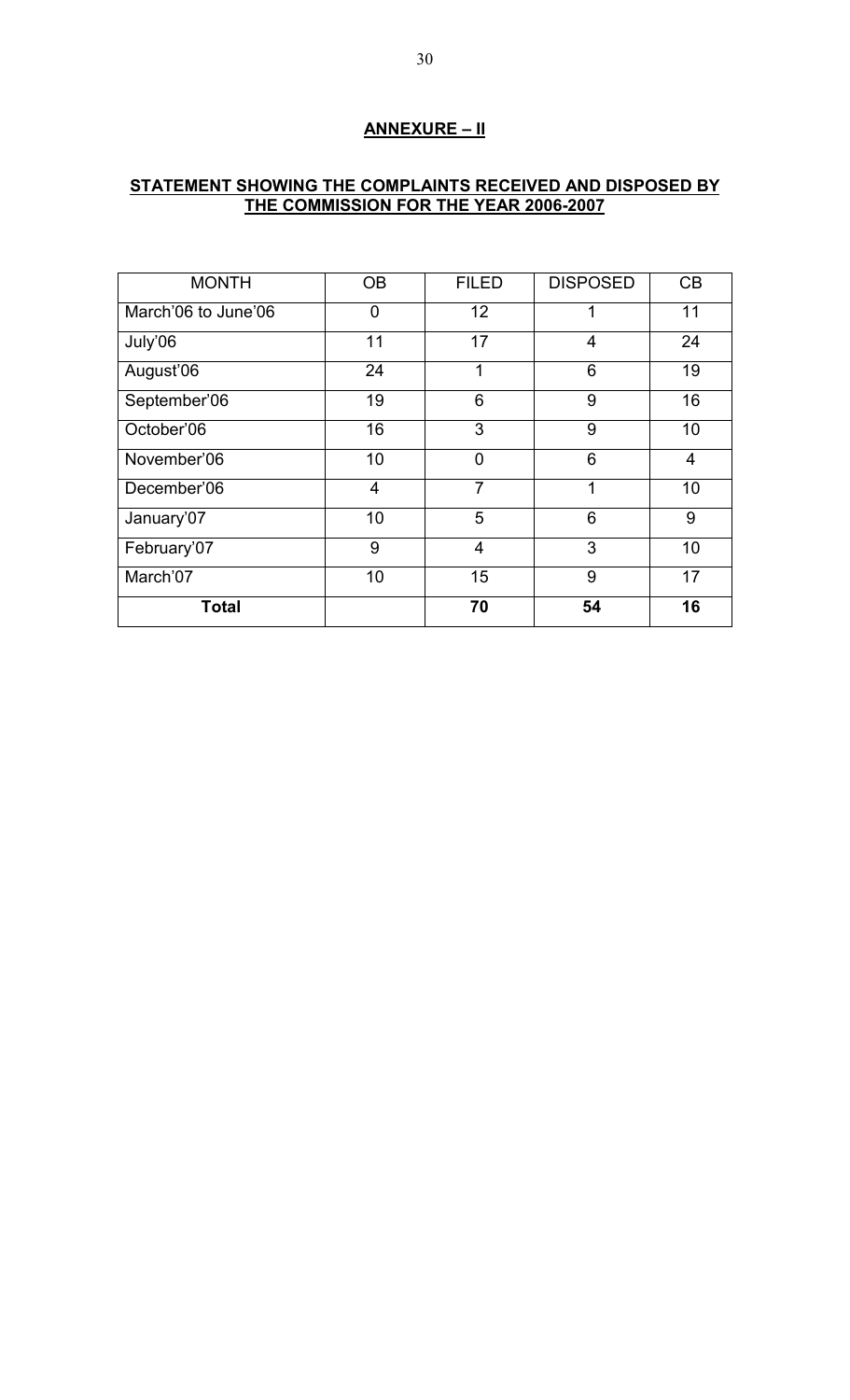# ANNEXURE – III

#### STATEMENT SHOWING THE APPEALS FILED AND DISPOSED OFF BY THE COMMISSION FOR THE YEAR 2006-2007

| <b>MONTH</b>        | OВ             | <b>FILED</b>   | <b>DISPOSED</b> | CB |
|---------------------|----------------|----------------|-----------------|----|
| March'06 to June'06 | $\overline{0}$ | 9              | $\overline{4}$  | 5  |
| July'06             | 5              | 11             | $\overline{2}$  | 14 |
| August'06           | 14             | 9              | $\overline{2}$  | 21 |
| September'06        | 21             | 5              | $\overline{7}$  | 19 |
| October'06          | 19             | 8              | 10              | 17 |
| November'06         | 17             | 8              | 8               | 17 |
| December'06         | 17             | 14             | 8               | 23 |
| January'07          | 23             | 19             | 14              | 28 |
| February'07         | 28             | 12             | 9               | 31 |
| March'07            | 31             | $\overline{7}$ | 18              | 20 |
| <b>Total</b>        |                | 102            | 82              | 20 |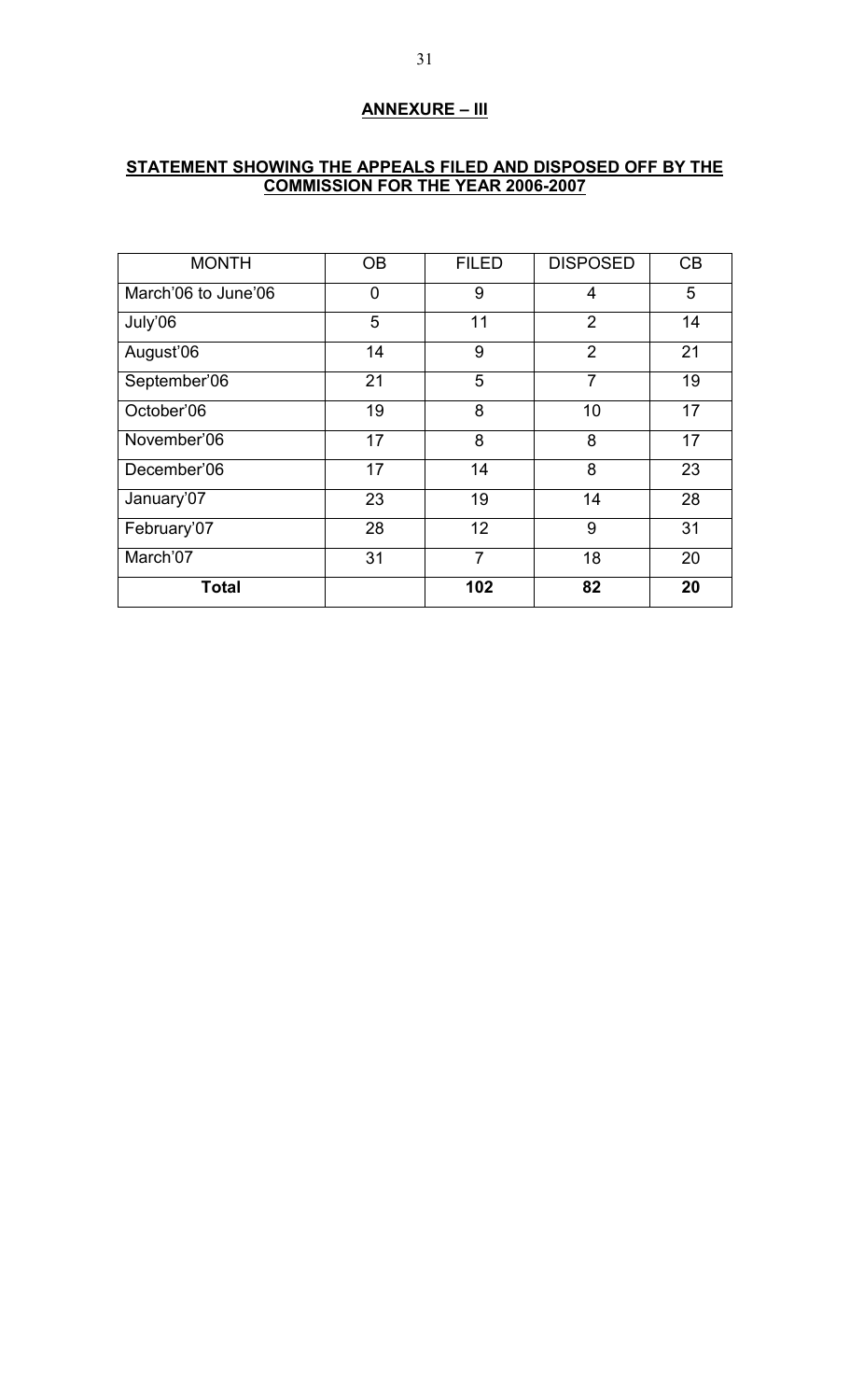# $ANNE X U RE - IV(i)$

#### STATEMENT SHOWING THE NAMES & DESIGNATION OF OFFICERS UPON WHOM THE PENALTIES ARE IMPOSED BY THE INFORMATION COMMISSION DURING THE YEAR 2006-2007

| Sr.<br>No.       | Case No.                  | Name & Designation of<br><b>Public Information Officer</b>                                         | Penalty<br>imposed | <b>Remarks</b>                                                                   |
|------------------|---------------------------|----------------------------------------------------------------------------------------------------|--------------------|----------------------------------------------------------------------------------|
| 1.               | Complaint No. 10/<br>2006 | Shri S. N. Kotwale<br>Chief Officer,<br>Mapusa Municipal<br>Council, Mapusa.                       | Rs.4250/-          |                                                                                  |
| 2.               | Complaint No. 12/<br>2006 | Shri P. R. Shetye<br>Asst. Registrar of Co-<br>operative Societies,<br>Panaji.                     | Rs.2500/-          |                                                                                  |
| 3.               | Complaint No. 31/<br>2006 | Shri Manuel Afonso<br>Asst. Director of<br>Transport, Margao.                                      | Rs.2500/-          |                                                                                  |
| $\overline{4}$ . | Complaint No. 27/<br>2006 | Shri R. L. Velingkar<br>Chief Officer, Bicholim<br>Municipal Council,<br>Bicholim.                 | Rs.2500/-          |                                                                                  |
| 5.               | Appeal No. 32/2006        | Shri Pagui<br><b>Village Panchayat</b><br>Secretary - Anjuna -<br>Caisua.                          | Rs.5000/-          |                                                                                  |
| 6.               | Appeal No. 47/2006        | Shri Derrick P. Neto,<br>Asstt. Commissioner of<br>Excise,<br><b>Excise Department,</b><br>Panaji. | Rs.5000/-          |                                                                                  |
| 7.               | Appeal No. 76/2006        | Shri A. A. Parulekar<br><b>Superintending Surveyor</b><br>of Works, P.W.D.,<br>Panaji.             | Rs.5000/-          | <b>Filed Writ</b><br>Petition.<br>High<br>Court<br>granted<br>interim<br>relief. |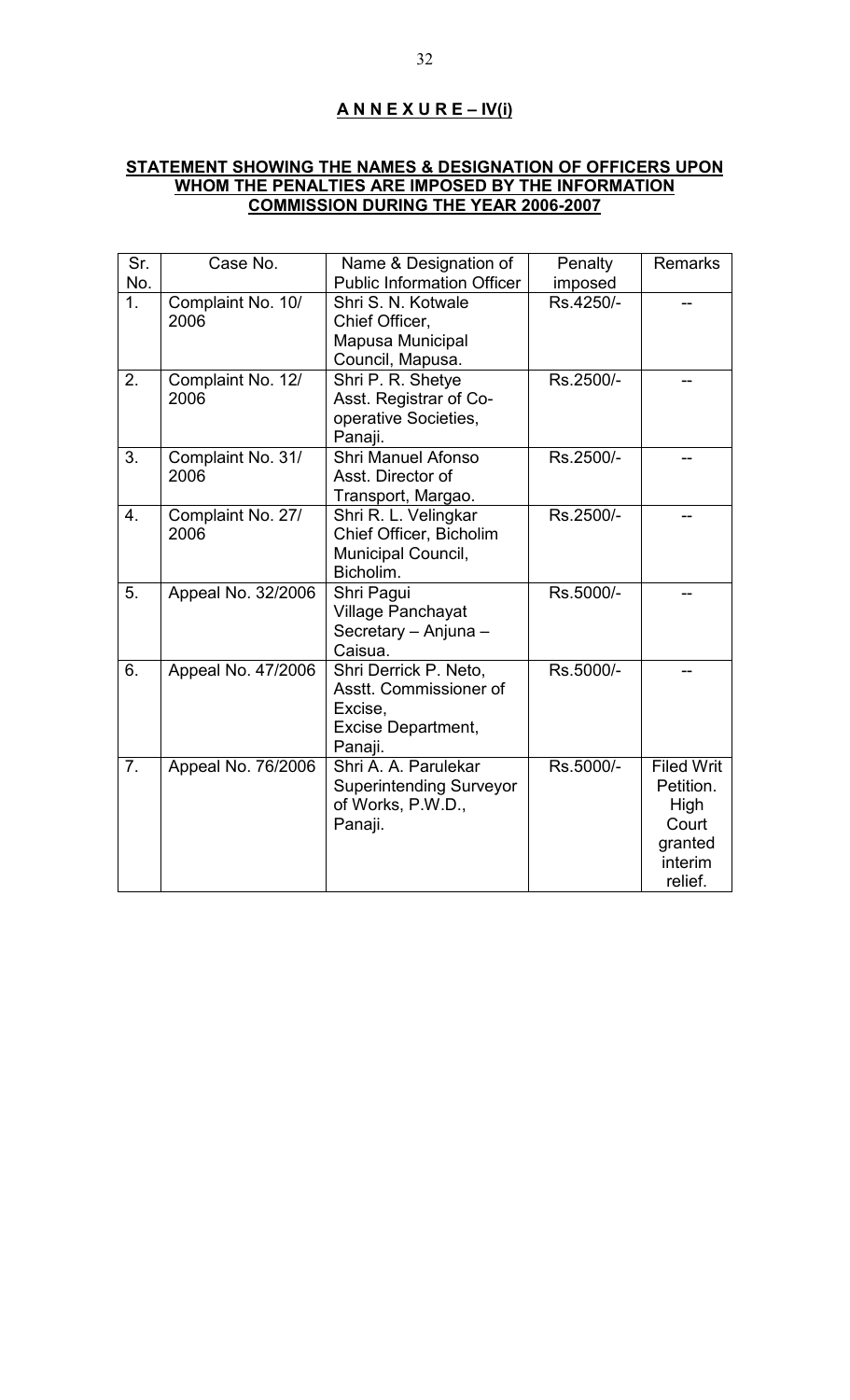# A N N E X U R E – IV(ii)

#### STATEMENT SHOWING THE COMPENSATION AWARDED BY THE INFORMATION COMMISSION TO THE APPLICANT DURING THE YEAR 2006-2007

| Sr.            | Case No.                       | Name of the                    | <b>Public Authority</b>                         | Compensation |
|----------------|--------------------------------|--------------------------------|-------------------------------------------------|--------------|
| No.            |                                | applicant                      |                                                 | awarded      |
| 1.             | Appeal No. 9/2006 &<br>10/2006 | Joao C.<br>Pereira             | Police Department,<br>South Goa,                | Rs.1000/-    |
|                |                                |                                | Margao.                                         |              |
| 2.             | Complaint No. 10/2006          | Ankush S.<br><b>Naik</b>       | Mapusa Municipal<br>Council, Mapusa.            | Rs.2000/-    |
| 3.             | Complaint No. 31/2006          | <b>Edwin Martins</b>           | Asst. Director of                               | Rs.1000/-    |
|                |                                |                                | Transport, Margao.                              |              |
| 4.             | Complaint No. 27/2006          | Santosh Y.<br><b>Dicholkar</b> | <b>Bicholim Municipal</b><br>Council, Bicholim. | Rs.1000/-    |
| 5.             | Complaint No. 29/2006          | Joao C.                        | Director of                                     | Rs.1000/-    |
|                |                                | Pereira                        | Information &<br>Publicity, Panaji.             |              |
| 6.             | Appeal No. 35/2006             | Savita P. Velip                | Directorate of                                  | Rs.1000/-    |
|                |                                |                                | Sports & Youth<br>Affairs, Panaji.              |              |
| 7 <sub>1</sub> | Complaint No. 38/2006          | Alexinho                       | Executive                                       | Rs.1000/-    |
|                |                                | Monserrate                     | Engineer, P.W.D.,<br>W.D. II, Panaji.           |              |
| 8.             | Complaint No. 40/2006          | Ms. Freeda                     | Electricity                                     | Rs.1000/-    |
|                |                                | Coutinho                       | Department, Panaji.                             |              |
| 9.             | Appeal No. 59/2006             | Samiro                         | Supdt. of Police,                               | Rs.2000/-    |
|                |                                | Pereira                        | South Goa,<br>Margao.                           |              |
| 10.            | Complaint No. 53/2006          | Govind                         | Dy. Director                                    | Rs.300/-     |
|                |                                | Phadte                         | (Admn.), P.W.D.,                                |              |
|                |                                |                                | Panaji.                                         |              |
| 11.            | Appeal No. 69/2006             | Nazaziano<br>Paes              | <b>Village Panchayat</b><br>Secretary-          | Rs.2000/-    |
|                |                                |                                | Assolna, Salcete.                               |              |
| 12.            | Complaint No. 41/2006          | <b>Bismark</b>                 | Sainik Cooperative                              | Rs.1000/-    |
|                |                                | Facho                          | <b>House Building</b>                           |              |
|                |                                |                                | Society, Alto,<br>Porvorim.                     |              |
| 13.            | Appeal No. 72/2006             | Joao Caldeira                  | <b>Principal Chief</b>                          | Rs.5000/-    |
|                |                                |                                | Engineer, P.W.D.,                               |              |
|                |                                |                                | Panaji.                                         |              |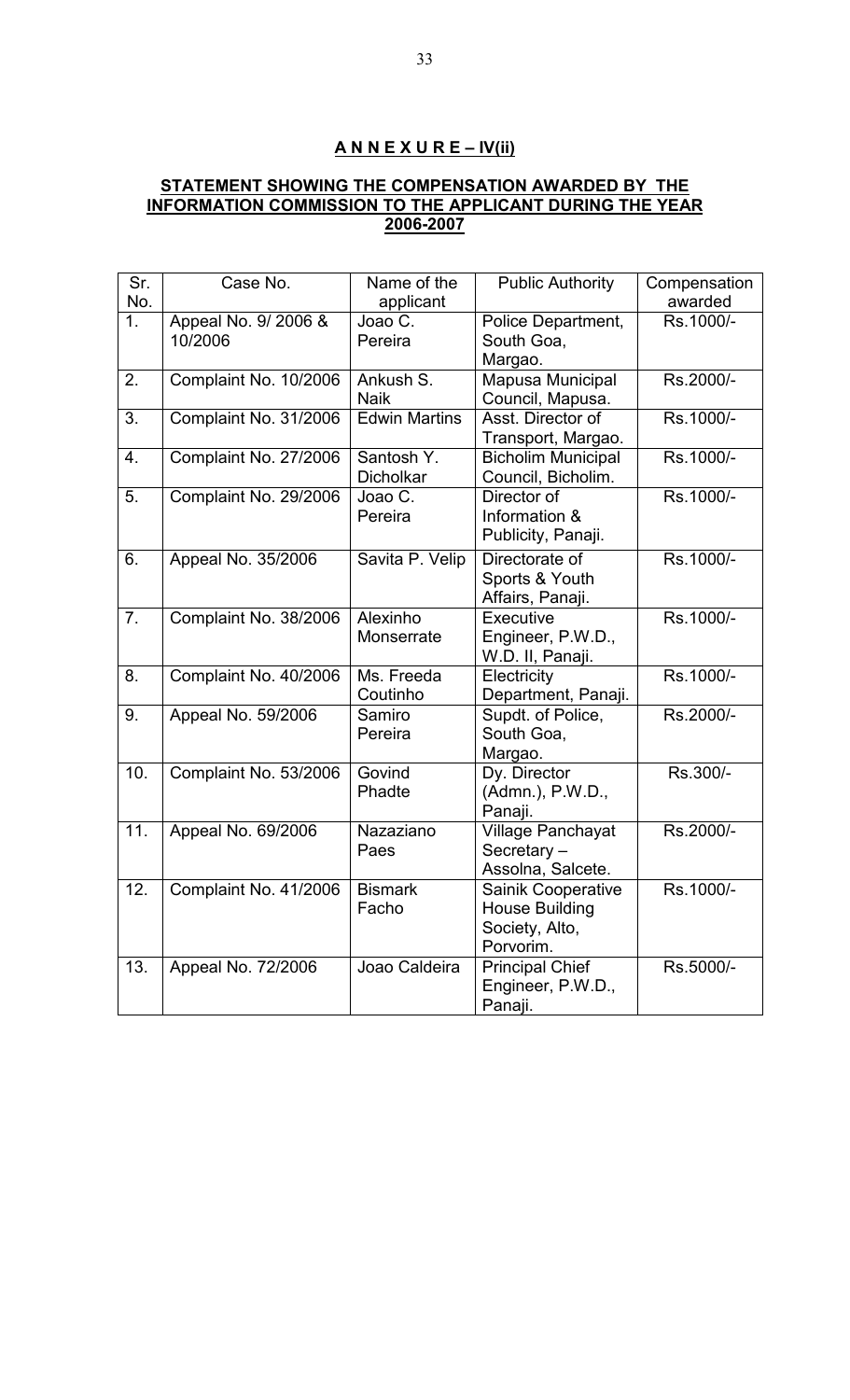#### **GOA STATE INFORMATION COMMISSION**

**Statement showing the details of second appeals preferred to the Goa State Information Commission, outcome of appeals and disciplinary cases under RTI Act, 2005 for the year ending 31st March, 2007.**

| Sr. No. | Name of the Public<br>Authority | No. of second<br>appeals filed<br>under Section<br>19(3) | No. of appeals<br>allowed | No. of appeals<br>rejected | No. of cases<br>in which<br>penalty is<br>imposed<br>amount of<br>penalty | No. of cases in<br>which<br>compensation is<br>awarded amount<br>of compensation | No. of cases in<br>which disciplinary<br>proceedings are<br>recommended | No. of cases in<br>which certain<br>directions are<br>issued for<br>implementation<br>of RTI Act |
|---------|---------------------------------|----------------------------------------------------------|---------------------------|----------------------------|---------------------------------------------------------------------------|----------------------------------------------------------------------------------|-------------------------------------------------------------------------|--------------------------------------------------------------------------------------------------|
|         |                                 |                                                          |                           |                            |                                                                           |                                                                                  |                                                                         |                                                                                                  |
|         | Goa State Information           | 102                                                      | 50                        | 32                         |                                                                           |                                                                                  |                                                                         |                                                                                                  |

Commission

Rs.15,000/- Rs.11,000/-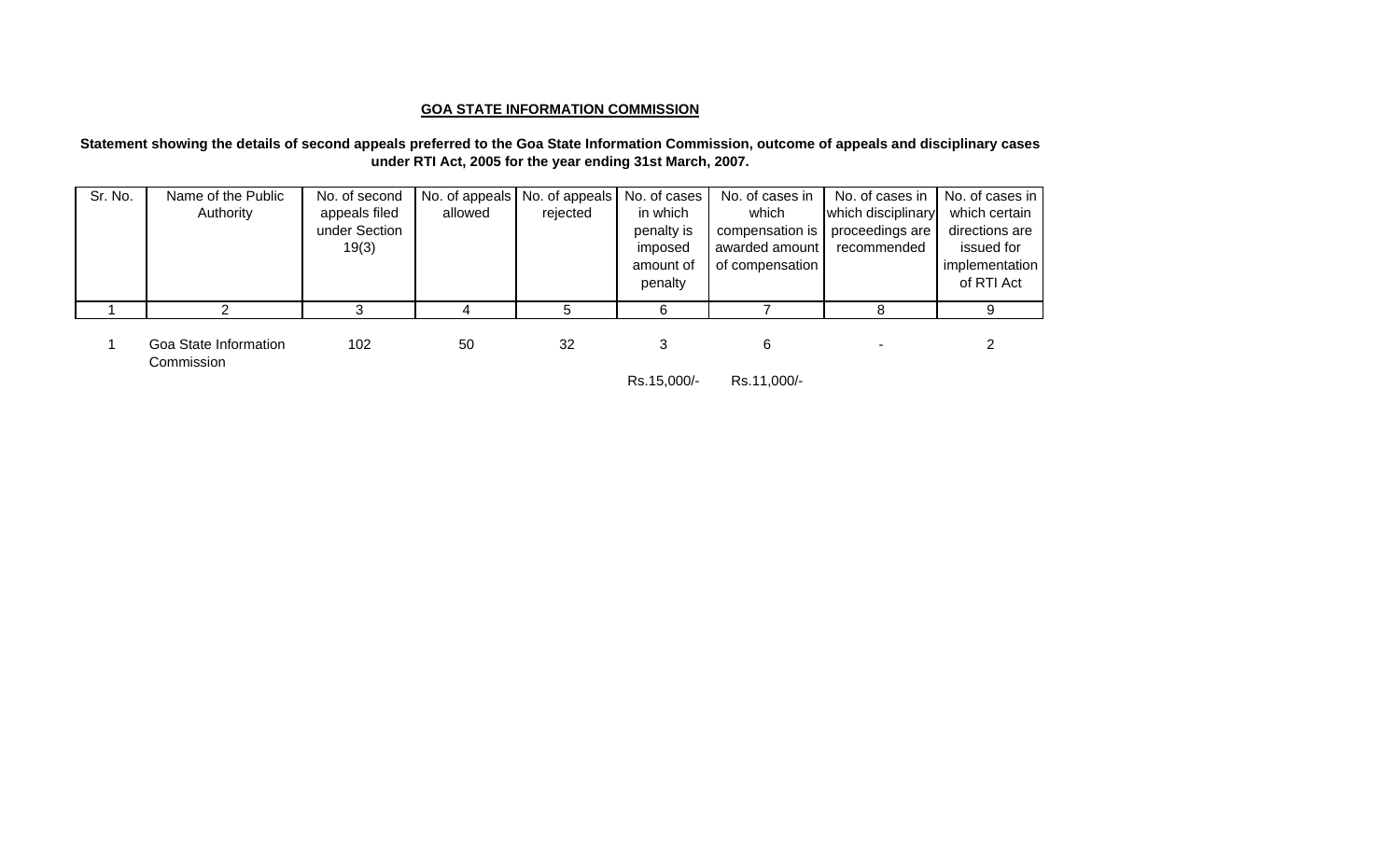#### **GOA STATE INFORMATION COMMISSION**

#### **Statement showing the details of the Complaints received or disposed off by the Commission including the imposition of penalties and awarding of compensation**

| Sr. No. | Name of the Public       | No. of           | No. of     | No. of     |            | No. of cases No. of cases in No. of cases in |                             | No. of cases   |
|---------|--------------------------|------------------|------------|------------|------------|----------------------------------------------|-----------------------------|----------------|
|         | Authority                | complaints filed | complaints | complaints | in which   | which                                        | which                       | in which       |
|         |                          | under Section    | allowed    | rejected   | penalty is | compensation is                              | disciplinary                | certain        |
|         |                          | 18               |            |            | imposed    | awarded                                      | proceedings                 | directions are |
|         |                          |                  |            |            | amount of  | amount of                                    | are                         | issued for     |
|         |                          |                  |            |            | penalty    | compensation                                 | recommended   implementatio |                |
|         |                          |                  |            |            |            |                                              |                             | n of RTI Act   |
|         |                          |                  |            |            | 6          |                                              | 8                           | 9              |
|         | Goa State<br>Information | 70               | 21         | 33         | 4          | 8                                            |                             |                |

Commission

Rs.11,750/- Rs.8,300/-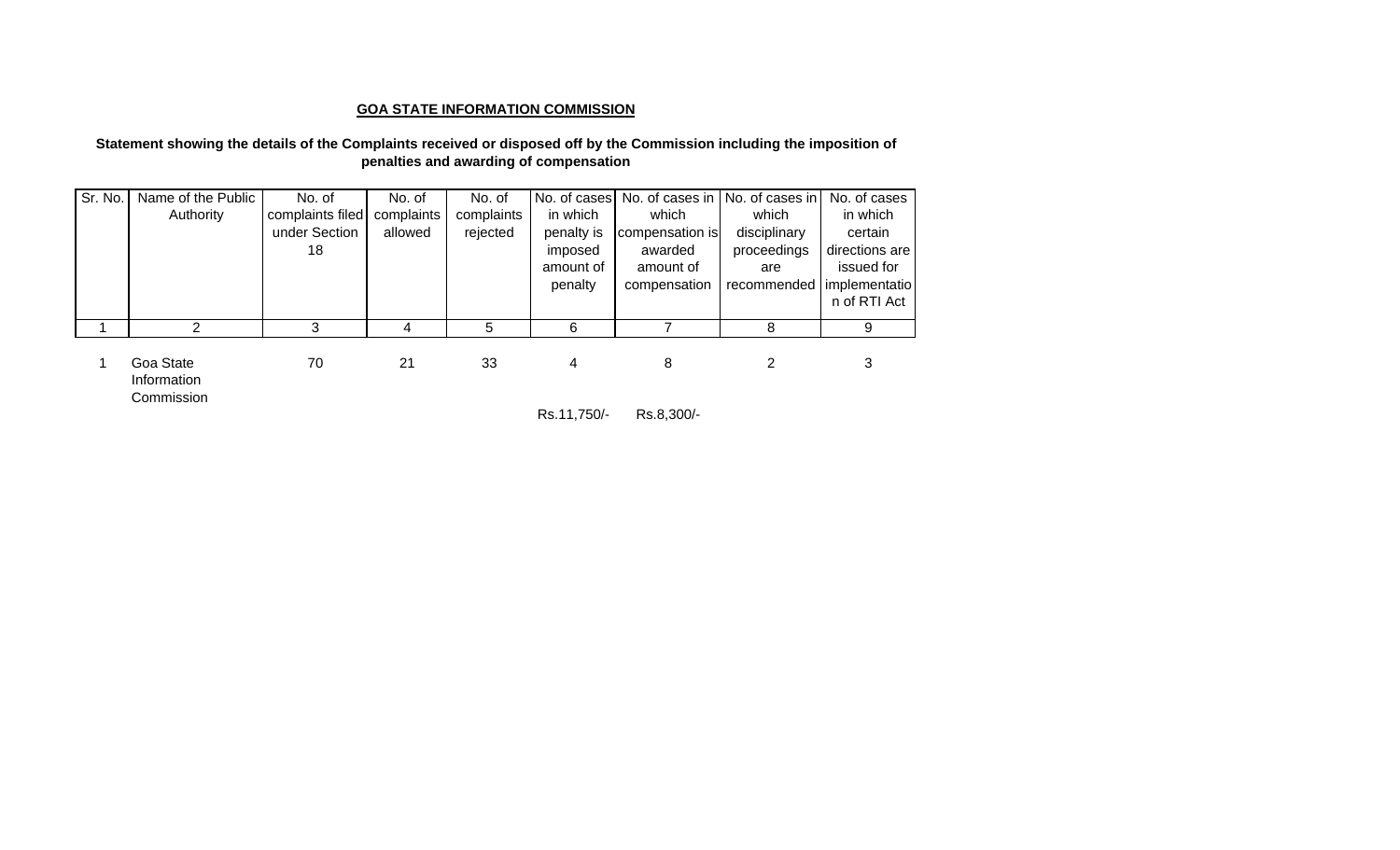**Statement showing the summary of the requests, first appeals, second appeals received and disposed off and the amount of fees collected for the year 2006-2007.**

# **Requests under Section 6**

| Total number of                      | Number of | Number of         | Number of requests   | Amount of fees | Number of pages      |
|--------------------------------------|-----------|-------------------|----------------------|----------------|----------------------|
| requests received   requests granted |           | requests rejected | where no decision is | and charges    | where information is |
|                                      |           |                   | communicated         | collected      | furnished free of    |
|                                      |           |                   |                      |                | charges              |
|                                      |           |                   |                      |                |                      |
| 3877                                 | 3529      | 188               | 291                  | Rs.1,16,068/-  | 1913 pages           |

# **First Appeals under Section 19(1)**

| Number of first<br>appeals filed | Number of first<br>appeals allowed | Number of first<br>appeals rejected | Number of first appeals Number of cases<br>where no decision is<br>communicated within<br>statutory period | where second<br>appeals is<br>preferred |
|----------------------------------|------------------------------------|-------------------------------------|------------------------------------------------------------------------------------------------------------|-----------------------------------------|
|                                  |                                    |                                     |                                                                                                            |                                         |
| 258                              | 239                                | 27                                  | 22                                                                                                         | 102                                     |

# **Second Appeals under Section 19(3)**

| Number of Second<br>appeals filed | Number of<br>second appeals | Number of second<br>appeals rejected |
|-----------------------------------|-----------------------------|--------------------------------------|
|                                   | allowed                     |                                      |
|                                   |                             |                                      |
| 102                               | 50                          | 32                                   |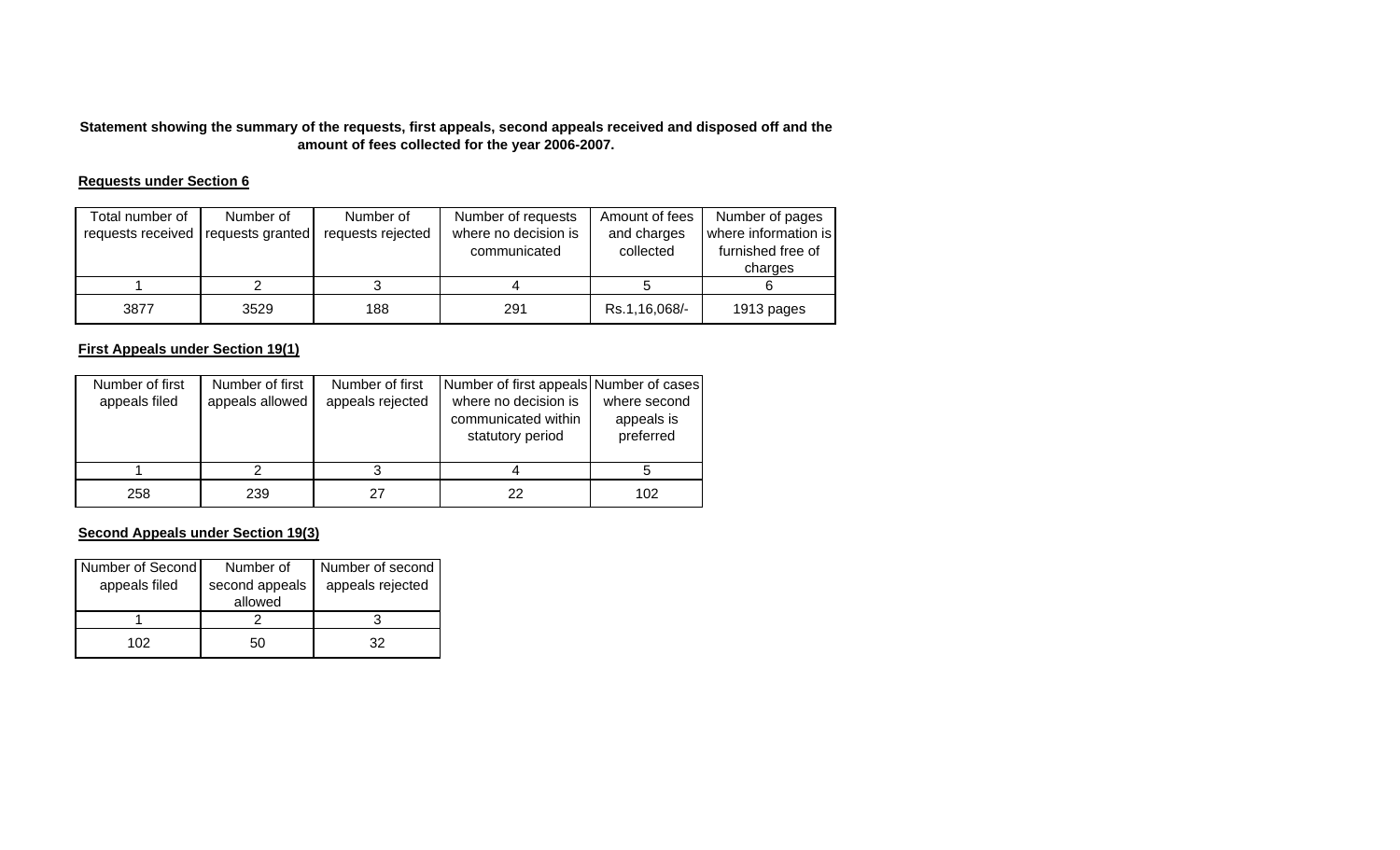# **Complaints under Section 18**

| Number of<br>complaints filed | Number of<br>complaints<br>allowed | Number of<br>complaints rejected |
|-------------------------------|------------------------------------|----------------------------------|
|                               |                                    |                                  |
|                               | 21                                 | 33                               |

# **Penalties under Section 20(1) & 19(8)(b)**

| Number of cases<br>where penalties<br>are imposed | Amount of<br>penalties | Number of cases where compensation<br>awarded to the applicant | Total amount of<br>compensation |
|---------------------------------------------------|------------------------|----------------------------------------------------------------|---------------------------------|
|                                                   |                        |                                                                |                                 |
|                                                   | Rs.26,750/-            | 13                                                             | Rs.19,300/-                     |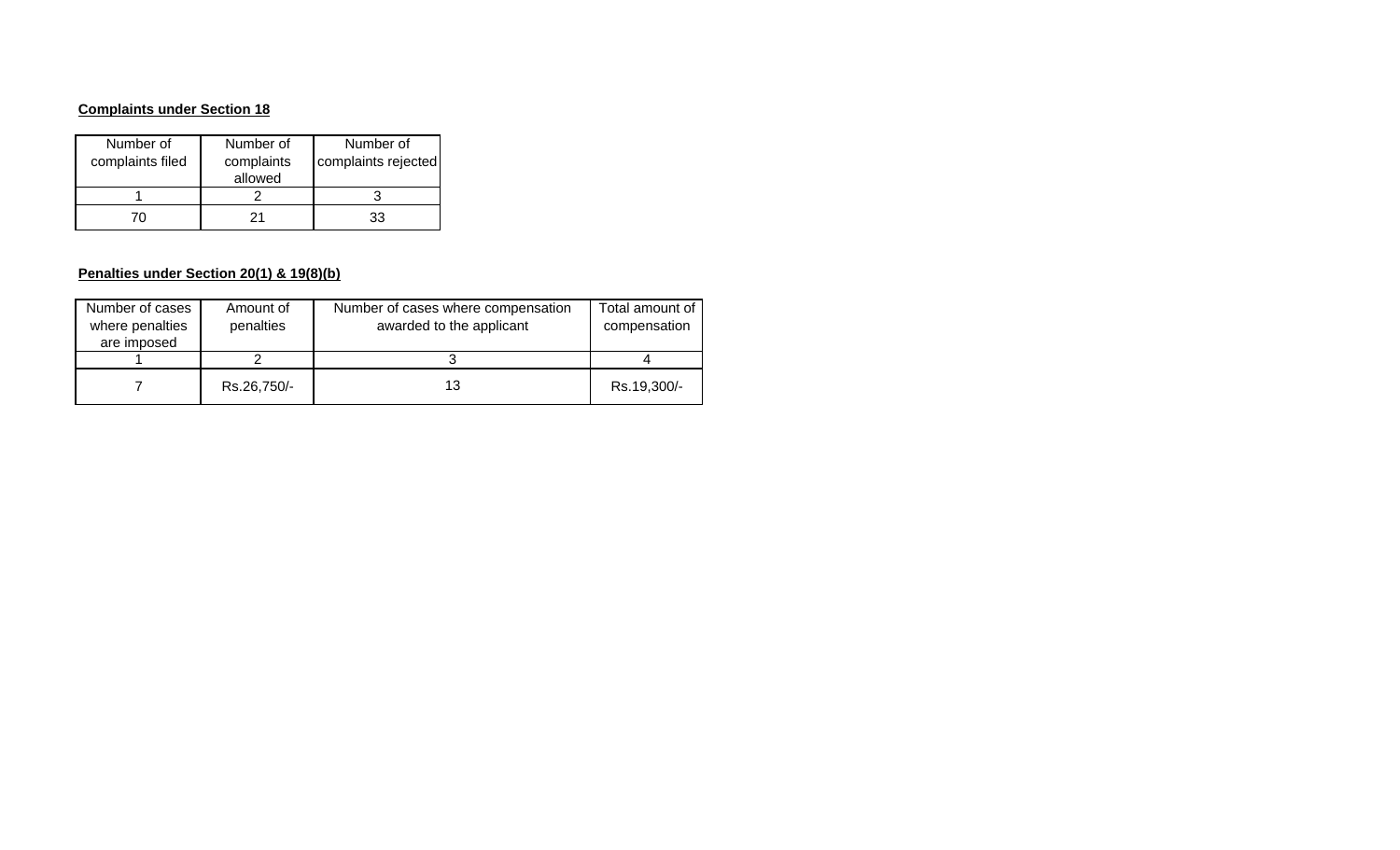#### **ANNEXURE V**

# **Statement showing the number of requests received and disposed off by various PIOs Departmentwise for the year 2006-2007**

|                | Sr.No Name of the Department             | No. of Public No. of    |                        | No. of                 | No. of                     | No. of         | No. of                   | Amount of  | Amount of   | No. of cases in      | No. of         | No. of         | No. of         | No. of                   | Remarks  |
|----------------|------------------------------------------|-------------------------|------------------------|------------------------|----------------------------|----------------|--------------------------|------------|-------------|----------------------|----------------|----------------|----------------|--------------------------|----------|
|                |                                          | Authorities             | <b>PIO<sub>s</sub></b> | requests               | requests                   | requests       | requests                 | aplication | charges     | which the            | first          | appeals        | appeals        | appeals                  |          |
|                |                                          |                         |                        | received by where the  |                            | where no       | rejected                 | fees       | collected   | information          | appeals        | allowed        | rejected by    | where no                 |          |
|                |                                          |                         |                        | <b>PIO<sub>s</sub></b> | information is decision is |                |                          | collected  | towards the | supplied free of     | filed          | within the     | the first      | decision is              |          |
|                |                                          |                         |                        |                        | provided                   | communicat     |                          |            | supply of   | cost and no. of      |                | time limit by  | Appellate      | taken                    |          |
|                |                                          |                         |                        |                        | within                     | led            |                          |            | information |                      |                |                | Authorlty      | even after               |          |
|                |                                          |                         |                        |                        |                            |                |                          |            |             | pages                |                | lfirst         |                |                          |          |
|                |                                          |                         |                        |                        | statutory                  |                |                          |            |             |                      |                | Appellate      |                | the expiry               |          |
|                |                                          |                         |                        |                        | period of 30               |                |                          |            |             |                      |                | Authority      |                |                          |          |
|                |                                          |                         |                        |                        | days                       |                |                          |            |             |                      |                |                |                | statutory                |          |
|                |                                          |                         |                        |                        |                            |                |                          |            |             |                      |                |                |                | period.                  |          |
| -1             | $\mathbf{2}$                             | $\mathbf{3}$            | 4                      | 5                      | 6                          | $\overline{7}$ | 8                        | 9          | 10          | 11                   | 12             | 13             | 14             | 15                       | 16       |
|                | <b>Accounts</b>                          | $\overline{\mathbf{1}}$ |                        | 19                     | 17                         | Nil            | Nil                      | Rs.180/-   | Rs.276/-    | Nil                  |                | $\overline{1}$ | Nil            | Nil                      |          |
| $\mathcal{P}$  | <b>Administrative Tribunal</b>           | Nil                     | Nil                    | Nil                    | Nil                        | Nil            | Nil                      | Nil        | Nil         | Nil                  | Nil            | Nil            | Nil            | Nil                      |          |
| 3              | <b>Agriculture</b>                       | $\overline{1}$          |                        | 33                     | 33                         | <b>NA</b>      | $\overline{2}$           | Rs. 260/-  | Rs. 801/-   | Nil                  |                | $\mathbf{1}$   | <b>NA</b>      | <b>NA</b>                |          |
| $\overline{4}$ | <b>Animal Husbandry &amp; Veterinary</b> |                         |                        |                        |                            |                |                          |            |             |                      |                |                |                |                          | appeal   |
|                | <b>Services</b>                          | $\overline{1}$          |                        | 12                     | 10                         |                | $\overline{2}$           | Rs.80/-    | Rs.722/-    |                      | $\overline{7}$ | $\overline{7}$ |                | $\overline{\phantom{a}}$ | is in    |
|                |                                          |                         |                        |                        |                            |                |                          |            |             |                      |                |                |                |                          | progress |
| 5              | <b>Archives and Archaeology</b>          | $\overline{\mathbf{1}}$ |                        | 38                     | 38                         | Nil            | Nil                      | Rs. 630/-  | Nil         | 62 xerox copies      | Nil            | Nil            | Nil            | Nil                      |          |
| 6              | <b>Art &amp; Culture</b>                 | $\overline{\mathbf{1}}$ |                        |                        | $\overline{\mathbf{1}}$    | $\sim$         | $\overline{\phantom{a}}$ | Rs 10/-    | Rs.48/-     |                      | $\sim$         | $\sim$         |                | $\overline{\phantom{a}}$ |          |
| 7              | <b>Collectorate - North</b>              | $\overline{7}$          | $\overline{7}$         | 174                    | 158                        | 14             |                          | Rs. 1730/- | Rs. 348/-   | 03 (120 Pages)       | 5              | 5              | 3              | Nil                      |          |
| 8              | <b>Collectorate - South</b>              |                         |                        |                        |                            |                |                          |            |             |                      |                |                |                |                          |          |
| 9              | <b>Co-operation</b>                      | - 1                     | 6                      | 33                     | 30                         |                | 3                        | Rs.330/-   | Rs.1464/-   |                      | N.A.           | N.A.           | N.A.           |                          |          |
| 10             | <b>Craftsmen Training</b>                | $\overline{\mathbf{1}}$ |                        | $\overline{7}$         | $\overline{7}$             | $N_A$          | <b>NA</b>                | Rs. 60/-   | Rs. 520/-   | <b>NA</b>            | <b>NA</b>      | <b>NA</b>      | NA             | N.A.                     |          |
| 11             | <b>Directorate of Technical</b>          |                         |                        |                        |                            |                |                          |            |             |                      |                |                |                |                          |          |
|                | <b>Education including Colleges</b>      | $\overline{7}$          | $\overline{7}$         | 81                     | 63                         | 18             | $\overline{\mathbf{1}}$  | Rs. 1030/- | Rs. 733/-   | 1(7 pages)           | $\overline{2}$ | 1              | $\mathbf 1$    | Nil                      |          |
|                |                                          |                         |                        |                        |                            |                |                          |            |             |                      |                |                |                |                          |          |
| 12             | <b>Education</b>                         | $\overline{1}$          |                        | 79                     | 66                         | 44             | 5                        | Rs. 584/-  | Rs. 11050/- | $\overline{4}$       | $\overline{7}$ | $\overline{7}$ | $\overline{4}$ | Nil                      |          |
| 13             | <b>Electrictiy</b>                       | -1                      | 3                      | 113                    | 145                        | $\overline{2}$ | Nil                      | Rs.800/-   | Rs.4313/-   | 7 Cases 513<br>pages | 14             | 11             | -1             | Nil                      |          |
| 14             | <b>Excise</b>                            | $\overline{12}$         | 12 <sup>2</sup>        | 38                     | 38                         | Nil            | Nil                      | Rs. 380/-  | Rs. 1237/-  | Nil                  |                | Nil            | Nil            | Nil                      |          |
| 15             | <b>Factories &amp; Boilers</b>           | $\overline{1}$          |                        | $\overline{4}$         | 3                          | $\overline{1}$ | Nil                      | Rs. 40/-   | Rs. 140/-   | Nil                  | Nil            | Nil            | Nil            | Nil                      |          |
| 16             | <b>Fire and Emergency Services</b>       |                         |                        |                        |                            |                |                          |            |             |                      |                |                |                |                          |          |
|                |                                          | $\overline{1}$          |                        | 26                     | 26                         | Nil            | $\blacksquare$           | Rs. 230/-  | Rs.1124/-   | Nil                  | $\overline{2}$ | $\overline{2}$ | $\overline{2}$ | Nil                      |          |
| 17             | <b>Fisheries</b>                         | $\overline{\mathbf{1}}$ |                        | 11                     | 11                         | Nil            | Nil                      | Rs. 380/-  | Rs. 536/-   | Nil                  | Nil            | <b>NA</b>      | NA             | <b>NA</b>                |          |
| 18             | <b>Food &amp; Drugs Administration</b>   |                         |                        | 35                     | 35                         | Nil            |                          | Rs .230/-  | Rs. 634/-   | $\sim$               | 2              |                | 2              |                          |          |
| 19             | <b>Forest (North Goa)</b>                | $\overline{1}$          | 6                      | 79                     | 79                         | Nil            | NII                      | Rs.790/-   | Rs. 2026/-  | <b>NA</b>            | <b>NA</b>      | <b>NA</b>      | <b>NA</b>      | $\sim$                   |          |
|                | <b>Forest (South Goa)</b>                | -1                      | $\overline{2}$         | 150                    | $\overline{143}$           |                |                          | RS. 1250/- | Rs. 630/-   | 25                   |                |                |                |                          |          |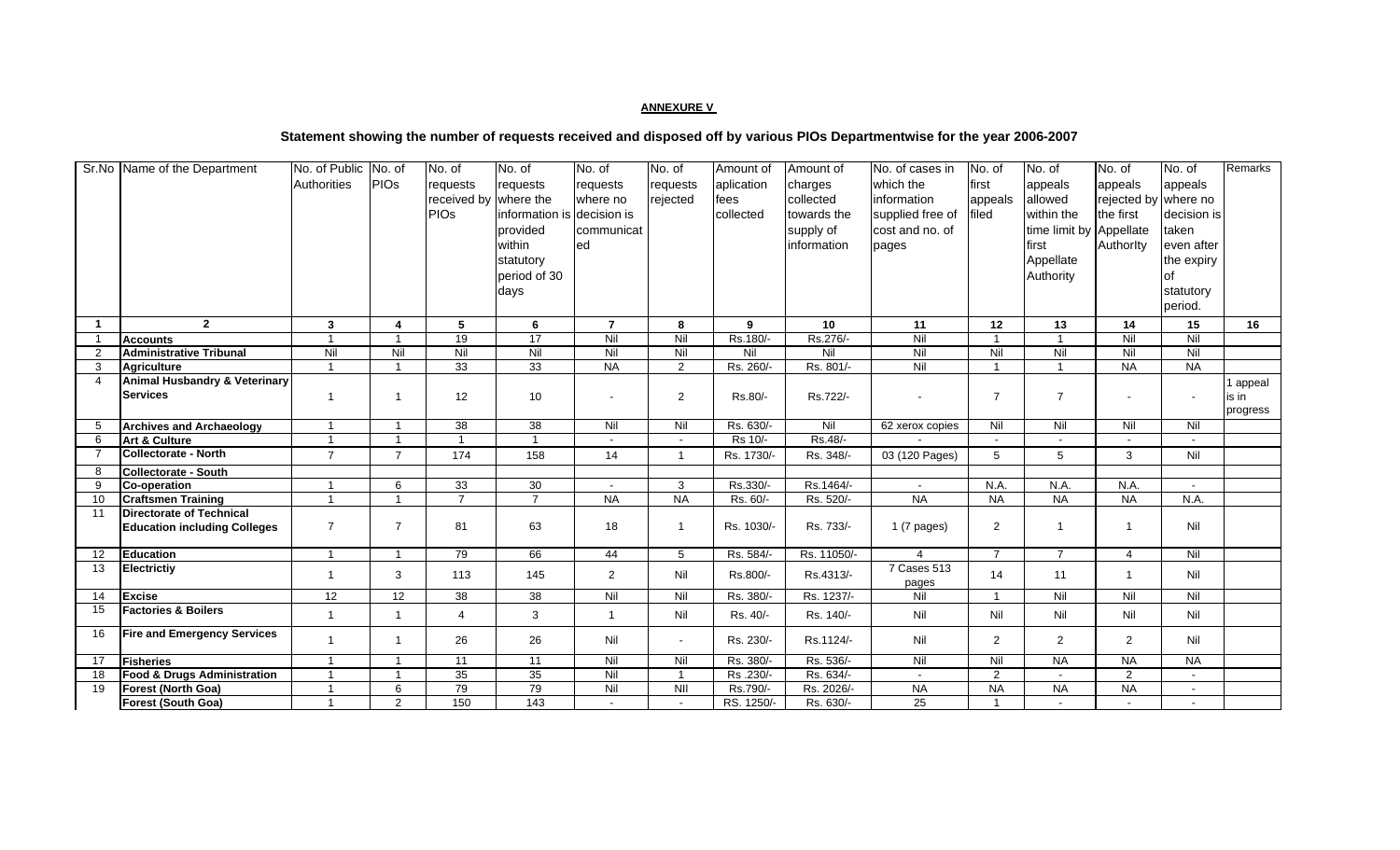|    | Managing Director, O/o Goa<br><b>Forest Development</b><br><b>Corporation Limited Panaji.</b> | $\overline{1}$ | $\overline{2}$ | 6               | 6              | Nil            | Nil                      | Rs. 50/-                 | Rs. 208/-  | <b>NA</b>               | <b>NA</b>       | <b>NA</b>       | <b>NA</b>                |                  |  |
|----|-----------------------------------------------------------------------------------------------|----------------|----------------|-----------------|----------------|----------------|--------------------------|--------------------------|------------|-------------------------|-----------------|-----------------|--------------------------|------------------|--|
| 20 | <b>Goa Gazetteer Department</b>                                                               | $\mathbf{1}$   | $\mathbf{1}$   | $\sim$          | $\sim$         | $\sim$         | $\overline{\phantom{a}}$ | $\blacksquare$           |            | $\blacksquare$          | $\sim$          | $\sim$          | $\overline{\phantom{a}}$ | $\blacksquare$   |  |
| 21 | <b>Goa Legislature Secretariat</b>                                                            | $\overline{1}$ | $\mathbf{1}$   | 5               | $\mathbf{1}$   | $\overline{1}$ | 3                        | Rs. 10/-                 | Nil        | 1 case 3 pages          | $\sim$          |                 |                          | $\blacksquare$   |  |
| 22 | <b>Goa Medical College</b>                                                                    | $\overline{2}$ | $\overline{2}$ | 34              | 34             | Nil            | Nil                      | Rs. 240/-                | Rs. 916/-  | Nil                     | $\overline{1}$  | $\overline{1}$  | $\sim$                   |                  |  |
| 23 | <b>Health Services</b>                                                                        | $\overline{1}$ | $\overline{1}$ | 77              | 58             | Nil            | Nil                      | Rs. 760/-                | Rs. 2049/- | $\overline{1}$          | $\overline{1}$  |                 | Nil                      | Nil              |  |
| 24 | <b>Higher Education</b>                                                                       | $\overline{1}$ | $\mathbf{1}$   | $\overline{17}$ | 17             | $\sim$         | $\sim$                   | Rs. 100/-                | Rs. 676/-  | $\sim$                  | $\sim$          | $\overline{14}$ | $\sim$                   | $\sim$           |  |
| 25 | <b>Home Guards and Civil</b><br><b>Defence Organisation</b>                                   | 2              | 2              | Nil             | Nil            | Nil            | ÷.                       | Nil                      | Nil        | Nil                     | Nil             | Nil             | Nil                      | Nil              |  |
| 26 | <b>Industries Trade &amp; Commerce</b>                                                        | $\mathbf{1}$   | $\mathbf{1}$   | 36              | 35             | $\mathbf{r}$   | $\overline{1}$           | Rs. 200/-                | Rs. 929/-  | $\overline{a}$          | $\overline{2}$  | $\overline{2}$  | $\overline{a}$           | $\mathbf{r}$     |  |
| 27 | <b>Information &amp; Publicity</b>                                                            | $\mathbf{1}$   | $\mathbf{1}$   | 19              | 11             | $\overline{1}$ | $\overline{a}$           | Rs. 110/-                | Rs. 246/-  | 3 cases 61 pages        | 3               | $\mathbf{3}$    | ÷.                       |                  |  |
| 28 | <b>Information Technology</b>                                                                 | $\mathbf{1}$   | $\overline{1}$ | $\overline{1}$  | Nil            | $\mathbf{1}$   | $\overline{1}$           | Rs. 10/-                 | Nil        | Nil                     | <b>NA</b>       | <b>NA</b>       | <b>NA</b>                | <b>NA</b>        |  |
| 29 | <b>Law Department</b>                                                                         | $\mathbf{1}$   | $\mathbf{1}$   | 13              | $\overline{4}$ | Nil            | Nil                      | Nil                      |            |                         |                 |                 |                          |                  |  |
| 30 | <b>Labour and Employment</b>                                                                  | $\overline{1}$ | $\overline{2}$ | 14              | 10             | $\overline{1}$ | Nil                      | Rs.120/-                 | Rs. 212/-  | 2 Pages                 | Nil             | Nil             | $\overline{N}$           | $\overline{N}$   |  |
| 31 | <b>Legal Metrology Department</b>                                                             | $\mathbf{1}$   | $\mathbf{1}$   | $\overline{2}$  | $\mathbf{1}$   | $\overline{1}$ | $\sim$                   | Rs.20/-                  | Rs.14/-    | $\sim$                  | $\sim$          | $\sim$          | $\sim$                   | $\sim$           |  |
| 32 | <b>Mines &amp; Geology</b>                                                                    | $\overline{1}$ | $\mathbf{1}$   | 141             | 88             | 53             | Nil                      | Rs. 1410/-               | Rs. 1738/- | Nil                     | $5\overline{5}$ | $\overline{1}$  | 3                        | $\overline{1}$   |  |
| 33 | <b>Municipal Administration</b>                                                               | $\overline{1}$ | $\overline{1}$ | 16              | 14             | $\overline{2}$ | Nil                      | Rs. 130/-                | Rs. 118/-  | Nil                     | 19              | 19              | Nil                      | Nil              |  |
| 34 | <b>Official Language</b>                                                                      | $\overline{1}$ |                | Nil             | Nil            | Nil            | Nil                      | Nil                      | Nil        | Nil                     | Nil             | Nil             | Nil                      | $\overline{Nil}$ |  |
| 35 | <b>Panchayats</b>                                                                             | 203            | 203            | 1705            | 1589           | 114            | 139                      | Rs.18759/-               | Rs.25585   | 76 cases, 494<br>pasges | 127             | 120             | 9                        | 10               |  |
| 36 | <b>Planning, Statistics &amp;</b><br>Evaluation                                               |                |                |                 |                |                |                          | Information is not given |            |                         |                 |                 |                          |                  |  |
| 37 | <b>Ports Administration</b>                                                                   | $\overline{2}$ | 2              | 23              | 19             | $\overline{4}$ | $\overline{c}$           | Rs. 130/-                | Rs. 577/-  | 6 One page each         | $\overline{1}$  |                 | $\overline{N}$           | $\overline{N}$   |  |
| 38 | <b>Prosecution</b>                                                                            | $\overline{1}$ | $\overline{1}$ | 10              | 80             | Nil            | 2                        | Rs. 90/-                 | Rs. 22/-   | Nil                     | $\overline{1}$  | $\overline{1}$  | Nil                      | Nil              |  |
| 39 | <b>Provedoria</b>                                                                             |                |                |                 |                |                |                          |                          |            |                         |                 |                 |                          |                  |  |
| 40 | <b>Public Grievances</b>                                                                      | $\overline{1}$ | $\overline{1}$ | 9               | 9              | Nil            | Nil                      | Rs. 90/-                 | Rs. 38/-   | Nil                     | Nil             | <b>NA</b>       | <b>NA</b>                | <b>NA</b>        |  |
| 41 | <b>Public Works Department</b>                                                                | $\mathbf{1}$   | 26             | 204             | 105            | $\overline{7}$ | 2                        | Rs. 860/-                | Rs. 1677/- | 11                      | 14              | 3               |                          | $\overline{7}$   |  |
| 42 | Raj Bhavan                                                                                    | $\mathbf{1}$   | $\mathbf{1}$   | $\mathbf{r}$    | $\sim$         | $\mathbf{L}$   | $\overline{\phantom{a}}$ | $\blacksquare$           | $\omega$   | $\overline{a}$          | $\mathbf{r}$    | $\mathbf{r}$    | $\blacksquare$           | $\sim$           |  |
| 43 | Science, Technology &<br><b>Environment</b>                                                   | 3              | 3              | 67              | 50             | 17             | Nil                      | Rs. 270/-                | Rs. 658/-  | One & 44 pages          | $\overline{2}$  | $\overline{2}$  | Nil                      | <b>NA</b>        |  |
| 44 | <b>Small Savings &amp; Lotteries</b>                                                          | $\overline{1}$ | $\overline{1}$ | $\sim$          |                | $\sim$         | $\overline{\phantom{a}}$ |                          |            | $\sim$                  | $\sim$          | $\sim$          | $\sim$                   | $\mathbf{r}$     |  |
| 45 | <b>Social Welfare</b>                                                                         | $\mathbf{1}$   | $\mathbf{1}$   | 19              | 13             | 6              | Nil                      | Rs. 140/-                | Rs. 372/-  | $\sim$                  | $\overline{1}$  |                 | $\sim$                   | $\mathbf{r}$     |  |
| 46 | <b>Sports and Youth Affairs</b>                                                               | $\overline{1}$ | $\mathbf{1}$   | 17              | 15             | Nil            | Nil                      | Rs.170/-                 | Rs.280/-   | $\mathbf{1}$            | $\mathbf{1}$    | $\overline{1}$  | Nil                      | Nil              |  |
| 47 | <b>State Registrar</b>                                                                        | $\mathbf{1}$   | $\mathbf{1}$   | 39              | 30             | Nil            | Nil                      | Rs. 390/-                | Rs. 838/-  | 58 pages                | $\overline{2}$  | $\overline{2}$  | Nil                      | Nil              |  |
| 48 | Tourism                                                                                       | $\overline{1}$ | $\mathbf{1}$   | 13              | 38             | $\sim$         | $\overline{2}$           | Rs. 640/-                | Rs. 1952/- |                         | $\sim$          | $\sim$          | $\sim$                   | $\sim$           |  |
| 49 | <b>Town and Country Planning</b>                                                              | 6              | 6              | 80              | 67             | Nil            | 10                       | Rs. 800/-                | Rs. 663/-  | $1(8$ pages)            | 29              | $\overline{28}$ | $\overline{1}$           | $\overline{4}$   |  |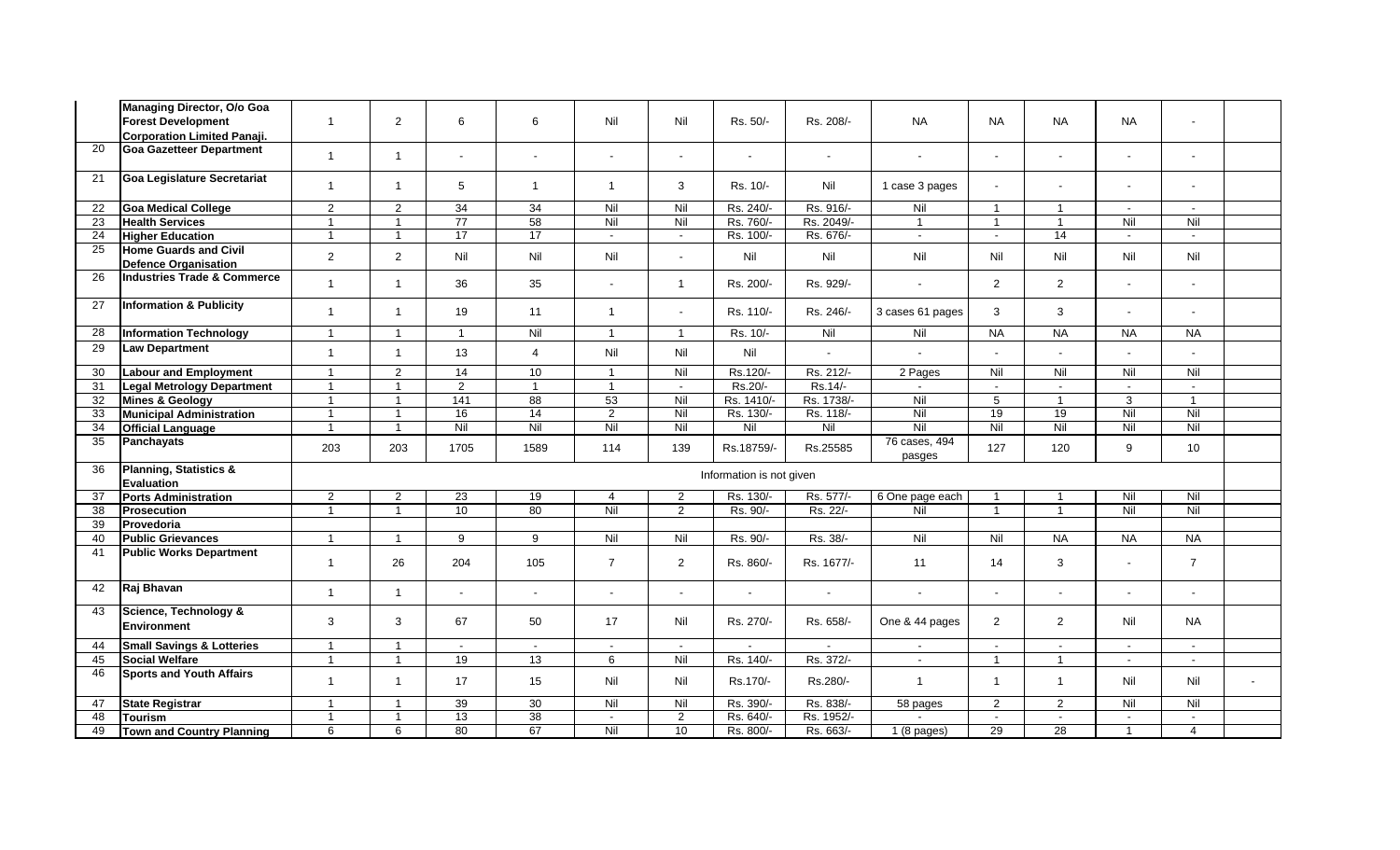| 50 | Transport                            | 10  | 10  | 216  | 193  |                          |        | Rs. 1960/-               | Rs. 10302/- | 40 (55 pages)            |                          | Nil                      | Nil         | Nil                      |  |
|----|--------------------------------------|-----|-----|------|------|--------------------------|--------|--------------------------|-------------|--------------------------|--------------------------|--------------------------|-------------|--------------------------|--|
| 51 | Vigilance                            |     |     | 57   | 56   | Nil                      |        | Rs. 500/-                | Rs.1552/-   | Nil                      |                          |                          | <b>NA</b>   | <b>NA</b>                |  |
| 52 | <b>Water Resources Department</b>    |     | 15  | 29   | 29   | Nil                      | Nil    | Rs. 150/-                | Rs. 798/-   | 6 cases 359 pages        |                          |                          | Nil         | Nil                      |  |
| 53 | <b>Women &amp; Child Development</b> |     | 14  | 6    | 6    | Nil                      |        | Rs. 40/-                 | Rs. 266/-   | Nil                      |                          | Nil                      |             | Nil                      |  |
|    | <b>Autonomous Bodies</b>             |     |     |      |      |                          |        |                          |             |                          |                          |                          |             |                          |  |
| 54 | Goa Housing Board                    |     |     | 21   |      | $\overline{\phantom{0}}$ |        | $\overline{\phantom{a}}$ | Rs. 1164/-  | $\sim$                   |                          | . .                      | $\,$ – $\,$ | $\sim$                   |  |
| 55 | Goa State Commission for<br>Women    |     |     | 16   | 16   | $\overline{\phantom{a}}$ |        | Rs. 160/-                | Rs. 160/-   | $\overline{\phantom{a}}$ | . .                      | ۰.                       |             | $\overline{\phantom{a}}$ |  |
| 56 | Goa Public Service Commission        |     |     | 27   | 27   | Nil                      | 3      | Rs. 240/-                | Rs. 787/-   | 3 cases 71 pages         |                          |                          | Nil         | Nil                      |  |
| 57 | Sainik Welfare                       |     |     |      |      | $\overline{\phantom{0}}$ | $\sim$ | Rs. 10/-                 | Rs. 12/-    | $\sim$                   | $\overline{\phantom{a}}$ | $\overline{\phantom{a}}$ | $\sim$      | $\sim$                   |  |
| 58 | Goa State Information<br>Commission  |     |     |      | 4    | -                        |        | Rs. 20/-                 |             | 3 cases                  | Nil                      | Nil                      | Nil         | Nil                      |  |
|    | Total                                | 300 | 370 | 3877 | 3529 | 291                      | 188    | Rs.35573/-               | Rs.80495/-  | 139 cases 1913<br>pages  | 258                      | 239                      | 27          | 22                       |  |

**N.B. :- Source from the respective Departments.**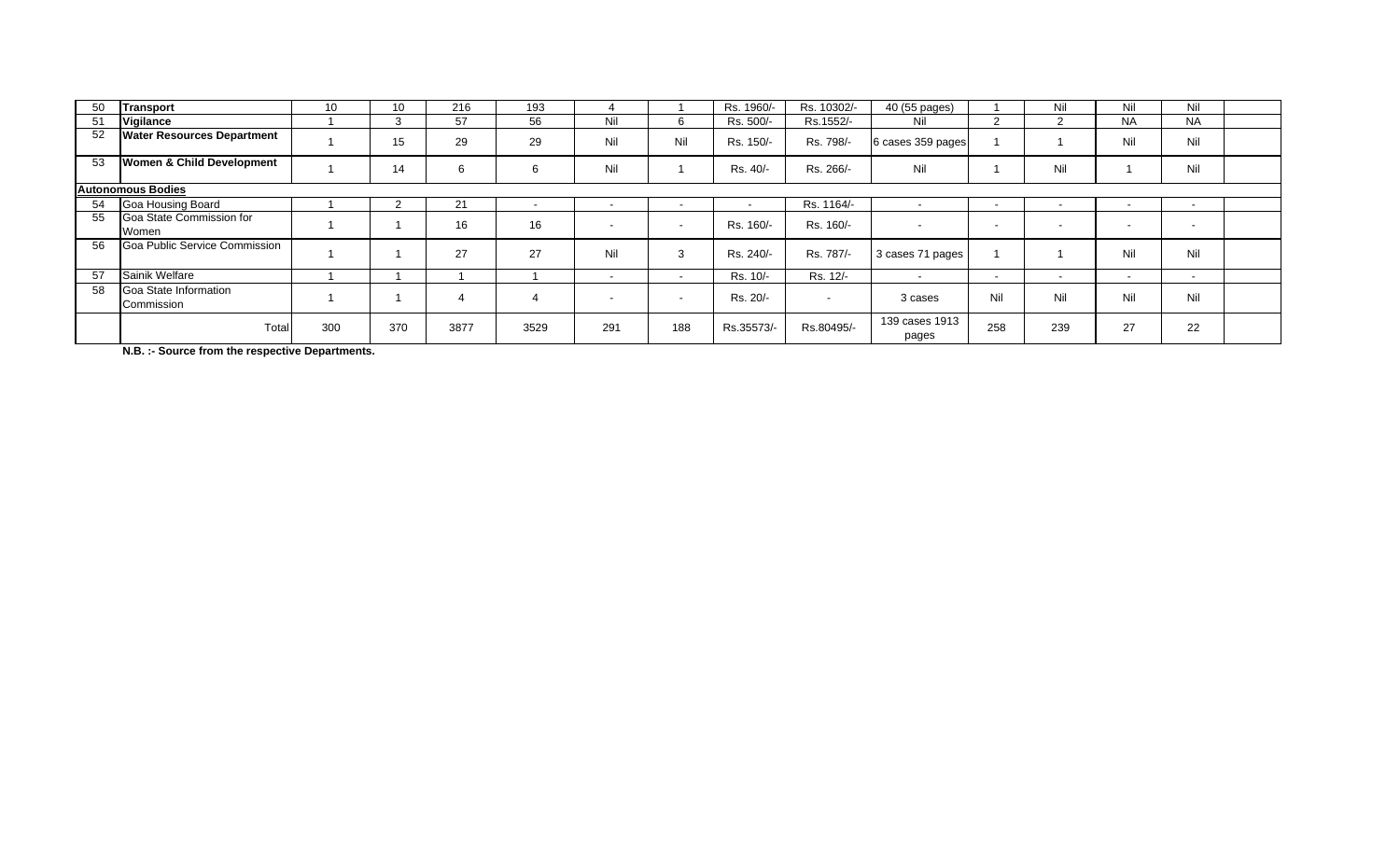### **PROFORMA-I**

**Statement showing the details of number of requests received, disposed off, rejected, fees collected, appeals preferred to the first Appellate Autority outcome of appeals under RTI Act, 2005 for the year ending 31st March 2007**

|   | Sr.No Name of the Department/Office | Name of the Public             | Names/Designation of                 | No. of            | No. of   | No. of                   | No. of                          | No. of         | Amount of           | Amount of   | No. of            | No. of | No. of            | No. of         | No. of                        | Remarks |
|---|-------------------------------------|--------------------------------|--------------------------------------|-------------------|----------|--------------------------|---------------------------------|----------------|---------------------|-------------|-------------------|--------|-------------------|----------------|-------------------------------|---------|
|   |                                     | Authority                      | the PIO                              | requests requests |          | requests                 | requests                        |                | requests aplication | charges     | cases in first    |        | appeals           | appeals        | appeals                       |         |
|   |                                     |                                |                                      | made              | received | where the                | where no                        | rejected fees  |                     | collected   | which the appeals |        | allowed           | rejected       | where no                      |         |
|   |                                     |                                |                                      | under             | by PIO   |                          | information decision is quoting |                | collected           | towards the | informati filed   |        | within the by the |                | decision                      |         |
|   |                                     |                                |                                      | Section 6         |          | is provided communic the |                                 |                |                     | supply of   | on                |        | time limit first  |                | is taken                      |         |
|   |                                     |                                |                                      |                   |          | within                   | ated                            | relevant       |                     | information | supplied          |        | by first          | Appellate even |                               |         |
|   |                                     |                                |                                      |                   |          | statutory                |                                 | provision      |                     |             | free of           |        |                   |                | Appellate Authority after the |         |
|   |                                     |                                |                                      |                   |          | period of                |                                 | s of the       |                     |             | cost and          |        | Authority         |                | expiry of                     |         |
|   |                                     |                                |                                      |                   |          | 30 days                  |                                 | <b>RTI Act</b> |                     |             | no. of            |        |                   |                | statutory                     |         |
|   |                                     |                                |                                      |                   |          |                          |                                 |                |                     |             | pages             |        |                   |                | period.                       |         |
|   |                                     |                                |                                      |                   |          |                          |                                 |                |                     |             |                   |        |                   |                |                               |         |
|   | l 2                                 |                                |                                      |                   | 6        |                          | 8                               | 9              | 10                  | 11          | 12                | 13     | 14                | 15             | 16                            | 17      |
|   | <b>Accounts</b>                     | Directorate of Accounts,       | Shri P.S. Gude, Jt.                  |                   |          |                          |                                 |                |                     |             |                   |        |                   |                |                               |         |
|   |                                     | Panaji - Goa                   | Director of Accounts                 | 19                | 19       | 17                       | Nil                             | Nil            | Rs.180/-            | Rs.276/-    | Nil               |        |                   | Nil            | Nil                           |         |
|   |                                     |                                |                                      |                   |          |                          |                                 |                |                     |             |                   |        |                   |                |                               |         |
| 2 | Administrative Tribunal             |                                |                                      |                   |          |                          | Nil                             |                |                     |             |                   |        |                   |                |                               |         |
| 3 | <b>Agriculture</b>                  | Shri P.P. Kumbhare,            | Shri Ulhas B. Pai Kakode,            |                   |          |                          |                                 |                |                     |             |                   |        |                   |                |                               |         |
|   |                                     | <b>Director of Agriculture</b> | Deputy of Agriculture                |                   |          |                          |                                 |                |                     |             |                   |        |                   |                |                               |         |
|   |                                     |                                | (Hort), Directorate of               | 33                | 33       | 33                       | <b>NA</b>                       | 2 u/s 8(3)     | Rs. 260/-           | Rs. 801/-   | Nil               |        |                   | <b>NA</b>      | <b>NA</b>                     |         |
|   |                                     |                                | Agriculture, Krishi<br>Bhavan, Tonca |                   |          |                          |                                 |                |                     |             |                   |        |                   |                |                               |         |
|   |                                     |                                | Caranzalem - Goa                     |                   |          |                          |                                 |                |                     |             |                   |        |                   |                |                               |         |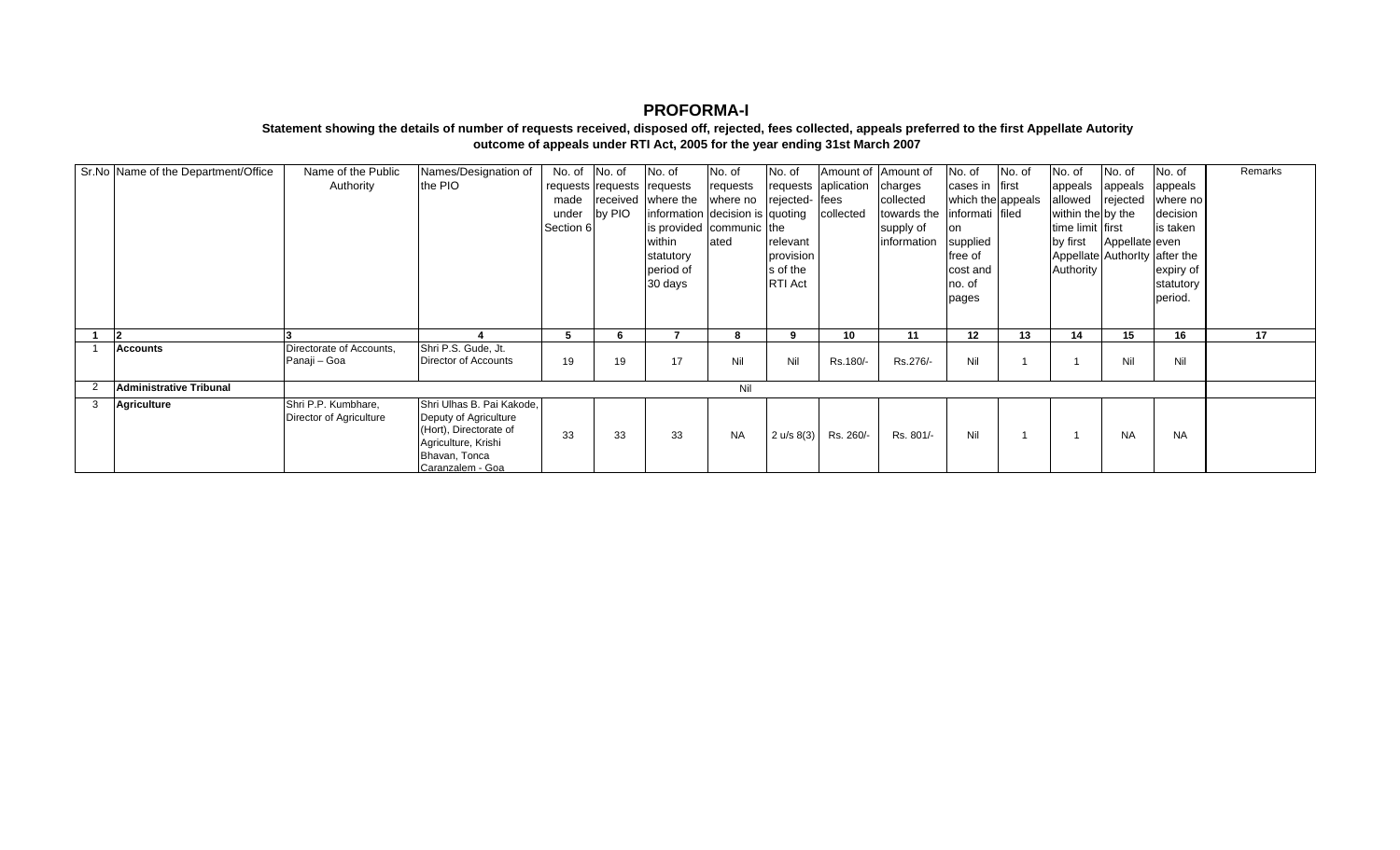| 4              | <b>Animal Husbandry &amp; Veterinary</b> | Directorate of Animal                       | Dr. B. Braganza (*) * As          |                |              |                |                          |                          |              |               |                          |                          |             |                          |                          |  |
|----------------|------------------------------------------|---------------------------------------------|-----------------------------------|----------------|--------------|----------------|--------------------------|--------------------------|--------------|---------------|--------------------------|--------------------------|-------------|--------------------------|--------------------------|--|
|                | <b>Services</b>                          | Husbandry & Veterinary                      | per the Order No. 10-             |                |              |                |                          |                          |              |               |                          |                          |             |                          |                          |  |
|                |                                          | Services                                    | 35/06-07/3495 dated               |                |              |                |                          |                          |              |               |                          |                          |             |                          |                          |  |
|                |                                          |                                             | 3/11/06, Dr. B. Braganza          |                |              |                |                          |                          |              |               |                          |                          |             |                          |                          |  |
|                |                                          |                                             | then working as                   |                |              |                |                          |                          |              |               |                          |                          |             |                          |                          |  |
|                |                                          |                                             | Dy.Director (Plan) was            |                |              |                |                          |                          |              |               |                          |                          |             |                          |                          |  |
|                |                                          |                                             | designated as PIO for this        |                |              |                |                          |                          |              |               |                          |                          |             |                          |                          |  |
|                |                                          |                                             | Directorate and still after       |                |              |                |                          |                          |              |               |                          |                          |             |                          |                          |  |
|                |                                          |                                             | his promotion to the post         |                |              |                |                          |                          |              |               |                          |                          |             |                          |                          |  |
|                |                                          |                                             | of the Director of this           |                |              |                |                          |                          |              |               |                          |                          |             |                          |                          |  |
|                |                                          |                                             | Directorate, the old Order        |                |              |                |                          |                          |              |               |                          |                          | $7**1$      |                          |                          |  |
|                |                                          |                                             | is in force. However, now         | 12             | 12           | 10             | $\overline{a}$           | 2                        | Rs.80/-      | Rs.722/-      | $\overline{\phantom{a}}$ | $\overline{7}$           | Appeal is   | $\sim$                   | $\blacksquare$           |  |
|                |                                          |                                             | this Directorate will modify      |                |              |                |                          |                          |              |               |                          |                          | in process  |                          |                          |  |
|                |                                          |                                             | the Order accordingly to          |                |              |                |                          |                          |              |               |                          |                          |             |                          |                          |  |
|                |                                          |                                             | designate Dr. Braganza,           |                |              |                |                          |                          |              |               |                          |                          |             |                          |                          |  |
|                |                                          |                                             | Director as First Appellate       |                |              |                |                          |                          |              |               |                          |                          |             |                          |                          |  |
|                |                                          |                                             | Authority and Dr. Faleiro,        |                |              |                |                          |                          |              |               |                          |                          |             |                          |                          |  |
|                |                                          |                                             | Dy. Director (Farms) as           |                |              |                |                          |                          |              |               |                          |                          |             |                          |                          |  |
|                |                                          |                                             | <b>Public Information Officer</b> |                |              |                |                          |                          |              |               |                          |                          |             |                          |                          |  |
|                |                                          |                                             | as required under right to        |                |              |                |                          |                          |              |               |                          |                          |             |                          |                          |  |
|                |                                          |                                             | Information Act, 2005 for         |                |              |                |                          |                          |              |               |                          |                          |             |                          |                          |  |
|                |                                          |                                             | this Directorate.                 |                |              |                |                          |                          |              |               |                          |                          |             |                          |                          |  |
| 5              | <b>Archives and Archaeology</b>          | Shri Agnelo L. Fernandes                    | Shri Agnelo L. Fernandes,         |                |              |                |                          |                          |              |               |                          |                          |             |                          |                          |  |
|                |                                          |                                             | Archivist (Management)            | 38             | 38           | 38             | Nil                      | Nil                      | Rs. 630/-    | Nil           | 62 xerox                 | Nil                      | Nil         | Nil                      | Nil                      |  |
|                |                                          |                                             |                                   |                |              |                |                          |                          |              |               | copies                   |                          |             |                          |                          |  |
| 6              | Art & Culture                            | Directorate of Art & Culture                | Shri Ashok V. Parab               | $\overline{1}$ | $\mathbf{1}$ | $\overline{1}$ | $\overline{\phantom{a}}$ | $\overline{\phantom{a}}$ | Rs 10/-      | Rs.48/-       | $\overline{\phantom{a}}$ | $\overline{\phantom{a}}$ | $\sim$      | $\overline{\phantom{a}}$ | $\overline{\phantom{a}}$ |  |
|                |                                          |                                             | Asst.Director (Culture)           |                |              |                |                          |                          |              |               |                          |                          |             |                          |                          |  |
| $\overline{7}$ | Collectorate - North                     | Shri Swapnil M. Naik                        | 1. The Additional Collector       |                |              |                |                          |                          |              |               |                          |                          |             | 3                        |                          |  |
|                |                                          |                                             | & Public Information              | 171            | 171          | 156            | 14                       | 01                       | Rs. 1700/-   | Rs. 302/-     | 03 (120                  | 05                       | 05          | (Disposed                | <b>NIL</b>               |  |
|                |                                          |                                             | Officer, North Goa District       |                |              |                |                          |                          |              |               | Pages)                   |                          |             |                          |                          |  |
|                |                                          |                                             |                                   |                |              |                |                          |                          |              |               |                          |                          |             |                          |                          |  |
|                |                                          | Shri A.A.J. Fernandes                       | 2. The Dy. Collector              |                |              |                |                          |                          |              |               |                          |                          |             |                          |                          |  |
|                |                                          |                                             | (Rev.) & Asstt. Public            |                |              |                |                          |                          |              |               |                          |                          |             |                          |                          |  |
|                |                                          |                                             | Information Officer, North        |                |              |                |                          |                          |              |               |                          |                          |             |                          |                          |  |
|                |                                          |                                             | Goa Panaji                        |                |              |                |                          |                          |              |               |                          |                          |             |                          |                          |  |
|                |                                          | Office of the Inspector                     | <b>Additional Inspector</b>       |                |              | Not provided   |                          |                          |              |               |                          |                          |             |                          |                          |  |
|                |                                          | General of Prisons, Goa                     | General of Prisons                |                |              | within 30      |                          |                          |              |               |                          |                          |             |                          |                          |  |
|                |                                          |                                             |                                   |                |              | days for       |                          |                          |              | Not deposited |                          |                          |             |                          |                          |  |
|                |                                          |                                             |                                   | one            | one          | want of        | Nil                      | Nil                      | Rs. 10/-     | as on 31.3.07 | None                     | None                     | N.A.        | N.A.                     | N.A.                     |  |
|                |                                          |                                             |                                   |                |              | payment of     |                          |                          |              |               |                          |                          |             |                          |                          |  |
|                |                                          |                                             |                                   |                |              | charges        |                          |                          |              |               |                          |                          |             |                          |                          |  |
|                |                                          |                                             |                                   |                |              |                |                          |                          |              |               |                          |                          |             |                          |                          |  |
|                |                                          | Central Jail, Aguada                        | Superintendent                    | two            | two          | two            | Nil                      | Nil                      | <b>Rs.20</b> | <b>Rs.46</b>  | None                     | None                     | <b>N.A.</b> | N.A.                     | N.A.                     |  |
|                |                                          | Sub-Jail cum Judicial Lock-                 | Superintendent                    | Nil            | Nil          | Nil            | Nil                      | Nil                      | Nil          | Nil           | Nil                      | Nil                      | Nil         | Nil                      | Nil                      |  |
|                |                                          | up, Sada, Vasco<br>Judicial Lock-up, Mapusa | -do-                              | -do-           | -do-         | -do-           | -do-                     | -do-                     | -do-         | -do-          | -do-                     | -do-                     | -do-        | -do-                     | -do-                     |  |
|                |                                          | Judicial Lock-up, Panaji                    | $-do-$                            | $-do-$         | $-do-$       | $-do-$         | $-do-$                   | $-do-$                   | $-do-$       | $-do-$        | $-do-$                   | $-do-$                   | -do-        | -do-                     | $-do-$                   |  |
|                |                                          | Judicial Lock-up, Margao                    | -do-                              | -do-           | -do-         | -do-           | -do-                     | -do-                     | -do-         | -do-          | -do-                     | -do-                     | -do-        | -do-                     | -do-                     |  |
|                |                                          |                                             |                                   |                |              |                |                          |                          |              |               |                          |                          |             |                          |                          |  |
| 8              | Collectorate - South                     |                                             |                                   |                |              |                |                          |                          |              |               |                          |                          |             |                          |                          |  |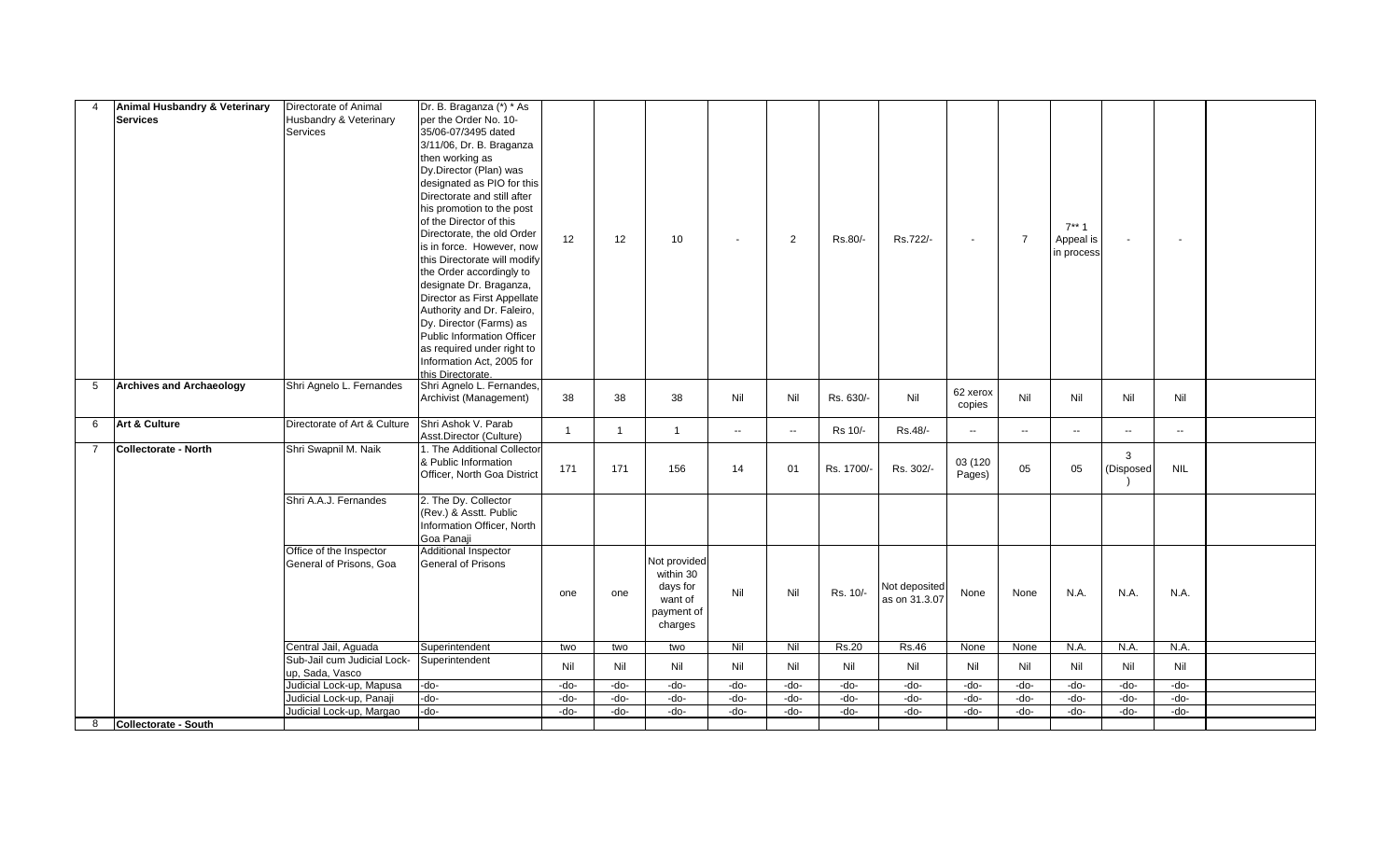| 9               | Co-operation              | Registrar of of Cooperative                          | <b>Head Office</b>                  |                |                |                |              |                          |                  |                |                          |                          |                          |                          |                          | In one case information |
|-----------------|---------------------------|------------------------------------------------------|-------------------------------------|----------------|----------------|----------------|--------------|--------------------------|------------------|----------------|--------------------------|--------------------------|--------------------------|--------------------------|--------------------------|-------------------------|
|                 |                           | Societies                                            | 1) Dy. Registrar of Coop.           |                |                |                |              |                          |                  |                |                          |                          |                          |                          |                          | was kept readu within   |
|                 |                           |                                                      | Societies.                          | 52             | 52             | 50             |              | 2                        | Rs.520/-         | Rs.976/-       |                          | 5                        | 5                        | $\overline{a}$           |                          | 30 days however not     |
|                 |                           |                                                      | 2) Dy. Registrar of Coop.           |                |                |                |              |                          |                  |                |                          |                          |                          |                          |                          | collected after         |
|                 |                           |                                                      | Societies (Admn.)<br>North Zone     |                |                |                |              |                          |                  |                |                          |                          |                          |                          |                          | communication.          |
|                 |                           |                                                      |                                     |                |                |                |              |                          |                  |                |                          |                          |                          |                          |                          | In one case the         |
|                 |                           |                                                      | 1) Asstt. Registrar of              | 14             | 14             | 12             |              | $\blacksquare$           | RS.130/-         | Rs.816/-       | ٠                        | 2                        | $\overline{1}$           | $\overline{1}$           | $\overline{\phantom{a}}$ | information did not     |
|                 |                           |                                                      | Coop Societies, Mapusa -            |                |                |                |              |                          |                  |                |                          |                          |                          |                          |                          | collected by the        |
|                 |                           |                                                      | Goa.<br>South Zone                  |                |                |                |              |                          |                  |                |                          |                          |                          |                          |                          | applicant.              |
|                 |                           |                                                      | 1) Asstt. Registrar of              |                |                |                |              |                          |                  |                |                          |                          |                          |                          |                          |                         |
|                 |                           |                                                      | Coop. Societies, Margao             | $\overline{1}$ | -1             | $\overline{1}$ |              | $\blacksquare$           | Rs.10/-          | Rs.50/-        | ٠                        | $\sim$                   | $\overline{\phantom{a}}$ | $\blacksquare$           | $\overline{\phantom{a}}$ |                         |
|                 |                           |                                                      | Goa                                 |                |                |                |              |                          |                  |                |                          |                          |                          |                          |                          |                         |
|                 |                           |                                                      | Central Zone                        |                |                |                |              |                          |                  |                |                          |                          |                          |                          |                          |                         |
|                 |                           |                                                      | 1) Asstt. Registrar of              |                |                |                |              |                          |                  |                |                          |                          |                          |                          |                          |                         |
|                 |                           |                                                      | Coop. Societies, Panaji -           | $\overline{2}$ | $\overline{2}$ | 2              |              |                          | Rs.20/-          | Rs.112/-       | $\blacksquare$           | $\overline{\phantom{a}}$ | $\blacksquare$           | $\blacksquare$           |                          |                         |
|                 |                           |                                                      | Goa.                                |                |                |                |              |                          |                  |                |                          |                          |                          |                          |                          |                         |
|                 |                           |                                                      | Dairy Ponda                         |                |                |                |              |                          |                  |                |                          |                          |                          |                          |                          |                         |
|                 |                           |                                                      | 1) Asstt. Registrar of              |                |                |                |              |                          |                  |                |                          |                          |                          |                          |                          |                         |
|                 |                           |                                                      | Coop. Societies (Dairy),            | 33             | 33             | 30             |              | 3                        | Rs.330/-         | Rs.1464/-      | $\overline{a}$           | N.A.                     | N.A.                     | N.A.                     | $\overline{\phantom{0}}$ |                         |
|                 |                           |                                                      | Ponda - Goa.                        |                |                |                |              |                          |                  |                |                          |                          |                          |                          |                          |                         |
|                 |                           |                                                      | Total                               | 102            | 102            | 95             | $\sim$       | 5                        | Rs.1010/-        | Rs.3418/-      | $\sim$                   | $\overline{7}$           | 6                        | $\overline{1}$           | $\overline{\phantom{a}}$ |                         |
| 10 <sup>°</sup> | <b>Craftsmen Training</b> | Pandurang Shet                                       | Raju Gawas                          | One            | One            | One            | N.A.         | N.A.                     | $10/-$           | $18/-$         | N.A.                     | N.A.                     | N.A.                     | N.A.                     | N.A.                     |                         |
|                 |                           | Rudresh Kambli                                       | -do-                                | One            | one            | one            | N.A.         | N.A.                     | Rs. 10/-         | $2/-$          | N.A.                     | N.A.                     | N.A.                     | N.A.                     | N.A.                     |                         |
|                 |                           | Ashok B. Shetye<br>M.V.Parwar                        | $-do-$<br>-do-                      | One<br>One     | One<br>One     | One<br>One     | N.A.<br>N.A. | N.A.<br>N.A.             | $30/-$<br>$\sim$ | $30/-$<br>N.A. | N.A.<br>N.A              | N.A.<br>N.A.             | N.A.<br>N.A.             | N.A.<br>N.A.             | N.A.<br>N.A.             |                         |
|                 |                           | M.V.Parwar                                           | -do-                                | One            | One            | One            | N.A.         | N.A.                     | $\sim$           | N.A.           | N.A.                     | N.A.                     | N.A.                     | N.A.                     | N.A.                     |                         |
|                 |                           | M.V.Parwar                                           | -do-                                | One            | One            | One            | N.A.         | N.A.                     | $10/-$           | Rs.240/-       | N.A.                     | N.A.                     | N.A                      | N.A.                     | N.A.                     |                         |
|                 |                           | M.V.Parwar                                           | Aleixo da Costa                     | One            | One            | One            | N.A.         | N.A.                     | $\sim$           | Rs.230/-       | N.A.                     | N.A.                     | N.A.                     | N.A.                     | N.A.                     |                         |
| 11              | Directorate of Technical  |                                                      |                                     |                |                |                |              |                          |                  |                |                          |                          |                          |                          |                          |                         |
|                 | Education                 | Government Polytechnic,                              | Smt. Sandhya V.                     |                |                |                |              |                          |                  |                |                          |                          |                          |                          |                          | Note: In one case, the  |
|                 |                           | Altinho, Panaji - Goa                                | Belgaonkar, HOD Applied             |                |                |                |              |                          |                  |                |                          |                          |                          |                          |                          | applicant was           |
|                 |                           |                                                      | Mechanics, Govt.                    |                |                |                |              |                          |                  |                |                          |                          |                          |                          |                          | communicated to pay     |
|                 |                           |                                                      | Polytechnic, Panaji - Goa           |                |                |                |              |                          |                  |                |                          |                          |                          |                          |                          | the processing fees for |
|                 |                           |                                                      |                                     | 5              | 5              | 5              | Nil          | Nil                      | Rs. 40/-         | Rs. 142/-      | Nil                      | Nil                      |                          | $\overline{\phantom{a}}$ |                          | collecting the          |
|                 |                           |                                                      |                                     |                |                |                |              |                          |                  |                |                          |                          |                          |                          |                          | information. However    |
|                 |                           |                                                      |                                     |                |                |                |              |                          |                  |                |                          |                          |                          |                          |                          | the applicant did not   |
|                 |                           |                                                      |                                     |                |                |                |              |                          |                  |                |                          |                          |                          |                          |                          | respond for the same.   |
|                 |                           | Goa College of Music,                                | Shri Ulhas Velingkar,               | Nil            | Nil            | <b>NA</b>      | <b>NA</b>    | <b>NA</b>                | Nil              | Nil            | Nil                      | Nil                      | Nil                      | Nil                      | Nil                      |                         |
|                 |                           | Altinho Panaji                                       | Lecturer in Tabla                   |                |                |                |              |                          |                  |                |                          |                          |                          |                          |                          |                         |
|                 |                           | Goa College of Pharmacy                              | Mr. M.G. Pai, Assistant             | 15             | 15             | 15             | Nil          | Nil                      | 150              | 74             | Nil                      | Nil                      | <b>NA</b>                | <b>NA</b>                | <b>NA</b>                |                         |
|                 |                           |                                                      | Professor                           |                |                |                |              |                          |                  |                |                          |                          |                          |                          |                          |                         |
|                 |                           | Goa College of Engineering, Dr. R.B. Lohani, Prof. & |                                     | 53             | 53             | 35             | 18           | $\overline{\phantom{a}}$ | Rs.760/-         | Rs. 400/-      | $\overline{\phantom{a}}$ | 01                       | $\overline{\phantom{a}}$ | 01                       | $\overline{\phantom{a}}$ |                         |
|                 |                           | Farmaqudi<br>Goa College of Architecture,            | Head of E.T.C.<br>Dr.A K Rege Asst. |                |                |                |              |                          |                  |                |                          |                          |                          |                          |                          |                         |
|                 |                           | Panaji                                               | Professor in Architecture           | 5              | 5              | All            | N. A.        | None                     | Rs. 50/-         | Rs. 36/-       | 1(7)                     | -1                       | $\overline{1}$           | None                     |                          |                         |
|                 |                           |                                                      |                                     |                |                |                |              |                          | only             |                | pages)                   |                          |                          |                          | None                     |                         |
|                 |                           | Principal, Goa College of                            | P.I.O., Smt. Charlotte              |                |                |                |              |                          |                  |                |                          |                          |                          |                          |                          |                         |
|                 |                           | Home Science, Campal                                 | Facho, Lecturer in                  | $\overline{2}$ | 2              | 2              |              | -1                       | Rs. 20/-         | Rs. 66/-       | $\blacksquare$           |                          | $\overline{\phantom{a}}$ | $\overline{\phantom{a}}$ | $\overline{\phantom{a}}$ |                         |
|                 |                           | Panaji                                               | <b>Textiles &amp; Clothing</b>      |                |                |                |              |                          |                  |                |                          |                          |                          |                          |                          |                         |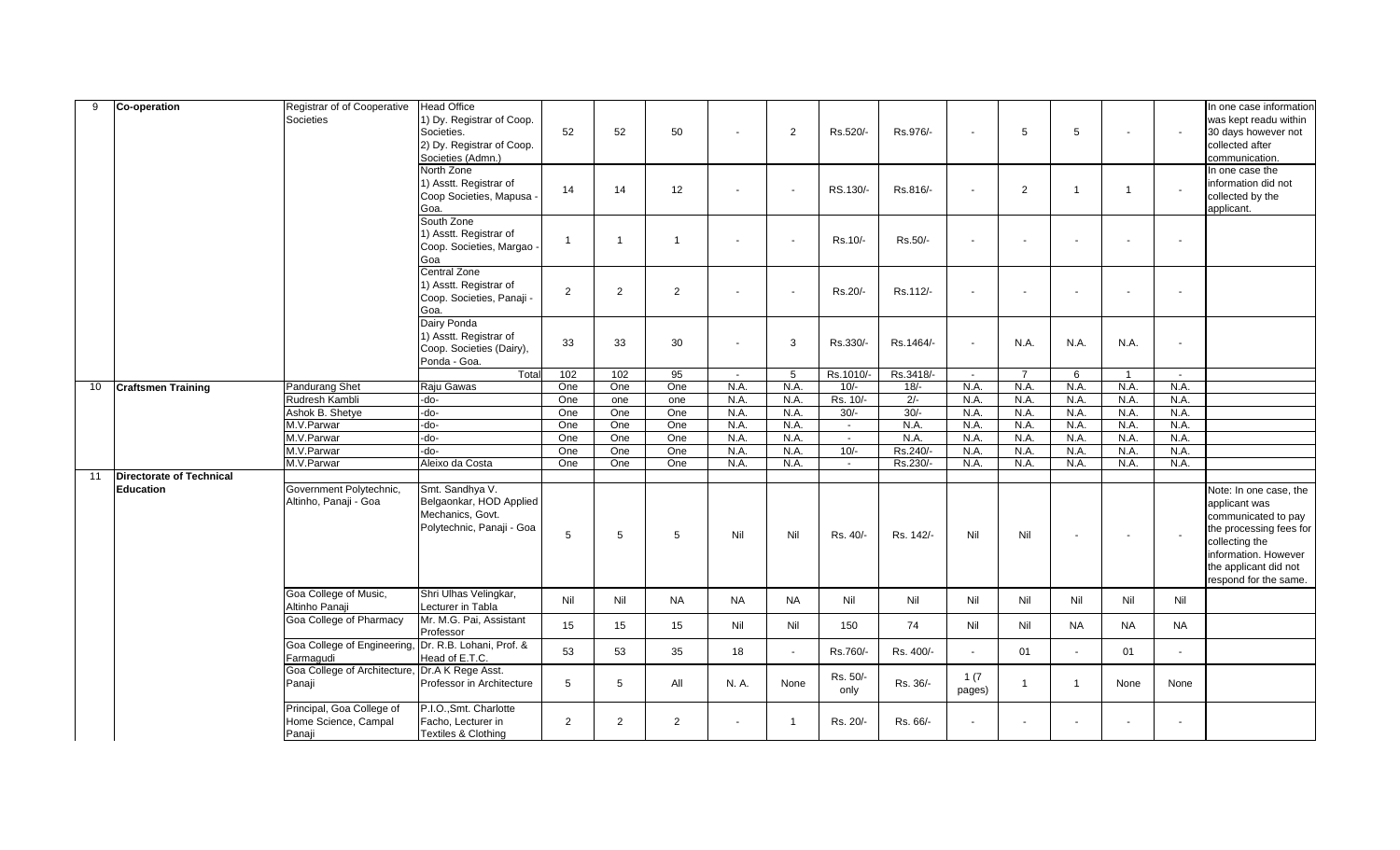|    |               | Goa College of Art, Altinho,   | Shri M.V. Vengurlekar,              |                 |                 |                |                |                 |           |           |                |                |                          |                          |                          |  |
|----|---------------|--------------------------------|-------------------------------------|-----------------|-----------------|----------------|----------------|-----------------|-----------|-----------|----------------|----------------|--------------------------|--------------------------|--------------------------|--|
|    |               | Panaji Goa                     | Principal, Goa College of           |                 |                 |                |                |                 |           |           |                |                |                          |                          |                          |  |
|    |               |                                | Art, Altinho, Panaji Goa            | One             | One             | One            | Nil            | Nil             | Rs. 10/-  | Rs. 15/-  | Nil            | Nil            | $\overline{\phantom{m}}$ | $\sim$                   | $\overline{\phantom{a}}$ |  |
|    |               |                                |                                     |                 |                 |                |                |                 |           |           |                |                |                          |                          |                          |  |
| 12 | Education     | Directorate of Education       | Director (Adm.)                     | $\overline{79}$ | $\overline{79}$ | 66             | $\overline{4}$ | $5\overline{5}$ | Rs.584    | Rs.11,050 | $\overline{4}$ | $\overline{7}$ | $\overline{7}$           | $\overline{4}$           | Nil                      |  |
| 13 | Electrictiy   | 1) Chief Electrical Engineer   | Shri S.A. Mandrekar,                |                 |                 |                |                |                 |           |           |                |                |                          |                          |                          |  |
|    |               |                                | <b>State Public Information</b>     |                 |                 |                |                |                 |           |           |                |                |                          |                          |                          |  |
|    |               |                                | Officer/ Superintending             |                 |                 |                |                |                 |           |           |                |                |                          |                          |                          |  |
|    |               |                                | Engineer (Com/EHV) O/o              | 36              | 36              | 33             | Nil            | Nil             | Rs.290/-  | Rs.1110/- | Nil            | 9              | 6                        | -1                       | $\overline{\phantom{a}}$ |  |
|    |               |                                | Chief Electrical Engineer,          |                 |                 |                |                |                 |           |           |                |                |                          |                          |                          |  |
|    |               |                                | Electricity Department,             |                 |                 |                |                |                 |           |           |                |                |                          |                          |                          |  |
|    |               |                                | Panaji.                             |                 |                 |                |                |                 |           |           |                |                |                          |                          |                          |  |
|    |               | 2) Chief Electrical Engineer   | Shri S. T. Bhangui, State           |                 |                 |                |                |                 |           |           |                |                |                          |                          |                          |  |
|    |               |                                | Public Information Officer/         |                 |                 |                |                |                 |           |           |                |                |                          |                          |                          |  |
|    |               |                                | <b>Superintending Engineer</b>      |                 |                 |                |                |                 |           |           |                |                |                          |                          |                          |  |
|    |               |                                | Elect. Circle - II(N),              | 80              | 36              | 80             | Nil            | Nil             | Rs.580/-  | Rs.1273/- | Nil            | 5              | 5                        | $\overline{\phantom{a}}$ | $\overline{\phantom{a}}$ |  |
|    |               |                                | Electricity Department,             |                 |                 |                |                |                 |           |           |                |                |                          |                          |                          |  |
|    |               |                                | Panaji.                             |                 |                 |                |                |                 |           |           |                |                |                          |                          |                          |  |
|    |               | 3) Chief Electrical Engineer   | Shri R. D. Telegaon, State          |                 |                 |                |                |                 |           |           |                |                |                          |                          |                          |  |
|    |               |                                | Public Information Officer/         |                 |                 |                |                |                 |           |           | 7 cases        |                |                          |                          |                          |  |
|    |               |                                | <b>Superintending Engineer</b>      |                 |                 |                |                |                 |           |           | 513 pages      |                |                          |                          |                          |  |
|    |               |                                | Elect. Circle - I(S),               | 41              | 41              | 32             | 2              | Nil             | Rs.30/-   | Rs.1930/- | given free     | Nil            | Nil                      | Nil                      | Nil                      |  |
|    |               |                                | <b>Electricity Department,</b>      |                 |                 |                |                |                 |           |           | of cost        |                |                          |                          |                          |  |
|    |               |                                | Panaji.                             |                 |                 |                |                |                 |           |           |                |                |                          |                          |                          |  |
| 14 | <b>Excise</b> | Department of Excise           | Derrick P. Neto Asstt.              |                 |                 |                |                |                 |           |           |                |                |                          |                          |                          |  |
|    |               |                                | Commr. of Excise                    | 5               | 5               | 5              | Nil            | Nil             | Rs. 50/-  | Rs. 254/- | Nil            | $\mathbf{1}$   | Nil                      | Nil                      | Nil                      |  |
|    |               | Excise Station, Pernem         | Krishna Divkar, Excise              |                 |                 |                |                |                 |           |           |                |                |                          |                          |                          |  |
|    |               |                                | Inspector                           | 5               | 5               | 5              | Nil            | Nil             | Rs. 50/-  | Rs. 41/-  | Nil            | Nil            | Nil                      | Nil                      | Nil                      |  |
|    |               | <b>Excise Station, Bardez</b>  | Navnath Naik, Excise                |                 |                 |                |                |                 |           |           |                |                |                          |                          |                          |  |
|    |               |                                | Inspector                           | 15              | 15              | 15             | Nil            | Nil             | Rs. 150/- | Rs. 136/- | Nil            | Nil            | Nil                      | Nil                      | Nil                      |  |
|    |               | Excise Station, Bicholim       | Anant Naik, Excise                  |                 |                 |                |                |                 |           |           |                |                |                          |                          |                          |  |
|    |               |                                |                                     |                 |                 |                |                |                 |           |           |                |                |                          |                          |                          |  |
|    |               |                                |                                     | Nil             | Nil             | Nil            | Nil            | Nil             | Nil       | Nil       | Nil            | Nil            | Nil                      | Nil                      | Nil                      |  |
|    |               |                                | Inspector                           |                 |                 |                |                |                 |           |           |                |                |                          |                          |                          |  |
|    |               | Excise Station. Ponda          | Nilesh Naik, Excise                 | $\overline{1}$  | $\overline{1}$  | $\overline{1}$ | Nil            | Nil             | Rs. 10/-  | Rs. 38/-  | Nil            | Nil            | Nil                      | Nil                      | Nil                      |  |
|    |               |                                | Inspector                           |                 |                 |                |                |                 |           |           |                |                |                          |                          |                          |  |
|    |               | Excise Station, Quepem         | Mohan Barve, Excise                 | Nil             | Nil             | Nil            | Nil            | Nil             | Nil       | Nil       | Nil            | Nil            | Nil                      | Nil                      | Nil                      |  |
|    |               | Excise Station, Tiswadi        | Inspector                           |                 |                 |                |                |                 |           |           |                |                |                          |                          |                          |  |
|    |               |                                | Vinod Palyekar, Excise<br>Inspector | 6               | 6               | 6              | Nil            | Nil             | Rs. 60/-  | Rs.726    | Nil            | Nil            | Nil                      | Nil                      | Nil                      |  |
|    |               | Excise Station, Sanguem        | Shripad Talaulikar, Excise          |                 |                 |                |                |                 |           |           |                |                |                          |                          |                          |  |
|    |               |                                | Inspector                           | Nil             | Nil             | Nil            | Nil            | Nil             | Nil       | Nil       | Nil            | Nil            | Nil                      | Nil                      | Nil                      |  |
|    |               | Excise Station, Canacona       | Chandranath Dessai,                 |                 |                 |                |                |                 |           |           |                |                |                          |                          |                          |  |
|    |               |                                | Excise Inspector                    | 2               | $\overline{2}$  | 2              | Nil            | Nil             | Rs. 20/-  | Rs. 40/-  | Nil            | Nil            | Nil                      | Nil                      | Nil                      |  |
|    |               | <b>Excise Station, Salcete</b> | Milagres Soares, Excise             | $\overline{1}$  | $\overline{1}$  |                |                |                 |           |           |                |                |                          |                          |                          |  |
|    |               |                                | Inspector                           |                 |                 | $\overline{1}$ | Nil            | Nil             | Rs. 10/-  | Nil       | Nil            | Nil            | Nil                      | Nil                      | Nil                      |  |
|    |               | Excise Station, Mormugao       | Bala S. Mahale, Excise              |                 |                 |                |                |                 |           |           |                |                |                          |                          |                          |  |
|    |               |                                | Inspector                           | 3               | 3               | $\mathbf{3}$   | Nil            | Nil             | Rs. 30/-  | Rs. 2/-   | Nil            | Nil            | Nil                      | Nil                      | Nil                      |  |
|    |               | Excise Station, Sattari        | Anand Parab, Excise<br>Inspector    | Nil             | Nil             | Nil            | Nil            | Nil             | Nil       | Nil       | Nil            | Nil            | Nil                      | Nil                      | Nil                      |  |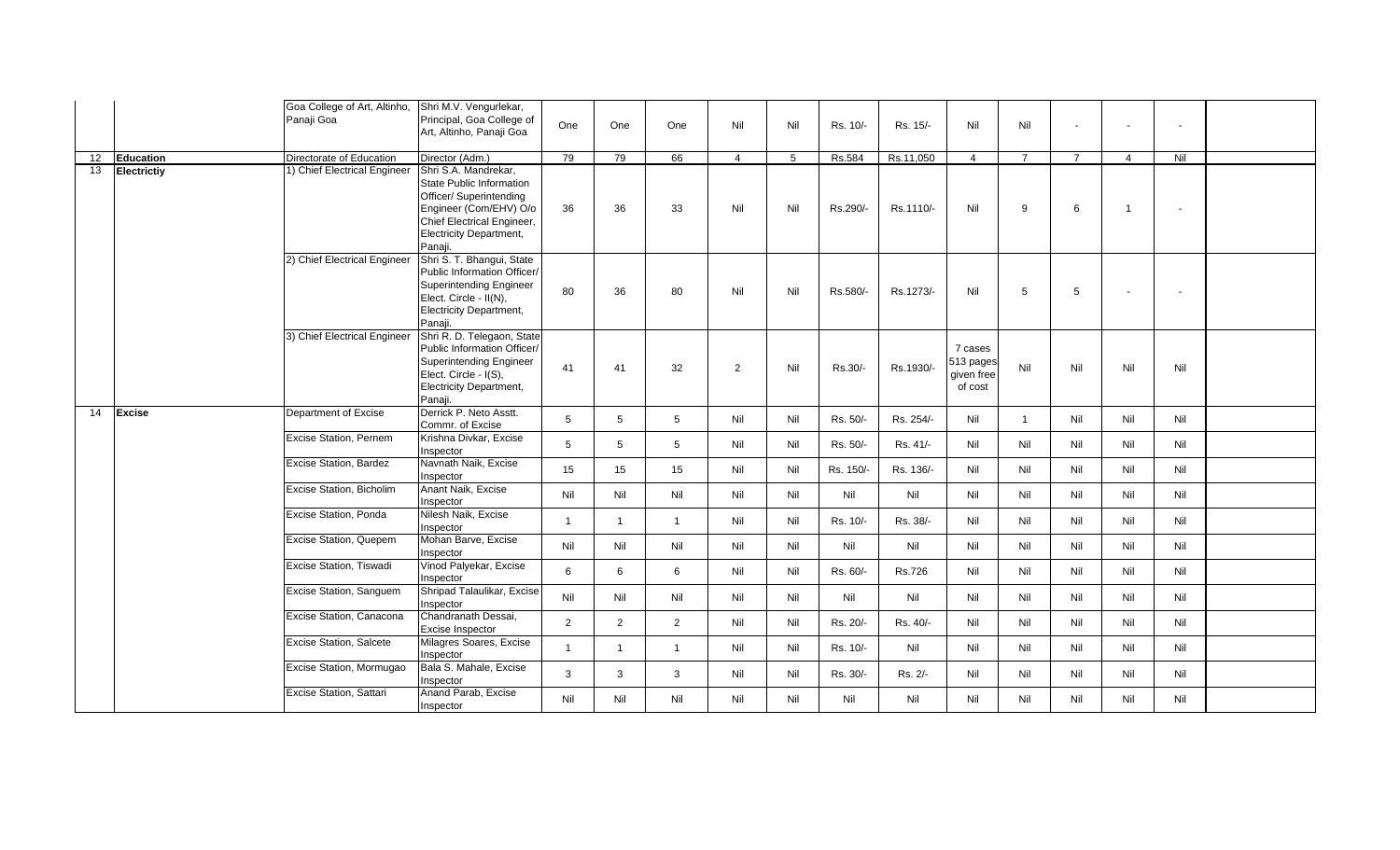| 15 | <b>Factories &amp; Boilers</b>     | Inspectorate of Factories &<br><b>Boilers</b>                                                         | Mr. R.T. Korgaonkar,<br>Boiler Inspector                            | $\overline{4}$ | $\overline{\mathcal{A}}$ | 3        | 1 (subject<br>matter not<br>pertaining to<br>the<br>department) | Nil                                                          | Rs.40.00                 | Rs.140.00                | Nil                      | Nil            | Nil            | Nil                      | Nil                      |  |
|----|------------------------------------|-------------------------------------------------------------------------------------------------------|---------------------------------------------------------------------|----------------|--------------------------|----------|-----------------------------------------------------------------|--------------------------------------------------------------|--------------------------|--------------------------|--------------------------|----------------|----------------|--------------------------|--------------------------|--|
| 16 | <b>Fire and Emergency Services</b> | Directorate of Fire and<br>Emergency Services, St.<br>Inez Panaji                                     | Smt. Nivette F.D. Sapeco<br>Deputy Director (Admn.)                 | 26             | 26                       | 26       | Nil                                                             | $\overline{\phantom{a}}$                                     | Rs. 230/-                | Rs.1124/-                | Nil                      | $\overline{2}$ | 2              | $\overline{2}$           | Nil                      |  |
| 17 | <b>Fisheries</b>                   | Directorate of Fisheries                                                                              | Shri. Nanada Kishore<br>Verlekar Dy.Director Of<br><b>Fisheries</b> | 11             | 11                       | 11       | Nil                                                             | Nil                                                          | Rs.380/-                 | Rs.536/-                 | Nil                      | Nil            | N.A.           | N.A.                     | N.A.                     |  |
| 18 | Food & Drugs Administration        | Directorate of Food & Drugs<br>Administration                                                         | Shri Salim A. Veljee, Dy.<br><b>Director</b>                        | 35             | 35                       | All      | Nil                                                             | $\mathbf{1}$                                                 | Rs.230/-                 | Rs.634/-                 |                          | $\overline{2}$ |                | 2                        |                          |  |
| 19 | Forest                             | O/o Chief Conservator of<br><b>Forest Department</b>                                                  | Shri Rajesh, Dy.<br><b>Conservator of Forests</b>                   | 20 Nos.        | 20 Nos.                  | 20 Nos.  | <b>NIL</b>                                                      | <b>NIL</b>                                                   | Rs.200/-                 | Rs.1486/-                | <b>NA</b>                | <b>NA</b>      | <b>NA</b>      | <b>NA</b>                | <b>NA</b>                |  |
|    |                                    |                                                                                                       | Shri Santosh Kumar, Dy.<br><b>Conservator of Forests</b>            | 3 Nos.         | 3 Nos.                   | 3 Nos.   | <b>NIL</b>                                                      | <b>NIL</b>                                                   | Rs.30/-                  | Rs.14/-                  | <b>NA</b>                | <b>NA</b>      | <b>NA</b>      | <b>NA</b>                | <b>NA</b>                |  |
|    |                                    | O/o Chief Conservator of<br><b>Forest Department</b>                                                  | Shri Jitendra Kumar, Dy.<br><b>Conservator of Forests</b>           | 19 Nos.        | 19 Nos.                  | 19 Nos.  | <b>NIL</b>                                                      | <b>NIL</b>                                                   | Rs.190/-                 | Rs.252/-                 | <b>NA</b>                | <b>NA</b>      | <b>NA</b>      | <b>NA</b>                | <b>NA</b>                |  |
|    |                                    |                                                                                                       | Shri G. T. Kumar, Dy.<br><b>Conservator of Forests</b>              | 6 Nos.         | 6 Nos.                   | 6 Nos.   | <b>NIL</b>                                                      | <b>NIL</b>                                                   | Rs. 60/-                 | Rs.100/-                 | <b>NA</b>                | <b>NA</b>      | <b>NA</b>      | <b>NA</b>                | <b>NA</b>                |  |
|    |                                    |                                                                                                       | Shri F. X. Araujo, Dy.<br>Conservator of Forests                    | 28 Nos.        | 28 Nos.                  | 28 Nos.  | <b>NIL</b>                                                      | <b>NIL</b>                                                   | Rs.280/-                 | Rs.168/-                 | <b>NA</b>                | <b>NA</b>      | <b>NA</b>      | <b>NA</b>                | <b>NA</b>                |  |
|    |                                    |                                                                                                       | Shri Rajesh, Dy.<br><b>Conservator of Forests</b>                   | 3 Nos.         | 3 Nos.                   | 3 Nos.   | <b>NIL</b>                                                      | <b>NIL</b>                                                   | Rs. 30/-                 | Rs. 6/-                  | <b>NA</b>                | <b>NA</b>      | <b>NA</b>      | <b>NA</b>                | <b>NA</b>                |  |
|    |                                    | O/o Chief Conservator of<br><b>Forest Department</b>                                                  | Shri M.K.Bidi Dy.<br>Conservator of Forests                         | 111 Nos.       | 111 Nos.                 | 111 Nos. | $\overline{a}$                                                  | $\sim$                                                       | Rs. 1110/-               | Rs.482/-                 | 23 Nos.                  |                | $\overline{a}$ | $\overline{a}$           | $\overline{a}$           |  |
|    |                                    |                                                                                                       | Shri Debendra Dalai, Dy.<br><b>Conservator of Forests</b>           | 39 Nos.        | 39 Nos.                  | 32 Nos.  | $\mathbf{r}$                                                    | $\overline{\phantom{a}}$                                     | Rs.140/-                 | Rs. 148/-                | 2 Nos.                   | 1 No.          |                | $\blacksquare$           |                          |  |
|    |                                    | Managing Director, O/o. Goa Shri Vinayak Appellant.<br>Forest Development<br>Corporation Ltd., Panaji | Naik, Manager Accts &<br>Admn.                                      | 6              | 6                        | 6        | <b>NIL</b>                                                      | <b>NII</b>                                                   | Rs. 50/-                 | Rs. 208/-                | <b>NA</b>                | <b>NA</b>      | <b>NA</b>      | <b>NA</b>                | <b>NA</b>                |  |
|    |                                    |                                                                                                       | Shri Jesus de Menezes<br>Rodrigues, Manager<br>Accts & Admn.        |                |                          |          |                                                                 |                                                              |                          |                          |                          |                |                |                          |                          |  |
| 20 | <b>Goa Gazetteer Department</b>    | Shri M.L. Dicholkar*                                                                                  | Shri Bonifacio Dias **                                              | $\sim$         | $\sim$                   | $\sim$   | $\sim$                                                          | $\sim$                                                       | $\sim$                   | $\sim$                   | $\sim$                   | $\sim$         | $\sim$         | $\sim$                   | $\sim$                   |  |
|    |                                    | The Director of Archives &                                                                            | **The Research Officer                                              |                |                          |          |                                                                 |                                                              |                          |                          |                          |                |                |                          |                          |  |
|    |                                    | Archaeology is holding the<br>additional charge as                                                    | has retired on<br>superannuation on 31-8-                           |                |                          |          |                                                                 |                                                              |                          |                          |                          |                |                |                          |                          |  |
|    |                                    | Executive Editor of Goa                                                                               | 2006 and the post is                                                |                |                          |          |                                                                 |                                                              |                          |                          |                          |                |                |                          |                          |  |
|    |                                    | Gazetteer Department.                                                                                 | vacant.                                                             |                |                          |          |                                                                 |                                                              |                          |                          |                          |                |                |                          |                          |  |
| 21 | Goa Legislature Secretariat        | Shri Shripad Marchant                                                                                 | Shri Nilkanth Subhedar,<br>Under Secretary,<br>Legislature          | One            | One                      | Nil      |                                                                 | One case<br>rejected<br>under<br>Section 9<br>of RTI<br>Act. | $\overline{\phantom{a}}$ | $\overline{\phantom{a}}$ | $\overline{\phantom{a}}$ | $\overline{a}$ | $\overline{a}$ | $\overline{\phantom{a}}$ | $\overline{\phantom{a}}$ |  |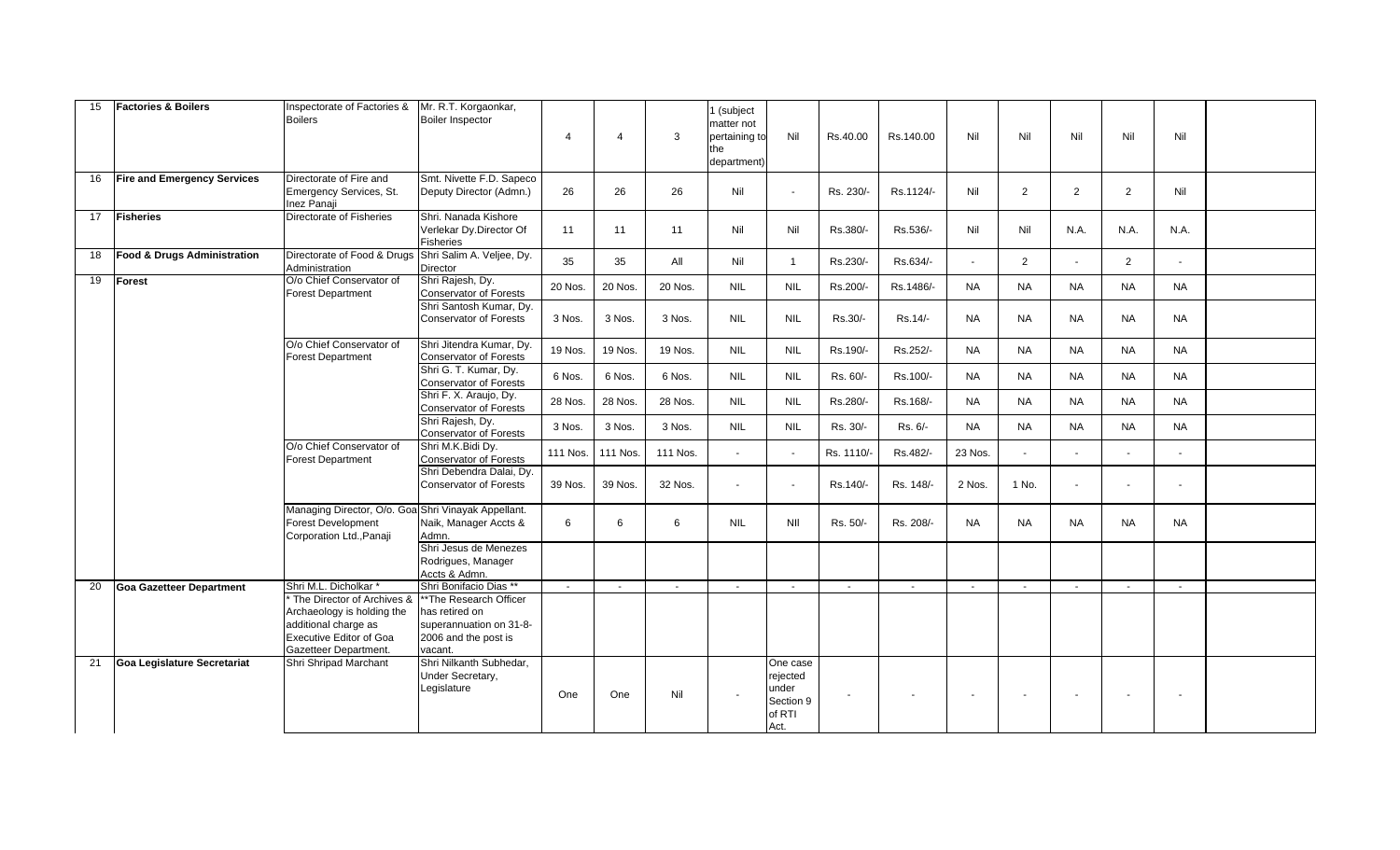|    |                         | Shri Rakesh Agarwal                                                | Shri Nilkanth Subhedar,<br>Under Secretary,<br>Legislature                                    | One            | One            | Provided<br>Information | $\overline{\phantom{a}}$ | $\blacksquare$                                                                | $\overline{\phantom{a}}$                                                                                                                                                                                                                       | $\overline{\phantom{a}}$                                      | One case<br>2 pages      | $\overline{\phantom{a}}$ | $\overline{\phantom{a}}$ | $\sim$                   | $\overline{\phantom{a}}$                                                                           |
|----|-------------------------|--------------------------------------------------------------------|-----------------------------------------------------------------------------------------------|----------------|----------------|-------------------------|--------------------------|-------------------------------------------------------------------------------|------------------------------------------------------------------------------------------------------------------------------------------------------------------------------------------------------------------------------------------------|---------------------------------------------------------------|--------------------------|--------------------------|--------------------------|--------------------------|----------------------------------------------------------------------------------------------------|
|    |                         | Shri K.S. Salgaonkar, 234<br>Malpe, Pernem Goa.                    | Shri Nilkanth Subhedar,<br>Under Secretary,<br>Legislature                                    | One            | One            | Nil                     | One                      | One case<br>Rejected<br>under<br>Rule 8(1)<br>c of RTI<br>Act.                | Nil                                                                                                                                                                                                                                            | Nil                                                           | Nil                      | Nil                      | Nil                      | Nil                      | Nil                                                                                                |
|    |                         | Shri Akash N. Kadam                                                | Shri Nilkanth Subhedar,<br>Under Secretary,<br>Legislature                                    | One            | One            | Nil                     | $\sim$                   | One case<br>Rejected<br>under<br>Rule 8 (c)<br>and<br>Section 9<br>of RTI Act | $\blacksquare$                                                                                                                                                                                                                                 | $\overline{\phantom{a}}$                                      | $\overline{\phantom{a}}$ | $\sim$                   | $\overline{\phantom{a}}$ | $\overline{\phantom{a}}$ | $\blacksquare$                                                                                     |
|    |                         | Director of Vigilance,<br>Government of Goa,<br>Secretariat.       | Shri Nilkanth Subhedar,<br>Under Secretary,<br>Legislature                                    | One            | One            | One                     | $\sim$                   | $\blacksquare$                                                                | Rs. 10/-                                                                                                                                                                                                                                       | $\sim$                                                        | One page                 | $\overline{\phantom{a}}$ | $\overline{a}$           | $\overline{\phantom{a}}$ |                                                                                                    |
|    | 22 Goa Medical College  | Goa Medical College &<br>Hospital                                  | Dr. Rajan V.S.<br>Kunkolienkar, Medical<br>Superintendent, PIO                                | 14             | 24             | 24                      | Nil                      | Nil                                                                           | Rs. 140/-                                                                                                                                                                                                                                      | Rs. 390/-                                                     | Nil                      | $\overline{\phantom{a}}$ | $\overline{a}$           | $\blacksquare$           | $\overline{\phantom{a}}$                                                                           |
|    |                         | Institute of Psychiatry &<br>Human Behaviour                       | Dr. B.S. Cuncoliencar,<br>Medical Supdt. PIO<br>Mr. S. Shet, Asstt.<br>Accounts Officer, APIO | 10             | 10             | 10                      | $\overline{\phantom{a}}$ | $\overline{\phantom{a}}$                                                      | Rs. 100/-                                                                                                                                                                                                                                      | Rs. 526/-                                                     |                          | $\overline{1}$           | $\overline{1}$           | $\overline{\phantom{a}}$ |                                                                                                    |
| 23 | <b>Health Services</b>  | <b>DHS</b><br>Dr. Arvind V. Salelkar                               | Dr. Rajnanda Desai (Dy.<br>Director (M))                                                      | 77             | 77             | 58                      | Nil                      | Nil                                                                           | *Rs. 550/-<br>**Rs 200/-<br>***Rs 10/-<br>$1.*-55$<br>application<br>@ 10/-<br>(collected at<br>DHS)<br>$2. *2$<br>application<br>$@100 (+$<br>$do - )$<br>$3.***1$<br>application<br>@ 10/-<br>(collected at<br>Asilo<br>Hospital,<br>Mapusa) | Rs. 2004/- for<br>Xerox copies<br>and Rs. 45 for<br><b>CD</b> | -1                       | $\overline{1}$           | $\overline{1}$           | <b>NIL</b>               | 16 people not collected<br>information and 2<br><b>NIL</b><br>informed to contact<br>other Offices |
| 24 | <b>Higher Education</b> | Principal, Nirmala Institute of Mrs. Tereza Mendonca,<br>Education | <b>Under Secretary (Higher</b><br>Education)                                                  | $\overline{1}$ | $\overline{1}$ | $\overline{1}$          | $\sim$                   | $\blacksquare$                                                                | Rs. 10/-                                                                                                                                                                                                                                       | Rs. 120/-                                                     | $\overline{\phantom{a}}$ | $\sim$                   | $\overline{1}$           | $\blacksquare$           | $\overline{\phantom{a}}$                                                                           |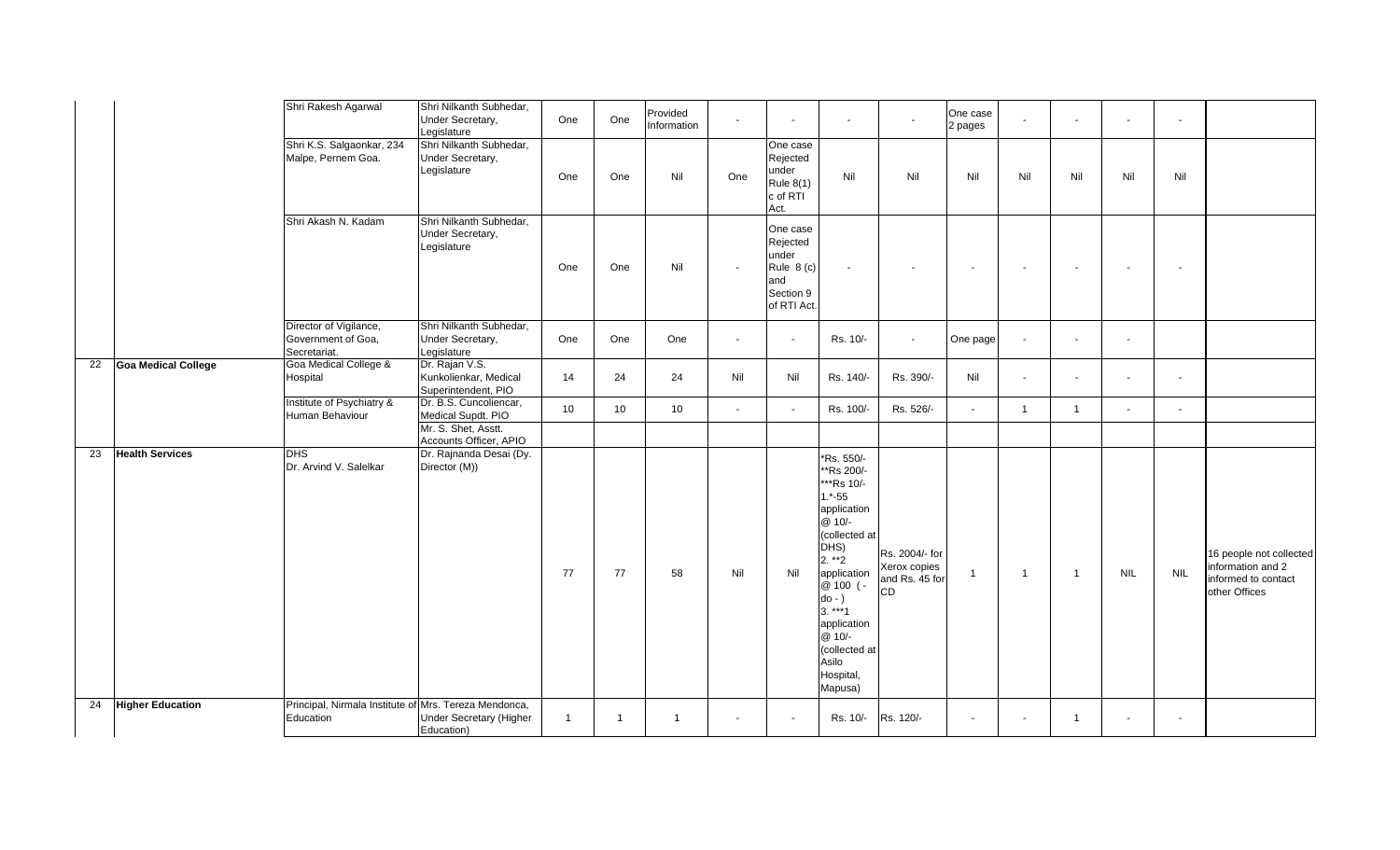|                 |                                               | Prof. O.J. Gomes                                                                                       | $-do-$                                                                                         | $\overline{1}$ | $\overline{1}$  |                                                                                                                                    | $\sim$                   | $\sim$                   | $\sim$                   | Rs. 24/-                                              | $\sim$                   | $\sim$                   | $\overline{1}$           | $\sim$                   | $\overline{\phantom{a}}$ |                                                                                                                                   |
|-----------------|-----------------------------------------------|--------------------------------------------------------------------------------------------------------|------------------------------------------------------------------------------------------------|----------------|-----------------|------------------------------------------------------------------------------------------------------------------------------------|--------------------------|--------------------------|--------------------------|-------------------------------------------------------|--------------------------|--------------------------|--------------------------|--------------------------|--------------------------|-----------------------------------------------------------------------------------------------------------------------------------|
|                 |                                               | Prof. A.B. Patil                                                                                       | $-do-$                                                                                         | $\overline{1}$ |                 |                                                                                                                                    |                          |                          |                          |                                                       |                          |                          | $\overline{7}$           |                          |                          |                                                                                                                                   |
|                 |                                               |                                                                                                        |                                                                                                |                | $\overline{1}$  | $\mathbf{1}$                                                                                                                       | $\sim$                   | $\sim$                   | Rs. 10/-                 | Rs.56/-                                               | $\sim$                   | $\sim$                   |                          | $\sim$                   | $\sim$                   |                                                                                                                                   |
|                 |                                               | Dr. S.K. Pradhan                                                                                       | $-do-$                                                                                         | $\overline{7}$ | $\overline{7}$  | $\overline{7}$                                                                                                                     | $\sim$                   | $\sim$                   | Rs. 60/-                 | Both Dr. S. K.                                        | $\sim$                   | $\sim$                   | $\sim$                   | $\sim$                   | $\overline{\phantom{a}}$ |                                                                                                                                   |
|                 |                                               | Dr. S.K. Pradhan & G.C.<br>Pradhan                                                                     | $-do-$                                                                                         | $\sqrt{5}$     | 5               | 5                                                                                                                                  |                          | $\overline{\phantom{a}}$ | Rs. 10/-                 | Pradhan and<br>G. C.<br>Pradhan has<br>paid Rs. 436/- | $\overline{\phantom{a}}$ |                          | 5                        | $\overline{\phantom{a}}$ |                          |                                                                                                                                   |
|                 |                                               | Shri U.V.K. Shankhwalkar                                                                               | Mr. Raju Gawas, Under<br>Secretary (Higher<br>Education)                                       | $\overline{1}$ | $\overline{1}$  | $\overline{1}$                                                                                                                     | $\overline{\phantom{a}}$ | $\overline{\phantom{a}}$ | $\overline{\phantom{a}}$ | Rs. 40/-                                              | $\blacksquare$           | $\overline{\phantom{a}}$ | $\overline{\phantom{a}}$ | $\overline{\phantom{a}}$ | $\blacksquare$           |                                                                                                                                   |
|                 |                                               | Smt. Milan Natekar                                                                                     | -do-                                                                                           | $\overline{1}$ | $\overline{1}$  | $\mathbf{1}$                                                                                                                       | $\sim$                   | $\sim$                   | Rs. 10/-                 | $\sim$                                                | $\sim$                   | $\sim$                   | $\sim$                   | $\sim$                   | $\sim$                   |                                                                                                                                   |
| 25              | Home Guards and Civil Defence<br>Organisation | Dy. Commandant General<br>Home Guards & Dy. Director<br>Civil Defence (North/South)<br><b>District</b> | Dy. Commandant General<br>Home Guard & Dy.<br>Director Civil Defence<br>(North/South) District | Nil            | Nil             | Nil                                                                                                                                | Nil                      | $\sim$                   | Nil                      | Nil                                                   | Nil                      | Nil                      | Nil                      | Nil                      | Nil                      |                                                                                                                                   |
| 26              | Industries Trade & Commerce                   | Shri G.D. Padgaonkar                                                                                   | General Manager (DIC)                                                                          | 36             | $\overline{36}$ | 35                                                                                                                                 | $\sim$                   | 1 u/s 11(3)              | Rs.200/-                 | Rs.929/-                                              | $\sim$                   | $\overline{2}$           | $\overline{2}$           | $\sim$                   | $\sim$                   |                                                                                                                                   |
| $\overline{27}$ | <b>Information &amp; Publicity</b>            | Director of Information and<br>Publicity                                                               | Shri Ludgero Saldanha,<br>Information Officer                                                  | 19             | 19              | 11                                                                                                                                 | $\overline{1}$           |                          | 110                      | Rs.246/-                                              | 3.61                     | 3                        | 3                        | $\overline{\phantom{a}}$ | $\overline{\phantom{0}}$ |                                                                                                                                   |
| 28              | <b>Information Technology</b>                 | Department of Information<br>Technology, Govt. of Goa,<br>EDC House, Panaji - Goa                      | Shri Uday A. Shirodkar<br>Dy. Director (Admn &<br>Acctts)                                      | one            | one             | Nil                                                                                                                                | one                      | one                      | Rs. 10/-                 | Nil                                                   | Nil                      | <b>NA</b>                | <b>NA</b>                | <b>NA</b>                | <b>NA</b>                | Note: Only in the case<br>was received.<br>Information could not<br>be given to the party as<br>per clause 8 (1) (a) (e)<br>& (j) |
| 29              | <b>Law Department</b>                         | General Administration<br>Department [(Law<br>Department (Legal Affairs)]                              | Smt. Smita R. Chandwani<br>(Under Secretary (Legal)                                            | 13             | 13              | 4 (the other<br>nine<br>applications<br>have been<br>transferred<br>to the<br>concerned<br>PIOs within<br>the statutory<br>period. | Nil                      | Nil                      | Nil                      | $\overline{\phantom{a}}$                              | $\overline{\phantom{a}}$ | $\overline{a}$           | $\overline{\phantom{a}}$ | $\overline{\phantom{a}}$ | $\overline{\phantom{a}}$ |                                                                                                                                   |
| 30              | <b>Labour and Employment</b>                  | Office of the Commissioner,                                                                            | Shri C.D. Velip, Dy Labour                                                                     |                |                 |                                                                                                                                    |                          |                          |                          |                                                       |                          |                          |                          |                          |                          |                                                                                                                                   |
|                 |                                               | Labour and Employment                                                                                  | Commissioner, PIO                                                                              | 3              | 3               | $\overline{2}$                                                                                                                     | $\overline{1}$           | Nil                      | Rs.30/-                  | Rs.20/-                                               | N.A.                     | Nil                      | Nil                      | Nil                      | Nil                      |                                                                                                                                   |
|                 |                                               | -do-                                                                                                   | Shri V.B.N. Raikar, Dy<br>Labour Commissioner,<br>Margao, PIO                                  | 6              | 6               | 3                                                                                                                                  | $\overline{\phantom{a}}$ |                          | Rs.40/-                  | Rs. 2/-                                               | 2 Pages                  | $\sim$                   | $\overline{\phantom{a}}$ | $\overline{\phantom{a}}$ | $\overline{\phantom{a}}$ |                                                                                                                                   |
|                 |                                               | -do-                                                                                                   | Smt. Pratima P. Naik,<br>A.L.C. Mapusa, Asstt<br><b>P.I.O.</b>                                 | $\overline{1}$ | $\overline{1}$  | $\mathbf{1}$                                                                                                                       | $\overline{a}$           | $\sim$                   | Rs.10/-                  | Rs.12/-                                               | $\blacksquare$           | $\sim$                   | $\overline{a}$           | $\overline{a}$           | $\blacksquare$           |                                                                                                                                   |
|                 |                                               | -do-                                                                                                   | Smt. Asha Khaunte,<br>A.L.C., Ponda, Asstt.<br><b>P.I.O</b>                                    | $\mathbf{1}$   | $\overline{1}$  | $\mathbf{1}$                                                                                                                       | $\overline{\phantom{a}}$ | $\overline{\phantom{a}}$ | Rs.10/-                  | Rs.126/-                                              | $\overline{\phantom{a}}$ | $\overline{\phantom{a}}$ | $\overline{\phantom{a}}$ | $\overline{\phantom{a}}$ | $\overline{\phantom{a}}$ |                                                                                                                                   |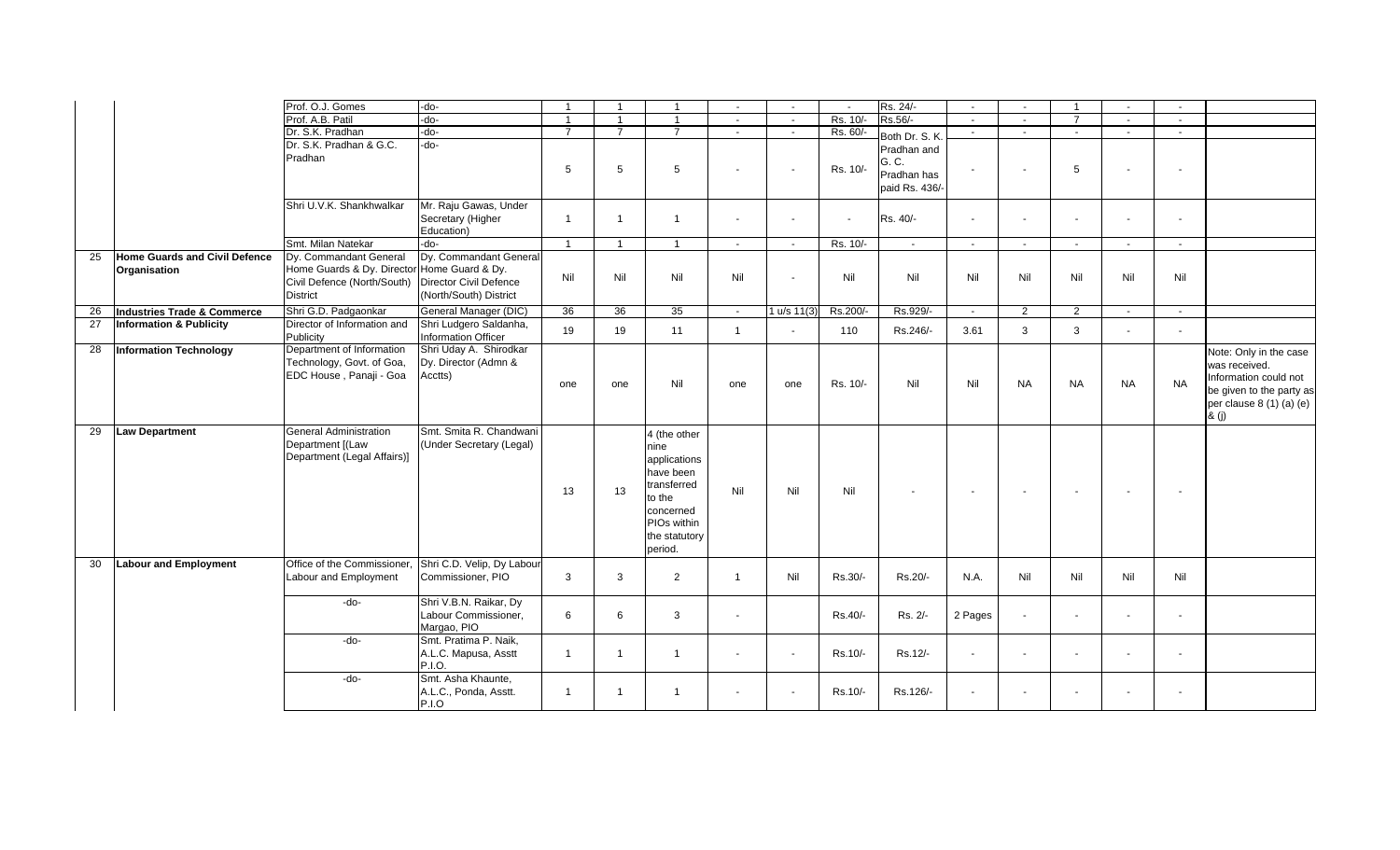|    |                                   | -do-                                                            | Shri Sunil A. Gaonkar,                                                                                                   |                 |                |                 |                |                          |           |                          |                          |                          |                          |                          |                          |                                                                                                                                                                                                          |
|----|-----------------------------------|-----------------------------------------------------------------|--------------------------------------------------------------------------------------------------------------------------|-----------------|----------------|-----------------|----------------|--------------------------|-----------|--------------------------|--------------------------|--------------------------|--------------------------|--------------------------|--------------------------|----------------------------------------------------------------------------------------------------------------------------------------------------------------------------------------------------------|
|    |                                   |                                                                 | Empl. Counselling Officer,<br>Margao Asstt. P.I.O.                                                                       | $\overline{2}$  | $\overline{2}$ | $\overline{2}$  | $\blacksquare$ | $\overline{\phantom{a}}$ | Rs.20/-   | Rs.52/-                  | $\overline{\phantom{a}}$ | $\overline{\phantom{a}}$ | $\overline{\phantom{a}}$ | $\blacksquare$           | $\overline{\phantom{a}}$ |                                                                                                                                                                                                          |
|    |                                   | -do-                                                            | Smt. Agnela Correia,<br>Asstt. Employment<br>Officer. Panaji Asstt.<br>P.I.O.                                            | $\overline{1}$  | $\overline{1}$ | $\overline{1}$  | $\blacksquare$ | $\overline{\phantom{a}}$ | Rs.10/-   | $\overline{\phantom{a}}$ | $\overline{\phantom{a}}$ | $\overline{\phantom{a}}$ | $\overline{\phantom{a}}$ | $\blacksquare$           | $\overline{\phantom{a}}$ |                                                                                                                                                                                                          |
| 31 | <b>Legal Metrology Department</b> | Office of the Controller Legal<br>Metrology Panaji-Goa          | I Shri V. R. Naik, Asstt.<br>Controller, Legal<br>Metrology, Central<br>Laboratory (Packaged<br>Commodities) Panaji-Goa. | 2               | $\overline{2}$ | $\overline{1}$  | $\overline{1}$ | $\overline{\phantom{a}}$ | Rs.20/-   | Rs.14/-                  | $\overline{\phantom{a}}$ | $\overline{\phantom{a}}$ | $\overline{\phantom{a}}$ | $\overline{\phantom{a}}$ | $\overline{\phantom{a}}$ |                                                                                                                                                                                                          |
| 32 | <b>Mines &amp; Geology</b>        | Directorate of Mines                                            | Shri A. T. D'Souza,<br>Sr. Geologist                                                                                     | 141             | 141            | 88              | 53             | <b>NIL</b>               | 1410      | 1738                     | <b>NIL</b>               | $5^{\circ}$              | $\mathbf{1}$             | 3                        | $\overline{1}$           |                                                                                                                                                                                                          |
| 33 | <b>Municipal Administration</b>   | Directorate of Municipal<br>Administration/Urban<br>Development | Smt. Meena H. Naik<br>Goltekar, Additional<br>Director of Municipal<br>Admn.                                             | 16              | 16             | 14              | 2              | <b>NIL</b>               | Rs. 130/- | Rs. 118/-                | <b>NIL</b>               | 19                       | 19                       | <b>NIL</b>               | <b>NIL</b>               |                                                                                                                                                                                                          |
| 34 | <b>Official Language</b>          | Directorate of Official<br>Language                             | Smt. Urmila R. Gawade,<br>Sr. Translator (Marathi)                                                                       | Nil             | Nil            | Nil             | Nil            | Nil                      | Nil       | Nil                      | Nil                      | Nil                      | Nil                      | Nil                      | Nil                      |                                                                                                                                                                                                          |
| 35 | <b>Panchayats</b>                 | Directorate of Panchayats                                       | Shri C.D.Gawade<br>Dy. Director of<br>Panchayats, (North)                                                                | 152             | 152            | 148             | <b>NIL</b>     | <b>NIL</b>               | 690       | 364                      | 5 Nos<br>27 pages        | 61                       | 61                       | Nil                      | <b>NIL</b>               | Note: Out of the 152<br>Applications replied,<br>125 Nos pertained to<br>various Panchayats,<br>BDO's etc. which were<br>transfered and<br>information/copies<br>provided to 27 Nos<br>from this office. |
|    |                                   | Deputy Director                                                 | Smt. Sandhya Kamat                                                                                                       | $\overline{37}$ | 47             | $\overline{37}$ | <b>NIL</b>     | <b>NIL</b>               | 370       | 294                      | <b>NIL</b>               | 2                        | $\overline{1}$           | <b>NIL</b>               | 1 Appeal                 |                                                                                                                                                                                                          |
|    |                                   | of Panchayats                                                   | Dy. Director of Pan-                                                                                                     |                 |                |                 |                |                          |           |                          |                          |                          |                          |                          | in progress              |                                                                                                                                                                                                          |
|    |                                   | South                                                           | chayats, South                                                                                                           |                 |                |                 |                |                          |           |                          |                          |                          |                          |                          |                          |                                                                                                                                                                                                          |
|    |                                   |                                                                 |                                                                                                                          |                 |                |                 |                |                          |           |                          |                          |                          |                          |                          |                          |                                                                                                                                                                                                          |
|    |                                   | North Goa                                                       | Shri G.P.Pilarnekar                                                                                                      | $\overline{4}$  | $\overline{4}$ | $\overline{4}$  | <b>NIL</b>     | NIL                      | 10        | 10 <sup>10</sup>         | $\mathbf{3}$             | <b>NIL</b>               | <b>NIL</b>               | <b>NIL</b>               | <b>NIL</b>               |                                                                                                                                                                                                          |
|    |                                   | Zilla Panchayat                                                 | <b>Chief Executive Officer</b>                                                                                           |                 |                |                 |                |                          |           |                          |                          |                          |                          |                          |                          |                                                                                                                                                                                                          |
|    |                                   | South Goa                                                       | Shri N. S. Navati                                                                                                        |                 |                |                 |                |                          |           |                          |                          |                          |                          |                          |                          |                                                                                                                                                                                                          |
|    |                                   | Zilla Panchayat                                                 | <b>Chief Executive Officer</b>                                                                                           | $\sim$          | $\overline{4}$ | $\overline{4}$  | <b>NIL</b>     | <b>NIL</b>               | 40        | <b>NIL</b>               | <b>NIL</b>               | $\sim$                   |                          | <b>NIL</b>               | <b>NIL</b>               |                                                                                                                                                                                                          |
|    |                                   |                                                                 |                                                                                                                          |                 |                |                 |                |                          |           |                          |                          |                          |                          |                          |                          |                                                                                                                                                                                                          |
|    |                                   | <b>Block Development</b>                                        | Devidas S. Gaonkar                                                                                                       |                 |                |                 |                |                          |           |                          |                          |                          |                          |                          |                          |                                                                                                                                                                                                          |
|    |                                   | Office, Tiswadi                                                 | <b>Block Dev. Officer</b>                                                                                                | $\sim$          | 5 <sup>5</sup> | $5\overline{)}$ | <b>NIL</b>     | <b>NIL</b>               | 50        | <b>NIL</b>               | $5^{\circ}$              | $\mathbf{3}$             | $\mathbf{3}$             | <b>NIL</b>               | <b>NIL</b>               |                                                                                                                                                                                                          |
|    |                                   |                                                                 |                                                                                                                          |                 |                |                 |                |                          |           |                          |                          |                          |                          |                          |                          |                                                                                                                                                                                                          |
|    |                                   | V.P. Agassaim                                                   | Basilio Pires,                                                                                                           | $\overline{1}$  | $\overline{1}$ | $\overline{1}$  | <b>NIL</b>     | NIL                      | 10        | NIL                      | <b>NIL</b>               | NIL                      | NIL                      | <b>NIL</b>               | <b>NIL</b>               |                                                                                                                                                                                                          |
|    |                                   |                                                                 | V.P. Secretary                                                                                                           |                 |                |                 |                |                          |           |                          |                          |                          |                          |                          |                          |                                                                                                                                                                                                          |
|    |                                   |                                                                 |                                                                                                                          |                 |                |                 |                |                          |           |                          |                          |                          |                          |                          |                          |                                                                                                                                                                                                          |
|    |                                   | V.P.Azossim-Mandur                                              | Thomas Fernandes                                                                                                         | 11              | 11             | 11              | NIL            | <b>NIL</b>               | 410       | $5^{\circ}$              | 10, 10                   | <b>NIL</b>               | <b>NIL</b>               | <b>NIL</b>               | <b>NIL</b>               |                                                                                                                                                                                                          |
|    |                                   |                                                                 | V.P. Secretary                                                                                                           |                 |                |                 |                |                          |           |                          |                          |                          |                          |                          |                          |                                                                                                                                                                                                          |
|    |                                   |                                                                 |                                                                                                                          |                 |                |                 |                |                          |           |                          |                          |                          |                          |                          |                          |                                                                                                                                                                                                          |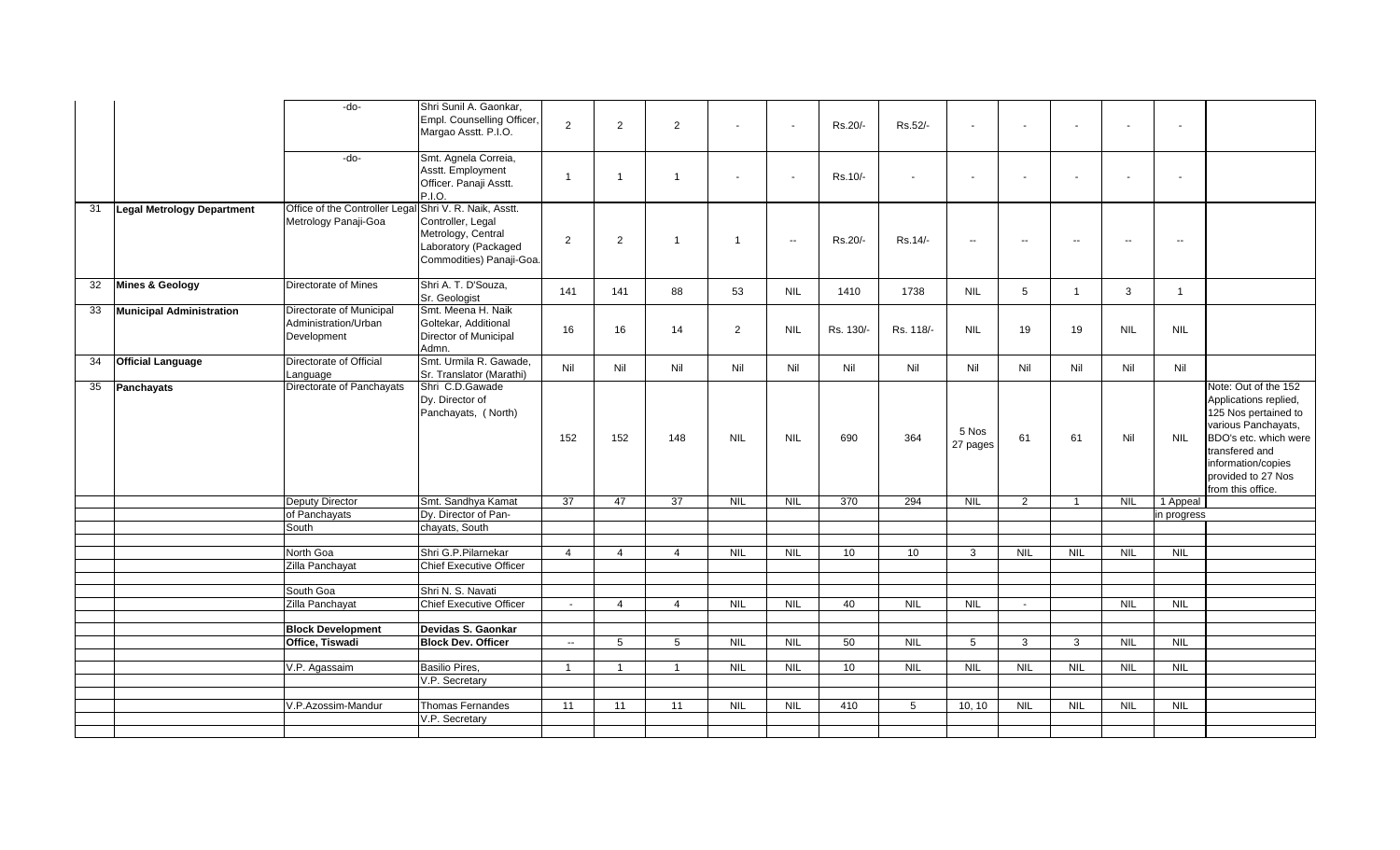| V.P. Batim               | <b>Adrin Fernandes</b>   | NIL             | 3               | 3               | <b>NIL</b>     | NIL                      | NIL             | 330            | <b>NIL</b>     | NIL            | NIL                                  | <b>NIL</b>                           | NIL        |  |
|--------------------------|--------------------------|-----------------|-----------------|-----------------|----------------|--------------------------|-----------------|----------------|----------------|----------------|--------------------------------------|--------------------------------------|------------|--|
|                          | V.P. Secretary           |                 |                 |                 |                |                          |                 |                |                |                |                                      |                                      |            |  |
|                          |                          |                 |                 |                 |                |                          |                 |                |                |                |                                      |                                      |            |  |
|                          | J.P. Naik                | $\overline{4}$  | $\overline{4}$  | $\overline{4}$  | <b>NIL</b>     | <b>NIL</b>               | 30              | 52             | <b>NIL</b>     | <b>NIL</b>     | <b>NIL</b>                           |                                      | <b>NIL</b> |  |
| V.P. Carambolim          |                          |                 |                 |                 |                |                          |                 |                |                |                |                                      | <b>NIL</b>                           |            |  |
|                          | V.P. Secretary           |                 |                 |                 |                |                          |                 |                |                |                |                                      |                                      |            |  |
|                          |                          |                 |                 |                 |                |                          |                 |                |                |                |                                      |                                      |            |  |
| V.P. Chimbel             | <b>Timoti Fernandes</b>  | 9               | 9               | 9               | <b>NIL</b>     | <b>NIL</b>               | 90              | 57             | <b>NIL</b>     | <b>NIL</b>     | <b>NIL</b>                           | <b>NIL</b>                           | <b>NIL</b> |  |
|                          | V.P. Secretary           |                 |                 |                 |                |                          |                 |                |                |                |                                      |                                      |            |  |
|                          |                          |                 |                 |                 |                |                          |                 |                |                |                |                                      |                                      |            |  |
| V.P. Chodan Madel        | P. R. Pednekar           | $\overline{1}$  | 2               | $\overline{2}$  | NIL            | NIL                      | $\overline{20}$ | $\overline{4}$ | NIL            | NIL            | NIL                                  | <b>NIL</b>                           | <b>NIL</b> |  |
|                          | V.P. Secretary           |                 |                 |                 |                |                          |                 |                |                |                |                                      |                                      |            |  |
| V.P. Corlim              | J. P. Naik               | 9               | 9               | $\overline{7}$  | 2              | <b>NIL</b>               | $\overline{70}$ | 248            | NIL            | NIL            | $\overline{\overline{\mathsf{NIL}}}$ | NIL                                  | NIL        |  |
|                          | V.P. Secretary           |                 |                 |                 |                |                          |                 |                |                |                |                                      |                                      |            |  |
|                          |                          |                 |                 |                 |                |                          |                 |                |                |                |                                      |                                      |            |  |
| V.P. Cumbharjua          | C. V. Volvoikar          | $\overline{1}$  | $\overline{1}$  | NIL             | NIL            | NIL                      | NIL             | <b>NIL</b>     | NIL            | $\overline{1}$ | $\overline{1}$                       | <b>NIL</b>                           | <b>NIL</b> |  |
|                          | V.P. Secretary           |                 |                 |                 |                |                          |                 |                |                |                |                                      |                                      |            |  |
|                          |                          |                 |                 |                 |                |                          |                 |                |                |                |                                      |                                      |            |  |
| V.P. Curca Bambolim      | M. C. Aguiar             | No              | $\mathbf{1}$    | $\overline{1}$  | NIL            | NIL                      | NIL             | NIL            | NIL            | NIL            | $\overline{\overline{\mathsf{NIL}}}$ | <b>NIL</b>                           | <b>NIL</b> |  |
|                          | V.P. Secretary           |                 |                 |                 |                |                          |                 |                |                |                |                                      |                                      |            |  |
|                          |                          |                 |                 |                 |                |                          |                 |                |                |                |                                      |                                      |            |  |
|                          |                          |                 |                 |                 |                |                          |                 |                |                |                |                                      |                                      |            |  |
| V.P. St. Andre           | Rajendra Gawas           | 8               | 8               | 8               | NIL            | NIL                      | NIL             | 139            | NIL            | NIL            | $\overline{\overline{\mathsf{NIL}}}$ | $\overline{\overline{\mathsf{NIL}}}$ | NIL        |  |
|                          | V.P. Secretary           |                 |                 |                 |                |                          |                 |                |                |                |                                      |                                      |            |  |
|                          |                          |                 |                 |                 |                |                          |                 |                |                |                |                                      |                                      |            |  |
| V.P. Goltim-Navelim      | P. R. Pednekar           | $\overline{12}$ | 12              | 12              | <b>NIL</b>     | <b>NIL</b>               | 120             | 102            | NIL            | $\overline{1}$ | $\overline{1}$                       | <b>NIL</b>                           | NIL        |  |
|                          | V.P. Secretary           |                 |                 |                 |                |                          |                 |                |                |                |                                      |                                      |            |  |
|                          |                          |                 |                 |                 |                |                          |                 |                |                |                |                                      |                                      |            |  |
| V.P. Merces              | Anil Dhumaskar           | 9               | 9               | $\overline{7}$  | $\overline{2}$ | <b>NIL</b>               | 90              | 200            | <b>NIL</b>     | 2              | 2                                    | <b>NIL</b>                           | <b>NIL</b> |  |
|                          | V.P. Secretary           |                 |                 |                 |                |                          |                 |                |                |                |                                      |                                      |            |  |
|                          |                          |                 |                 |                 |                |                          |                 |                |                |                |                                      |                                      |            |  |
| V.P. Neura               | Thomas Fernandes         | 6               | 6               | $5^{\circ}$     | $\overline{1}$ | <b>NIL</b>               | 350             | NIL            | 3,8            | <b>NIL</b>     | <b>NIL</b>                           | <b>NIL</b>                           | <b>NIL</b> |  |
|                          | V.P. Secretary           |                 |                 |                 |                |                          |                 |                |                |                |                                      |                                      |            |  |
|                          |                          |                 |                 |                 |                |                          |                 |                |                |                |                                      |                                      |            |  |
| V.P. Sao-Matias          | Mahesh M. Naik           | $\overline{4}$  | $\overline{4}$  | $\overline{4}$  | <b>NIL</b>     | 40                       | 75              | NIL            | <b>NIL</b>     | <b>NIL</b>     | <b>NIL</b>                           | <b>NIL</b>                           | <b>NIL</b> |  |
|                          | V.P. Secretary           |                 |                 |                 |                |                          |                 |                |                |                |                                      |                                      |            |  |
|                          |                          |                 |                 |                 |                |                          |                 |                |                |                |                                      |                                      |            |  |
| V.P. Se-Old-Goa          | Shirishkumar G. Tari     | 10              | 10 <sup>°</sup> | 8               | 2              | NIL                      | 50              | 304            | NIL            | NIL            | NIL                                  | <b>NIL</b>                           | <b>NIL</b> |  |
|                          | V.P. Secretary           |                 |                 |                 |                |                          |                 |                |                |                |                                      |                                      |            |  |
|                          |                          |                 |                 |                 |                |                          |                 |                |                |                |                                      |                                      |            |  |
| V.P. Siridao - Pale      | M. C. Aguiar             | $\sim$          | $\mathbf{1}$    | $\mathbf{1}$    | <b>NIL</b>     | NIL                      | 10              | NIL            | NIL            | <b>NIL</b>     | NIL                                  | <b>NIL</b>                           | <b>NIL</b> |  |
|                          | V.P. Secretary           |                 |                 |                 |                |                          |                 |                |                |                |                                      |                                      |            |  |
|                          |                          |                 |                 |                 |                |                          |                 |                |                |                |                                      |                                      |            |  |
|                          |                          |                 |                 |                 |                |                          |                 |                |                |                |                                      |                                      |            |  |
| V.P. St. Cruz            | <b>Adrin Fernandes</b>   | $\sim$          | 25              | $\overline{25}$ | <b>NIL</b>     | <b>NIL</b>               | 80              | 680            | 9              | <b>NIL</b>     | <b>NIL</b>                           | <b>NIL</b>                           | <b>NIL</b> |  |
|                          | V.P. Secretary           |                 |                 |                 |                |                          |                 |                |                |                |                                      |                                      |            |  |
|                          |                          |                 |                 |                 |                |                          |                 |                |                |                |                                      |                                      |            |  |
| V.P. St. Estevam         | <b>Keshav Phadte</b>     | 2               | 2               | $\overline{2}$  | $\overline{2}$ | <b>NIL</b>               | $\overline{2}$  | 10             | <b>NIL</b>     | <b>NIL</b>     | <b>NIL</b>                           | <b>NIL</b>                           | <b>NIL</b> |  |
|                          | V.P. Secretary           |                 |                 |                 |                |                          |                 |                |                |                |                                      |                                      |            |  |
|                          |                          |                 |                 |                 |                |                          |                 |                |                |                |                                      |                                      |            |  |
| V.P. Taleigao            | R. A. Pereira, V.P.S     | $\overline{1}$  | 22              | 16              | <b>NIL</b>     | <b>NIL</b>               | 220             | 220            | $\overline{2}$ | <b>NIL</b>     | <b>NIL</b>                           | <b>NIL</b>                           | <b>NIL</b> |  |
| <b>Block Development</b> | Shri Shivprasad S. Naik  |                 |                 |                 |                |                          |                 |                |                |                |                                      |                                      |            |  |
| Office, Bardez           | <b>Block Development</b> | 55              | 55              | 54              | $\overline{1}$ | $\overline{\phantom{a}}$ | 1430            | 637            | 1,44           | $\overline{1}$ | $\overline{1}$                       |                                      | $\sim$     |  |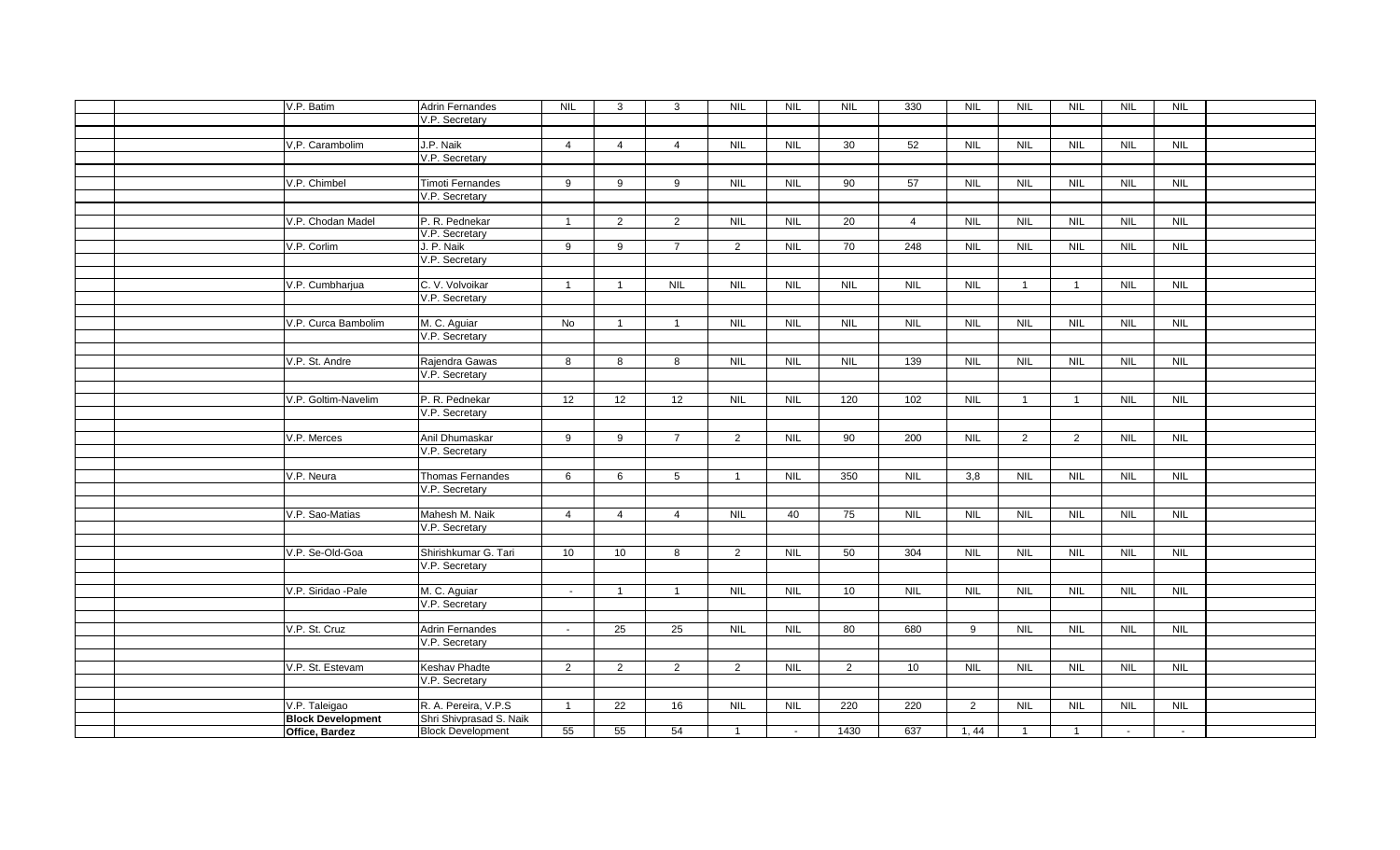|  |                    | Officer                  |                 |                |                |                          |                          |                          |        |                |                |                          |                          |                          |  |
|--|--------------------|--------------------------|-----------------|----------------|----------------|--------------------------|--------------------------|--------------------------|--------|----------------|----------------|--------------------------|--------------------------|--------------------------|--|
|  | V.P. Aldona        | Shri Peter Martins       | 8               | 8              | 8              | $\sim$                   | $\sim$                   | 40                       | 130    | $\sim$         | $\overline{a}$ | $\overline{\phantom{a}}$ | $\sim$                   | $\sim$                   |  |
|  |                    | V.P. Secretary           |                 |                |                |                          |                          |                          |        |                |                |                          |                          |                          |  |
|  |                    |                          |                 |                |                |                          |                          |                          |        |                |                |                          |                          |                          |  |
|  |                    |                          |                 |                |                |                          |                          |                          |        |                |                |                          |                          |                          |  |
|  | V.P. Anjina Caisua | Shri K. S. Govekar       | 12              | 12             | 12             | $\sim$                   | $\sim$                   | 80                       | 101    | $\overline{1}$ | $\sim$         | $\mathbf{r}$             | $\overline{\phantom{a}}$ | $\sim$                   |  |
|  |                    | V.P. Secretary           |                 |                |                |                          |                          |                          |        |                |                |                          |                          |                          |  |
|  |                    |                          |                 |                |                |                          |                          |                          |        |                |                |                          |                          |                          |  |
|  | V.P. Arpora-Nagoa  | Shri Venkatesh K. Gurav  | 14              | 14             | 13             | $\overline{1}$           | <b>NIL</b>               | 140                      | 268    | <b>NIL</b>     | $\overline{1}$ | $\mathbf{1}$             | $\overline{\phantom{a}}$ | $\overline{\phantom{a}}$ |  |
|  |                    |                          |                 |                |                |                          |                          |                          |        |                |                |                          |                          |                          |  |
|  |                    | V.P. Secretary           |                 |                |                |                          |                          |                          |        |                |                |                          |                          |                          |  |
|  |                    |                          |                 |                |                |                          |                          |                          |        |                |                |                          |                          |                          |  |
|  | V.P.Assagao        | Shri B. M. Shirodkar     | 13              | 45             | 51             | 9                        | $\sim$                   | $\overline{\phantom{a}}$ | $\sim$ | $\sim$         | $\sim$         | $\sim$                   | $\overline{a}$           | $\sim$                   |  |
|  |                    | V.P. Secretary           |                 |                |                |                          |                          |                          |        |                |                |                          |                          |                          |  |
|  |                    |                          |                 |                |                |                          |                          |                          |        |                |                |                          |                          |                          |  |
|  | V.P. Assonora      | Shri Prashant C. Naik    | N.A.            | $\sim$         | $\sim$         | $\sim$                   | N.A.                     | N.A.                     | NIL    | NIL            | NIL            | NIL                      | <b>NIL</b>               | <b>NIL</b>               |  |
|  |                    | V.P. Secretary           |                 |                |                |                          |                          |                          |        |                |                |                          |                          |                          |  |
|  |                    |                          |                 |                |                |                          |                          |                          |        |                |                |                          |                          |                          |  |
|  | V.P. Bastora       | Shri P. E. Mandrekar     | 43              | 60             | 51             | 9                        | $\sim$                   | 600                      | $\sim$ | 10             | $\sim$         | $\overline{\phantom{a}}$ | $\overline{\phantom{a}}$ | $\sim$                   |  |
|  |                    | V.P. Secretary           |                 |                |                |                          |                          |                          |        |                |                |                          |                          |                          |  |
|  |                    |                          |                 |                |                |                          |                          |                          |        |                |                |                          |                          |                          |  |
|  |                    |                          |                 |                |                |                          |                          |                          |        |                |                |                          |                          |                          |  |
|  | V.P. Calangute     | Shri Clifton Azavedo     |                 |                |                |                          |                          |                          |        |                |                |                          |                          |                          |  |
|  |                    | V.P. Secretary           |                 |                |                |                          |                          |                          |        |                |                |                          |                          |                          |  |
|  |                    |                          |                 |                |                |                          |                          |                          |        |                |                |                          |                          |                          |  |
|  | V.P. Camurlim      | Shri Ramesh Saperkar     | $\overline{1}$  | $\overline{1}$ | $\overline{1}$ | <b>NIL</b>               | <b>NIL</b>               | 10                       | $\sim$ | <b>NIL</b>     | $\sim$         | <b>NIL</b>               | <b>NIL</b>               | <b>NIL</b>               |  |
|  |                    | V.P. Secretary           |                 |                |                |                          |                          |                          |        |                |                |                          |                          |                          |  |
|  |                    |                          |                 |                |                |                          |                          |                          |        |                |                |                          |                          |                          |  |
|  | V.P. Candolim      | Shri Eknath B. Talkar    | 15              | 15             | 15             | $\sim$                   | $\sim$                   | 12                       | 513    | $\sim$         | 2              | $\overline{2}$           | 2                        | $\sim$                   |  |
|  |                    | V.P. Secretary           |                 |                |                |                          |                          |                          |        |                |                |                          |                          |                          |  |
|  |                    |                          |                 |                |                |                          |                          |                          |        |                |                |                          |                          |                          |  |
|  | V.P. Colvale       | Shri Vipin V. Korgaonkar |                 |                |                |                          |                          |                          |        |                |                |                          |                          |                          |  |
|  |                    |                          | 5               | 5 <sup>5</sup> | 5 <sup>5</sup> | $\overline{\phantom{a}}$ | $\overline{\phantom{a}}$ | 10                       | 94     | $\blacksquare$ | $\mathbf{3}$   | $\mathbf{3}$             | $\overline{2}$           | $\blacksquare$           |  |
|  |                    | V.P. Secretary           |                 |                |                |                          |                          |                          |        |                |                |                          |                          |                          |  |
|  | V.P. Guirim        | Shri Clemente D'Costa    | 35              | 35             | 33             |                          | NIL                      | 350                      | 531    | NIL            | NIL            | <b>NIL</b>               |                          |                          |  |
|  |                    |                          |                 |                |                | $\overline{2}$           |                          |                          |        |                |                |                          | <b>NIL</b>               | <b>NIL</b>               |  |
|  |                    | V.P. Secretary           |                 |                |                |                          |                          |                          |        |                |                |                          |                          |                          |  |
|  |                    |                          |                 |                |                |                          |                          |                          |        |                |                |                          |                          |                          |  |
|  | V.P. Moira         | Miss Smita S. Shetye     | 14              | 14             | 14             | N.A.                     | N.A.                     | 120                      | 314    | NIL            | <b>NIL</b>     | N.A.                     | N.A.                     | N.A.                     |  |
|  |                    | V.P. Secretary           |                 |                |                |                          |                          |                          |        |                |                |                          |                          |                          |  |
|  |                    |                          |                 |                |                |                          |                          |                          |        |                |                |                          |                          |                          |  |
|  | V.P. Nachinola     | Shri Rui Cardozo         | 6               | $\sim$         | 6              | N.A.                     | 40                       | 33                       | 1,1    | N.A.           | N.A.           | N.A.                     | N.A.                     | $\sim$                   |  |
|  |                    | V.P. Secretary           |                 |                |                |                          |                          |                          |        |                |                |                          |                          |                          |  |
|  |                    |                          |                 |                |                |                          |                          |                          |        |                |                |                          |                          |                          |  |
|  | V.P. Nadora        | Shri Shashikant S. Naik  | $\overline{1}$  | $\overline{1}$ | $\overline{1}$ | NIL                      | <b>NIL</b>               | 10                       | 10     | $\sim$         | $\sim$         | $\sim$                   | $\sim$                   | $\sim$                   |  |
|  |                    | V.P. Secretary           |                 |                |                |                          |                          |                          |        |                |                |                          |                          |                          |  |
|  |                    |                          |                 |                |                |                          |                          |                          |        |                |                |                          |                          |                          |  |
|  | V.P. Nerul         | Shri Subodh V. Prabhu    | $5\overline{5}$ | 5 <sup>5</sup> | 5              | $5\overline{)}$          | <b>NIL</b>               | 50                       | 50     | <b>NIL</b>     | NIL            | $5\overline{)}$          | NIL                      | NIL                      |  |
|  |                    | V.P. Secretary           |                 |                |                |                          |                          |                          |        |                |                |                          |                          |                          |  |
|  |                    |                          |                 |                |                |                          |                          |                          |        |                |                |                          |                          |                          |  |
|  | V.P.Oxel           | Shri Chandan chodankar   | <b>NIL</b>      | NIL            | NIL            | NIL                      | NIL                      | NIL                      | NIL    | NIL            | <b>NIL</b>     | NIL                      | <b>NIL</b>               | <b>NIL</b>               |  |
|  |                    | V.P. Secretary           |                 |                |                |                          |                          |                          |        |                |                |                          |                          |                          |  |
|  |                    |                          |                 |                |                |                          |                          |                          |        |                |                |                          |                          |                          |  |
|  |                    |                          |                 |                |                |                          |                          |                          |        |                |                |                          |                          |                          |  |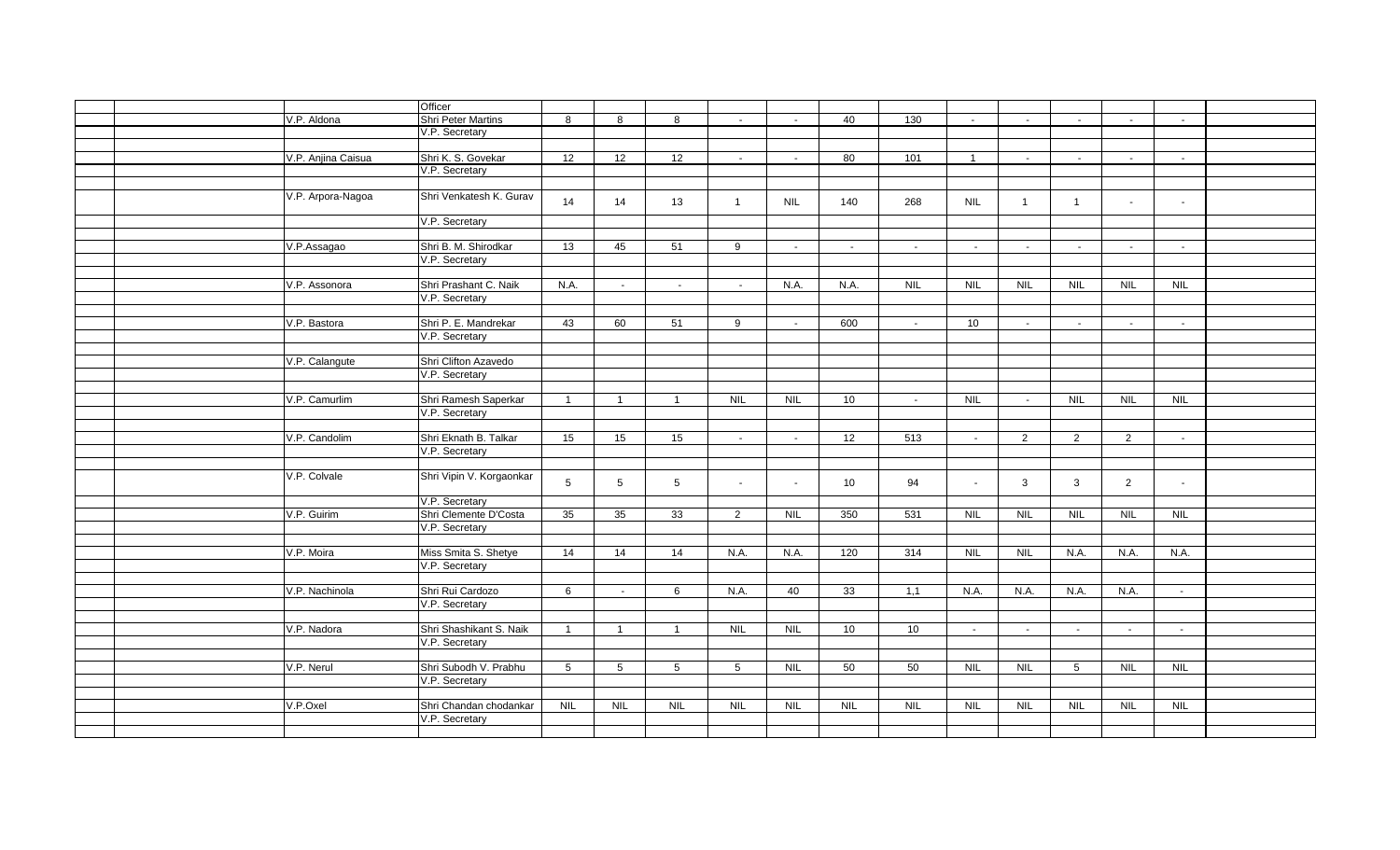| V.P. Parra             | Shri Mariano Barretto   | 9               | 9                 | 9               | $\sim$         | $\overline{a}$ | 50              | 48             | 3               | $\sim$         | $\overline{\phantom{a}}$ | $\sim$                   | $\overline{\phantom{a}}$ |  |
|------------------------|-------------------------|-----------------|-------------------|-----------------|----------------|----------------|-----------------|----------------|-----------------|----------------|--------------------------|--------------------------|--------------------------|--|
|                        | V.P. Secretary          |                 |                   |                 |                |                |                 |                |                 |                |                          |                          |                          |  |
|                        |                         |                 |                   |                 |                |                |                 |                |                 |                |                          |                          |                          |  |
| V.P.Penha-de-Franca    | Shri Subhash Fatarpekar |                 |                   |                 |                |                |                 |                |                 |                |                          |                          |                          |  |
|                        |                         | N.A             | 24                | 23              | $\mathbf{1}$   | N.A.           | 120             | 184            | 10 <sup>°</sup> | $\overline{1}$ | N.A.                     | N.A.                     | N.A.                     |  |
|                        |                         |                 |                   |                 |                |                |                 |                |                 |                |                          |                          |                          |  |
|                        | V.P. Secretary          |                 |                   |                 |                |                |                 |                |                 |                |                          |                          |                          |  |
|                        |                         |                 |                   |                 |                |                |                 |                |                 |                |                          |                          |                          |  |
| V.P. Pilerne Marra     | Shri L. D. Parsekar     | 12              | 10 <sup>°</sup>   | 12              | $\sim$         | $\sim$         | 100             | 474            | 3               | $\sim$         | $\sim$                   | $\sim$                   | $\sim$                   |  |
|                        | V.P. Secretary          |                 |                   |                 |                |                |                 |                |                 |                |                          |                          |                          |  |
|                        |                         |                 |                   |                 |                |                |                 |                |                 |                |                          |                          |                          |  |
| V.P. Pirna             | Shri Rupesh Harlankar   | $\overline{2}$  | $\overline{2}$    | $\sim$          | <b>NIL</b>     | 10             | 8               | $\overline{1}$ | <b>NIL</b>      | <b>NIL</b>     | NIL                      | <b>NIL</b>               | <b>NIL</b>               |  |
|                        | V.P. Secretary          |                 |                   |                 |                |                |                 |                |                 |                |                          |                          |                          |  |
|                        |                         |                 |                   |                 |                |                |                 |                |                 |                |                          |                          |                          |  |
| V.P. Pomburpa -        | Shri M. S. Mardolkar    | 11              | 12                | $\overline{4}$  | 8              | <b>NIL</b>     | 110             | 142            | -1              | 6              | 6                        | <b>NIL</b>               | NIL                      |  |
| Olaulim                | V.P. Secretary          |                 |                   |                 |                |                |                 |                |                 |                |                          |                          |                          |  |
|                        |                         |                 |                   |                 |                |                |                 |                |                 |                |                          |                          |                          |  |
| V.P. Reis Magos        | Shri Clifton Azvedo     | $\overline{22}$ | $\overline{22}$   | $\overline{21}$ | <b>NIL</b>     | <b>NIL</b>     | 190             | 184            | NIL             | $\overline{1}$ | $\overline{1}$           | $\overline{1}$           | NIL                      |  |
|                        | V.P. Secretary          |                 |                   |                 |                |                |                 |                |                 |                |                          |                          |                          |  |
| V.P. Revora            | Shri Avelino D'Souza    | $\overline{1}$  | $\overline{1}$    | $\overline{1}$  | N.A.           | N.A.           | 10              | 14             | NIL             | NIL            | NIL                      | <b>NIL</b>               | NIL                      |  |
|                        | V.P. Secretary          |                 |                   |                 |                |                |                 |                |                 |                |                          |                          |                          |  |
| V.P. Saligao           | Shri Ramesh Palni       | $\sim$          | 57                | 57              | $\sim$         | $\sim$         | $\sim$          | 713            | $\sim$          | $\sim$         | $\sim$                   | $\overline{\phantom{a}}$ | $\sim$                   |  |
|                        | V.P. Secretary          |                 |                   |                 |                |                |                 |                |                 |                |                          |                          |                          |  |
|                        |                         |                 |                   |                 |                |                |                 |                |                 |                |                          |                          |                          |  |
| V.P. Salvador-do-Mundo | Shri Peter Martins      | 18              | 18                | $\overline{18}$ | <b>NIL</b>     | <b>NIL</b>     | 80              | 68             | 10, 21          | <b>NIL</b>     | <b>NIL</b>               | <b>NIL</b>               | <b>NIL</b>               |  |
|                        | V.P. Secretary          |                 |                   |                 |                |                |                 |                |                 |                |                          |                          |                          |  |
|                        |                         |                 |                   |                 |                |                |                 |                |                 |                |                          |                          |                          |  |
| V.P. Sangolda          | Shri Nagesh S. Nagvekar |                 |                   |                 |                |                |                 |                |                 |                |                          |                          |                          |  |
|                        |                         | 12              | 12                | 11              | $\mathbf{1}$   | <b>NIL</b>     | 70              | 24             | 24              | <b>NIL</b>     | $\overline{1}$           | <b>NIL</b>               | $\blacksquare$           |  |
|                        | V.P. Secretary          |                 |                   |                 |                |                |                 |                |                 |                |                          |                          |                          |  |
|                        |                         |                 |                   |                 |                |                |                 |                |                 |                |                          |                          |                          |  |
| V.P. Siolim-Marna      | Shri Kishor D. Pagui    | 6               | 6                 | $\mathbf{3}$    | $\mathbf{3}$   | $\sim$         | 60              | <b>NIL</b>     | 3               | $\mathbf{3}$   | $\mathbf{3}$             | $\mathbf{3}$             | <b>NIL</b>               |  |
|                        | V.P. Secretary          |                 |                   |                 |                |                |                 |                |                 |                |                          |                          |                          |  |
|                        |                         |                 |                   |                 |                |                |                 |                |                 |                |                          |                          |                          |  |
| V.P. Siolim-Sodiem     | Shri Khushali Harlankar | 2               | $\overline{2}$    | $\overline{2}$  | <b>NIL</b>     | <b>NIL</b>     | $\overline{20}$ | 20             | NIL             | <b>NIL</b>     | NIL                      | <b>NIL</b>               | <b>NIL</b>               |  |
|                        | V.P. Secretary          |                 |                   |                 |                |                |                 |                |                 |                |                          |                          |                          |  |
|                        |                         |                 |                   |                 |                |                |                 |                |                 |                |                          |                          |                          |  |
| V.P. Sirsaim           | Shri G. K. Parab        | $\sim$          | 9                 | 6               | $\sim$         | $\mathbf{3}$   | 60              | 44             | $\sim$          | $\sim$         | $\sim$                   |                          | $\sim$                   |  |
|                        |                         |                 |                   |                 |                |                |                 |                |                 |                |                          | $\sim$                   |                          |  |
|                        | V.P. Secretary          |                 |                   |                 |                |                |                 |                |                 |                |                          |                          |                          |  |
|                        |                         |                 |                   |                 |                |                |                 |                |                 |                |                          |                          |                          |  |
| V.P. Succoro           | Shri Rui Cardozo        |                 |                   |                 |                |                |                 |                |                 |                |                          |                          |                          |  |
|                        | V.P. Secretary          | 25              | 25                | 24              | $\overline{1}$ | NIL            | 20              | 170            | <b>NIL</b>      | $\overline{1}$ | N.A                      | N.A                      | N.A                      |  |
|                        |                         |                 |                   |                 |                |                |                 |                |                 |                |                          |                          |                          |  |
| V.P. Thivim            | Shri Pramod M. Naik     | 13              | 13                | 13              | NIL            | NIL            | 219             | NIL            | NIL             | NIL            | NIL                      | NIL                      | NIL                      |  |
|                        | V.P. Secretary          |                 |                   |                 |                |                |                 |                |                 |                |                          |                          |                          |  |
|                        |                         |                 |                   |                 |                |                |                 |                |                 |                |                          |                          |                          |  |
| V.P. Ucassaim-Paliem   | Shri Ramesh S. Gawas    | 6               | 6                 | 6               | $\sim$         | $\sim$         | 60              | 300            | $\sim$          | $\sim$         | $\sim$                   | $\blacksquare$           | $\sim$                   |  |
| Punola                 | V.P. Secretary          |                 |                   |                 |                |                |                 |                |                 |                |                          |                          |                          |  |
|                        |                         |                 |                   |                 |                |                |                 |                |                 |                |                          |                          |                          |  |
| V.P. Verla Canca       | Shri Subhash K. Kambli  | 12              | $12 \overline{ }$ | 11              | <b>NIL</b>     | <b>NIL</b>     | <b>NIL</b>      | 324            | <b>NIL</b>      | $\overline{1}$ | $\overline{1}$           | <b>NIL</b>               | NIL                      |  |
|                        |                         |                 |                   |                 |                |                |                 |                |                 |                |                          |                          |                          |  |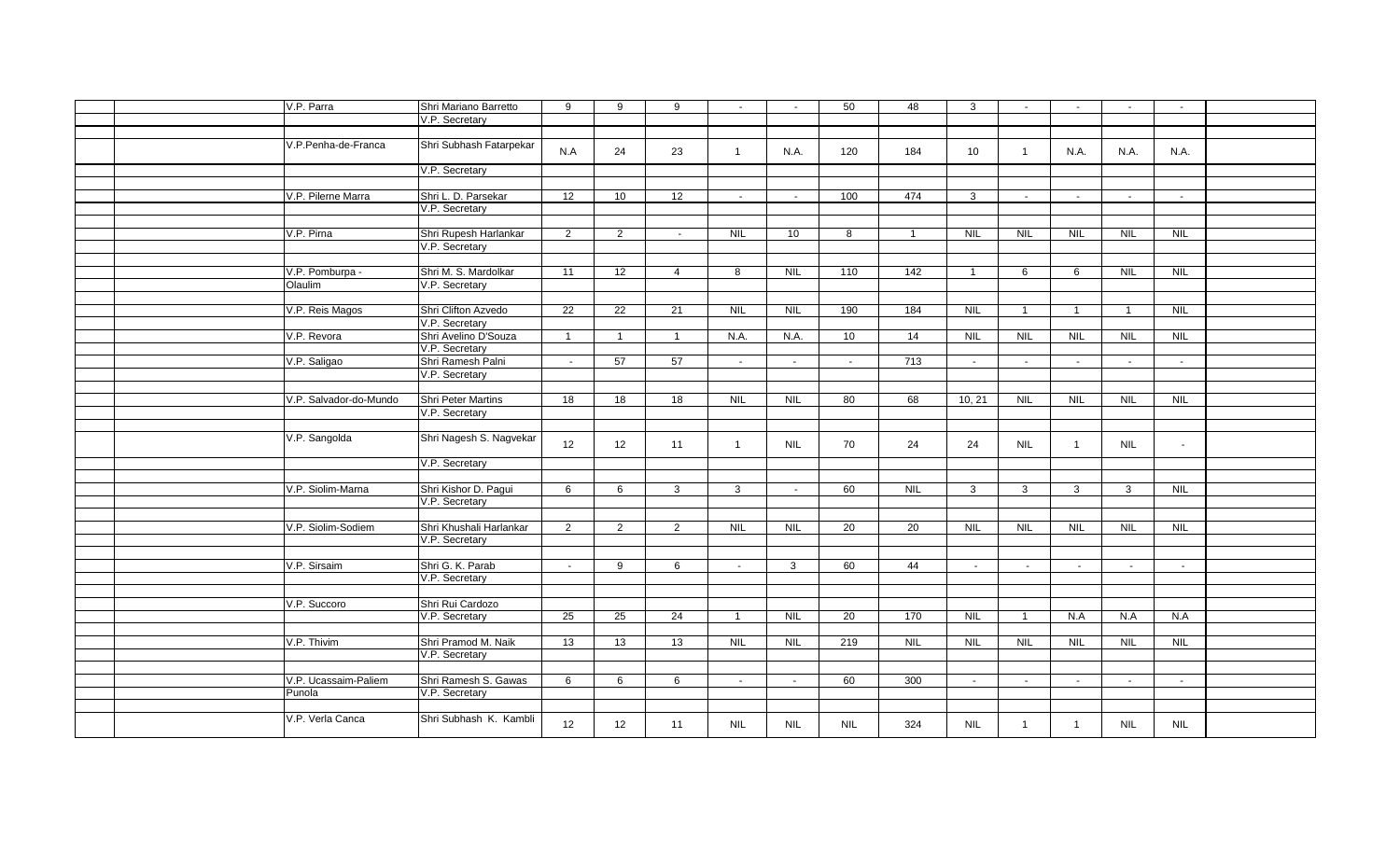|  |                          | V.P.Secretary                |                |                |                |                                      |            |                 |                |            |            |            |            |            |  |
|--|--------------------------|------------------------------|----------------|----------------|----------------|--------------------------------------|------------|-----------------|----------------|------------|------------|------------|------------|------------|--|
|  | <b>Block Development</b> | Shri Shashank Thakur         | $\overline{4}$ | $\overline{4}$ | $\overline{4}$ | <b>NIL</b>                           | <b>NIL</b> | 220             | 14             | <b>NIL</b> | <b>NIL</b> | <b>NIL</b> | <b>NIL</b> | <b>NIL</b> |  |
|  | Office, Sattari          | <b>Block Development</b>     |                |                |                |                                      |            |                 |                |            |            |            |            |            |  |
|  |                          | Officer                      |                |                |                |                                      |            |                 |                |            |            |            |            |            |  |
|  | Village Panchayat        | Shri R. K.Desai              | 2              | $\overline{2}$ | 2              | <b>NIL</b>                           | <b>NIL</b> | 20              | 80             | NIL        | <b>NIL</b> | <b>NIL</b> | <b>NIL</b> | <b>NIL</b> |  |
|  | Cotorem                  | V.P. Secretary               |                |                |                |                                      |            |                 |                |            |            |            |            |            |  |
|  |                          |                              |                |                |                |                                      |            |                 |                |            |            |            |            |            |  |
|  | Village Panchayat        | Shri Laxman R. Naik          | 2              | $\overline{2}$ | $\overline{2}$ | <b>NIL</b>                           | <b>NIL</b> | 10 <sup>°</sup> | 10             | 1, 1       | <b>NIL</b> | <b>NIL</b> | <b>NIL</b> | <b>NIL</b> |  |
|  | Sanvordem                | V.P Secretary                |                |                |                |                                      |            |                 |                |            |            |            |            |            |  |
|  |                          |                              |                |                |                |                                      |            |                 |                |            |            |            |            |            |  |
|  | Village Panchayat        | Shri S. B Jadhav             | 2              | $\overline{2}$ | 2              | <b>NIL</b>                           | <b>NIL</b> | 10              | 14             | 1, 1       | <b>NIL</b> | <b>NIL</b> | NIL        | <b>NIL</b> |  |
|  | Mauxi                    | V.P. Secretary               |                |                |                |                                      |            |                 |                |            |            |            |            |            |  |
|  |                          |                              |                |                |                |                                      |            |                 |                |            |            |            |            |            |  |
|  | Village Panchayat        | Shri D. K. Mainkar           | 2              | $\overline{2}$ | $\overline{2}$ | <b>NIL</b>                           | <b>NIL</b> | 10              | 10             | 1, 1       | <b>NIL</b> | <b>NIL</b> | <b>NIL</b> | <b>NIL</b> |  |
|  | Dongurli Thane           | V.P.Secretary                |                |                |                |                                      |            |                 |                |            |            |            |            |            |  |
|  |                          |                              |                |                |                |                                      |            |                 |                |            |            |            |            |            |  |
|  | Village Panchayat        | Shri D. K. Mainkar           | $\overline{4}$ | $\overline{4}$ | $\overline{4}$ | <b>NIL</b>                           | <b>NIL</b> | 30              | 6              | 1, 1       | <b>NIL</b> | <b>NIL</b> | <b>NIL</b> | <b>NIL</b> |  |
|  | Querim                   | V.P. Secretary               |                |                |                |                                      |            |                 |                |            |            |            |            |            |  |
|  |                          |                              |                |                |                |                                      |            |                 |                |            |            |            |            |            |  |
|  | Village Panchayat        | Shri P. V. Rane              | 2              | $\overline{2}$ | $\overline{2}$ | <b>NIL</b>                           | <b>NIL</b> | 10              | $\overline{2}$ | 1, 1       | <b>NIL</b> | NIL        | <b>NIL</b> | <b>NIL</b> |  |
|  | Honda                    | V.P.Secretary                |                |                |                |                                      |            |                 |                |            |            |            |            |            |  |
|  |                          |                              |                |                |                |                                      |            |                 |                |            |            |            |            |            |  |
|  | Village Panchayat        | Shri D. G. Gurav             | $\overline{1}$ | $\overline{1}$ | $\overline{1}$ | $\overline{\overline{\mathsf{NIL}}}$ | <b>NIL</b> | 10              | 10             | NIL        | NIL        | NIL        | <b>NIL</b> | <b>NIL</b> |  |
|  | Guleli                   | V.P. Secretary               |                |                |                |                                      |            |                 |                |            |            |            |            |            |  |
|  |                          |                              |                |                |                |                                      |            |                 |                |            |            |            |            |            |  |
|  | Village Panchayat        | Shri D. G. Gurav             | <b>NIL</b>     | NIL            | NIL            | <b>NIL</b>                           | <b>NIL</b> | NIL             | NIL            | NIL        | <b>NIL</b> | NIL        | <b>NIL</b> | <b>NIL</b> |  |
|  | Bhirondem                | V.P. Secretary               |                |                |                |                                      |            |                 |                |            |            |            |            |            |  |
|  |                          |                              |                |                |                |                                      |            |                 |                |            |            |            |            |            |  |
|  | Village Panchayat        | Rajendra R. Sawant           | <b>NIL</b>     | <b>NIL</b>     | NIL            | <b>NIL</b>                           | <b>NIL</b> | NIL             | NIL            | <b>NIL</b> | <b>NIL</b> | NIL        | <b>NIL</b> | <b>NIL</b> |  |
|  | Morlem                   | V.P. Secretary               |                |                |                |                                      |            |                 |                |            |            |            |            |            |  |
|  |                          |                              |                |                |                |                                      |            |                 |                |            |            |            |            |            |  |
|  | Village Panchayat        | Shri N. S. Gawas             | $\overline{1}$ | $\overline{1}$ | $\overline{1}$ | <b>NIL</b>                           | <b>NIL</b> | <b>NIL</b>      | <b>NIL</b>     | 1,1        | <b>NIL</b> | <b>NIL</b> | <b>NIL</b> | <b>NIL</b> |  |
|  | Poriem                   | V.P. Secretary               |                |                |                |                                      |            |                 |                |            |            |            |            |            |  |
|  |                          |                              |                |                |                |                                      |            |                 |                |            |            |            |            |            |  |
|  | Village Panchayat        | Shri P. S. Gauns             | $\overline{2}$ | $2^{\circ}$    | $\overline{2}$ | <b>NIL</b>                           | NIL        | NIL             | 220            | 220        | NIL        | NIL        | <b>NIL</b> | <b>NIL</b> |  |
|  | Nagargao                 | V.P. Secretary               |                |                |                |                                      |            |                 |                |            |            |            |            |            |  |
|  |                          |                              |                |                |                |                                      |            |                 |                |            |            |            |            |            |  |
|  | Village Panchayat        | Shri A. R. Sangodkar         | <b>NIL</b>     | <b>NIL</b>     | NIL            | <b>NIL</b>                           | <b>NIL</b> | NIL             | <b>NIL</b>     | NIL        | <b>NIL</b> | <b>NIL</b> | <b>NIL</b> | <b>NIL</b> |  |
|  | Pissurlem                | V.P. Secretary               |                |                |                |                                      |            |                 |                |            |            |            |            |            |  |
|  | <b>Block Development</b> | <b>Miss Mohini Halarnkar</b> | 12             | 12             | 12             | N.A.                                 | <b>NIL</b> | 120             | 142            | 8          | <b>NIL</b> | <b>NIL</b> | <b>NIL</b> | <b>NIL</b> |  |
|  | Office, Bicholim         |                              |                |                |                |                                      |            |                 |                |            |            |            |            |            |  |
|  |                          |                              |                |                |                |                                      |            |                 |                |            |            |            |            |            |  |
|  | V.P. Advalpale           | Shri M. Z. Parab             | 2              | $\overline{2}$ | $\overline{2}$ | <b>NIL</b>                           | <b>NIL</b> | 100             | $\overline{4}$ | 1,58       | <b>NIL</b> | NIL        | <b>NIL</b> | <b>NIL</b> |  |
|  |                          | V.P. Secretary               |                |                |                |                                      |            |                 |                |            |            |            |            |            |  |
|  |                          |                              |                |                |                |                                      |            |                 |                |            |            |            |            |            |  |
|  | V.P. Amona               | Shri S. Y. Gawas             | $\overline{4}$ | $\overline{4}$ | $\overline{4}$ | <b>NIL</b>                           | <b>NIL</b> | 400             | 479            | <b>NIL</b> | <b>NIL</b> | <b>NIL</b> | <b>NIL</b> | <b>NIL</b> |  |
|  |                          | V.P. Secretary               |                |                |                |                                      |            |                 |                |            |            |            |            |            |  |
|  |                          |                              |                |                |                |                                      |            |                 |                |            |            |            |            |            |  |
|  | V.P. Cudnem              | Shri H. A. Morajkar          | NIL            | NIL            | <b>NIL</b>     | NIL                                  | <b>NIL</b> | <b>NIL</b>      | <b>NIL</b>     | <b>NIL</b> | NIL        | NIL        | NIL        | <b>NIL</b> |  |
|  |                          | V.P. Secretary               |                |                |                |                                      |            |                 |                |            |            |            |            |            |  |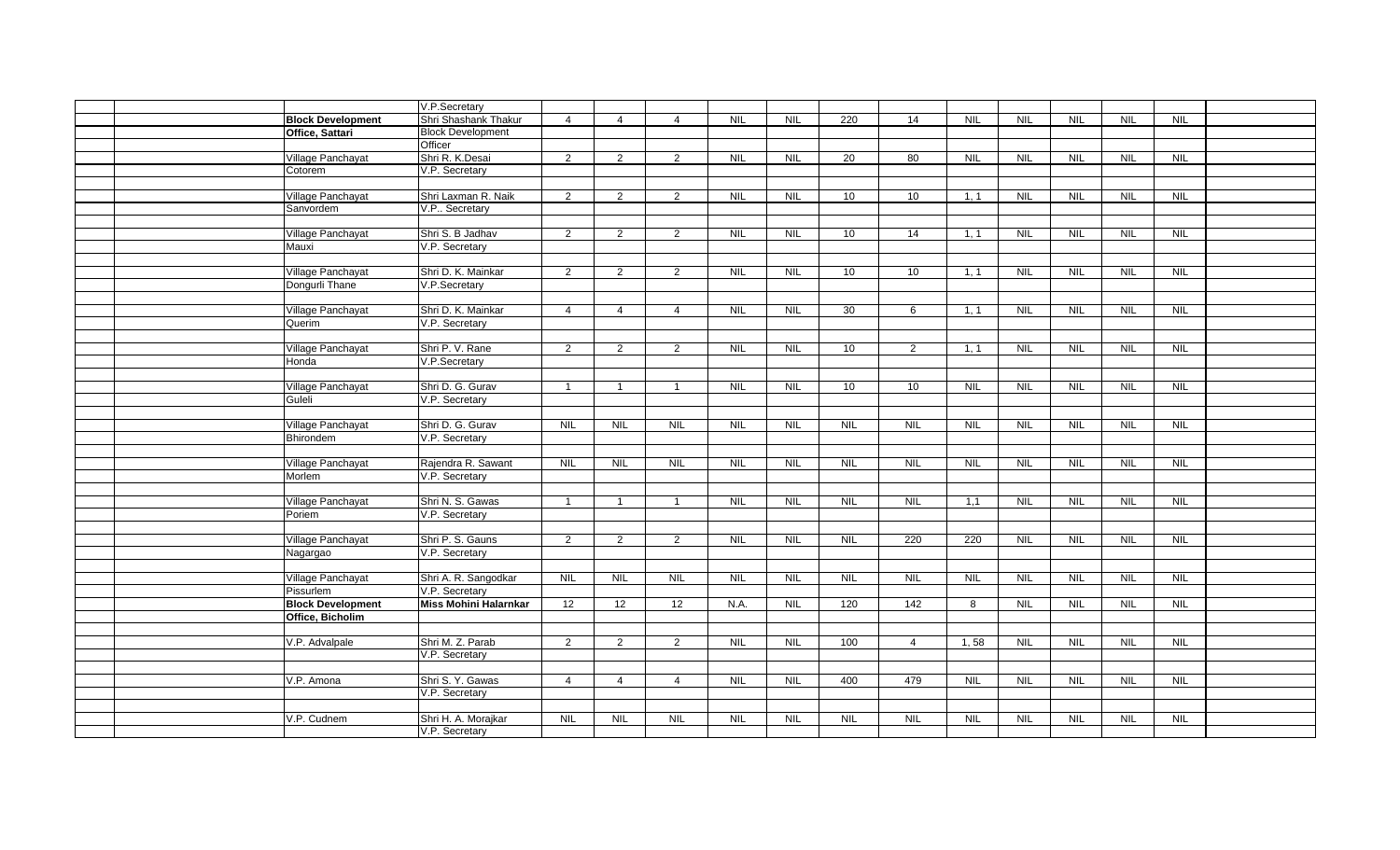| V.P. Karapur-Sarvan      | Shri V. S. Raut          | $\overline{7}$ | $\overline{7}$ | $\mathbf{3}$    | $\overline{4}$                       | <b>NIL</b> | 210        | 10 <sup>1</sup> | NIL        | <b>NIL</b>     | NIL            | <b>NIL</b>                           | <b>NIL</b> |  |
|--------------------------|--------------------------|----------------|----------------|-----------------|--------------------------------------|------------|------------|-----------------|------------|----------------|----------------|--------------------------------------|------------|--|
|                          | V.P. Secretary           |                |                |                 |                                      |            |            |                 |            |                |                |                                      |            |  |
|                          |                          |                |                |                 |                                      |            |            |                 |            |                |                |                                      |            |  |
| V.P. Latambarcem         | Shri V.M. Shet           | 9              | 9              | $\overline{9}$  | <b>NIL</b>                           | <b>NIL</b> | 180        | $\overline{34}$ | <b>NIL</b> | <b>NIL</b>     | <b>NIL</b>     | <b>NIL</b>                           | <b>NIL</b> |  |
|                          | Shri M. S. Gaonkar       |                |                |                 |                                      |            |            |                 |            |                |                |                                      |            |  |
|                          |                          |                |                |                 |                                      |            |            |                 |            |                |                |                                      |            |  |
|                          | V.P. Secretary           |                |                |                 |                                      |            |            |                 |            |                |                |                                      |            |  |
| V.P. Mayem-Vainguinim    | Shri s.Y. Gawas.V.P.S    | $5^{\circ}$    | 5 <sup>5</sup> | 5 <sup>5</sup>  | <b>NIL</b>                           | <b>NIL</b> | 600        | 93              | NIL        | <b>NIL</b>     | NIL            | <b>NIL</b>                           | <b>NIL</b> |  |
|                          | Shri V. S. Raut, V.P.S.  |                |                |                 |                                      |            |            |                 |            |                |                |                                      |            |  |
|                          | Shri M.Z. Parab, V.P.S   |                |                |                 |                                      |            |            |                 |            |                |                |                                      |            |  |
| V.P. Mencurem            | Shri V. M. Shet          | $\overline{1}$ | $\overline{1}$ | $\overline{1}$  | <b>NIL</b>                           | <b>NIL</b> | 10         | 2               | NIL        | <b>NIL</b>     | NIL            | <b>NIL</b>                           | <b>NIL</b> |  |
|                          | V.P. Secretary           |                |                |                 |                                      |            |            |                 |            |                |                |                                      |            |  |
|                          |                          |                |                |                 |                                      |            |            |                 |            |                |                |                                      |            |  |
|                          |                          |                |                |                 |                                      |            |            |                 |            |                |                |                                      |            |  |
| V.P. Mulgao              | Shri S. R. Parab         | <b>NIL</b>     | <b>NIL</b>     | <b>NIL</b>      | $\overline{\overline{\mathsf{NIL}}}$ | <b>NIL</b> | NIL        | NIL             | NIL        | <b>NIL</b>     | <b>NIL</b>     | <b>NIL</b>                           | <b>NIL</b> |  |
|                          | V.P. Secretary           |                |                |                 |                                      |            |            |                 |            |                |                |                                      |            |  |
|                          |                          |                |                |                 |                                      |            |            |                 |            |                |                |                                      |            |  |
| V.P. Naroa               |                          |                |                |                 |                                      |            |            |                 | NIL        | <b>NIL</b>     | NIL            | <b>NIL</b>                           | <b>NIL</b> |  |
|                          |                          |                |                |                 |                                      |            |            |                 |            |                |                |                                      |            |  |
|                          |                          |                |                |                 |                                      |            |            |                 |            |                |                |                                      |            |  |
|                          |                          |                |                |                 |                                      |            |            |                 |            |                |                |                                      |            |  |
| V.P. Navelim             | Shri H. A. Morajkar      | NIL            | <b>NIL</b>     | NIL             | $\overline{\overline{\mathsf{NIL}}}$ | <b>NIL</b> | <b>NIL</b> | <b>NIL</b>      | NIL        | NIL            | NIL            | <b>NIL</b>                           | <b>NIL</b> |  |
|                          | V.P. Secretary           |                |                |                 |                                      |            |            |                 |            |                |                |                                      |            |  |
|                          |                          |                |                |                 |                                      |            |            |                 |            |                |                |                                      |            |  |
| V.P. Ona Maulinguem      | Shri V. M. Shet          | $\overline{4}$ | $\overline{4}$ | $\overline{4}$  | $\overline{\overline{\mathsf{NIL}}}$ | NIL        | 40         | 281             | NIL        | NIL            | NIL            | <b>NIL</b>                           | <b>NIL</b> |  |
|                          | V.P. Secretary           |                |                |                 |                                      |            |            |                 |            |                |                |                                      |            |  |
|                          |                          |                |                |                 |                                      |            |            |                 |            |                |                |                                      |            |  |
|                          |                          |                |                |                 |                                      |            |            |                 |            |                |                |                                      |            |  |
| V.P.Pale-Cotombi         | Shri M. B. Parwar        | $\overline{1}$ | $\overline{1}$ | $\overline{1}$  | NIL                                  | NIL        | 100        | $5\overline{)}$ | NIL        | NIL            | NIL            | <b>NIL</b>                           | <b>NIL</b> |  |
|                          | V.P. Secretary           |                |                |                 |                                      |            |            |                 |            |                |                |                                      |            |  |
|                          |                          |                |                |                 |                                      |            |            |                 |            |                |                |                                      |            |  |
| V.P. Piligao             | Shri P. D. Desai         | 8              | 8              | 8               | <b>NIL</b>                           | <b>NIL</b> | NIL        | NIL             | NIL        | <b>NIL</b>     | NIL            | <b>NIL</b>                           | <b>NIL</b> |  |
|                          | V.P. Secretary           |                |                |                 |                                      |            |            |                 |            |                |                |                                      |            |  |
|                          |                          |                |                |                 |                                      |            |            |                 |            |                |                |                                      |            |  |
|                          |                          |                |                |                 |                                      |            |            |                 |            |                |                |                                      |            |  |
| V.P.Salem                | Shri V. M. Shet          | $\overline{1}$ | $\overline{1}$ | $\overline{1}$  | <b>NIL</b>                           | <b>NIL</b> | 10         | 2               | <b>NIL</b> | <b>NIL</b>     | NIL            | <b>NIL</b>                           | <b>NIL</b> |  |
|                          | V.P. Secretary           |                |                |                 |                                      |            |            |                 |            |                |                |                                      |            |  |
|                          |                          |                |                |                 |                                      |            |            |                 |            |                |                |                                      |            |  |
| V.P. Sirigao             | Shri Tukaram J. Naik     | $\overline{1}$ | $\overline{1}$ | $\overline{1}$  | <b>NIL</b>                           | <b>NIL</b> | 10         | <b>NIL</b>      | <b>NIL</b> | <b>NIL</b>     | <b>NIL</b>     | <b>NIL</b>                           | <b>NIL</b> |  |
|                          | V.P. Secretary           |                |                |                 |                                      |            |            |                 |            |                |                |                                      |            |  |
|                          |                          |                |                |                 |                                      |            |            |                 |            |                |                |                                      |            |  |
|                          |                          |                |                |                 |                                      |            |            |                 |            |                |                |                                      |            |  |
| V.P. Surla               | Shri B. D. Dessai        | $\overline{1}$ | $\overline{1}$ | $\overline{1}$  | NIL                                  | <b>NIL</b> | 100        | 2               | <b>NIL</b> | <b>NIL</b>     | <b>NIL</b>     | <b>NIL</b>                           | <b>NIL</b> |  |
|                          | V.P. Secretary           |                |                |                 |                                      |            |            |                 |            |                |                |                                      |            |  |
|                          |                          |                |                |                 |                                      |            |            |                 |            |                |                |                                      |            |  |
| V.P. Velguem             | Shri M. Z. Parab         | $\mathbf{3}$   | 3 <sup>1</sup> | $\mathbf{3}$    | NIL                                  | NIL        | 300        | 12              | <b>NIL</b> | NIL            | NIL            | NIL                                  | NIL        |  |
|                          | V.P. Secretary           |                |                |                 |                                      |            |            |                 |            |                |                |                                      |            |  |
|                          |                          |                |                |                 |                                      |            |            |                 |            |                |                |                                      |            |  |
| <b>Block Development</b> | Shri S. G. Shetkar       |                |                |                 |                                      |            |            |                 |            |                |                |                                      |            |  |
|                          |                          |                |                |                 |                                      |            |            |                 |            |                |                |                                      |            |  |
| Office, Pernem           | <b>Block Development</b> | 11             | 11             | $\overline{11}$ | NIL                                  | NIL        | 40         | 138             | NIL        | $\overline{1}$ | $\overline{1}$ | $\overline{\overline{\mathsf{NIL}}}$ | NIL        |  |
|                          | Officer                  |                |                |                 |                                      |            |            |                 |            |                |                |                                      |            |  |
| V.P. Agarwada-Chopde     | Shri Ratnakar N.         | <b>NIL</b>     | <b>NIL</b>     | <b>NIL</b>      | <b>NIL</b>                           |            | <b>NIL</b> |                 | <b>NIL</b> |                | <b>NIL</b>     |                                      |            |  |
|                          | Mayenkar                 |                |                |                 |                                      | <b>NIL</b> |            | <b>NIL</b>      |            | <b>NIL</b>     |                | <b>NIL</b>                           | <b>NIL</b> |  |
|                          | V.P. Secretary           |                |                |                 |                                      |            |            |                 |            |                |                |                                      |            |  |
|                          |                          |                |                |                 |                                      |            |            |                 |            |                |                |                                      |            |  |
|                          |                          |                |                |                 |                                      |            |            |                 |            |                |                |                                      |            |  |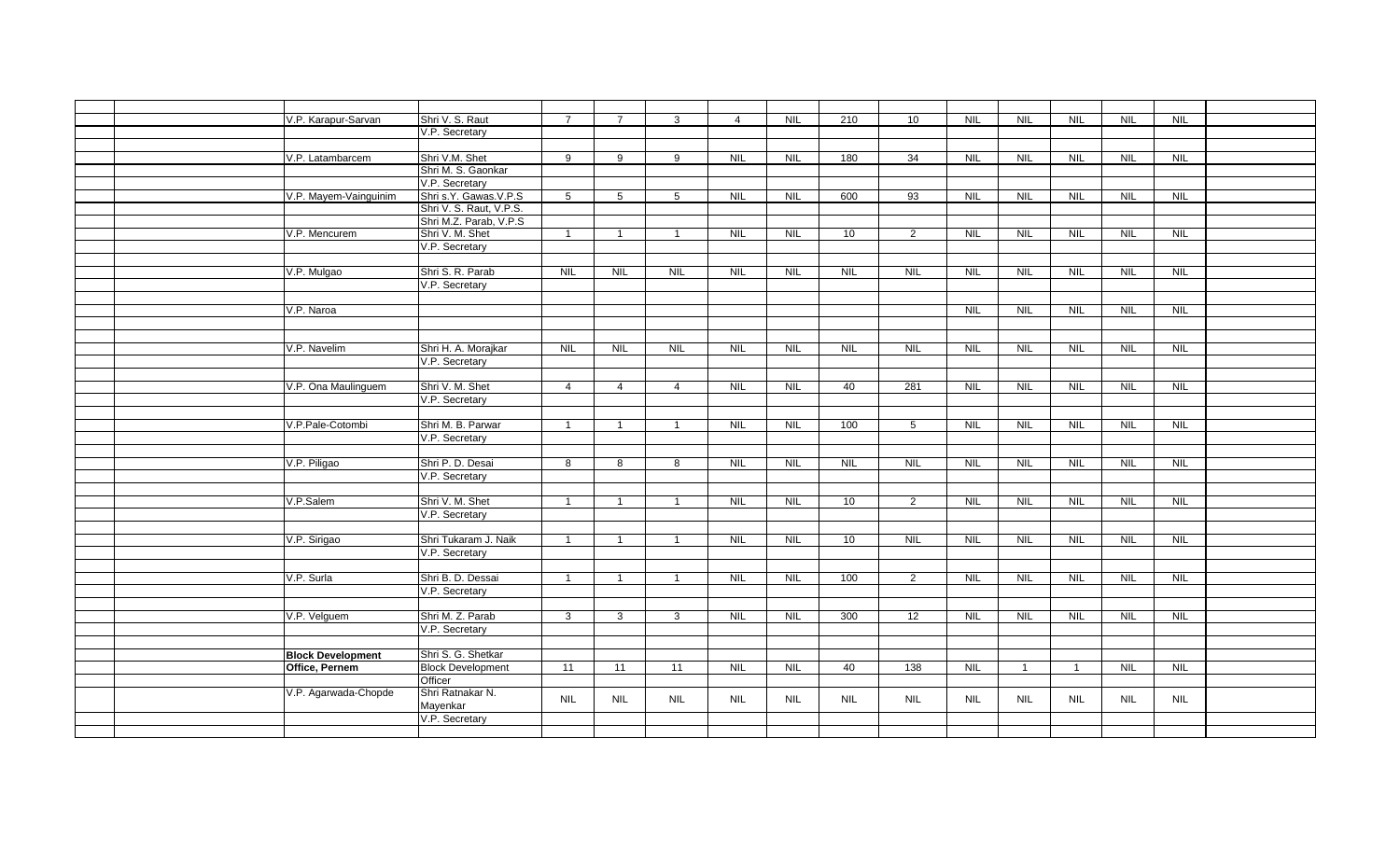| V.P. Allorna           | Shri S.T. Talawanekar    | <b>NIL</b>     | <b>NIL</b>     | NIL            | <b>NIL</b> | <b>NIL</b>     | <b>NIL</b> | NIL        | <b>NIL</b>      | <b>NIL</b>     | <b>NIL</b>                           | <b>NIL</b> | <b>NIL</b> |  |
|------------------------|--------------------------|----------------|----------------|----------------|------------|----------------|------------|------------|-----------------|----------------|--------------------------------------|------------|------------|--|
|                        | V.P. Secretary           |                |                |                |            |                |            |            |                 |                |                                      |            |            |  |
|                        |                          |                |                |                |            |                |            |            |                 |                |                                      |            |            |  |
| V.P. Arambol           | Shri Dashrath R. Parab   | 15             | 15             | 15             | <b>NIL</b> | $\overline{N}$ | 150        | 315        | $\overline{10}$ | $\overline{N}$ | N.A.                                 | N.A.       | N.A.       |  |
|                        | V.P. Secretary           |                |                |                |            |                |            |            |                 |                |                                      |            |            |  |
|                        |                          |                |                |                |            |                |            |            |                 |                |                                      |            |            |  |
| V.P. Casne- Amere-     | Shri Mohan R.S. Dessai   | NIL            | $\overline{1}$ |                | NIL        | NIL            | 10         |            | NIL             | NIL            | NIL                                  | <b>NIL</b> | NIL        |  |
| Poroscodem             | V.P. Secretary           |                |                |                |            |                |            |            |                 |                |                                      |            |            |  |
|                        |                          |                |                |                |            |                |            |            |                 |                |                                      |            |            |  |
| V.P. Casarvarnem       | Shri Pradeep R. Parab    | $\overline{4}$ | $\overline{4}$ | $\overline{4}$ | NIL        | NIL            | 40         | 195        | NIL             | NIL            | N.A.                                 | N.A.       | N.A.       |  |
|                        | V.P. Secretary           |                |                |                |            |                |            |            |                 |                |                                      |            |            |  |
|                        |                          |                |                |                |            |                |            |            |                 |                |                                      |            |            |  |
| V.P. Chandel- Hassapur | Shri Surya Malik         | NIL            | NIL            | NIL            | NIL        | NIL            | NIL        | NIL        | NIL             | NIL            | NIL                                  | <b>NIL</b> | <b>NIL</b> |  |
|                        | V.P. Secretary           |                |                |                |            |                |            |            |                 |                |                                      |            |            |  |
|                        |                          |                |                |                |            |                |            |            |                 |                |                                      |            |            |  |
| V.P. Corgao            | Shri P. B. Kankonkar     | NIL            | <b>NIL</b>     | <b>NIL</b>     | <b>NIL</b> | <b>NIL</b>     | <b>NIL</b> | <b>NIL</b> | <b>NIL</b>      | NIL            | NIL                                  | NIL        | <b>NIL</b> |  |
|                        | V.P. Secretary           |                |                |                |            |                |            |            |                 |                |                                      |            |            |  |
|                        |                          |                |                |                |            |                |            |            |                 |                |                                      |            |            |  |
| V.P. Dhargalim         | Shri Satish S. Malik     | 10             | 10             | 6              | NIL        | NIL            | 60         | 14         | NIL             | NIL            | NIL                                  | <b>NIL</b> | <b>NIL</b> |  |
|                        | V.P. Secretary           |                |                |                |            |                |            |            |                 |                |                                      |            |            |  |
|                        |                          |                |                |                |            |                |            |            |                 |                |                                      |            |            |  |
| V.P. Ibrampur          | Shri Surya Malik         | NIL            | NIL            | <b>NIL</b>     | NIL        | NIL            | NIL        | <b>NIL</b> | NIL             | NIL            | NIL                                  | NIL        | <b>NIL</b> |  |
|                        | V.P. Secretary           |                |                |                |            |                |            |            |                 |                |                                      |            |            |  |
|                        |                          |                |                |                |            |                |            |            |                 |                |                                      |            |            |  |
| V.P. Mandrem           | Shri R. M. Naik          | $\overline{2}$ | $\sim$         | $\sim$         | $\sim$     | $\sim$         | 200        | 8          | $\sim$          | $\sim$         | $\sim$                               | $\sim$     | $\sim$     |  |
|                        | V.P. Secretary           |                |                |                |            |                |            |            |                 |                |                                      |            |            |  |
|                        |                          |                |                |                |            |                |            |            |                 |                |                                      |            |            |  |
| V.P.Morjin             | Shri U. A. Shetgaonkar   | 8              | 8              | 8              | <b>NIL</b> | <b>NIL</b>     | 80         | 264        | <b>NIL</b>      | <b>NIL</b>     | <b>NIL</b>                           | <b>NIL</b> | <b>NIL</b> |  |
|                        | V.P. Secretary           |                |                |                |            |                |            |            |                 |                |                                      |            |            |  |
|                        |                          |                |                |                |            |                |            |            |                 |                |                                      |            |            |  |
| V.P. Ozorim            | Shri Pritam A. Sawant    | $\mathbf{3}$   | $\mathbf{3}$   | $\mathbf{3}$   | <b>NIL</b> | <b>NIL</b>     | 14         | 14         | $\overline{2}$  | <b>NIL</b>     | <b>NIL</b>                           | <b>NIL</b> | <b>NIL</b> |  |
|                        | V.P. Secretary           |                |                |                |            |                |            |            |                 |                |                                      |            |            |  |
|                        |                          |                |                |                |            |                |            |            |                 |                |                                      |            |            |  |
| V.P. Paliem            | Shri U. A. Shetgaonkar   | $\overline{4}$ | $\overline{4}$ | $\overline{4}$ | NIL        | <b>NIL</b>     | 40         | 22         | NIL             | NIL            | $\overline{\overline{\mathsf{NIL}}}$ | <b>NIL</b> | <b>NIL</b> |  |
|                        | V.P. Secretary           |                |                |                |            |                |            |            |                 |                |                                      |            |            |  |
|                        |                          |                |                |                |            |                |            |            |                 |                |                                      |            |            |  |
| V.P. Parcem            | Shri R. P. Narse         | <b>NIL</b>     | <b>NIL</b>     | <b>NIL</b>     | <b>NIL</b> | <b>NIL</b>     | <b>NIL</b> | <b>NIL</b> | <b>NIL</b>      | <b>NIL</b>     | <b>NIL</b>                           | NIL        | <b>NIL</b> |  |
|                        | V.P. Secretary           |                |                |                |            |                |            |            |                 |                |                                      |            |            |  |
|                        |                          |                |                |                |            |                |            |            |                 |                |                                      |            |            |  |
| V.P. Querim-Terekhol   | Shri Ramesh P. Manjrekar | 11             | 11             | 11             | <b>NIL</b> | <b>NIL</b>     |            | 123        | <b>NIL</b>      | <b>NIL</b>     | N.A.                                 |            | N.A.       |  |
|                        |                          |                |                |                |            |                | 110        |            |                 |                |                                      | N.A.       |            |  |
|                        | V.P. Secretary           |                |                |                |            |                |            |            |                 |                |                                      |            |            |  |
|                        |                          |                |                |                |            |                |            |            |                 |                |                                      |            |            |  |
| V.P. Tamboxem-Mopa-    | Shri Ratnakar N.         | <b>NIL</b>     | <b>NIL</b>     | <b>NIL</b>     | <b>NIL</b> | <b>NIL</b>     | <b>NIL</b> | <b>NIL</b> | <b>NIL</b>      | <b>NIL</b>     | <b>NIL</b>                           | <b>NIL</b> | <b>NIL</b> |  |
|                        | Mayenkar                 |                |                |                |            |                |            |            |                 |                |                                      |            |            |  |
| Uguem                  | V.P. Secretary           |                |                |                |            |                |            |            |                 |                |                                      |            |            |  |
|                        |                          |                |                |                |            |                |            |            |                 |                |                                      |            |            |  |
| V.P. Torxem            | Shri R. M. Naik          | NIL            | NIL            | NIL            | NIL        | NIL            | NIL        | NIL        | NIL             | NIL            | $\overline{\overline{\mathsf{NIL}}}$ | NIL        | NIL        |  |
|                        | V.P. Secretary           |                |                |                |            |                |            |            |                 |                |                                      |            |            |  |
|                        |                          |                |                |                |            |                |            |            |                 |                |                                      |            |            |  |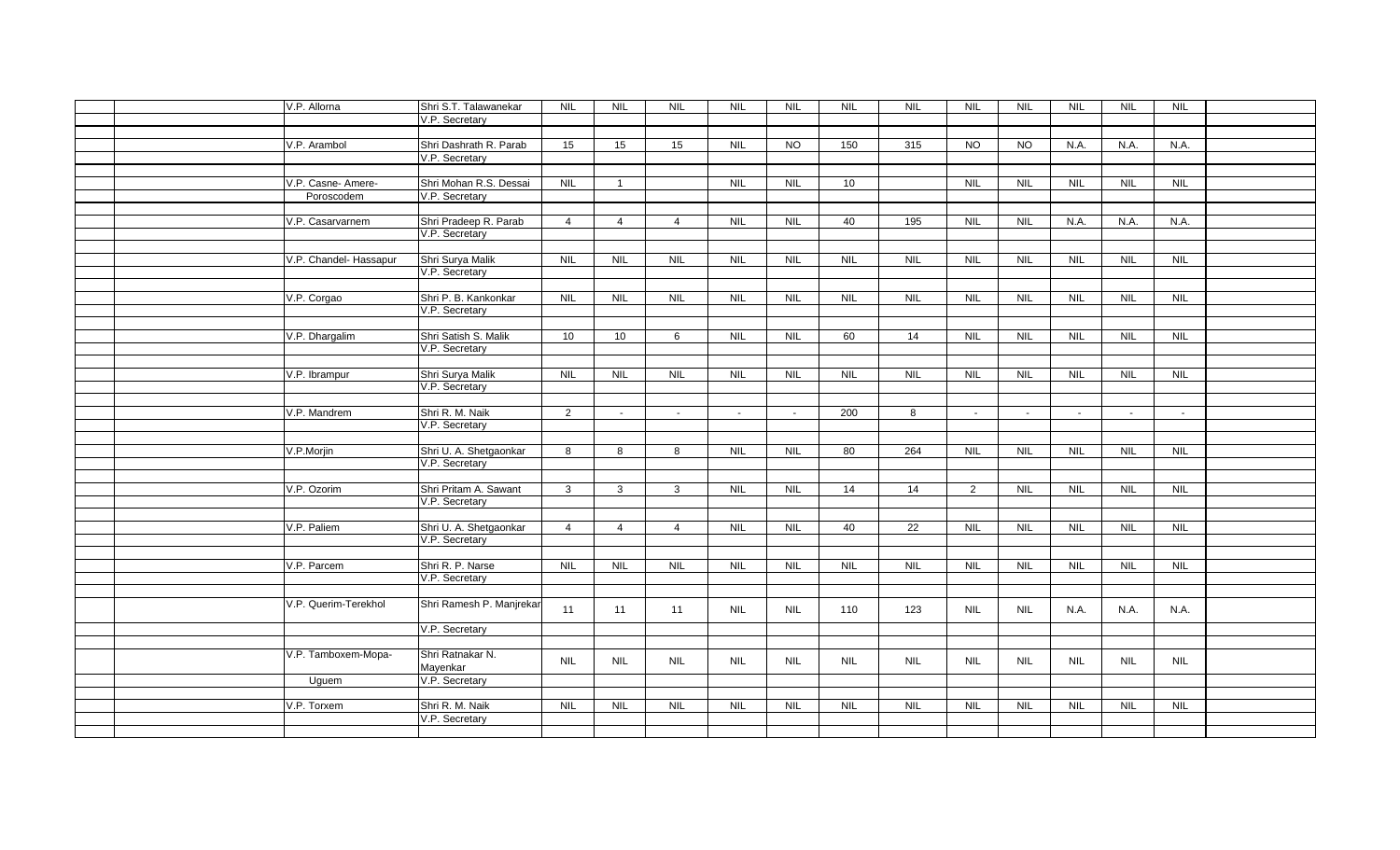| V.P. Tuem                | Shri Bhiva Thakur       | $\overline{4}$ | $\overline{4}$ | $\overline{4}$ | <b>NIL</b>     | NIL        | 50         | 38              | NIL                         | NIL            | NIL        | N.A.       | N.A.       |  |
|--------------------------|-------------------------|----------------|----------------|----------------|----------------|------------|------------|-----------------|-----------------------------|----------------|------------|------------|------------|--|
|                          | V.P. Secretary          |                |                |                |                |            |            |                 |                             |                |            |            |            |  |
|                          |                         |                |                |                |                |            |            |                 |                             |                |            |            |            |  |
| V.P. Warkhand-Nagzar     | Shrri R. K. Marathe     | <b>NIL</b>     | <b>NIL</b>     | NIL            | <b>NIL</b>     | NIL        | NIL        | NIL             | <b>NIL</b>                  | <b>NIL</b>     | <b>NIL</b> | <b>NIL</b> | <b>NIL</b> |  |
|                          | V.P. Secretary          |                |                |                |                |            |            |                 |                             |                |            |            |            |  |
|                          |                         |                |                |                |                |            |            |                 |                             |                |            |            |            |  |
| V.P.Virnoda              | Shri Vikas P. Dessai    | <b>NIL</b>     | <b>NIL</b>     | <b>NIL</b>     | <b>NIL</b>     | <b>NIL</b> | <b>NIL</b> | <b>NIL</b>      | <b>NIL</b>                  | <b>NIL</b>     | <b>NIL</b> | <b>NIL</b> | <b>NIL</b> |  |
|                          | V.P. Secretary          |                |                |                |                |            |            |                 |                             |                |            |            |            |  |
| <b>Block Development</b> | Mrs. Anuja A.N. Gaonkar | <b>NIL</b>     | 10             | 8              | <b>NIL</b>     | <b>NIL</b> | 100        | 20              | $\ensuremath{\mathsf{NIL}}$ | <b>NIL</b>     | N.A.       | N.A.       | N.A.       |  |
| Office, Ponda            |                         |                |                |                |                |            |            |                 |                             |                |            |            |            |  |
|                          |                         |                |                |                |                |            |            |                 |                             |                |            |            |            |  |
| V.P. Curti Khandepar     | Shri Anand G. Naik      | NIL            | $\overline{4}$ | $\overline{4}$ | <b>NIL</b>     | NIL        | 40         | 46              | 6                           | NIL            | N.A        | N.A        | N.A        |  |
|                          | V.P. Secretarary        |                |                |                |                |            |            |                 |                             |                |            |            |            |  |
|                          |                         |                |                |                |                |            |            |                 |                             |                |            |            |            |  |
| V.P. Borim               | Shri Ravindra Wadkar    |                |                |                |                |            |            |                 |                             |                |            |            |            |  |
|                          | V.P. Secretarary        | NIL            | 24             | 24             | <b>NIL</b>     | NIL        | 240        | 307             | NIL                         | $\overline{1}$ | <b>NIL</b> | N.A.       | N.A.       |  |
|                          |                         |                |                |                |                |            |            |                 |                             |                |            |            |            |  |
| V.P. Bandora             | Shri K. S. Gaude        |                |                |                |                |            |            |                 |                             |                |            |            |            |  |
|                          | V.P. Secretarary        | <b>NIL</b>     | 6              | 6              | NIL            | NIL        | 60         | 21              | NIL                         | NIL            | N.A.       | N.A.       | N.A.       |  |
|                          |                         |                |                |                |                |            |            |                 |                             |                |            |            |            |  |
| V.P. Shiroda             | Shri Pradeep H. Gaude   |                |                |                |                |            |            |                 |                             |                |            |            |            |  |
|                          | V.P. Secretarary        | <b>NIL</b>     | 11             | 11             | NIL            | NIL        | 110        | 180             | NIL                         | NIL            | N.A.       | N.A.       | N.A.       |  |
|                          |                         |                |                |                |                |            |            |                 |                             |                |            |            |            |  |
| V.P. Durbhat             | Shri Diwakar Salelkar   |                |                |                |                |            |            |                 |                             |                |            |            |            |  |
|                          | V.P. Secretarary        | <b>NIL</b>     | <b>NIL</b>     | <b>NIL</b>     | NIL            | <b>NIL</b> | <b>NIL</b> | <b>NIL</b>      | <b>NIL</b>                  | <b>NIL</b>     | <b>NIL</b> | <b>NIL</b> | NIL        |  |
|                          |                         |                |                |                |                |            |            |                 |                             |                |            |            |            |  |
| V.P. Marcaim             | Shri U.Y. Shet          |                |                |                |                |            |            |                 |                             |                |            |            |            |  |
|                          | V.P. Secretarary        | <b>NIL</b>     | $\overline{4}$ | $\overline{4}$ | NIL            | <b>NIL</b> | 40         | $\overline{20}$ | $\overline{2}$              | NIL            | N.A.       | N.A.       | N.A.       |  |
|                          |                         |                |                |                |                |            |            |                 |                             |                |            |            |            |  |
| V.P. Wadi-Telaulim       | Shri U.Y. Shet          |                |                |                |                |            |            |                 |                             |                |            |            |            |  |
|                          | V.P. Secretarary        | <b>NIL</b>     | 12             | 12             | <b>NIL</b>     | <b>NIL</b> | 120        | 120             | NIL                         | <b>NIL</b>     | N.A.       | N.A.       | N.A.       |  |
|                          |                         |                |                |                |                |            |            |                 |                             |                |            |            |            |  |
| V.P. Queula              | Shri H. Y. Shet         |                |                |                |                |            |            |                 |                             |                |            |            |            |  |
|                          | V.P. Secretarary        | <b>NIL</b>     | $\mathbf{1}$   | $\overline{1}$ | <b>NIL</b>     | <b>NIL</b> | 10         | 12              | <b>NIL</b>                  | <b>NIL</b>     | N.A.       | N.A.       | N.A.       |  |
|                          |                         |                |                |                |                |            |            |                 |                             |                |            |            |            |  |
| V.P. Usgaon-Ganjem       | Shri G. B. Naik         |                |                |                |                |            |            |                 |                             |                |            |            |            |  |
|                          | V.P. Secretarary        | <b>NIL</b>     | 5 <sup>5</sup> | 5 <sup>5</sup> | <b>NIL</b>     | <b>NIL</b> | 50         | $\frac{1}{174}$ | <b>NIL</b>                  | <b>NIL</b>     | N.A.       | N.A.       | N.A.       |  |
|                          |                         |                |                |                |                |            |            |                 |                             |                |            |            |            |  |
| V.P. Veling-Priol        | Shri R. B. Wadikar      |                |                |                |                |            |            |                 |                             |                |            |            |            |  |
|                          | V.P. Secretarary        | <b>NIL</b>     | $\overline{4}$ | $\mathbf{3}$   | $\overline{1}$ | NIL        | 40         | <b>NIL</b>      | $\mathbf{1}$                | NIL            | N.A.       | N.A.       | N.A.       |  |
|                          |                         |                |                |                |                |            |            |                 |                             |                |            |            |            |  |
| V.P. Betora Nirankal     | Shri M. T. Naik         | <b>NIL</b>     |                |                |                |            |            |                 |                             |                |            |            |            |  |
|                          | V.P. Secretarary        |                |                |                |                |            |            |                 |                             |                |            |            |            |  |
|                          |                         |                |                |                |                |            |            |                 |                             |                |            |            |            |  |
| V.P. Tivrem-Orgao        | Shri M. T. Naik         | NIL            | 9              | 9              | NIL            | <b>NIL</b> | 90         | $\overline{26}$ | <b>NIL</b>                  | NIL            | N.A.       | N.A.       | N.A.       |  |
|                          | V.P. Secretarary        |                |                |                |                |            |            |                 |                             |                |            |            |            |  |
|                          |                         |                |                |                |                |            |            |                 |                             |                |            |            |            |  |
| V.P. Kundaim             | Shri Pradeep Shirodkar  | <b>NIL</b>     | $\overline{1}$ |                |                | <b>NIL</b> | 10         | <b>NIL</b>      | <b>NIL</b>                  | <b>NIL</b>     | N.A.       | N.A.       | N.A.       |  |
|                          | V.P. Secretarary        |                |                |                |                |            |            |                 |                             |                |            |            |            |  |
|                          |                         |                |                |                |                |            |            |                 |                             |                |            |            |            |  |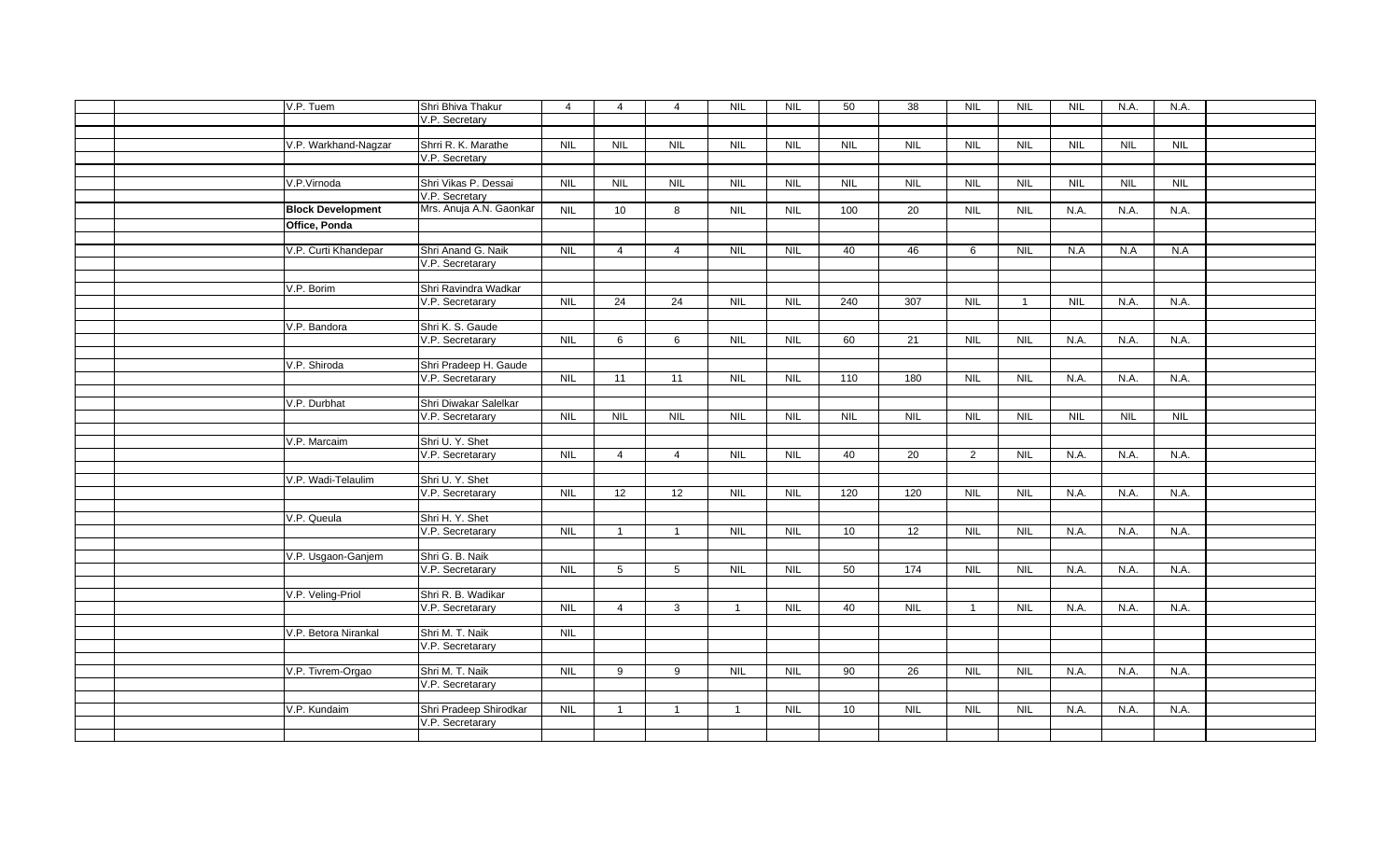| V.P. Volvoi              | Shri P. K. Mahale          | NIL            | NIL            | NIL            | <b>NIL</b>      | NIL        | NIL            | NIL             | NIL            | NIL            | NIL                                  | NIL            | NIL        |  |
|--------------------------|----------------------------|----------------|----------------|----------------|-----------------|------------|----------------|-----------------|----------------|----------------|--------------------------------------|----------------|------------|--|
|                          | V.P. Secretarary           |                |                |                |                 |            |                |                 |                |                |                                      |                |            |  |
|                          |                            |                |                |                |                 |            |                |                 |                |                |                                      |                |            |  |
|                          |                            |                |                |                |                 |            |                |                 |                |                |                                      |                |            |  |
| V.P. Kerim               | Shri S. A. Tari            | <b>NIL</b>     | <b>NIL</b>     | NIL            | <b>NIL</b>      | <b>NIL</b> | <b>NIL</b>     | <b>NIL</b>      | <b>NIL</b>     | <b>NIL</b>     | <b>NIL</b>                           | <b>NIL</b>     | <b>NIL</b> |  |
|                          | V.P. Secretarary           |                |                |                |                 |            |                |                 |                |                |                                      |                |            |  |
|                          |                            |                |                |                |                 |            |                |                 |                |                |                                      |                |            |  |
| V.P. Bhoma Adcolna       | Shri Pradeep Shirodkar     | <b>NIL</b>     | $\overline{2}$ | $\overline{2}$ | 2               | <b>NIL</b> | 20             | NIL             | <b>NIL</b>     | <b>NIL</b>     | <b>NIL</b>                           | <b>NIL</b>     | <b>NIL</b> |  |
|                          | V.P. Secretarary           |                |                |                |                 |            |                |                 |                |                |                                      |                |            |  |
|                          |                            |                |                |                |                 |            |                |                 |                |                |                                      |                |            |  |
| V.P.Panchawadi           | Shri Dhaklu R. Ghadi       | NIL            | NIL            | <b>NIL</b>     | $\overline{1}$  | NIL        | 20             | 20              | NIL            | NIL            | NIL                                  | NIL            | <b>NIL</b> |  |
|                          | V.P. Secretarary           |                |                |                |                 |            |                |                 |                |                |                                      |                |            |  |
|                          |                            |                |                |                |                 |            |                |                 |                |                |                                      |                |            |  |
| V.P. Betqui Candola      | Shri Jitendra Naik         | <b>NIL</b>     | <b>NIL</b>     | <b>NIL</b>     | <b>NIL</b>      | <b>NIL</b> | <b>NIL</b>     | <b>NIL</b>      | <b>NIL</b>     | <b>NIL</b>     | <b>NIL</b>                           | NIL            | NIL        |  |
|                          |                            |                |                |                |                 |            |                |                 |                |                |                                      |                |            |  |
|                          | V.P. Secretarary           |                |                |                |                 |            |                |                 |                |                |                                      |                |            |  |
|                          |                            |                |                |                |                 |            |                |                 |                |                |                                      |                |            |  |
| V.P. Verem Vaghurbem     | Shri Sanjay Naik           | NIL            | NIL            | NIL            | NIL             | NIL        | NIL            | <b>NIL</b>      | NIL            | NIL            | $\overline{\overline{\mathsf{NIL}}}$ | <b>NIL</b>     | NIL        |  |
|                          | V.P. Secretarary           |                |                |                |                 |            |                |                 |                |                |                                      |                |            |  |
|                          |                            |                |                |                |                 |            |                |                 |                |                |                                      |                |            |  |
| <b>Block Development</b> | <b>Shri Manuel Barreto</b> |                |                |                |                 |            |                |                 |                |                |                                      |                |            |  |
| Office, Salcete          | <b>Block Development</b>   | 15             | 15             | 6              | 9               | <b>NIL</b> | 220            | 66              | <b>NIL</b>     | 8              | 8                                    | <b>NIL</b>     | 9          |  |
|                          | Officer                    |                |                |                |                 |            |                |                 |                |                |                                      |                |            |  |
|                          |                            |                |                |                |                 |            |                |                 |                |                |                                      |                |            |  |
| V.P. Ambelim             | Uday Faldessai             | 8              | 8              | 8              | <b>NIL</b>      | <b>NIL</b> | 80             | 566             | $\sim$         | $\overline{4}$ | $\overline{4}$                       | $\sim$         | $\sim$     |  |
|                          | Surendra Dessai, VPS       |                |                |                |                 |            |                |                 |                |                |                                      |                |            |  |
|                          |                            |                |                |                |                 |            |                |                 |                |                |                                      |                |            |  |
|                          |                            |                |                |                |                 |            |                |                 |                |                |                                      |                |            |  |
| V.P. Assolna             | <b>Atul Naik</b>           | 6              |                | $5^{\circ}$    | $5\overline{5}$ |            | 50             | 50              | <b>NIL</b>     | <b>NIL</b>     | <b>NIL</b>                           | <b>NIL</b>     | <b>NIL</b> |  |
|                          | V.P. Secretary             |                |                |                |                 |            |                |                 |                |                |                                      |                |            |  |
|                          |                            |                |                |                |                 |            |                |                 |                |                |                                      |                |            |  |
| V.P. Aquem-Baixo         | S.K. Phadte                | 13             | 13             | 13             |                 | <b>NIL</b> | 400            | 271             | $\overline{2}$ | <b>NIL</b>     | <b>NIL</b>                           | <b>NIL</b>     | <b>NIL</b> |  |
|                          | Maniyar, V.P. Secretary    |                |                |                |                 |            |                |                 |                |                |                                      |                |            |  |
|                          |                            |                |                |                |                 |            |                |                 |                |                |                                      |                |            |  |
| V.P. Cana Benaulim       | Mario Viegas               | 46             | 37             | 37             | 9               | <b>NIL</b> | 460            | 227             | NIL            | 8              | N.A.                                 | N.A.           | N.A.       |  |
|                          | V.P. Secretary             |                |                |                |                 |            |                |                 |                |                |                                      |                |            |  |
|                          |                            |                |                |                |                 |            |                |                 |                |                |                                      |                |            |  |
| V.P. Betalbatim          | <b>Clemente Fernandes</b>  | 2              | $\overline{2}$ | $\overline{2}$ | $\sim$          | $\sim$     | $\overline{4}$ | 10 <sup>1</sup> | $\sim$         | $\sim$         | $\sim$                               | $\sim$         | $\sim$     |  |
|                          | V.P. Secretary             |                |                |                |                 |            |                |                 |                |                |                                      |                |            |  |
|                          |                            |                |                |                |                 |            |                |                 |                |                |                                      |                |            |  |
|                          |                            |                |                |                |                 |            |                |                 |                |                |                                      |                |            |  |
| V.P. Carmona             | Subhodh Prabhu             | -1             | $\overline{1}$ | $\overline{1}$ | $\sim$          | $\sim$     | 10             | 10              | $\sim$         | $\sim$         | $\overline{\overline{\mathsf{NIL}}}$ | N.A.           | N.A.       |  |
|                          | Custodiio Faria            |                |                |                |                 |            |                |                 |                |                |                                      |                |            |  |
|                          | V.P. Secretary             |                |                |                |                 |            |                |                 |                |                |                                      |                |            |  |
|                          |                            |                |                |                |                 |            |                |                 |                |                |                                      |                |            |  |
| V.P. Cavelossim          | Joaquim Rodrigues          | $\overline{7}$ | <b>NIL</b>     | <b>NIL</b>     | <b>NIL</b>      | <b>NIL</b> | 50             | 108             | NIL            | <b>NIL</b>     | <b>NIL</b>                           | <b>NIL</b>     | NIL        |  |
|                          | V.P. Secretary             |                |                |                |                 |            |                |                 |                |                |                                      |                |            |  |
|                          |                            |                |                |                |                 |            |                |                 |                |                |                                      |                |            |  |
| V.P. Camurlim            | Shaikh H. A. Karim         | $\overline{4}$ | $\overline{4}$ | $\overline{4}$ | <b>NIL</b>      | <b>NIL</b> | 10             | 130             | <b>NIL</b>     | <b>NIL</b>     | <b>NIL</b>                           | <b>NIL</b>     | <b>NIL</b> |  |
|                          | V.P. Secretary             |                |                |                |                 |            |                |                 |                |                |                                      |                |            |  |
|                          |                            |                |                |                |                 |            |                |                 |                |                |                                      |                |            |  |
| V.P. Chandor Cavorim     | P. Kamati                  | 3              | 3              | $\mathbf{3}$   | NIL             | <b>NIL</b> | 10             | 30              | $\sim$         | $\overline{a}$ | $\overline{\phantom{a}}$             | $\overline{a}$ | $\sim$     |  |
|                          | V.P. Secretary             |                |                |                |                 |            |                |                 |                |                |                                      |                |            |  |
| V.P. Colva               |                            |                |                |                |                 |            |                | 550             |                |                |                                      |                |            |  |
|                          | R. K. Chari                | 21             | 21             | 21             | <b>NIL</b>      | <b>NIL</b> | 220            |                 | $\sim$         | $\overline{a}$ | $\sim$                               | $\sim$         | $\sim$     |  |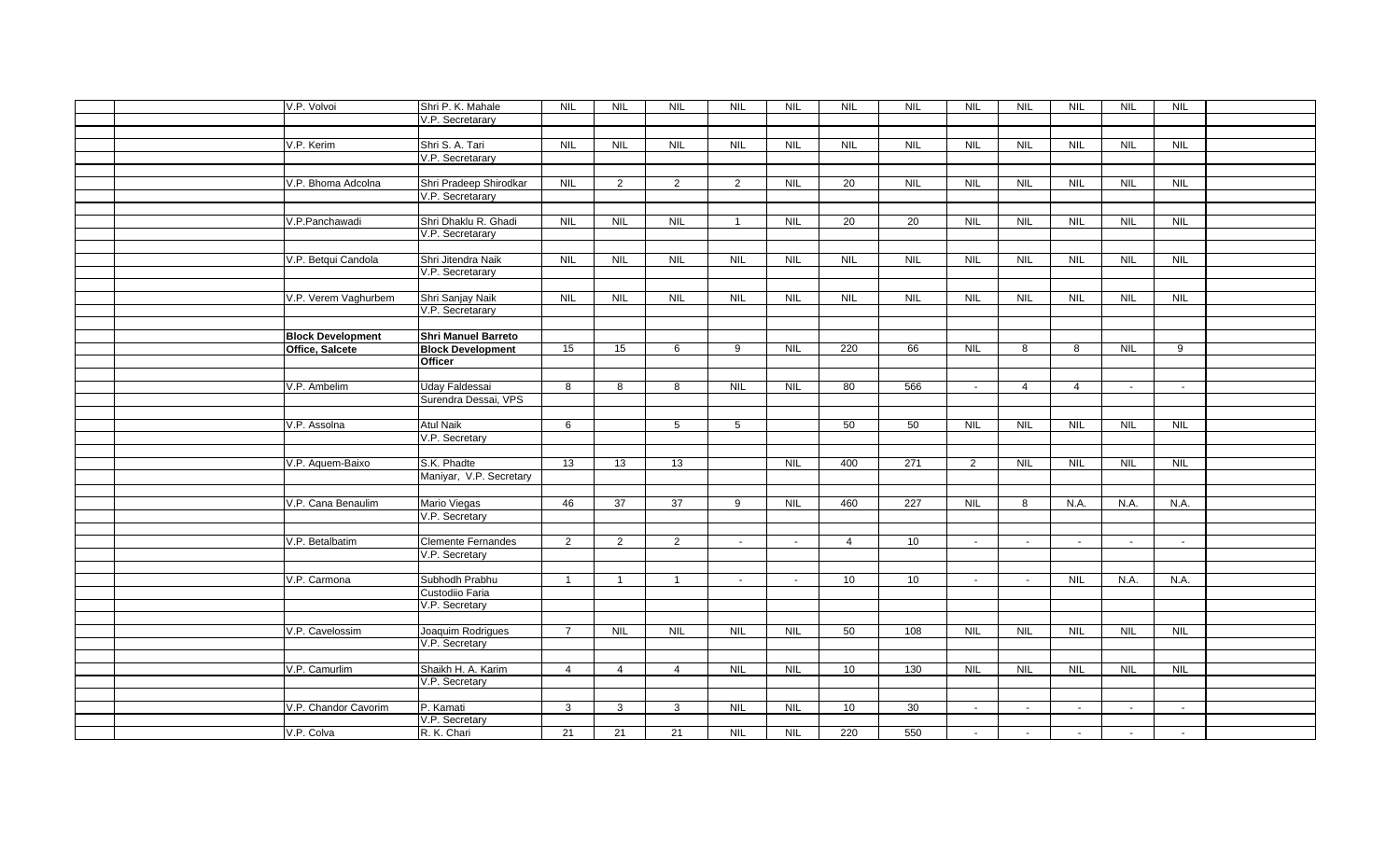|  |                          | V.P. Secretary           |                 |                 |                 |                          |                          |                 |                 |                |                |                          |                          |            |  |
|--|--------------------------|--------------------------|-----------------|-----------------|-----------------|--------------------------|--------------------------|-----------------|-----------------|----------------|----------------|--------------------------|--------------------------|------------|--|
|  | <b>Block Development</b> | Shri Manuel Barreto      |                 |                 |                 |                          |                          |                 |                 |                |                |                          |                          |            |  |
|  | Office, Salcete          | <b>Block Development</b> | 15              | 15              | 6               | 9                        | <b>NIL</b>               | 220             | 66              | <b>NIL</b>     | 8              | 8                        | <b>NIL</b>               | 9          |  |
|  |                          |                          |                 |                 |                 |                          |                          |                 |                 |                |                |                          |                          |            |  |
|  |                          | Officer                  |                 |                 |                 |                          |                          |                 |                 |                |                |                          |                          |            |  |
|  |                          |                          |                 |                 |                 |                          |                          |                 |                 |                |                |                          |                          |            |  |
|  | V.P. Ambelim             | Uday Faldessai           | 8               | 8               | 8               | <b>NIL</b>               | <b>NIL</b>               | 80              | 566             | $\sim$         | $\overline{4}$ | $\overline{4}$           | $\overline{\phantom{a}}$ | $\sim$     |  |
|  |                          | Surendra Dessai, VPS     |                 |                 |                 |                          |                          |                 |                 |                |                |                          |                          |            |  |
|  |                          |                          |                 |                 |                 |                          |                          |                 |                 |                |                |                          |                          |            |  |
|  | V.P. Assolna             | <b>Atul Naik</b>         | 6               |                 | $5\overline{)}$ | $5\overline{)}$          |                          | 50              | 50              | <b>NIL</b>     | <b>NIL</b>     | <b>NIL</b>               | <b>NIL</b>               | <b>NIL</b> |  |
|  |                          | V.P. Secretary           |                 |                 |                 |                          |                          |                 |                 |                |                |                          |                          |            |  |
|  |                          |                          |                 |                 |                 |                          |                          |                 |                 |                |                |                          |                          |            |  |
|  | V.P. Aquem-Baixo         | S.K. Phadte              | 13              | 13              | 13              |                          | <b>NIL</b>               | 400             | 271             | $\overline{2}$ | <b>NIL</b>     | <b>NIL</b>               | <b>NIL</b>               | <b>NIL</b> |  |
|  |                          | Maniyar, V.P. Secretary  |                 |                 |                 |                          |                          |                 |                 |                |                |                          |                          |            |  |
|  |                          |                          |                 |                 |                 |                          |                          |                 |                 |                |                |                          |                          |            |  |
|  | V.P. Cana Benaulim       | Mario Viegas             | 46              | 37              | $\overline{37}$ | 9                        | <b>NIL</b>               | 460             | 227             | <b>NIL</b>     | 8              | N.A.                     | N.A.                     | N.A.       |  |
|  |                          |                          |                 |                 |                 |                          |                          |                 |                 |                |                |                          |                          |            |  |
|  |                          | V.P. Secretary           |                 |                 |                 |                          |                          |                 |                 |                |                |                          |                          |            |  |
|  |                          | Clemente Fernandes       |                 |                 |                 |                          |                          |                 |                 |                |                |                          |                          |            |  |
|  | V.P. Betalbatim          |                          | 2               | $\overline{2}$  | $\overline{2}$  | $\overline{\phantom{a}}$ | $\overline{\phantom{a}}$ | $\overline{4}$  | 10              | $\sim$         | $\sim$         | $\sim$                   | $\overline{\phantom{a}}$ | $\sim$     |  |
|  |                          | V.P. Secretary           |                 |                 |                 |                          |                          |                 |                 |                |                |                          |                          |            |  |
|  |                          |                          |                 |                 |                 |                          |                          |                 |                 |                |                |                          |                          |            |  |
|  | V.P. Carmona             | Subhodh Prabhu           | $\overline{1}$  | $\overline{1}$  | $\overline{1}$  | $\sim$                   | $\sim$                   | 10              | 10              | $\sim$         | $\sim$         | <b>NIL</b>               | N.A.                     | N.A.       |  |
|  |                          | Custodiio Faria          |                 |                 |                 |                          |                          |                 |                 |                |                |                          |                          |            |  |
|  |                          | V.P. Secretary           |                 |                 |                 |                          |                          |                 |                 |                |                |                          |                          |            |  |
|  |                          |                          |                 |                 |                 |                          |                          |                 |                 |                |                |                          |                          |            |  |
|  | V.P. Cavelossim          | Joaquim Rodrigues        | $\overline{7}$  | NIL             | NIL             | NIL                      | NIL                      | 50              | 108             | NIL            | NIL            | NIL                      | NIL                      | NIL        |  |
|  |                          | V.P. Secretary           |                 |                 |                 |                          |                          |                 |                 |                |                |                          |                          |            |  |
|  |                          |                          |                 |                 |                 |                          |                          |                 |                 |                |                |                          |                          |            |  |
|  | V.P. Camurlim            | Shaikh H. A. Karim       | $\overline{4}$  | $\overline{4}$  | $\overline{4}$  | <b>NIL</b>               | <b>NIL</b>               | 10              | 130             | <b>NIL</b>     | <b>NIL</b>     | <b>NIL</b>               | <b>NIL</b>               | <b>NIL</b> |  |
|  |                          | V.P. Secretary           |                 |                 |                 |                          |                          |                 |                 |                |                |                          |                          |            |  |
|  |                          |                          |                 |                 |                 |                          |                          |                 |                 |                |                |                          |                          |            |  |
|  | V.P. Chandor Cavorim     | P. Kamati                | $\mathbf{3}$    | $\mathbf{3}$    | $\overline{3}$  | <b>NIL</b>               | <b>NIL</b>               | 10 <sup>1</sup> | 30              | $\sim$         | $\sim$         | $\sim$                   | $\sim$                   | $\sim$     |  |
|  |                          | V.P. Secretary           |                 |                 |                 |                          |                          |                 |                 |                |                |                          |                          |            |  |
|  | V.P. Colva               | R. K. Chari              | 21              | 21              | 21              | NIL                      | <b>NIL</b>               | 220             | 550             | $\sim$         | $\sim$         | $\sim$                   | $\overline{\phantom{a}}$ | $\sim$     |  |
|  |                          | V.P. Secretary           |                 |                 |                 |                          |                          |                 |                 |                |                |                          |                          |            |  |
|  |                          |                          |                 |                 |                 |                          |                          |                 |                 |                |                |                          |                          |            |  |
|  | V.P. Paroda              | Shri S. K. Phadte        | <b>NIL</b>      | <b>NIL</b>      | <b>NIL</b>      | <b>NIL</b>               | <b>NIL</b>               | <b>NIL</b>      | <b>NIL</b>      | <b>NIL</b>     | <b>NIL</b>     | <b>NIL</b>               | <b>NIL</b>               | <b>NIL</b> |  |
|  |                          | V.P. Secretary           |                 |                 |                 |                          |                          |                 |                 |                |                |                          |                          |            |  |
|  |                          |                          |                 |                 |                 |                          |                          |                 |                 |                |                |                          |                          |            |  |
|  | V.P. St. Jose De Areal   | Shri Shaikh Abdul Hassan | $\sim$          | $\overline{1}$  | $\mathbf{1}$    | <b>NIL</b>               | <b>NIL</b>               | 10 <sup>1</sup> | $5\phantom{.0}$ | $\sim$         | $\sim$         | $\sim$                   | $\sim$                   | $\sim$     |  |
|  |                          |                          |                 |                 |                 |                          |                          |                 |                 |                |                |                          |                          |            |  |
|  |                          | V.P. Secretary           |                 |                 |                 |                          |                          |                 |                 |                |                |                          |                          |            |  |
|  |                          |                          |                 |                 |                 |                          |                          |                 |                 |                |                |                          |                          |            |  |
|  | V.P. Seraulim            | Shri Menino Figureido    | 21              | $\sim$          | <b>NIL</b>      | $\sim$                   | $\sim$                   | 101             | 80              | $\sim$         | $\sim$         | $\sim$                   | $\sim$                   | $\sim$     |  |
|  |                          | V.P. Secretary           |                 |                 |                 |                          |                          |                 |                 |                |                |                          |                          |            |  |
|  |                          |                          |                 |                 |                 |                          |                          |                 |                 |                |                |                          |                          |            |  |
|  | V.P. Sarzora             | Shri S. K. Karim         | $\overline{4}$  | $\overline{4}$  | $\overline{4}$  | NIL                      | NIL                      | $\overline{20}$ | $\sim$          | $\overline{2}$ | $\sim$         | $\sim$                   | $\sim$                   | $\sim$     |  |
|  |                          | V.P. Secretary           |                 |                 |                 |                          |                          |                 |                 |                |                |                          |                          |            |  |
|  |                          |                          |                 |                 |                 |                          |                          |                 |                 |                |                |                          |                          |            |  |
|  | V.P. Raia                | Smt Diana D'Souza        | 10 <sup>°</sup> | 10 <sup>1</sup> | 10 <sup>°</sup> | <b>NIL</b>               | <b>NIL</b>               | 100             | $\sim$          | <b>NIL</b>     | $\sim$         | $\overline{\phantom{a}}$ |                          | $\sim$     |  |
|  |                          | V.P. Secretary           |                 |                 |                 |                          |                          |                 |                 |                |                |                          |                          |            |  |
|  |                          |                          |                 |                 |                 |                          |                          |                 |                 |                |                |                          |                          |            |  |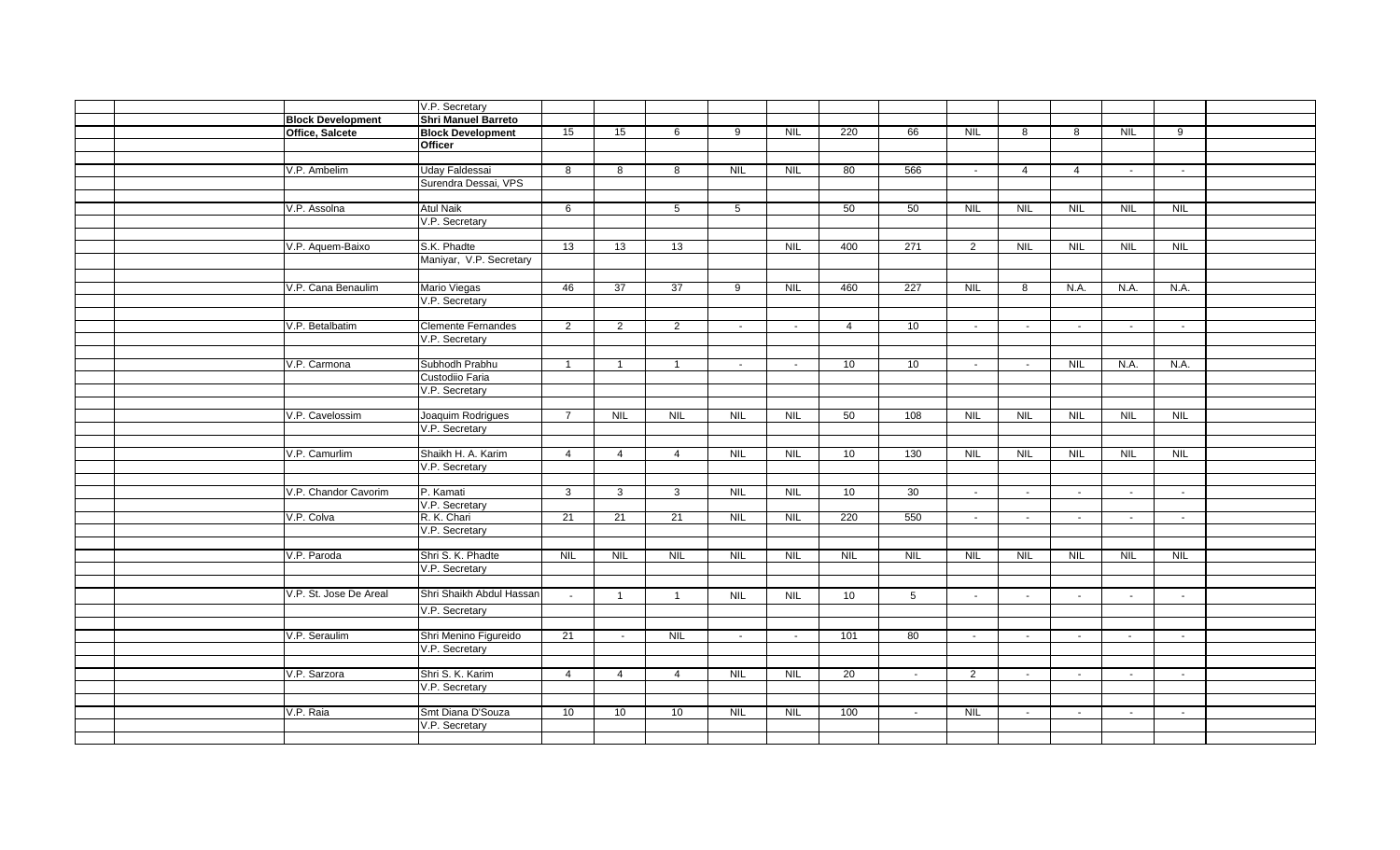| V.P. Rachol        |                          | Shri Shaikh Karim        | 10              | 10 <sup>1</sup> | 10 <sup>1</sup> | <b>NIL</b> | NIL        | 70         | 108            | <b>NIL</b> | $\sim$         | $\overline{\phantom{a}}$             |            | $\sim$     |  |
|--------------------|--------------------------|--------------------------|-----------------|-----------------|-----------------|------------|------------|------------|----------------|------------|----------------|--------------------------------------|------------|------------|--|
|                    |                          | V.P. Secretary           |                 |                 |                 |            |            |            |                |            |                |                                      |            |            |  |
|                    |                          |                          |                 |                 |                 |            |            |            |                |            |                |                                      |            |            |  |
| V.P. Varca         |                          | Shri Anjelico Gracias    | $\sim$          | 19              | 19              | <b>NIL</b> | <b>NIL</b> | 190        | 132            | <b>NIL</b> | <b>NIL</b>     | N.A.                                 | N.A.       | N.A.       |  |
|                    |                          | V.P. Secretary           |                 |                 |                 |            |            |            |                |            |                |                                      |            |            |  |
|                    |                          |                          |                 |                 |                 |            |            |            |                |            |                |                                      |            |            |  |
| V.P. Orlim         | Shri R. Naik             |                          | 11              | 11              | 11              | NIL        | <b>NIL</b> | 110        | 56             | <b>NIL</b> | <b>NIL</b>     | <b>NIL</b>                           | <b>NIL</b> | <b>NIL</b> |  |
|                    |                          | V.P. Secretary           |                 |                 |                 |            |            |            |                |            |                |                                      |            |            |  |
|                    |                          |                          |                 |                 |                 |            |            |            |                |            |                |                                      |            |            |  |
| V.P. Velim         |                          | Shri Uday Faldessai      | 12              | 12              | 11              |            | $\sim$     | 120        | $\overline{4}$ | 10         | $\overline{1}$ | <b>NIL</b>                           | <b>NIL</b> | <b>NIL</b> |  |
|                    |                          | V.P. Secretary           |                 |                 |                 |            |            |            |                |            |                |                                      |            |            |  |
|                    |                          |                          |                 |                 |                 |            |            |            |                |            |                |                                      |            |            |  |
|                    | V.P. Rumdamol Davorlim   | Smt. Nandita Mandrekar   | $\overline{4}$  | $\overline{4}$  | $\overline{4}$  | <b>NIL</b> | <b>NIL</b> | <b>NIL</b> | 62             | <b>NIL</b> | $\mathbf{1}$   | $\overline{1}$                       | <b>NIL</b> | <b>NIL</b> |  |
|                    |                          | V.P. Secretary           |                 |                 |                 |            |            |            |                |            |                |                                      |            |            |  |
|                    | <b>Block Development</b> | Shri P. P. Murgaonkar,   | $\overline{1}$  | $\overline{1}$  | $\overline{1}$  | NIL        | NIL        | 10         | 20             | NIL        | NIL            | $\overline{\overline{\mathsf{NIL}}}$ | NIL        | NIL        |  |
| Office, Mormugao   |                          | <b>Block Development</b> |                 |                 |                 |            |            |            |                |            |                |                                      |            |            |  |
|                    | Officer                  |                          |                 |                 |                 |            |            |            |                |            |                |                                      |            |            |  |
|                    |                          |                          |                 |                 |                 |            |            |            |                |            |                |                                      |            |            |  |
| Village Panchayat  |                          | Narayan Azgaonkar        |                 |                 |                 |            |            |            |                |            |                |                                      |            |            |  |
| Cortalim           |                          | V.P. Secretary           | 23              | 23              | 23              | <b>NIL</b> | <b>NIL</b> | 140        | 760            | <b>NIL</b> | <b>NIL</b>     | <b>NIL</b>                           | <b>NIL</b> | <b>NIL</b> |  |
|                    |                          |                          |                 |                 |                 |            |            |            |                |            |                |                                      |            |            |  |
| Village Panchayat  |                          | Pradeep M. Tamhankar     |                 |                 |                 |            |            |            |                |            |                |                                      |            |            |  |
| Chicalim           |                          | V.P. Secretary           | 34              | 34              | 14              | 20         | <b>NIL</b> | 140        | 1391           | <b>NIL</b> | $\mathbf{1}$   | $\overline{1}$                       | NIL        | <b>NIL</b> |  |
|                    |                          |                          |                 |                 |                 |            |            |            |                |            |                |                                      |            |            |  |
| Village Panchayat  |                          | Ratnakar L. Govekar      |                 |                 |                 |            |            |            |                |            |                |                                      |            |            |  |
| Cansaulim          |                          | V.P. Secretary           | 33              | 33              | 33              | <b>NIL</b> | <b>NIL</b> | 330        | 882            | <b>NIL</b> | <b>NIL</b>     | <b>NIL</b>                           | <b>NIL</b> | <b>NIL</b> |  |
|                    |                          |                          |                 |                 |                 |            |            |            |                |            |                |                                      |            |            |  |
| Village Panchayat  |                          | Asha G. Honnavarkar      |                 |                 |                 |            |            |            |                |            |                |                                      |            |            |  |
| Chicolna-Bogmolo   |                          | V.P. Secretary           | <b>NIL</b>      | <b>NIL</b>      | NIL             | <b>NIL</b> | <b>NIL</b> | <b>NIL</b> | NIL            | <b>NIL</b> | <b>NIL</b>     | <b>NIL</b>                           | <b>NIL</b> | <b>NIL</b> |  |
|                    |                          |                          |                 |                 |                 |            |            |            |                |            |                |                                      |            |            |  |
| Village Panchayat  |                          | Sainath M, Padwal        |                 |                 |                 |            |            |            |                |            |                |                                      |            |            |  |
| Majorda            |                          | V.P. Secretary           | 70              | 70              | 50              | <b>NIL</b> | <b>NIL</b> | 580        | 1884           | <b>NIL</b> | 2              | 2                                    | <b>NIL</b> | <b>NIL</b> |  |
|                    |                          |                          |                 |                 |                 |            |            |            |                |            |                |                                      |            |            |  |
| Villaage Panchayat |                          | Peter Noronha            |                 |                 |                 |            |            |            |                |            |                |                                      |            |            |  |
| Nagoa              |                          | V.P. Secretary           | 16              | 16              | 16              | NIL        | NIL        | 160        | 357            | <b>NIL</b> | $\overline{1}$ | $\overline{1}$                       | NIL        | <b>NIL</b> |  |
|                    |                          |                          |                 |                 |                 |            |            |            |                |            |                |                                      |            |            |  |
| Village Panchayat  |                          | Pedro Carmo Jacques      |                 |                 |                 |            |            |            |                |            |                |                                      |            |            |  |
| Sancoale           |                          | V.P. Secretary           | $5\overline{5}$ | $5^{\circ}$     | $5\overline{5}$ | NIL        | <b>NIL</b> | 50         | 26             | NIL        | <b>NIL</b>     | <b>NIL</b>                           | <b>NIL</b> | <b>NIL</b> |  |
|                    |                          |                          |                 |                 |                 |            |            |            |                |            |                |                                      |            |            |  |
| Village Panchayat  |                          | Ratnakar L. Govekar      |                 |                 |                 |            |            |            |                |            |                |                                      |            |            |  |
| Velsao             |                          | V.P. Secretary           | 56              | 56              | 56              | NIL        | NIL        | 560        | 464            | <b>NIL</b> | NIL            | NIL                                  | <b>NIL</b> | NIL        |  |
|                    |                          |                          |                 |                 |                 |            |            |            |                |            |                |                                      |            |            |  |
| Village Panchayat  |                          | Murlidhar Salgaonkar     |                 |                 |                 |            |            |            |                |            |                |                                      |            |            |  |
| Verna              |                          | V.P. Secretary           | 13              | 13              | 13              | <b>NIL</b> | <b>NIL</b> | 130        | 684            | <b>NIL</b> | <b>NIL</b>     | <b>NIL</b>                           | <b>NIL</b> | <b>NIL</b> |  |
|                    | <b>Block Development</b> | Shri V. S.Naik Gaunekar  | 9               | 9               | 9               | <b>NIL</b> | <b>NIL</b> | 60         | 388            | <b>NIL</b> | <b>NIL</b>     | <b>NIL</b>                           | <b>NIL</b> | <b>NIL</b> |  |
| Office, Sanguem    |                          | B.D.O. Sanguem           |                 |                 |                 |            |            |            |                |            |                |                                      |            |            |  |
|                    |                          |                          |                 |                 |                 |            |            |            |                |            |                |                                      |            |            |  |
| V.P. Calay         |                          | Shri John Mascarenhas    | 6               | 6               | 6               | NIL        | <b>NIL</b> | 60         | 440            | NIL        | <b>NIL</b>     | NIL                                  | <b>NIL</b> | NIL        |  |
|                    |                          | V.P. Secretary           |                 |                 |                 |            |            |            |                |            |                |                                      |            |            |  |
|                    |                          |                          |                 |                 |                 |            |            |            |                |            |                |                                      |            |            |  |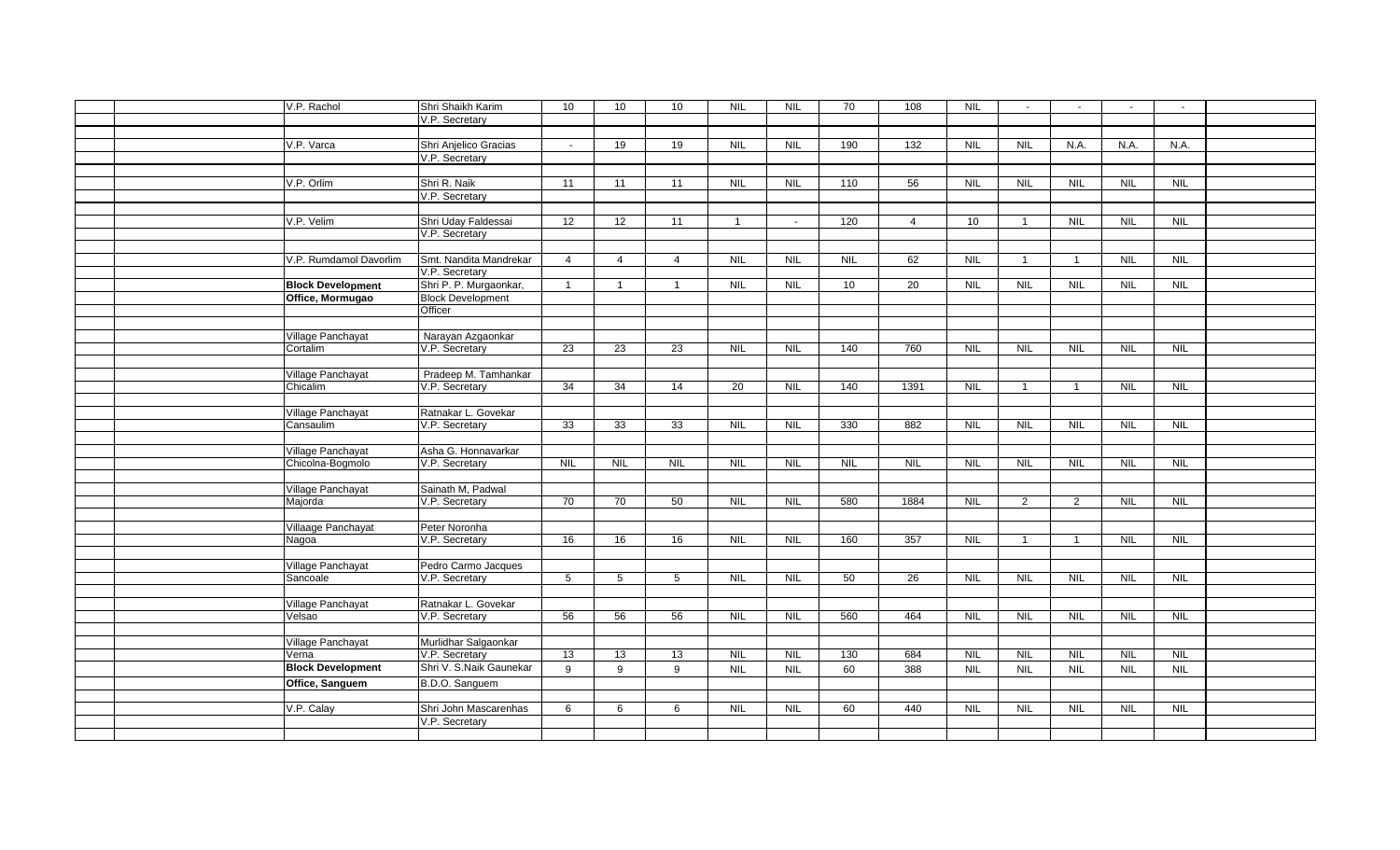|  | V.P.Netruli              | Shri H.M. Kurdikar,    | <b>NIL</b>     | <b>NIL</b>     | <b>NIL</b>      | <b>NIL</b>     | <b>NIL</b>     | <b>NIL</b> | <b>NIL</b>      | <b>NIL</b>   | <b>NIL</b> | <b>NIL</b> | <b>NIL</b> | <b>NIL</b> |  |
|--|--------------------------|------------------------|----------------|----------------|-----------------|----------------|----------------|------------|-----------------|--------------|------------|------------|------------|------------|--|
|  |                          | <b>Gram Sevak</b>      |                |                |                 |                |                |            |                 |              |            |            |            |            |  |
|  |                          |                        |                |                |                 |                |                |            |                 |              |            |            |            |            |  |
|  | V.P. Rivona              | Shri D.V. Raut Desai   | $\mathbf{3}$   | $\mathbf{3}$   | $\mathbf{3}$    | <b>NIL</b>     | <b>NIL</b>     | 30         | 128             | <b>NIL</b>   | <b>NIL</b> | <b>NIL</b> | <b>NIL</b> | <b>NIL</b> |  |
|  |                          | V.P.Secretary          |                |                |                 |                |                |            |                 |              |            |            |            |            |  |
|  |                          |                        |                |                |                 |                |                |            |                 |              |            |            |            |            |  |
|  | V.P. Curdi               | Shri B.M. Tilve,       | $\overline{1}$ | $\overline{1}$ | $\overline{1}$  | Nil            | <b>NIL</b>     | 10         | 6               | <b>NIL</b>   | <b>NIL</b> | NIL        | <b>NIL</b> | <b>NIL</b> |  |
|  |                          | V.P.Secretary          |                |                |                 |                |                |            |                 |              |            |            |            |            |  |
|  |                          |                        |                |                |                 |                |                |            |                 |              |            |            |            |            |  |
|  | V.P. Ugvem               | Shri B.M. Tilve,       | 2              | $\overline{2}$ | 2               | NIL            | NIL            | 20         | 6               | <b>NIL</b>   | NIL        | NIL        | <b>NIL</b> | <b>NIL</b> |  |
|  |                          | V.P.Secretary          |                |                |                 |                |                |            |                 |              |            |            |            |            |  |
|  |                          |                        |                |                |                 |                |                |            |                 |              |            |            |            |            |  |
|  | V.P.Bhati                | Shri Alexean Alfanso   | 10             | 10             | 10              | <b>NIL</b>     | NIL            | 100        | 1466            | <b>NIL</b>   | NIL        | NIL        | <b>NIL</b> | <b>NIL</b> |  |
|  |                          | V.P.Secretary          |                |                |                 |                |                |            |                 |              |            |            |            |            |  |
|  |                          |                        |                |                |                 |                |                |            |                 |              |            |            |            |            |  |
|  | V.P.Kirlapal Dabal       | Shri D.V. Kossambe     | $\overline{4}$ | $\overline{4}$ | $\overline{4}$  | <b>NIL</b>     | <b>NIL</b>     | 40         | 38              | NIL          | <b>NIL</b> | NIL        | <b>NIL</b> | NIL        |  |
|  |                          | V.P.Secretary          |                |                |                 |                |                |            |                 |              |            |            |            |            |  |
|  |                          |                        |                |                |                 |                |                |            |                 |              |            |            |            |            |  |
|  | V.P.Dharbondra           | Shri D.V. Kossambe     | $\overline{7}$ | $\overline{7}$ | $\mathbf{3}$    | $\overline{4}$ | $\overline{4}$ | 120        | NIL             | 4Nos         | NIL        | NIL        | NIL        | NIL        |  |
|  |                          | V.P.Secretary          |                |                |                 |                |                |            |                 | 26 pages     |            |            |            |            |  |
|  |                          |                        |                |                |                 |                |                |            |                 |              |            |            |            |            |  |
|  | V.P.Sanvordem            | Shri V.S. Gaonkar      | 6              | 6              | 6               | <b>NIL</b>     | <b>NIL</b>     | 100        | 172             | <b>NIL</b>   | <b>NIL</b> | <b>NIL</b> | <b>NIL</b> | <b>NIL</b> |  |
|  |                          | Gram Sevak             |                |                |                 |                |                |            |                 |              |            |            |            |            |  |
|  |                          |                        |                |                |                 |                |                |            |                 |              |            |            |            |            |  |
|  | V.P.Sancorda             | Shri C.V. Naik         | $\overline{4}$ | $\overline{4}$ | $\overline{4}$  | <b>NIL</b>     | NIL            | 60         | $\frac{1}{21}$  | NIL          | NIL        | NIL        | <b>NIL</b> | <b>NIL</b> |  |
|  |                          | <b>Gram Sevak</b>      |                |                |                 |                |                |            |                 |              |            |            |            |            |  |
|  |                          |                        |                |                |                 |                |                |            |                 |              |            |            |            |            |  |
|  |                          |                        |                |                |                 |                |                |            |                 |              |            |            |            |            |  |
|  | V.P.Mollem               | Shri P.S. Naik         | $\overline{1}$ | $\overline{1}$ | $\overline{1}$  | <b>NIL</b>     | <b>NIL</b>     | 10         | 428             | <b>NIL</b>   | <b>NIL</b> | <b>NIL</b> | <b>NIL</b> | <b>NIL</b> |  |
|  |                          | V.P.Secretary          |                |                |                 |                |                |            |                 |              |            |            |            |            |  |
|  |                          |                        |                |                |                 |                |                |            |                 |              |            |            |            |            |  |
|  | V.P.Collem               | Shri P.S. Naik         | $\overline{7}$ | $\overline{7}$ | $5^{\circ}$     | <b>NIL</b>     | 2              | 70         | 64              | <b>NIL</b>   | <b>NIL</b> | NIL        | <b>NIL</b> | <b>NIL</b> |  |
|  |                          | V.P.Secretary          |                |                |                 |                |                |            |                 |              |            |            |            |            |  |
|  | <b>Block Development</b> | Shri Arvind B. Khutkar | 5              | $5^{\circ}$    | $5\overline{5}$ | <b>NIL</b>     | <b>NIL</b>     | 404        | 404             | <b>NIL</b>   | <b>NIL</b> | <b>NIL</b> | <b>NIL</b> | <b>NIL</b> |  |
|  | Office, Quepem           | B.D.O. Quepem          |                |                |                 |                |                |            |                 |              |            |            |            |            |  |
|  |                          |                        |                |                |                 |                |                |            |                 |              |            |            |            |            |  |
|  | V.P.Ambaulim             | Shri Anil S.Naik       | NIL            | NIL            | <b>NIL</b>      | NIL            | NIL            | NIL        | <b>NIL</b>      | NIL          | NIL        | NIL        | NIL        | NIL        |  |
|  |                          | V.P.Secretary          |                |                |                 |                |                |            |                 |              |            |            |            |            |  |
|  |                          |                        |                |                |                 |                |                |            |                 |              |            |            |            |            |  |
|  | V.P.Avadem               | Shri D.N.Dabolkar      | 2              | $\overline{2}$ | $\overline{2}$  | <b>NIL</b>     | <b>NIL</b>     | 40         | 40              | NIL          | <b>NIL</b> | <b>NIL</b> | <b>NIL</b> | <b>NIL</b> |  |
|  |                          | V.P. Secretary         |                |                |                 |                |                |            |                 |              |            |            |            |            |  |
|  |                          |                        |                |                |                 |                |                |            |                 |              |            |            |            |            |  |
|  | V.P.Assoldem             | Shri Paresh Rane       | 13             | 13             | 13              | NIL            | <b>NIL</b>     | 200        | 200             | $\mathbf{3}$ | <b>NIL</b> | NIL        | <b>NIL</b> | <b>NIL</b> |  |
|  |                          | V.P. Secretary         |                |                |                 |                |                |            |                 |              |            |            |            |            |  |
|  |                          |                        |                |                |                 |                |                |            |                 |              |            |            |            |            |  |
|  | V.P.Barcem-Quedem        | Kum.Harsha Faldessai   | <b>NIL</b>     | <b>NIL</b>     | <b>NIL</b>      | <b>NIL</b>     | <b>NIL</b>     | <b>NIL</b> | <b>NIL</b>      | <b>NIL</b>   | <b>NIL</b> | <b>NIL</b> | <b>NIL</b> | <b>NIL</b> |  |
|  |                          | V.P. Secretary         |                |                |                 |                |                |            |                 |              |            |            |            |            |  |
|  |                          |                        |                |                |                 |                |                |            |                 |              |            |            |            |            |  |
|  | V.P.Balli-Adnem          | Kum. Vandana Sawant,   | $\overline{1}$ | $\overline{1}$ | $\overline{1}$  | <b>NIL</b>     | NIL            | 10         | $5\overline{5}$ | NIL          | NIL        | NIL        | NIL        | NIL        |  |
|  |                          | V.P. Secretary         |                |                |                 |                |                |            |                 |              |            |            |            |            |  |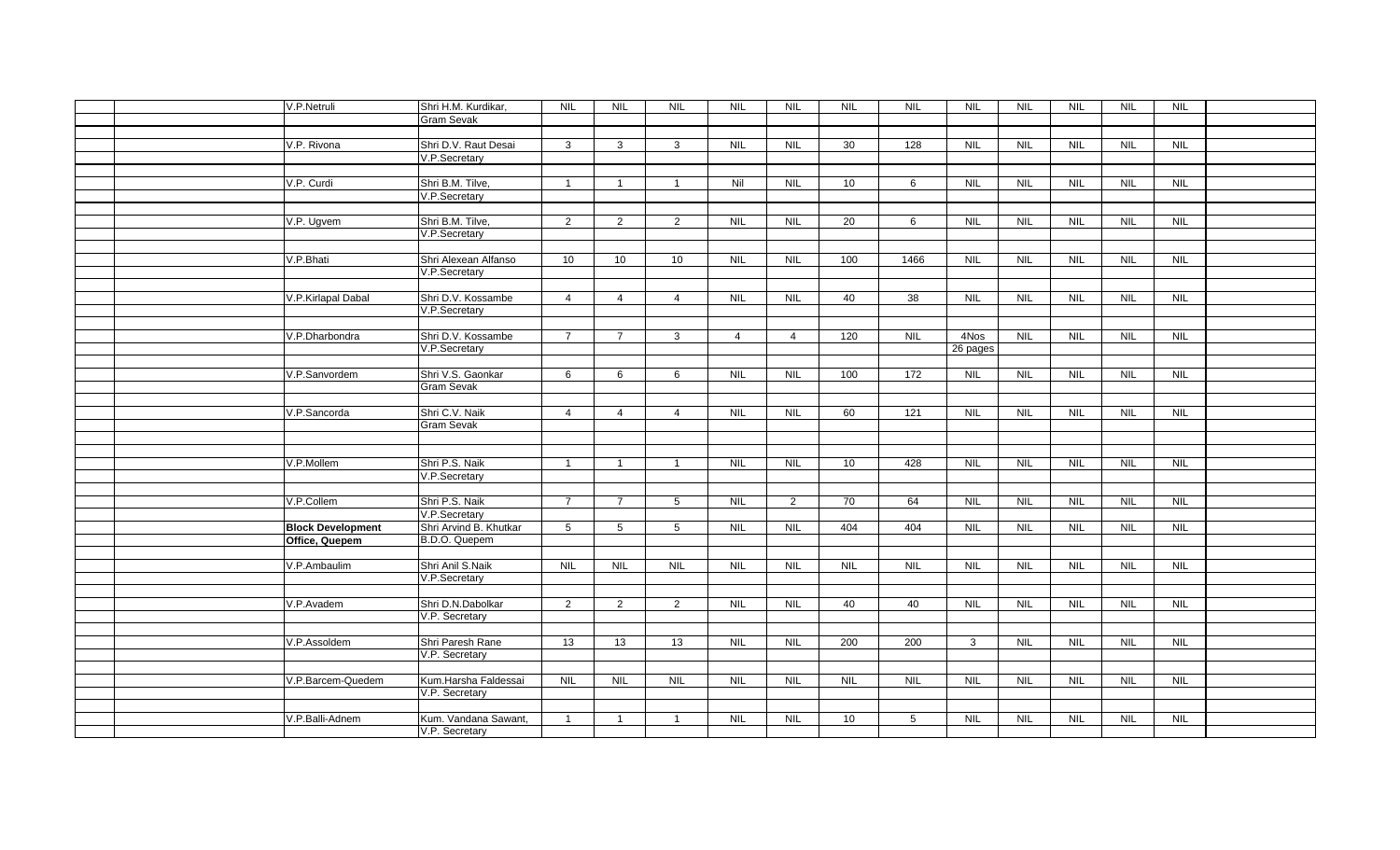|    |                                   | V.P. Cavrem-Pirla        | Shri Gurudas Gaonkar                     | NIL            | NIL            | NIL            | <b>NIL</b> | NIL                    | NIL        | NIL        | NIL        | <b>NIL</b>               | NIL                      | <b>NIL</b>               | <b>NIL</b>               |
|----|-----------------------------------|--------------------------|------------------------------------------|----------------|----------------|----------------|------------|------------------------|------------|------------|------------|--------------------------|--------------------------|--------------------------|--------------------------|
|    |                                   |                          | V.P. Secretary                           |                |                |                |            |                        |            |            |            |                          |                          |                          |                          |
|    |                                   |                          |                                          |                |                |                |            |                        |            |            |            |                          |                          |                          |                          |
|    |                                   | V.P. Fatorpa Quitol      | Shri Arjun Velip                         | NIL            | NIL            | <b>NIL</b>     | NIL        | NIL                    | NIL        | <b>NIL</b> | NIL        | NIL                      | NIL                      | NIL                      | NIL                      |
|    |                                   |                          | V.P. Secretary                           |                |                |                |            |                        |            |            |            |                          |                          |                          |                          |
|    |                                   | V.P. Molcornem           | Shri Manuel Cardozo                      | $\overline{4}$ | $\overline{4}$ | $\overline{4}$ | <b>NIL</b> | <b>NIL</b>             | 130        | 130        | <b>NIL</b> | <b>NIL</b>               | <b>NIL</b>               | <b>NIL</b>               | <b>NIL</b>               |
|    |                                   |                          | V.P.Secretary                            |                |                |                |            |                        |            |            |            |                          |                          |                          |                          |
|    |                                   |                          |                                          |                |                |                |            |                        |            |            |            |                          |                          |                          |                          |
|    |                                   | V.P.Morpirla             | Shri Amol Gaonkar                        | NIL            | NIL            | <b>NIL</b>     | <b>NIL</b> | <b>NIL</b>             | <b>NIL</b> | <b>NIL</b> | NIL        | <b>NIL</b>               | <b>NIL</b>               | NIL                      | NIL                      |
|    |                                   |                          | V.P. Secretary                           |                |                |                |            |                        |            |            |            |                          |                          |                          |                          |
|    |                                   |                          |                                          |                |                |                |            |                        |            |            |            |                          |                          |                          |                          |
|    |                                   | V.P. Naqueri Betul       | Shri Amol Gaonkar                        | NIL            | NIL            | NIL            | <b>NIL</b> | NIL                    | NIL        | <b>NIL</b> | NIL        | NIL                      | NIL                      | NIL                      | NIL                      |
|    |                                   |                          | V.P. Secretary                           |                |                |                |            |                        |            |            |            |                          |                          |                          |                          |
|    |                                   |                          |                                          |                |                |                |            |                        |            |            |            |                          |                          |                          |                          |
|    |                                   | V.P. Xeldem              | Tulshidas Raiker.                        | $\overline{1}$ | $\overline{1}$ | $\overline{1}$ | <b>NIL</b> | NIL                    | 10         | 359        | NIL        | NIL                      | NIL                      | NIL                      | NIL                      |
|    |                                   |                          | V.P. Secretary                           |                |                |                |            |                        |            |            |            |                          |                          |                          |                          |
|    |                                   | <b>Block Development</b> | Shri Manuel Barretto,                    | <b>NIL</b>     | NIL            | <b>NIL</b>     | NIL        | <b>NIL</b>             | <b>NIL</b> | <b>NIL</b> | NIL        | <b>NIL</b>               | NIL                      | NIL                      | NIL                      |
|    |                                   | Office, Canacona         | Canacona                                 |                |                |                |            |                        |            |            |            |                          |                          |                          |                          |
|    |                                   |                          |                                          |                |                |                |            |                        |            |            |            |                          |                          |                          |                          |
|    |                                   | V.P. Loliem-Polem        | Shri Sandep S. Desai,                    | 2              | $\overline{2}$ | 2              | 2          | <b>NIL</b>             | 168        | NIL        | $\sim$     | $\overline{\phantom{a}}$ | $\overline{\phantom{a}}$ | $\overline{\phantom{a}}$ | $\overline{\phantom{a}}$ |
|    |                                   |                          | V.P. Secretary                           |                |                |                |            |                        |            |            |            |                          |                          |                          |                          |
|    |                                   |                          |                                          | <b>NIL</b>     | <b>NIL</b>     | <b>NIL</b>     | <b>NIL</b> | <b>NIL</b>             | <b>NIL</b> | NIL        | <b>NIL</b> | <b>NIL</b>               | <b>NIL</b>               |                          |                          |
|    |                                   | V.P. Poinguinim          | Shri Manjunath Gaonkar<br>V.P. Secretary |                |                |                |            |                        |            |            |            |                          |                          | <b>NIL</b>               |                          |
|    |                                   |                          |                                          |                |                |                |            |                        |            |            |            |                          |                          |                          |                          |
|    |                                   | V.P. Gaondongrem         | Shri Janu M. Gaonkar                     | NIL            | NIL            | <b>NIL</b>     | <b>NIL</b> | NIL                    | NIL        | <b>NIL</b> | NIL        | NIL                      | NIL                      | NIL                      |                          |
|    |                                   |                          | V.P. Secretary                           |                |                |                |            |                        |            |            |            |                          |                          |                          |                          |
|    |                                   |                          |                                          |                |                |                |            |                        |            |            |            |                          |                          |                          |                          |
|    |                                   | V.P. Cotigao             | Shri Ramesh Komarpant                    | <b>NIL</b>     | <b>NIL</b>     | <b>NIL</b>     | <b>NIL</b> | <b>NIL</b>             | NIL        | NIL        | <b>NIL</b> | <b>NIL</b>               | <b>NIL</b>               | <b>NIL</b>               |                          |
|    |                                   |                          | V.P. Secretary                           |                |                |                |            |                        |            |            |            |                          |                          |                          |                          |
|    |                                   |                          |                                          |                |                |                |            |                        |            |            |            |                          |                          |                          |                          |
|    |                                   | V.P. Shristhal           | Shri Sushant Lolyekar                    | <b>NIL</b>     | NIL            | <b>NIL</b>     | NIL        | <b>NIL</b>             | <b>NIL</b> | <b>NIL</b> | NIL        | <b>NIL</b>               | NIL                      | <b>NIL</b>               |                          |
|    |                                   |                          | V.P. Secretary                           |                |                |                |            |                        |            |            |            |                          |                          |                          |                          |
|    |                                   |                          |                                          |                |                |                |            |                        |            |            |            |                          |                          |                          |                          |
|    |                                   | V.P. Agonda              | Shri Vithoba Mahale                      | $\overline{1}$ | $\overline{1}$ |                | NIL        | NIL                    | 110        | NIL        | $\sim$     | $\sim$                   | $\overline{\phantom{a}}$ | $\sim$                   |                          |
|    |                                   |                          | V.P. Secretary                           |                |                |                |            |                        |            |            |            |                          |                          |                          |                          |
|    |                                   |                          |                                          |                |                |                |            |                        |            |            |            |                          |                          |                          |                          |
|    |                                   | V.P. Cola                | Shri Damodar Kankonkar                   | <b>NIL</b>     | <b>NIL</b>     | <b>NIL</b>     | <b>NIL</b> | <b>NIL</b>             | <b>NIL</b> | <b>NIL</b> | <b>NIL</b> | <b>NIL</b>               | <b>NIL</b>               | <b>NIL</b>               |                          |
|    |                                   |                          | V.P. Secretary                           |                |                |                |            |                        |            |            |            |                          |                          |                          |                          |
| 36 | Planning, Statistics & Evaluation |                          |                                          |                |                |                |            | Information not given. |            |            |            |                          |                          |                          |                          |
|    |                                   |                          |                                          |                |                |                |            |                        |            |            |            |                          |                          |                          |                          |
| 37 | <b>Ports Administration</b>       | Captain of Ports         | Shri Sagar Chandra Rai,                  |                |                |                |            |                        |            |            |            |                          |                          |                          |                          |
|    |                                   | Department, Panaji       | Hydrographic Surveyor                    | 17             | 17             | 17             | Nil        | Nil                    | Rs. 110/-  | Rs. 519/-  | 6 One      | One                      | One                      | Nil                      | Nil                      |
|    |                                   |                          |                                          |                |                |                |            |                        |            |            | page each  |                          |                          |                          |                          |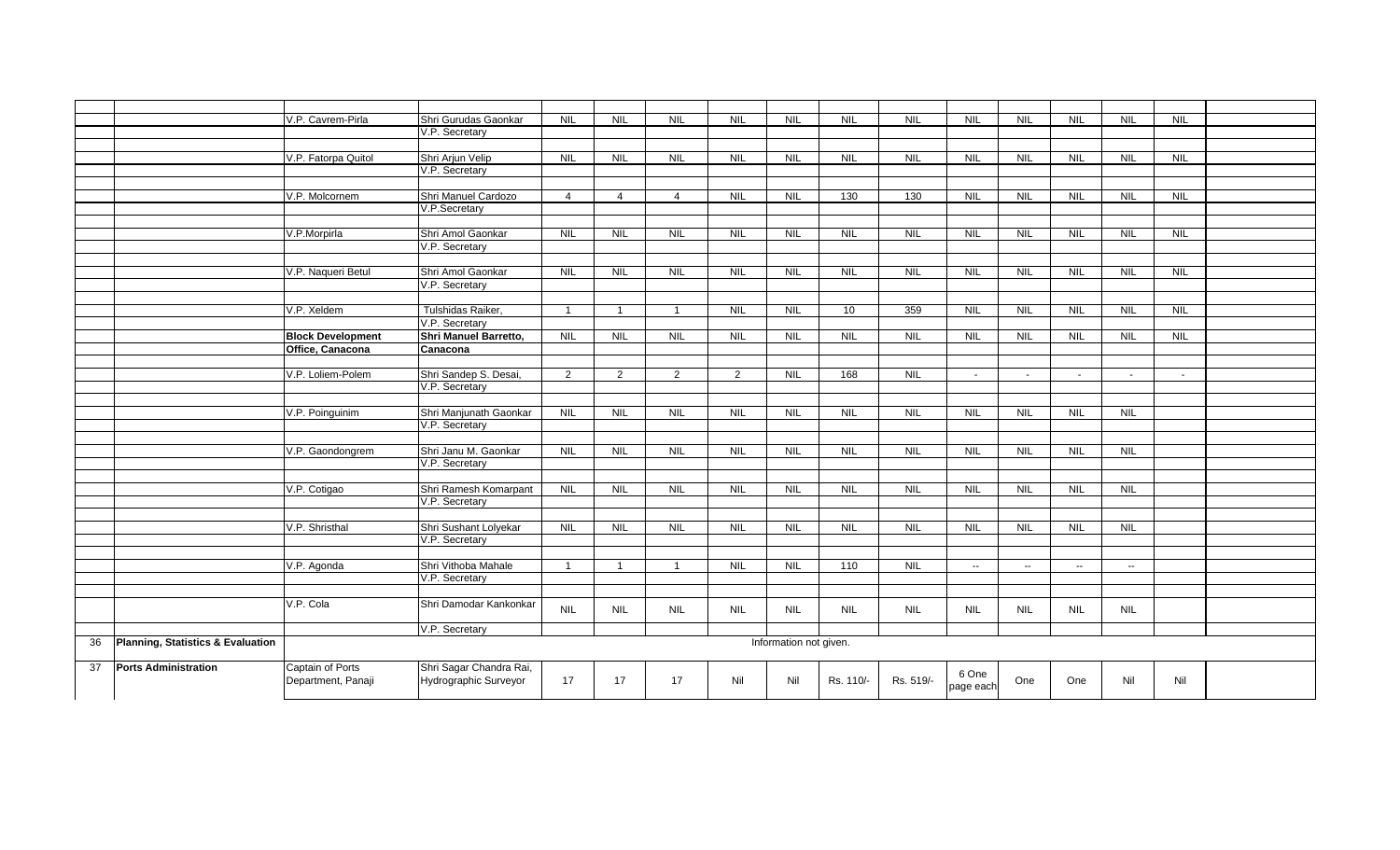|    |                                | River Navigation Department Shri Kumarsen H. Kambli | Admn-Cum-Accts. Officer                                  | 6              | 6              | 2              | 4                        | 2<br>Necessary<br>fees are<br>not<br>enclosed. | $20/-$                                                                                                                      | 58/             | Nil                      | Nil                      | Nil                      | Nil                      | Nil                      |  |
|----|--------------------------------|-----------------------------------------------------|----------------------------------------------------------|----------------|----------------|----------------|--------------------------|------------------------------------------------|-----------------------------------------------------------------------------------------------------------------------------|-----------------|--------------------------|--------------------------|--------------------------|--------------------------|--------------------------|--|
| 38 | <b>Prosecution</b>             | The Director of Prosecution.<br>Panaji              | Mrs. Shobha Dhumaskar.<br>The Director of<br>Prosecution | 10             | 10             | 80             | Nil                      | 2                                              | Rs.60/- for<br>the year 06-<br>07 (and Rs.<br>$30/-$<br>accepted on<br>21/11/05<br>prior to the<br>framing of<br>the rules) | 22              | Nil                      | $\overline{1}$           | $\overline{1}$           | Nil                      | Nil                      |  |
| 39 | Provedoria                     | Institute of Public Assitance<br>(Provedoria)       | Joint Director of Accounts                               | $\mathbf{1}$   | $\overline{1}$ | $\overline{1}$ | $\sim$                   | $\sim$                                         | $\blacksquare$                                                                                                              | $\blacksquare$  | $\overline{\phantom{a}}$ | $\sim$                   | $\overline{\phantom{a}}$ | $\overline{\phantom{a}}$ | $\overline{\phantom{a}}$ |  |
| 40 | <b>Public Grievances</b>       | Directorate of Public<br>Grievances                 | Shri. A. W. Rane, Director<br>of Public Grievances       | 9              | 9              | 9              | <b>NIL</b>               | <b>NIL</b>                                     | Rs. 90/-                                                                                                                    | Rs. 38/-        | <b>NIL</b>               | <b>NIL</b>               | N.A.                     | N.A.                     | N.A.                     |  |
| 41 | <b>Public Works Department</b> | Public Works Department,<br>Altinho Panaji Goa      | U.P. Lawande, Suptdg.<br>Surveyor of works               | 101            | 101            | $\blacksquare$ | $\overline{\phantom{a}}$ |                                                | 60                                                                                                                          | $\overline{a}$  | 9                        | 9                        | $\blacksquare$           |                          | $\blacksquare$           |  |
|    |                                |                                                     | S.S. Tirodkar, Executive<br>Engineer-I                   | 2              | $\overline{2}$ | $\overline{2}$ | $\overline{\phantom{a}}$ | $\blacksquare$                                 | 20                                                                                                                          | 31              | $\overline{\phantom{a}}$ | $\overline{\phantom{a}}$ | $\blacksquare$           | $\sim$                   | $\blacksquare$           |  |
|    |                                |                                                     | P.B. Seldekar Executive<br>Engineer-II                   | 16             | 16             | 16             | $\overline{a}$           | $\overline{\phantom{a}}$                       | 100                                                                                                                         | 263             | $\overline{\phantom{a}}$ | $\overline{2}$           | $\overline{2}$           | $\sim$                   | $\blacksquare$           |  |
|    |                                |                                                     | K.R. Shrikant, Executive<br>Engineer-III                 |                |                |                |                          |                                                | Not                                                                                                                         | Received        |                          |                          |                          |                          |                          |  |
|    |                                |                                                     | Arvind S. Naik, Executive<br>Engineer-IV                 | Nil            | Nil            | Nil            | Nil                      | Nil                                            | Nil                                                                                                                         | Nil             | Nil                      | Nil                      | Nil                      | Nil                      | Nil                      |  |
|    |                                |                                                     | R.M. Pandit, Executive<br>Engineer-V                     | $\mathbf{3}$   | 3              | $\mathbf{3}$   | $\sim$                   | $\sim$                                         | 20                                                                                                                          | $\blacksquare$  | $\overline{\phantom{a}}$ | $\sim$                   | $\overline{\phantom{a}}$ | $\sim$                   | $\sim$                   |  |
|    |                                |                                                     | Anil Ringne, Executive<br>Engineer-VI                    |                |                |                |                          |                                                | Not                                                                                                                         | Received        |                          |                          |                          |                          |                          |  |
|    |                                |                                                     | Dileep V.R. Mulgaonkar,<br>Executive Engineer-VII        | $\overline{4}$ | $\overline{4}$ | $\overline{4}$ | $\sim$                   | $\sim$                                         | 40                                                                                                                          | 270             | $\sim$                   | $\sim$                   | $\blacksquare$           | $\sim$                   | $\mathbf{r}$             |  |
|    |                                |                                                     | S.J.N. Namsikar,<br><b>Executive Engineer-VIII</b>       | 8              | 8              | 8              | $\sim$                   | $\sim$                                         | 80                                                                                                                          | 44              | $\sim$                   | $\sim$                   | $\overline{\phantom{a}}$ | $\sim$                   | $\blacksquare$           |  |
|    |                                |                                                     | K.H. Kalmadinni,<br><b>Executive Engineer-IX</b>         | 16             | $\overline{a}$ | 16             | $\overline{\phantom{a}}$ | $\overline{\phantom{a}}$                       | 160                                                                                                                         | 100             | $\overline{\phantom{a}}$ | $\sim$                   | $\overline{\phantom{a}}$ | $\overline{\phantom{a}}$ | $\blacksquare$           |  |
|    |                                |                                                     | S.S. Dessai, Executive<br>Engineer-X                     | Nil            | Nil            | Nil            | Nil                      | Nil                                            | Nil                                                                                                                         | Nil             | Nil                      | Nil                      | Nil                      | Nil                      | Nil                      |  |
|    |                                |                                                     | Executive Engineer-XI<br>S.R. Paranjape, Executive       | Nil            | Nil            | Nil            | Nil                      | Nil                                            | Nil                                                                                                                         | Nil             | Nil                      | Nil                      | Nil                      | Nil                      | Nil                      |  |
|    |                                |                                                     | Engineer-XII                                             |                |                |                |                          |                                                |                                                                                                                             | Not             | Received                 |                          |                          |                          |                          |  |
|    |                                |                                                     | P. Gupta, Executive<br>Engineer-XIII                     | 10             | 10             | 10             | $\overline{a}$           | $\overline{\phantom{a}}$                       | 30                                                                                                                          | $5\phantom{.0}$ | $\overline{\phantom{a}}$ | $\mathbf{1}$             | $\overline{1}$           | $\overline{a}$           | $\blacksquare$           |  |
|    |                                |                                                     | P.A.N. Gurav, Executive<br>Engineer-XIV                  | 6              | 6              | 6              |                          | $\sim$                                         | 40                                                                                                                          | 250             | $\overline{a}$           | $\sim$                   | $\sim$                   | $\sim$                   |                          |  |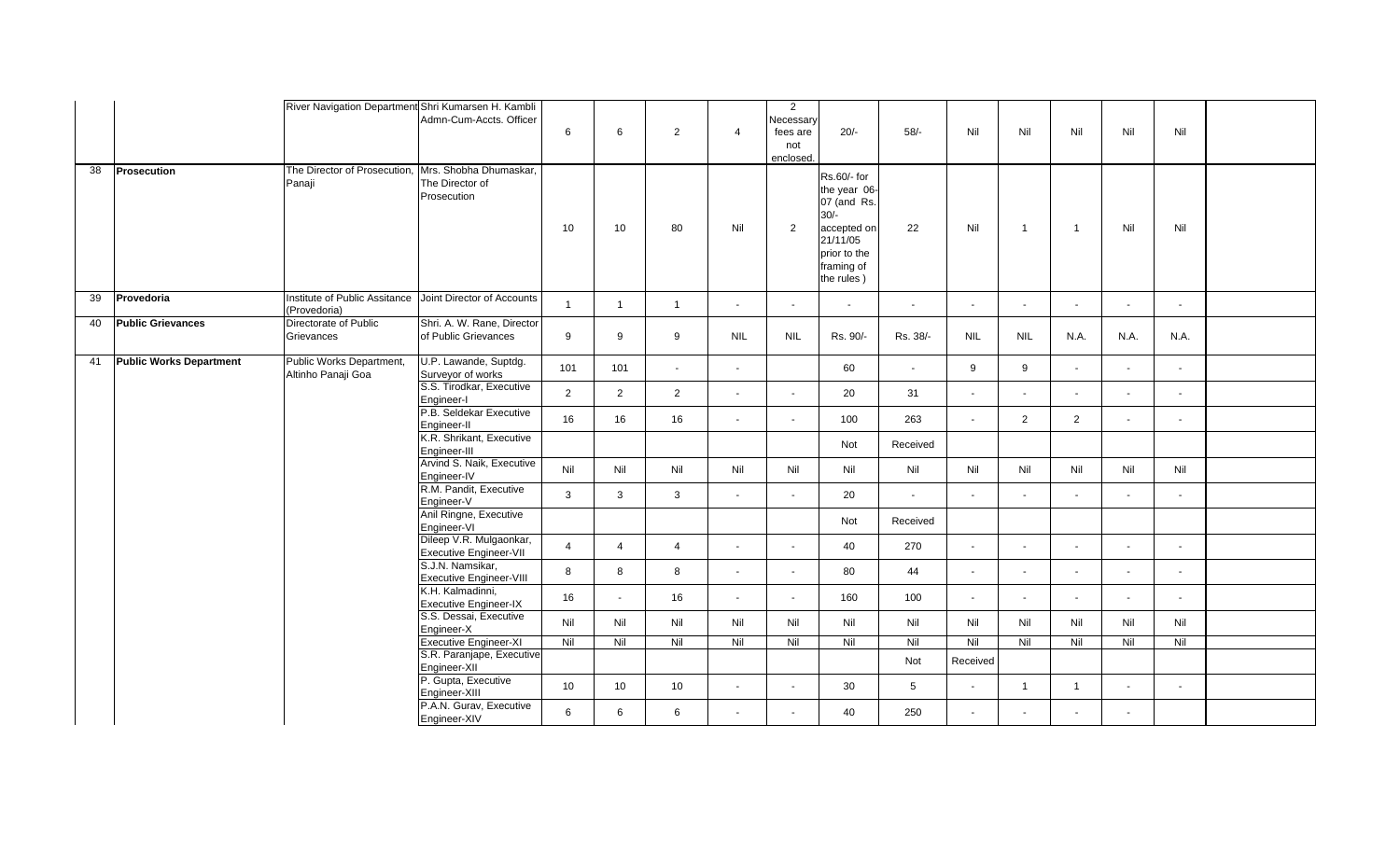|    |                                      |                                                                     | V.P. Verenkar, Executive                                       |                          |                          |                          |                          |                          |                          |                          |                               |                 |                          |                |                          |  |
|----|--------------------------------------|---------------------------------------------------------------------|----------------------------------------------------------------|--------------------------|--------------------------|--------------------------|--------------------------|--------------------------|--------------------------|--------------------------|-------------------------------|-----------------|--------------------------|----------------|--------------------------|--|
|    |                                      |                                                                     | Engineer-XV                                                    | 2                        | $\overline{2}$           | $\overline{1}$           | $\overline{a}$           | $\overline{\phantom{a}}$ | $\overline{\phantom{a}}$ | 12                       | $\sim$                        | $\sim$          | $\overline{\phantom{a}}$ | $\overline{a}$ | $\overline{\phantom{a}}$ |  |
|    |                                      |                                                                     | L.S.S. Kundaikar,<br><b>Executive Engineer-XVI</b>             | 3                        | 3                        | $\mathbf{3}$             | $\sim$                   | $\overline{\phantom{a}}$ | 30                       | 322                      | $\sim$                        | $\sim$          | $\overline{\phantom{a}}$ | $\sim$         | $\overline{\phantom{a}}$ |  |
|    |                                      |                                                                     | G.M. Naik Parrikar,<br>Executive Engineer-XVII                 | 16                       | 16                       | 13                       | $\overline{a}$           | $\overline{\phantom{a}}$ | 130                      | 148                      | $\sim$                        | $\sim$          | $\overline{\phantom{a}}$ | $\overline{a}$ | $\blacksquare$           |  |
|    |                                      |                                                                     | P.T. Parkar, Executive<br>Engineer-XVIII                       | $\overline{4}$           | $\boldsymbol{\Lambda}$   | $\overline{4}$           | $\sim$                   | $\overline{\phantom{a}}$ | 20                       | 66                       | $\overline{2/1}$ page<br>each | $\sim$          | $\overline{\phantom{a}}$ | $\sim$         | $\blacksquare$           |  |
|    |                                      |                                                                     | Umesh B. Kulkarni.<br>Executive Engineer-XIX                   | -1                       |                          | $\overline{1}$           | $\sim$                   |                          | $\sim$                   | $\overline{\phantom{a}}$ | $\overline{\phantom{a}}$      | $\sim$          | $\overline{\phantom{a}}$ | $\sim$         | $\overline{\phantom{a}}$ |  |
|    |                                      |                                                                     | K.H. Kalmadinni.<br>Executive Engineer-XX                      | 3                        | 3                        | $\mathbf{3}$             | $\sim$                   | $\overline{\phantom{a}}$ | 30                       | 60                       | $\sim$                        | $\sim$          | $\overline{\phantom{a}}$ | $\sim$         | $\overline{\phantom{a}}$ |  |
|    |                                      |                                                                     | S.S. Salelkar, Executive<br>Engineer-XXI                       | 6                        | 6                        | 6                        | $\sim$                   | $\overline{\phantom{a}}$ | 60                       | 60                       | $\sim$                        | $\sim$          | $\overline{\phantom{a}}$ | $\sim$         | $\overline{\phantom{a}}$ |  |
|    |                                      |                                                                     | V.P. Bharne, Executive<br>Engineer-XXII                        | Not                      | Received                 |                          |                          |                          |                          |                          |                               |                 |                          |                |                          |  |
|    |                                      |                                                                     | Bhonsle, Executive<br>Engineer-XXIII                           |                          |                          | Not                      | Received                 |                          |                          |                          |                               |                 |                          |                |                          |  |
|    |                                      |                                                                     | Kerkar, Executive<br>Engineer-XXIV                             |                          |                          |                          |                          | Not                      | Received                 |                          |                               |                 |                          |                |                          |  |
|    |                                      |                                                                     | R.N. Deshpande,<br>Executive Engineer-XXV                      |                          | 19                       | 9                        | $\overline{7}$           | 2                        | 40                       | 46                       | $\overline{2}$                | $\overline{2}$  | disposed                 | $\sim$         | $\overline{7}$           |  |
|    |                                      |                                                                     | Total                                                          | 201                      | 204                      | 105                      | $\overline{7}$           | $\overline{2}$           | 860                      | 1677                     | $\overline{11}$               | $\overline{14}$ | 3                        |                | $\overline{7}$           |  |
| 42 | Raj Bhavan                           | Raj Bhavan                                                          | Dr. N. Radhakrishnan,<br>Joint Secretary to<br>Governor        | $\overline{\phantom{a}}$ |                          | $\overline{\phantom{a}}$ | $\overline{\phantom{a}}$ | $\overline{\phantom{a}}$ | $\overline{\phantom{a}}$ | $\overline{\phantom{a}}$ | $\blacksquare$                | $\overline{a}$  | $\overline{\phantom{a}}$ | $\sim$         | $\blacksquare$           |  |
| 43 | Science, Technology &<br>Environment | Department of Science,<br>Technology & Environment,<br>Saligao      | 1. Shri. Arjun J. Shetye,<br>Acct/AAO<br>(01/04/06-5/10/06     | -1                       |                          | $\overline{1}$           | <b>NIL</b>               | <b>NIL</b>               | <b>NIL</b>               | <b>NIL</b>               | One & 14<br>pages             | <b>NIL</b>      | N.A.                     | N.A.           | N.A.                     |  |
|    |                                      |                                                                     | 2. Shri. Gautam S. Kamat,<br>Accountant(06/10/06-<br>31/03/07) | $\overline{a}$           | $\overline{\phantom{a}}$ | $\overline{\phantom{a}}$ | $\overline{a}$           | $\overline{\phantom{a}}$ | $\sim$                   | $\sim$                   | $\overline{\phantom{a}}$      | $\sim$          | $\overline{\phantom{a}}$ | $\sim$         | $\overline{\phantom{a}}$ |  |
|    |                                      | Goa State Council for<br>Science and Technology<br>(GSCST), Saligao | 1. Shri. Arjun J. Shetye,<br><b>AAO</b>                        | -1                       |                          | $\overline{1}$           |                          | $\overline{\phantom{a}}$ | 10                       | $\overline{2}$           | $\blacksquare$                |                 | $\overline{\phantom{a}}$ |                | $\overline{\phantom{a}}$ |  |
|    |                                      | Goa Coastal Zone<br>Management Authority<br>(GZCMA)                 | Adv. Asha Desai, Legal<br>Assistant                            | 65                       | 65                       | 48                       | 17                       | <b>NIL</b>               | $260/-$                  | 656/-                    | 30                            | -1              |                          | Nil            | N.A.                     |  |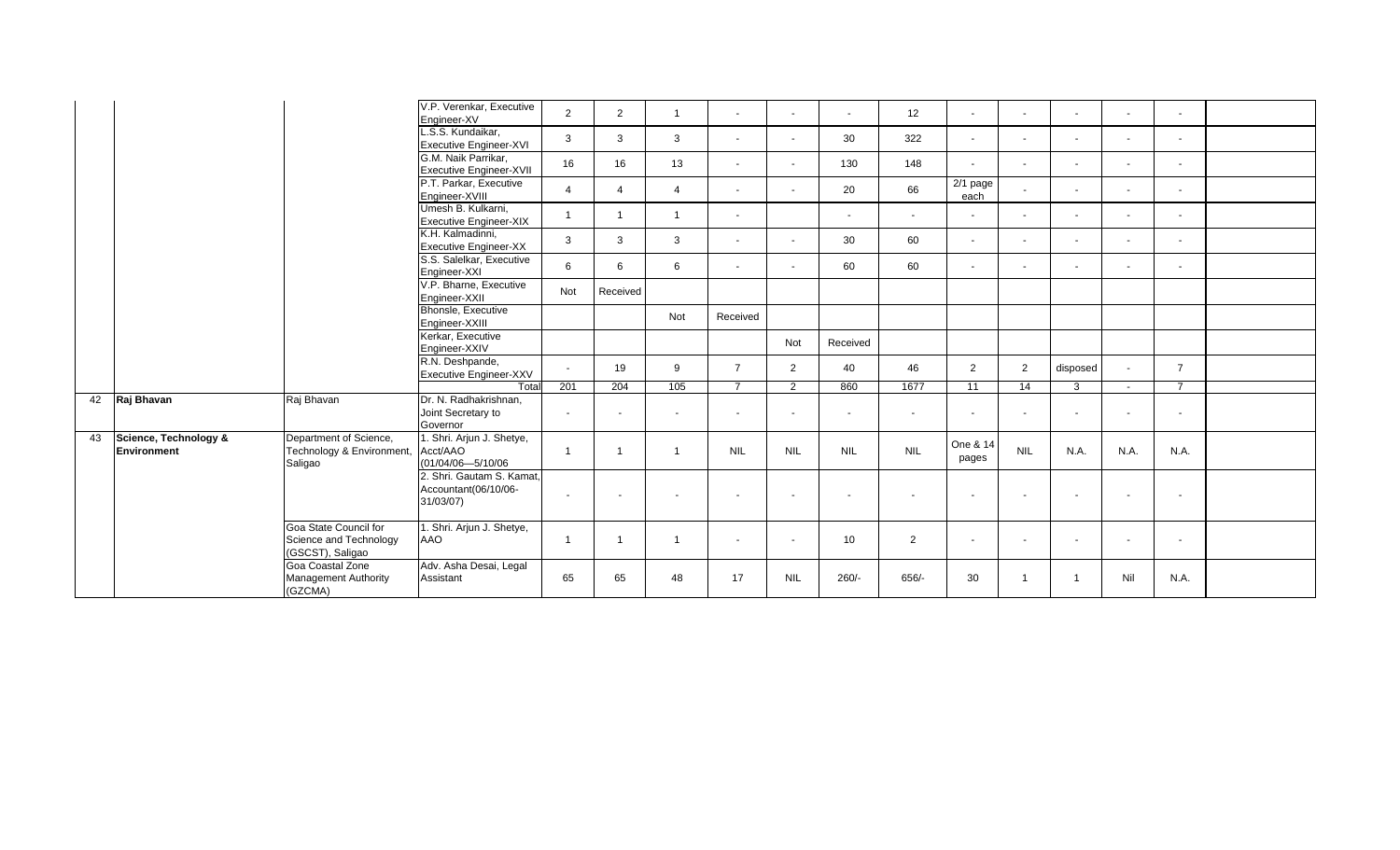| 44 | <b>Small Savings &amp; Lotteries</b> | 1. Shri N.R. Khaunte, Joint                             | 1. Shri N.R. Khaunte,                                     |                |        |               |                          |                          |           |                |                          |                          |                          |            |                          |  |
|----|--------------------------------------|---------------------------------------------------------|-----------------------------------------------------------|----------------|--------|---------------|--------------------------|--------------------------|-----------|----------------|--------------------------|--------------------------|--------------------------|------------|--------------------------|--|
|    |                                      |                                                         | Director of Accounts, Dte. of Joint Director of Accounts, |                |        |               |                          |                          |           |                |                          |                          |                          |            |                          |  |
|    |                                      | State Lotteries was                                     | Dte. of State Lotteries was                               |                |        |               |                          |                          |           |                |                          |                          |                          |            |                          |  |
|    |                                      | appointed as Public                                     | appointed as Public                                       |                |        |               |                          |                          |           |                |                          |                          |                          |            |                          |  |
|    |                                      | <b>Information Officer</b>                              | <b>Information Officer</b>                                |                |        |               |                          |                          |           |                |                          |                          |                          |            |                          |  |
|    |                                      |                                                         |                                                           |                |        |               |                          |                          |           |                |                          |                          |                          |            |                          |  |
|    |                                      | 2. Smt. Antonette I.                                    | 2. Smt. Antonette I.                                      |                |        |               |                          |                          |           |                |                          |                          |                          |            |                          |  |
|    |                                      | Sequeira, Asst. Director                                | Sequeira, Asst. Director                                  |                |        |               |                          |                          |           |                |                          |                          |                          |            |                          |  |
|    |                                      | (Lotteries), Dte. of State                              | (Lotteries), Dte. of State                                |                |        |               |                          |                          |           |                |                          |                          |                          |            |                          |  |
|    |                                      | Lotteries was appointed as                              | Lotteries was appointed                                   |                |        |               |                          |                          |           |                |                          |                          |                          |            |                          |  |
|    |                                      | Asst. Public Information                                | as Asst. Public                                           |                |        |               |                          |                          |           |                |                          |                          |                          |            |                          |  |
|    |                                      | Officer from 6th October,                               | Information Officer from                                  |                |        |               |                          |                          |           |                |                          |                          |                          |            |                          |  |
|    |                                      | 2005 to 02.08.2006                                      | 6th October, 2005 to                                      | $\blacksquare$ | $\sim$ |               | $\overline{\phantom{a}}$ | $\overline{\phantom{a}}$ | $\sim$    |                | $\overline{\phantom{a}}$ | $\overline{\phantom{a}}$ | $\overline{\phantom{a}}$ | $\sim$     | $\overline{\phantom{a}}$ |  |
|    |                                      |                                                         | 02.08.2006                                                |                |        |               |                          |                          |           |                |                          |                          |                          |            |                          |  |
|    |                                      | From 02.08.2006 Shri                                    |                                                           |                |        |               |                          |                          |           |                |                          |                          |                          |            |                          |  |
|    |                                      | Gokuldas T. Verdekar, Dy.                               | From 02.08.2006 Shri                                      |                |        |               |                          |                          |           |                |                          |                          |                          |            |                          |  |
|    |                                      | Director (Accounts), Dte. of                            | Gokuldas T. Verdekar,                                     |                |        |               |                          |                          |           |                |                          |                          |                          |            |                          |  |
|    |                                      | Small Savings & Lotteries is Dy. Director (Accounts),   |                                                           |                |        |               |                          |                          |           |                |                          |                          |                          |            |                          |  |
|    |                                      | appointed as Public                                     | Dte. of Small Savings &                                   |                |        |               |                          |                          |           |                |                          |                          |                          |            |                          |  |
|    |                                      | Information Officer and Asst. Lotteries is appointed as |                                                           |                |        |               |                          |                          |           |                |                          |                          |                          |            |                          |  |
|    |                                      | <b>Public Information Officer</b>                       | <b>Public Information Officer</b>                         |                |        |               |                          |                          |           |                |                          |                          |                          |            |                          |  |
|    |                                      |                                                         | and Asst. Public                                          |                |        |               |                          |                          |           |                |                          |                          |                          |            |                          |  |
|    |                                      |                                                         | Information Officer                                       |                |        |               |                          |                          |           |                |                          |                          |                          |            |                          |  |
|    |                                      |                                                         |                                                           |                |        |               |                          |                          |           |                |                          |                          |                          |            |                          |  |
| 45 | Social Welfare                       |                                                         | Directorate of Social Welfare Santano Fernandes P.I.O.    | 19             | 19     | 13            | 6                        | Nil                      | Rs. 140/- | Rs. 372/-      | $\sim$                   | $\mathbf{1}$             | $\overline{1}$           | $\sim$     | $\mathbf{r}$             |  |
| 46 |                                      | Dr. Susana de Sousa,                                    | Mrs. Juliana Gurjao e                                     |                |        |               |                          |                          |           |                |                          |                          |                          |            |                          |  |
|    | <b>Sports and Youth Affairs</b>      | Director of Sports & Youth                              | Colaco, Asstt. Director                                   |                |        |               |                          |                          |           |                |                          |                          |                          |            |                          |  |
|    |                                      | Affairs                                                 | (Projects)                                                |                |        |               |                          |                          |           | Rs.10/- is     |                          |                          |                          |            |                          |  |
|    |                                      |                                                         |                                                           |                |        |               |                          |                          |           | collected from |                          |                          |                          |            |                          |  |
|    |                                      |                                                         |                                                           |                |        |               |                          |                          |           | Casmiro        |                          |                          |                          |            |                          |  |
|    |                                      |                                                         |                                                           |                |        |               |                          |                          | Rs.170/-  | Santano        |                          |                          |                          |            |                          |  |
|    |                                      |                                                         |                                                           | $\blacksquare$ | 17     | 15            | Nil                      | Nil                      | each      | Correira       | $\overline{1}$           | $\overline{1}$           | $\overline{1}$           | Nil        | Nil                      |  |
|    |                                      |                                                         |                                                           |                |        |               |                          |                          |           | Bondir and     |                          |                          |                          |            |                          |  |
|    |                                      |                                                         |                                                           |                |        |               |                          |                          |           | Rs.270/- from  |                          |                          |                          |            |                          |  |
|    |                                      |                                                         |                                                           |                |        |               |                          |                          |           | Manoj Hede,    |                          |                          |                          |            |                          |  |
|    |                                      |                                                         |                                                           |                |        |               |                          |                          |           | Comba.         |                          |                          |                          |            |                          |  |
|    |                                      |                                                         |                                                           |                |        |               |                          |                          |           |                |                          |                          |                          |            |                          |  |
| 47 | <b>State Registrar</b>               | The State Registrar-cum-                                | 1) V.G. Salkar,                                           | 39             | 39     | 30            | <b>NIL</b>               | <b>NIL</b>               | RS. 390/- | RS.838/-       | ONE                      | <b>TWO</b>               | <b>TWO</b>               | <b>NIL</b> | <b>NIL</b>               |  |
|    |                                      | Head of Notary Services,                                | State Registrar-cum-                                      |                |        | (1. Two       |                          |                          |           |                | Total                    |                          |                          |            |                          |  |
|    |                                      | Panaji                                                  | Head of Notary Services,                                  |                |        | cases were    |                          |                          |           |                | pages 58                 |                          |                          |            |                          |  |
|    |                                      |                                                         | Panaji                                                    |                |        | on appeal.    |                          |                          |           |                |                          |                          |                          |            |                          |  |
|    |                                      |                                                         |                                                           |                |        | 2. Three      |                          |                          |           |                |                          |                          |                          |            |                          |  |
|    |                                      |                                                         |                                                           |                |        | cases. The    |                          |                          |           |                |                          |                          |                          |            |                          |  |
|    |                                      |                                                         |                                                           |                |        | party has not |                          |                          |           |                |                          |                          |                          |            |                          |  |
|    |                                      |                                                         |                                                           |                |        | paid the fees |                          |                          |           |                |                          |                          |                          |            |                          |  |
|    |                                      |                                                         |                                                           |                |        | in time.      |                          |                          |           |                |                          |                          |                          |            |                          |  |
|    |                                      |                                                         |                                                           |                |        | 3. Remain-    |                          |                          |           |                |                          |                          |                          |            |                          |  |
|    |                                      |                                                         |                                                           |                |        | ing cases     |                          |                          |           |                |                          |                          |                          |            |                          |  |
|    |                                      |                                                         |                                                           |                |        | informed      |                          |                          |           |                |                          |                          |                          |            |                          |  |
|    |                                      |                                                         |                                                           |                |        |               |                          |                          |           |                |                          |                          |                          |            |                          |  |
|    |                                      |                                                         |                                                           |                |        | accordingly)  |                          |                          |           |                |                          |                          |                          |            |                          |  |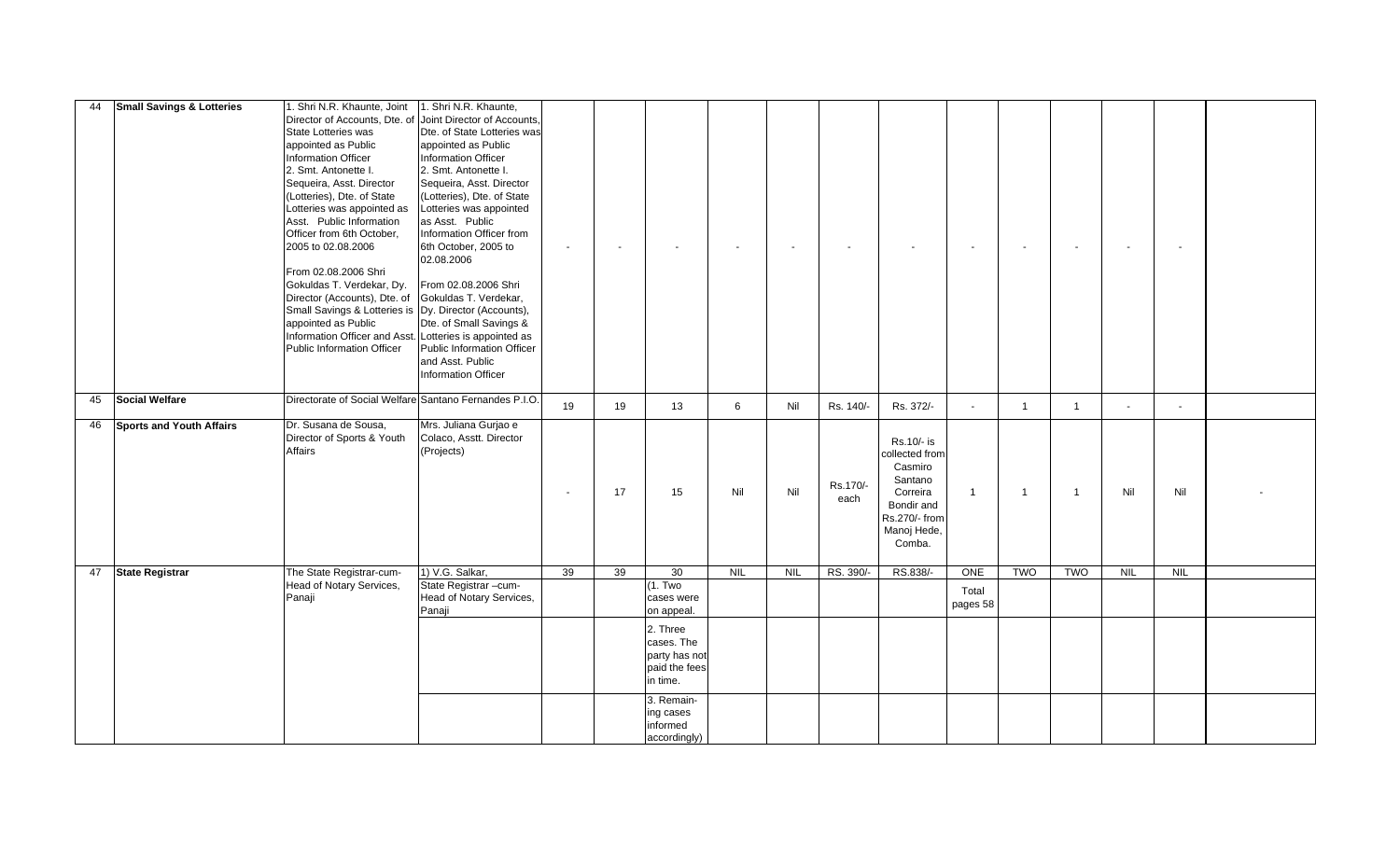| 48 | <b>Tourism</b>            | Department of Tourism                                     | Smt. Pamela<br>Mascarenhas, Deputy<br><b>Director</b>                   | 13 | 13 | 38                                                                                                                                      |            | $\overline{2}$           | Rs.640/-  | Rs. 1,952/- | $\blacksquare$ | $\sim$                   | $\overline{\phantom{a}}$ | $\sim$                   | $\sim$                   | * As per the order<br>No.10/2/2005-LA dated<br>07.07.2005 Smt.<br>Pamela Mascarenhas<br>working as Deputy<br>Director (Revenue) and<br>was designated as PIO<br>for this Department. |
|----|---------------------------|-----------------------------------------------------------|-------------------------------------------------------------------------|----|----|-----------------------------------------------------------------------------------------------------------------------------------------|------------|--------------------------|-----------|-------------|----------------|--------------------------|--------------------------|--------------------------|--------------------------|--------------------------------------------------------------------------------------------------------------------------------------------------------------------------------------|
| 49 | Town and Country Planning | Town and Country Planning Shri S. Nilekani,<br>Department | Landscape Architect PIO<br>(HQ) Panaji                                  | 80 | 80 | 67                                                                                                                                      | <b>NIL</b> | 10 <sup>°</sup>          | Rs.800    | Rs.663      | 1 (8 pages)    | 6                        | 5                        | $\mathbf 1$              | $\overline{\phantom{a}}$ |                                                                                                                                                                                      |
|    |                           | $-do-$                                                    | Shri S.T. Puttaraju, Senior<br>Town Planner PIO, South<br>Goa DO Margao |    |    |                                                                                                                                         |            |                          |           |             |                | $\overline{7}$           | $\overline{7}$           | $\overline{\phantom{a}}$ | $\overline{4}$           |                                                                                                                                                                                      |
|    |                           | -do-                                                      | Shri James Mathew,<br>Senior Town Planner,<br>North Goa DO, Mapusa      |    |    |                                                                                                                                         |            |                          |           |             |                | 9                        | 9                        | $\blacksquare$           | $\overline{\phantom{a}}$ |                                                                                                                                                                                      |
|    |                           | <b>Planning and Development</b><br>Authority              | Shri Rajesh Naik, Member<br>Secretary/PIO North Goa<br>PDA, Panaji      |    |    |                                                                                                                                         |            |                          |           |             |                | $\overline{2}$           | $\overline{2}$           | $\blacksquare$           | $\overline{\phantom{a}}$ |                                                                                                                                                                                      |
|    |                           | $-do-$                                                    | Shri A. Diniz, Member<br>Secretary/PIO, South Goa<br>PDA, Margao        |    |    |                                                                                                                                         |            |                          |           |             |                | 5                        | 5                        | $\overline{\phantom{a}}$ | $\overline{\phantom{a}}$ |                                                                                                                                                                                      |
|    |                           | -do-                                                      | Shri R. Pandita, Member<br>Secretary/PIO Mormugao<br>PDA, Vasco da Gama |    |    |                                                                                                                                         |            |                          |           |             |                | $\overline{\phantom{a}}$ | $\blacksquare$           | $\blacksquare$           | $\overline{\phantom{a}}$ |                                                                                                                                                                                      |
| 50 | <b>Transport</b>          | O/o the Directorate of<br>Transport                       | Dilip Nagwekar Asstt.<br>Director of Transport                          | 32 | 32 | 29 In 2 caes<br>they were<br>requested to<br>inspect the<br>iles,<br>however not<br>complied. 1<br>case not<br>collected on<br>payment. | $\sim$     | $\overline{\phantom{a}}$ | Rs. 320/- | RS.944/-    | $\blacksquare$ | $\sim$                   | $\overline{\phantom{a}}$ | $\overline{\phantom{a}}$ | $\overline{\phantom{a}}$ |                                                                                                                                                                                      |
|    |                           | O/o Asstt. Director of<br>Transport, Mapusa               | Shri Gurudas S. Narvekar<br>Asstt. Director of<br>Transport, Mapusa     | 26 | 26 | 26                                                                                                                                      | $\sim$     | $\overline{\phantom{a}}$ | Rs.320/-  | Rs.320/-    | 13<br>13 pages |                          | $\overline{\phantom{a}}$ | $\overline{\phantom{a}}$ | $\overline{\phantom{a}}$ |                                                                                                                                                                                      |
|    |                           | O/o Asstt. Director of<br>Transport, Bicholim             | Shri Nandakishor Arolkar,<br>Asstt. Director of<br>Transport, Bicholim  | 10 | 10 | 05 five<br>communicat<br>ed but not<br>collected on<br>payement                                                                         |            | $\overline{\phantom{a}}$ | Rs. 60/-  | Rs.186/-    | $\blacksquare$ | $\overline{\phantom{a}}$ | $\overline{\phantom{a}}$ | $\overline{\phantom{a}}$ | $\overline{\phantom{a}}$ |                                                                                                                                                                                      |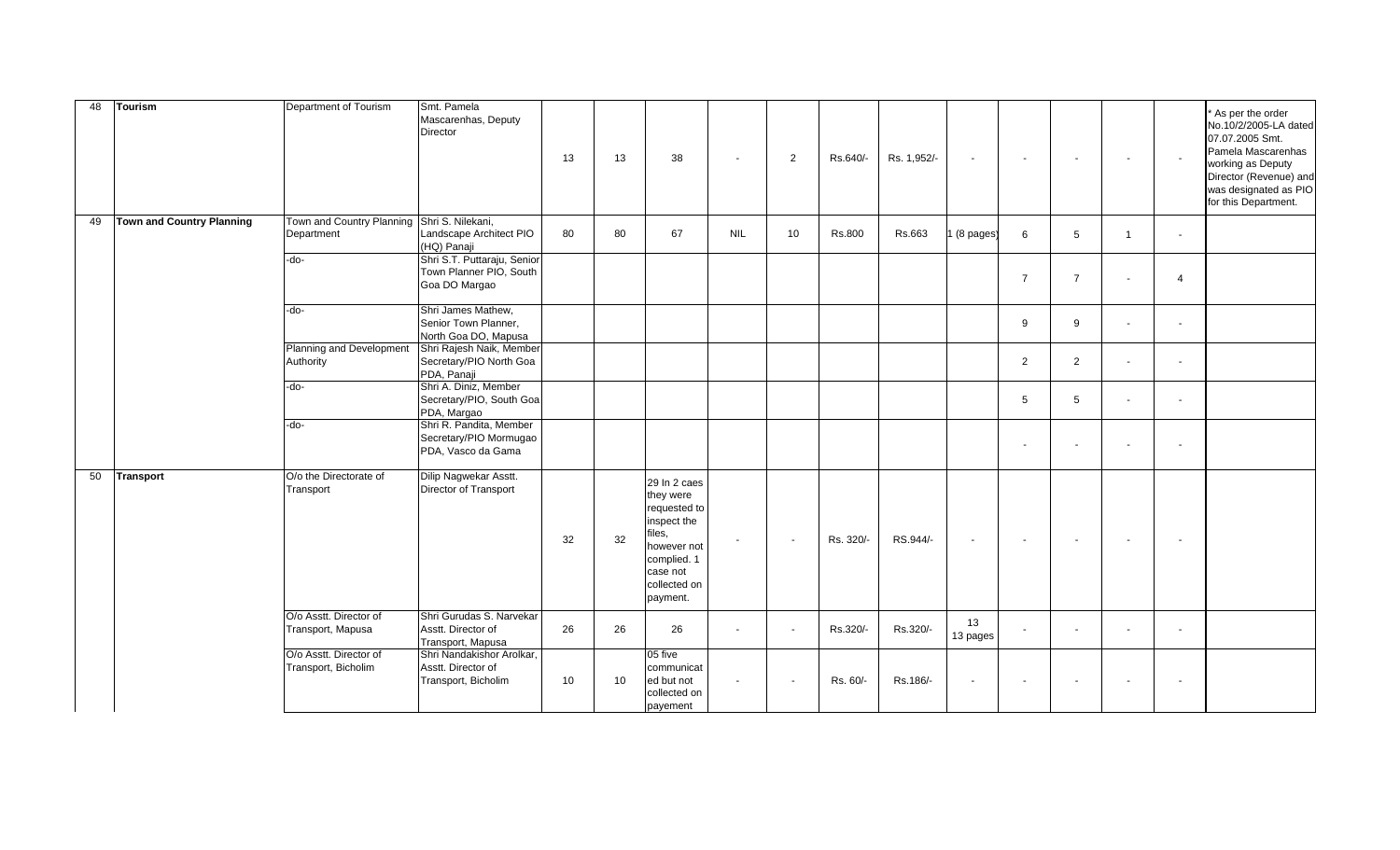|    |                                   | O/o Asstt. Director of<br>Transport, (Enf)South | Shri Krishna L. Naik Asstt.<br>Director of Transport,<br>(Enf)South      | 23                       | 23                       | 19 four<br>communicat<br>ed but not<br>collected on<br>payment |                          | $\overline{\phantom{a}}$ | Rs. 220/-                | Rs.7302/-                                 | $\overline{\phantom{a}}$ | $\overline{a}$           | $\overline{\phantom{a}}$ |                          | $\overline{\phantom{a}}$ |  |
|----|-----------------------------------|-------------------------------------------------|--------------------------------------------------------------------------|--------------------------|--------------------------|----------------------------------------------------------------|--------------------------|--------------------------|--------------------------|-------------------------------------------|--------------------------|--------------------------|--------------------------|--------------------------|--------------------------|--|
|    |                                   | O/o Asstt. Director<br>Transport, (Enf)North    | Shri Laxmikant Kundaikar<br>Asstt. Director of<br>Transport, (Enf)North  | 6                        | 6                        | 5                                                              | $\overline{1}$           | $\overline{\phantom{a}}$ | Rs. 50/-                 | Rs.54/-                                   | $\overline{\phantom{a}}$ |                          | $\overline{\phantom{a}}$ |                          | $\overline{\phantom{a}}$ |  |
|    |                                   | O/o Asstt. Director<br>Transport, Margao        | Shri Prakash Azavedo,<br>Asstt. Director of<br>Transport, Margao         | 82                       | 82                       | 81                                                             | $\overline{\phantom{a}}$ | $\overline{1}$           | Rs. 690/-                | Rs. 284/-                                 | 38<br>42 pages           |                          | $\blacksquare$           | $\blacksquare$           | $\overline{\phantom{a}}$ |  |
|    |                                   | O/o Asstt. Director<br>Transport, Vasco         | Shri Digambar<br>Savoivernekar, Asst.<br>Director of Transport,<br>Vasco | $\overline{4}$           | $\overline{4}$           | $\overline{1}$                                                 | 3                        | $\sim$                   | Rs.30/-                  | Nil since not<br>collected on<br>payement | $\overline{\phantom{a}}$ | $\overline{\phantom{a}}$ | $\blacksquare$           | $\overline{\phantom{a}}$ | $\overline{\phantom{a}}$ |  |
|    |                                   | O/o Asstt. Director<br>Transport, Norh, Panai   | Shri Vishram Govekar,<br>Asstt. Director of<br>Transport, North, Panaji  | 16                       | 16                       | 16                                                             | $\blacksquare$           | $\sim$                   | Rs.160/-                 | Rs.54/-                                   | 9                        | $\overline{\phantom{a}}$ | $\overline{\phantom{a}}$ | $\overline{\phantom{a}}$ | $\overline{\phantom{a}}$ |  |
|    |                                   | O/o Asstt. Director<br>Transport, Ponda         | Shri Ivo Rodrigues Asstt.<br>Director of Transport,<br>Ponda             | 10                       | 10                       | Six<br>communicat<br>ed but not<br>collected on<br>payement    | $\blacksquare$           | $\sim$                   | Rs.40/-                  | Rs.1064/-                                 | $\blacksquare$           | $\mathbf{1}$             | $\overline{\phantom{a}}$ | $\overline{\phantom{a}}$ | $\overline{\phantom{a}}$ |  |
|    |                                   | O/o Asstt. Director<br>Transport, Quepem        | Shri Pralhad Dessai Asst.<br>Director of Transport,<br>Quepem.           | $\overline{7}$           | $\overline{7}$           | $\overline{7}$                                                 | $\blacksquare$           | $\overline{\phantom{a}}$ | Rs.70/-                  | Rs.44/-                                   | $\overline{\phantom{a}}$ | $\overline{\phantom{a}}$ | $\blacksquare$           |                          | $\overline{\phantom{a}}$ |  |
| 51 | Vigilance                         | Directorate of Vigilance                        | A. W. Rane, Addl. Director<br>(Vigilance)                                | 37                       | 37                       | 37                                                             | ----                     | $\hspace{0.05cm} \ldots$ | $310/-$                  | $904/-$                                   | ----                     | $\mathbf{1}$             | $\overline{1}$           | -----                    | ------                   |  |
|    |                                   |                                                 | D. J. S. Borkar, Sr.<br><b>Technical Examiner</b>                        | $\overline{7}$           | $\overline{7}$           | 6 (one<br>application is<br>under<br>process)                  | Nil                      | Nil                      | Rs.70/-                  | Rs.240/-                                  | Nil                      | Nil                      | N.A                      | N.A                      | N.A                      |  |
|    |                                   |                                                 | Shri Bosco George,<br>Suptd. Of Police (ACB)                             | 13                       | 13                       | 13                                                             | ------                   | 6                        | Rs.120/-                 | Rs.408/-                                  | ------                   | $\mathbf{1}$             | $\overline{\mathbf{1}}$  | -----                    | -----                    |  |
| 52 | <b>Water Resources Department</b> | <b>Water Resources</b>                          | Shri R.R. Yaragatti, E.O                                                 | $\sim$                   | $\sim$                   | $\sim$                                                         | $\sim$                   | $\sim$                   | $\sim$                   | $\sim$                                    | $\sim$                   | $\mathbf{1}$             | $\overline{1}$           | $\sim$                   | $\sim$                   |  |
|    |                                   | Department                                      | Shri A.S. Salelkar, S.E.                                                 | 10                       | 10                       | 10                                                             | $\sim$                   | $\sim$                   | 10                       | 20                                        | $\sim$                   | $\sim$                   | $\sim$                   | $\sim$                   | $\sim$                   |  |
|    |                                   |                                                 | Shri V.U.P. Gaitonde, S.E.                                               |                          | $\overline{\phantom{a}}$ | $\blacksquare$                                                 | $\blacksquare$           | $\overline{\phantom{a}}$ | $\blacksquare$           | $\overline{\phantom{a}}$                  | $\blacksquare$           | $\overline{\phantom{a}}$ | $\blacksquare$           | $\blacksquare$           | $\overline{\phantom{a}}$ |  |
|    |                                   |                                                 | Shri A.G. Somanache,<br>S.E.                                             | 5                        | 5                        | 5                                                              | $\blacksquare$           | $\overline{\phantom{a}}$ | 50                       | 170                                       | $\overline{\phantom{a}}$ |                          | $\blacksquare$           |                          | $\overline{\phantom{a}}$ |  |
|    |                                   |                                                 | Shri Pramod B. Badami,<br>E.E.                                           | $\overline{4}$           | $\overline{4}$           | $\overline{4}$                                                 | $\blacksquare$           | $\overline{\phantom{a}}$ | $\overline{\phantom{a}}$ | $\overline{\phantom{a}}$                  | 4 cases<br>343 pages     | $\sim$                   | $\blacksquare$           | $\overline{\phantom{0}}$ | $\overline{\phantom{a}}$ |  |
|    |                                   |                                                 | Shri J.S. Hosamani, E.E.                                                 |                          |                          | ٠                                                              | $\overline{\phantom{a}}$ | $\overline{\phantom{a}}$ | $\overline{\phantom{a}}$ |                                           | $\overline{a}$           |                          | $\blacksquare$           |                          | $\overline{\phantom{a}}$ |  |
|    |                                   |                                                 | Shri R.B. Ghanti, E.E.                                                   | $\overline{\phantom{a}}$ | $\overline{\phantom{a}}$ | $\overline{\phantom{a}}$                                       | $\blacksquare$           | $\overline{\phantom{a}}$ | $\overline{\phantom{a}}$ | $\overline{\phantom{a}}$                  | $\blacksquare$           |                          | $\overline{\phantom{a}}$ | $\overline{\phantom{a}}$ | $\overline{\phantom{a}}$ |  |
|    |                                   |                                                 | Shri S. Sekhar, E.E.                                                     | $\overline{\phantom{a}}$ |                          |                                                                |                          |                          |                          |                                           |                          |                          | $\blacksquare$           |                          | $\blacksquare$           |  |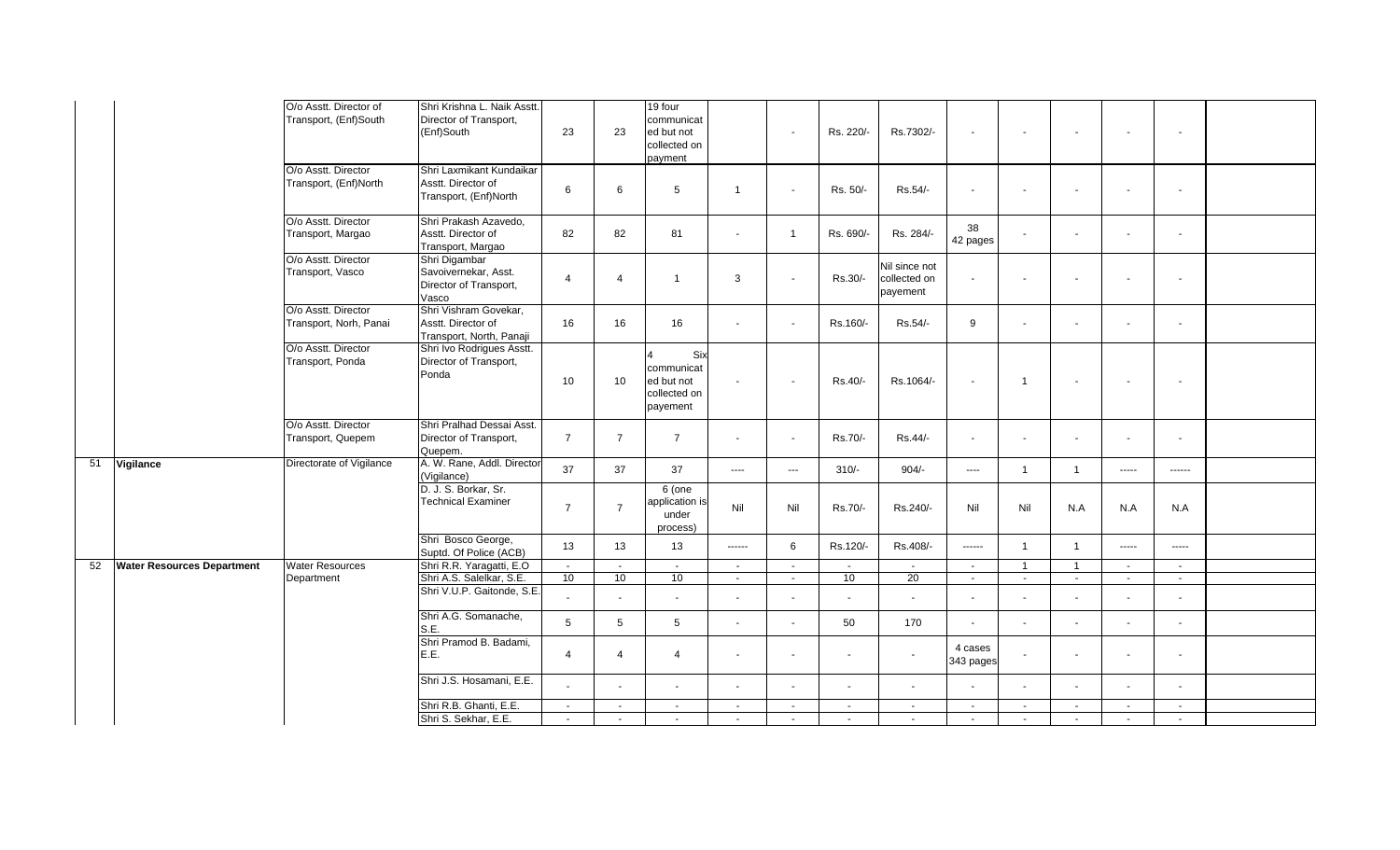|    |                           |                                  | Shri R.C. Dessai, E.E.                                                                                                                                                                                                                       | 2                       | $\overline{2}$           | 2                        | $\sim$ | $\overline{a}$ | 20                       | $\sim$                   | 2 cases<br>16 pages      |                | $\overline{a}$           | $\sim$                   | $\blacksquare$           |  |
|----|---------------------------|----------------------------------|----------------------------------------------------------------------------------------------------------------------------------------------------------------------------------------------------------------------------------------------|-------------------------|--------------------------|--------------------------|--------|----------------|--------------------------|--------------------------|--------------------------|----------------|--------------------------|--------------------------|--------------------------|--|
|    |                           |                                  | Shri A.S. Rane, E.E.                                                                                                                                                                                                                         | $\mathbf{3}$            | $\mathbf{3}$             | $\mathbf{3}$             | $\sim$ | $\sim$         | 20                       | 416                      | $\sim$                   | $\sim$         | $\sim$                   | $\sim$                   | $\sim$                   |  |
|    |                           |                                  | Shri P.U. Dessai, E.E.                                                                                                                                                                                                                       | $\sim$                  | $\sim$                   | $\sim$                   | $\sim$ | $\sim$         | $\sim$                   | $\sim$                   | $\sim$                   | $\sim$         | $\sim$                   | $\sim$                   | $\sim$                   |  |
|    |                           |                                  | Shri S.H. Nagarajaih, E.E.                                                                                                                                                                                                                   |                         | $\overline{a}$           | $\blacksquare$           |        | $\overline{a}$ | $\overline{\phantom{a}}$ | $\overline{a}$           | $\overline{a}$           |                | $\overline{a}$           | $\sim$                   | $\blacksquare$           |  |
|    |                           |                                  | Shri H.M. Rangaraju, E.E.                                                                                                                                                                                                                    |                         |                          | $\blacksquare$           |        | $\blacksquare$ | $\overline{\phantom{a}}$ | $\blacksquare$           | $\blacksquare$           |                | $\blacksquare$           | $\overline{\phantom{a}}$ | $\blacksquare$           |  |
|    |                           |                                  | Smt. Madhura Naik,<br>D.D.A.                                                                                                                                                                                                                 | 5                       | 5                        | $5\overline{)}$          | $\sim$ | $\overline{a}$ | 50                       | 192                      | $\overline{\phantom{a}}$ | $\overline{a}$ | $\overline{a}$           | $\sim$                   | $\blacksquare$           |  |
|    |                           |                                  | Shri Alexander Rodrigues,<br>A.A.O.                                                                                                                                                                                                          |                         | $\overline{\phantom{a}}$ | $\blacksquare$           | $\sim$ | $\blacksquare$ | $\overline{\phantom{a}}$ | $\overline{\phantom{a}}$ | $\overline{\phantom{a}}$ | $\sim$         | $\overline{\phantom{a}}$ | $\sim$                   | $\overline{\phantom{a}}$ |  |
| 53 | Women & Child Development | Shri Giri S. Pai Raikar          | Shri A.V.C. Molienkar,<br>Programme Officer, State<br>Public Information Officer                                                                                                                                                             | $\overline{1}$          | $\overline{1}$           | $\overline{1}$           | Nil    | Nil            | $10/-$                   | $24/-$                   | Nil                      | Nil            | Nil                      | Nil                      | Nil                      |  |
|    |                           | Smt. Rubina Fernandes            | Shri A.V.C. Molienkar,<br>Programme Officer, State<br>Public Information Officer                                                                                                                                                             | $\overline{1}$          | $\overline{1}$           | $\overline{1}$           | Nil    | Nil            | $10/-$                   | $6/-$                    | Nil                      | Nil            | Nil                      | Nil                      | Nil                      |  |
|    |                           | Quepem Civic & Consumer<br>Forum | Shri A.V.C. Molienkar,<br>Programme Officer, State<br>Public Information Officer                                                                                                                                                             | $\overline{1}$          | -1                       | $\overline{1}$           | Nil    | Nil            | $10/-$                   | $236/-$                  | Nil                      | Nil            | Nil                      | Nil                      | Nil                      |  |
|    |                           | Om Prakash Yadav                 | Shri A.V.C. Molienkar,<br>Programme Officer, State<br>Public Information Officer                                                                                                                                                             | $\overline{\mathbf{1}}$ | -1                       | $\overline{1}$           | Nil    | $\overline{1}$ | $10/-$                   | Nil                      | Nil                      | $\overline{1}$ | Nil                      | $\overline{1}$           | Nil                      |  |
|    |                           | Sandeep Sadashiv Kanekar         | Shri A.V.C. Molienkar,<br>Programme Officer, State<br>Public Information Officer                                                                                                                                                             | $\overline{1}$          | $\overline{1}$           | $\overline{1}$           | Nil    | Nil            | Nil                      | Nil                      | Nil                      | Nil            | Nil                      | Nil                      | Nil                      |  |
|    |                           | Adv. Manguesh G.<br>Harmalkar    | Shri A.V.C. Molienkar,<br>Programme Officer, State<br><b>Public Information Officer</b>                                                                                                                                                      | $\overline{1}$          | $\overline{1}$           | $\overline{1}$           | Nil    | Nil            | Nil                      | Nil                      | Nil                      |                | Nil                      | Nil                      | Nil                      |  |
|    | <b>Autonomous Bodies</b>  |                                  |                                                                                                                                                                                                                                              |                         |                          |                          |        |                |                          |                          |                          |                |                          |                          |                          |  |
| 54 | Goa Housing Board         | Goa Housing Board                | 1. Assistant Secretary,<br>PIO, Goa Housing Board,<br>Porvorim. All<br>Administrative information<br>except technical.<br>2. Housing Engineer, PIO,<br>Goa Housing Board,<br>Porvorim. All information<br>pertaining to Technical<br>nature. | 21                      | 21                       | $\overline{\phantom{a}}$ | $\sim$ | $\sim$         | $\sim$                   | Rs. 1164/-               | $\overline{\phantom{a}}$ | $\sim$         | $\sim$                   | $\sim$                   | $\overline{\phantom{a}}$ |  |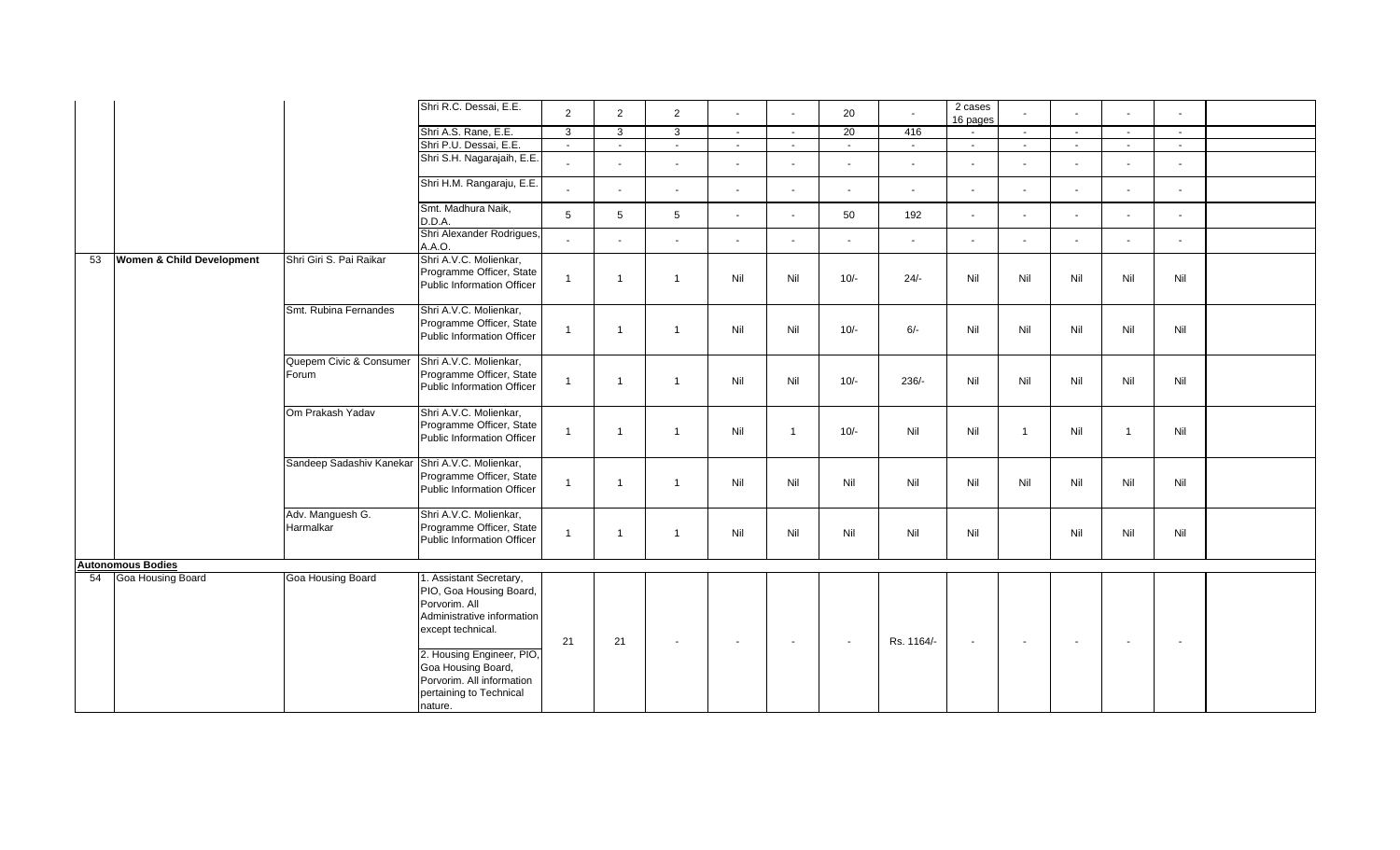| 55 | Goa State Commission for Women Goa State Commission for | Women                               | Kum. Margaret A.<br>Fernandes Member<br>Secretary | 16  | 16  | 16  |     | $\overline{\phantom{a}}$ | Rs. 160/-                | Rs. 160/-                | $\sim$              | - - | $\overline{\phantom{a}}$ | $\overline{\phantom{a}}$ | $\overline{\phantom{a}}$ |  |
|----|---------------------------------------------------------|-------------------------------------|---------------------------------------------------|-----|-----|-----|-----|--------------------------|--------------------------|--------------------------|---------------------|-----|--------------------------|--------------------------|--------------------------|--|
| 56 | Goa Public Service Commission                           | Goa Public Service                  |                                                   |     |     |     |     |                          | 21-10-2005 to 31-03-2006 |                          |                     |     |                          |                          |                          |  |
|    |                                                         | Commission                          | <b>PIO P.S. Meena</b><br>Secretary, GPSC          | 15  | 15  | 15  | Nil | - 3                      | Rs. 40/-                 | Rs.114/-                 | Cases-6<br>Pages-68 |     | Nil                      |                          | Nil                      |  |
|    |                                                         |                                     | APIO Seema Malkarnekar<br>Dy. Secretary, GPSC     |     |     |     |     |                          |                          |                          |                     |     |                          |                          |                          |  |
|    |                                                         |                                     |                                                   |     |     |     |     |                          | 01-04-2006 to 31-03-2007 |                          |                     |     |                          |                          |                          |  |
|    |                                                         |                                     | PIO P.S. Meena<br>Secretary, GPSC                 |     |     |     |     |                          |                          |                          |                     |     |                          |                          |                          |  |
|    |                                                         |                                     | Arvind Lolieykar<br>Secretary, GPSC               | 27  | 27  | 27  | Nil | 3                        | Rs. 240/-                | Rs. 787/-                | Cases-1<br>Pages-3  |     |                          | Nil                      | Nil                      |  |
| 57 | Sainik Welfare                                          | Department of Sainik<br>Welfare     | Major Venugopal Nair<br>(Retd)                    | one | one | one |     | $\overline{\phantom{a}}$ | Rs. 10/-                 | Rs. 12/-                 | $\sim$              | . . | $\overline{\phantom{a}}$ |                          | $\overline{\phantom{a}}$ |  |
| 58 | Goa State Information Commission                        | Goa State Information<br>Commission | Shri V. V. Sawant, Under<br>Secretary             |     |     | 4   |     |                          | Rs. 20/-                 | $\overline{\phantom{a}}$ | 3 cases             | Nil | Nil                      | Nil                      | Nil                      |  |

**N.B. :- Source from the respective Departments.**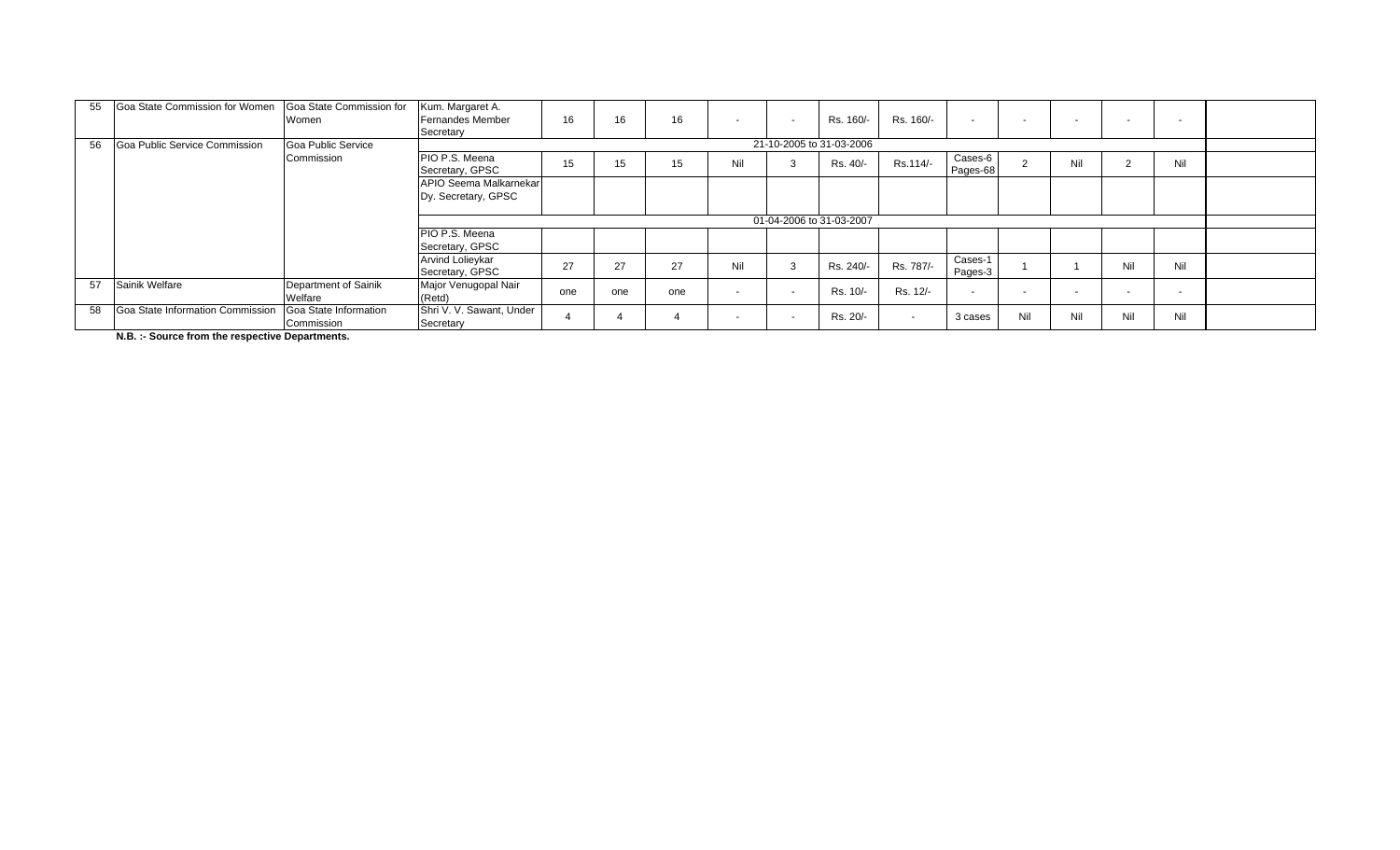# **PROFORMA-II**

# **STATEMENT SHOWING THE APPEALS FILED AND DISPOSED OFF BY THE FIRST APPELLATE AUTHORITY, UNDER THE RTI ACT, FOR THE PERIOD ENDING 31/3/2007**

| Sr.No | Name of the                    | Name of the Public Authority                                           | Names/designation of the       | No. of  | No. of                      | No. of the   | No. of appeals   | No. of      | Remarks |
|-------|--------------------------------|------------------------------------------------------------------------|--------------------------------|---------|-----------------------------|--------------|------------------|-------------|---------|
|       | Department/Office              |                                                                        | first Appellate Authority      |         | appeals filed appeals filed | appeals      | disposed after   | appeals     |         |
|       |                                |                                                                        |                                | against | against                     | disposed off | the expiry of    | where no    |         |
|       |                                |                                                                        |                                | deemed  | rejection                   | within       | statutory period | decision is |         |
|       |                                |                                                                        |                                | refusal | order                       | statutory    |                  | taken.      |         |
|       |                                |                                                                        |                                |         |                             | period       |                  |             |         |
|       |                                |                                                                        |                                |         |                             |              |                  |             |         |
|       |                                |                                                                        |                                |         | 6                           |              |                  | 9           |         |
|       | <b>Accounts</b>                |                                                                        |                                | Nil     | Nil                         | One          | Nil              | Nil         | 10      |
|       |                                | Directorate of Accounts, Panaji Shri Rajan V.S. Kunkolienkar,<br>– Goa | Director of Accounts & Ex-Off. |         |                             |              |                  |             |         |
|       |                                |                                                                        | Jt. Secy. to Govt.             |         |                             |              |                  |             |         |
|       |                                |                                                                        |                                |         |                             |              |                  |             |         |
|       | <b>Administrative Tribunal</b> |                                                                        |                                | Nil     |                             |              |                  |             |         |
|       | <b>Agriculture</b>             | Shri P.P. Kumbhare, Director of Shri P.P. Kumbhare, Director           | of Agriculture                 |         |                             | Nil          |                  |             |         |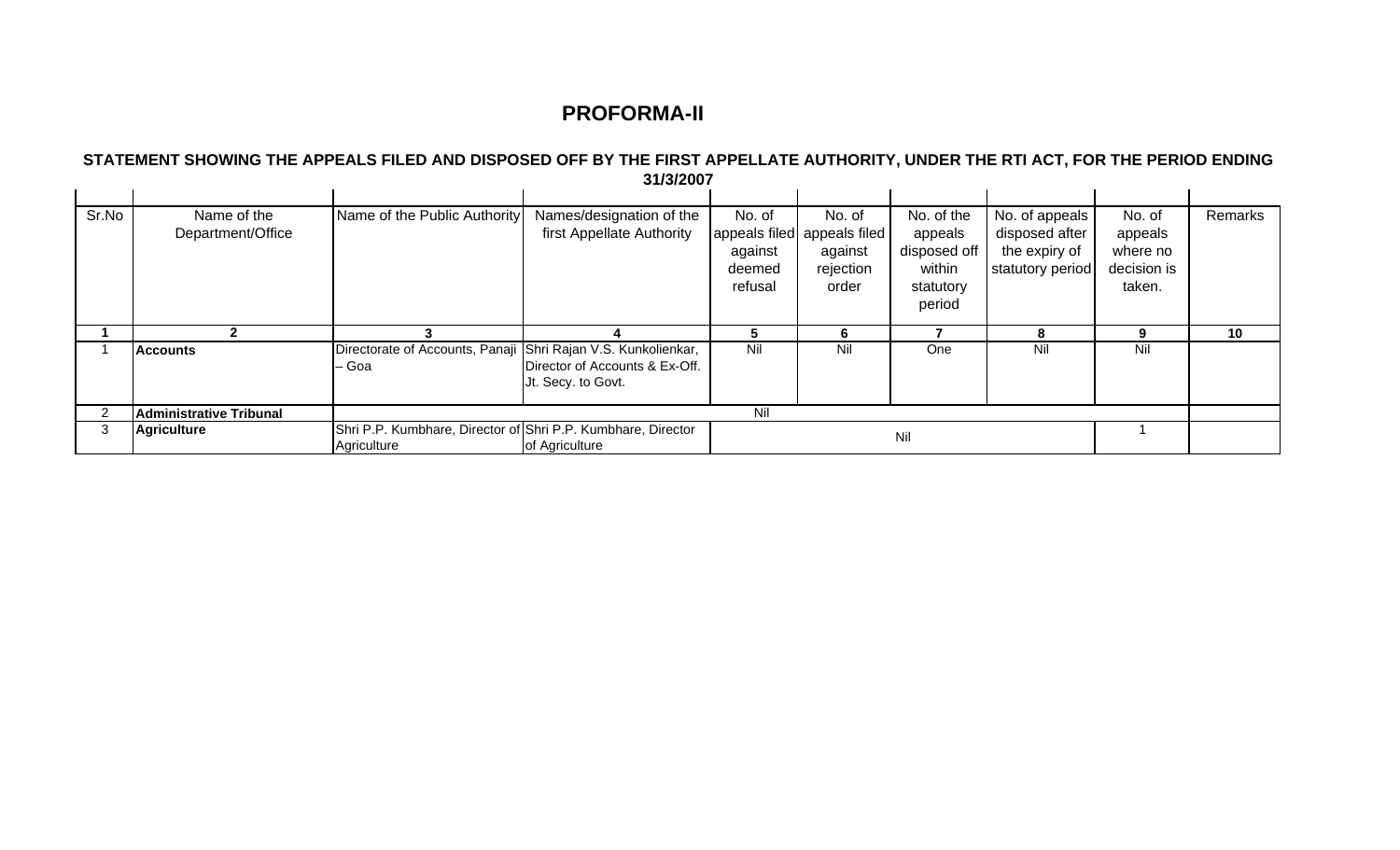|                | <b>Animal Husbandry &amp;</b>   | Directorate of Animal           | Dr. H. Faleiro (*) (*) * As per   |                | $\overline{7}$  | 6+1 <sup>**</sup> 1Appeal         |                               |                   |  |
|----------------|---------------------------------|---------------------------------|-----------------------------------|----------------|-----------------|-----------------------------------|-------------------------------|-------------------|--|
|                | <b>Veterinary Services</b>      | Husbandry & Veterinary          | the Order No. 10-35/06-           |                |                 | is in process                     |                               |                   |  |
|                |                                 | Services                        | 07/3495 dated 3/11/06, Dr. B.     |                |                 |                                   |                               |                   |  |
|                |                                 |                                 | Braganza then working as          |                |                 |                                   |                               |                   |  |
|                |                                 |                                 | Dy.Director (Plan) was            |                |                 |                                   |                               |                   |  |
|                |                                 |                                 | designated as PIO for this        |                |                 |                                   |                               |                   |  |
|                |                                 |                                 | Directorate and still after his   |                |                 |                                   |                               |                   |  |
|                |                                 |                                 | promotion to the post of the      |                |                 |                                   |                               |                   |  |
|                |                                 |                                 | Director of this Directorate, the |                |                 |                                   |                               |                   |  |
|                |                                 |                                 | old Order is in force. However,   |                |                 |                                   |                               |                   |  |
|                |                                 |                                 | now this Directorate will modify  |                |                 |                                   |                               |                   |  |
|                |                                 |                                 | the Order accordingly to          |                |                 |                                   |                               |                   |  |
|                |                                 |                                 | designate Dr. Braganza,           |                |                 |                                   |                               |                   |  |
|                |                                 |                                 | Director as First Appellate       |                |                 |                                   |                               |                   |  |
|                |                                 |                                 | Authority and Dr. Faleiro, Dy.    |                |                 |                                   |                               |                   |  |
|                |                                 |                                 | Director (Farms) as Public        |                |                 |                                   |                               |                   |  |
|                |                                 |                                 | Information Officer as required   |                |                 |                                   |                               |                   |  |
|                |                                 |                                 | under right to Information Act,   |                |                 |                                   |                               |                   |  |
|                |                                 |                                 | 2005 for this Directorate.        |                |                 |                                   |                               |                   |  |
|                |                                 |                                 |                                   |                |                 |                                   |                               |                   |  |
| 5              | <b>Archives and Archaeology</b> | Shri M.L. Dicholkar, First      | Shri M.L. Dicholkar, Director of  | <b>NIL</b>     | <b>NIL</b>      | One                               | <b>NIL</b>                    | <b>NIL</b>        |  |
|                |                                 | Appellate Authority             | Archives and Archaeology          |                |                 |                                   |                               |                   |  |
| 6              | Art & Culture                   | Directorate of Art &culture     | Shri Prasad Lolayekar, Director   | $\frac{1}{1}$  | $\qquad \qquad$ | $\overbrace{\phantom{aaaaa}}^{x}$ | $\overbrace{\phantom{aaaaa}}$ | $\hspace{0.05cm}$ |  |
|                |                                 |                                 | of Art & Culture                  |                |                 |                                   |                               |                   |  |
| $\overline{7}$ | <b>Collectorate - North</b>     | Shri Nikhil Kumar, IAS          | The Collector & First Appellate   | 01             | 04              | 05                                | Nil                           | Nil               |  |
|                |                                 |                                 | Authority, North Goa District     |                |                 |                                   |                               |                   |  |
|                |                                 |                                 | Panaji                            |                |                 |                                   |                               |                   |  |
|                |                                 | Office of the Inspector General | Inspector General of Prisons,     | Nil            | Nil             | N.A.                              | N.A.                          | Does not arise    |  |
|                |                                 | of Prisons, Goa.                | Goa.                              |                |                 |                                   |                               |                   |  |
|                |                                 | Central Jail, Aguada            | $-do-$                            | $-do-$         | $-do-$          | $-do-$                            | -do-                          | -do-              |  |
|                |                                 | Sub-Jail, Sada, Vasco           | Addl. Inspector General of Priso  | $-do-$         | $-do-$          | $-do-$                            | $-do-$                        | $-do-$            |  |
|                |                                 | Judicial Lock-up, Panaji        | -do-                              | -do-           | $-do-$          | $-do-$                            | -do-                          | -do-              |  |
|                |                                 | Judicial Lock-up, Mapusa        | -do-                              | -do-           | $-do-$          | -do-                              | -do-                          | -do-              |  |
|                |                                 | Judicial Lock-up, Margao        | $-do-$                            | $-do-$         | $-do-$          | $-do-$                            | -do-                          | -do-              |  |
| 8              | <b>Collectorate - South</b>     |                                 |                                   |                |                 |                                   |                               |                   |  |
| 9              | Co-operation                    | Registrar pf Coop. Societies    | Registrar pf Coop. Societies      | $\overline{2}$ | 3               | 5                                 |                               | $\sim$            |  |
| 10             | <b>Craftsmen Training</b>       | M.V.Parwar                      | Aleixo da Costa, State Director   | N.A            | N.A             | N.A                               | N.A                           | N.A               |  |
|                |                                 |                                 | <b>Craftsmen Training</b>         |                |                 |                                   |                               |                   |  |
| 11             | Directorate of Technical        |                                 |                                   |                |                 |                                   |                               |                   |  |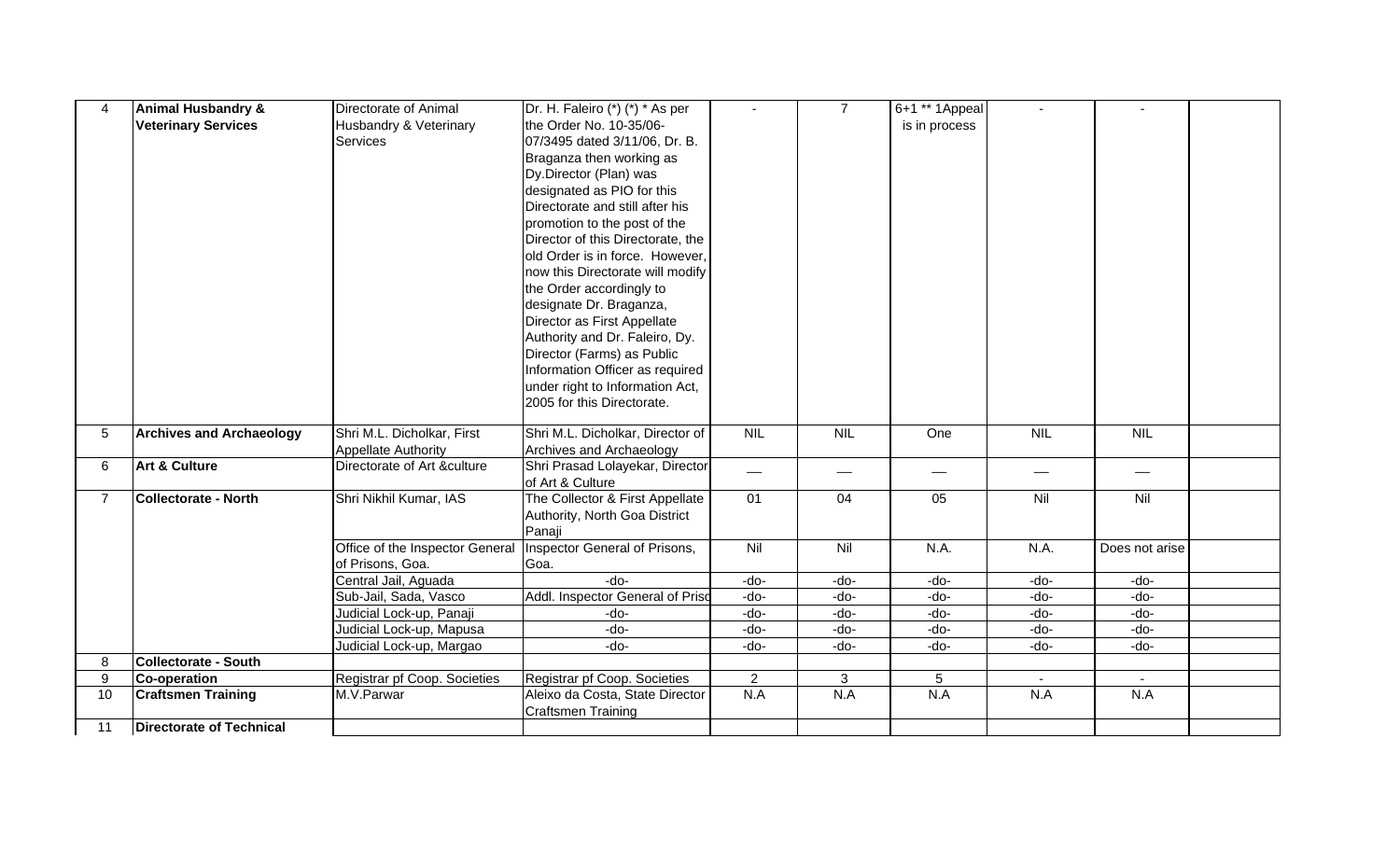|    | Education                              | Government Polytechnic,<br>Altinho, Panaji - Goa                  |                                                                                                                |                    |                |                |                |            |  |
|----|----------------------------------------|-------------------------------------------------------------------|----------------------------------------------------------------------------------------------------------------|--------------------|----------------|----------------|----------------|------------|--|
|    |                                        | Goa College of Music, Altinho<br>Panaji                           | Directorate of Technical<br>Education, Alto, Porvorim-Goa.                                                     |                    |                | -1             |                |            |  |
|    |                                        | Goa College of Pharmacy                                           | Director, Directorate of<br><b>Technical Education, Porvorim</b>                                               | Nil                | Nil            | <b>NA</b>      | <b>NA</b>      | <b>NA</b>  |  |
|    |                                        | Goa College of Engineering,<br>Farmagudi                          | Directorate of Technical<br>Education, Alto, Porvorim-Goa.                                                     | $\mathbf{r}$       | $\sim$         | $\mathbf{1}$   | $\blacksquare$ | $\sim$     |  |
|    |                                        | Goa College of Architecture,<br>Panaji                            | No information given                                                                                           |                    |                |                |                |            |  |
|    |                                        | Campal Panaji                                                     | Goa College of Home Science, Smt. Rajal K. Shinkre, Principal                                                  | $\blacksquare$     |                |                |                |            |  |
|    |                                        | Goa College of Art, Altinho,<br>Panaji Goa                        | Dr. J. Chandrasekhar, Director,<br>Directorate of Technical<br>Education, Porvorim Goa                         | $\sim$             |                |                |                |            |  |
| 12 | Education                              | Directorate of Education                                          | Director of Education                                                                                          | Seven              | $\sim$         | Seven          | Nil            | Nil        |  |
| 13 | <b>Electricity</b>                     | <b>Chief Electrical Engineer</b>                                  | Shri Nirmal Braganza, Chief<br><b>Electrical Engineer</b>                                                      | 9                  | 9              | $\overline{7}$ | $\overline{2}$ |            |  |
| 14 | <b>Excise</b>                          | Department of Excise                                              | <b>Commissioner of Excise</b>                                                                                  | $\overline{1}$     | Nil            | $\overline{1}$ | Nil            | Nil        |  |
| 15 | <b>Factories &amp; Boilers</b>         | Inspector of Factories & Boilers Chief Inspector of Factories &   | <b>Boilers</b>                                                                                                 | $\overline{N}$     | Nil            | <b>NA</b>      | <b>NA</b>      | <b>NA</b>  |  |
| 16 | <b>Fire and Emergency Services</b>     | Directorate of Fire and<br>Emergency Services, St. Inez<br>Panaji | Shri Ashok Menon Director<br>(Offg) Fire & Emergency<br>Services, Panaji                                       | 3                  | $\mathbf{1}$   | $\overline{2}$ | Nil            | Nil        |  |
| 17 | <b>Fisheries</b>                       | Directorate of Fisheries                                          | Shri. S.C. Verenkar, Director of<br>Fisheries                                                                  | Nil                | Nil            | N.A            | N.A            | N.A        |  |
| 18 | <b>Food &amp; Drugs Administration</b> | Directorate of Food & Drugs<br>Administration                     | 1. Shri S.N. Tripathi, Director<br>2. Shri Pramod K. Jain,<br><b>Director</b>                                  | $\overline{a}$     | $\overline{2}$ | $\overline{2}$ |                | Nil        |  |
| 19 | Forest                                 | O/o Chief Conservator of<br><b>Forest Department</b>              | Shri J. L. Singh, I.F.S., Chief<br>Conservator of Forest, Panaji                                               | 1 no               | 1 no.          | 1 no.          | 1 no.          | <b>NIL</b> |  |
|    |                                        |                                                                   | Shri C. Achalender Reddy,<br>I.F.S. Conservator of<br>Forests (Territorial, Wildlife &<br>Eco-Tourism), Panaji | $\overline{2}$ nos | 2 nos.         | 2 nos.         | 2 nos.         | NIL        |  |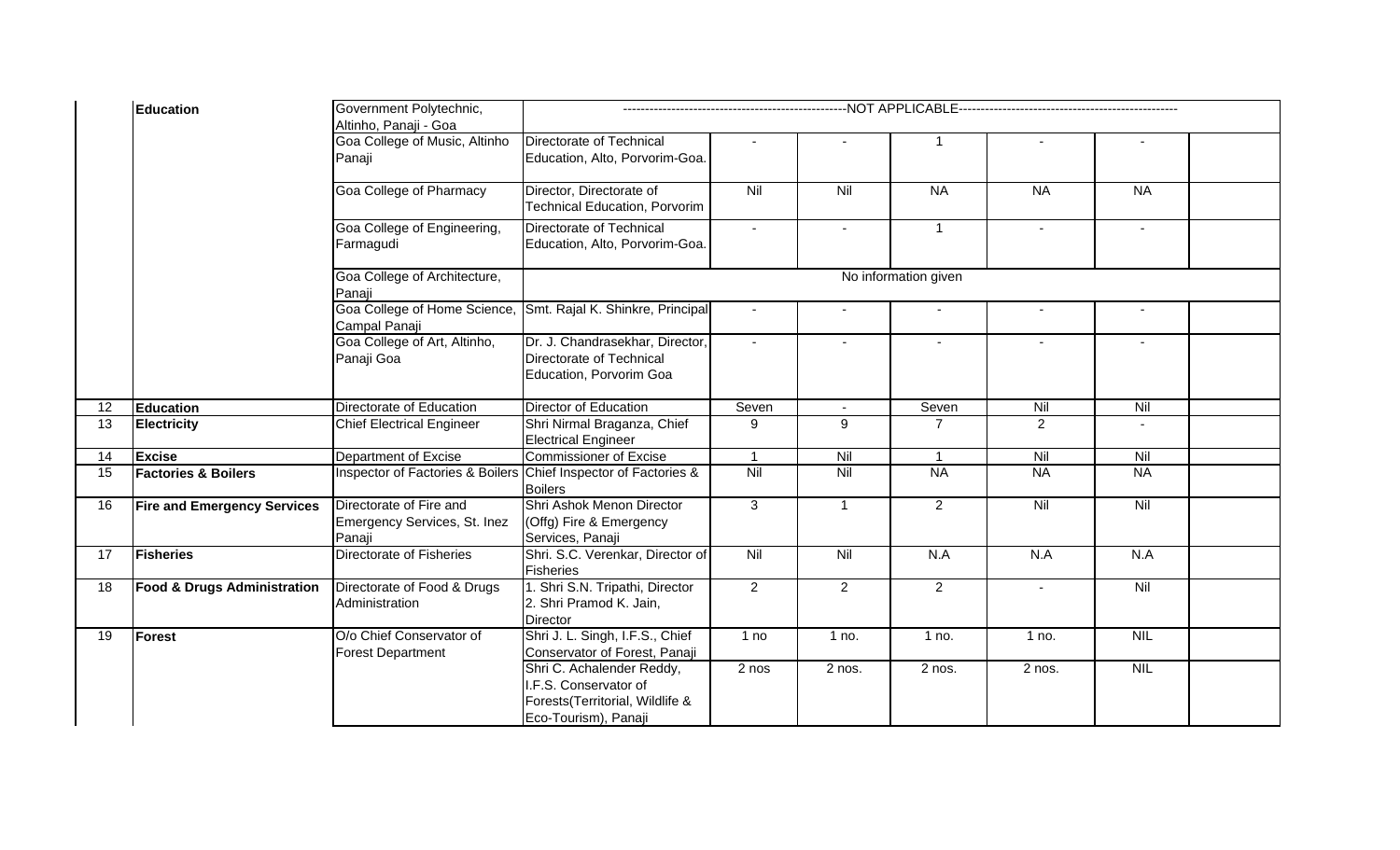|                 |                                                             | Managing Director, O/o. Goa<br><b>Forest Development</b><br>Corporation Ltd., Panaji                   | Shri Richard D'Souza                                                                                   | <b>NIL</b>               | <b>NIL</b>               | <b>NIL</b>               | <b>NIL</b>               | <b>NIL</b>               |  |
|-----------------|-------------------------------------------------------------|--------------------------------------------------------------------------------------------------------|--------------------------------------------------------------------------------------------------------|--------------------------|--------------------------|--------------------------|--------------------------|--------------------------|--|
| 20              | <b>Goa Gazetteer Department</b>                             | Shri M.L. Dicholkar                                                                                    | Shri M.L. Dicholkar Executive<br>Editor                                                                | $\blacksquare$           | $\blacksquare$           | $\sim$                   | $\blacksquare$           | $\blacksquare$           |  |
| 21              | <b>Goa Legislature Secretariat</b>                          |                                                                                                        |                                                                                                        | NIL                      |                          |                          |                          |                          |  |
| $\overline{22}$ | <b>Goa Medical College</b>                                  | Dr. Rajan V.S. Kunkolienkar                                                                            | Dr. V.N. Jindal, Dean, GMC                                                                             | Nil                      | Nil                      |                          |                          | $\blacksquare$           |  |
|                 |                                                             | Institute of Psychiatry & Human Dr. V.N. Jindal, Director/Dean,<br>Behaviour                           | IPHB, Bambolim                                                                                         |                          |                          | $\overline{1}$           |                          |                          |  |
| 23              | <b>Health Services</b>                                      | Dr. Arvind V. Salelkar                                                                                 | Director of Health Services<br>Panaji                                                                  | $\mathbf{1}$             | Nil                      | $\overline{1}$           | Nil                      | Nil                      |  |
| 24              | <b>Higher Education</b>                                     | Principal, Nirmala Institute of<br>Education                                                           | Dr. Gomes<br>Director of Higher Education                                                              | $\mathbf{1}$             |                          | $\overline{1}$           | $\overline{1}$           | $\blacksquare$           |  |
|                 |                                                             | Prof. O.J. Gomes                                                                                       | -do-                                                                                                   | $\overline{1}$           |                          | $\overline{1}$           | $\overline{A}$           |                          |  |
|                 |                                                             | Prof. A.B. Patil                                                                                       | $-do-$                                                                                                 | $\overline{1}$           |                          | $\overline{1}$           | $\overline{ }$           |                          |  |
| 25              | <b>Home Guards and Civil</b><br><b>Defence Organisation</b> | Dy. Commandant General<br>Home Guards & Dy. Director<br>Civil Defence (North/South)<br><b>District</b> | Shri N.S. Randhawa, IPS<br><b>Inspector General of Police</b><br>(DIG - I) North/South District        | Nil                      | Nil                      | Nil                      | Nil                      | Nil                      |  |
| 26              | Industries Trade & Commerce                                 | Shri G.D. Padgaonkar                                                                                   | Shri P.S. Reddy, Director of<br><b>Industries Trade &amp; Commerce</b>                                 | $\overline{2}$           |                          | $\overline{2}$           |                          |                          |  |
| 27              | Information & Publicity                                     | Department of Information &<br>Publicity                                                               | Shri Menino Peres                                                                                      | 3                        |                          |                          | 3                        |                          |  |
| 28              | <b>Information Technology</b>                               | Department of Information<br>Technology, Govt. of Goa, EDC<br>House, Panaji - Goa                      | Shri M. N. RAO, Director (IT)                                                                          | Nil                      | Nil                      | Nil                      | Nil                      | Nil                      |  |
| 29              | <b>Law Department</b>                                       | Law Department (Legal Affairs)                                                                         | No Appeals have been filed against any of the orders passed by the PIO that is Under Secretary (Legal) |                          |                          |                          |                          |                          |  |
| 30              | <b>Labour and Employment</b>                                | Office of the Commissioner,<br>Labour and Employment                                                   | Shri S.A. Deshprabhu,<br>Commissioner, Labour and<br>Employment                                        |                          |                          |                          |                          |                          |  |
| 31              | <b>Legal Metrology Department</b>                           | Office of the Controller Legal<br>Metrology Panaji-Goa                                                 | Shri N. M. Naik, Controller<br>Legal Metrology.                                                        | $\overline{\phantom{a}}$ | $\overline{\phantom{a}}$ | $\overline{\phantom{a}}$ | $\overline{\phantom{a}}$ | $\overline{\phantom{a}}$ |  |
| 32              | Mines & Geology                                             | Directorate of Mines                                                                                   | Shri J. B. Bhingui, Director of<br><b>Mines</b>                                                        | 5                        | <b>NIL</b>               | 4                        |                          | -1                       |  |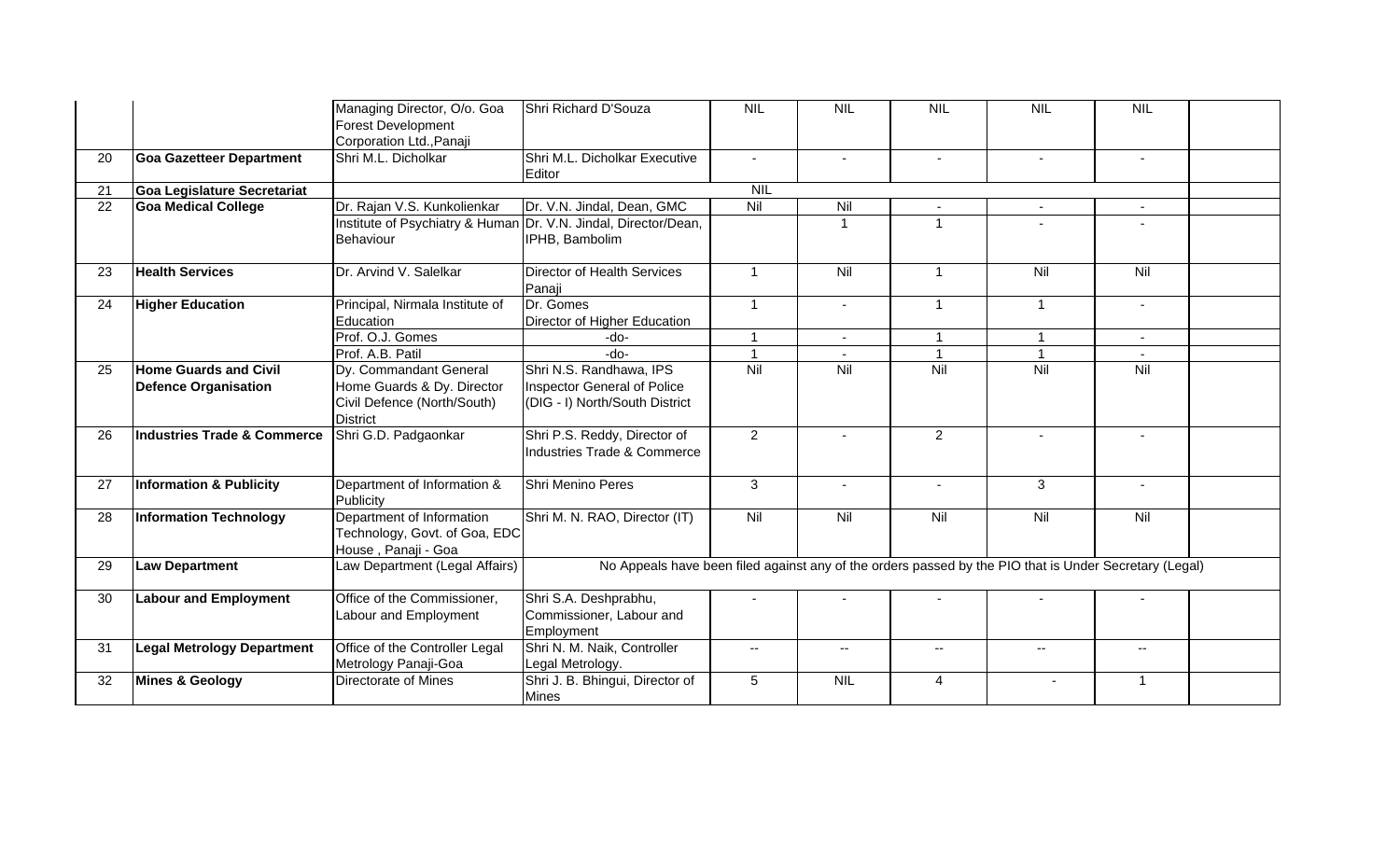| 33 | <b>Municipal Administration</b> | Directorate of Municipal                          | Shri Daulat A. Hawaldar,                                         | 19             | Nil            | $\overline{19}$          | $\overline{N}$ | Nil        |          |
|----|---------------------------------|---------------------------------------------------|------------------------------------------------------------------|----------------|----------------|--------------------------|----------------|------------|----------|
|    |                                 | Administration/Urban                              | Director of Municipal                                            |                |                |                          |                |            |          |
|    |                                 | Development                                       | Administration                                                   |                |                |                          |                |            |          |
| 34 | <b>Official Language</b>        |                                                   | Directorate of Official Language Shri Prasad Lolayekar, Director | Nil            | $\overline{N}$ | $\overline{N}$           | Nil            | Nil        |          |
|    |                                 |                                                   | of Official Language                                             |                |                |                          |                |            |          |
| 35 | Panchayats                      | Directorate of Panchayats                         | Shri Menino D'Souza                                              | 61             | NIL            | 61                       | N.A.           | <b>NIL</b> | $\sim$   |
|    |                                 |                                                   | Director of Panchayats                                           |                |                |                          |                |            |          |
|    |                                 | Directorate of Panchayats                         | Shri C. D. Gawade,                                               |                |                |                          |                |            |          |
|    |                                 |                                                   | Deputy Director of Panchayats,                                   | NIL            | <b>NIL</b>     | NIL                      | <b>NIL</b>     | <b>NIL</b> |          |
|    |                                 |                                                   | North, Panaji.                                                   |                |                |                          |                |            |          |
|    |                                 |                                                   | (Against Orders Passed by                                        |                |                |                          |                |            |          |
|    |                                 |                                                   | <b>BDO's</b>                                                     |                |                |                          |                |            |          |
|    |                                 |                                                   | North Goa)                                                       |                |                |                          |                |            |          |
|    |                                 | Deputy Director of Panchayats, Smt. Sandhya Kamat |                                                                  |                |                |                          |                |            | in       |
|    |                                 | South, Margao                                     | Deputy Director of Panchayats,                                   | $2^{\circ}$    | <b>NIL</b>     | $\mathbf{1}$             | <b>NIL</b>     | <b>NIL</b> | progress |
|    |                                 |                                                   | South, Margao                                                    |                |                |                          |                |            |          |
|    |                                 |                                                   | (Against Orders Passed by<br><b>BDO's</b>                        |                |                |                          |                |            |          |
|    |                                 |                                                   | South Goa)                                                       |                |                |                          |                |            |          |
|    |                                 | <b>Block Development Office,</b>                  | Shri Devidas Gaonkar,                                            | $\overline{2}$ | $\mathbf{1}$   | $\overline{2}$           | Nil            | <b>NIL</b> |          |
|    |                                 | Tiswadi                                           | <b>Block Development Officer,</b>                                |                |                |                          |                |            |          |
|    |                                 |                                                   | Tiswadi                                                          |                |                |                          |                |            |          |
|    |                                 |                                                   | (Against Orders Passed by                                        |                |                |                          |                |            |          |
|    |                                 |                                                   | V.P.                                                             |                |                |                          |                |            |          |
|    |                                 |                                                   | Secretaries, Tiswadi Block)                                      |                |                |                          |                |            |          |
|    |                                 |                                                   |                                                                  |                |                |                          |                |            |          |
|    |                                 | <b>Block Development Office</b>                   | Shri Shivprasad Naik,                                            | 36             | $\blacksquare$ | $\overline{18}$          | $\blacksquare$ | 18 to be   |          |
|    |                                 |                                                   |                                                                  |                |                |                          |                | decided    |          |
|    |                                 | <b>Bardez</b>                                     | <b>Block Development Officer,</b>                                |                |                |                          |                | received   |          |
|    |                                 |                                                   | Bardez,                                                          |                |                |                          |                | recently   |          |
|    |                                 |                                                   | (Against Orders Passed by<br>V.P.                                |                |                |                          |                |            |          |
|    |                                 |                                                   | Secretaries, Bardez Block)                                       |                |                |                          |                |            |          |
|    |                                 | <b>Block Development Office,</b>                  | Kum. Mohini Harlankar,                                           |                |                |                          |                |            |          |
|    |                                 | Bicholim                                          | <b>Block Development Officer,</b><br><b>Bicholim</b>             | NIL            | <b>NIL</b>     | $\overline{\text{N}}$ IL | <b>NIL</b>     | <b>NIL</b> |          |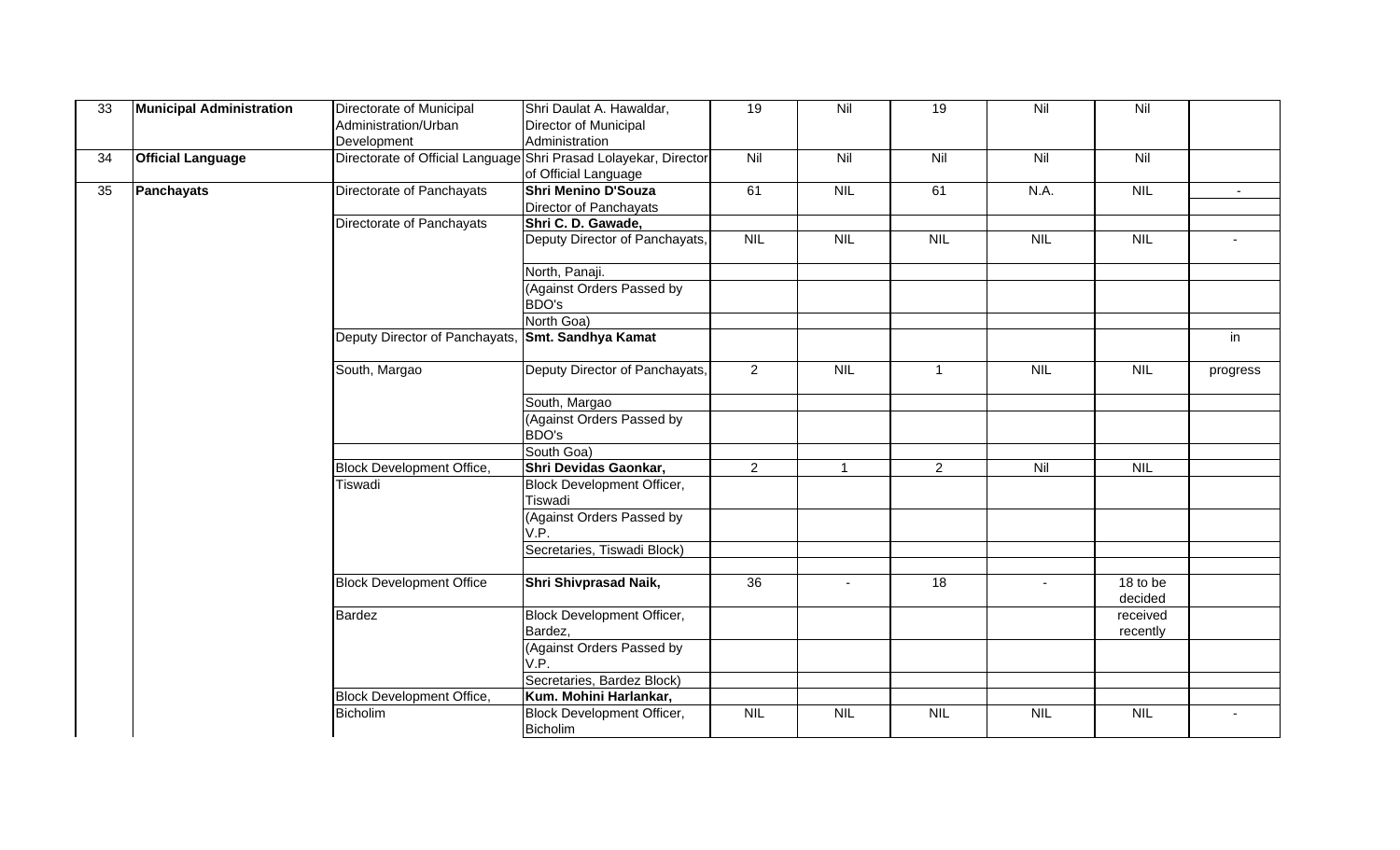|                                  | (Against Orders Passed by<br>V.P. |              |                |            |            |              |                |
|----------------------------------|-----------------------------------|--------------|----------------|------------|------------|--------------|----------------|
|                                  | Secretaries, Bardez Block)        |              |                |            |            |              |                |
| <b>Block Development Office,</b> | Shri Soma Shetkar,                |              |                |            |            |              |                |
| Pernem                           | <b>Block Development Officer,</b> | $\mathbf{1}$ | <b>NIL</b>     | <b>NIL</b> | <b>NIL</b> | <b>NIL</b>   | $\sim$         |
|                                  | Pernem,                           |              |                |            |            |              |                |
|                                  | (Against Orders Passed by<br>V.P. |              |                |            |            |              |                |
|                                  | Secretaries, Pernem Block)        |              |                |            |            |              |                |
| <b>Block Development Office,</b> | Shri Shashank Thakur              |              |                |            |            |              |                |
| Sattari                          | Block Development Officer,        | <b>NIL</b>   | <b>NIL</b>     | <b>NIL</b> | <b>NIL</b> | <b>NIL</b>   |                |
|                                  | Sattari,                          |              |                |            |            |              |                |
|                                  | (Against Orders Passed by         |              |                |            |            |              |                |
|                                  | V.P.                              |              |                |            |            |              |                |
|                                  | Secretaries, Sattari Block)       |              |                |            |            |              |                |
| <b>Block Development Office,</b> | Smt. Anuja A. Naik Gaonkar        |              |                |            |            |              |                |
| Ponda                            | <b>Block Development Officer,</b> | $\mathbf{1}$ | <b>NIL</b>     | <b>NIL</b> | <b>NIL</b> | $\mathbf{1}$ |                |
|                                  | Ponda,                            |              |                |            |            |              |                |
|                                  | (Against Orders Passed by<br>V.P. |              |                |            |            |              |                |
|                                  | Secretaries, Ponda Block)         |              |                |            |            |              |                |
| <b>Block Development Office,</b> | <b>Shri Manuel Barreto</b>        |              |                |            |            |              |                |
| Salcete                          | <b>Block Development Officer,</b> | 8            | $\blacksquare$ | <b>NIL</b> | NIL        | <b>NIL</b>   | <b>Notices</b> |
|                                  | Salcete                           |              |                |            |            |              |                |
|                                  | (Against Orders Passed by<br>V.P. |              |                |            |            |              | issued         |
|                                  | Secretaries, Salcete Block)       |              |                |            |            |              |                |
| <b>Block Development Office,</b> | Shri Arvind Khutkar,              | NIL          | <b>NIL</b>     | <b>NIL</b> | <b>NIL</b> | <b>NIL</b>   |                |
| Quepem                           | <b>Block Development Officer,</b> |              |                |            |            |              |                |
|                                  | Quepem,                           |              |                |            |            |              |                |
|                                  | (Against Orders Passed by         |              |                |            |            |              |                |
|                                  | V.P.                              |              |                |            |            |              |                |
|                                  | Secretaries, Quepem Block)        |              |                |            |            |              |                |
| Block Development Office,        | Shri Vishant S. N. Gaunekar       |              |                |            |            |              |                |
| Sanguem                          | Block Development Officer,        | <b>NIL</b>   | <b>NIL</b>     | <b>NIL</b> | <b>NIL</b> | <b>NIL</b>   |                |
|                                  | Sanguem,                          |              |                |            |            |              |                |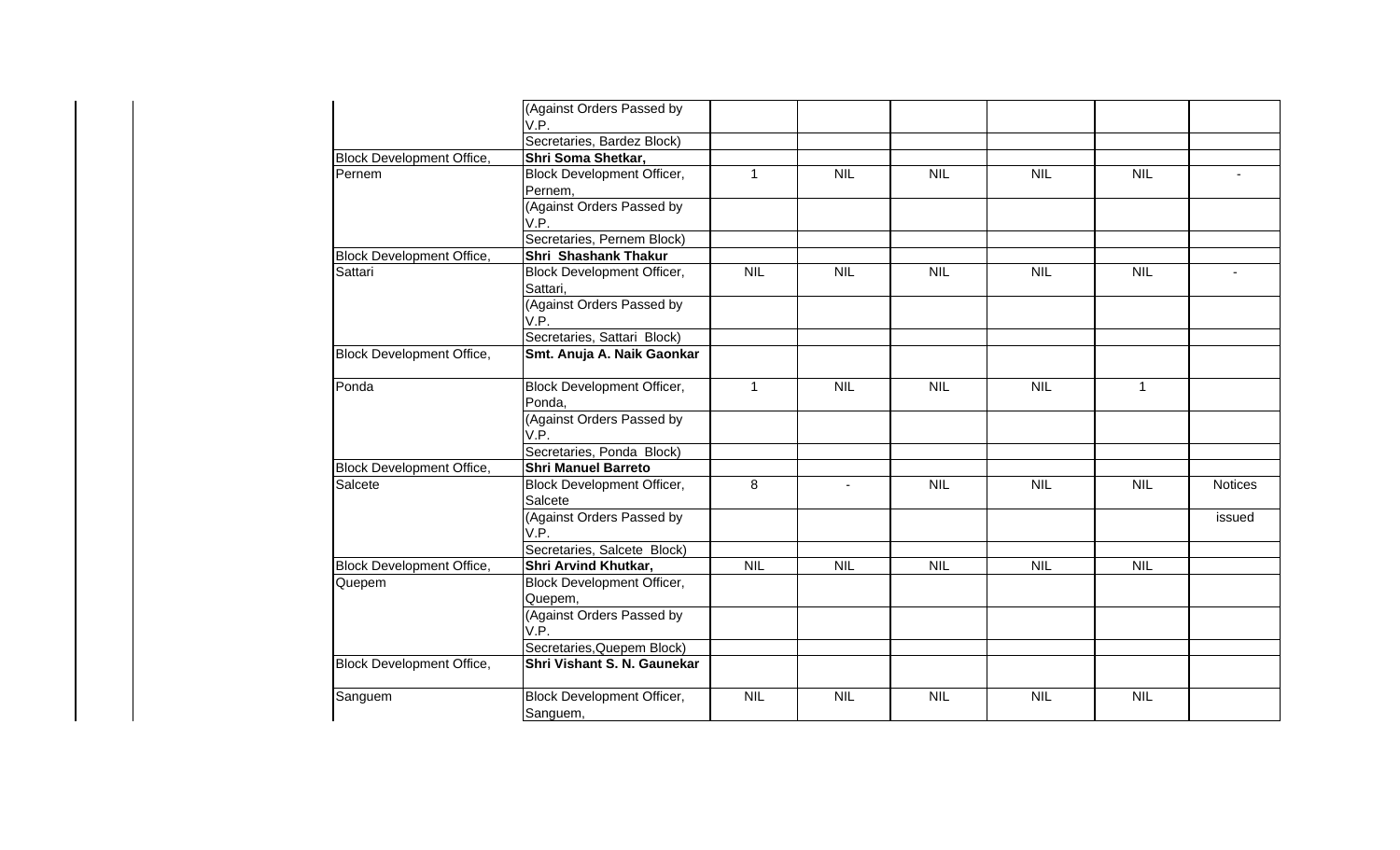|    |                                                        |                                                     | (Against Orders Passed by<br>V.P.                                                         |                |                       |                          |             |                |         |
|----|--------------------------------------------------------|-----------------------------------------------------|-------------------------------------------------------------------------------------------|----------------|-----------------------|--------------------------|-------------|----------------|---------|
|    |                                                        |                                                     | Secretaries, Sanguem Block)                                                               |                |                       |                          |             |                |         |
|    |                                                        |                                                     | Shri Manuel Barreto,                                                                      |                |                       |                          |             |                |         |
|    |                                                        | <b>Block Development Office,</b>                    | <b>Block Development Officer,</b><br>Canacona,                                            | <b>NIL</b>     | <b>NIL</b>            | $\overline{\text{N}}$ IL | <b>NIL</b>  | <b>NIL</b>     |         |
|    |                                                        | Canacona                                            | (Against Orders Passed by<br>V.P.                                                         |                |                       |                          |             |                |         |
|    |                                                        |                                                     | Secretaries, Canacona Block)                                                              |                |                       |                          |             |                |         |
|    |                                                        |                                                     |                                                                                           |                |                       |                          |             |                |         |
|    |                                                        | <b>Block Development Office,,</b>                   | Shri Pipi T. Murgaonkar,                                                                  |                |                       |                          |             |                | under   |
|    |                                                        | Mormugao                                            | <b>Block Development Officer,</b><br>Mormugao,                                            | $\overline{2}$ | <b>NIL</b>            | $\overline{1}$           | <b>NIL</b>  | $\overline{1}$ | Process |
|    |                                                        |                                                     | (Against Orders Passed by                                                                 |                |                       |                          |             |                |         |
|    |                                                        |                                                     | Secretaries, Mormugao<br>Block)                                                           |                |                       |                          |             |                |         |
| 36 | <b>Planning, Statistics &amp;</b><br><b>Evaluation</b> |                                                     |                                                                                           |                | Information not given |                          |             |                |         |
| 37 | <b>Ports Administration</b>                            | Captain of Ports Department,                        | Capt. A.P. Mascarenhas,                                                                   | One            | Nil                   | One                      | Nil         | Nil            |         |
|    |                                                        | Panaji                                              | Captain of Ports                                                                          |                |                       |                          |             |                |         |
|    |                                                        | River Navigation, Betim.                            | Captain of Ports                                                                          | $\sim$         |                       | $\overline{\phantom{a}}$ |             |                |         |
| 38 | Prosecution                                            | The Director of Prosecution                         | The Law Secretary                                                                         | Nil            | $\mathbf{1}$          | $\overline{1}$           | Nil         | Nil            |         |
| 39 | Provedoria                                             | Institute of Public Assitance<br>(Provedoria)       | Director of Provedoria                                                                    | $\sim$         | $\blacksquare$        | $\blacksquare$           | $\sim$      | $\overline{a}$ |         |
| 40 | <b>Public Grievances</b>                               | Directorate of Public                               | Dr. Dilraj Kaur, IAS,                                                                     | NIL            | N.A.                  | N.A.                     | N.A.        | <b>N.A.</b>    |         |
|    |                                                        | Grievances                                          | Secretary(Public Grievances)                                                              |                |                       |                          |             |                |         |
| 41 | <b>Public Works Department</b>                         | <b>Public Works Department</b>                      | U.P. Lawande Supdtg.<br>Surveyor of Works                                                 | $\overline{9}$ | $\mathbf 0$           | 9                        | $\mathbf 0$ | $\mathbf 0$    |         |
| 42 | Raj Bhavan                                             | Raj Bhavan                                          | Secretary to Governor, Raj<br>Bhavan.                                                     | $\overline{a}$ | $\sim$                | $\overline{a}$           | $\sim$      | $\sim$         |         |
| 43 | Science, Technology &                                  | Dept. of Science, Technology & 1) Dr. N.P.S. Varde, |                                                                                           | N.A.           | N.A.                  | N.A.                     | <b>N.A.</b> | <b>N.A.</b>    |         |
|    | Environment                                            | Environment, Saligao.                               | Director/Jt. Secretary (01/04/06<br>16/10/06                                              |                |                       |                          |             |                |         |
|    |                                                        |                                                     | 2) Shri. Michael M. D'souza,<br>Director/Ex-Officio Jt.<br>Secretary. (15/12/06-31/03/07) | N.A.           | N.A.                  | N.A.                     | N.A.        | N.A.           |         |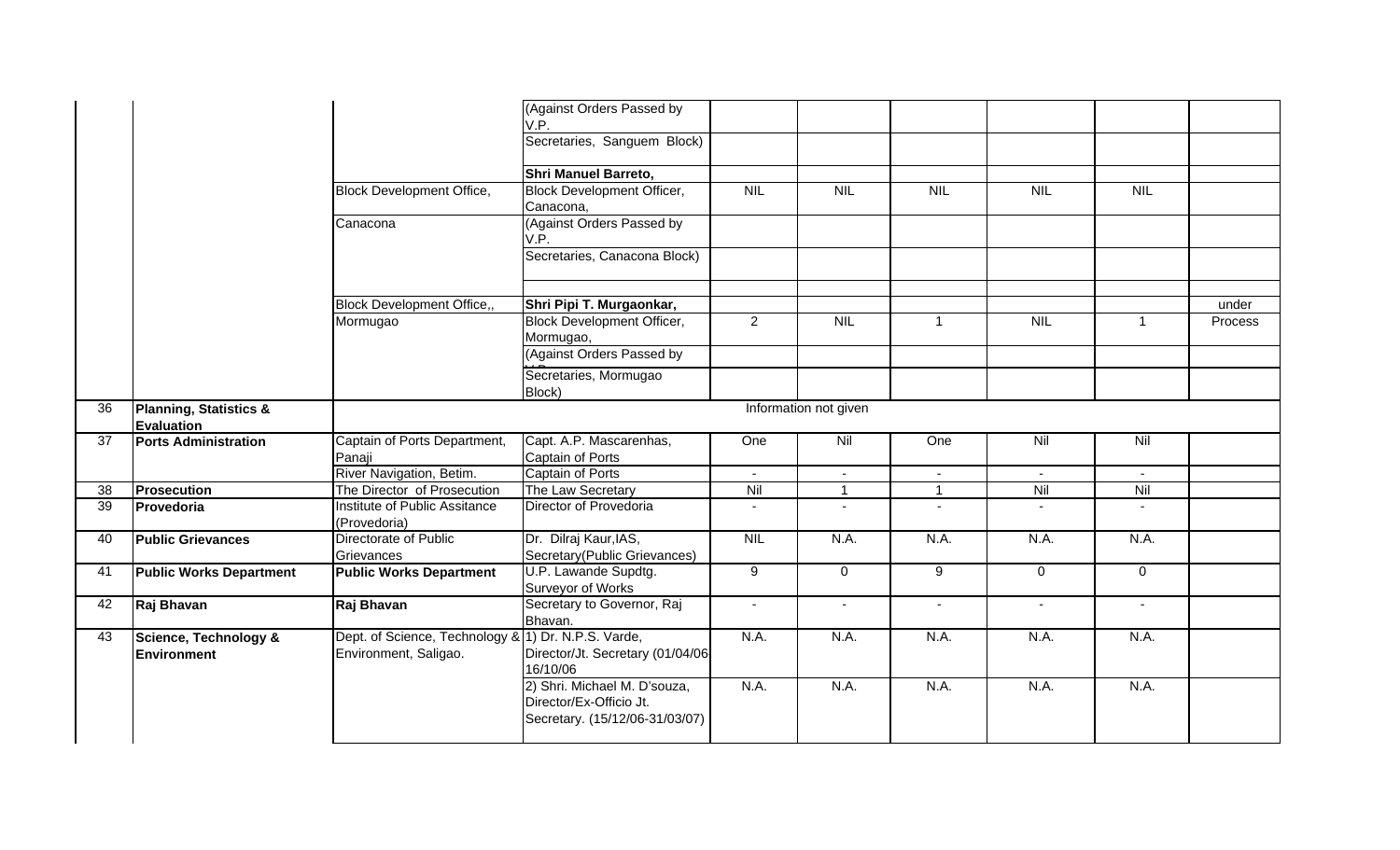|    |                                      | Goa State for Science and<br>Technology (GSCST), Saligao.                                                                                                                                                                                                                                                                                                                                                                                                                                                                                    | 1) Dr. N.P.S. Varde,<br>Director/Jt. Secretary &<br>Member Secretary (GSCST)<br>$(01/04/06-16/10/06)$                         | N.A.                 | N.A.   | N.A.           | N.A.                     | N.A.                     |  |
|----|--------------------------------------|----------------------------------------------------------------------------------------------------------------------------------------------------------------------------------------------------------------------------------------------------------------------------------------------------------------------------------------------------------------------------------------------------------------------------------------------------------------------------------------------------------------------------------------------|-------------------------------------------------------------------------------------------------------------------------------|----------------------|--------|----------------|--------------------------|--------------------------|--|
|    |                                      |                                                                                                                                                                                                                                                                                                                                                                                                                                                                                                                                              | 2) Dr. J. S.R. de Souza,<br>Member Secretary. (22/12/06-<br>31/03/07                                                          | N.A.                 | N.A.   | N.A.           | <b>N.A.</b>              | <b>N.A.</b>              |  |
|    |                                      | Goa Coastal Zone<br>Management Authority<br>(GCZMA)                                                                                                                                                                                                                                                                                                                                                                                                                                                                                          | 1) Dr. N.P.S. Varde, Member<br>Secretary (GCZMA) &<br>Director/Ex-officio Jt. Secretary<br>(DSTE) (01/04/2006-<br>16/10/2006) | $\blacksquare$       | $\sim$ |                | $\blacksquare$           | $\blacksquare$           |  |
|    |                                      |                                                                                                                                                                                                                                                                                                                                                                                                                                                                                                                                              | 2) Shri. Michael M. D'souza,<br>Member Secretary &<br>Director/Ex-Officio Jt.<br>Secretary (DSTE). (15/12/06-<br>31/03/07)    | $\mathbf{1}$         | N.A.   | $\overline{1}$ | <b>N.A.</b>              | N.A.                     |  |
| 44 | <b>Small Savings &amp; Lotteries</b> | 1. Shri N.R. Khaunte, Joint<br>Director of Accounts, Dte. of<br>State Lotteries was appointed<br>as Public Information Officer<br>2. Smt. Antonette I. Sequeira,<br>Asst. Director (Lotteries), Dte.<br>of State Lotteries was<br>appointed as Asst. Public<br>Information Officer from 6th<br>October, 2005 to 02.08.2006<br>From 02.08.2006 Shri<br>Gokuldas T. Verdekar, Dy.<br>Director (Accounts), Dte. of<br>Small Savings & Lotteries is<br>appointed as Public Information<br>Officer and Asst. Public<br><b>Information Officer</b> | Shri Cholleti Prabhakar,<br>Director of Small Savings &<br>Lotteries                                                          |                      |        |                |                          | $\overline{\phantom{0}}$ |  |
| 45 | <b>Social Welfare</b>                | Directorate of Social Welfare                                                                                                                                                                                                                                                                                                                                                                                                                                                                                                                | Shri. N.D. Agrawal Director                                                                                                   | $\blacktriangleleft$ |        | -1             | $\overline{\phantom{a}}$ |                          |  |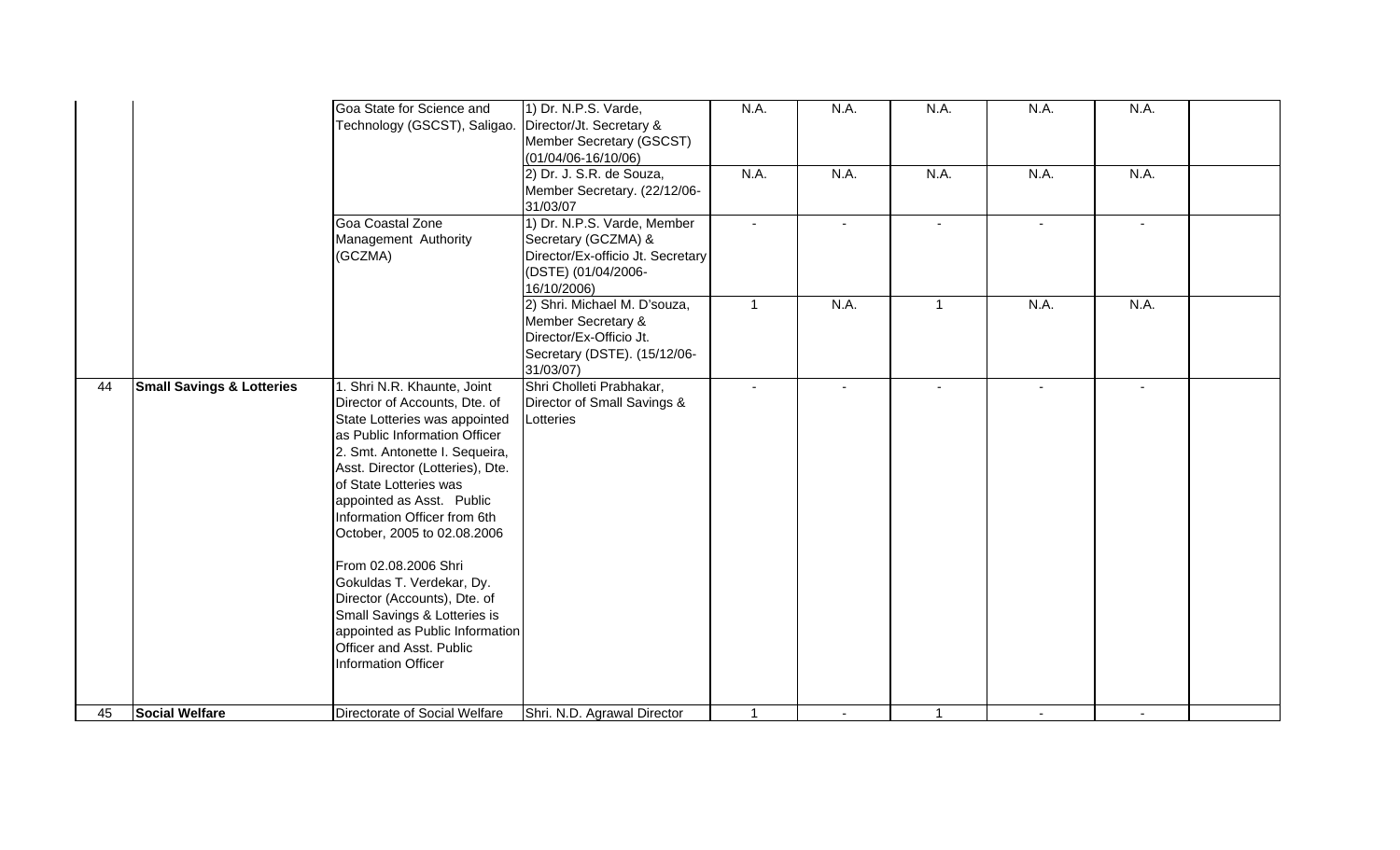| 46 | <b>Sports and Youth Affairs</b>  | Dr. Susana de Sousa, Director<br>of Sports & Youth Affairs                                       | Dr. Susana de Sousa, Director<br>of Sports & Youth Affairs                                       | N.A.           | N.A.            | 3               | $\sim$         | Nil                                                                                                      |                                                                                                                                                                                                          |
|----|----------------------------------|--------------------------------------------------------------------------------------------------|--------------------------------------------------------------------------------------------------|----------------|-----------------|-----------------|----------------|----------------------------------------------------------------------------------------------------------|----------------------------------------------------------------------------------------------------------------------------------------------------------------------------------------------------------|
| 47 | <b>State Registrar</b>           | State Registrar-cum-Head of<br><b>Notary Services</b>                                            | Shri. U.V. Bakre, Law<br>Secretary                                                               | $\overline{2}$ | $\blacksquare$  | $\overline{2}$  | $\blacksquare$ | $\blacksquare$                                                                                           |                                                                                                                                                                                                          |
| 48 | <b>Tourism</b>                   | Department of Tourism                                                                            | Shri Sandip Jacques, Director<br>of Tourism                                                      | $\blacksquare$ |                 |                 | $\blacksquare$ | $\overline{a}$                                                                                           | As per the<br>order<br>No.10/2/2005-<br>LA dated<br>07.07.2005<br>Smt. Pamela<br>Mascarenhas<br>working as<br>Deputy<br>Director<br>(Revenue) and<br>was<br>designated as<br>PIO for this<br>Department. |
| 49 | <b>Town and Country Planning</b> | <b>TOWN AND COUNTRY</b><br>PLANNING DEPARTMENT &<br><b>PLANNING AND</b><br>DEVELOPMENT AUTHORITY | Shri Morad Ahmad, Chief<br><b>Town Planner</b>                                                   | NIL            | $\overline{29}$ | $\overline{25}$ | NIL            | $4 *$<br>* Appeals not<br>heard/Appellan<br>t absent in<br>hearing/did not<br>report/no order<br>passed. |                                                                                                                                                                                                          |
| 50 | <b>Transport</b>                 | O/o Director of Transport,<br>Panaji                                                             | R. Mihir Vardhan, Director of<br>Transport                                                       | $\blacksquare$ | $\overline{7}$  | $\,6\,$         | $\mathbf{1}$   | $\blacksquare$                                                                                           |                                                                                                                                                                                                          |
| 51 | Vigilance                        | Directorate of Vigilance                                                                         | Shri Ashwani Kumar, the then<br>Director/Secretary (Vigilance)<br>from Jan., 2003 to April, 2006 |                |                 |                 |                |                                                                                                          |                                                                                                                                                                                                          |
|    |                                  |                                                                                                  | Shri Diwan Chand, the then<br>Director/Secretary (Vigilance)<br>from May, 2006 to 29/3/2007      | $---$          | ----            | $---$           | $---$          | -----                                                                                                    |                                                                                                                                                                                                          |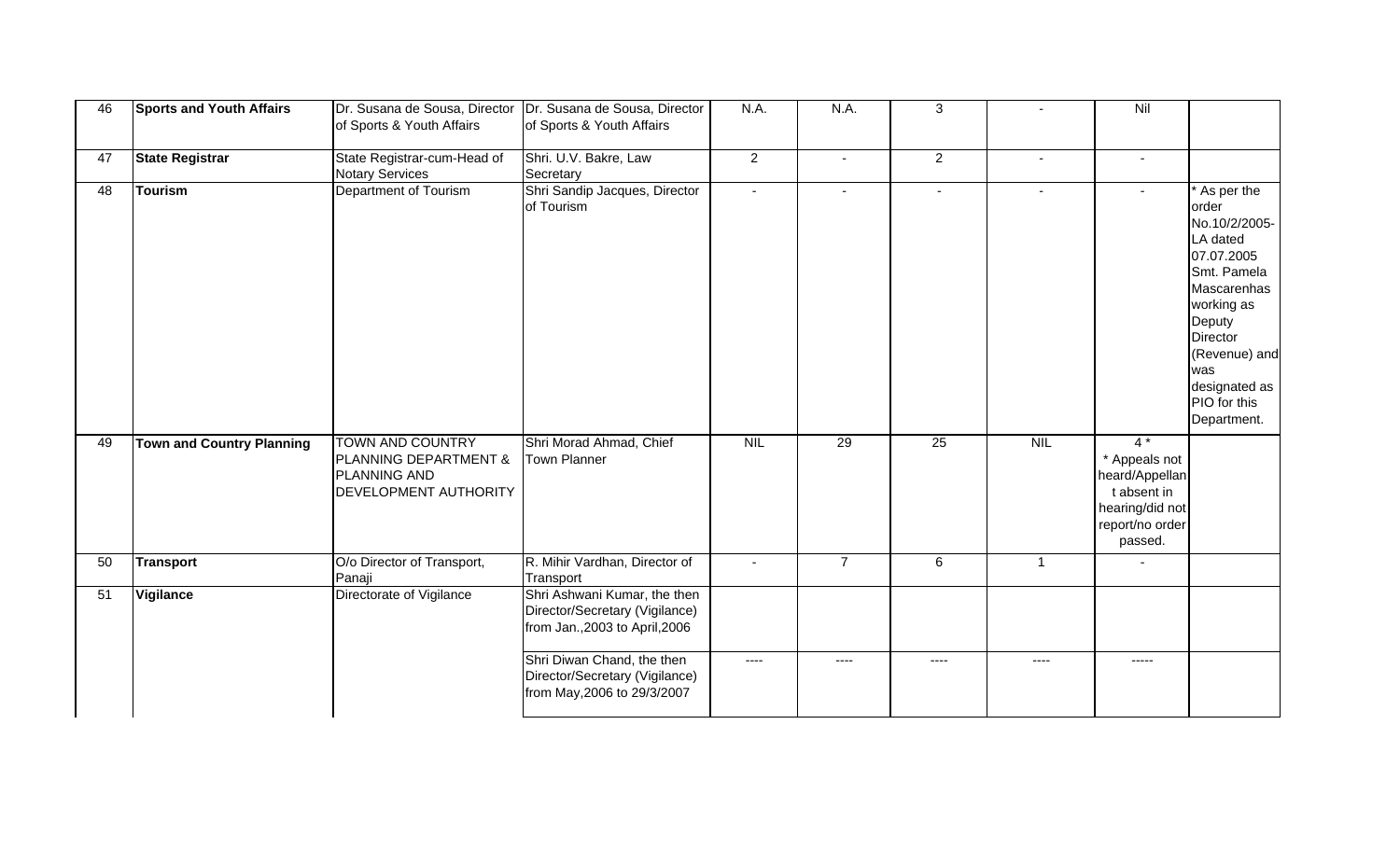|    |                                                   |                                     | Shri Uddipta Ray, IAS,<br>Director/Secretary (Vigilance)<br>from 2/4/2007 |                          |     |                |      |      |  |
|----|---------------------------------------------------|-------------------------------------|---------------------------------------------------------------------------|--------------------------|-----|----------------|------|------|--|
| 52 | <b>Water Resources Department</b>                 | <b>Water Resources Department</b>   | S.T. Nadkarni Chief Engineer                                              | $\overline{\phantom{a}}$ |     |                | N.A. | N.A. |  |
| 53 | <b>Women &amp; Child Development</b>              | Om Prakash Yadav                    | Shri T.S. Sawant, Director of<br>Women & Child Development                |                          |     |                | Nil  | Nil  |  |
|    | <b>Autonomous Bodies</b>                          |                                     |                                                                           |                          |     |                |      |      |  |
| 54 | Goa Housing Board                                 |                                     |                                                                           | .                        | Nil |                |      |      |  |
| 55 | Goa State Commission for<br>Women                 | Goa State Commission for<br>Women   | Nil                                                                       | Nil                      | Nil | Nil            | Nil  | Nil  |  |
| 56 | Goa Public Service Commission                     |                                     |                                                                           | 21-10-2005 to 31-03-2006 |     |                |      |      |  |
|    |                                                   | Goa Public Service<br>Commission    | Shri Avinash V. Vaze,<br>Chairman, Goa Public Service<br>Commission       | Nil                      | 2   | $\overline{2}$ | Nil  | Nil  |  |
|    |                                                   |                                     |                                                                           | 01-04-2006 to 31-03-2007 |     |                |      |      |  |
|    |                                                   |                                     | -do-                                                                      | Nil                      |     |                | Nil  | Nil  |  |
| 57 | Sainik Welfare                                    | Department of Sainik Welfare        | Jt. Secretary (Home) / Special<br>Secretary (Home)                        |                          |     |                |      |      |  |
| 58 | <b>Goa State Information</b><br><b>Commission</b> | Goa State Information<br>Commission | Shri P. S. Meena, Secretary                                               | Nil                      | Nil | Nil            | Nil  | Nil  |  |

**N.B. :- Source from the respective Departments.**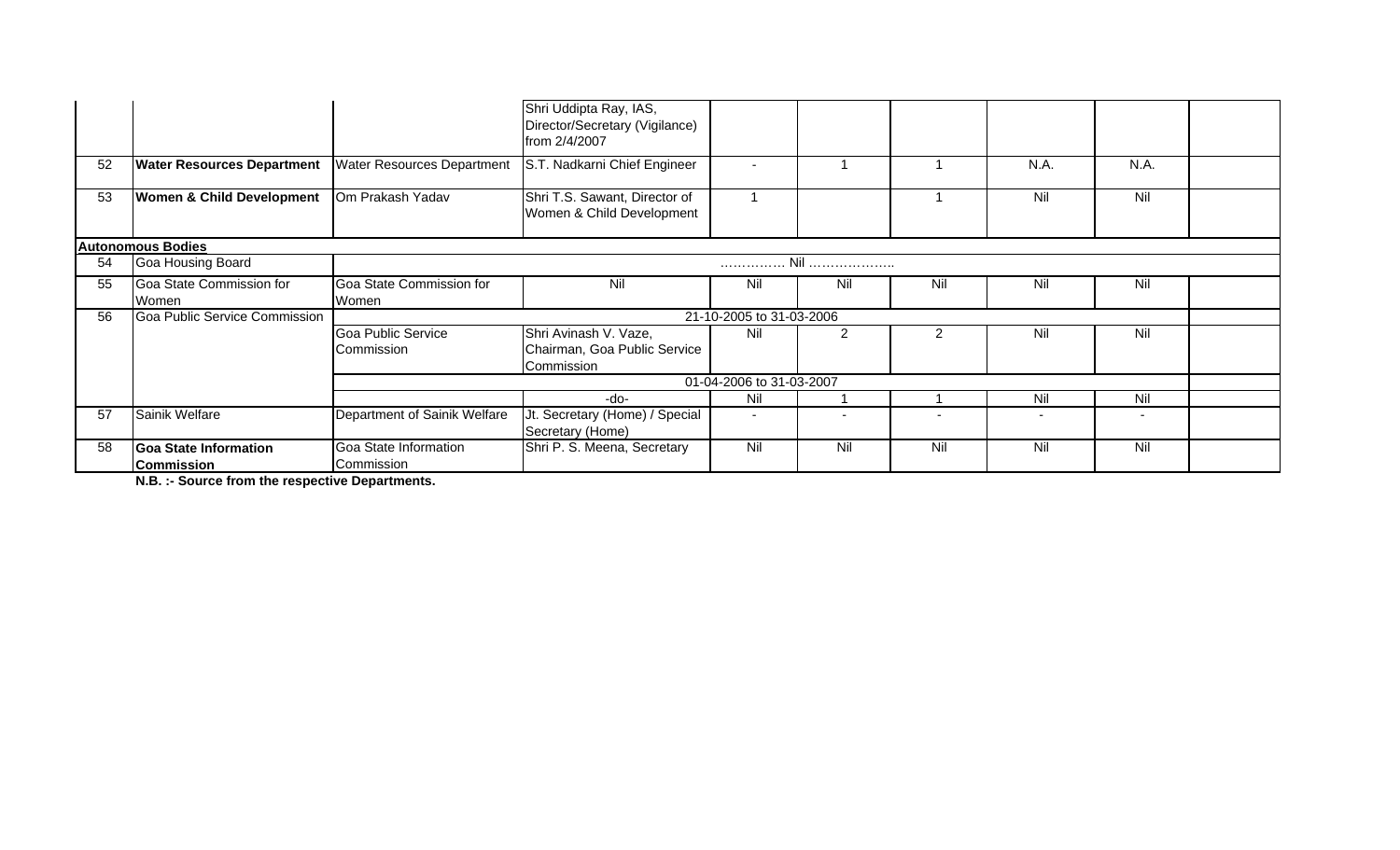## **PROFORMA-III**

## **STATEMENT SHOWING THE LIST OF THE PUBLIC AUTHORITY WHICH ARE COMPLIED WITH THE PROVISIONS OF SECTION 4(1) OF THE RTI ACT.**

|                 | Sr. No Name of the Department/Office                                   | Name of Public Authority                                                                                                                                                                                                                 | Whether information<br>published and displayed<br>and displayed within 120<br>days from the date of<br>enactment of the Act i.e.<br>on or before 21/10/2005 | Actual date of<br>compilation and<br>publication of<br>information | Whether the<br>information still<br>not compiled and<br>published as on<br>31/3/2007 | Reasons for not<br>compilation and<br>publication of the<br>information | Web site if any                  |
|-----------------|------------------------------------------------------------------------|------------------------------------------------------------------------------------------------------------------------------------------------------------------------------------------------------------------------------------------|-------------------------------------------------------------------------------------------------------------------------------------------------------------|--------------------------------------------------------------------|--------------------------------------------------------------------------------------|-------------------------------------------------------------------------|----------------------------------|
| $\mathbf 1$     | $\overline{2}$                                                         | 3                                                                                                                                                                                                                                        | 4                                                                                                                                                           | $\overline{\mathbf{5}}$                                            | 6                                                                                    | $\overline{7}$                                                          | 8                                |
|                 | <b>Accounts</b>                                                        | Directorate of Accounts,<br>Panaji - Goa                                                                                                                                                                                                 | Yes                                                                                                                                                         | 18/10/2005                                                         | Informations are<br>already complied                                                 | Not applicable                                                          | dir-acco.goa @nic.in             |
| 2               | <b>Administrative Tribunal</b>                                         | Administrative Tribunal, Panaji                                                                                                                                                                                                          | No                                                                                                                                                          | $\blacksquare$                                                     | Yes                                                                                  | It is under the process and<br>published very soon                      | $\blacksquare$                   |
| 3               | <b>Agriculture</b>                                                     | Shri P.P. Kumbhare, Director<br>of Agriculture                                                                                                                                                                                           | Yes                                                                                                                                                         | 16.08.2005                                                         | <b>NA</b>                                                                            | <b>NA</b>                                                               | http://egov.goa.nic.in./rti      |
| 4               | Animal Husbandry & Veterinary Directorate of Animal<br><b>Services</b> | Husbandry & Veterinary<br><b>Services</b>                                                                                                                                                                                                | Yes                                                                                                                                                         | 18/10/2005                                                         | N.A.                                                                                 | N.A.                                                                    | http://egov.goa.nic.in/rtipublic |
| 5               | <b>Archives and Archaeology</b>                                        | Shri Agnelo L. Fernandes,<br><b>PIO</b>                                                                                                                                                                                                  | Yes                                                                                                                                                         | 11th August 2005                                                   | $\overline{\phantom{0}}$                                                             | $\overline{a}$                                                          | Yes                              |
| 6               | <b>Art &amp; Culture</b>                                               | Directorate Of Art & Culture                                                                                                                                                                                                             | Yes                                                                                                                                                         | 27/07/2006                                                         | N.A.                                                                                 | N.A.                                                                    | $\sim$                           |
|                 | <b>Collectorate - North</b>                                            | 1. The Collector & First<br>Appellant Authority, North<br><b>Goa District</b><br>2. The Additional Collector-I &<br>Public Information Officer,<br>North Goa<br>3. The Dy. Collector (Rev) &<br>Asstt. Information Officer,<br>North Goa | Yes                                                                                                                                                         | N.A.                                                               | N.A.                                                                                 |                                                                         |                                  |
|                 | Collectorate - South                                                   |                                                                                                                                                                                                                                          |                                                                                                                                                             |                                                                    |                                                                                      |                                                                         |                                  |
| 9               | Co-operation                                                           | Registrar of Coop. Socieites                                                                                                                                                                                                             | Yes                                                                                                                                                         | 31/3/2005                                                          | <b>NO</b>                                                                            | under process                                                           |                                  |
| 10 <sup>°</sup> | <b>Craftsmen Training</b>                                              |                                                                                                                                                                                                                                          | Yes                                                                                                                                                         | 13.10.2005                                                         | N.A.                                                                                 | N.A.                                                                    | www.goaiti.org.                  |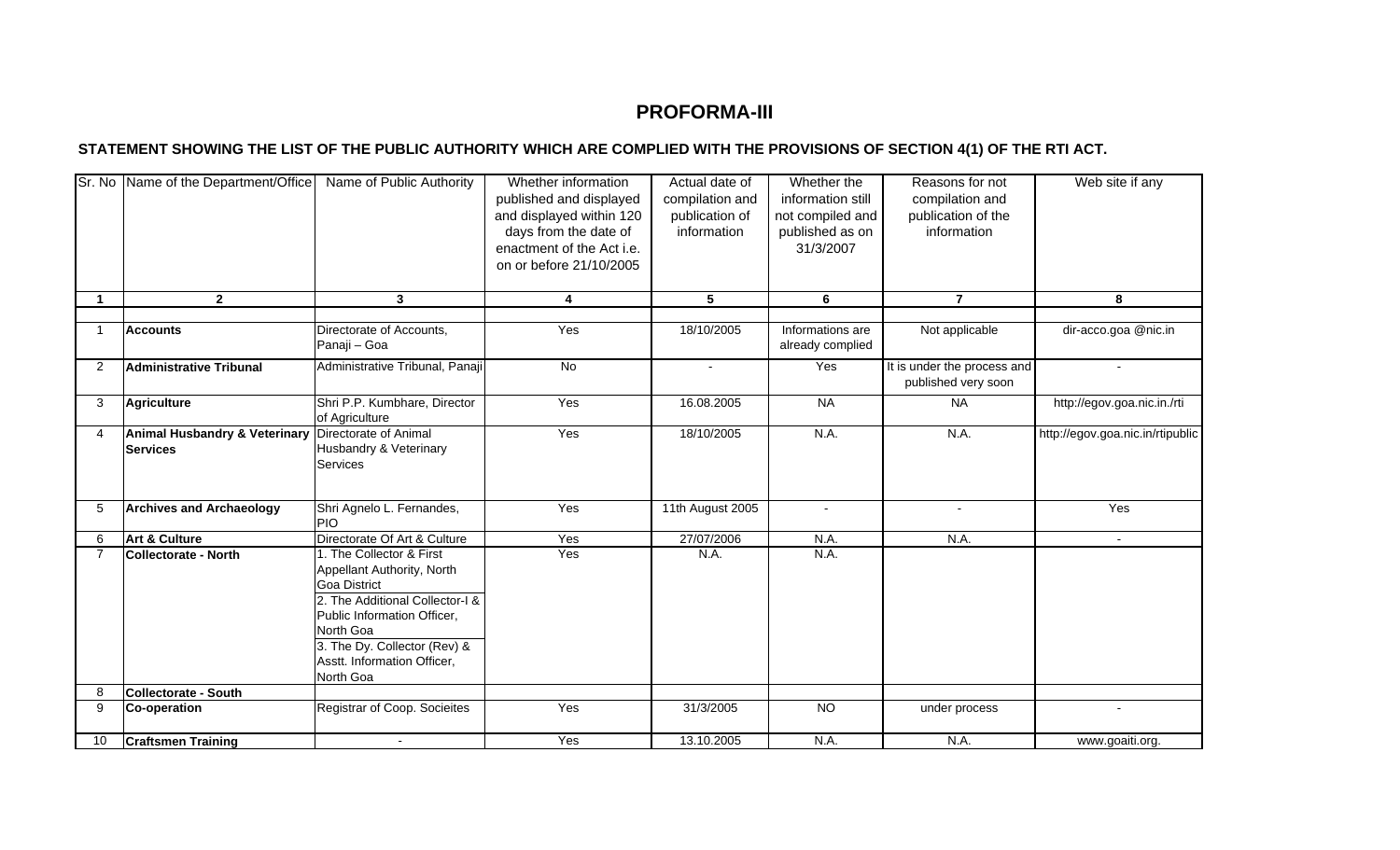| 11 | <b>Directorate of Technical</b>    |                                  |                                                |                                        |                                    |                           |                                                                                                                                       |
|----|------------------------------------|----------------------------------|------------------------------------------------|----------------------------------------|------------------------------------|---------------------------|---------------------------------------------------------------------------------------------------------------------------------------|
|    | <b>Education</b>                   | Government Polytechnic,          | No                                             | 07/03/2007                             |                                    |                           |                                                                                                                                       |
|    |                                    | Altinho, Panaji - Goa            |                                                |                                        |                                    |                           |                                                                                                                                       |
|    |                                    | Goa College of Music, Altinho    | <b>No</b>                                      | 20.03.2007                             | <b>NA</b>                          | <b>NA</b>                 |                                                                                                                                       |
|    |                                    | Panaji                           |                                                |                                        |                                    |                           |                                                                                                                                       |
|    |                                    | Goa College of Pharmacy          | <b>YES</b>                                     |                                        | <b>NA</b>                          | <b>NA</b>                 |                                                                                                                                       |
|    |                                    | Goa College of Engineering,      | Detailed information about                     |                                        | Compiled and                       |                           | www.gec.ac.in                                                                                                                         |
|    |                                    | Farmagudi                        | Goa College of Engineering                     |                                        | released on web                    |                           |                                                                                                                                       |
|    |                                    |                                  | was already released on web                    |                                        | site but not                       |                           |                                                                                                                                       |
|    |                                    |                                  | site before 21/10/2005                         |                                        | published.                         |                           |                                                                                                                                       |
|    |                                    | Goa College of Architecture,     | No information given                           |                                        |                                    |                           |                                                                                                                                       |
|    |                                    | Panaji                           |                                                |                                        |                                    |                           |                                                                                                                                       |
|    |                                    | Goa College of Home              |                                                |                                        |                                    |                           | The information in respect of this college is furnished to the Directorate of Higher Education vide this office No. GCHS/INF/ACT/06-0 |
|    |                                    | Science, Campal Panaji           |                                                |                                        |                                    |                           |                                                                                                                                       |
|    |                                    | Goa College of Art, Altinho,     | The work of compilation is                     | Will be compiled and Information under |                                    | Information being updated | The information will be                                                                                                               |
|    |                                    | Panaji Goa                       | underway in consultation with published by 1st |                                        | process.                           | on instruction from the   | published on the site                                                                                                                 |
|    |                                    |                                  | the Directorate of Technical                   | week of June, after                    |                                    | Directorate of Technical  | provided by NIC                                                                                                                       |
|    |                                    |                                  | Education, Porvorim                            | the approval from                      |                                    | Education, Porvorim       |                                                                                                                                       |
|    |                                    |                                  |                                                | Director, Directorate                  |                                    |                           |                                                                                                                                       |
|    |                                    |                                  |                                                | of Technical                           |                                    |                           |                                                                                                                                       |
|    |                                    |                                  |                                                | Education, Porvorim                    |                                    |                           |                                                                                                                                       |
|    |                                    |                                  |                                                |                                        |                                    |                           |                                                                                                                                       |
|    |                                    |                                  |                                                |                                        |                                    |                           |                                                                                                                                       |
| 12 | <b>Education</b>                   | Directorate of Education         | <b>YES</b>                                     | November 2005                          | <b>NA</b>                          | <b>NA</b>                 | http://www.goagovt.nic.in/edu                                                                                                         |
|    |                                    |                                  |                                                |                                        |                                    |                           | cation                                                                                                                                |
| 13 | <b>Electricity</b>                 | <b>Chief Electrical Engineer</b> | Yes partially                                  | Likely to be                           | Work in progress,                  | Updating and re-editing   | http:/electricitydepartment.net                                                                                                       |
|    |                                    |                                  |                                                | completed by 30-5-                     | for detail updating                | under finalization        |                                                                                                                                       |
|    |                                    |                                  |                                                | 2007                                   | and re-editing                     |                           |                                                                                                                                       |
| 14 | <b>Excise</b>                      | Derrick P. Neto                  | Yes                                            | Compiled before the                    | No                                 | Nil                       | exc@goa.nic.in                                                                                                                        |
|    |                                    |                                  |                                                | date                                   |                                    |                           | http://egov.goa.nic.in/rti                                                                                                            |
| 15 | <b>Factories &amp; Boilers</b>     | Inspectorate of Factories &      | <b>No</b>                                      | Compilation on                         | Information                        | Compilation done.         | Official Website of Govt. of                                                                                                          |
|    |                                    | <b>Boilers</b>                   |                                                | 31/10/2005                             | uploaded on the                    | Publication under process | Goa hosted by NIC                                                                                                                     |
| 16 | <b>Fire and Emergency Services</b> | Directorate of Fire and          | Website facility is not made                   | NA                                     | NIC website<br>Website facility is | Website facility is not   | Not yet                                                                                                                               |
|    |                                    | Emergency Services, St. Inez     | available to this Directorate.                 |                                        | not made available                 | made available to this    |                                                                                                                                       |
|    |                                    | Panaji                           | However the same will be                       |                                        | to this Directorate.               | Directorate. However the  |                                                                                                                                       |
|    |                                    |                                  | implemented in due course of                   |                                        | However the same                   | same will be implemented  |                                                                                                                                       |
|    |                                    |                                  | time.                                          |                                        | will be implemented                | in due course of time.    |                                                                                                                                       |
|    |                                    |                                  |                                                |                                        | in due course of                   |                           |                                                                                                                                       |
|    |                                    |                                  |                                                |                                        | time.                              |                           |                                                                                                                                       |
|    |                                    |                                  |                                                |                                        |                                    |                           |                                                                                                                                       |
| 17 | <b>Fisheries</b>                   | Directorate of Fisheries         | $\overline{N}$                                 | 12-Oct-06                              | N.A                                | N.A                       | <b>No</b>                                                                                                                             |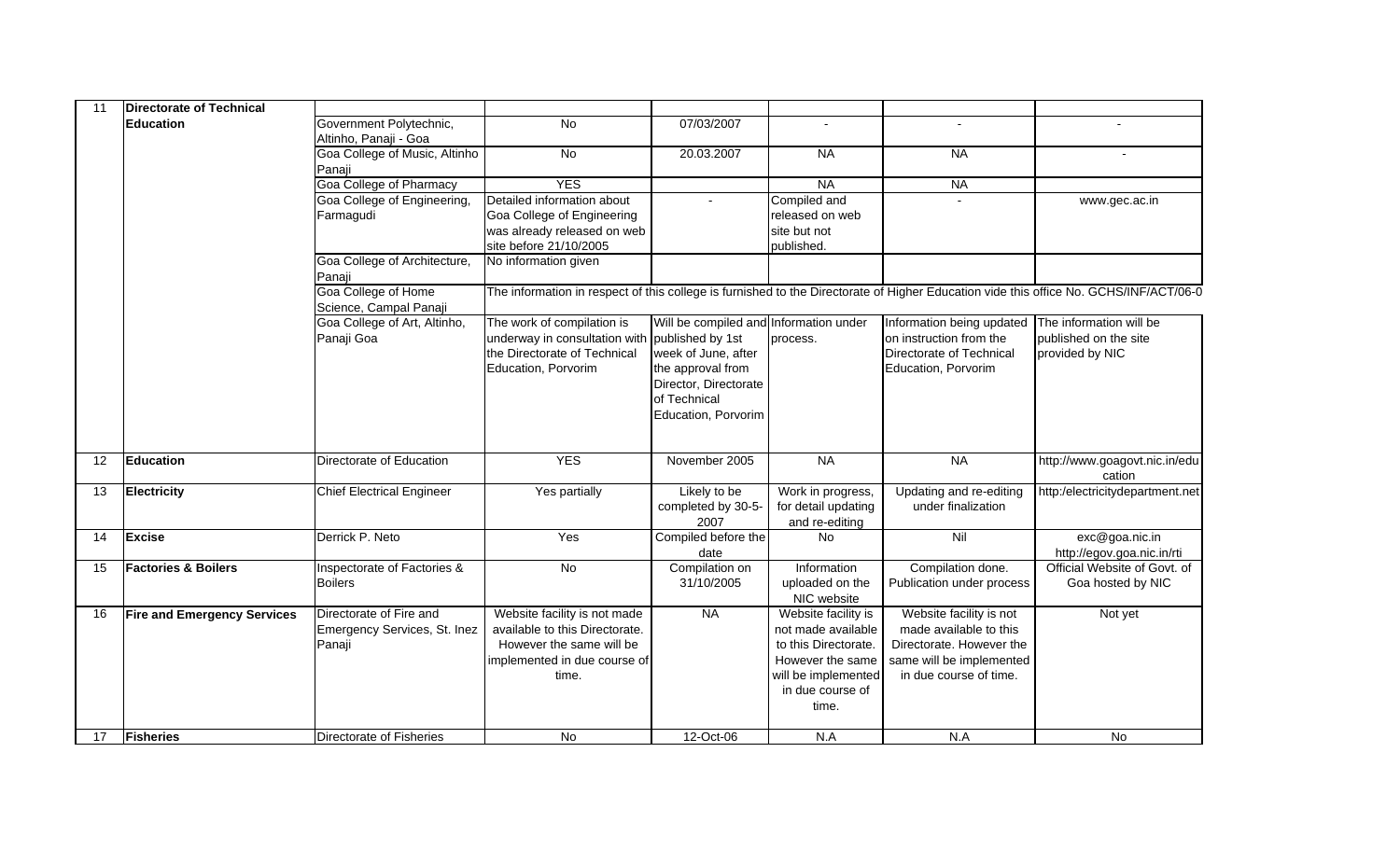| 18 | <b>Food &amp; Drugs Administration</b>                                | Directorate of Food & Drugs<br>Administration                                     | Yes                                                                                                                                                                                                                                                                                                                                                                      | 21/10/2005                        |                               |                                                                       | Information placed at the Goa<br>RTI website |
|----|-----------------------------------------------------------------------|-----------------------------------------------------------------------------------|--------------------------------------------------------------------------------------------------------------------------------------------------------------------------------------------------------------------------------------------------------------------------------------------------------------------------------------------------------------------------|-----------------------------------|-------------------------------|-----------------------------------------------------------------------|----------------------------------------------|
| 19 | Forest                                                                | O/o Chief Conservator of<br><b>Forest Department</b>                              | <b>YES</b>                                                                                                                                                                                                                                                                                                                                                               | 29.05.2005                        | NIL (Already<br>complied)     | <b>NA</b>                                                             | www.goaforest.com                            |
|    |                                                                       |                                                                                   | <b>YES</b>                                                                                                                                                                                                                                                                                                                                                               | 24.07.2006                        |                               | $\sim$                                                                | $\overline{\phantom{a}}$                     |
|    |                                                                       | Managing Director, O/o. Goa<br>Forest Development<br>Corporation Ltd., Panaji     | <b>YES</b>                                                                                                                                                                                                                                                                                                                                                               | 02.11.2006                        | $N_A$                         | <b>NA</b>                                                             |                                              |
| 20 | <b>Goa Gazetteer Department</b>                                       | Shri M.L. Dicholkar                                                               | No                                                                                                                                                                                                                                                                                                                                                                       | 22/08/2006                        | $\sim$                        |                                                                       | $\sim$                                       |
| 21 | <b>Goa Legislature Secretariat</b>                                    |                                                                                   | Information has not been<br>published                                                                                                                                                                                                                                                                                                                                    |                                   | Compiled but not<br>published | Steps are being taken to<br>upload the information on<br>the website. |                                              |
| 22 | <b>Goa Medical College</b>                                            | Dr. Rajan V.S. Kunkolienkar                                                       |                                                                                                                                                                                                                                                                                                                                                                          | $\mathbf{r}$                      | $\blacksquare$                |                                                                       | $\sim$                                       |
|    | Institute of Psychiatry & Human Dr. V. N. Jindal,<br><b>Behaviour</b> | Director/Dean, I.P.H.B.,<br>Bambolim                                              | No, but the required<br>information has gone on the<br>website prior to the dated viz<br>15/3/2007 stipulated in the<br>reminder<br>No.DI/INF/RTI/DATE-<br>ENTYR/Web/07/6448 dated<br>8/2/2007                                                                                                                                                                           | 03/12/2007                        | N.A.                          | N.A.                                                                  | Yes<br>egov.goa.nic.in/rti/login ospx        |
| 23 | <b>Health Services</b>                                                | Dr. Arvind V. Salelkar,<br>Directorate of Health<br>Services, Panaji              | Yes                                                                                                                                                                                                                                                                                                                                                                      | March 2007                        | Not applicable                | Not applicable                                                        | No                                           |
| 24 | <b>Higher Education</b>                                               | <b>NA</b>                                                                         | <b>NA</b>                                                                                                                                                                                                                                                                                                                                                                | <b>NA</b>                         | <b>NA</b>                     | <b>NA</b>                                                             | <b>NA</b>                                    |
| 25 | Home Guards and Civil Defence Dy. Commandant General<br>Organisation  | Home Guards & Dy. Director<br>Civil Defence (North/South)<br><b>District</b>      | Nil                                                                                                                                                                                                                                                                                                                                                                      |                                   | Nil                           | $\overline{N}$                                                        |                                              |
| 26 | Industries Trade & Commerce                                           | Shri G.D. Padgaonkar                                                              | Yes                                                                                                                                                                                                                                                                                                                                                                      | 10/06/2005                        | $\sim$                        | $\mathbf{r}$                                                          | NIC's website                                |
| 27 | <b>Information &amp; Publicity</b>                                    | Department of Information &<br>Publicity                                          | $\overline{N}$                                                                                                                                                                                                                                                                                                                                                           | 16 May 2007                       | Not published till<br>31/3/07 | Compilation was under<br>process                                      | Goalnformation.Org                           |
| 28 | <b>Information Technology</b>                                         | Department of Information<br>Technology, Govt. of Goa,<br>EDC House, Panaji - Goa | $\overline{N}$                                                                                                                                                                                                                                                                                                                                                           | Not yet compiled                  | yes                           | This is a new Dept. and<br>the staff are yet to<br>recruitted         | www.goagovt.nic.in                           |
| 29 | <b>Law Department</b>                                                 | Law Department (Legal<br>Affairs)                                                 | The information pertaining to this Department under section 4(1) was forwarded to the General Administration Department (in CDs) v<br>Authority for this Department vide the letter of the Under Secretary (Drafting) dated 04/10/2005. The Website details will be furnishe<br>Authority. As per the information available from NIC the Website is egov.gov.vti.in/vti/ |                                   |                               |                                                                       |                                              |
| 30 | <b>Labour and Employment</b>                                          | Commissioner, Labour and<br>Employment, Panaji                                    | Compiled and furnished to<br>NIC for display on website                                                                                                                                                                                                                                                                                                                  | Date of Compilation<br>30/11/2005 | N.A.                          | N.A.                                                                  | egov.goa.nic.ln/rti                          |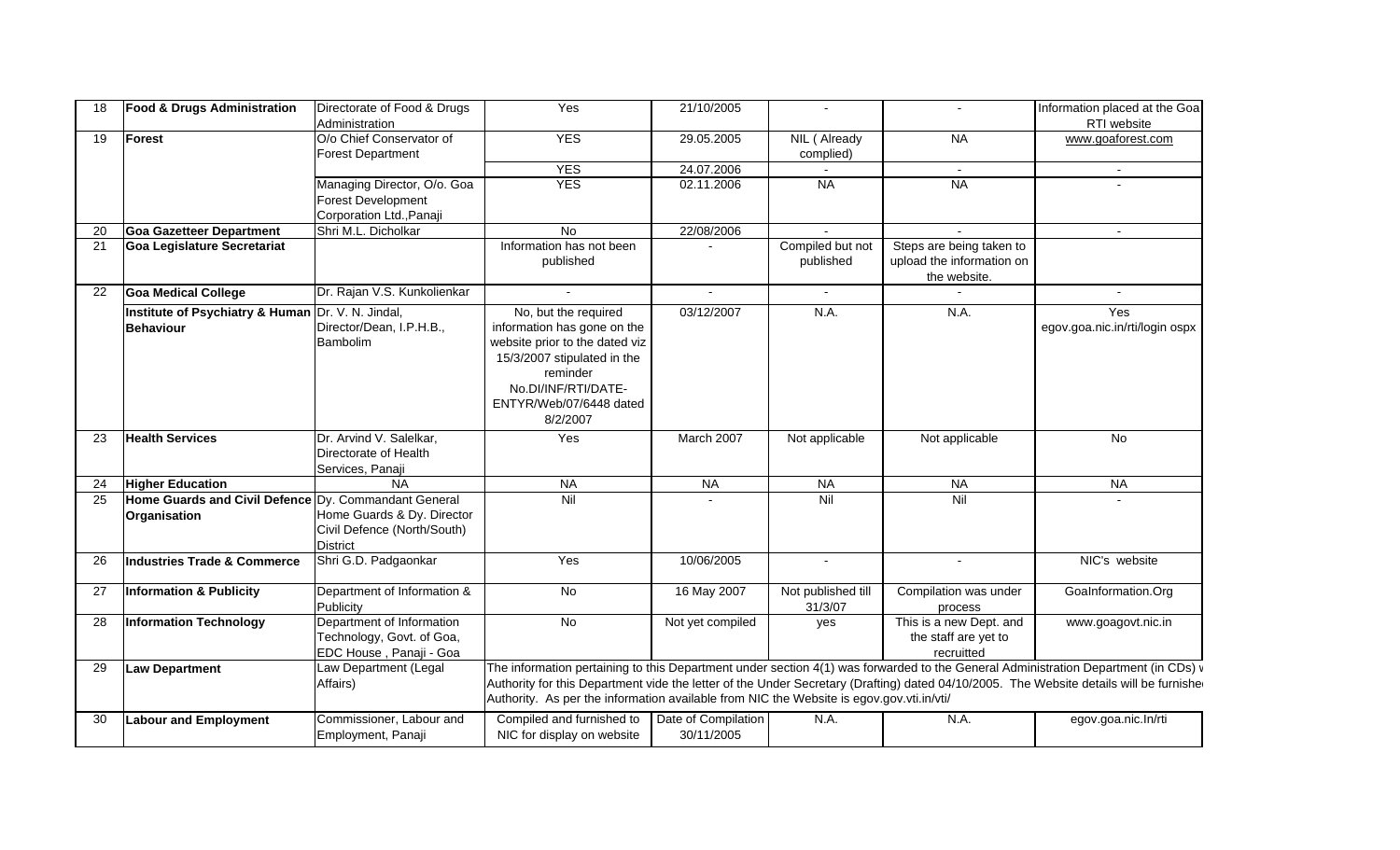| 31       | <b>Legal Metrology Department</b> | Office of the Controller Legal                      | Yes                          | 21/10/2005        | No.              | --                       | Con-lega.goa@nic.in               |
|----------|-----------------------------------|-----------------------------------------------------|------------------------------|-------------------|------------------|--------------------------|-----------------------------------|
|          |                                   | Metrology Panaji-Goa<br><b>Directorate of Mines</b> | Yes                          | 21/9/2006         | <b>NA</b>        | <b>NA</b>                | Not yet installed                 |
| 32<br>33 | <b>Mines &amp; Geology</b>        | Directorate of Municipal                            | Yes                          | 10/05/2005        | Nil              | $\overline{N}$           | http://egov.goa.nic.in/rti/login. |
|          | <b>Municipal Administration</b>   | Administration/Urban                                |                              |                   |                  |                          |                                   |
|          |                                   | Development                                         |                              |                   |                  |                          | aspx.                             |
| 34       | <b>Official Language</b>          | Directorate of Official                             | Yes, information was         | 6th October, 2005 | N.A.             | N.A.                     | http://egov.goa.nic.in/rti        |
|          |                                   | Language                                            | published & displayed before |                   |                  |                          |                                   |
|          |                                   |                                                     | 21.10.2005                   |                   |                  |                          |                                   |
| 35       | <b>Panchayats</b>                 | Directorate of Panchayats                           | Compilation in process       | Compilation in    | Compilation in   | Compilation in process   |                                   |
|          |                                   |                                                     |                              | process           | process          |                          |                                   |
| 36       | <b>Planning, Statistics &amp;</b> | Directorate of Planning,                            | Yes Displayed on Govt.       | 7.10.05           | <b>NA</b>        | $N_A$                    | Govt. of Goa Website              |
|          | <b>Evaluation</b>                 | Statistics & Evaluation, Panaji                     | Website                      |                   |                  |                          |                                   |
|          |                                   | Goa                                                 |                              |                   |                  |                          |                                   |
| 37       | <b>Ports Administration</b>       | Captain of Ports, Panaji                            | $\overline{N}$               | Is in process     | Compiled but not | Administrative reasons   |                                   |
|          |                                   |                                                     |                              |                   | published        |                          |                                   |
|          |                                   | River Navigation, Betim.                            |                              |                   |                  |                          |                                   |
| 38       | Prosecution                       | The Director of Prosecution                         | Hard & soft copies were sent |                   |                  |                          |                                   |
|          |                                   |                                                     | to the concerned dept.       |                   |                  |                          |                                   |
|          |                                   |                                                     | however the same is updated  |                   |                  |                          |                                   |
|          |                                   |                                                     | on RTI web site in month of  |                   |                  |                          |                                   |
|          |                                   |                                                     | March.                       |                   |                  |                          |                                   |
| 39       | Provedoria                        | Institute of Public Assitance                       |                              |                   |                  | Available on the website |                                   |
|          |                                   | (Provedoria)                                        |                              |                   |                  |                          |                                   |
| 40       | <b>Public Grievances</b>          | Directorate of Public                               | Yes, 19/10/2005              | 19/10/2005        | N.A.             | N.A.                     | NIL                               |
|          |                                   | Grievances                                          |                              |                   |                  |                          |                                   |
| 41       | <b>Public Works Department</b>    |                                                     |                              |                   | $\overline{N}$   |                          |                                   |
| 42       | Raj Bhavan                        | Raj Bhavan                                          |                              |                   |                  |                          |                                   |
|          |                                   |                                                     | Yes                          |                   | N.A.             | N.A.                     | There is no official website of   |
| 43       | Science, Technology &             | Department of Science,                              |                              | 30/10/2005        |                  |                          | the Dept./Council/Authority       |
|          | <b>Environment</b>                | Technology & Environment,                           |                              |                   |                  |                          | As such the information has       |
|          |                                   | Saligao<br>Goa State Council for Science            | Yes                          | In progress and   | Being updated    | N.A.                     | been uploaded on NIC              |
|          |                                   | & Technology (GSCST),                               |                              | being updated     |                  |                          | Website                           |
|          |                                   | Saligao                                             |                              |                   |                  |                          | http://egov.goa.nic.in/rti        |
|          |                                   | Goa Coastal Zone                                    | Yes                          | 30/10/2005        | N.A.             | N.A.                     |                                   |
|          |                                   | <b>Management Authority</b>                         |                              |                   |                  |                          |                                   |
|          |                                   | (GCZMA                                              |                              |                   |                  |                          |                                   |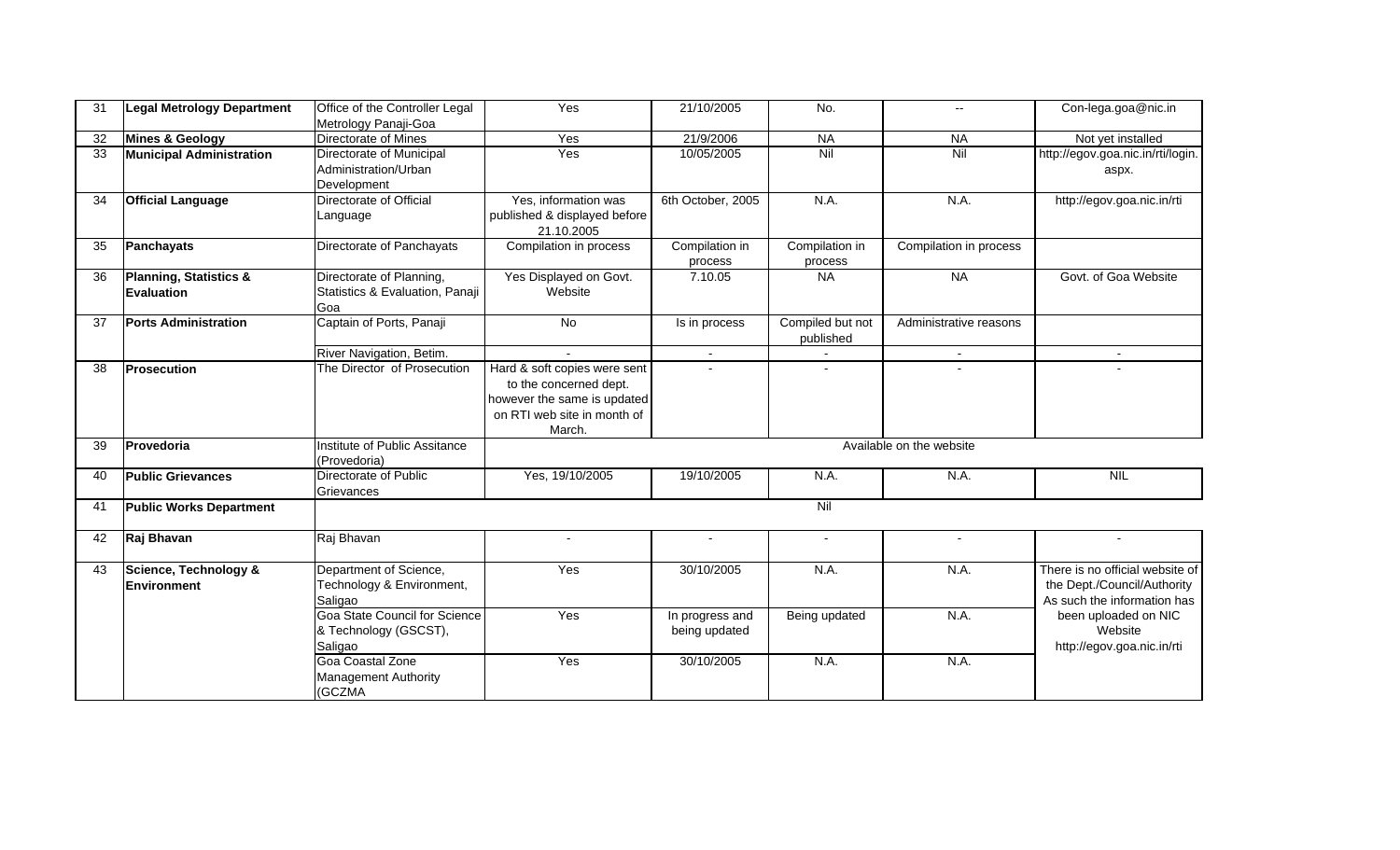| 44       | <b>Small Savings &amp; Lotteries</b> | 1. Shri N.R. Khaunte, Joint       | Yes                                                 | Website:                 |                  |                   | Website:                          |
|----------|--------------------------------------|-----------------------------------|-----------------------------------------------------|--------------------------|------------------|-------------------|-----------------------------------|
|          |                                      | Director of Accounts, Dte. of     |                                                     | http://egov.goa.in/rti   |                  |                   | http://egov.goa.in/rti            |
|          |                                      | State Lotteries was appointed     |                                                     | public                   |                  |                   |                                   |
|          |                                      | as Public Information Officer     |                                                     |                          |                  |                   |                                   |
|          |                                      | 2. Smt. Antonette I. Sequeira,    |                                                     |                          |                  |                   |                                   |
|          |                                      | Asst. Director (Lotteries), Dte.  |                                                     |                          |                  |                   |                                   |
|          |                                      | of State Lotteries was            |                                                     |                          |                  |                   |                                   |
|          |                                      | appointed as Asst. Public         |                                                     |                          |                  |                   |                                   |
|          |                                      | Information Officer from 6th      |                                                     |                          |                  |                   |                                   |
|          |                                      | October, 2005 to 02.08.2006       |                                                     |                          |                  |                   |                                   |
|          |                                      | From 02.08.2006 Shri              |                                                     |                          |                  |                   |                                   |
|          |                                      | Gokuldas T. Verdekar, Dy.         |                                                     |                          |                  |                   |                                   |
|          |                                      | Director (Accounts), Dte. of      |                                                     |                          |                  |                   |                                   |
|          |                                      | Small Savings & Lotteries is      |                                                     |                          |                  |                   |                                   |
|          |                                      | appointed as Public               |                                                     |                          |                  |                   |                                   |
|          |                                      | Information Officer and Asst.     |                                                     |                          |                  |                   |                                   |
|          |                                      | Public Information Officer        |                                                     |                          |                  |                   |                                   |
| 45       | <b>Social Welfare</b>                | Shri Santano Fernandes            | Yes to some extent                                  | More information is      | No               | Under compilation | http://egov.goa.nic.in./rti.publi |
|          |                                      | Public Information Officer        |                                                     | yet to be compiled       |                  |                   | C                                 |
| 46       | <b>Sports and Youth Affairs</b>      | Dr. Susana de Sousa,              | No                                                  | N.A.                     | Complied but not |                   | $\overline{N}$                    |
|          |                                      | Director of Sports & Youth        |                                                     |                          | published        |                   |                                   |
|          |                                      | <b>Affairs</b>                    |                                                     |                          |                  |                   |                                   |
| 47       | <b>State Registrar</b>               | State Registrar-cum-Head of       | Yes! Published on the Official                      | N.A.                     | N.A.             | $\sim$            | http://goagovt.nic.in             |
|          |                                      | Notary Services, Panaji           | Gazette No.29 Sr.II dated                           |                          |                  |                   |                                   |
|          |                                      |                                   | 20/10/2005.                                         |                          |                  |                   |                                   |
| 48       | <b>Tourism</b>                       | Department of Tourism             | Yes                                                 | Oct' 2005                | N.A.             | N.A.              | http://www.goatourism.org         |
| 49       | <b>Town and Country Planning</b>     | <b>TOWN AND COUNTRY</b>           | <b>YES</b>                                          | 09/01/2005               | <b>NA</b>        | <b>NA</b>         | <b>NIL</b>                        |
|          |                                      | PLANNING DEPARTMENT               | Yes                                                 | October, 2005            |                  |                   |                                   |
| 50<br>51 | <b>Transport</b>                     | O/o Director of Transport         | Yes                                                 | 10/10/2005               | N.A              | N.A               | www.goatransport.com              |
|          | Vigilance                            | Directorate of Vigilance          |                                                     |                          |                  |                   | http://www.goavigilance.nic.in    |
| 52       | <b>Water Resources Department</b>    | <b>Water Resources Department</b> | Yes                                                 | 21/10/2005               | N.A.             | N.A.              | <b>No</b>                         |
| 53       | <b>Women &amp; Child Development</b> | Programme Officer, Dte of         | Notification was issued within                      | No. 18, Series II        | N.A.             | N.A.              | http://egov.goa.nic.in/rtipublic  |
|          |                                      | Women & Child Development         | due date however it was<br>published beyond the due | dated 25th July,<br>2006 |                  |                   |                                   |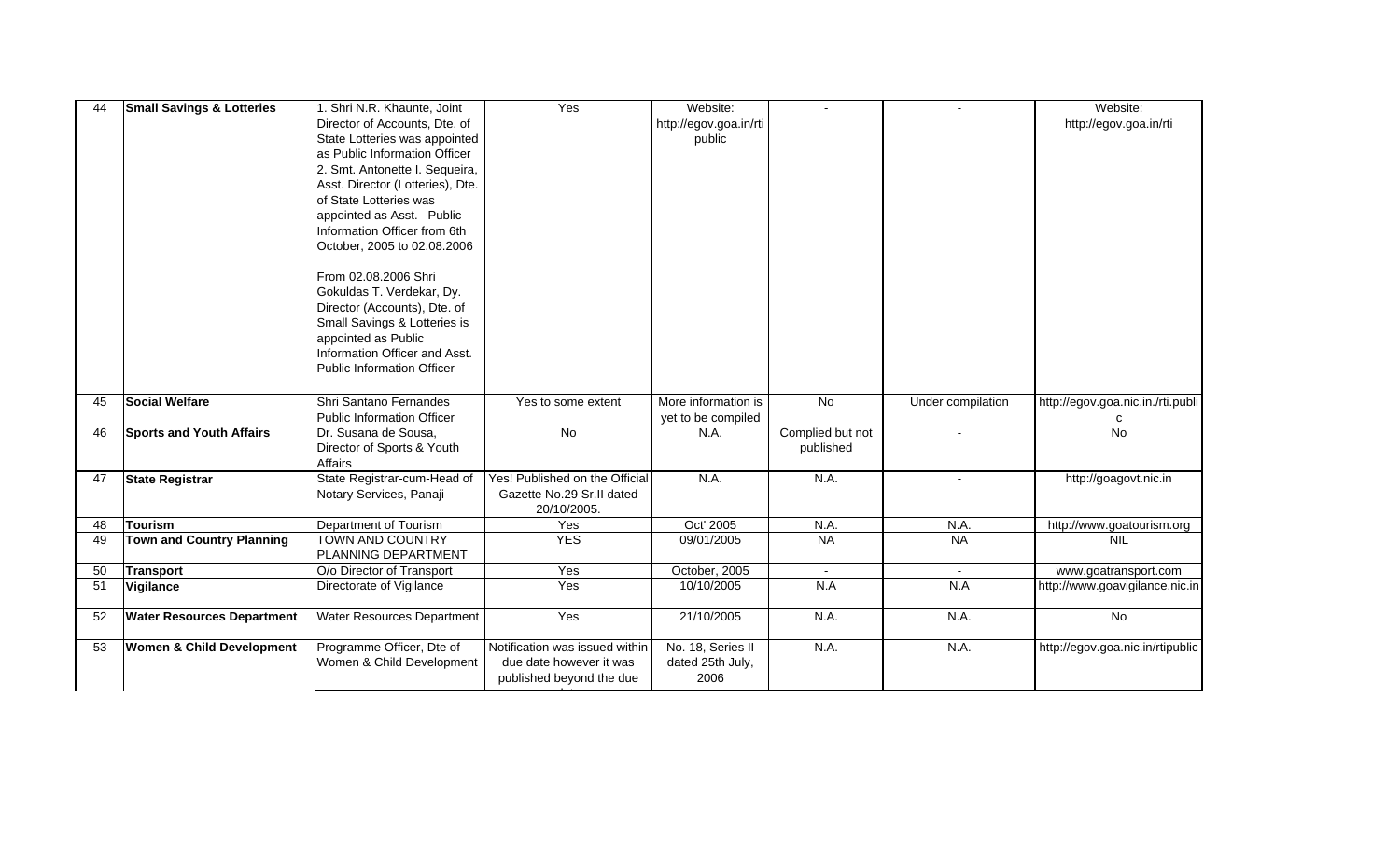| <b>Child Development Project</b> | Notification was issued within | No. 18, Series II | N.A. | N.A. | http://egov.goa.nic.in/rtipublic |
|----------------------------------|--------------------------------|-------------------|------|------|----------------------------------|
| Officer, Integrated Child        | due date however it was        | dated 25th July,  |      |      |                                  |
| Development Services,            | published beyond the due       | 2006              |      |      |                                  |
| Bardez, Mapusa                   | date                           |                   |      |      |                                  |
| Child Development Project        | Notification was issued within | No. 18, Series II | N.A. | N.A. | http://egov.goa.nic.in/rtipublic |
| Officer, Integrated Child        | due date however it was        | dated 25th July,  |      |      |                                  |
| Development Services,            | published beyond the due       | 2006              |      |      |                                  |
| Pernem                           | date                           |                   |      |      |                                  |
| Child Development Project        | Notification was issued within | No. 18, Series II | N.A. | N.A. | http://egov.goa.nic.in/rtipublic |
| Officer, Integrated Child        | due date however it was        | dated 25th July,  |      |      |                                  |
| Development Services,            | published beyond the due       | 2006              |      |      |                                  |
| Bicholim                         | date                           |                   |      |      |                                  |
| <b>Child Development Project</b> | Notification was issued within | No. 18, Series II | N.A. | N.A. | http://egov.goa.nic.in/rtipublic |
| Officer, Integrated Child        | due date however it was        | dated 25th July,  |      |      |                                  |
| Development Services, Satari,    | published beyond the due       | 2006              |      |      |                                  |
| Valpoi                           | date                           |                   |      |      |                                  |
| <b>Child Development Project</b> | Notification was issued within | No. 18, Series II | N.A. | N.A. | http://egov.goa.nic.in/rtipublic |
| Officer, Integrated Child        | due date however it was        | dated 25th July,  |      |      |                                  |
| Development Services, Ponda      | published beyond the due       | 2006              |      |      |                                  |
|                                  | date                           |                   |      |      |                                  |
| Child Development Project        | Notification was issued within | No. 18, Series II | N.A. | N.A. | http://egov.goa.nic.in/rtipublic |
| Officer, Integrated Child        | due date however it was        | dated 25th July,  |      |      |                                  |
| Development Services,            | published beyond the due       | 2006              |      |      |                                  |
| Salcete, Margao                  | date                           |                   |      |      |                                  |
| Child Development Project        | Notification was issued within | No. 18, Series II | N.A. | N.A. | http://egov.goa.nic.in/rtipublic |
| Officer, Integrated Child        | due date however it was        | dated 25th July,  |      |      |                                  |
| Development Services,            | published beyond the due       | 2006              |      |      |                                  |
| Quepem                           | date                           |                   |      |      |                                  |
| <b>Child Development Project</b> | Notification was issued within | No. 18, Series II | N.A. | N.A. | http://egov.goa.nic.in/rtipublic |
| Officer, Integrated Child        | due date however it was        | dated 25th July,  |      |      |                                  |
| Development Services,            | published beyond the due       | 2006              |      |      |                                  |
| Sanguem                          | date                           |                   |      |      |                                  |
| <b>Child Development Project</b> | Notification was issued within | No. 18, Series II | N.A. | N.A. | http://egov.goa.nic.in/rtipublic |
| Officer, Integrated Child        | due date however it was        | dated 25th July,  |      |      |                                  |
| Development Services,            | published beyond the due       | 2006              |      |      |                                  |
| Canacona                         | date                           |                   |      |      |                                  |
| <b>Child Development Project</b> | Notification was issued within | No. 18, Series II | N.A. | N.A. | http://egov.goa.nic.in/rtipublic |
| Officer, Integrated Child        | due date however it was        | dated 25th July,  |      |      |                                  |
| Development Services,            | published beyond the due       | 2006              |      |      |                                  |
| Tiswadi, Panaji                  | date                           |                   |      |      |                                  |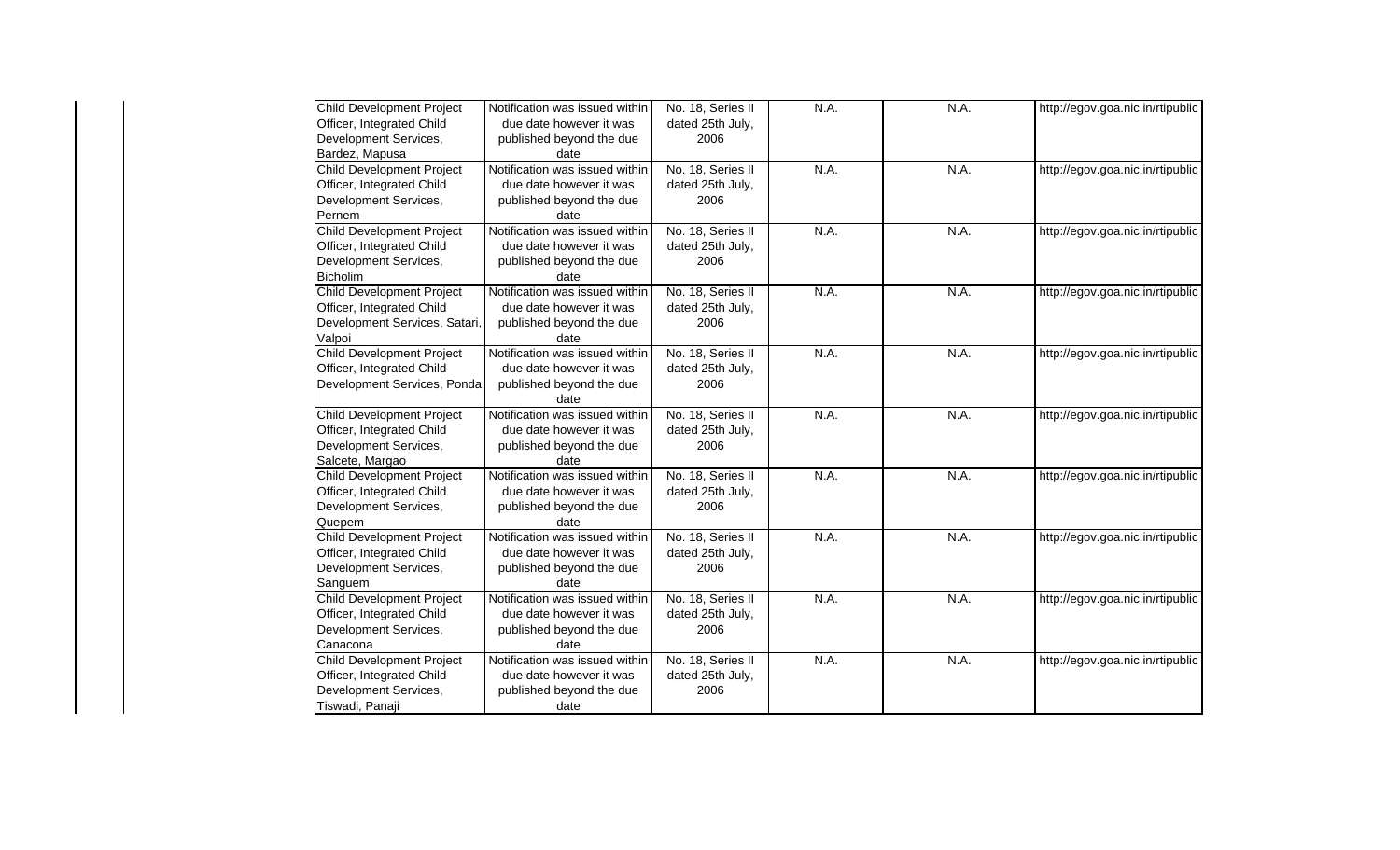|    |                                      | <b>Child Development Project</b> | Notification was issued within | No. 18, Series II        | N.A.          | N.A       | http://egov.goa.nic.in/rtipublic  |
|----|--------------------------------------|----------------------------------|--------------------------------|--------------------------|---------------|-----------|-----------------------------------|
|    |                                      | Officer, Integrated Child        | due date however it was        | dated 25th July,         |               |           |                                   |
|    |                                      | Development Services,            | published beyond the due       | 2006                     |               |           |                                   |
|    |                                      | Mormugao, Vasco                  | date                           |                          |               |           |                                   |
|    |                                      | Member Secretary, Goa State      | Member Secretary informed      | No. 18, Series II        | N.A.          | N.A.      | http://egov.goa.nic.in/rtipublic  |
|    |                                      | Comission for Women              | that the Commission for        | dated 25th July,         |               |           |                                   |
|    |                                      |                                  | Women also be notified under   | 2006                     |               |           |                                   |
|    |                                      |                                  | R.T.I. Act                     |                          |               |           |                                   |
|    |                                      | Member Secretary, Goa State      | Member Secretary informed      | No. 18, Series II        | N.A.          | N.A.      | http://egov.goa.nic.in/rtipublic  |
|    |                                      | Comission for Children           | that the Commission for        | dated 25th July,         |               |           |                                   |
|    |                                      |                                  | Women also be notified under   | 2006                     |               |           |                                   |
|    |                                      |                                  | R.T.I. Act                     |                          |               |           |                                   |
|    | <b>Autonomous Bodies</b>             |                                  |                                |                          |               |           |                                   |
| 54 | Goa Housing Board                    |                                  |                                |                          | Under process |           |                                   |
| 55 | Goa State Commission for             | Goa State Commission for         | After 21-10-2006               | 25-7-2006                | Complied      | <b>NA</b> | http://egov.goa.nic.in./rti.publi |
|    | Women                                | Women                            |                                |                          |               |           |                                   |
| 56 | <b>Goa Public Service Commission</b> | Goa Public Service               | <b>No</b>                      | 18-12-2006               | <b>NA</b>     | <b>NA</b> | Nil                               |
|    |                                      | Commission                       |                                |                          |               |           |                                   |
| 57 | Sainik Welfare                       | Department of Sainik Welfare     | Yes                            | $\overline{\phantom{0}}$ |               |           | http://egov.nic.in/rtireports     |
|    |                                      |                                  |                                |                          |               |           |                                   |
| 58 | Goa State Information                | Goa State Information            | Nil                            |                          | Nil           | Nil       | egov.goa.nic.in/rtipublic or      |
|    | Commission                           | Commission                       |                                |                          |               |           | www.goasic.gov.in                 |

**N.B. :- Source from the respective Departments.**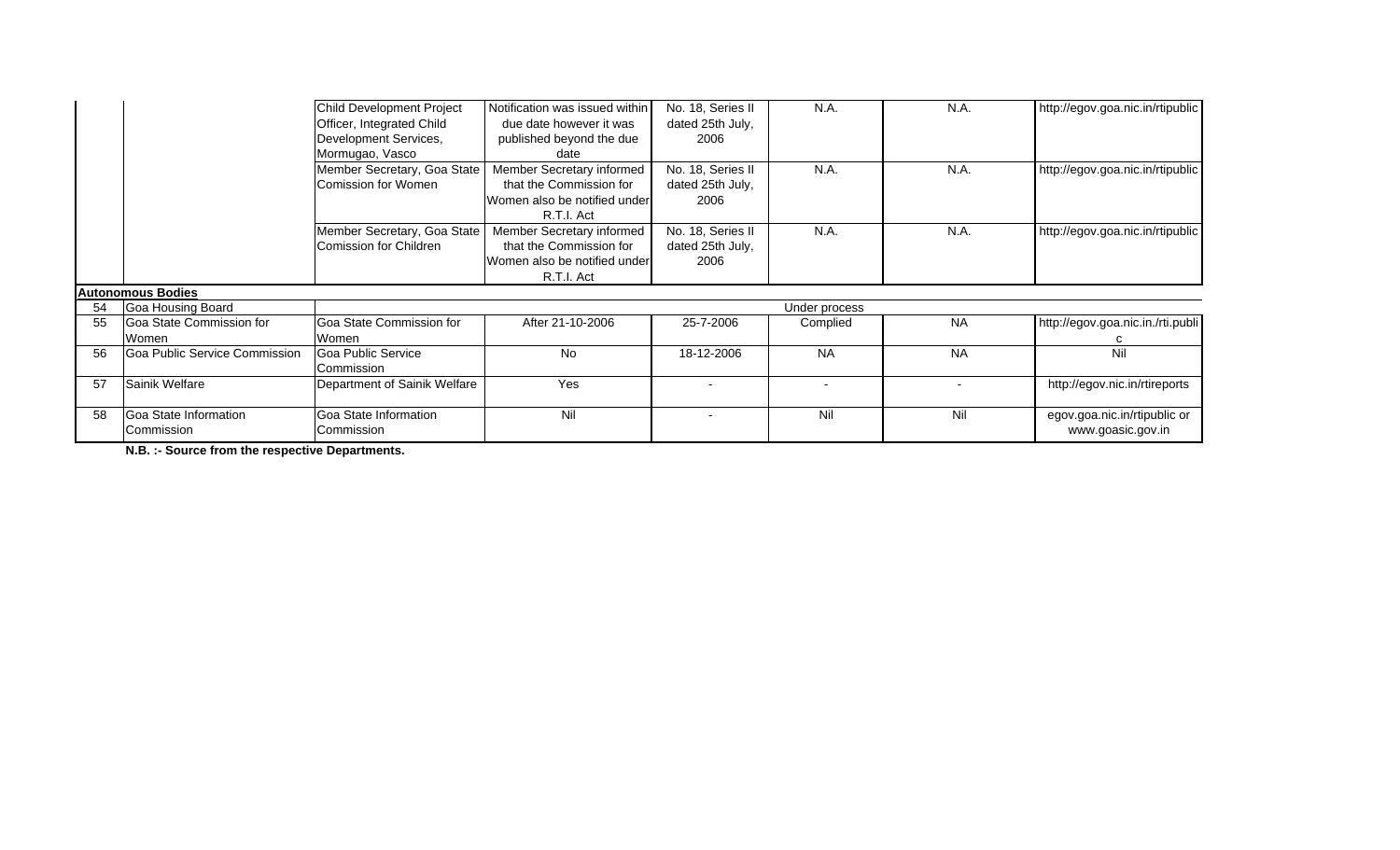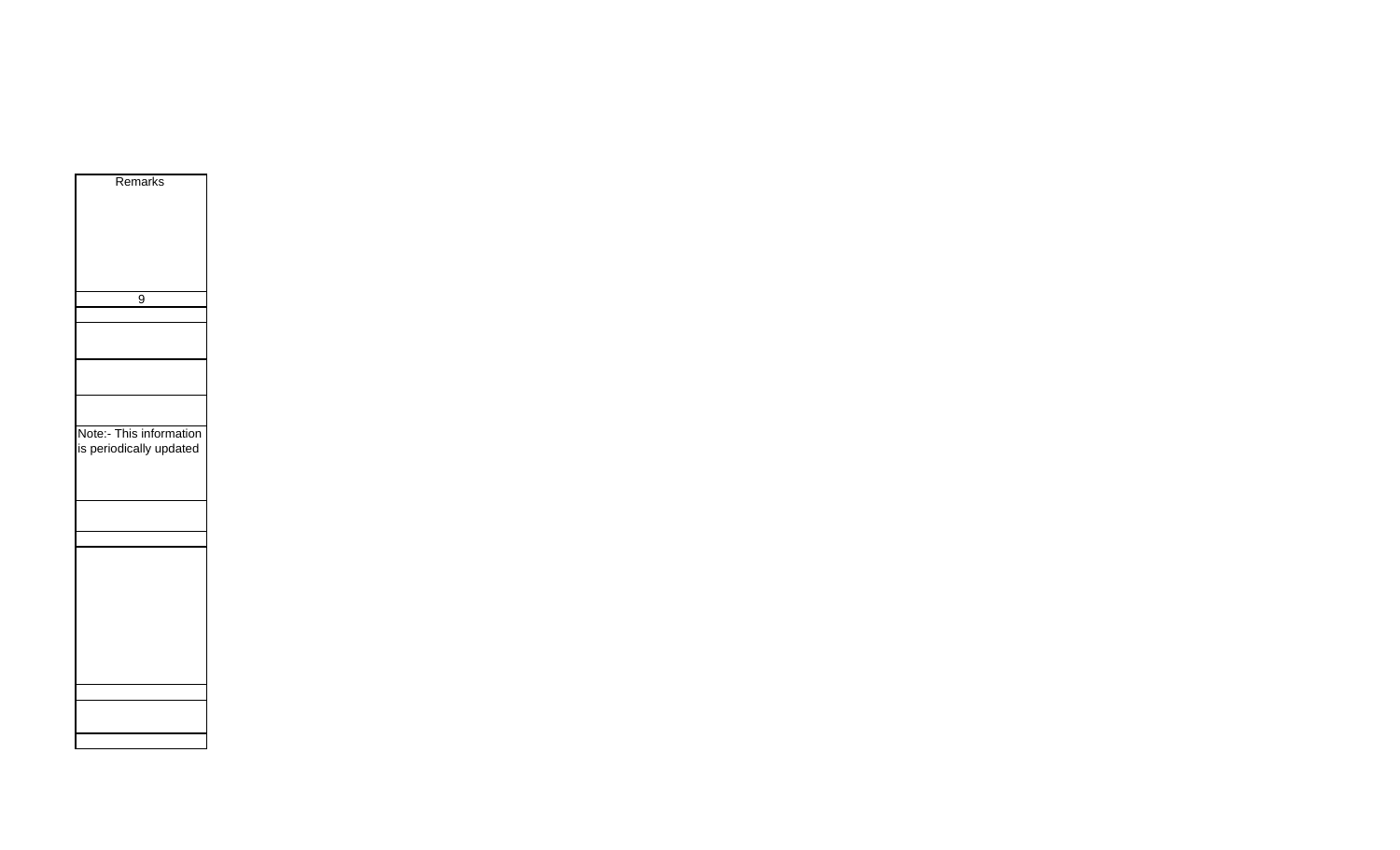

7/480 dtd. 14/07/06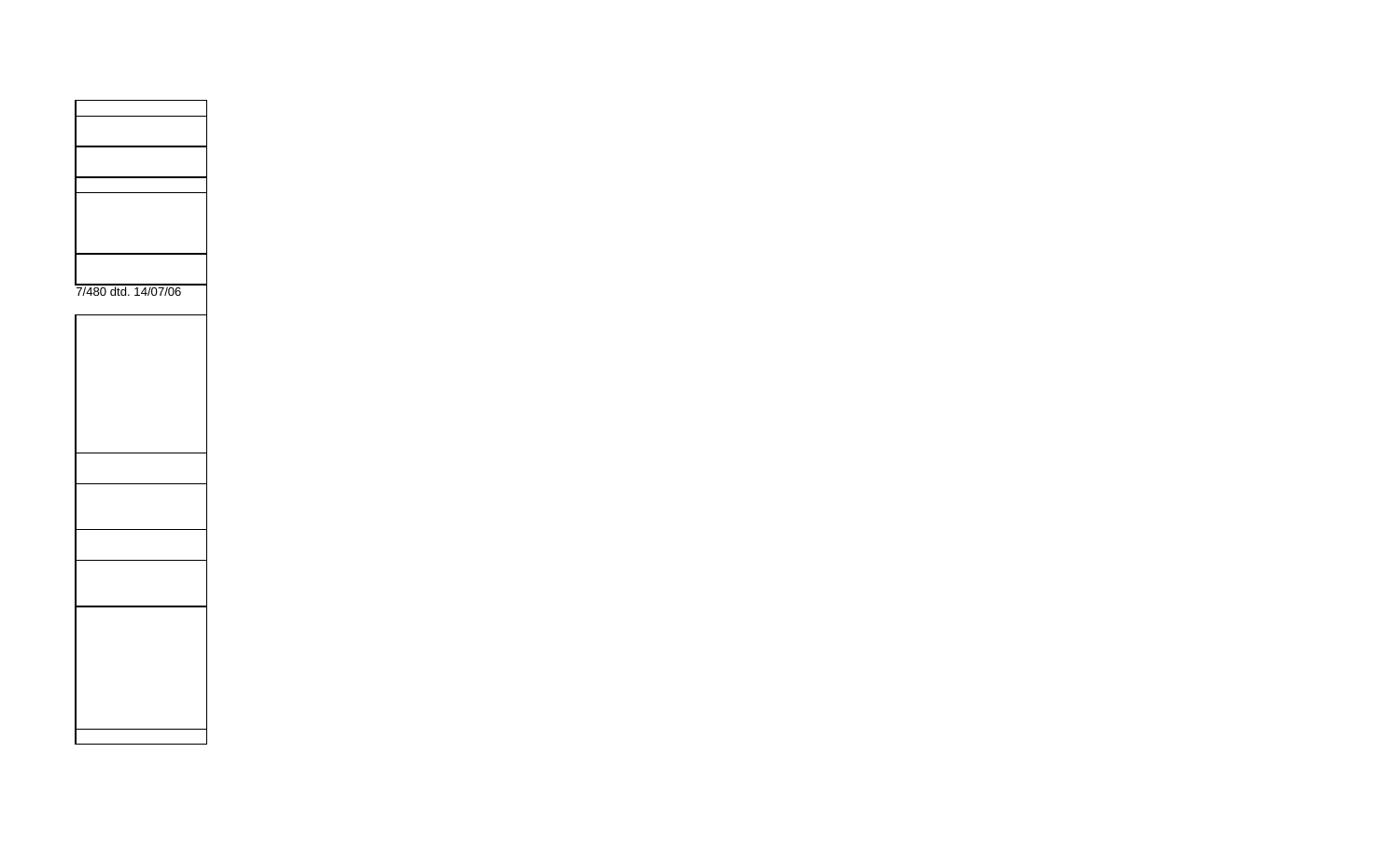

d by the said Public

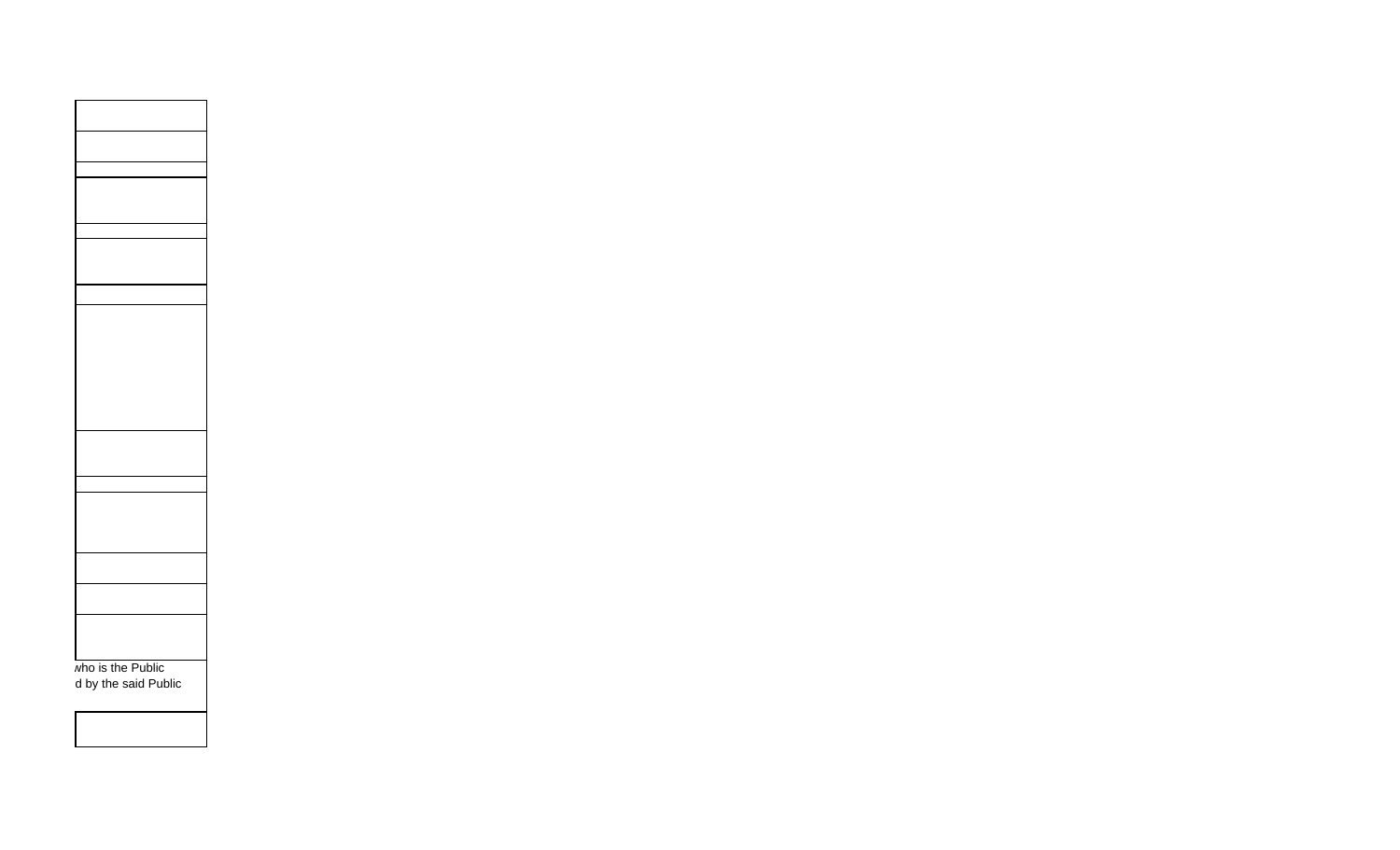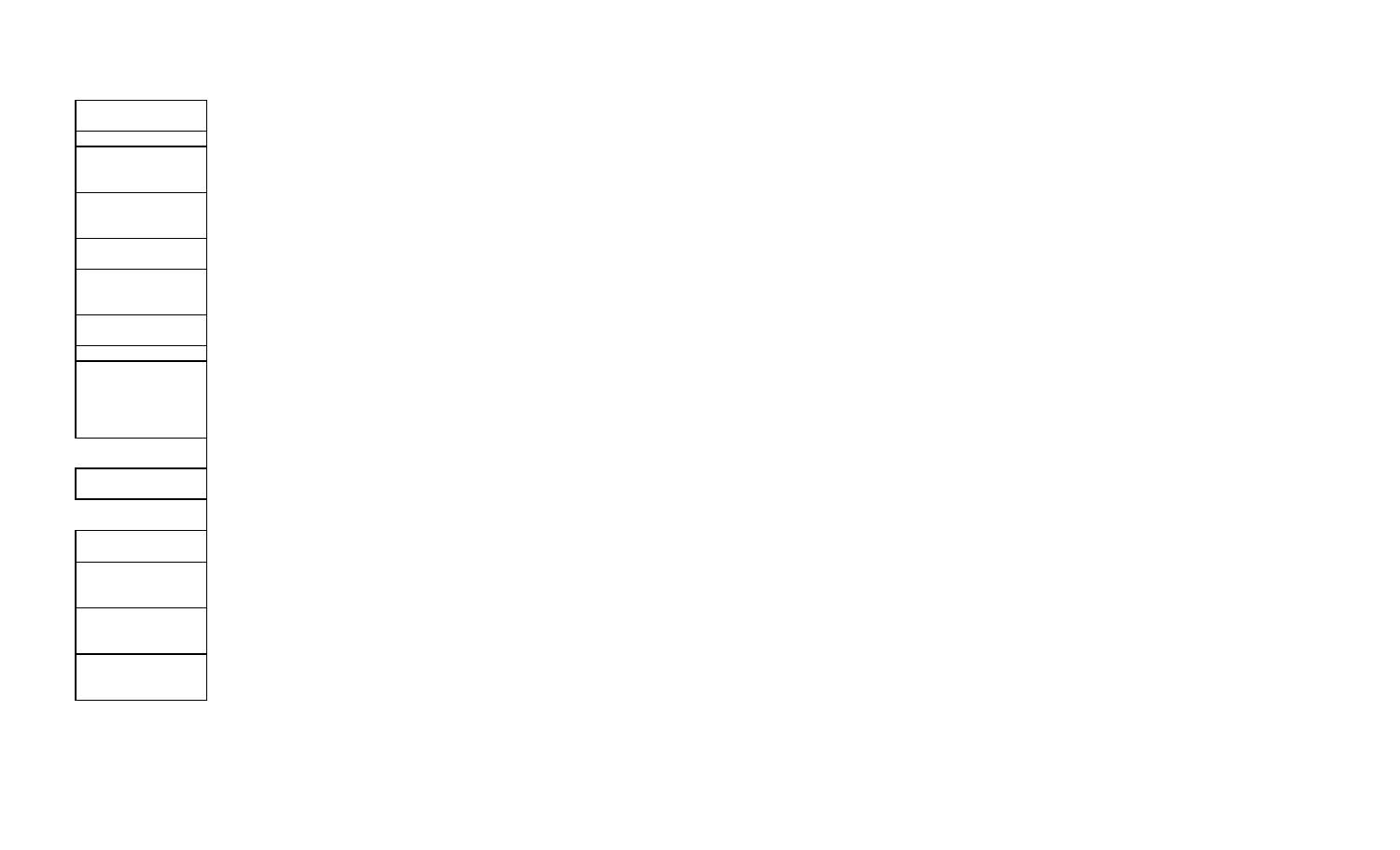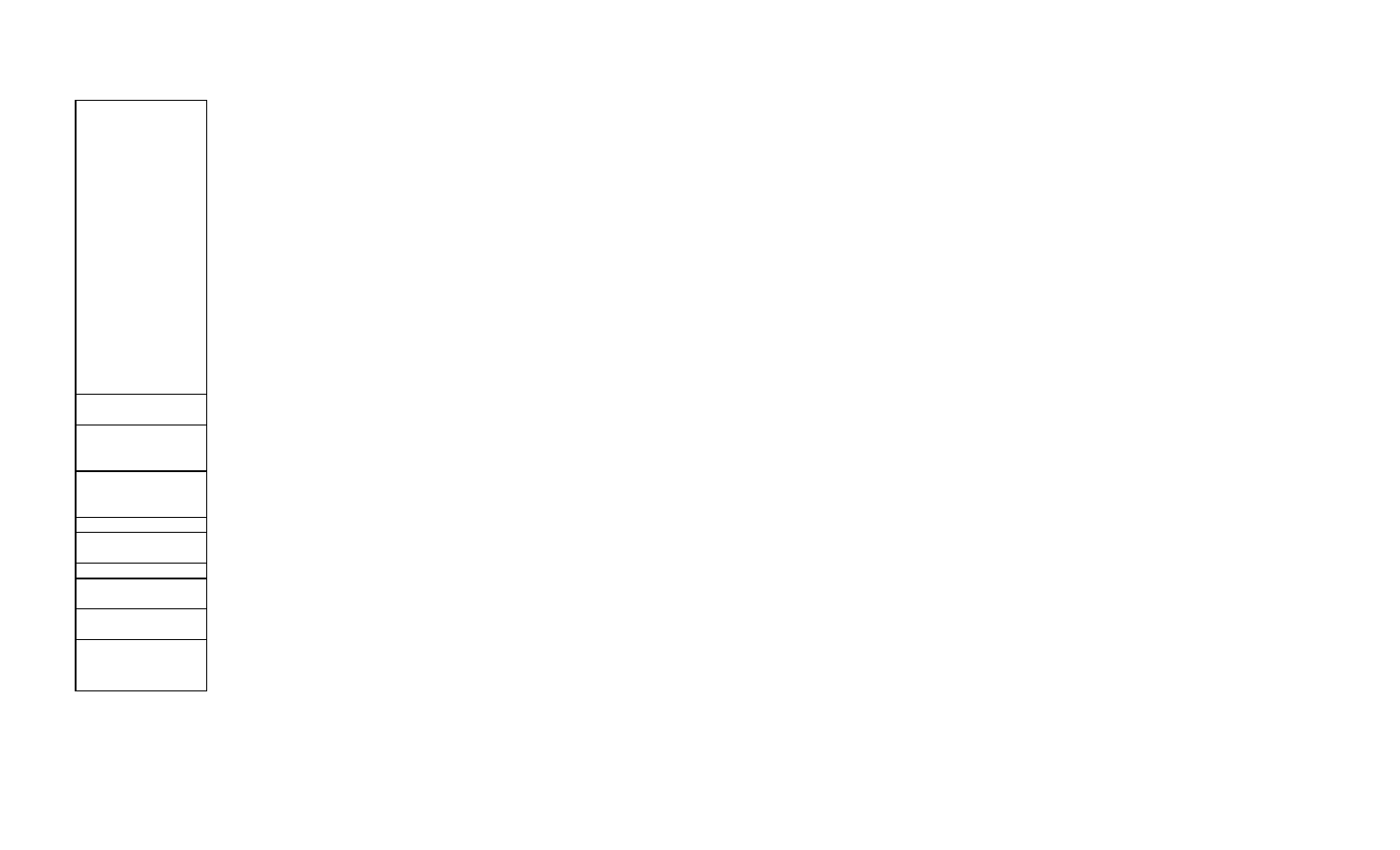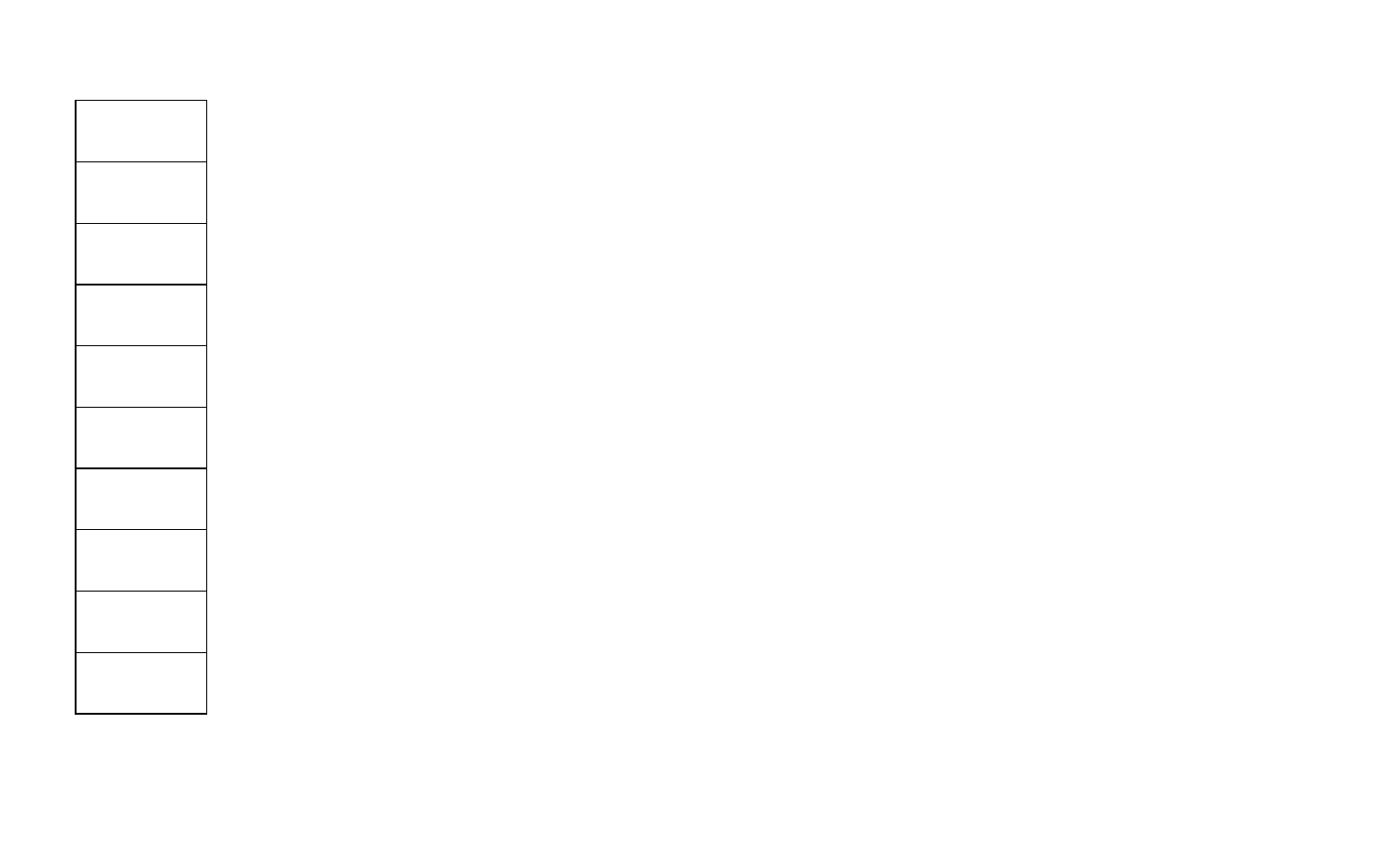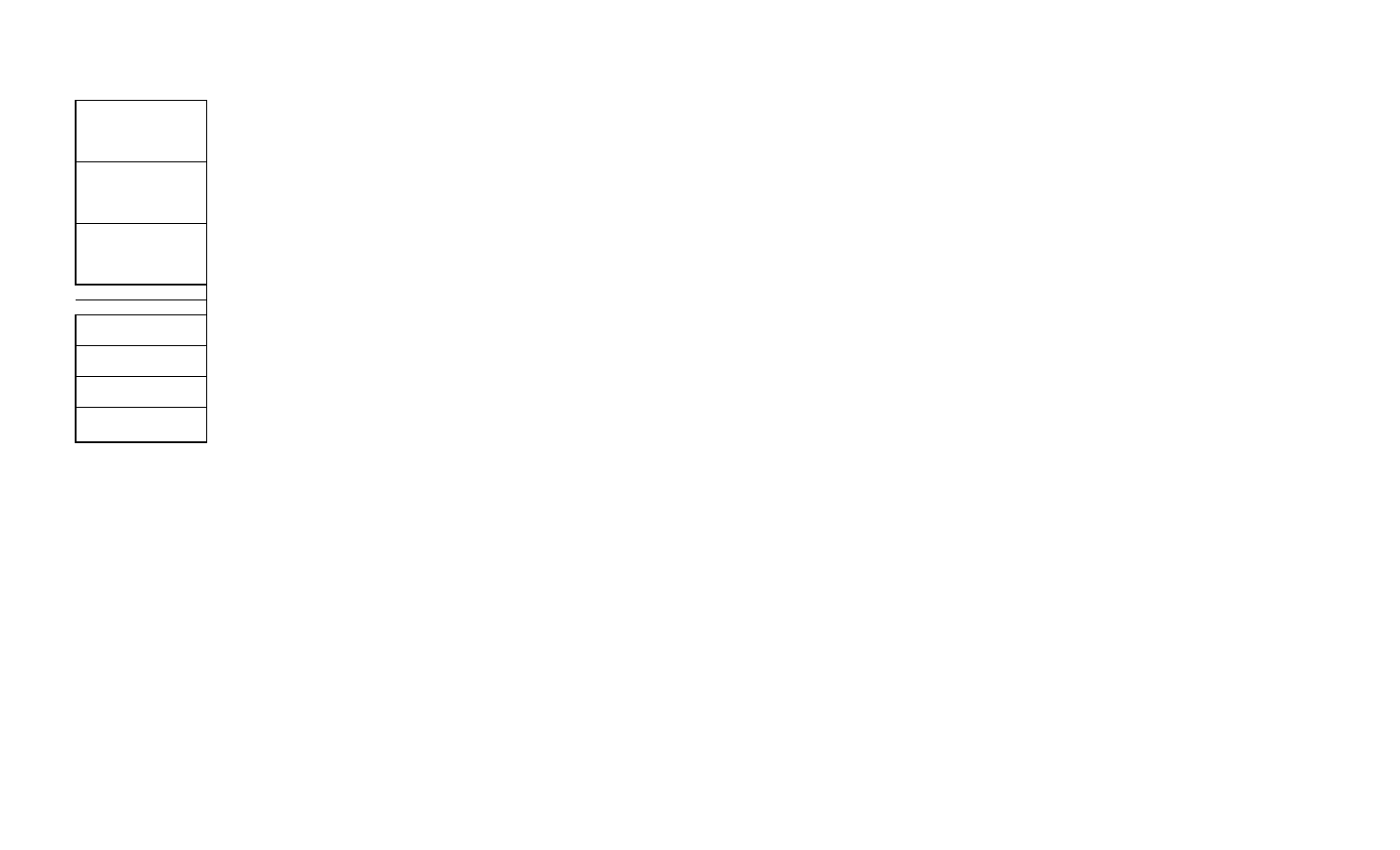## **PROFORMA-IV**

## **STATEMENT SHOWING THE LIST OF PUBLIC AUTHORITIES WHICH DESIGNATED AS PIOs/APIOs.**

| Sr.No          | Name of the<br>Department/Office                            | Name of Public<br>Authority                                 | Number and date of<br>notification Designating<br><b>PIO</b>                                                               | Number and date of<br>notification designating<br><b>APIO<sub>s</sub></b>                                                  | Number, series and date<br>of the official Gazette in<br>which notification is<br>published                       | Reasons for not designating<br>the PIOs within statutory<br>period of 100days i.e. on or<br>before 30/9/2005 |
|----------------|-------------------------------------------------------------|-------------------------------------------------------------|----------------------------------------------------------------------------------------------------------------------------|----------------------------------------------------------------------------------------------------------------------------|-------------------------------------------------------------------------------------------------------------------|--------------------------------------------------------------------------------------------------------------|
|                | $\mathbf{2}$                                                | 3                                                           | 4                                                                                                                          | 5.                                                                                                                         | 6                                                                                                                 |                                                                                                              |
|                | <b>Accounts</b>                                             | Directorate of Accounts,<br>Panaji - Goa                    | No.DA/Admn/19-40/2006-<br>07/TR-2989/148 dated<br>28/10/2005                                                               | No.DA/Admn/19-40/2006-<br>07/TR-2989/148 dated<br>28/10/2005                                                               | Series II No.29 dated<br>19/10/2006                                                                               | Not applicable                                                                                               |
| $\overline{2}$ | <b>Administrative Tribunal</b>                              | President, Administrative<br>Tribunal, Panaji               | No. 1/AT/2005/INF/AT dtd.<br>6/10/2005                                                                                     | No. 1/AT/2005/INF/AT dtd.<br>6/10/2005                                                                                     | Sr. II No. 17 dtd. 28/7/06                                                                                        |                                                                                                              |
| 3              | <b>Agriculture</b>                                          | Shri P.P. Kumbhare,<br>Director of Agriculture              | No.1/21/Right.Inf/05-<br>06/D.Agri/386 dated<br>30.10.2006 and<br>No.1/21/R.Inf/2005-<br>06/D.Agri/279 dated<br>16.08.2005 | No.1/21/R.Inf/2005-<br>06/D.Agri/279 dated<br>16.08.2005 and<br>No.1/21/Right.Inf/05-<br>06/D.Agri/386 dated<br>30.10/2007 | Series II No. 28 dated<br>13.10.2005 and Order No.<br>No. 1/21/Right.Inf/05-<br>06/D.Agri/386 dated<br>30.10.2006 | <b>NA</b>                                                                                                    |
| 4              | <b>Animal Husbandry &amp;</b><br><b>Veterinary Services</b> | Directorate of Animal<br>Husbandry & Veterinary<br>Services | No. 10-35/06-07/3495 dated<br>3/11/06                                                                                      | No. 10-35/06-07/3495 dated Series II No.33 dated 16th<br>3/11/06                                                           | November 2006                                                                                                     |                                                                                                              |
| 5              | <b>Archives and Archaeology</b>                             | Shri Agnelo L.<br>Fernandes, PIO                            | No.1/1/9/Misc/2005/DAA-796 No.1/1/9/Misc/2005/DAA-<br>dated 11th August 2005                                               | 796 dated 11th August 2005 October 2005                                                                                    | No. 28, Series II dated 13th                                                                                      | N.A.                                                                                                         |
|                |                                                             | Smt. Blossom Medeira,<br><b>APIO</b>                        |                                                                                                                            |                                                                                                                            | No. 28, Series II dated 13th<br>October 2005                                                                      | N.A.                                                                                                         |
| 6              | <b>Art &amp; Culture</b>                                    | Directorate of Art &<br><b>Culture</b>                      | DI/INF/RTI-ACT/2006 dt.<br>28/07/2006                                                                                      | DI/INF/RTI-ACT/2006 dt.<br>28/07/2006                                                                                      | No. 17<br>Series:- II<br>Dated:- 28/07/2006                                                                       | N.A.                                                                                                         |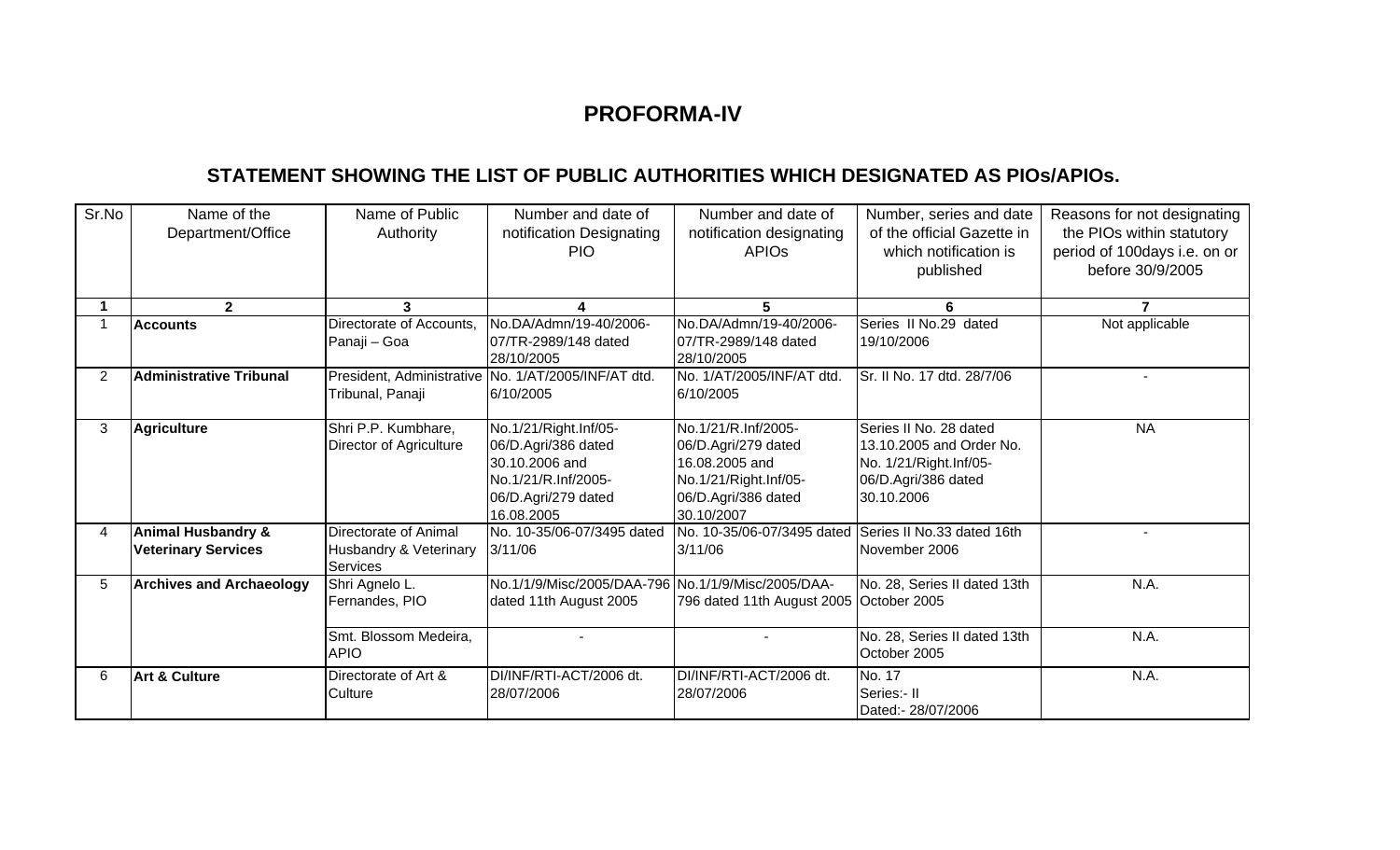| $\overline{7}$  | Collectorate - North      | 1. The Additional             | Notification No. 10/1/2005-LA Notification No. 10/1/2005- |                                                  | Notification No. 10/1/2005-   | N.A.                    |
|-----------------|---------------------------|-------------------------------|-----------------------------------------------------------|--------------------------------------------------|-------------------------------|-------------------------|
|                 |                           | Collector-I & Public          | dated 07/07/2005                                          | LA dated 07/07/2005                              | LA dated 07/07/2005 In        |                         |
|                 |                           | Information Officer,          |                                                           |                                                  | official Gazette Sr. I No.XIV |                         |
|                 |                           | <b>Collectorate North Goa</b> |                                                           |                                                  | (EXT) dated 07/07/2005        |                         |
|                 |                           |                               |                                                           |                                                  |                               |                         |
|                 |                           | 2. The Dy. Collector          |                                                           |                                                  |                               |                         |
|                 |                           | (Rev) & Asstt.                |                                                           |                                                  |                               |                         |
|                 |                           | Information Officer,          |                                                           |                                                  |                               |                         |
|                 |                           | Collectorate North Goa        |                                                           |                                                  |                               |                         |
|                 |                           | Office of the Inspector       | No. 9/34/2006-HD(G) dated                                 | No. 9/34/2006-HD(G) dated Series II No. 32 dated |                               | Administrative reasons. |
|                 |                           | General of Prisons, Goa       | 18.10.2006 read with                                      | 18.10.2006 read with                             | 9.11.2006 Series II No.1      |                         |
|                 |                           |                               | Corrigendum No. 9/34/2006-                                | Corrigendum No. 9/34/2006- dated 5/4/2007        |                               |                         |
|                 |                           |                               | HD(G) dated 28.3.2007                                     | HD(G) dated 28.3.2007                            |                               |                         |
|                 |                           |                               |                                                           |                                                  |                               |                         |
|                 |                           | Central Jail, Aguada          | -do-                                                      | -do-                                             | $-do-$                        | -do-                    |
|                 |                           |                               |                                                           |                                                  |                               |                         |
|                 |                           | Sub-Jail, Sada, Vasco         | -do-                                                      | -do-                                             | -do-                          | -do-                    |
|                 |                           | Judicial Lock-up, Panaji      | -do-                                                      | -do-                                             | $-do-$                        | -do-                    |
|                 |                           | Judicial Lock-up, Mapusa      | -do-                                                      | -do-                                             | -do-                          | -do-                    |
|                 |                           | Judicial Lock-up, Margao      | -do-                                                      | -do-                                             | -do-                          | -do-                    |
| 8               | Collectorate - South      |                               |                                                           |                                                  |                               |                         |
| 9               | Co-operation              | Registrar of Coop.            | 1) Order No.43/2/2005/TS                                  | 1) Order No.43/2/2005/TS                         |                               |                         |
|                 |                           | <b>Societies</b>              | /RCS dated 28/9/05.                                       | /RCS dated 28/9/05.                              |                               |                         |
|                 |                           |                               | 2) Order No.                                              | 2) Order No.                                     |                               |                         |
|                 |                           |                               | 43/2/2005/TS/RCS dated                                    | 43/2/2005/TS/RCS dated                           |                               |                         |
|                 |                           |                               | 15/11/06.                                                 | 15/11/06.                                        |                               |                         |
| 10 <sup>°</sup> | <b>Craftsmen Training</b> | <b>PIO<sub>s</sub></b>        | 19(2)/2005/EST/SDCT/3731                                  | 19(2)/2005/EST/SDCT/3731                         | Govt. official gazette Series | N.A.                    |
|                 |                           |                               | dt. 18.8.2005                                             | dt. 18.8.2005                                    | 11 No.17 dt. 28.7.06          |                         |
|                 |                           | Asst. Director (Adm)          |                                                           |                                                  |                               |                         |
|                 |                           | Asst. Director (Trg)          |                                                           |                                                  |                               |                         |
|                 |                           | All Principals of the ITI     |                                                           |                                                  |                               |                         |
|                 |                           | <b>APIO<sub>s</sub></b>       |                                                           |                                                  |                               |                         |
|                 |                           | Asst. Accounts Officer        |                                                           |                                                  |                               |                         |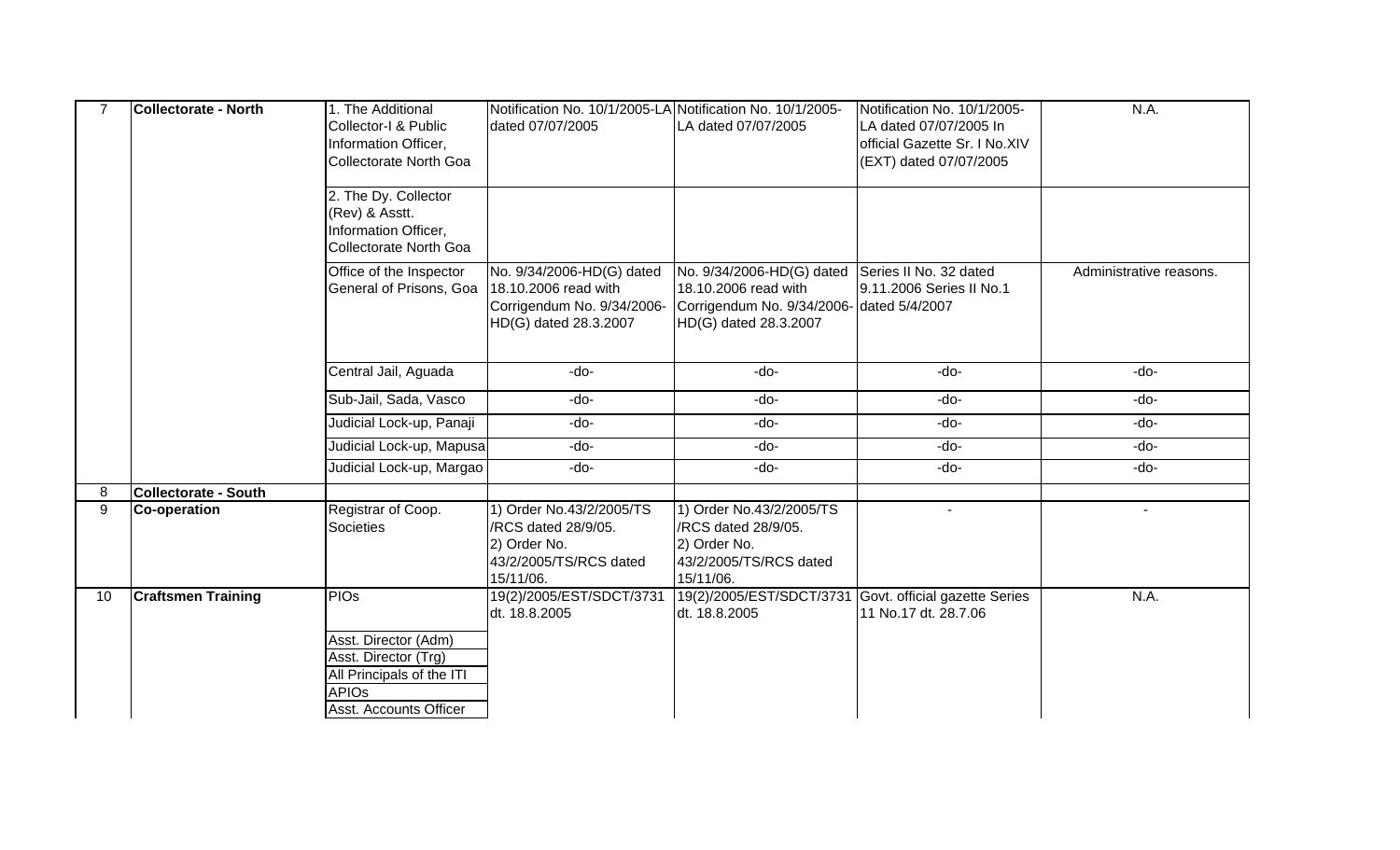|    |                                                  | Asst. Controller<br>Examination<br>Asst. Apprenticeship<br>Advisor<br>Industries Officer(TCP<br>Section)<br><b>Office Superintendent</b><br>Sr.most Group<br>Instructors in ITIs |                                                                                                                |                                                                                                                |                                                                                        |                                                                                                                                                                                                                                                                                                                                 |
|----|--------------------------------------------------|----------------------------------------------------------------------------------------------------------------------------------------------------------------------------------|----------------------------------------------------------------------------------------------------------------|----------------------------------------------------------------------------------------------------------------|----------------------------------------------------------------------------------------|---------------------------------------------------------------------------------------------------------------------------------------------------------------------------------------------------------------------------------------------------------------------------------------------------------------------------------|
| 11 | Directorate of Technical<br><b>Education</b>     |                                                                                                                                                                                  |                                                                                                                |                                                                                                                |                                                                                        |                                                                                                                                                                                                                                                                                                                                 |
|    | Government Polytechnic,<br>Altinho, Panaji - Goa | Government Polytechnic, ORDER No.<br>Altinho, Panaji - Goa                                                                                                                       | 1/364/RTIA/DTE/2005/1695<br>Dated 11th October 2005.                                                           | <b>ORDER No.</b><br>1/364/RTIA/DTE/2005/1695<br>Dated 11th October 2005.                                       | Notification No.DI/INF/RTI-<br>ACT/2006 SERIES II No 17<br>dated 28th July 2006        | Office of Principal, Govt.<br>Polytechnic, Panaji informed the<br>Project Officer, DTE, Alto<br>Porvorim - Goa regarding<br>designating PIO/APIO vide letter<br>No.GPP/PPL/Misc/05/1969<br>dated 3/10/2005                                                                                                                      |
|    | Goa College of Music, Altinho<br>Panaji          | Goa College of Music,<br>Altinho Panaji                                                                                                                                          | No.9/138/2005/HE/RTI-<br>Act/1325 dated 21.07.2006                                                             | No.9/138/2005/HE/RTI-<br>Act/1325 dated 21.07.2007                                                             | <b>Official Gazette</b><br>Extraordinary No. 2, Series II<br>No. 16 Dt. 21st July 2006 | The proposal was under<br>consideration of Head of<br>Department/Govt.                                                                                                                                                                                                                                                          |
|    | Goa College of Pharmacy                          | Public Information<br>Officer, Goa College of<br>Pharmacy                                                                                                                        | Order No. 1/364/RTIA/-<br>DTE/2005/1695 dated<br>11/10/2005 issued by<br>Directorate of Technical<br>Education | Order No. 1/364/RTIA/-<br>DTE/2005/1695 dated<br>11/10/2005 issued by<br>Directorate of Technical<br>Education | Reg. No. GR/RNP/-GOA/32<br>Series II No.30 dated<br>27.10.2005                         | College had designed the PIOs<br>within statutory period of 100<br>days i.e. on 01/02/2005 vide<br>Internal Order No. 1/2/2005-<br>06/GCP-Int.Rrd/274 dated<br>01/09/2006. The names of PIO<br>was also communicated to<br>Directorate of Technical<br>Education vide our letter No.<br>1/05-06/GCP-RIA/330 dated<br>03/10/2005 |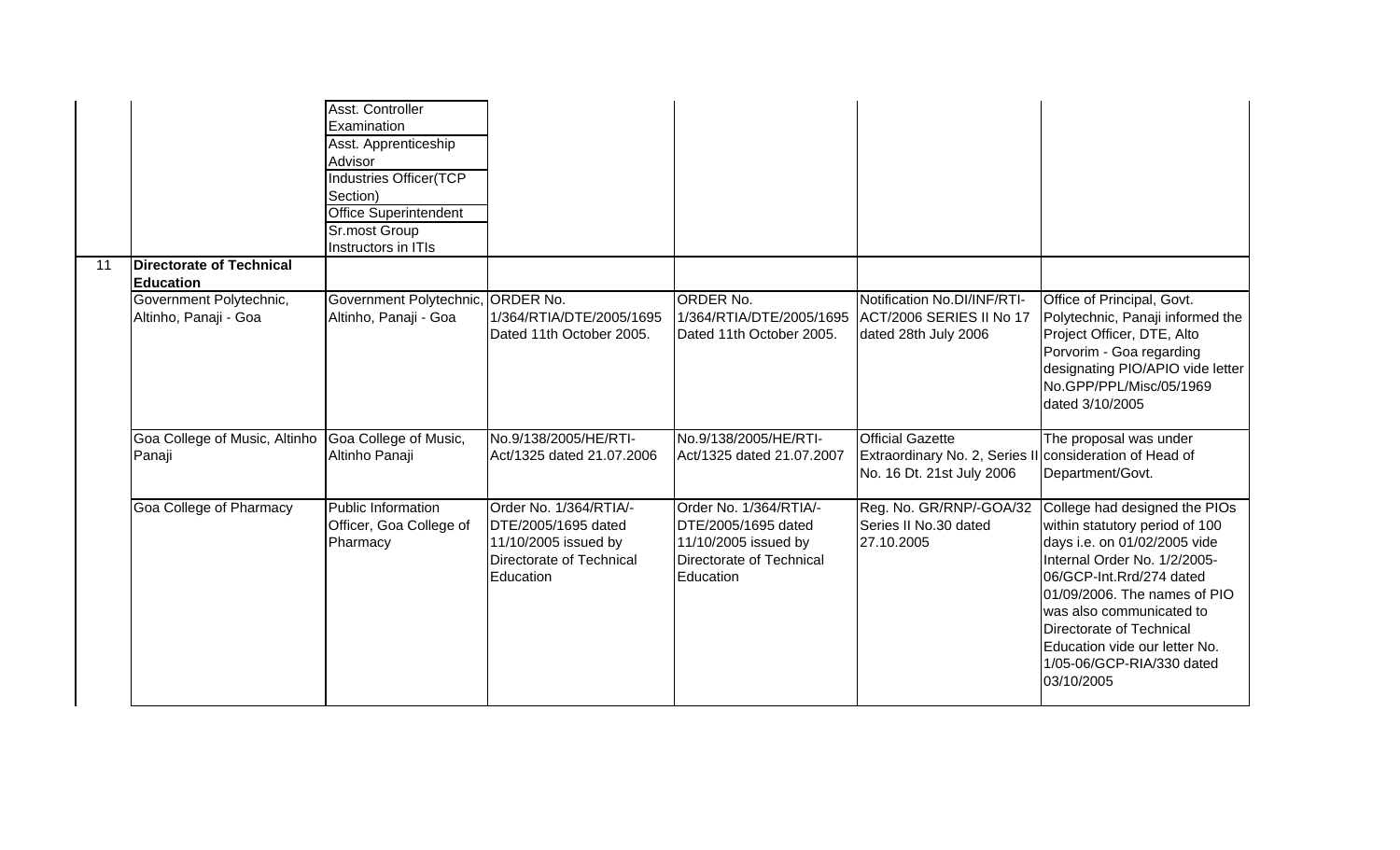|    | Goa College of Engineering,  | Goa College of                   | No.1/364/RTIA/DTE/2005/16 No.1/364/RTIA/DTE/2005/16                           |                                                         |                                |                                 |
|----|------------------------------|----------------------------------|-------------------------------------------------------------------------------|---------------------------------------------------------|--------------------------------|---------------------------------|
|    | Farmagudi                    | Ponda-Goa                        | Engineering, Farmagudi, 95 dated 11th October 2005 95 dated 11th October 2005 |                                                         |                                |                                 |
|    | Goa College of Architecture, | Goa College of                   | DI/INF/RTI-ACT/2006 dated                                                     | DI/INF/RTI-ACT/2006 dated Series II, No. 17, dated 28th |                                | Not known                       |
|    | Panaji                       | Architecture, Panaji             | 27th July, 2006                                                               | 27th July, 2006                                         | <b>July, 2006</b>              |                                 |
|    | Principal, Goa College of    |                                  | No. 9/138/2005/HE/RTI-                                                        | No. 9/138/2005/HE/RTI-                                  |                                | The information to be submitted |
|    | Home Science, Campal Panaji  |                                  | Act/1325 Dtd. 21/07/2006                                                      | Act/1325 Dtd. 21/07/2006                                |                                | by Head of the Department.      |
|    |                              |                                  |                                                                               |                                                         |                                |                                 |
|    | Goa College of Art, Altinho, | Goa College of Art,              | No.1/364/RTIA/DTE/2005/16 No.1/364/RTIA/DTE/2005/16 Series II No.30 dated     |                                                         |                                | N.A.                            |
|    | Panaji Goa                   | Altinho, Panaji Goa              | 95 dated 11/10/2005                                                           | 95 dated 11/10/2005                                     | 27/10/2007                     |                                 |
| 12 | Education                    | Directorate of Education         | No.DE/Right to                                                                | No.DE/Right to                                          | Series II No.22 dated 1-9-     | <b>NA</b>                       |
|    |                              |                                  | Inf./2005/1826/dated                                                          | Inf./2005/1826 dated                                    | 2005 Series II no.4 dated      |                                 |
|    |                              |                                  | 18/8/2006.                                                                    | 18/8/2006.                                              | 261-4-2007                     |                                 |
|    |                              |                                  | No.DE/RTI/2005/892/dated                                                      | No.DE/RTI/2005/892/dated                                |                                |                                 |
|    |                              |                                  | 10/04/2007                                                                    | 10/4/2007                                               |                                |                                 |
| 13 | <b>Electricity</b>           | <b>Chief Electrical Engineer</b> | CEE/Estt-34-1-98/3249 dated CEE/Estt-34-1-98/3249                             |                                                         | Series III No. 29 dated 19-10- |                                 |
|    |                              |                                  | 9-10-2006                                                                     | dated 9-10-2006                                         | 2006                           |                                 |
| 14 | <b>Excise</b>                | <b>Excise Department</b>         | CE/1-6/2005/EST/64 dated                                                      | CE/1-6/2005/EST/65 dated                                | 27, II dated 5/10/06           |                                 |
|    |                              |                                  | 13/09/2005                                                                    | 13/09/2005                                              |                                |                                 |
|    |                              | <b>Excise Station, Pernem</b>    | CE/1-EST-2004-Exc/128                                                         | CE/1-EST-2004-Exc/127                                   | 44, II dated 01/02/07          |                                 |
|    |                              | <b>Excise Station, Bardez</b>    | dated 19/01/2007<br>-do-                                                      | dated 19/01/2007<br>-do-                                | -do-                           |                                 |
|    |                              | Excise Station, Bicholim         | -do-                                                                          | -do-                                                    | -do-                           |                                 |
|    |                              |                                  |                                                                               |                                                         |                                |                                 |
|    |                              | Excise Station, Ponda            | -do-                                                                          | -do-                                                    | -do-                           |                                 |
|    |                              | Excise Station, Quepem           | $-do-$                                                                        | -do-                                                    | $-do-$                         |                                 |
|    |                              | Excise Station, Tiswadi          | -do-                                                                          | -do-                                                    | -do-                           |                                 |
|    |                              | Excise Station, Sanguem          | -do-                                                                          | -do-                                                    | -do-                           |                                 |
|    |                              | Excise Station,                  | -do-                                                                          | -do-                                                    | -do-                           |                                 |
|    |                              | Canacona                         |                                                                               |                                                         |                                |                                 |
|    |                              | <b>Excise Station, Salcete</b>   | -do-                                                                          | -do-                                                    | -do-                           |                                 |
|    |                              | Excise Station,                  | -do-                                                                          | -do-                                                    | -do-                           |                                 |
|    |                              | Mormugao                         |                                                                               |                                                         |                                |                                 |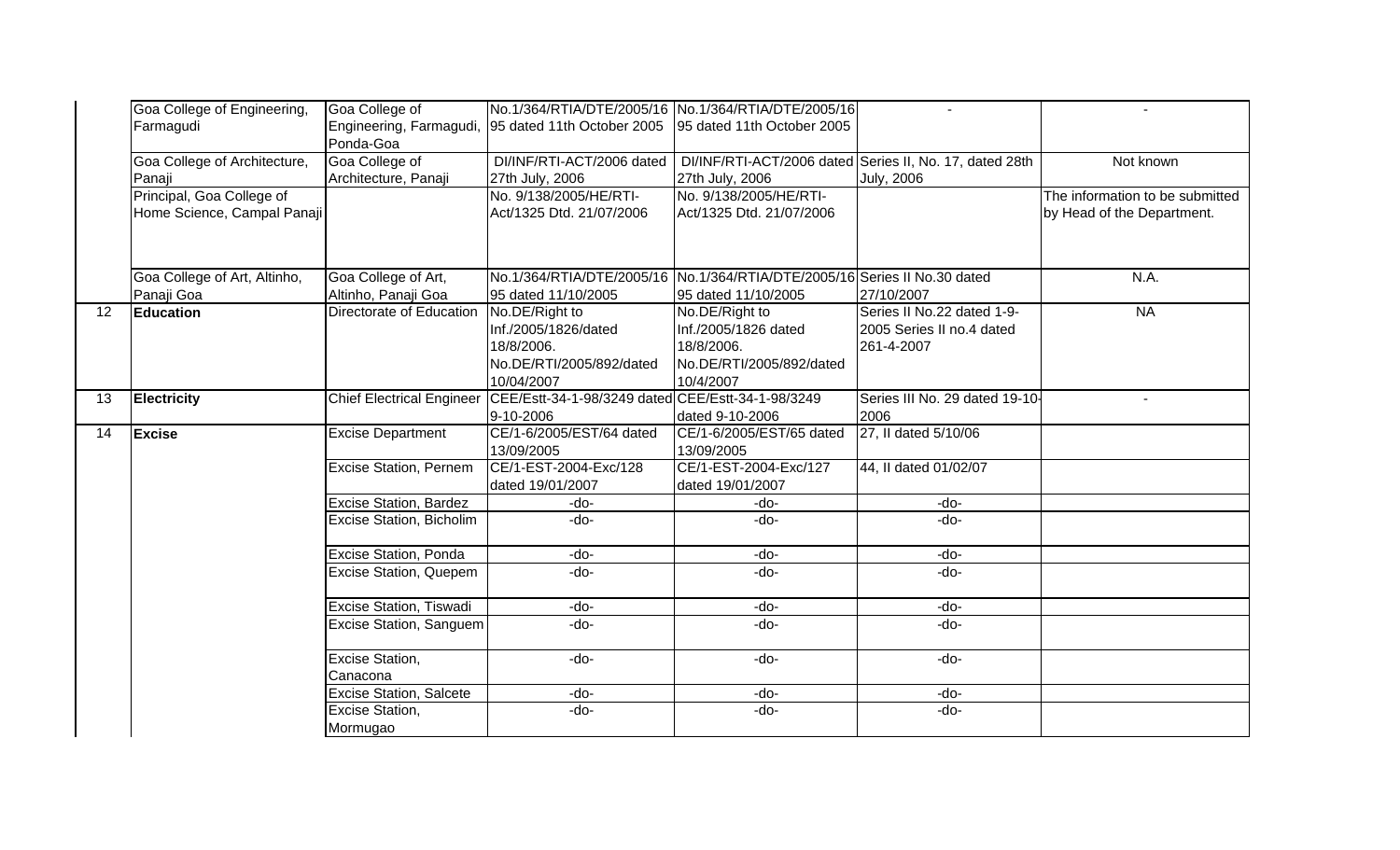|    |                                              | <b>Excise Station, Sattari</b>                                                                    | -do-                                                                                                                     | -do-                                                                                                                                  | -do-                                                                             |                       |
|----|----------------------------------------------|---------------------------------------------------------------------------------------------------|--------------------------------------------------------------------------------------------------------------------------|---------------------------------------------------------------------------------------------------------------------------------------|----------------------------------------------------------------------------------|-----------------------|
| 15 | <b>Factories &amp; Boilers</b>               | & Boilers                                                                                         | Inspectorate of Factories 2/160/ADM-IFB/2005/1561<br>dated 5/10/2005                                                     | 2/160/ADM-IFB/2005/1561<br>dated 5/10/2005                                                                                            | Series II, No. 31 dated 9th<br>November 2006                                     | Administrative delays |
| 16 | <b>Fire and Emergency</b><br><b>Services</b> | Directorate of Fire and<br>Emergency Services, St. 1/289/05-06/2147 dated<br>Inez Panaji          | Order No. DFS/EST/U-<br>09/11/2006.                                                                                      | Order No. DFS/EST/U-<br>1/289/05-06/2147 dated<br>09/11/2006.                                                                         | Official Gazette series II No.<br>32 dated 9th November<br>2006.                 | N.A.                  |
| 17 | Fisheries                                    | Directorate of Fisheries                                                                          | Ref. No.e E 4(P)2037/2005-<br>06 dated 3.08.2005                                                                         | Ref. No.e E 4(P)2037/2005-<br>06 dated 3.08.2005                                                                                      | Official Gazette No. 28<br>Dated: 12/10/2006 series II                           | N. A.                 |
| 18 | Food & Drugs<br><b>Administration</b>        | Directorate of Food &<br><b>Drugs Administration</b>                                              | 1. No. DI/INF/RTI/ACT/2006<br>dt. 27/7/2006                                                                              | 1. No. DI/INF/RTI/ACT/2006 1. No.17, Series II dt.<br>dt. 27/7/2006                                                                   | 28/7/2006                                                                        | <b>NA</b>             |
|    |                                              |                                                                                                   | 2. No. 147/DFDA/Rt.Inf/2006-2. No. 147/DFDA/Rt.Inf/2006 2. No.28, Series II dt.<br>07/6630 dt. 4/10/2006                 | 07/6630 dt. 4/10/2006                                                                                                                 | 12/10/2006                                                                       | <b>NA</b>             |
| 19 | Forest                                       | O/o Chief Conservator of No. 9-21(G)-05-FD/2623<br><b>Forest Department</b>                       | dated 29.09.2005.                                                                                                        | No. 9-21(G)-05-FD/2623<br>dated 29.09.2005.                                                                                           | Series II, No. 17, dated 28th<br><b>July, 2006</b>                               | <b>NA</b>             |
|    |                                              | Managing Director, O/o.<br>Goa Forest Development II, dt. 02.11.2006.<br>Corporation Ltd., Panaji | Govt. Gazette No. 31, Series                                                                                             | II, dt. 02.11.2006.                                                                                                                   | Govt. Gazette No. 31, Series Govt. Gazette No. 31, Series<br>II, dt. 02.11.2006. |                       |
| 20 | <b>Goa Gazetteer Department</b>              | Shri M.L. Dicholkar                                                                               | No.4/3/2005-GGEB-726<br>dated 3-10-2005                                                                                  | No.4/3/2005-GGEB-726<br>dated 3-10-2006                                                                                               | Official Gazette Series No. II<br>No. 29 dated 20-10-2005                        |                       |
| 21 | <b>Goa Legislature Secretariat</b>           |                                                                                                   | No. LA/B/Estt/2299/2005<br>dated 7/12/2005 Shri N. B.<br>Subhedar, Under Secretary,<br>Legislature appointed has<br>PIO. |                                                                                                                                       | Official Gazette No. 37<br>Series II dated 15/12/2005                            |                       |
|    |                                              |                                                                                                   |                                                                                                                          | No. LA/B/Estt/1934/2006<br>Dated 6/10/2006 Smt. Ligia<br>Godinho, Under Secretary,<br>Legislature appointed as<br>APIO <sub>s</sub> . | Official Gazette No. 29<br>Series II Dated 19/10/2006                            |                       |
| 22 | <b>Goa Medical College</b>                   | Dr. Rajan V.S.<br>Kunkolienkar                                                                    | Dr. Rajan V.S. Kunkolienkar,<br>Medical Superintendent, PIO                                                              |                                                                                                                                       |                                                                                  |                       |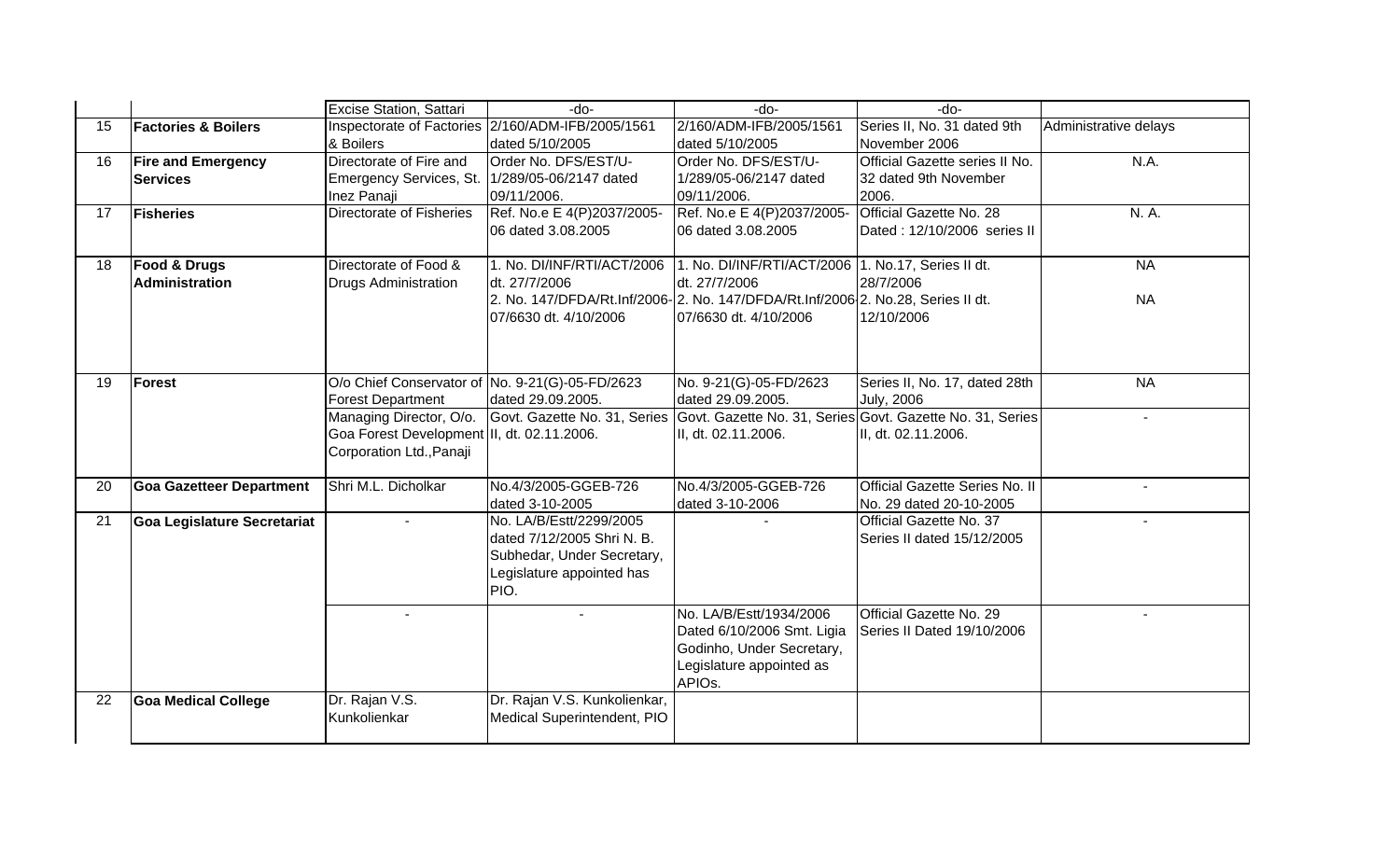|    | Institute of Psychiatry &    | Dr. V.N. Jindal,        | No.3/11/82-EST/Part/1114                           | No.3/11/82-EST/Part/1114  | Series II No. 31 dated         | <b>NA</b>      |
|----|------------------------------|-------------------------|----------------------------------------------------|---------------------------|--------------------------------|----------------|
|    | Human Behaviour              | Director/Dean, IPHB,    | dated 25/7/2006 Medical                            | dated 25/7/2006 Assistant | 2/11/2006                      |                |
|    |                              | Bambolim                | Superintendent, IPHB                               | Accounts Officer, IPHB    |                                |                |
| 23 | <b>Health Services</b>       | Dr. Arvind V. Salelkar, | No.10/02/2005-LA dtd.                              | No.10/02/2005-LA dtd.     | Part II, Section I dated       | Not applicable |
|    |                              | Directorate of Health   | 7/7/2005                                           | 7/7/2005                  | 21/06/2005 (Extraordinary      |                |
|    |                              | Services, Panaji        |                                                    |                           | Gazette)                       |                |
| 24 | <b>Higher Education</b>      | <b>NA</b>               | <b>NA</b>                                          | <b>NA</b>                 | <b>NA</b>                      | <b>NA</b>      |
| 25 | <b>Home Guards and Civil</b> |                         |                                                    | <b>North District</b>     |                                |                |
|    | <b>Defence Organisation</b>  |                         | Govt. Order No. 5/7/2006-                          | Govt. Order No. 5/7/2006- | Official Gazette Series II No. |                |
|    |                              | Dy. Commandant          | HD(G) dated 18/09/2006 and HD(G) dated 18/09/2006  |                           | 17 dated 28-07-2006            |                |
|    |                              |                         | General Home Guards & Notification No. DI/INF/RTI- | and Notification No.      |                                |                |
|    |                              | Dy. Director Civil      | ACT/2006                                           | DI/INF/RTI-ACT/2007       |                                |                |
|    |                              | Defence (North/South)   |                                                    |                           |                                |                |
|    |                              | <b>District</b>         |                                                    |                           |                                |                |
|    |                              | Jr. Staff Officer Civil | -do-                                               | $-do-$                    |                                |                |
|    |                              | Defence & District      |                                                    |                           |                                |                |
|    |                              | <b>Commandant Home</b>  |                                                    |                           |                                |                |
|    |                              | <b>Guards APIO</b>      |                                                    |                           |                                |                |
|    |                              | SDPO/Divisional         | -do-                                               | -do-                      |                                |                |
|    |                              | Commandant Home         |                                                    |                           |                                |                |
|    |                              | Guards, Bicholim, APIO  |                                                    |                           |                                |                |
|    |                              |                         |                                                    |                           |                                |                |
|    |                              | SDPO/Divisional         | $-do-$                                             | $-do-$                    |                                |                |
|    |                              | <b>Commandant Home</b>  |                                                    |                           |                                |                |
|    |                              | Guards, Mapusa APIO     |                                                    |                           |                                |                |
|    |                              | Principal PTS, Valpoi   | -do-                                               | -do-                      |                                |                |
|    |                              | Divisional Commandant   |                                                    |                           |                                |                |
|    |                              | Home Guards APIO        |                                                    |                           |                                |                |
|    |                              | SDPO/Divisional         | -do-                                               | -do-                      |                                |                |
|    |                              | <b>Commandant Home</b>  |                                                    |                           |                                |                |
|    |                              | Guards, Ponda APIO      |                                                    |                           |                                |                |
|    |                              |                         |                                                    | South District            |                                |                |
|    |                              | SDPO/Divisional         | Govt. Order No. 5/7/2006-                          | -do-                      |                                |                |
|    |                              | <b>Commandant Home</b>  | HD(G) dated 18/09/2006                             |                           |                                |                |
|    |                              | Guards, Margao APIO     |                                                    |                           |                                |                |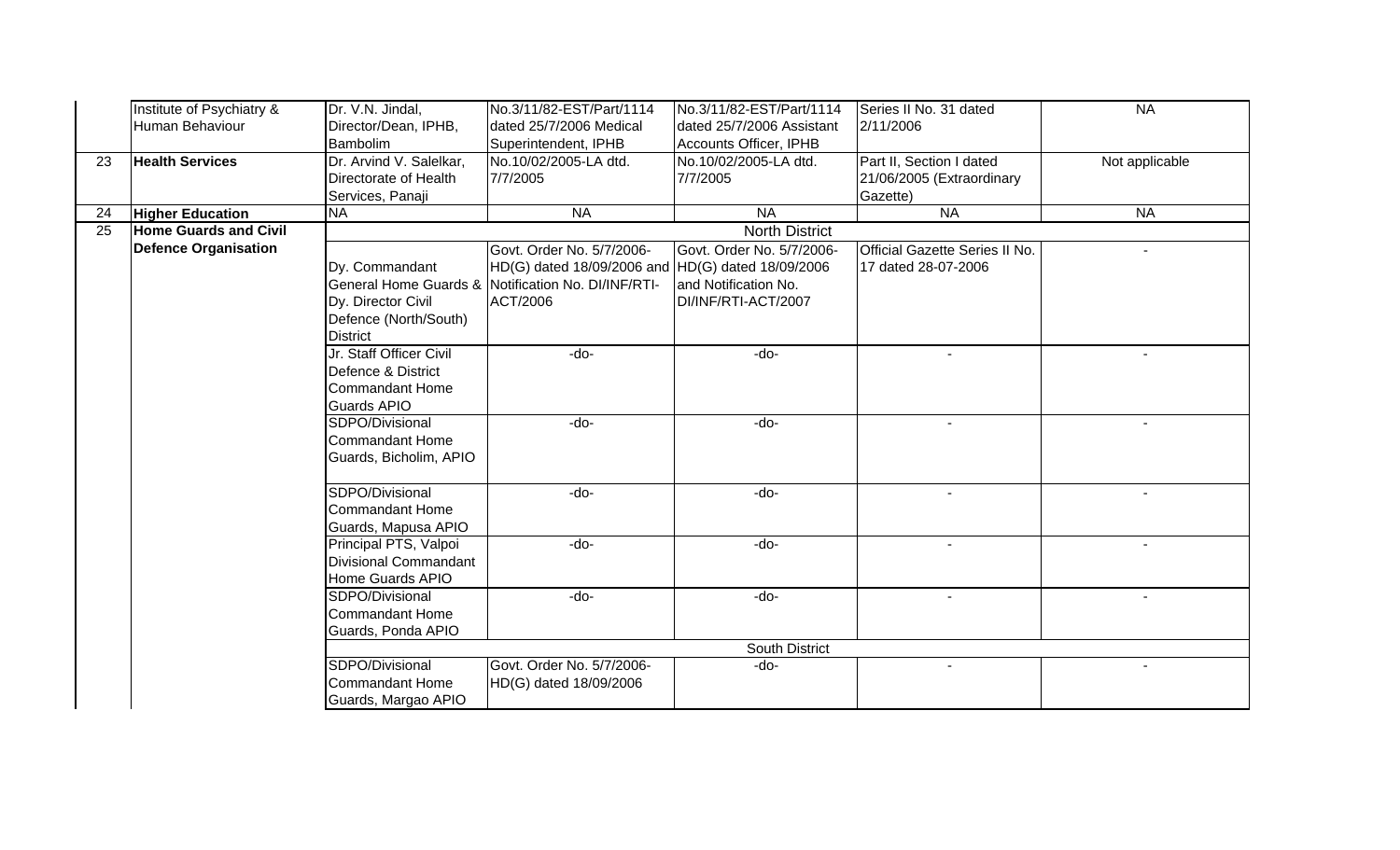|    |                                                     | SDPO/Divisional<br><b>Commandant Home</b><br>Guards, Vasco APIO                      | -do-                                                                                          | -do-                                                                                                                  |                                                                                          |                             |
|----|-----------------------------------------------------|--------------------------------------------------------------------------------------|-----------------------------------------------------------------------------------------------|-----------------------------------------------------------------------------------------------------------------------|------------------------------------------------------------------------------------------|-----------------------------|
| 26 | Industries Trade &<br><b>Commerce</b>               | Shri G.D. Padgaonkar,<br>General Manager<br>(DIC)/PIO                                | DI/INF/RTI-ACT/2006 dated 2                                                                   |                                                                                                                       | Series II No. 17, dtd 28-07-<br>2006                                                     | N.A.                        |
|    |                                                     | Shri V.P. Signapurkar,<br><b>Statistical Officer/APIO</b>                            |                                                                                               | DI/INF/RTI-ACT/2006 dated<br>27.07.2006                                                                               | Series II No. 17, dtd 28-07-<br>2007                                                     | N.A.                        |
| 27 | Information & Publicity                             | Director                                                                             | Order No. Dl/Inf/Rght-Inf.<br>Bill/05 dt Sept, 15, 2005                                       | Order No. DI/Inf/Rght-Inf.<br>Bill/05 dt Sept, 15, 2005                                                               | Sr. II No 25 Dt 22.9.05                                                                  | Not applicable              |
|    |                                                     |                                                                                      | Revised Order No.<br>DI/Inf/Right. Inf. Bill/05 Dt.<br>June 15, 2006                          | <b>Revised Order No.</b><br>DI/Inf/Right. Inf. Bill/05 Dt.<br>June 15, 2006                                           | Sr. II No 13 Dt 29.6.06                                                                  | Not applicable              |
| 28 | <b>Information Technology</b>                       | Department of<br>Information Technology,<br>Govt. of Goa, EDC<br>House, Panaji - Goa | 1/10/2005 Dy. Director<br>(Admin & Acctts)                                                    | $1/10/2005$ Accountant                                                                                                | not yet published                                                                        | <b>NA</b>                   |
| 29 | <b>Law Department (Legal</b><br>Affairs)            | <b>General Administration</b><br>Department                                          | Series II, No. 17 dated<br>28/07/2006                                                         | Series II, No. 17 dated<br>28/07/2006                                                                                 | Series II, No. 17 dated<br>28/07/2006                                                    | $\sim$                      |
| 30 | <b>Labour and Employment</b>                        | Commissioner, Labour<br>and Employment, Panaji                                       | CLE/(RA-05)/2005/3134<br>dated 02/09/2005                                                     | CLE/(RA-05)/2005/3134<br>dated 02/09/2005                                                                             | No.27, Series II dated<br>06/10/2005                                                     |                             |
| 31 | Legal Metrology Department Office of the Controller | Legal Metrology Panaji-<br>Goa                                                       | 37/2/(RIA-05)/ 05 -<br>CLM/742/1833, dated<br>19/10/2005.                                     | 37/2/(RIA-05)/05-<br>CLM/742/1833, dated<br>19/10/2005.                                                               | Extraordinary No.2, Series II,<br>No.29, dated 21.10.2005.                               |                             |
| 32 | Mines & Geology                                     | <b>Directorate of Mines</b>                                                          | 1) No. 1/1/2005-Mines/3122<br>dated 5/10/2005.<br>2) No. 1/1/2006-Mines/778<br>dated 5/7/2006 | 1) No. 1/1/2005-Mines/3122 No. 29, Series II, Dated<br>dated 5/10/2005<br>2) No. 1/1/2006-Mines/778<br>dated 5/7/2006 | 20/10/2005.<br>No. 15.<br>Series II Dated 5/7/2006                                       | Administrative difficulties |
| 33 | <b>Municipal Administration</b>                     | Directorate of Municipal<br>Administration/Urban<br>Development                      | Order No.<br>1/03/DMA/ADMN/2566 dated<br>5/10/2005                                            |                                                                                                                       | No. 28, Series II dated<br>13/10/2005 order No.<br>1/03/DMA/Admn/2566 dated<br>5/10/2005 | Nil                         |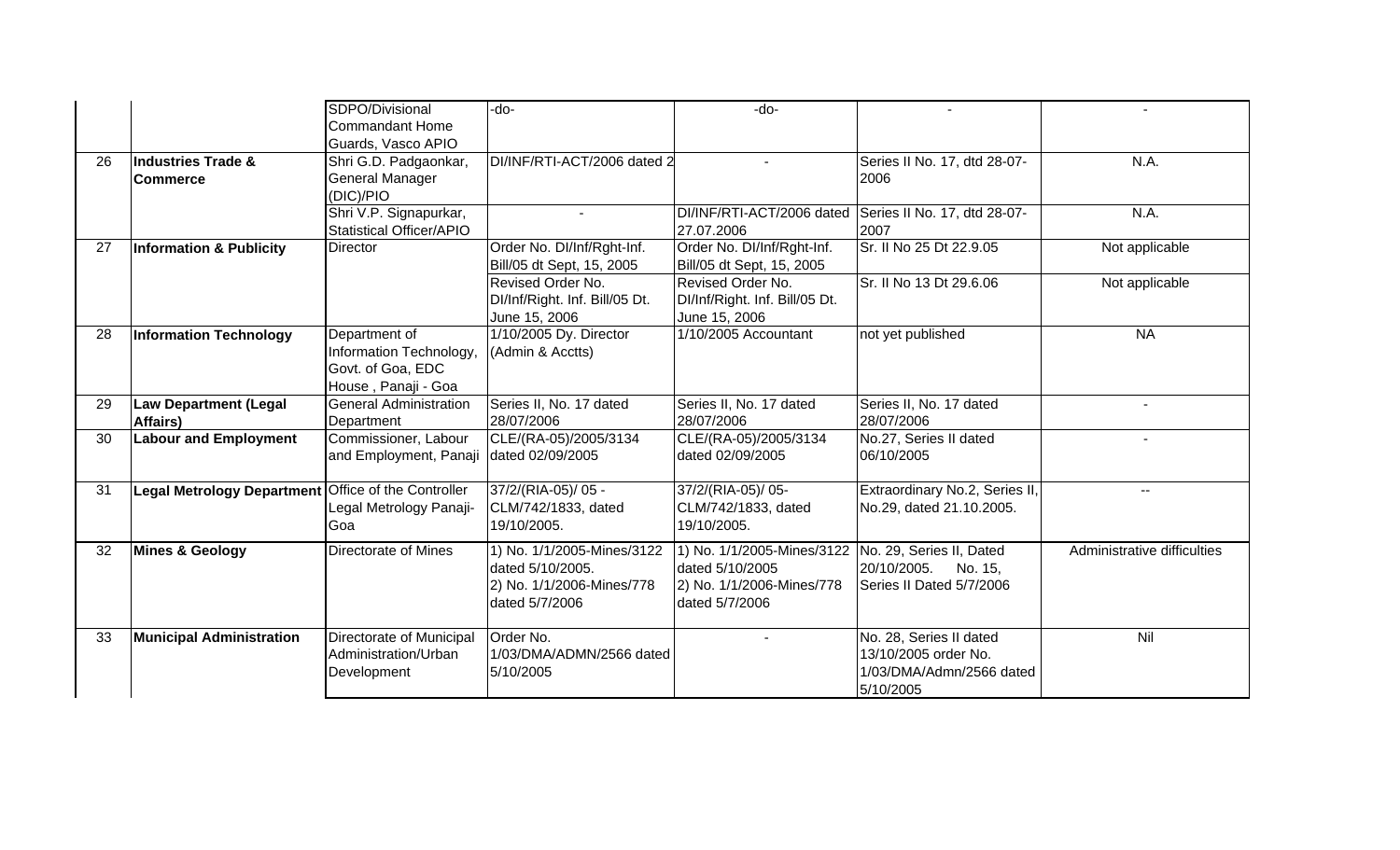|    |                                    | Directorate of Municipal    |                                        | Order No.                                         | $-do-$                         | $-do-$                          |
|----|------------------------------------|-----------------------------|----------------------------------------|---------------------------------------------------|--------------------------------|---------------------------------|
|    |                                    | Administration/Urban        |                                        | 1/03/DMA/ADMN/2566                                |                                |                                 |
|    |                                    | Development                 |                                        | dated 5/10/2005                                   |                                |                                 |
| 34 | <b>Official Language</b>           | Directorate of Official     | 5/3/2005/DOL/Right                     | 5/3/2005/DOL/Right                                | SERIES II No. 27 dated 6th     | N.A.                            |
|    |                                    | Language                    | Inf.Act./267dated 23rd                 | Inf.Act./267dated 23rd                            | October, 2005                  |                                 |
|    |                                    |                             | September, 2005                        | September, 2005                                   |                                |                                 |
| 35 | Panchayats                         | Directorate of              | 1) 26/37/DP/RIA/3335 dated             | -do-                                              | Series II, No.17 dated         | N.A.                            |
|    |                                    | Panchayats                  | 20.9.2005                              |                                                   | 28.7.2006                      |                                 |
|    |                                    |                             |                                        |                                                   |                                |                                 |
|    |                                    |                             | 2)26/87/DP/RIA/05/131 dated            | -do-                                              | Series II, No. 43 dated        |                                 |
|    |                                    |                             | 15.1.2007 (Revised)                    |                                                   | 25.1.2007                      |                                 |
| 36 | <b>Planning, Statistics &amp;</b>  | Directorate of Planning,    | DPSE/VI/NSS/RIA/2005                   | DPSE/VI/NSS/RIA/2005                              | Series II No. 17 dated         | <b>Administrative Procedure</b> |
|    | <b>Evaluation</b>                  | Statistics & Evaluation,    | Dated 7.10.05                          | Dated 7.10.06                                     | 28.7.06                        |                                 |
|    |                                    | Panaji Goa                  |                                        |                                                   |                                |                                 |
| 37 | <b>Ports Administration</b>        | Captain of Ports, Panaji    | DI/INF/RTI-ACT/2006                    | DI/INF/RTI-ACT/2006                               | Series II, No. 17, dated 28-7- | N. A.                           |
|    |                                    |                             |                                        |                                                   | 2006                           |                                 |
|    | <b>River Navigation Department</b> | <b>River Navigation</b>     | No.RND/Admn/-I/863/1329                | No.RND/Admn/-I/863/1329                           | Series II No.29 dated          | $\blacksquare$                  |
|    |                                    | Department                  | Dated 28/9/05                          | Dated 28/9/06                                     | 19/10/2006                     |                                 |
| 38 | <b>Prosecution</b>                 | The Director of             | No. DI/INF/RTI-Act/2006                | No.DI/INF/RTI-act/2006                            | Reg. No. GR/RNP/GOA/32         | N.A.                            |
|    |                                    | Prosecution                 | Date 28/7/06                           | Date 28/7/06                                      | series II No. 17 Official      |                                 |
|    |                                    |                             |                                        |                                                   | Gazette Govt. of Goa.          |                                 |
| 39 | Provedoria                         | Institute of Public         | No.1-90/2005-06/IPA/1726               | No.1-90/2005-06/IPA/1726                          | Series II NO. 29 dated 20th    | $\blacksquare$                  |
|    |                                    | Assitance (Provedoria)      |                                        |                                                   | October, 2005                  |                                 |
| 40 | <b>Public Grievances</b>           | Directorate of Public       | Order No. 12/4/2005-DPG                | Order No. 12/4/2005-DPG                           | Series -II No. 29 dated        | Due to Government decision      |
|    |                                    | Grievances                  | (Part file) dated 7/10/2005            | (Part file) dated 7/10/2005                       | 20/10/2005                     | under consideration regarding   |
|    |                                    |                             |                                        |                                                   |                                | dismantling of this Directorate |
| 41 | <b>Public Works Department</b>     |                             |                                        | Nil                                               |                                |                                 |
|    |                                    |                             |                                        |                                                   |                                |                                 |
|    |                                    |                             | Order No.                              | Order No.                                         |                                | N.A.                            |
| 42 | Raj Bhavan                         | Raj Bhavan                  | GS/RIA/109/05/2147 dated               | GS/RIA/109/05/2147 dated                          |                                |                                 |
|    |                                    |                             |                                        |                                                   |                                |                                 |
| 43 | <b>Science, Technology &amp;</b>   | Department of Science,      | 7/10/2005<br>i) 1-13-05-06-STE-DIR/579 | 7/10/2005<br>i) 1-13-05-06-STE-DIR/579            | SERIES II NO. 25               | N.A.                            |
|    |                                    |                             | dated 01/09/05                         | dated 01/09/05                                    | 22/09/2005                     |                                 |
|    | <b>Environment</b>                 | Technology &<br>Environment | ii) 1-13-05-06-STE-DIR/829             | ii) 1-13-05-06-STE-DIR/829                        | ii) SERIES II NO. 34           |                                 |
|    |                                    |                             | DATED 18/11/05                         | DATED 18/11/05                                    | 24/11/2005                     |                                 |
|    |                                    |                             |                                        |                                                   |                                |                                 |
|    |                                    |                             | iii) 1-13-05-06-STE-DIR/575            | iii) 1-13-05-06-STE-DIR/575  iii)SERIES II NO. 25 |                                |                                 |
|    |                                    |                             | dated 08/09/06                         | dated 08/09/06                                    | 21/09/2006                     |                                 |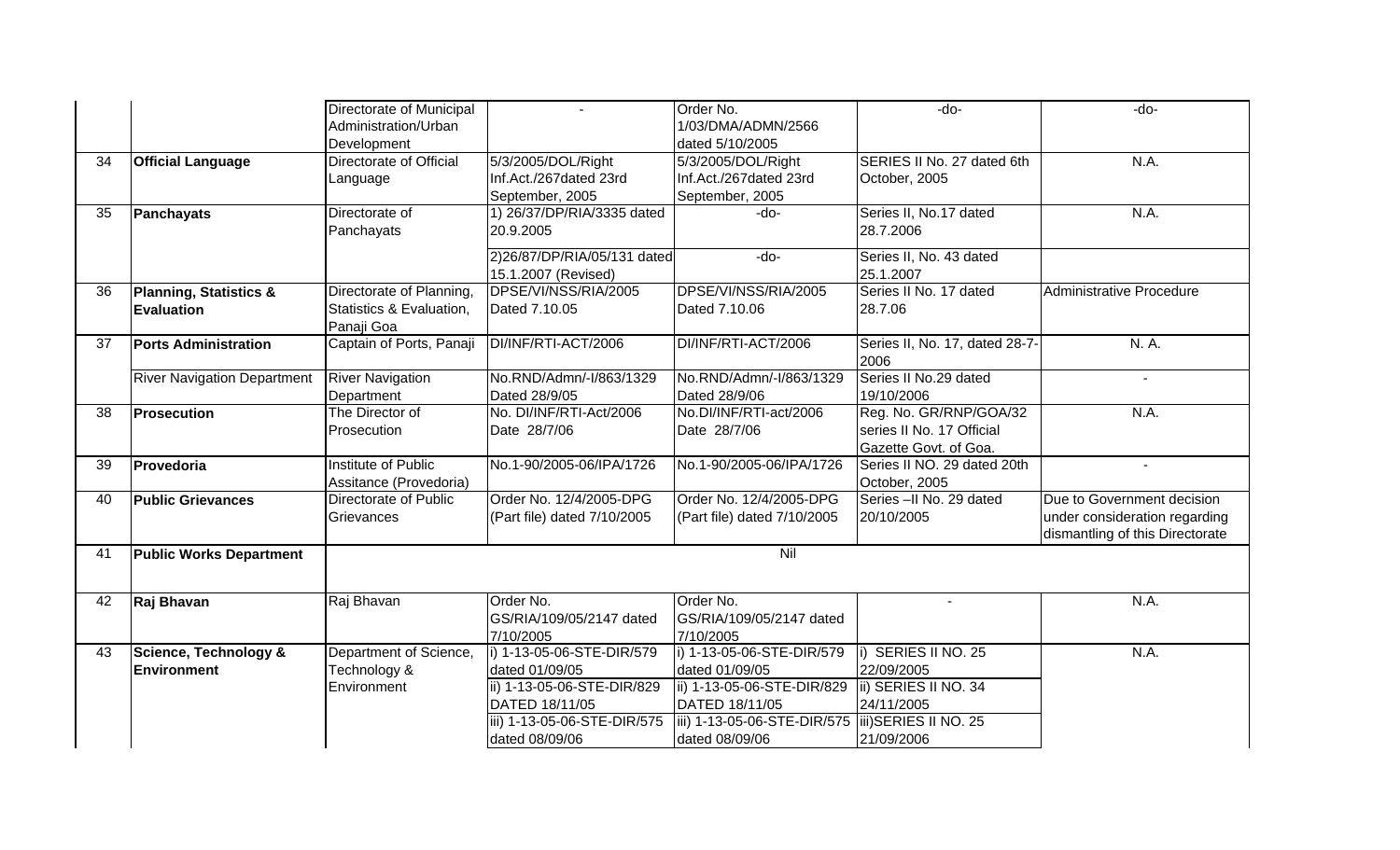|    |                                      |                             | iv) 1-13-05-06-STE-DIR/850                      |                                                       | iv) SERIES II NO. 33                                      |           |
|----|--------------------------------------|-----------------------------|-------------------------------------------------|-------------------------------------------------------|-----------------------------------------------------------|-----------|
|    |                                      |                             | dated 17/11/06                                  |                                                       | 20/11/2006                                                |           |
|    |                                      |                             |                                                 |                                                       | <b>EXTRAORDINARY NO. 2</b>                                |           |
|    |                                      | Goa State Council for       | i) 1-13-05-06-STE-DIR/579                       | i) 1-13-05-06-STE-DIR/579                             | i) SERIES II NO. 25                                       | N.A.      |
|    |                                      | Science and Technology      | dated 01/09/05                                  | dated 01/09/05                                        | 22/09/2005                                                |           |
|    |                                      | (GSCST), Saligao.           | ii) 1-13-05-06-STE-DIR/574                      | ii) 1-13-05-06-STE-DIR/574                            | ii)SERIES II NO. 25                                       |           |
|    |                                      |                             | DATED 08/09/06                                  | DATED 08/09/06                                        | 21/09/2006                                                |           |
|    |                                      | Goa Coastal Zone            | No.1-13-05-06-STE-DIR/579                       | 1-13-05-06-STE-DIR/579                                | SERIES II NO. 25                                          | N.A.      |
|    |                                      | <b>Management Authority</b> | dated 01/09/2005                                | dated 01/09/2005                                      | 22/09/2005                                                |           |
|    |                                      | (GCZMA)                     | No.1-13-05-06-STE-DIR/573                       | 1-13-05-06-STE-DIR/573                                | SERIES II NO. 27                                          |           |
|    |                                      |                             | dated 08/09/2006                                | dated 08/09/06                                        | 06/10/2006                                                |           |
|    |                                      |                             |                                                 |                                                       | <b>EXTRAORDINARY No. 2</b>                                |           |
| 44 | <b>Small Savings &amp; Lotteries</b> | 1. Shri N.R. Khaunte,       | Notification No.DI/INF/RTI-                     | Notification No.DI/INF/RTI-                           | Notification No.DI/INF/RTI-                               |           |
|    |                                      | Joint Director of           | ACT/2006 Official Gazette                       | ACT/2006 Official Gazette                             | ACT/2006 Official Gazette                                 |           |
|    |                                      | Accounts, Dte. of State     | dated 28th July 2006, Series                    |                                                       | dated 28th July 2006, Series dated 28th July 2006, Series |           |
|    |                                      | Lotteries was appointed     | <b>II No.17</b>                                 | <b>II No.17</b>                                       | II No.17                                                  |           |
|    |                                      | as Public Information       |                                                 |                                                       |                                                           |           |
|    |                                      | Officer                     |                                                 |                                                       |                                                           |           |
|    |                                      | 2. Smt. Antonette I.        |                                                 |                                                       |                                                           |           |
|    |                                      | Sequeira, Asst. Director    |                                                 |                                                       |                                                           |           |
|    |                                      | (Lotteries), Dte. of State  |                                                 |                                                       |                                                           |           |
|    |                                      | Lotteries was appointed     |                                                 |                                                       |                                                           |           |
|    |                                      | las Asst. Public            |                                                 |                                                       |                                                           |           |
|    |                                      | Information Officer from    |                                                 |                                                       |                                                           |           |
|    |                                      | 6th October, 2005 to        |                                                 |                                                       | The order was submitted to                                |           |
|    |                                      | 02.08.2006                  |                                                 | The order was submitted to the Director of Printing & |                                                           |           |
|    |                                      |                             | The order was submitted to                      | the Director of Printing &                            | Stationery to publish the                                 |           |
|    |                                      | From 02.08.2006 Shri        | the Director of Printing &                      | Stationery to publish the                             | order of PIO & APIO in the                                |           |
|    |                                      | Gokuldas T. Verdekar,       | Stationery to publish the                       | order of PIO & APIO in the                            | Government Official Gazette.                              |           |
|    |                                      | Dy. Director (Accounts),    | order of PIO & APIO in the                      | <b>Government Official</b>                            |                                                           |           |
|    |                                      | Dte. of Small Savings &     | Government Official Gazette.                    | Gazette.                                              |                                                           |           |
|    |                                      | Lotteries is appointed as   |                                                 |                                                       |                                                           |           |
|    |                                      | Public Information Officer  |                                                 |                                                       |                                                           |           |
|    |                                      | and Asst. Public            |                                                 |                                                       |                                                           |           |
|    |                                      | Information Officer         |                                                 |                                                       |                                                           |           |
| 45 | <b>Social Welfare</b>                | Directorate of Social       | No.19-46-97-ADMN/1774 Dt. No.19-46-97-ADMN/1774 |                                                       | Official Gazette Series No. II                            | <b>NA</b> |
|    |                                      | Welfare                     | 17-8-05                                         | Dt. 17-8-05                                           | No. 27 Dt. 5-10-06                                        |           |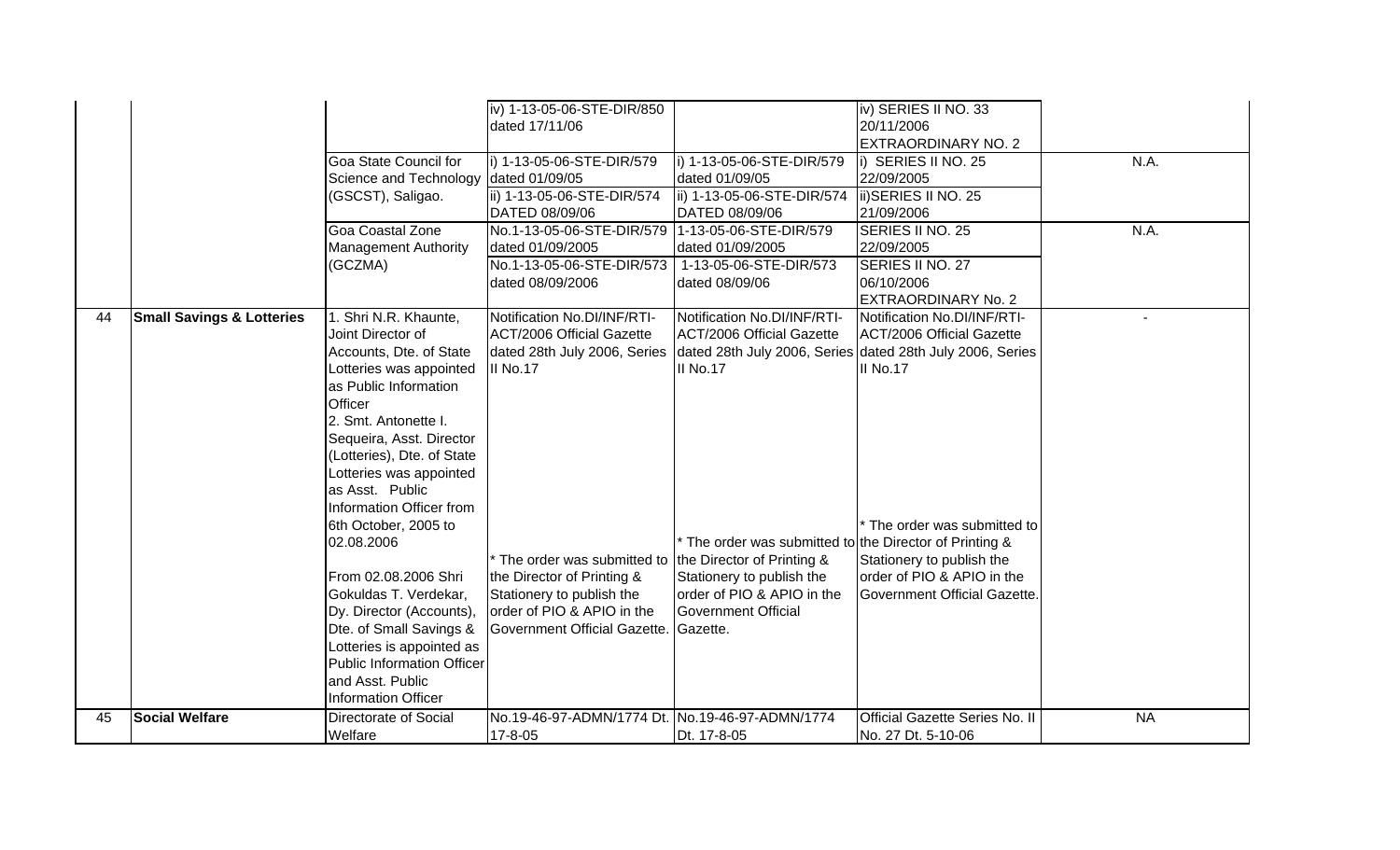| 46 | <b>Sports and Youth Affairs</b>              | Dr. Susana de Sousa,                | DI/INF/RTI-Act/2006 dated   | DI/INF/RTI-Act/2006 dated   | GR/RNP/GOA/32 Series II      | Due to a administrative reason. |
|----|----------------------------------------------|-------------------------------------|-----------------------------|-----------------------------|------------------------------|---------------------------------|
|    |                                              | Director of Sports &                | 28/7/06                     | 28/7/06                     | No. 17 dated 28/7/06         |                                 |
|    |                                              | <b>Youth Affairs</b>                |                             |                             |                              |                                 |
| 47 | <b>State Registrar</b>                       | State Registrar-cum-                | 1. No.35/4/2005-GAD-III dt. | 1. No.35/4/2005-GAD-III dt. | Official Gazette No.29 Sr.II | N.A.                            |
|    |                                              | Head of Notary Services, 20/09/2005 |                             | 20/09/2005                  | dt. 20/10/2005               |                                 |
|    |                                              | Panaji                              | 2. No.35/4/2005/GAD-III dt. | 2. No.35/4/2005/GAD-III dt. |                              |                                 |
|    |                                              |                                     | $6/10/05$ .                 | 6/10/05.                    |                              |                                 |
| 48 | <b>Tourism</b>                               | Department of Tourism               | 10/2/2005-LA dated          | 10/2/2005-LA dated          | 10/2/2005-LA dated           | N.A.                            |
|    |                                              |                                     | 07.07.2005                  | 07.07.2005                  | 07.07.2005                   |                                 |
| 49 | Town and Country Planning   TOWN AND COUNTRY |                                     | Order no 21/22-             | Order no 21/22-             | 32 Series II dated 10/11/05  | Delayed approval of Government  |
|    |                                              | <b>PLANNING</b>                     | 1/TCP/CIR/05/4907 dated     | 1/TCP/CIR/05/4907 dated     |                              |                                 |
|    |                                              | <b>DEPARTMENT</b>                   | 7/10/2005                   | 7/10/2005                   |                              |                                 |
|    |                                              |                                     | Revised Order no 21/22-     | Revised Order no 21/22-     |                              | Changes/Transfers of PIO        |
|    |                                              |                                     | 1/TCP/CIR/06/646 dated      | 1/TCP/CIR/06/646 dated      |                              | appointed                       |
|    |                                              |                                     | 22/2/2006                   | 22/2/2006                   |                              |                                 |
|    |                                              | <b>PLANNING AND</b>                 | Order no 21/22-             | Order no 21/22-             | 32 Series II dated 10/11/05  | Delayed approval of Government  |
|    |                                              | <b>DEVELOPMENT</b>                  | 1/TCP/CIR/05/2931 dated     | 1/TCP/CIR/05/2931 dated     |                              |                                 |
|    |                                              | <b>AUTHORITY</b>                    | 11/10/2005                  | 11/10/2005                  |                              |                                 |
|    |                                              |                                     | Revised Order no 21/22-     | Revised Order no 21/22-     |                              | Changes/Transfers of APIO       |
|    |                                              |                                     | 1/TCP/CIR/06/646 dated      | 1/TCP/CIR/06/646 dated      |                              | appointed                       |
|    |                                              |                                     | 22/2/2006                   | 22/2/2006                   |                              |                                 |
| 50 | <b>Transport</b>                             | O/o Director of                     | D.Tpt/EST/1668/2006/2446    | D.Tpt/EST/1668/2006/2446    | Ext.Ord. O.G.Sr.II, No.33    | PIOs were designated vide       |
|    |                                              | Transport, Panaji                   | dated 16/11/2006            | dated 16/11/2006            | dated 16/11/2006             | Not.No.D.Tpt/EST/1668/2005/15   |
|    |                                              | O/o Asstt. Director of              | D.Tpt/EST/1668/2006/2446    | D.Tpt/EST/1668/2006/2446    | Ext.Ord. O.G.Sr.II, No.33    | 63/dated 18/08/2005. How ever   |
|    |                                              | Transport, Mapusa                   | dated 16/11/2006            | dated 16/11/2006            | dated 16/11/2006             | modifided vide Not. Dated       |
|    |                                              | O/o Asstt. Director of              | D.Tpt/EST/1668/2006/2446    | D.Tpt/EST/1668/2006/2446    | Ext.Ord. O.G.Sr.II, No.33    | 16/11/2006.                     |
|    |                                              | Transport, Bicholim                 | dated 16/11/2006            | dated 16/11/2006            | dated 16/11/2006             |                                 |
|    |                                              | O/o Asstt. Director of              | D.Tpt/EST/1668/2006/2446    | D.Tpt/EST/1668/2006/2446    | Ext.Ord. O.G.Sr.II, No.33    |                                 |
|    |                                              | Transport, Enf, (South)             | dated 16/11/2006            | dated 16/11/2006            | dated 16/11/2006             |                                 |
|    |                                              | O/o Asstt. Director of              | D.Tpt/EST/1668/2006/2446    | D.Tpt/EST/1668/2006/2446    | Ext.Ord. O.G.Sr.II, No.33    |                                 |
|    |                                              | Transport, Enf, (North)             | dated 16/11/2006            | dated 16/11/2006            | dated 16/11/2006             |                                 |
|    |                                              | O/o Asstt. Director of              | D.Tpt/EST/1668/2006/2446    | D.Tpt/EST/1668/2006/2446    | Ext.Ord. O.G.Sr.II, No.33    |                                 |
|    |                                              | Transport, Margao                   | dated 16/11/2006            | dated 16/11/2006            | dated 16/11/2006             |                                 |
|    |                                              | O/o Asstt. Director of              | D.Tpt/EST/1668/2006/2446    | D.Tpt/EST/1668/2006/2446    | Ext.Ord. O.G.Sr.II, No.33    |                                 |
|    |                                              | Transport, Vasco                    | dated 16/11/2006            | dated 16/11/2006            | dated 16/11/2006             |                                 |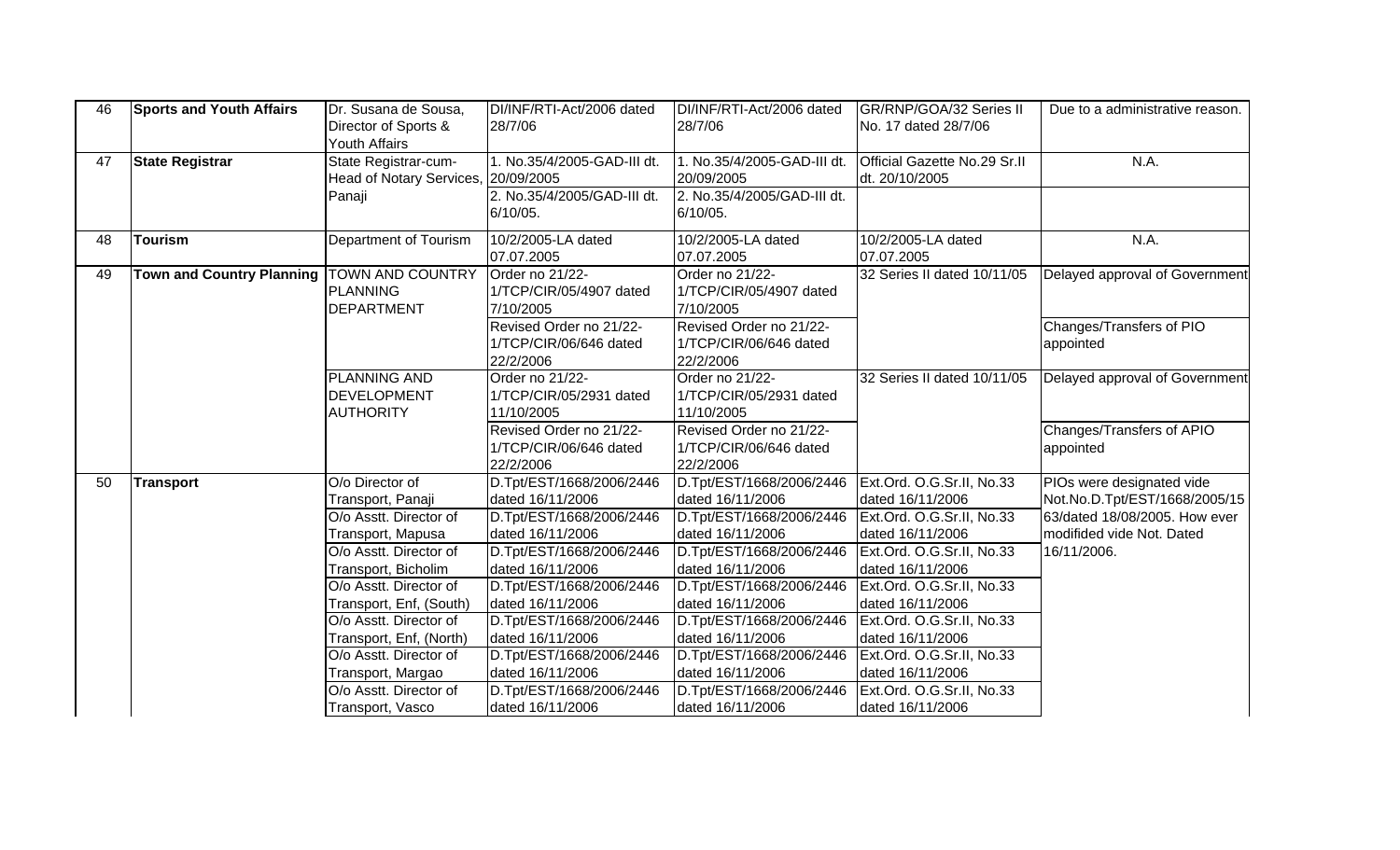|    |                          | O/o Asstt. Director of   | D.Tpt/EST/1668/2006/2446 | D.Tpt/EST/1668/2006/2446            | Ext.Ord. O.G.Sr.II, No.33      |                                |
|----|--------------------------|--------------------------|--------------------------|-------------------------------------|--------------------------------|--------------------------------|
|    |                          | Transport, North, Panaji | dated 16/11/2006         | dated 16/11/2006                    | dated 16/11/2006               |                                |
|    |                          | O/o Asstt. Director of   | D.Tpt/EST/1668/2006/2446 | D.Tpt/EST/1668/2006/2446            | Ext.Ord. O.G.Sr.II, No.33      |                                |
|    |                          | Transport, Ponda         | dated 16/11/2006         | dated 16/11/2006                    | dated 16/11/2006               |                                |
|    |                          | O/o Asstt. Director of   | D.Tpt/EST/1668/2006/2446 | D.Tpt/EST/1668/2006/2446            | Ext.Ord. O.G.Sr.II, No.33      |                                |
|    |                          | Transport, Quepem        | dated 16/11/2006         | dated 16/11/2006                    | dated 16/11/2006               |                                |
| 51 | Vigilance                | Directorate of Vigilance | No.13/59/2005-VIG/5650   | No.13/59/2005-VIG/5650              | Sent for publication to the    | N.A                            |
|    |                          |                          | 10/10/2005               | 10/10/2005                          | Printing Press vide letter no. |                                |
|    |                          |                          |                          |                                     | 13/59/2005-VIG/1114 dated      |                                |
|    |                          |                          |                          |                                     | 27/04/2007                     |                                |
| 52 | <b>Water Resources</b>   | <b>Water Resources</b>   | No. 37-1/98-CE-WR-       | No. 37-1/98-CE-WR-                  | SERIES II No. 34 dt. 23-11-    | N.A.                           |
|    | <b>Department</b>        | Department               | Adm.II/492 dt. 23.9.2005 | Adm.II/492 dt. 23.9.2005            | 2006                           |                                |
| 53 | <b>Women &amp; Child</b> | Programme Officer, Dte   | No. 1-276-05-06-         | N.A.                                | No. 18, Series II dated 25th   | Notification was issued within |
|    | <b>Development</b>       | of Women & Child         | DW&CD/1272 dt. 24/8/2005 |                                     | <b>July, 2006</b>              | due date however it was        |
|    |                          | Development              |                          |                                     |                                | published beyond the due date  |
|    |                          | <b>Child Development</b> | N.A.                     | No. 1-276-05-06-                    | No. 18, Series II dated 25th   | Notification was issued within |
|    |                          | Project Officer,         |                          | DW&CD/1272 dt. 24/8/2005            | <b>July, 2006</b>              | due date however it was        |
|    |                          | <b>Integrated Child</b>  |                          |                                     |                                | published beyond the due date  |
|    |                          | Development Services,    |                          |                                     |                                |                                |
|    |                          | Bardez, Mapusa           |                          |                                     |                                |                                |
|    |                          | <b>Child Development</b> | N.A.                     | No. 1-276-05-06-                    | No. 18, Series II dated 25th   | Notification was issued within |
|    |                          | Project Officer,         |                          | DW&CD/1272 dt. 24/8/2005            | <b>July, 2006</b>              | due date however it was        |
|    |                          | <b>Integrated Child</b>  |                          |                                     |                                | published beyond the due date  |
|    |                          | Development Services,    |                          |                                     |                                |                                |
|    |                          | Pernem                   |                          |                                     |                                |                                |
|    |                          | Child Development        | N.A.                     | No. 1-276-05-06-                    | No. 18, Series II dated 25th   | Notification was issued within |
|    |                          | Project Officer,         |                          | DW&CD/1272 dt. 24/8/2005 July, 2006 |                                | due date however it was        |
|    |                          | <b>Integrated Child</b>  |                          |                                     |                                | published beyond the due date  |
|    |                          | Development Services,    |                          |                                     |                                |                                |
|    |                          | Bicholim                 |                          |                                     |                                |                                |
|    |                          | Child Development        | N.A.                     | No. 1-276-05-06-                    | No. 18, Series II dated 25th   | Notification was issued within |
|    |                          | Project Officer,         |                          | DW&CD/1272 dt. 24/8/2005            | <b>July, 2006</b>              | due date however it was        |
|    |                          | <b>Integrated Child</b>  |                          |                                     |                                | published beyond the due date  |
|    |                          | Development Services,    |                          |                                     |                                |                                |
|    |                          | Satari, Valpoi           |                          |                                     |                                |                                |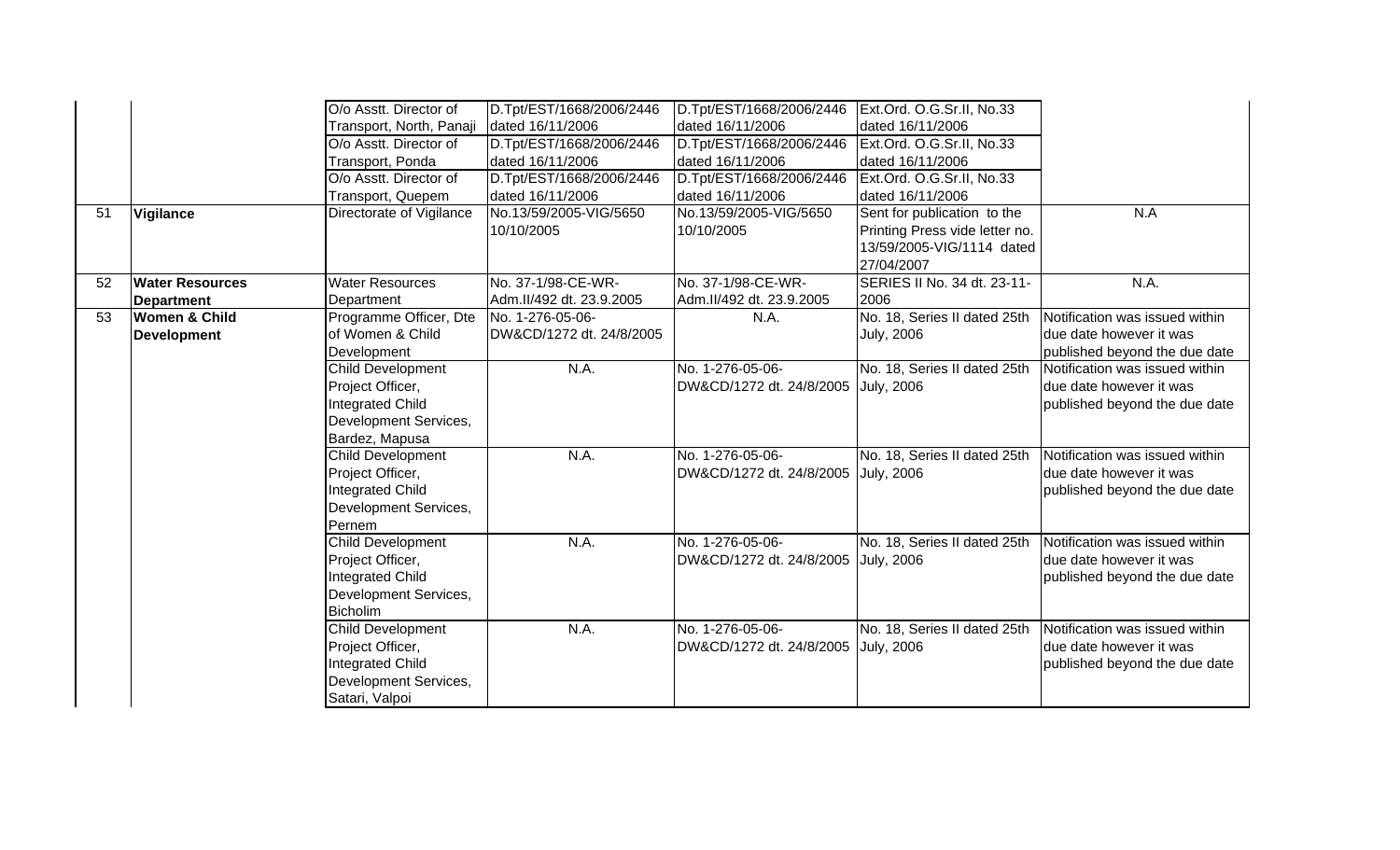| <b>Child Development</b> | N.A. | No. 1-276-05-06-         | No. 18, Series II dated 25th | Notification was issued within |
|--------------------------|------|--------------------------|------------------------------|--------------------------------|
| Project Officer,         |      | DW&CD/1272 dt. 24/8/2005 | <b>July, 2006</b>            | due date however it was        |
| <b>Integrated Child</b>  |      |                          |                              | published beyond the due date  |
| Development Services,    |      |                          |                              |                                |
| Ponda                    |      |                          |                              |                                |
| <b>Child Development</b> | N.A. | No. 1-276-05-06-         | No. 18, Series II dated 25th | Notification was issued within |
| Project Officer,         |      | DW&CD/1272 dt. 24/8/2005 | <b>July, 2006</b>            | due date however it was        |
| <b>Integrated Child</b>  |      |                          |                              | published beyond the due date  |
| Development Services,    |      |                          |                              |                                |
| Salcete, Margao          |      |                          |                              |                                |
| <b>Child Development</b> | N.A. | No. 1-276-05-06-         | No. 18, Series II dated 25th | Notification was issued within |
| Project Officer,         |      | DW&CD/1272 dt. 24/8/2005 | <b>July, 2006</b>            | due date however it was        |
| <b>Integrated Child</b>  |      |                          |                              | published beyond the due date  |
| Development Services,    |      |                          |                              |                                |
| Quepem                   |      |                          |                              |                                |
| <b>Child Development</b> | N.A. | No. 1-276-05-06-         | No. 18, Series II dated 25th | Notification was issued within |
| Project Officer,         |      | DW&CD/1272 dt. 24/8/2005 | <b>July, 2006</b>            | due date however it was        |
| <b>Integrated Child</b>  |      |                          |                              | published beyond the due date  |
| Development Services,    |      |                          |                              |                                |
| Sanguem                  |      |                          |                              |                                |
| <b>Child Development</b> | N.A. | No. 1-276-05-06-         | No. 18, Series II dated 25th | Notification was issued within |
| Project Officer,         |      | DW&CD/1272 dt. 24/8/2005 | <b>July, 2006</b>            | due date however it was        |
| <b>Integrated Child</b>  |      |                          |                              | published beyond the due date  |
| Development Services,    |      |                          |                              |                                |
| Canacona                 |      |                          |                              |                                |
| <b>Child Development</b> | N.A. | No. 1-276-05-06-         | No. 18, Series II dated 25th | Notification was issued within |
| Project Officer,         |      | DW&CD/1272 dt. 24/8/2005 | <b>July, 2006</b>            | due date however it was        |
| <b>Integrated Child</b>  |      |                          |                              | published beyond the due date  |
| Development Services,    |      |                          |                              |                                |
| Tiswadi, Panaji          |      |                          |                              |                                |
| <b>Child Development</b> | N.A. | No. 1-276-05-06-         | No. 18, Series II dated 25th | Notification was issued within |
| Project Officer,         |      | DW&CD/1272 dt. 24/8/2005 | <b>July, 2006</b>            | due date however it was        |
| <b>Integrated Child</b>  |      |                          |                              | published beyond the due date  |
| Development Services,    |      |                          |                              |                                |
|                          |      |                          |                              |                                |
| Mormugao, Vasco          |      |                          |                              |                                |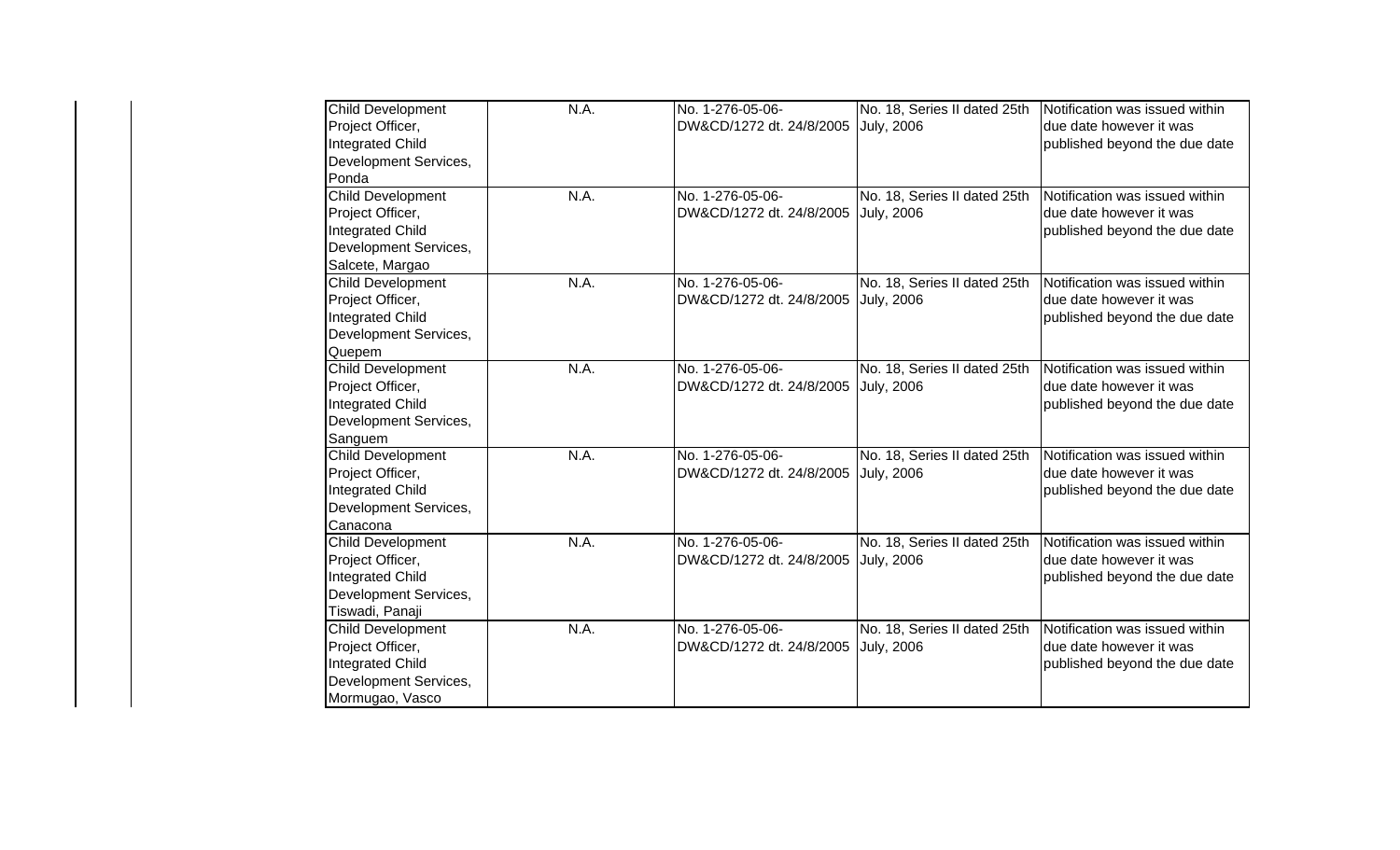|    |                                                    | Member Secretary, Goa<br>State Comission for<br>Women    | No. 1-276-05-<br>06/DW&CD/1150 dt. 25th<br><b>July, 2006</b>           | N.A.                                                                             | No. 18, Series II dated 25th<br><b>July, 2006</b>                                                                                       | Member Secretary informed that<br>the Commission for Women also<br>be notified under R.T.I. Act |
|----|----------------------------------------------------|----------------------------------------------------------|------------------------------------------------------------------------|----------------------------------------------------------------------------------|-----------------------------------------------------------------------------------------------------------------------------------------|-------------------------------------------------------------------------------------------------|
|    |                                                    | Member Secretary, Goa<br>State Comission for<br>Children | No. 1-276-05-<br>06/DW&CD/1150 dt. 25th<br><b>July, 2006</b>           | N.A.                                                                             | No. 18, Series II dated 25th<br><b>July, 2006</b>                                                                                       | Member Secretary informed that<br>the Commission for Women also<br>be notified under R.T.I. Act |
|    | <b>Autonomous Bodies</b>                           |                                                          |                                                                        |                                                                                  |                                                                                                                                         |                                                                                                 |
| 54 | Goa Housing Board                                  | Goa Housing Board                                        | No.GHB/ADM/78/2005 dated No.GHB/ADM/78/2005<br>21/9/2005               | dated 21/9/2005                                                                  | Series II No. 19 dated 10th<br>August, 2006                                                                                             |                                                                                                 |
| 55 | Goa State Commission for<br><b>Women</b>           | Goa State Commission<br>Ifor Women                       | No.1-276-05-<br>06/DW&CD/1150 dt.25-7-06                               | No.1-276-05-<br>06/DW&CD/1150 dt.25-7-06                                         | Series II, No. 18 dt.3-8-2006                                                                                                           |                                                                                                 |
| 56 | Goa Public Service<br>Commission                   | <b>Goa Public Service</b><br>Commission                  | Order No.<br>COM/III/32(1)/2005/Vol.II/10<br>dt. 27.9.05               | Order No. COM/III/21/4/98-<br>Vol.II dt. 25.7.06                                 | sent for publication to<br><b>Government Printing Press</b><br>vide Commission's letter No.<br>COM/III/21(5)/2006/1259 dt.<br>3.10.2006 | <b>NA</b>                                                                                       |
| 57 | Sainik Welfare                                     | Department of Sainik<br>Welfare                          | Home Department (Gen)<br>Order No. 17/2/2005-HD (G)<br>dated 11/9/2006 | Home Department (Gen)<br>Order No. 17/2/2005-HD (G) 28/9/2006<br>dated 11/9/2006 | Series II, No.26 dated                                                                                                                  | Not applicable                                                                                  |
| 58 | <b>Goa State Information</b><br><b>ICommission</b> | <b>Goa State Information</b><br><b>Commission</b>        | No.GSIC/Order/PIO/2006/9<br>dated 26/6/2006                            | Nil                                                                              | Nil                                                                                                                                     | Nil                                                                                             |

**N.B. :- Source from the respective Departments.**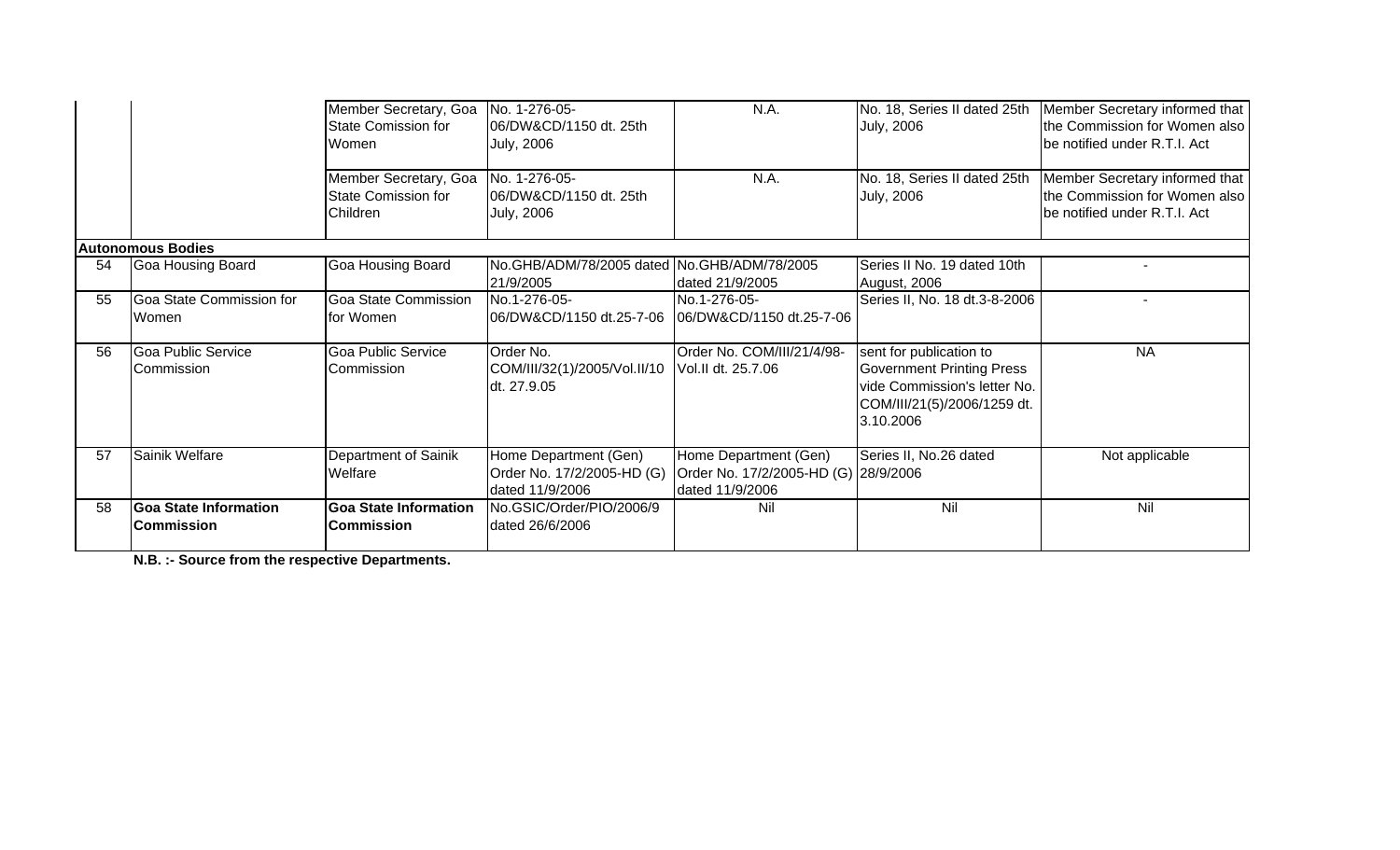**PROFORMA VTHE APPOINTMENT OF FIRST APPELLATE AUTHORITY**

| Sr.No. | Name of the<br>Department/Office<br>$\overline{2}$          | Name of Public Authority                                           | Name and Designation of the first Appellate   Number and date of Government<br>authority                                                                                                                                                                                                                                                                                                                                                                                                                                                                                                            | Notification appointing first<br><b>Appellate Authority</b> | Series, Number, and<br>date of official<br>Gazette in which the<br>notification is<br>published | Reasons for not<br>appointing first<br>Appellate Authority as<br>on 31/3/2007<br>$\overline{ }$ |
|--------|-------------------------------------------------------------|--------------------------------------------------------------------|-----------------------------------------------------------------------------------------------------------------------------------------------------------------------------------------------------------------------------------------------------------------------------------------------------------------------------------------------------------------------------------------------------------------------------------------------------------------------------------------------------------------------------------------------------------------------------------------------------|-------------------------------------------------------------|-------------------------------------------------------------------------------------------------|-------------------------------------------------------------------------------------------------|
|        | <b>Accounts</b>                                             | Directorate of Accounts,<br>Panaji - Goa                           | Shri Rajan V.S. Kunkolienkar Director of<br>Accounts & Ex-Off. Jt. Secy. to Govt.                                                                                                                                                                                                                                                                                                                                                                                                                                                                                                                   | No.DA/Admn/19-40/2006-07/TR-<br>2989/148 dated 28/10/2005   | Series II No.29 dated 19<br>10-2006                                                             | Not applicable                                                                                  |
| 2      | Administrative Tribunal Administrative Tribunal,            | Panaji Goa                                                         | Shri Z.E. Porobo, President, Administrative<br>Tribunal                                                                                                                                                                                                                                                                                                                                                                                                                                                                                                                                             | No. 1/AT/2005/INF/AT/ dtd. 7/10/05                          | Sr. II No. 17 dtd.<br>28/7/2006                                                                 | N.A.                                                                                            |
| 3      | <b>Agriculture</b>                                          | of Agriculture                                                     | Shri P.P. Kumbhare, Director Shri P.P. Kumbhare, Director of Agriculture                                                                                                                                                                                                                                                                                                                                                                                                                                                                                                                            | No.DI/INF/RTI-ACT/2006 dated<br>28.07.2006                  | Series II No. 17 dated<br>28th July 2006.                                                       | <b>NA</b>                                                                                       |
|        | <b>Animal Husbandry &amp;</b><br><b>Veterinary Services</b> | Directorate of Animal<br>Husbandry & Veterinary<br><b>Services</b> | Dr. H. Faleiro (*) (*) * As per the Order No. 10-<br>35/06-07/3495 dated 3/11/06, Dr. B. Braganza<br>then working as Dy.Director (Plan) was<br>designated as PIO for this Directorate and still<br>after his promotion to the post of the Director of<br>this Directorate, the old Order is in force.<br>However, now this Directorate will modify the<br>Order accordingly to designate Dr. Braganza,<br>Director as First Appellate Authority and Dr.<br>Faleiro, Dy. Director (Farms) as Public<br>Information Officer as required under right to<br>Information Act, 2005 for this Directorate. | No. 10-35/06-07/3495 dated 3/11/06                          | Series II No.33 dated<br>16th November 2006                                                     | N.A.                                                                                            |
| 5      | <b>Archives and</b><br>Archaeology                          | Shri M.L. Dicholkar, First<br><b>Appellate Authority</b>           | Shri M.L. Dicholkar, Director of Archives and<br>Archaeology                                                                                                                                                                                                                                                                                                                                                                                                                                                                                                                                        | No.1/1/9/Misc/2005/DAA-816, dated<br>11th August 2005.      | So far not traceable in<br>the Official Gazette                                                 | N.A.                                                                                            |
| 6.     | <b>Art &amp; Culture</b>                                    | Directorate of Art & Culture                                       | Shri Prasad Lolayekar, Director of Art & Culture                                                                                                                                                                                                                                                                                                                                                                                                                                                                                                                                                    | DI/INF/RTI-ACT/2006                                         | Series:- II<br>No:- 17<br>Dated 28/07/2006                                                      | N.A.                                                                                            |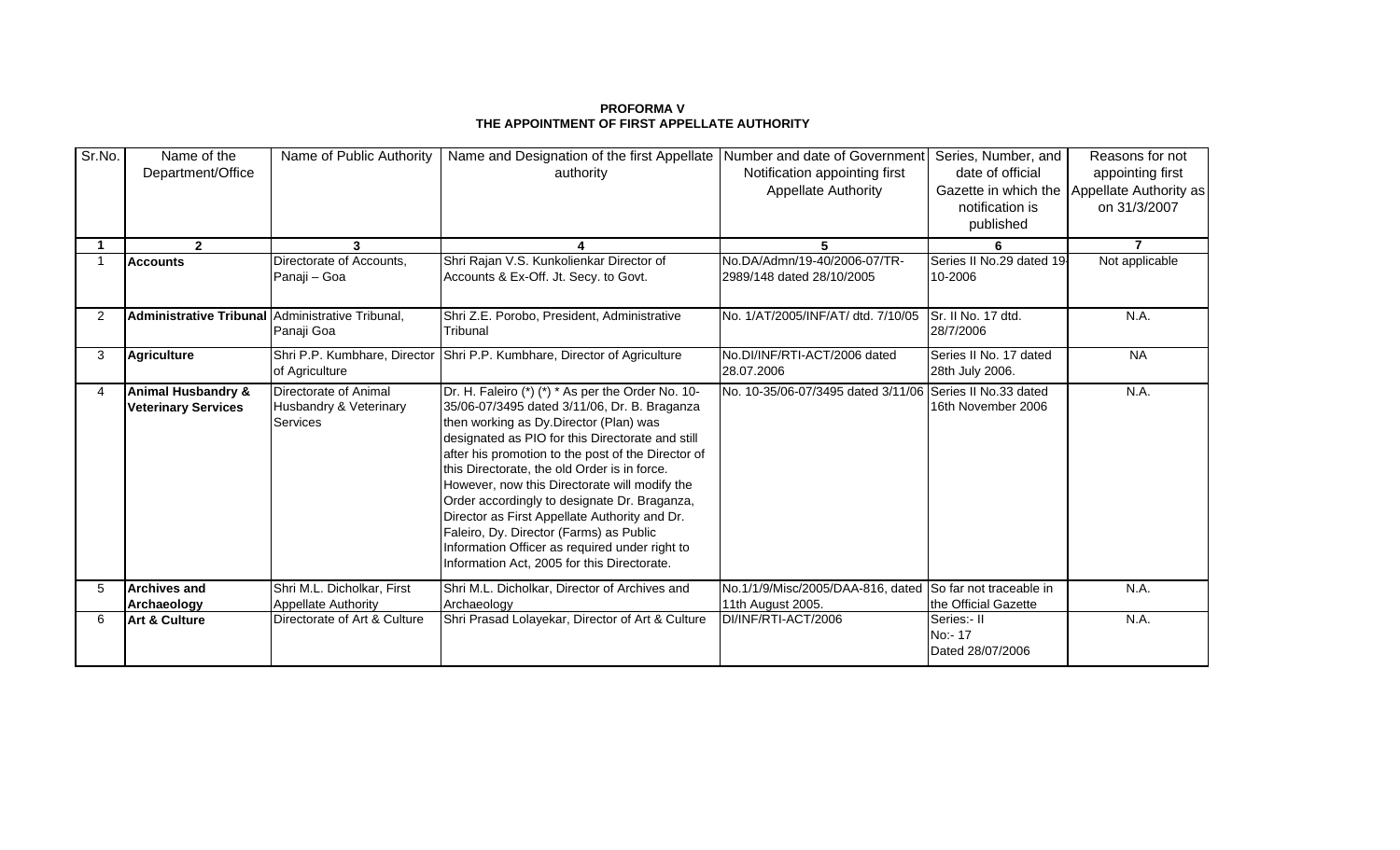|    | Collectorate - North                                | Shri Nikhil Kumar, IAS<br>Collector of North Goa District Goa District Panaji  | 1. The Collector & First Appellate Authority, North Notification No. 10/1/2005-LA dated                                                                           | 07/07/2005                                                                                              | Notification No.<br>10/1/2005-LA dated<br>07/07/2005 In official<br>Gazette Sr. I No.XIV<br>(EXT) dated 07/07/2005 | N.A.           |
|----|-----------------------------------------------------|--------------------------------------------------------------------------------|-------------------------------------------------------------------------------------------------------------------------------------------------------------------|---------------------------------------------------------------------------------------------------------|--------------------------------------------------------------------------------------------------------------------|----------------|
|    |                                                     | Office of the Inspector<br>General of Prisons, Goa                             | Shri Nikhil Kumar, IAS, Inspector General of<br>Prisons, Goa                                                                                                      | No. 9/34/2006-HD(G) dated<br>18.10.2006 read with Corrigendum<br>No. 9/34/2006-HD(G) dated<br>as a goot | Series II No. 32 dated<br>9.11.2006 Series II No.1<br>dated 5/4/2007                                               | Not applicable |
|    |                                                     | Central Jail, Aguada                                                           | $-do-$                                                                                                                                                            | -do-                                                                                                    | $-do-$                                                                                                             | -do-           |
|    |                                                     | Sub-Jail, Sada, Vasco                                                          | Shri Vasant P. Bodnekar, Addl. Inspector General<br>of Prisons, Goa                                                                                               | $-do-$                                                                                                  | $-do-$                                                                                                             | -do-           |
|    |                                                     | Judicial Lock-up, Panaji                                                       | -do-                                                                                                                                                              | -do-                                                                                                    | -do-                                                                                                               | -do-           |
|    |                                                     | Judicial Lock-up, Mapusa                                                       | $-do-$                                                                                                                                                            | $-do-$                                                                                                  | -do-                                                                                                               | -do-           |
|    |                                                     | Judicial Lock-up, Margao                                                       | -do-                                                                                                                                                              | -do-                                                                                                    | $-do-$                                                                                                             | -do-           |
| 8  | Collectorate - South                                |                                                                                |                                                                                                                                                                   |                                                                                                         |                                                                                                                    |                |
| 9  | Co-operation                                        | Registrar of Coop. Societies                                                   | 1) Shri R. Mihir Vardhan, Registrar of Coop.<br>Societies from 28/9/2005 to 4/2/07.<br>Shri P. K. Patidar, Registrar of Coop. Societies<br>from 05/02/07 onwards. | No. 43/2/2005/TS/RCS dated<br>2) 28/09/2005                                                             |                                                                                                                    | N.A.           |
| 10 | <b>Craftsmen Training</b>                           |                                                                                | Aleixo da Costa, State Director Craftsmen<br>Training                                                                                                             | No. DI/INF/RTI-ACT/2006 dt.<br>28.7.2006                                                                | Govt. official gazette<br>Series 11 No.17 dt.<br>28.7.06                                                           | N.A.           |
| 11 | <b>Directorate of Technical</b><br><b>Education</b> |                                                                                |                                                                                                                                                                   |                                                                                                         |                                                                                                                    |                |
|    | Government Polytechnic,<br>Altinho, Panaji - Goa    |                                                                                |                                                                                                                                                                   |                                                                                                         |                                                                                                                    |                |
|    | Goa College of Music,<br>Altinho Panaji             | Panaji                                                                         | Goa College of Music, Altinho Prof. Kamlakar B. Naik, Principal, Goa College of No.9/138/2005/HE/RTI-Act/1325<br>Music                                            | dated 21.07.2007                                                                                        | <b>Official Gazette</b><br>Extraordinary No. 2,<br>Series II No. 16 Dt. 21st<br><b>July 2006</b>                   | <b>NA</b>      |
|    |                                                     | Goa College of Pharmacy Public Information Officer,<br>Goa College of Pharmacy | Dr. J. Chandrashekhar, Director, Directorate of<br><b>Technical Education</b>                                                                                     | Reg. No. GR/RNP/-GOA/32 Series II<br>No.30 dated 27,10,2005                                             | Reg. No. GR/RNP/-<br>GOA/32 Series II No.30<br>dated 27.10.2005                                                    | <b>NA</b>      |
|    | Goa College of<br>Engineering, Farmagudi            | Goa College of Engineering,<br>Farmagudi, Ponda-Goa                            | Directorate of Technical Education, Alto,<br>Porvorim-Goa.                                                                                                        | $\sim$                                                                                                  |                                                                                                                    | N.A.           |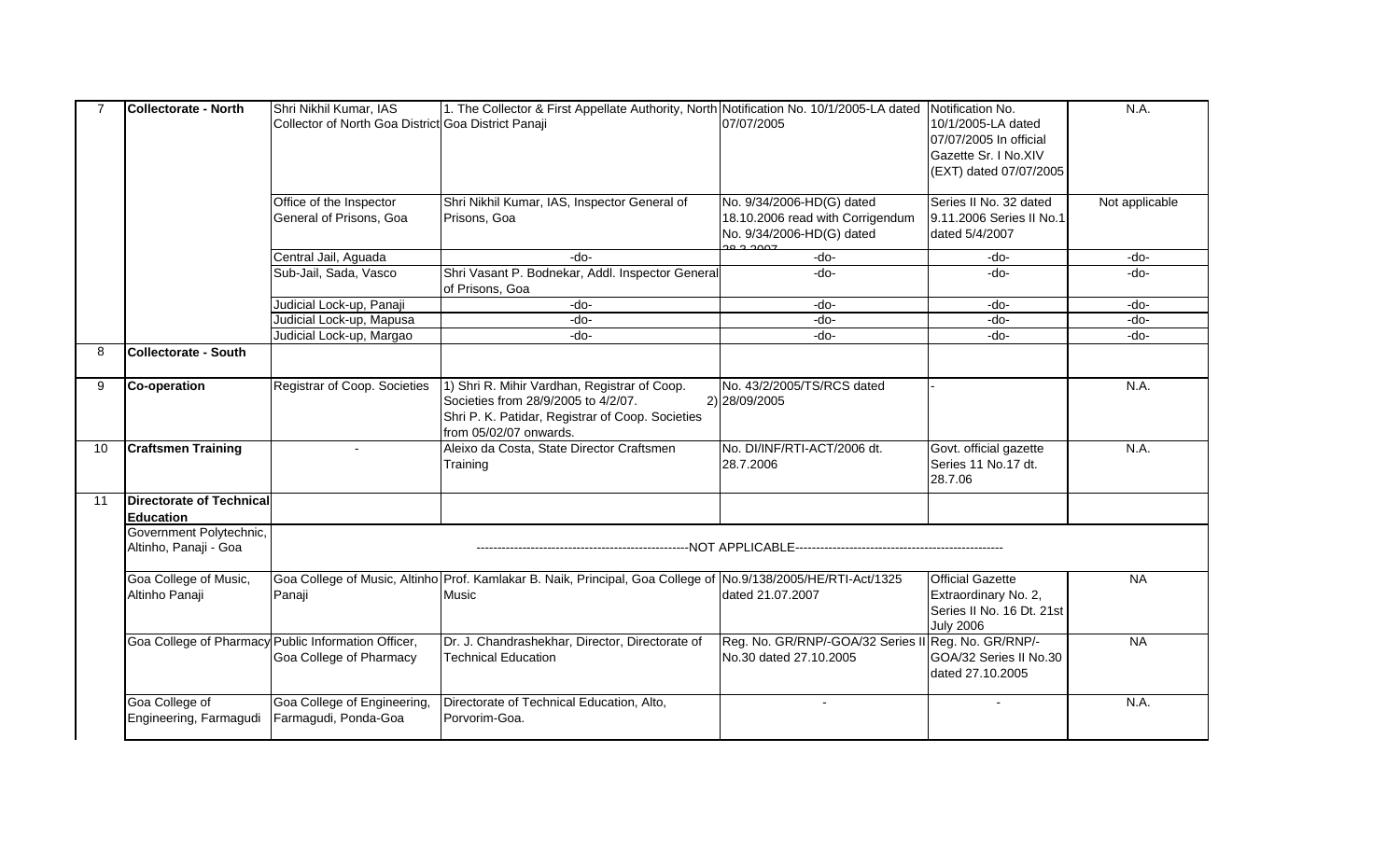|                   | Goa College of<br>Architecture, Panaji           | Information not given                                    |                                                                                                                                     |                                                                                                      |                                                                               |           |
|-------------------|--------------------------------------------------|----------------------------------------------------------|-------------------------------------------------------------------------------------------------------------------------------------|------------------------------------------------------------------------------------------------------|-------------------------------------------------------------------------------|-----------|
|                   | Goa College of Home<br>Science, Campal Panaji    | $\sim$                                                   |                                                                                                                                     |                                                                                                      |                                                                               |           |
|                   | Goa College of Art,<br>Altinho, Panaji Goa       | Goa College of Art, Altinho,<br>Panaji Goa               | Dr. J. Chandrasekhar, Director, Directorate of<br><b>Technical Education, Porvorim</b>                                              | Govt. Order<br>No.1/364/RTIA/DTE/2005/1695<br>dated 11/10/2005                                       | Series II No.30 dated<br>27/10/2007                                           | N.A.      |
| $12 \overline{ }$ | <b>Education</b>                                 | Directorate of Education                                 | Dr. Celsa Pinto, Directore of Education                                                                                             | No.DE/Right to Inf./2005/1826/dated Series.II No.22 dated 1-<br>18/8/2006                            | 9-2005                                                                        | <b>NA</b> |
| 13                | <b>Electricity</b>                               | <b>Chief Electrical Engineer</b>                         | Shri Nirmal Braganza, Chief Electrical Engineer                                                                                     | DI/INF/RTI-ACT/2006 dated<br>27.07.2006                                                              | Series II No. 17 dated<br>28-7-2006                                           |           |
| 14                | <b>Excise</b>                                    | <b>Excise Department</b>                                 | <b>Commissioner of Excise</b>                                                                                                       | CE/1-6/2005/EST/73 dated<br>17/10/2005                                                               | 27, II dated 5/10/06                                                          | N.A.      |
| 15                | <b>Factories &amp; Boilers</b>                   | Inspectorate of Factories &<br><b>Boilers</b>            | Chief Inspector of Factories & Boilers                                                                                              | <b>Not Notified</b>                                                                                  | N.A.                                                                          | Nil       |
| 16                | <b>Fire and Emergency</b><br><b>Services</b>     | Directorate of Fire and<br>Panaji                        | Shri Ashok Menon Director (Offg) Fire &<br>Emergency Services, St. Inez Emergency Services, St. Inez, Panaji-Goa                    | This office order No. DFS/EST/U-<br>1/289/05-06/2147 dated 09/11/2006. 09/11/2006                    | Series II No. 32 dated                                                        | N.A.      |
| 17                | <b>Fisheries</b>                                 | Directorate of Fisheries                                 | Shri. S.C. Verenkar, Director of Fisheries                                                                                          | Ref. No. E4 (p)165/3/2006-07<br>dated12-10-2006                                                      | Official Gazette No. 29<br>Dated: 12/10/2006,<br>Series No. - II              | N.A.      |
| 18                | <b>Food &amp; Drugs</b><br><b>Administration</b> | Directorate of Food & Drugs<br>Administration            | 1. Shri S.N. Tripathi, Director<br>2. Shri Pramod K. Jain, Director                                                                 | 1. No. DI/INF/RTI/ACT/2006 dt.<br>27/7/2006<br>2. No. 147/DFDA/Rt.Inf/2006-<br>07/6630 dt. 4/10/2006 | 1. No.17, Series II dt.<br>28/7/2006<br>2. No.28, Series II dt.<br>12/10/2006 |           |
| 19                | <b>IForest</b>                                   | O/o Chief Conservator of<br><b>Forest Department</b>     | Shri A. K. Wahal, I.F.S. Chief Conserrvator of<br>Forest, Panaji<br>Shri J.L. Singh, I.F.S. Chief Conserrvator of<br>Forest, Panaji | 9-21(G)-05-FD/3139 Dated<br>27.10.2005                                                               | Series.II No.33 17th<br>Nov, 2005                                             | <b>NA</b> |
|                   |                                                  |                                                          | Shri C. Achalender Reddy, I.F.S. Conservator of<br>Forests(Territorial, Wildlife & Eco-Tourism),                                    | 9-21(GEN)-05-FD/1447 Dated<br>05.07.2006                                                             | Series.II No.17 28th<br><b>July, 2006</b>                                     | <b>NA</b> |
|                   |                                                  | Managing Director, O/o. Goa<br><b>Forest Development</b> | Shri J.L. Singh, Managing Director                                                                                                  | I/EST/R.I.A/GFDC/2005-06/337<br>DT.10.10.05                                                          | No. 31, II dt. 02.11.06                                                       | <b>NA</b> |
|                   |                                                  | Corporation Ltd., Panaji                                 | Shri Richard D'Souza, Managing Director                                                                                             | I/EST/R.I.A/GFDC/2006-07/1137<br>dt.05.10.05                                                         |                                                                               | <b>NA</b> |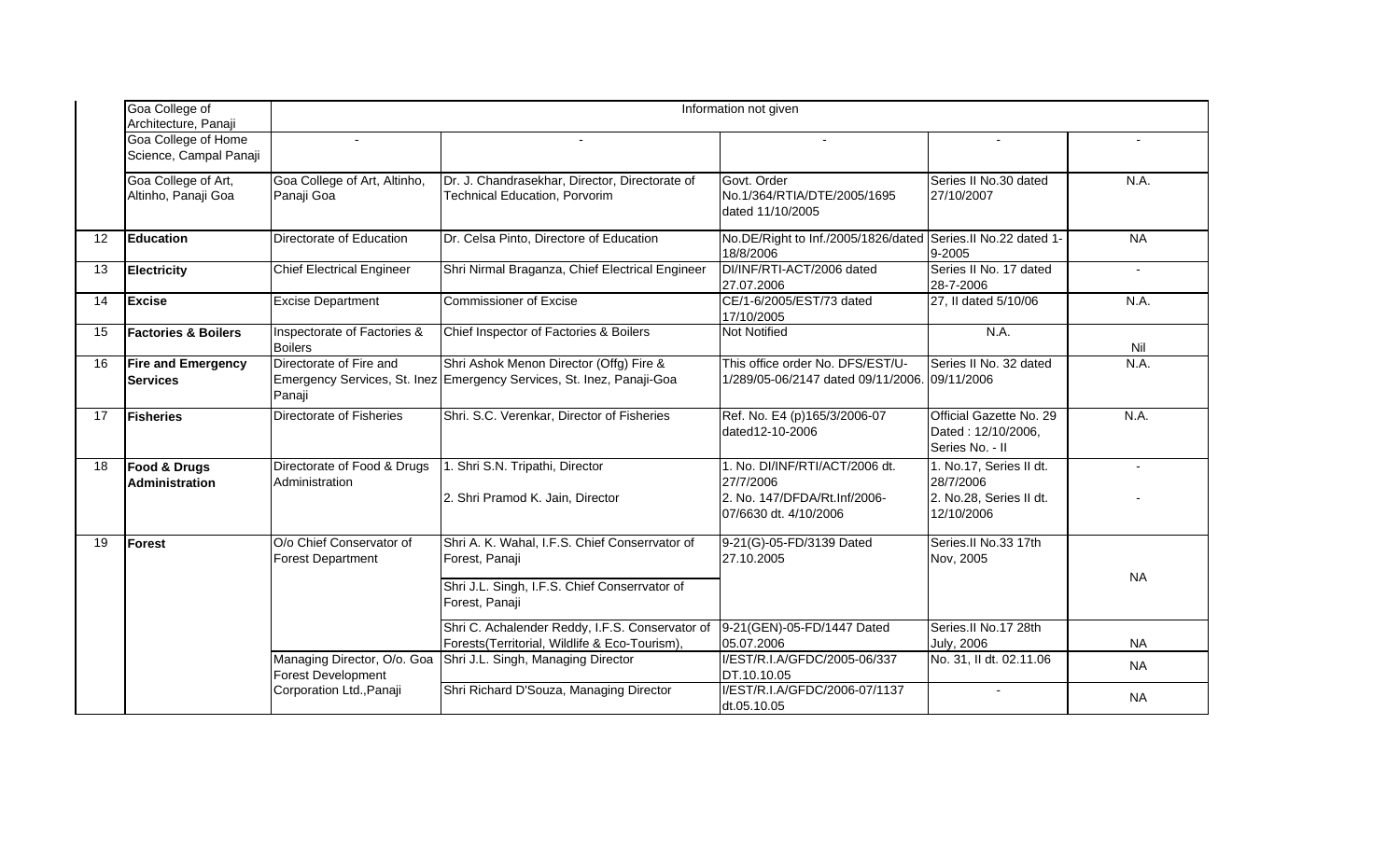| 20 | <b>Goa Gazetteer</b><br><b>Department</b>                        | Shri M.L. Dicholkar                                                                                                          | Shri M.L. Dicholkar Executive Editor                                                     |                                                               |                                                                  | The Director of Archives<br>& Archaeology is<br>holding the additional<br>charge as Executive<br>Editor of Goa Gazetteer<br>Department. |
|----|------------------------------------------------------------------|------------------------------------------------------------------------------------------------------------------------------|------------------------------------------------------------------------------------------|---------------------------------------------------------------|------------------------------------------------------------------|-----------------------------------------------------------------------------------------------------------------------------------------|
| 21 | <b>Goa Legislature</b><br>Secretariat                            |                                                                                                                              | Shri. T.N. Dhruva Kumar, Secretary Legislature<br>appointed as First Appellate Authority | No. LA/B/Estt/1934/2006 dated<br>6/10/2006                    | Official Gazette No. 29<br>Series II dated<br>19/10/2006         |                                                                                                                                         |
| 22 | <b>Goa Medical College</b>                                       | Dr. Rajan V.S. Kunkolienkar                                                                                                  | Dr. Rajan V.S. Kunkolienkar, Medical<br>Superintendent, PIO                              |                                                               |                                                                  |                                                                                                                                         |
|    | Institute of Psychiatry &<br>Human Behaviour                     | Dr. V.N. Jindal,<br>Director/Dean, IPHB,<br>Bambolim                                                                         | Dr. V.N. Jindal, Director/Dean, IPHB, Bambolim                                           | Order No.3/11/82-EST/Part/1114<br>dated 25/7/2006             | Series II No. 31 dated<br>2/11/2006                              | <b>NA</b>                                                                                                                               |
| 23 | <b>Health Services</b>                                           | Dr. Arvind V. Salelkar,<br>Directorate of Health<br>Services, Panaji                                                         | Dr. Arvind V. Salelkar, Directorate of Health<br>Services, Panaji                        | No.10/02/2005-LA dtd. 7/7/2005                                | Part II, Section I dated<br>21/06/2005                           | Not applicable                                                                                                                          |
| 24 | <b>Higher Education</b>                                          |                                                                                                                              | Dr. B.A. Gomes,<br>Director of Higher Education                                          | No.9/138/2005/HE/RTI-Act/2024<br>Dated 25/11/2005             | S.II No. 36 dated<br>08/12/2005                                  | $\sim$                                                                                                                                  |
| 25 | <b>Defence Organisation</b>                                      | Home Guards and Civil Dy. Commandant General<br>Home Guards & Dy. Director<br>Civil Defence (North/South)<br><b>District</b> | Shri N.S. Randhawa, IPS (DIG-I)/Inspector<br>General of Police-Goa (DIG - I)             | Govt. Notification No. DI/INF/RTI-<br>ACT/2006                | <b>Official Gazette Series II</b><br>No. 17 dated 28-07-<br>2006 | $-Ni-$                                                                                                                                  |
| 26 | Industries Trade &<br><b>Commerce</b>                            | Shri G.D. Padgaonkar                                                                                                         | Shri P.S. Reddy, Director of Industries Trade &<br>Commerce                              | DI/INF/RTI-ACT/2006 dated<br>27.07.2006                       | Series II No. 17, dtd 28-<br>07-2006                             | N.A.                                                                                                                                    |
| 27 | Information & Publicity Director                                 |                                                                                                                              | Shri Menino Peres, Director Information &<br>Publicity                                   | Order No: DI/Inf/RTI-2005/Apptt/05-<br>06/3919 Dt. 10.10.2005 | Sr. II No. 29 Dt.<br>20.10.2005                                  | Not Applicable                                                                                                                          |
| 28 |                                                                  | Information Technology Department of Information<br>Technology, Govt. of Goa,<br>EDC House, Panaji - Goa                     | M. N. RAO Director (IT)                                                                  | 10/01/2005                                                    | Nil                                                              | <b>NA</b>                                                                                                                               |
| 29 | Law Department (Legal General Administration<br><b>Affairs</b> ) | Department                                                                                                                   | Joint Secretary (G.A.)                                                                   | Series II, No. 17 dated 28/07/2006                            | Series II, No. 17 dated<br>28/07/2006                            | $\blacksquare$                                                                                                                          |
| 30 | <b>Labour and</b><br><b>Employment</b>                           | Commissioner, Labour and<br>Employment, Panaji                                                                               | Shri S. A. Deshprabhu, Commissioner, Labour<br>and Employment                            | CLE/(RA-05)/2005/06/5612 dated<br>19/07/2006                  | No. 17, Series II dated<br>28/07/2006                            | $\sim$                                                                                                                                  |
| 31 | <b>Legal Metrology</b><br><b>Department</b>                      | Office of the Controller Legal<br>Metrology Panaji-Goa                                                                       | One Controller, Legal Metrology.                                                         | 37/2/(RIA-05)05-CLM/742/1833,<br>dated 21.10.2005.            | Extraordinary No.2,<br>Series II, No.29, dated<br>21.10.2005.    |                                                                                                                                         |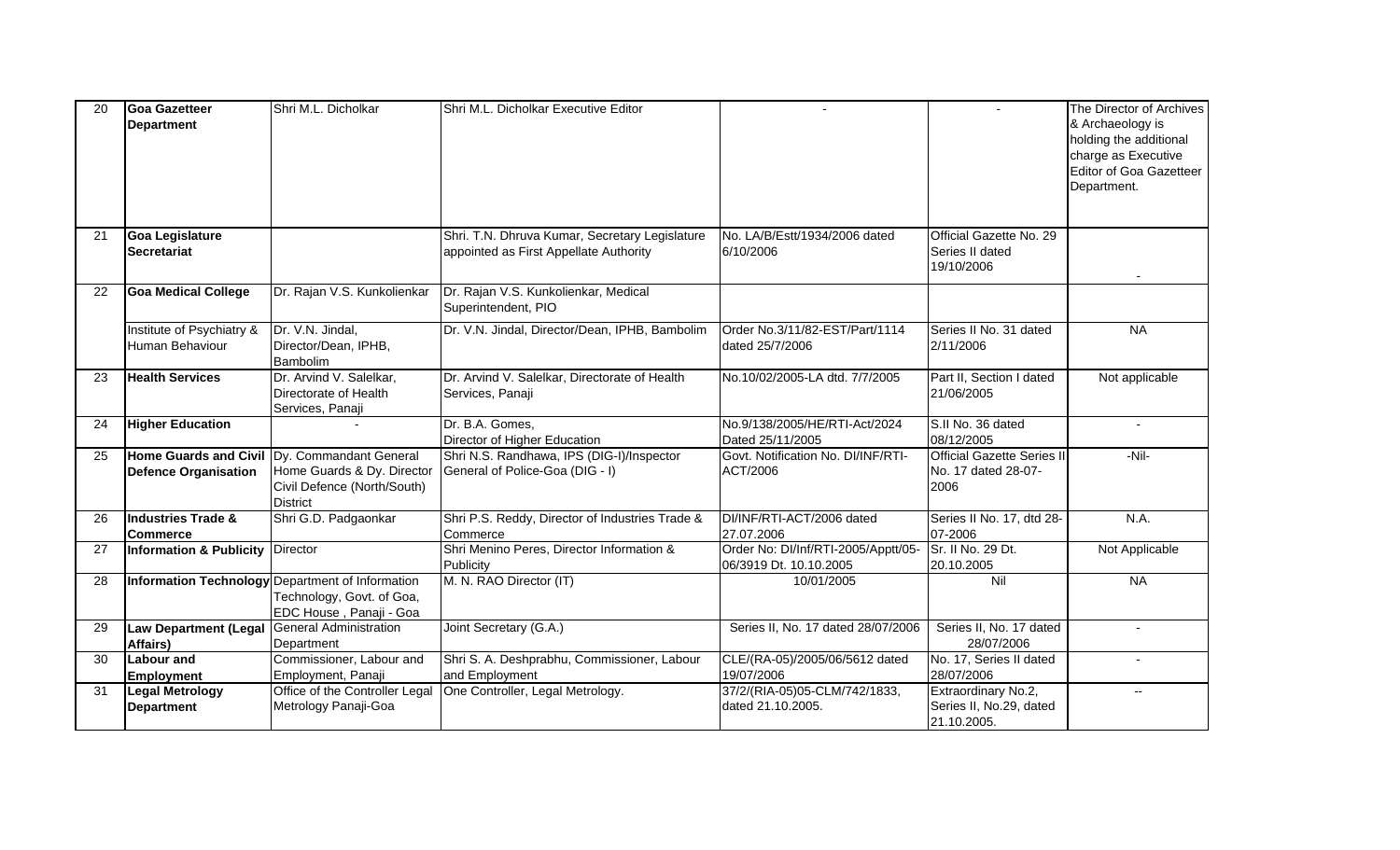| 32 | <b>Mines &amp; Geology</b>                | <b>Directorate of Mines</b>                                     | Shri J. B. Bhingui, Director of Mines                                                                                                                                                               | No. 1/1/2005-Mines/3122 dated<br>5/10/2005                      | No. 29, Series II, Dated<br>20/10/2005.                  | <b>NA</b> |
|----|-------------------------------------------|-----------------------------------------------------------------|-----------------------------------------------------------------------------------------------------------------------------------------------------------------------------------------------------|-----------------------------------------------------------------|----------------------------------------------------------|-----------|
| 33 | <b>Municipal</b><br><b>Administration</b> | Directorate of Municipal<br>Administration/Urban<br>Development | Shri Daulat A. Hawaldar, Director of Municipal<br>Administration                                                                                                                                    | Order No. 1/03/DMA/ADMN/2566<br>dated 5/10/2005                 | Series II No. 28 Official<br>Gazette dated<br>13/10/2005 | Nil       |
| 34 | <b>Official Language</b>                  | Directorate of Official<br>Language                             | Shri Prasad Lolayekar, Director of Official<br>Language                                                                                                                                             | 5/3/2005/DOL/Right<br>Inf.Act./267dated 23rd September,<br>2005 | SERIES II No. 27 dated<br>6th October, 2005              | N.A.      |
| 35 | <b>Panchayats</b>                         | Directorate of Panchayats Shri Menino D'Souza,                  | Director.<br>(Against                                                                                                                                                                               | 26/87/DP/RIA/05/131 date 15.1.2007 Series II No. 43 dated       | 25.1.2007                                                | N.A.      |
|    |                                           |                                                                 | Shri Menino D'Souza,<br><b>Director of Panchayats</b><br>(Against the Orders passed in original jurisdiction<br>by Chief Executive Officer, Zilla Panchayat North<br>& South, Goa).                 | 26/37/DP/RIA/05/3335 dated<br>20.9.2005                         | Series II No. 17 dated<br>28.7.2006.                     |           |
|    |                                           |                                                                 | Shri C. D. Gawade,<br>Dy. Director of Panchayats, North, against<br>the Orders passed in the original jurisdiction by<br>Block Development Officers of Six blocks of<br>North Goa District          | No.26/87/DP/RIA/131<br>date<br>15.1.2007                        | Series II No. 43 dated<br>25.1.2007                      |           |
|    |                                           |                                                                 | Smt. Sandhya Kamat,<br>Dy. Director of Panchayats, South, against the<br>Orders passed in the original jurisdiction by Block<br>Development Officers of five blocks of South Goa<br><b>District</b> | -do-                                                            | -do-                                                     |           |
|    |                                           |                                                                 | Shri Devidas Gaonkar,<br>Block Development Officer, Tiswadi, against<br>the Orders passed by Village Panchayat<br>Secretaries within the jurisdiction of Tiswadi Block                              | -do-                                                            | -do-                                                     |           |
|    |                                           |                                                                 | Shri Shivprasad S. Naik,<br><b>Block Development Officer, Bardez</b><br>against the Orders passed by Village Panchayat<br>Secretaries within the jurisdiction of Bardez Block                       | -do-                                                            | -do-                                                     |           |
|    |                                           |                                                                 | Kum. Mohini K. Harlankar,<br><b>Block Development Officer, Bicholim</b><br>against the Orders passed by Village Panchayat<br>Secretaries within the jurisdiction of Bicholim<br><b>Block</b>        | $-do-$                                                          | -do-                                                     |           |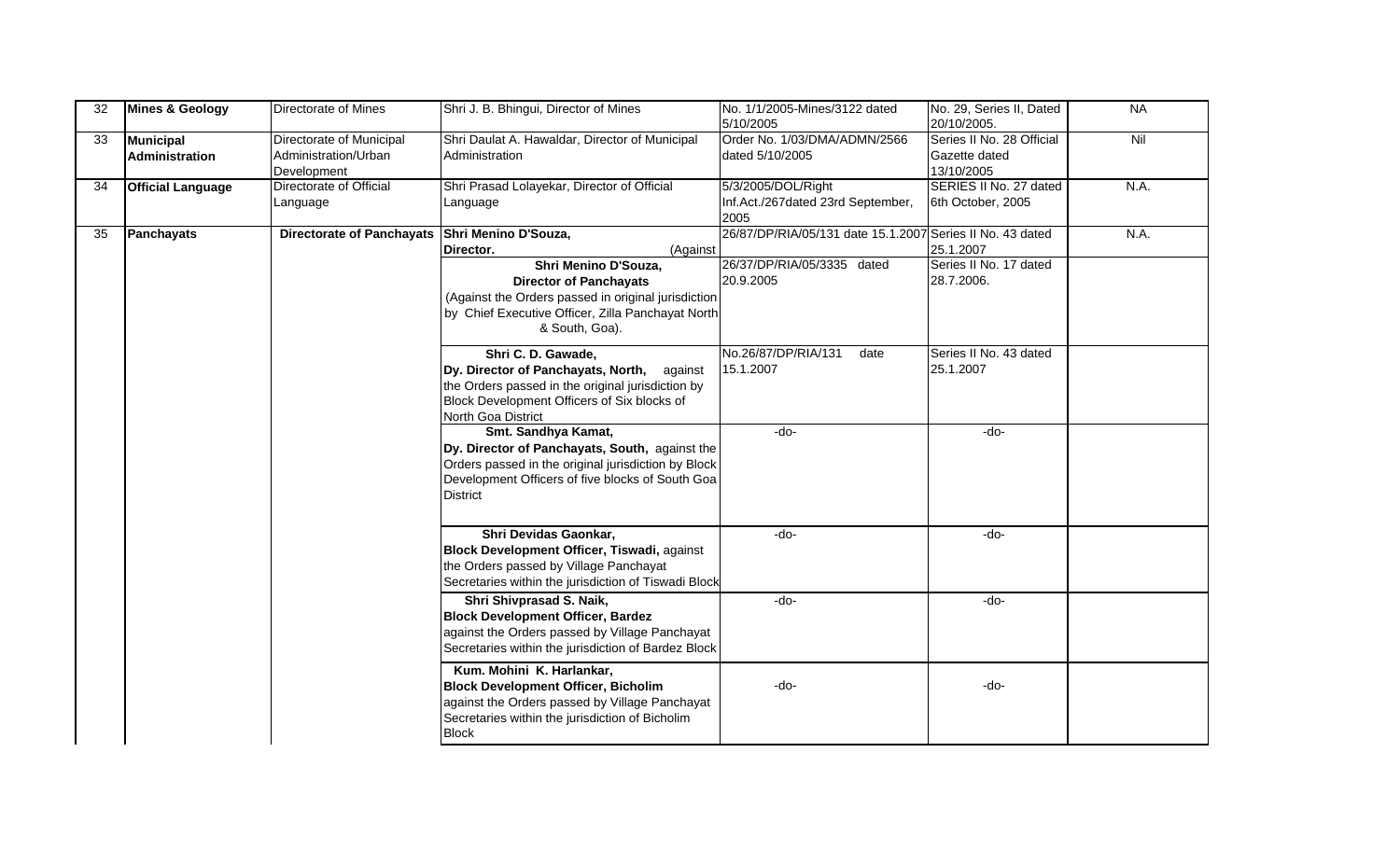| Shri Shashank V. Thakur,<br><b>Block</b><br>Development Officer, Sattari<br>against the Orders passed by Village Panchayat<br>Secretaries within the jurisdiction of Sattari Block            | -do-   | -do-   |  |
|-----------------------------------------------------------------------------------------------------------------------------------------------------------------------------------------------|--------|--------|--|
| Shri Soma Shetkar,<br><b>Block</b><br><b>Development Officer, Pernem</b><br>against the<br>Orders passed by Village Panchayat Secretaries<br>within the jurisdiction of Pernem Block          | -do-   | -do-   |  |
| Smt. Anuja A. Naik Gaonkar,<br><b>Block Development Officer, Ponda</b><br>against the Orders passed by Village Panchayat<br>Secretaries within the jurisdiction of Ponda Block                | -do-   | -do-   |  |
| Shri Sagun R. Velip,<br><b>Block Development Officer, Salcete</b><br>against the Orders passed by Village Panchayat<br>Secretaries within the jurisdiction of Salcete Block                   | -do-   | -do-   |  |
| Shri Vishant S. N. Gaunekar,<br><b>Block Development Officer, Sanguem</b><br>against the Orders passed by Village Panchayat<br>Secretaries within the jurisdiction of Sanguem<br><b>Block</b> | -do-   | -do-   |  |
| Shri Arvind B. Khutkar,<br><b>Block Development Officer, Quepem,</b><br>against the Orders passed by Village Panchayat<br>Secretaries within the jurisdiction of Quepem<br><b>Block</b>       | -do-   | $-do-$ |  |
| Shri Manuel Barreto,<br><b>Block Development Officer, Canacona</b><br>against the Orders passed by Village Panchayat<br>Secretaries within the jurisdiction of Canacona<br><b>Block</b>       | $-do-$ | $-do-$ |  |
| Shri PiPi T. Murgaonkar,<br><b>Block Development Officer, Mormugao</b><br>against the Orders passed by Village Panchayat<br>Secretaries within the jurisdiction of Mormugao<br><b>Block</b>   | -do-   | -do-   |  |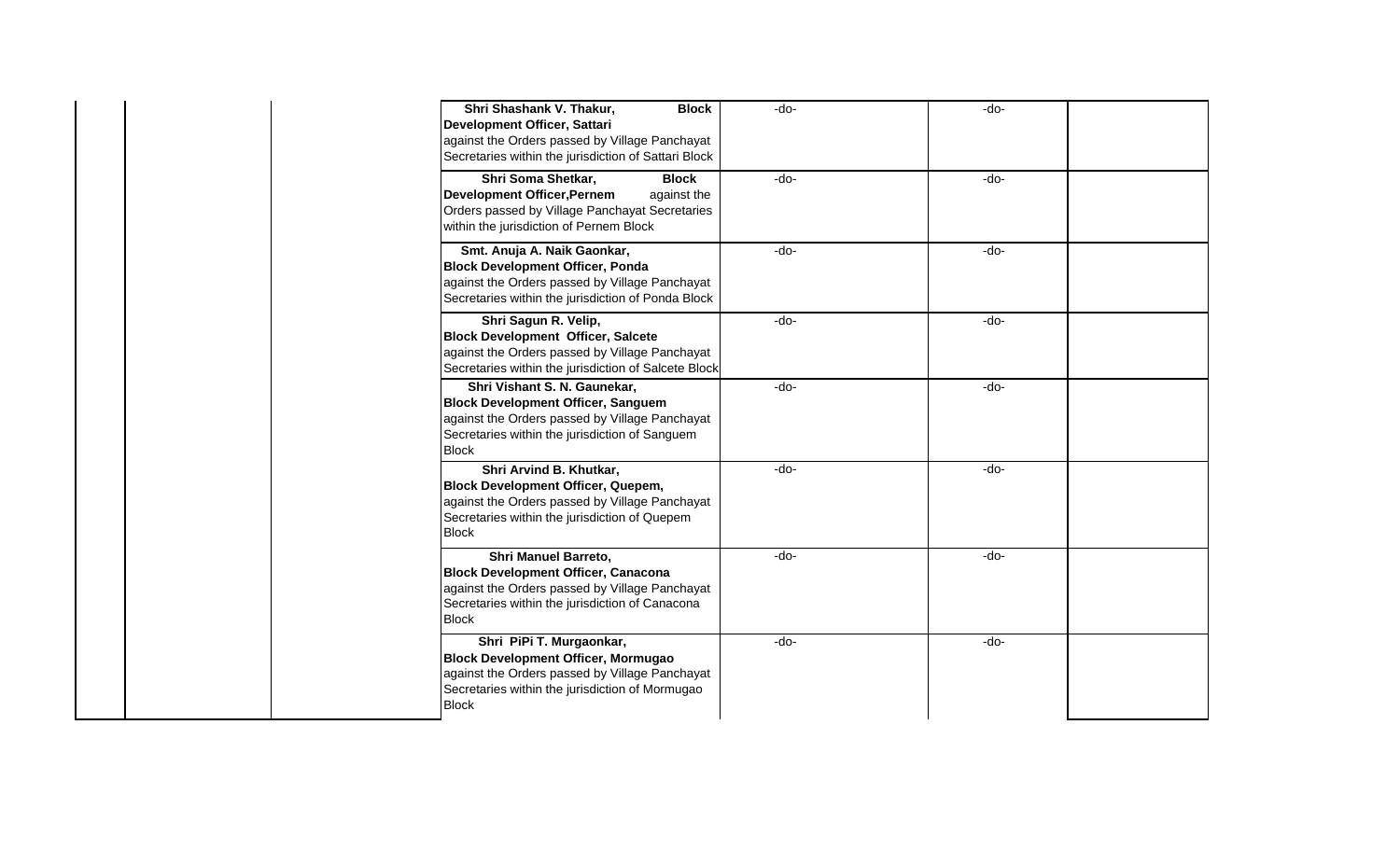| 36 | <b>Planning, Statistics &amp;</b><br>Evaluation | Directorate of Planning,<br>Statistics & Evaluation, Panaji<br>Goa | Shri S.K. Tewari, Director                                                                                                           | DPSE/VI/NSS/RIA/2005 Dated<br>7.10.05        | Series II No. 17 dated<br>28.7.06                                               | Not applicable                                                                                       |
|----|-------------------------------------------------|--------------------------------------------------------------------|--------------------------------------------------------------------------------------------------------------------------------------|----------------------------------------------|---------------------------------------------------------------------------------|------------------------------------------------------------------------------------------------------|
| 37 | <b>Ports Administration</b>                     | Captain of Ports, Panaji                                           | Capt. A.P. Mascarenhas, Captain of Ports                                                                                             | A-11060/Part/I/6540 dated 27-10-<br>2005     | Series II, No. 33 dated<br>17-11-2005                                           | N.A.                                                                                                 |
|    | <b>River Navigation</b><br>Department           |                                                                    | River Navigation Department Capt. A.P. Mascarenhas, Captain of Ports                                                                 | No.A-11060/Part/-I/6540, dated<br>27/10/2005 | Series II No.33, dated<br>17/11/2005                                            | $\mathbf{r}$                                                                                         |
| 38 | Prosecution                                     | The Director of Prosecution                                        | Shri. U.V.Bakre, The Law Secretary                                                                                                   | No.DI/INF/RTI-act/2006 Date<br>28/7/06       | Reg. No.<br>GR/RNP/GOA/32 series<br>II No. 17 Official<br>Gazette Govt. of Goa. | N.A.                                                                                                 |
| 39 | Provedoria                                      | Institute of Public Assitance<br>(Provedoria)                      | Director of Porvedoria                                                                                                               | No.1-90/2005-06/IPA/1726                     | Series II No. 29 dated<br>20th October, 2005                                    | $\blacksquare$                                                                                       |
| 40 | <b>Public Grievances</b>                        | Directorate of Public<br>Grievances                                | Dr. Dilraj Kaur, IAS, Secretary Public Grievances Government Order No. 12/4/2005-                                                    | DPG (Part file) dated 7/10/2007              | Series - II, No. 29<br>dated 20/10/2005                                         | Due to Government<br>decision under<br>consideration regarding<br>dismantling of this<br>Directorate |
| 41 | <b>Public Works</b><br><b>Department</b>        |                                                                    |                                                                                                                                      | Nil                                          |                                                                                 |                                                                                                      |
| 42 | Raj Bhavan                                      | Raj Bhavan                                                         | Secretary to Governor, Raj Bhavan.                                                                                                   |                                              |                                                                                 |                                                                                                      |
| 43 | Science, Technology &<br>Environment            | Department of Science,<br>Technology & Environment                 | 1) Dr. N.P.S. Varde, Director/Jt. Secretary<br>$(01/04/06-16/10/06)$                                                                 | 1-13-05-06-STE-DIR/575 dated<br>08/09/2006   | SERIES II NO. 25<br>21/09/2006                                                  | N.A.                                                                                                 |
|    |                                                 |                                                                    | 2) Shri. Michael M. D'souza, Director/Ex-Officio<br>Jt. Secretary (15/12/06-31/03/07)                                                | -do-                                         | -do-                                                                            | N.A.                                                                                                 |
|    |                                                 | Goa State Council for<br>Science and Technology<br>(GSCST)         | 1) Dr. N.P.S. Varde, Member Secretary (GSCST) 1-13-05-06-STE-DIR/574 dated<br>& Director/Jt. Secretary (01/04/06-16/10/06)           | 08/09/2006                                   | SERIES II NO. 25<br>21/09/2006                                                  | N.A.                                                                                                 |
|    |                                                 |                                                                    | 2) Dr. J.S.R. de Souza, Member Secretary.<br>(22/12/06-31/03/07)                                                                     | $\sim$                                       |                                                                                 | N.A.                                                                                                 |
|    |                                                 | Goa Coastal Zone<br><b>Management Authority</b><br>(GCZMA          | 1) Dr. N.P.S. Varde, Member Secretary (GCZMA) 1-13-05-06-STE-DIR/573 dated<br>& Director/Jt. Secretary (DSTE) (01/04/06-<br>16/10/06 | 08/09/2006                                   | SERIES II NO. 27<br>06/10/2006<br>Extraordinary No. 2                           | N.A.                                                                                                 |
|    |                                                 |                                                                    | 2) Shri. Michael M. D'souza, Member Secretary<br>(GCZMA) Director/Ex-Officio Jt.<br>Secretary(DSTE). (15/12/06-31/03/07)             | -do-                                         | -do-                                                                            | N.A.                                                                                                 |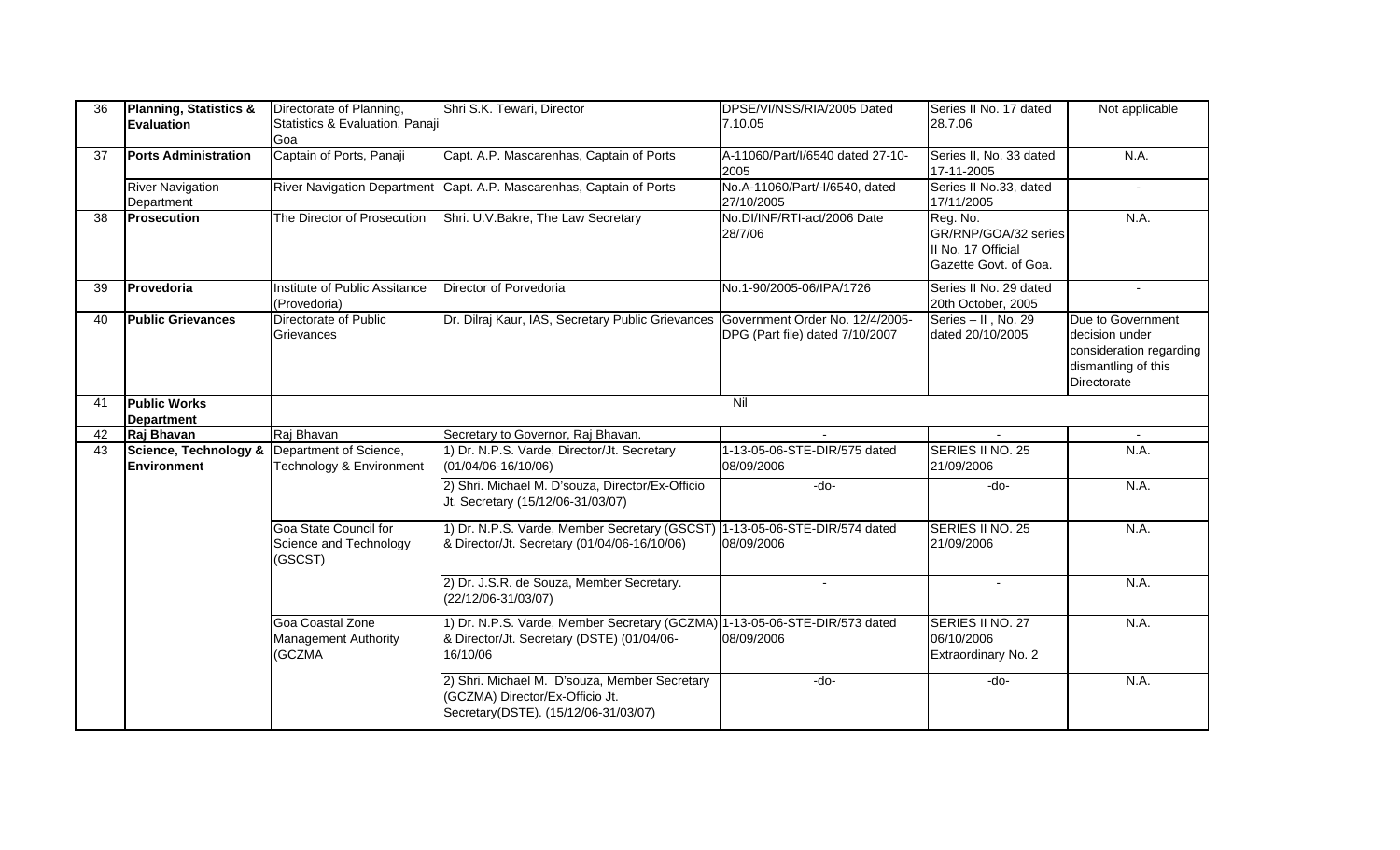| 44 | <b>Small Savings &amp;</b> | 1. Shri N.R. Khaunte, Joint                               | Shri Cholleti Prabhakar, Director of Small                                | Notification No.DI/INF/RTI-ACT/2006 Notification |                                |                |
|----|----------------------------|-----------------------------------------------------------|---------------------------------------------------------------------------|--------------------------------------------------|--------------------------------|----------------|
|    | Lotteries                  | Director of Accounts, Dte. of                             | Savings & Lotteries                                                       | Official Gazette dated 28th July                 | No.DI/INF/RTI-                 |                |
|    |                            | State Lotteries was appointed                             |                                                                           | 2006, Series II No.17                            | ACT/2006 Official              |                |
|    |                            | as Public Information Officer                             |                                                                           |                                                  | Gazette dated 28th July        |                |
|    |                            | 2. Smt. Antonette I. Sequeira,                            |                                                                           |                                                  | 2006, Series II No.17          |                |
|    |                            | Asst. Director (Lotteries), Dte.                          |                                                                           |                                                  |                                |                |
|    |                            | of State Lotteries was                                    |                                                                           |                                                  |                                |                |
|    |                            | appointed as Asst. Public                                 |                                                                           |                                                  |                                |                |
|    |                            | Information Officer from 6th                              |                                                                           |                                                  |                                |                |
|    |                            | October, 2005 to 02.08.2006                               |                                                                           |                                                  |                                |                |
|    |                            |                                                           |                                                                           |                                                  |                                |                |
|    |                            | From 02.08.2006 Shri                                      |                                                                           |                                                  |                                |                |
|    |                            | Gokuldas T. Verdekar, Dy.                                 |                                                                           |                                                  |                                |                |
|    |                            | Director (Accounts), Dte. of                              |                                                                           | The order was submitted to the                   |                                |                |
|    |                            | Small Savings & Lotteries is                              |                                                                           | Director of Printing & Stationery to             |                                |                |
|    |                            | appointed as Public                                       |                                                                           | publish the order of PIO & APIO in               | * The order was                |                |
|    |                            | Information Officer and Asst.                             |                                                                           | the Government Official Gazette.                 | submitted to the               |                |
|    |                            | <b>Public Information Officer</b>                         |                                                                           |                                                  | Director of Printing &         |                |
|    |                            |                                                           |                                                                           |                                                  | Stationery to publish the      |                |
|    |                            |                                                           |                                                                           |                                                  | order of PIO & APIO in         |                |
|    |                            |                                                           |                                                                           |                                                  |                                |                |
|    |                            |                                                           |                                                                           |                                                  | the Government Official        |                |
|    |                            |                                                           |                                                                           |                                                  | Gazette.                       |                |
| 45 | <b>Social Welfare</b>      | Directorate of Social Welfare Shri. N.D. Agrawal Director |                                                                           | No.19-46-97-ADMN/1774 Dt. 17-8-                  | <b>Official Gazette Series</b> |                |
|    |                            |                                                           |                                                                           | 05                                               | No. II No. 27 Dt. 5-10-        |                |
| 46 | <b>Sports and Youth</b>    | Dr. Susana de Sousa,                                      | Dr. Susana de Sousa, Director of Sports & Youth DI/INF/RTI-Act/2006 dated |                                                  | GR/RNP/GOA/32 Panaji           | N.A.           |
|    | <b>Affairs</b>             | Director of Sports & Youth                                | Affairs                                                                   | 27.07.2006                                       | dated 28/7/06 Series II        |                |
|    |                            | Affairs                                                   |                                                                           |                                                  | No. 17                         |                |
| 47 | <b>State Registrar</b>     |                                                           | State Registrar-cum-Head of Shri. U.V. Bakre, Law Secretary               | 1. No.35/4/2005-GAD-III dt.                      | Official Gazette No.29         | N.A.           |
|    |                            | Notary Services, Panaji                                   |                                                                           | 20/09/2005                                       | Sr.II dt. 20/10/2005           |                |
|    |                            |                                                           |                                                                           | 2. No.35/4/2005 /GAD-III dt.6/10/05              |                                |                |
|    |                            |                                                           |                                                                           |                                                  |                                |                |
| 48 | <b>Tourism</b>             | Department of Tourism                                     | Shri Sandip Jacques, Director                                             | 10/2/2005-LA dated 07.07.2005                    | 10/2/2005-LA dated             | N.A.           |
|    |                            |                                                           |                                                                           |                                                  | 07.07.2005                     |                |
| 49 | <b>Town and Country</b>    | <b>TOWN AND COUNTRY</b>                                   | Shri MORAD AHMAD, Chief Town Planner                                      | Order no 21/22-1/TCP/CIR/05/4907                 | 32 Series II dated             | Not Applicable |
|    | Planning                   | <b>PLANNING DEPARTMENT &amp;</b>                          |                                                                           | dated 7/10/2005                                  | 10/11/05                       |                |
|    |                            | PLANNING AND                                              |                                                                           |                                                  |                                |                |
|    |                            | <b>DEVELOPMENT</b>                                        |                                                                           |                                                  |                                |                |
|    |                            | <b>AUTHORITY</b>                                          |                                                                           |                                                  |                                |                |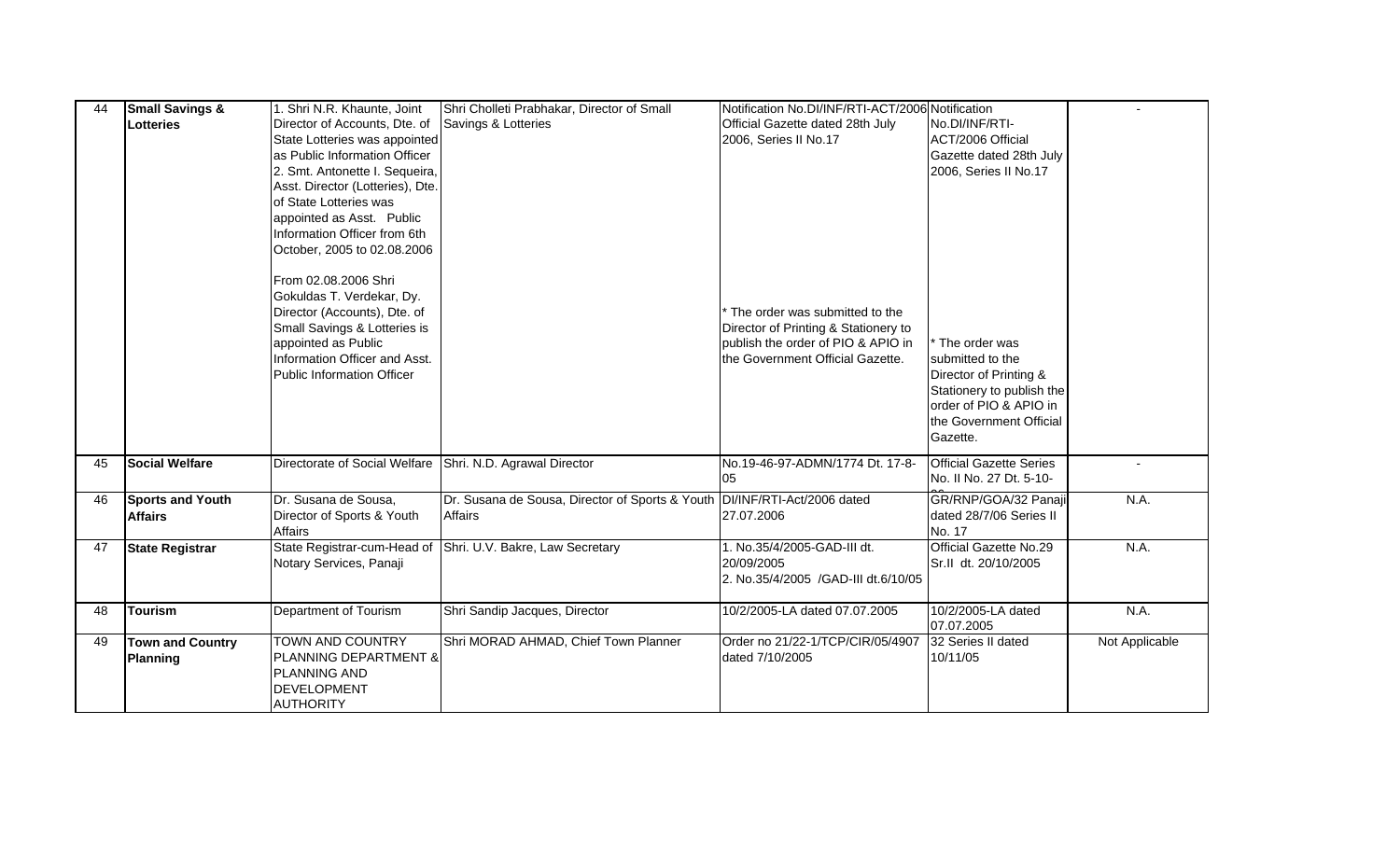| 50 | <b>Transport</b>                               | O/o Director f Transport,<br>Panaji                                                                                                                                                                                                        | R.Mihir Vardhan Director of Transport, Panaji                                             | D.Tpt/EST/1668/2006/2446 dated<br>16/11/2006                        | Ext. Ord. .G. Sr.II,<br>No.33 dated 16/11/2006 was designated vide                | <b>First Applellate Authrity</b><br>Not.No.D.Tpt/EST/1668/<br>2005/1563/dated<br>18/08/2005. Hw ever<br>mdified vide Not. Dated<br>16/11/2006. |
|----|------------------------------------------------|--------------------------------------------------------------------------------------------------------------------------------------------------------------------------------------------------------------------------------------------|-------------------------------------------------------------------------------------------|---------------------------------------------------------------------|-----------------------------------------------------------------------------------|------------------------------------------------------------------------------------------------------------------------------------------------|
|    |                                                | O/o Asstt. Director of<br>Transport, North, Panaji<br>O/o Asstt. Director of<br>Transport, Mapusa<br>O/o Asstt. Director of<br>Transport, Bicholim<br>O/o Asstt. Director of<br>Transport, Enf (North)                                     | Manuel Afonso, Deputy Director of Transport,<br>North, Mapusa                             | D.Tpt/EST/1668/2006/956 dated<br>18/04/2007                         | Ext. Ord. .G. Sr.II, No.2<br>dated 18/04/2007                                     |                                                                                                                                                |
|    |                                                | O/o Asstt. Director of<br>Transport, Ponda<br>O/o Asstt. Director of<br>Transport, Margao<br>O/o Asstt. Director of<br>Transport, Vasco<br>O/o Asstt. Director of<br>Transport, Quepem<br>O/o Asstt. Director of<br>Transport, Enf (south) | A. A. Bhosle Deputy Director of Transport, South, D.Tpt/EST/1668/2006/956 dated<br>Margao | 18/04/2007                                                          | Ext. Ord. .G. Sr.II, No.2<br>dated 18/04/2007                                     | Does not arise                                                                                                                                 |
| 51 | Vigilance                                      | Directorate of Vigilance                                                                                                                                                                                                                   | Shri Uddipta Ray, IAS, Director/Secretary<br>(Vigilance)                                  | No.13/59/2005-VIG/5650 10/10/2005 Sent for publication to           | the Printing Press vide<br>letter no. 13/59/2005-<br>VIG/1114 dated<br>27/04/2007 | N.A                                                                                                                                            |
| 52 | <b>Water Resources</b><br><b>Department</b>    |                                                                                                                                                                                                                                            | Water Resources Department Shri S.T. Nadkarni Chief Engineer (WR)                         | No.37-1/98-CE-WR/Adm.II/767 dt. 9-<br>11-2006                       |                                                                                   |                                                                                                                                                |
| 53 | <b>Women &amp; Child</b><br><b>Development</b> | Development                                                                                                                                                                                                                                | Directorate of Women & Child Director of Women & Child Development                        | No.1-276-05-06/DW&CD/1439 dated Series II No. 18 dated<br>23-9-2005 | 3rd August, 2006                                                                  | N.A.                                                                                                                                           |
|    | <b>Autonomous Bodies</b>                       |                                                                                                                                                                                                                                            |                                                                                           |                                                                     |                                                                                   |                                                                                                                                                |
| 54 | <b>Goa Housing Board</b>                       | Goa Housing Board                                                                                                                                                                                                                          | Shri Damodar B. Shanke, Managing Director.                                                | No.GHB/ADM/78/2005 dated<br>21/9/2005                               | Series II No. 19 dated<br>10th August, 2006                                       |                                                                                                                                                |
| 55 | <b>Goa State Commission</b><br>for Women       |                                                                                                                                                                                                                                            | Director, Department of Women & Child Dev.,                                               | (No.10/2/2005-LA) No.1-276/05-<br>06/DW&CD/1150 dt. 25-7-2006       | Series II No. 18 dt 3-8-<br>2006                                                  | $\blacksquare$                                                                                                                                 |